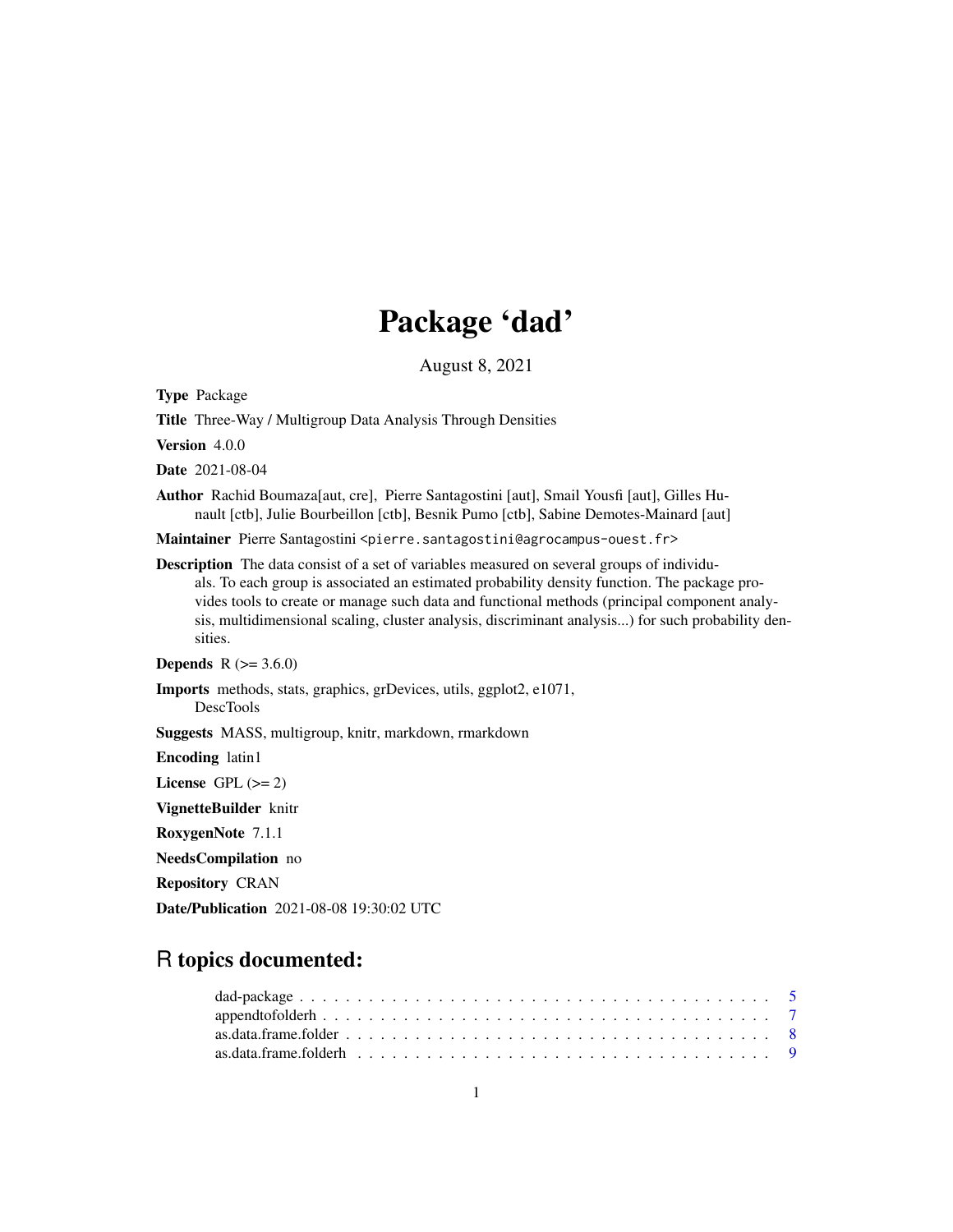|                                                                                                                    |  |  | 11   |
|--------------------------------------------------------------------------------------------------------------------|--|--|------|
|                                                                                                                    |  |  | 12   |
|                                                                                                                    |  |  | 13   |
|                                                                                                                    |  |  | 14   |
|                                                                                                                    |  |  | 16   |
|                                                                                                                    |  |  | 17   |
|                                                                                                                    |  |  | 18   |
|                                                                                                                    |  |  | 19   |
|                                                                                                                    |  |  |      |
| as.foldert.data.frame $\ldots \ldots \ldots \ldots \ldots \ldots \ldots \ldots \ldots \ldots \ldots \ldots \ldots$ |  |  | 20   |
| association measures $\ldots \ldots \ldots \ldots \ldots \ldots \ldots \ldots \ldots \ldots \ldots \ldots \ldots$  |  |  | 22   |
|                                                                                                                    |  |  | 23   |
|                                                                                                                    |  |  | 24   |
|                                                                                                                    |  |  | 25   |
|                                                                                                                    |  |  | 26   |
|                                                                                                                    |  |  | 27   |
|                                                                                                                    |  |  | 28   |
|                                                                                                                    |  |  | 29   |
|                                                                                                                    |  |  | 31   |
|                                                                                                                    |  |  | 32   |
|                                                                                                                    |  |  | 33   |
|                                                                                                                    |  |  | 34   |
|                                                                                                                    |  |  | 35   |
|                                                                                                                    |  |  | 37   |
|                                                                                                                    |  |  | 38   |
|                                                                                                                    |  |  | 39   |
|                                                                                                                    |  |  | 40   |
|                                                                                                                    |  |  | 42   |
|                                                                                                                    |  |  | 43   |
|                                                                                                                    |  |  | 44   |
|                                                                                                                    |  |  | 45   |
|                                                                                                                    |  |  | 48   |
|                                                                                                                    |  |  |      |
|                                                                                                                    |  |  | 51   |
|                                                                                                                    |  |  | 52   |
|                                                                                                                    |  |  | 54   |
|                                                                                                                    |  |  | - 55 |
|                                                                                                                    |  |  |      |
|                                                                                                                    |  |  |      |
|                                                                                                                    |  |  | 58   |
| fdiscd.misclass                                                                                                    |  |  | 60   |
|                                                                                                                    |  |  | 63   |
|                                                                                                                    |  |  | 66   |
|                                                                                                                    |  |  | 69   |
| fmdsd                                                                                                              |  |  | 70   |
| folder                                                                                                             |  |  | 74   |
|                                                                                                                    |  |  | 76   |
|                                                                                                                    |  |  | 77   |
|                                                                                                                    |  |  | 78   |
| fpcad                                                                                                              |  |  | 81   |
|                                                                                                                    |  |  |      |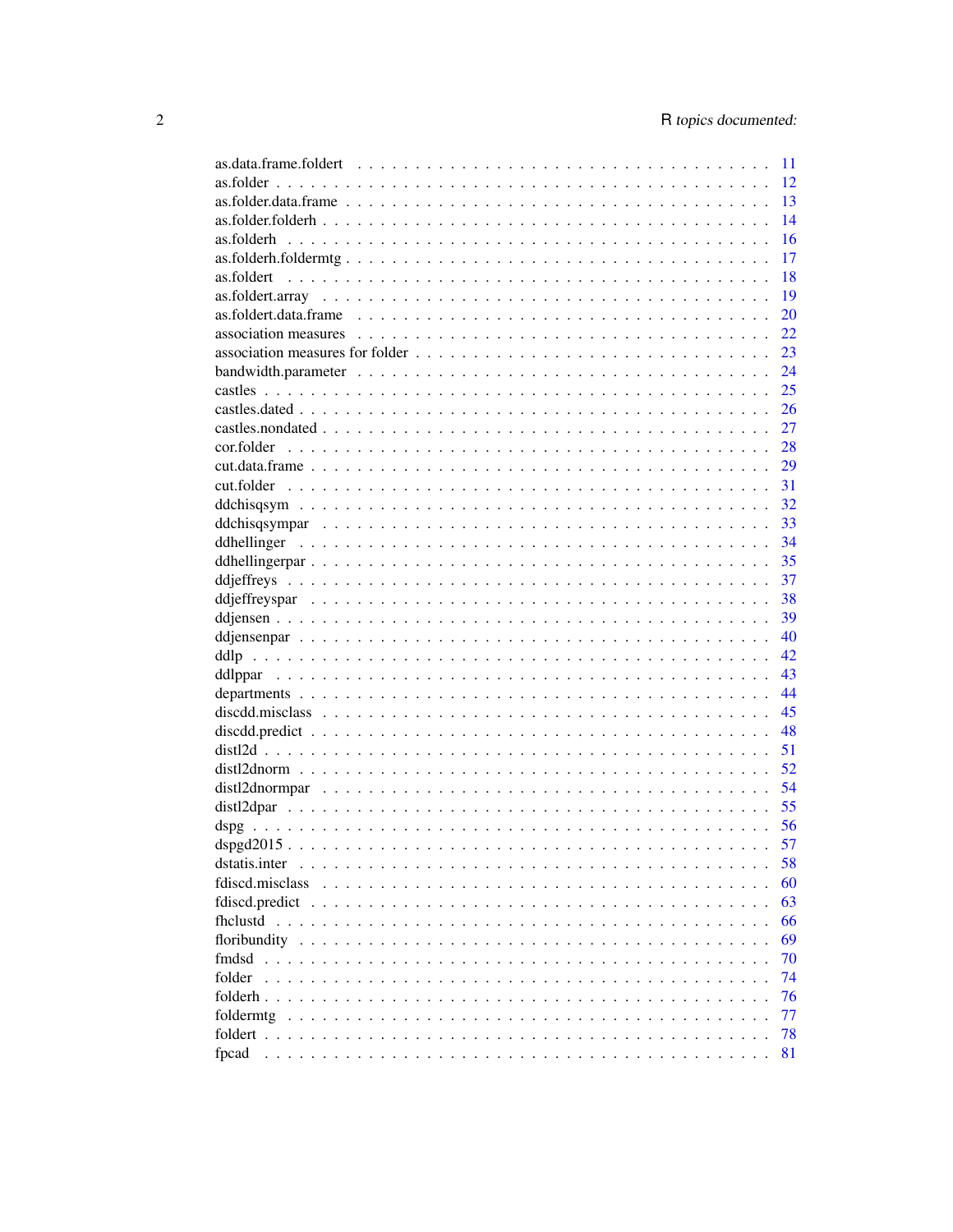|            |  | 84   |
|------------|--|------|
|            |  | 87   |
|            |  | 88   |
|            |  | 89   |
|            |  | 90   |
|            |  | 91   |
|            |  | 93   |
|            |  | - 94 |
|            |  |      |
|            |  |      |
|            |  |      |
|            |  |      |
|            |  |      |
|            |  |      |
|            |  |      |
|            |  |      |
|            |  |      |
|            |  |      |
|            |  |      |
|            |  |      |
|            |  |      |
|            |  |      |
|            |  |      |
|            |  |      |
|            |  |      |
|            |  |      |
|            |  |      |
|            |  |      |
|            |  |      |
|            |  |      |
|            |  |      |
|            |  |      |
|            |  |      |
|            |  |      |
|            |  |      |
|            |  |      |
|            |  |      |
|            |  |      |
|            |  |      |
|            |  |      |
| matddlp    |  |      |
| matddlppar |  |      |
|            |  |      |
|            |  |      |
|            |  |      |
|            |  |      |
|            |  |      |
|            |  |      |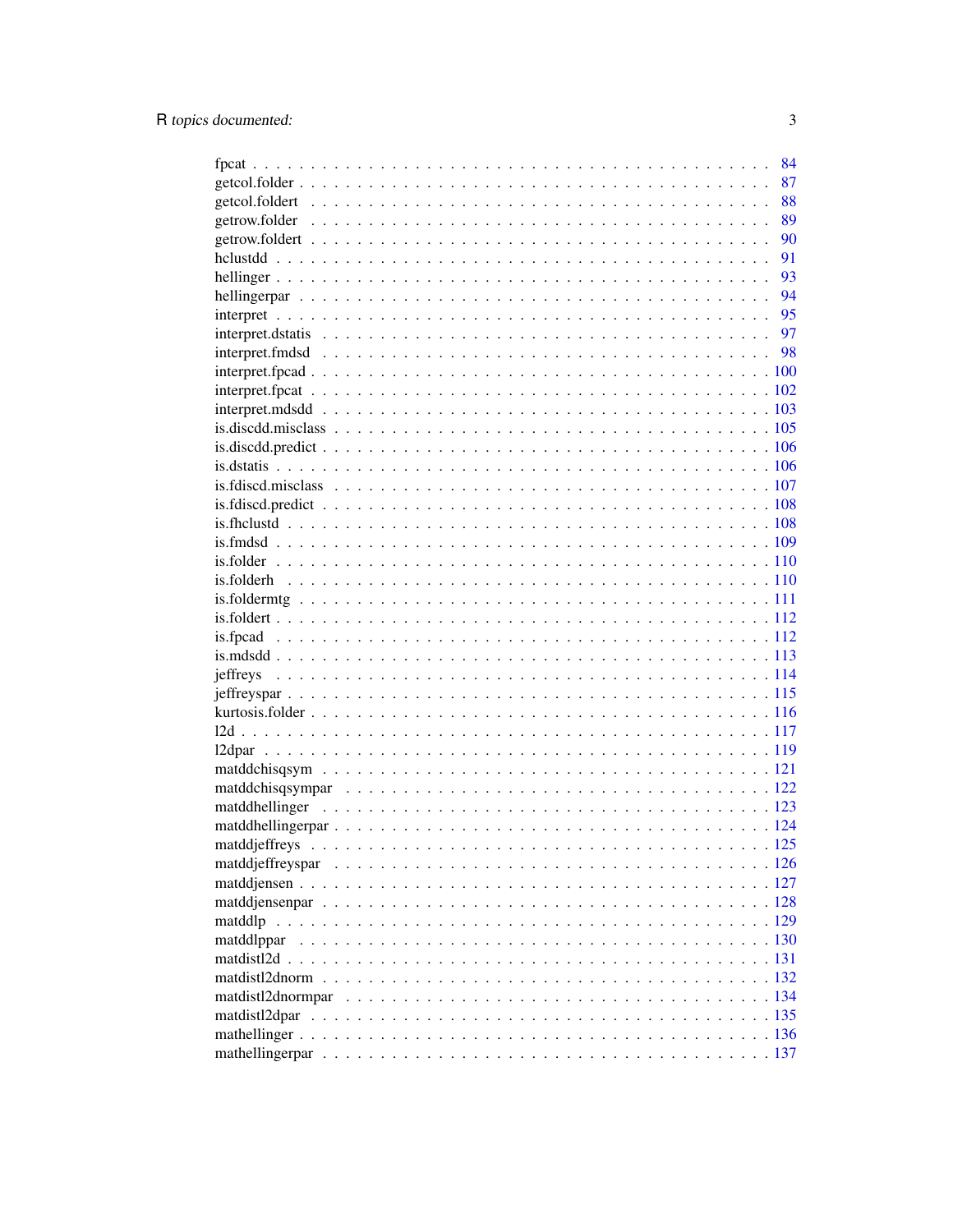| rmcol.foldert   |  |
|-----------------|--|
| rmrow.folder    |  |
|                 |  |
|                 |  |
|                 |  |
|                 |  |
|                 |  |
|                 |  |
|                 |  |
|                 |  |
| summary.folderh |  |
|                 |  |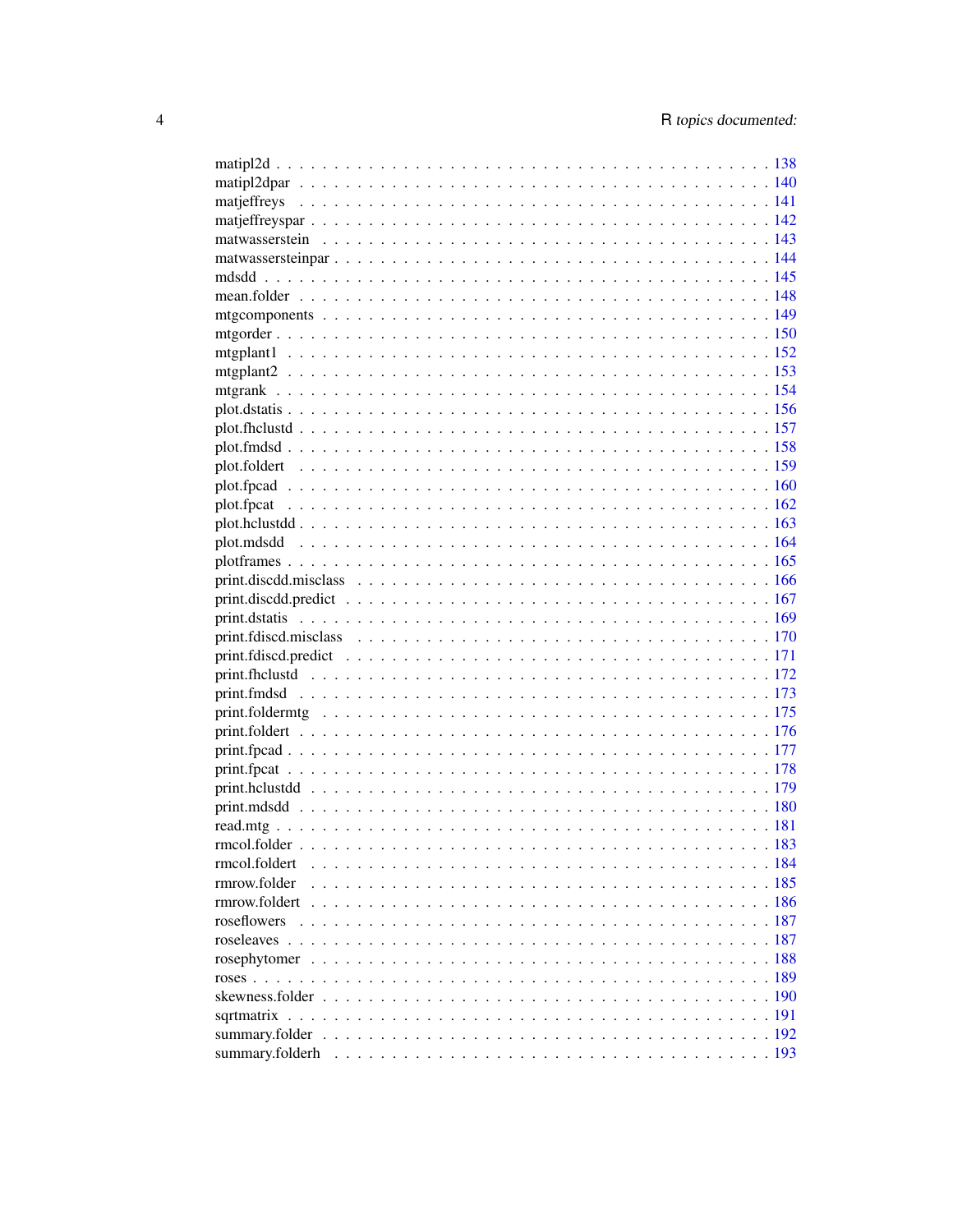# <span id="page-4-0"></span>dad-package 5

| Index |  |
|-------|--|
|       |  |
|       |  |
|       |  |
|       |  |
|       |  |
|       |  |

dad-package *Three-Way Data Analysis Through Densities*

# Description

The three-way data consists of a set of variables measured on several groups of individuals. To each group is associated an estimated probability density function. The package provides functional methods (principal component analysis, multidimensional scaling, cluster analysis, discriminant analysis...) for such probability densities.

# Details

| Package: | dad        |
|----------|------------|
| Type:    | Package    |
| Version: | 4.0.0      |
| Date:    | 2021-08-04 |
| License: | $GPI - 2$  |

To cite dad, use citation("dad").

The main functions applying to the probability densities are:

- [fpcad](#page-80-1): functional principal component analysis,
- [fpcat](#page-83-1): functional principal component analysis applied to data indexed according to time,
- [fmdsd](#page-69-1): multidimensional scaling,
- [fhclustd](#page-65-1): hierarchical clustering,
- [fdiscd.misclass](#page-59-1): functional discriminant analysis in order to compute the misclassification ratio with the one-leave-out method,
- [fdiscd.predict](#page-62-1): discriminant analysis in order to predict the class (synonymous with cluster, not to be confused with the class attribute of an R object) of each probability density whose class is unknown,
- [mdsdd](#page-144-1): multidimensional scaling of discrete probability distributions,
- [discdd.misclass](#page-44-1): functional discriminant analysis of discrete probability distributions, in order to compute the misclassification ratio with the one-leave-out method,
- [discdd.predict](#page-47-1): discriminant analysis of discrete probability distributions, in order to predict the class of each probability distribution whose class is unknown,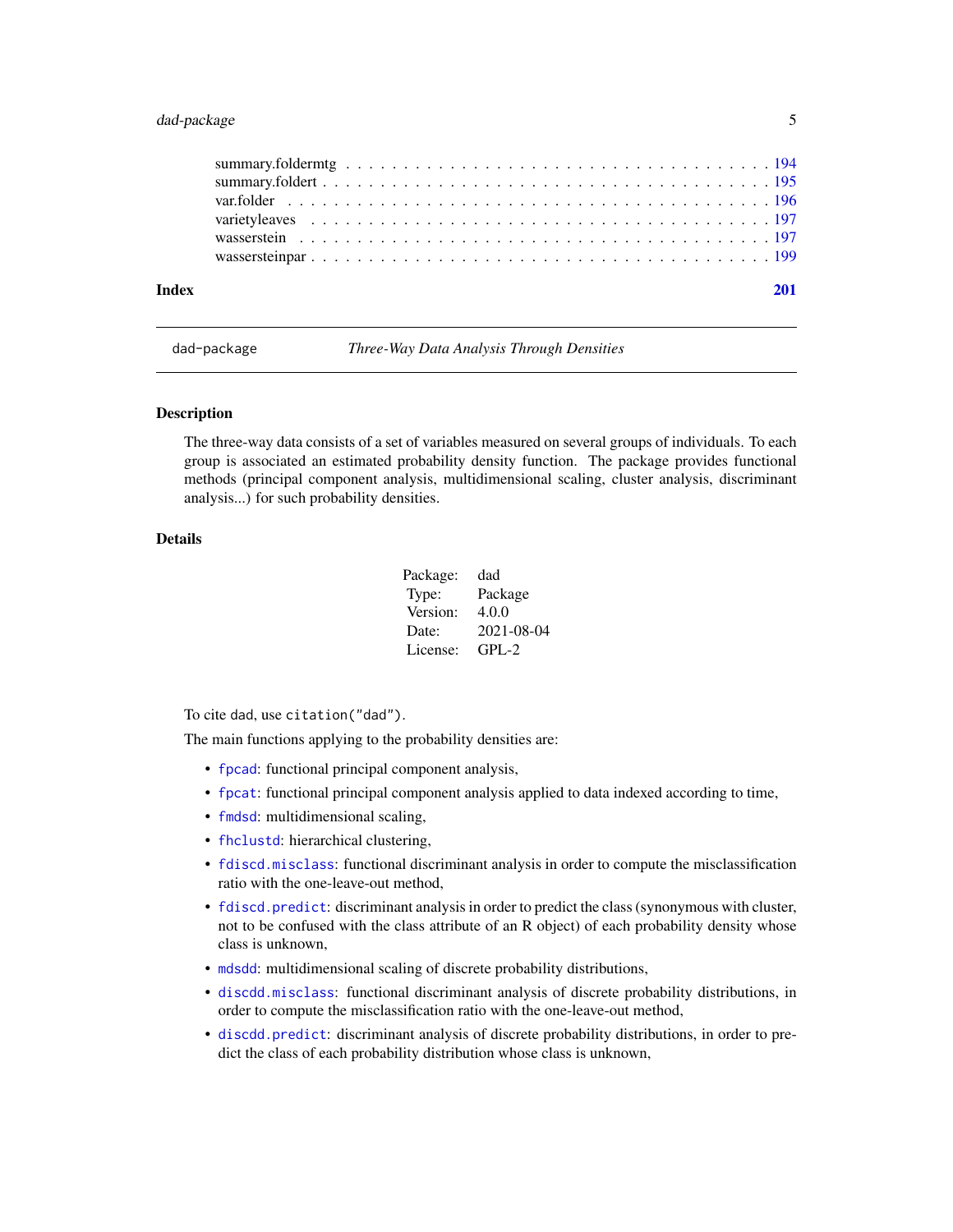The above functions are completed by:

- A print() method for objects of class fpcad, fmdsd, fdiscd.misclass, fdiscd.predict or mdsdd, in order to display the results of the corresponding function,
- A plot() method for objects of class fpcad, fmdsd, fhclustd or mdsdd, in order to display some useful graphics attached to the corresponding function,
- A generic function [interpret](#page-94-1) that applies to objects of class fpcad fmdsd or mdsdd, helps the user to interpret the scores returned by the corresponding function, in terms of moments (fpcad or fmdsd) or in terms of marginal probability distributions (mdsdd).

We also introduce classes of objects and tools in order to handle collections of data frames:

• [folder](#page-73-1) creates an object of class folder, that is a list of data frames which have in common the same columns.

The following functions apply to a folder and compute some statistics on the columns of its elements: [mean.folder](#page-147-1), [var.folder](#page-195-1), [cor.folder](#page-27-1), [skewness.folder](#page-189-1) or [kurtosis.folder](#page-115-1).

- [folderh](#page-75-1) creates an object of class folderh, that is a list of data frames with a hierarchic relation between each pair of consecutive data frames.
- [foldert](#page-77-1) creates an object of class foldert, that is a list of data frames indexed according to time, concerning the same individuals and variables or not.
- [read.mtg](#page-180-1) creates an object of class foldermtg from an MTG (Multiscale Tree Graph) file containing plant architecture data.

#### Author(s)

Rachid Boumaza, Pierre Santagostini, Smail Yousfi, Sabine Demotes-Mainard with the contributions from Gilles Hunault, Julie Bourbeillon and Besnik Pumo

# References

Boumaza, R. (1998). Analyse en composantes principales de distributions gaussiennes multidimensionnelles. Revue de Statistique Appliqu?e, XLVI (2), 5-20.

Boumaza, R., Yousfi, S., Demotes-Mainard, S. (2015). Interpreting the principal component analysis of multivariate density functions. Communications in Statistics - Theory and Methods, 44 (16), 3321-3339.

Boumaza, R. (2004). Discriminant analysis with independently repeated multivariate measurements: an  $L^2$  approach. Computational Statistics & Data Analysis, 47, 823-843.

Cokelaer, T. and Pradal, C. (2010). [MTG user guide](http://openalea.gforge.inria.fr/doc/vplants/newmtg/doc/_build/html/user/syntax.html)

Delicado, P. (2011). Dimensionality reduction when data are density functions. Computational Statistics & Data Analysis, 55, 401-420.

Deza, M.M. and Deza E. (2013). Encyclopedia of distances. Springer.

Rudrauf, J.M., Boumaza, R. (2001). Contribution ? l'?tude de l'architecture m?di?vale: les caract?ristiques des pierres ? bossage des ch?teaux forts alsaciens. Centre de Recherches Arch?ologiques M?di?vales de Saverne, 5, 5-38.

Rachev, S.T., Klebanov, L.B., Stoyanov, S.V. and Fabozzi, F.J. (2013). The methods of distances in the theory of probability and statistics. Springer.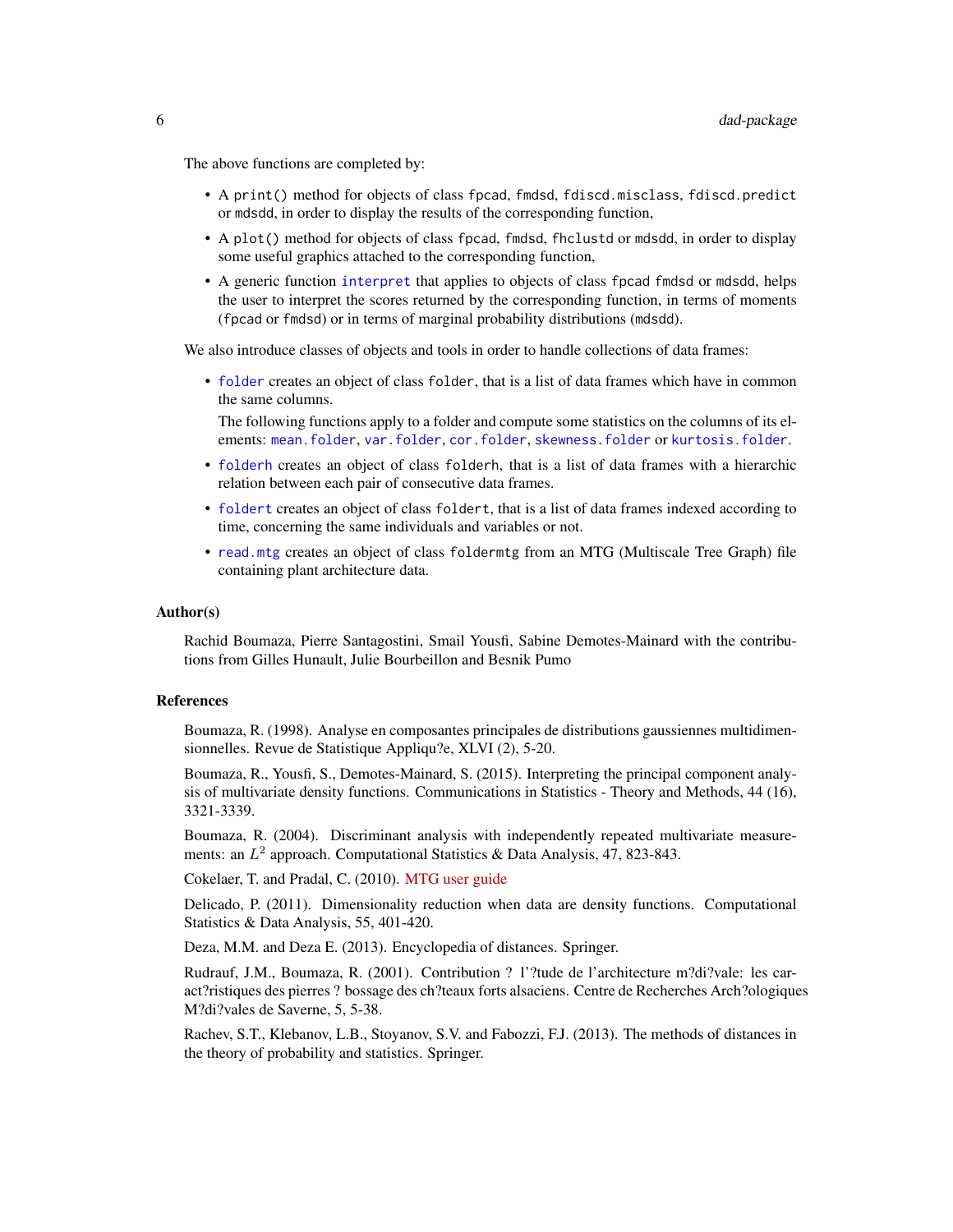# <span id="page-6-0"></span>appendtofolderh 7

Yousfi, S., Boumaza, R., Aissani, D., Adjabi, S. (2014). Optimal bandwith matrices in functional principal component analysis of density functions. Journal of Statistical Computation and Simulation, 85 (11), 2315-2330.

appendtofolderh *Adds a data frame to a* folderh*.*

#### Description

Creates an object of class folderh by appending a data frame to an object of class folderh. The appended data frame will be the first or last element of the returned folderh.

# Usage

```
appendtofolderh(fh, df, key, after = FALSE)
```
#### Arguments

| fh    | object of class folderh.                                                                                                                                                                                                                                                  |
|-------|---------------------------------------------------------------------------------------------------------------------------------------------------------------------------------------------------------------------------------------------------------------------------|
| df    | data frame to be appended to fh.                                                                                                                                                                                                                                          |
| key   | character string. The key defining the relation $1 to N$ between df and the first (if<br>$after = FALSE$ , the default value) or last (if after $= TRUE$ ) data frame of fh.                                                                                              |
| after | logical. If FALSE (default), the data frame df is related to the first data frame of<br>fh, and is appended as the first element of the returned folderh. If TRUE, df is<br>related to the last data frame of fh and becomes the last element of the returned<br>folderh. |

#### Value

Returns an object of class [folderh](#page-75-1), that is a list of  $n + 1$  data frames where n is the number of data frames of fh. The value of the attribute  $attr($ , "keys") is c(key,attr(fh, "keys")) if after = FALSE), c(attr(fh,"keys"),key) otherwise.

#### Author(s)

Rachid Boumaza, Pierre Santagostini, Smail Yousfi, Gilles Hunault, Sabine Demotes-Mainard

#### See Also

[folderh](#page-75-1).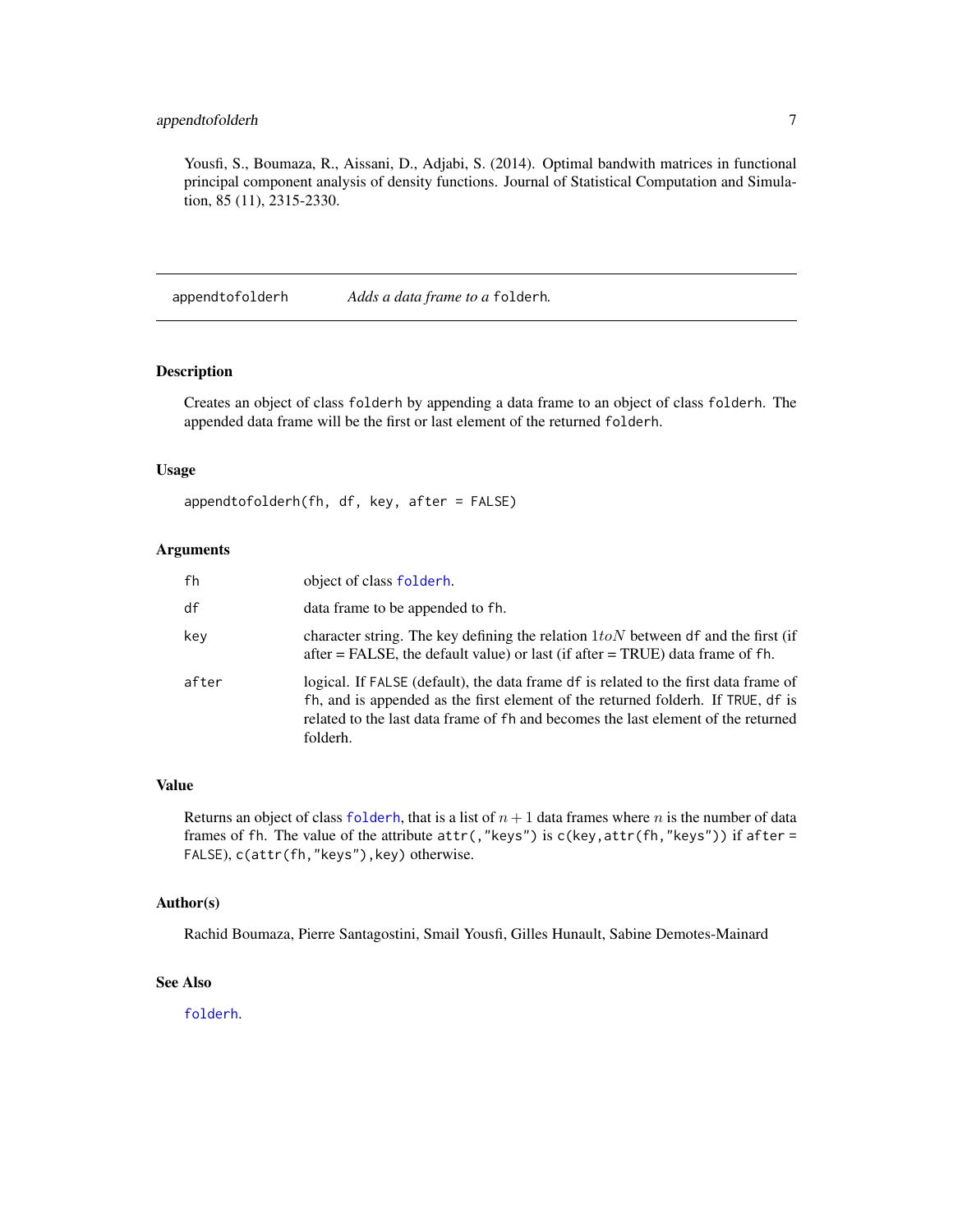<span id="page-7-1"></span><span id="page-7-0"></span>as.data.frame.folder *Folder to data frame*

# Description

Builds a data frame from an object of class folder.

# Usage

```
## S3 method for class 'folder'
as.data frame(x, row.name = NULL, optional = FALSE, ..., group.name = "group")
```
# Arguments

| x                   | object of class folder that is a list of data frames with the same column names.                    |
|---------------------|-----------------------------------------------------------------------------------------------------|
| row.names, optional |                                                                                                     |
|                     | for consistency with as data. frame. as data. frame. folder does not take<br>them into account.     |
| $\cdots$            | further arguments passed to or from other methods.                                                  |
| group.name          | the name of the grouping variable. It is the name of the last column of the<br>returned data frame. |

# Details

The data frame is simply obtained by row binding the data frames of the folder and adding a factor (as last column). The name of this column is given by group.name argument. The levels of this factor are the names of the elements of the folder.

# Value

as.data.frame.folder returns a data frame.

# Author(s)

Rachid Boumaza, Pierre Santagostini, Smail Yousfi, Gilles Hunault, Sabine Demotes-Mainard

# See Also

[folder](#page-73-1): object of class folder. [as.folder.data.frame](#page-12-1): build an object of class folder from a data frame.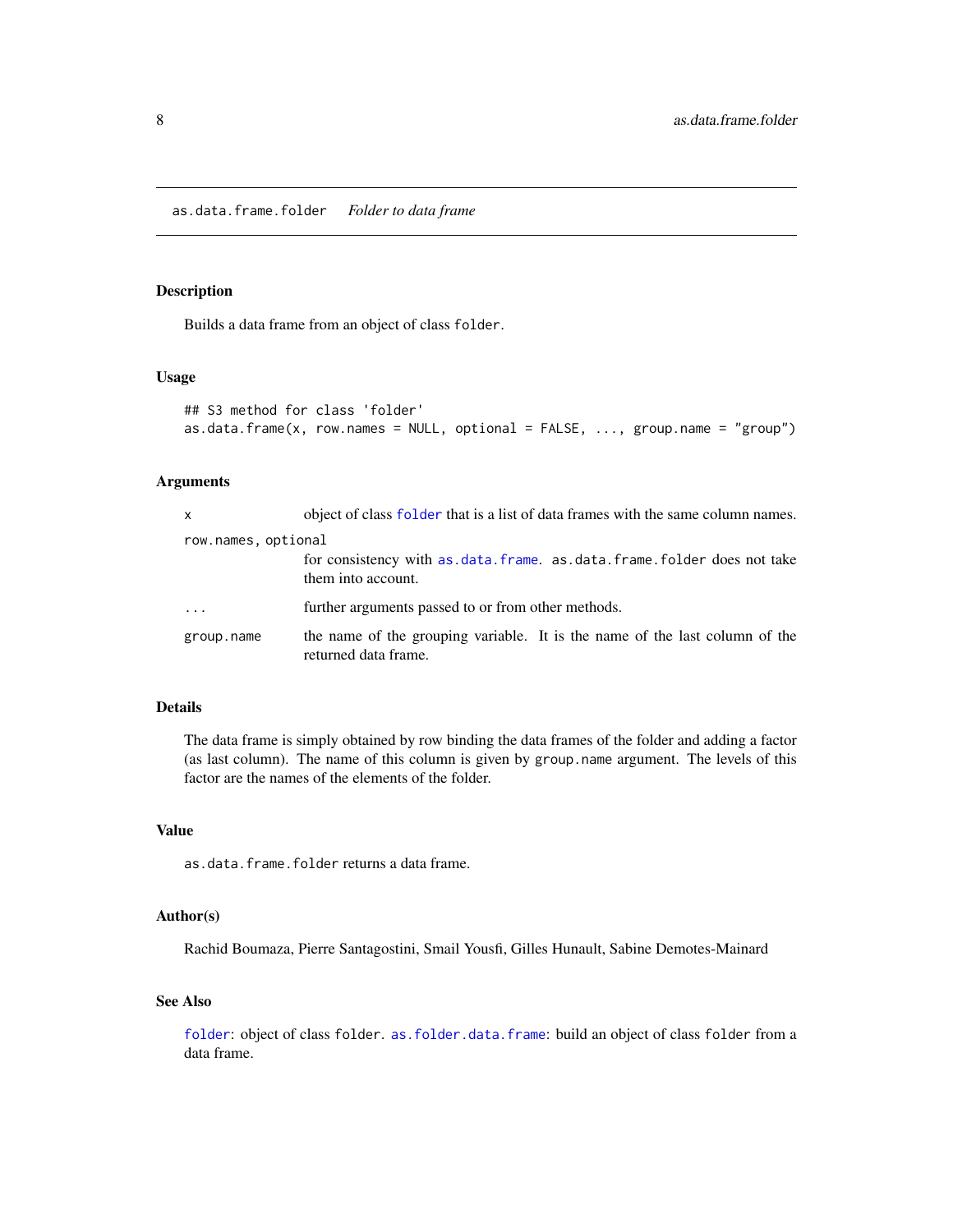# <span id="page-8-0"></span>as.data.frame.folderh 9

# Examples

```
data(iris)
iris.fold <- as.folder(iris, "Species")
print(iris.fold)
iris.df <- as.data.frame(iris.fold)
print(iris.df)
```
<span id="page-8-1"></span>as.data.frame.folderh *Hierarchic folder to data frame*

# Description

Builds a data frame from a folderh.

# Usage

## S3 method for class 'folderh' as.data.frame(x, row.names = NULL, optional =  $FALSE, ...,$ elt = names(x)[2], key =  $attr(x, "keys")[1])$ 

# Arguments

| $\mathsf{x}$        | object of class folderh containing N (N>1) data frames: x[[1]],, x[[N]],<br>related by $(N-1)$ keys: keys $[1]$ ,, keys $[N-1]$ .                                                                 |
|---------------------|---------------------------------------------------------------------------------------------------------------------------------------------------------------------------------------------------|
| row.names, optional |                                                                                                                                                                                                   |
|                     | for consistency with as . data. frame. Not taken into account.                                                                                                                                    |
| $\cdots$            | further arguments passed to or from other methods.                                                                                                                                                |
| $e$ lt              | string. The name of one element of x, that is the data frame, say the j-th, whose<br>rows are the rows of the returned data frame. See details.                                                   |
| key                 | string. The name of an element of $attr(x, "keys")$ , that is the key, say the k-th<br>with $k < j$ , which is the factor designating the last column of the returned data<br>frame. See details. |

# Value

as.data.frame.folderh returns a data frame whose row names are those of x[[elt]] (that is  $x[\frac{r}{j}]$ ). The data frame contains the values of  $x[\frac{e}{t}]$  and the corresponding values of the data frames x[[k]], these correspondances being defined by the keys of the hierarchic folder.

The column names of the returned data frame are organized in three parts.

- 1. The first part consists in the key names keys[k],..., keys[j-1].
- 2. The second part consists in the values of  $x[[j]]$ .
- 3. The third part consists in the values of  $x[[k]]$  except the key keys[k].

See the examples to view these details.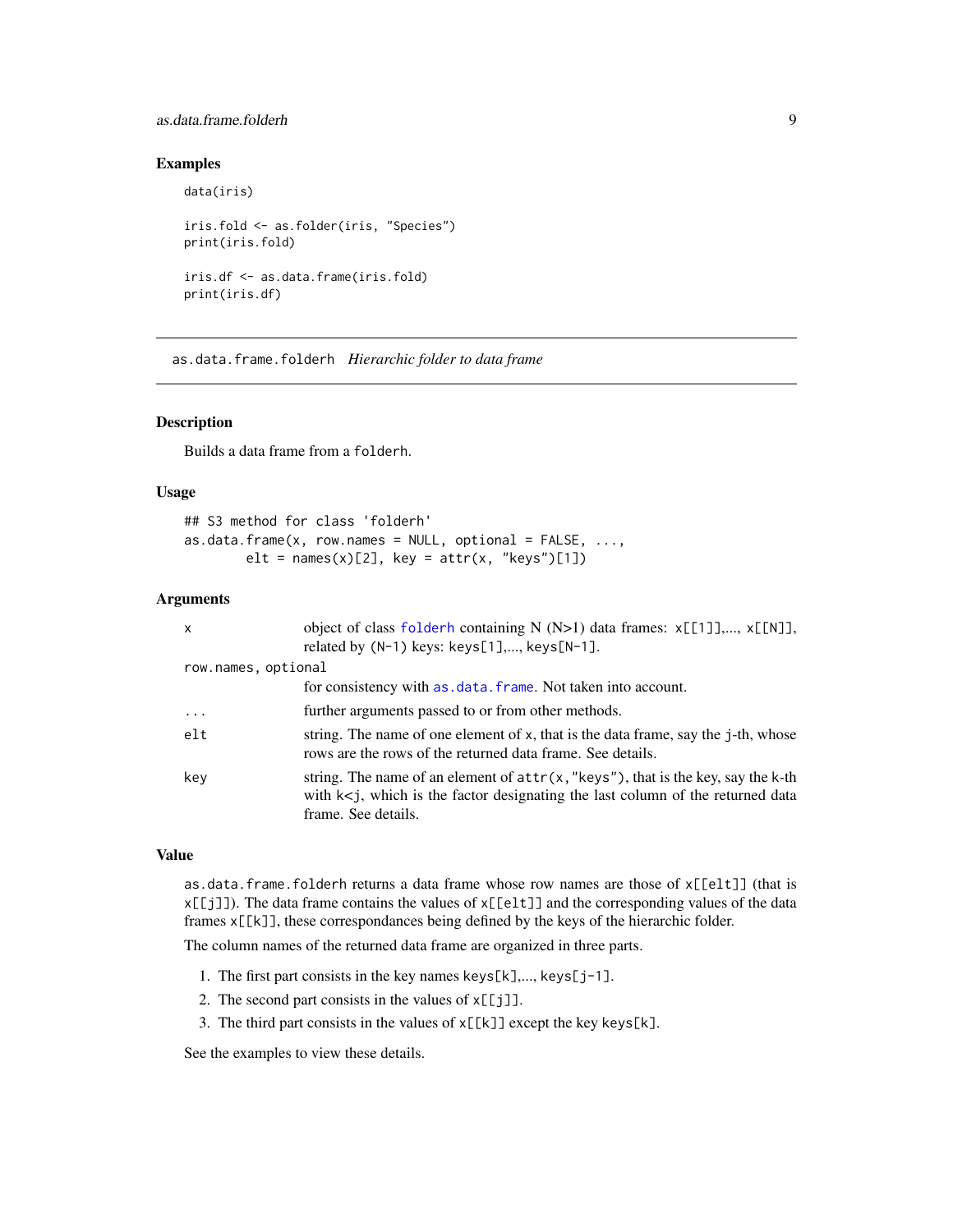#### Author(s)

Rachid Boumaza, Pierre Santagostini, Smail Yousfi, Gilles Hunault, Sabine Demotes-Mainard

#### See Also

[folder](#page-73-1), [folderh](#page-75-1), [as.folder.folderh](#page-13-1).

```
# First example: rose flowers
data(roseflowers)
flg <- roseflowers$variety
flx <- roseflowers$flower
flfh <- folderh(flg, "rose", flx)
print(flfh)
fldf <- as.data.frame(flfh)
print(fldf)
# Second example: castles
data(castles.dated)
cag <- castles.dated$periods
cax <- castles.dated$stones
cafh <- folderh(cag, "castle", cax)
print(cafh)
cadf <- as.data.frame(cafh)
print(summary(cadf))
# Third example: leaves (example of a folderh with more than two data frames)
data(roseleaves)
lvr <- roseleaves$rose
lvs <- roseleaves$stem
lvl <- roseleaves$leaf
lvll <- roseleaves$leaflet
lfh <- folderh(lvr, "rose", lvs, "stem", lvl, "leaf", lvll)
1f1 \le as.data.frame(1fh, elt = "lvs", key = "rose")
print(lf1)
1f2 \leq -as.data frame(1fh, elt = "Ivl", key = "rose")print(lf2)
lf3 <- as.data.frame(lfh, elt = "lvll", key = "rose")
print(lf3)
lf4 \leftarrow as.data-frame(1fh, elt = "Iv11", key = "stem")print(lf4)
```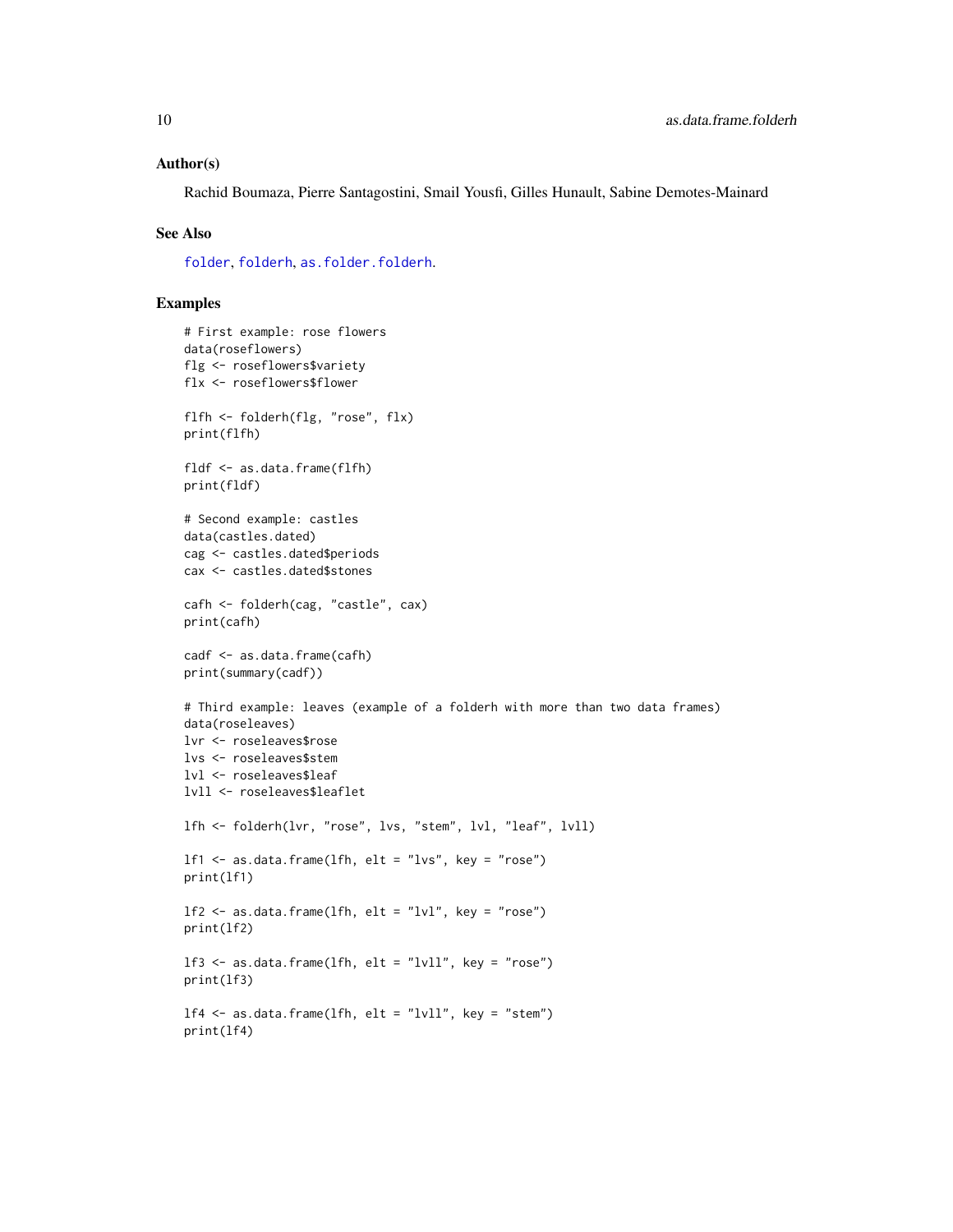# <span id="page-10-1"></span><span id="page-10-0"></span>Description

Builds a data frame from an object of class foldert.

#### Usage

```
## S3 method for class 'foldert'
as.data frame(x, row.name = NULL, optional = FALSE, ..., group.name = "time")
```
# Arguments

| $\mathsf{x}$        | object of class foldert with the same row names. An object of class foldert is<br>a list of data frames with the same column names, each of them corresponding<br>to a time of observation. |
|---------------------|---------------------------------------------------------------------------------------------------------------------------------------------------------------------------------------------|
| row.names, optional |                                                                                                                                                                                             |
|                     | for consistency with as data. frame. as data. frame. foldert does not take<br>them into account.                                                                                            |
| $\ddotsc$           | further arguments passed to or from other methods.                                                                                                                                          |
| group.name          | the name of the grouping variable. It is the name of the last column of the<br>returned data frame.                                                                                         |
|                     | As the observations are indexed by time, the default value is group name =<br>"time".                                                                                                       |

#### Details

as.data.frame.foldert uses [as.data.frame.folder](#page-7-1).

# Value

as.data.frame.foldert returns a data frame.

### Author(s)

Rachid Boumaza, Pierre Santagostini, Smail Yousfi, Gilles Hunault, Sabine Demotes-Mainard

# See Also

[foldert](#page-77-1): object of class foldert. [as.foldert.data.frame](#page-19-1): build an object of class foldert from a data frame. as. foldert.array: build an object of class foldert from a 3d-array.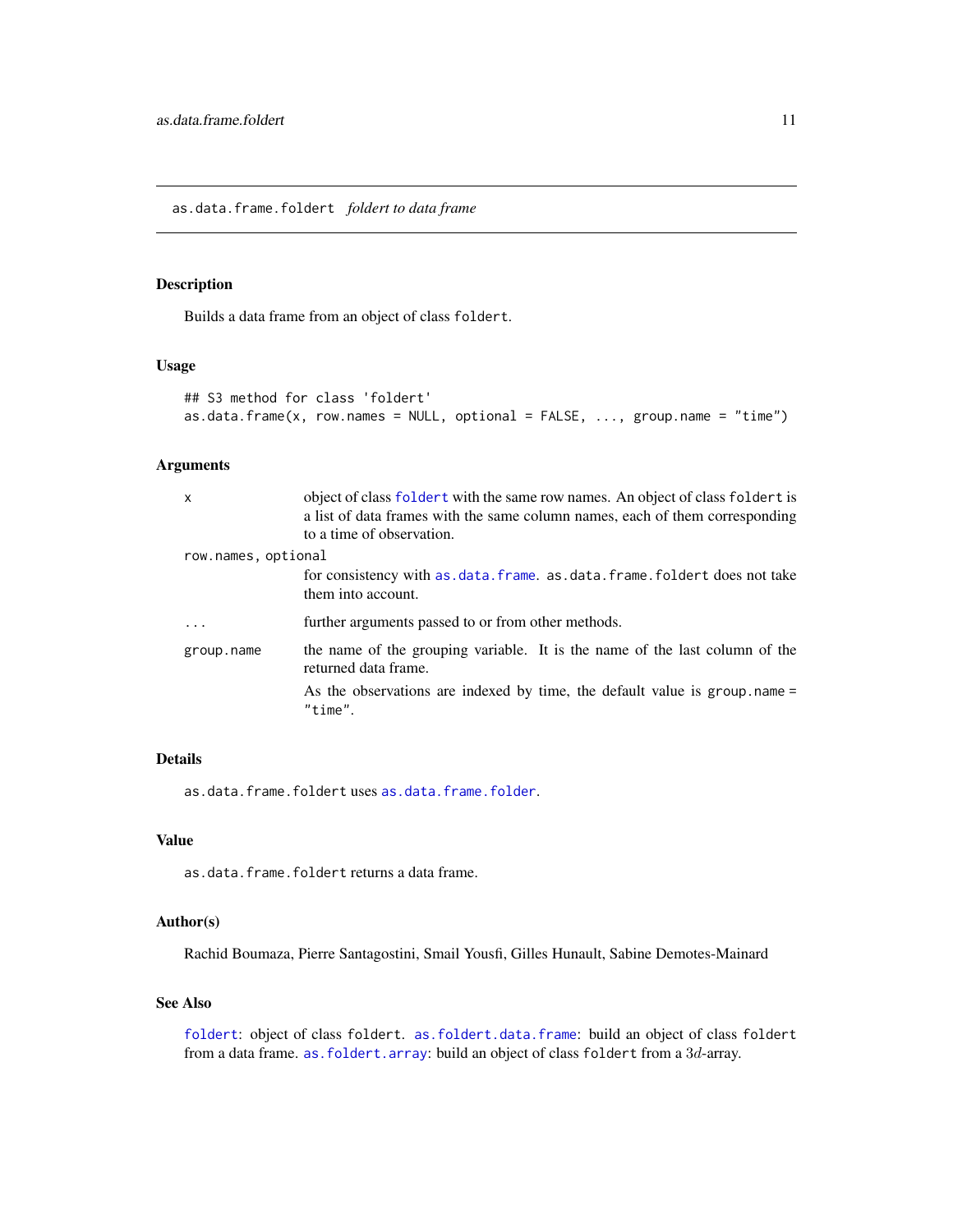# Examples

```
data(floribundity)
ftflor <- foldert(floribundity, cols.select = "union", rows.select = "union")
print(ftflor)
dfflor <- as.data.frame(ftflor)
summary(dfflor)
```
as.folder *Coerce to a folder*

#### Description

Coerces a data frame or an object of class "folderh" to an object of class "folder".

#### Usage

as.folder $(x, \ldots)$ 

# Arguments

| x | an object of class data. frame or folderh.         |
|---|----------------------------------------------------|
|   | • data.frame: see as.folder.data.frame             |
|   | $\bullet$ folderh: see as folder folderh           |
|   | further arguments passed to or from other methods. |

# Value

an object of class [folder](#page-73-1).

#### Author(s)

Rachid Boumaza, Pierre Santagostini, Smail Yousfi, Gilles Hunault, Sabine Demotes-Mainard

#### See Also

[folder](#page-73-1): objects of class folder. [as.data.frame.folder](#page-7-1): build a data frame from an object of class folder. [as.folder.data.frame](#page-12-1): build an object of class folder from a data frame. [as.folder.folderh](#page-13-1): build an object of class folder from an object of class folderh.

<span id="page-11-0"></span>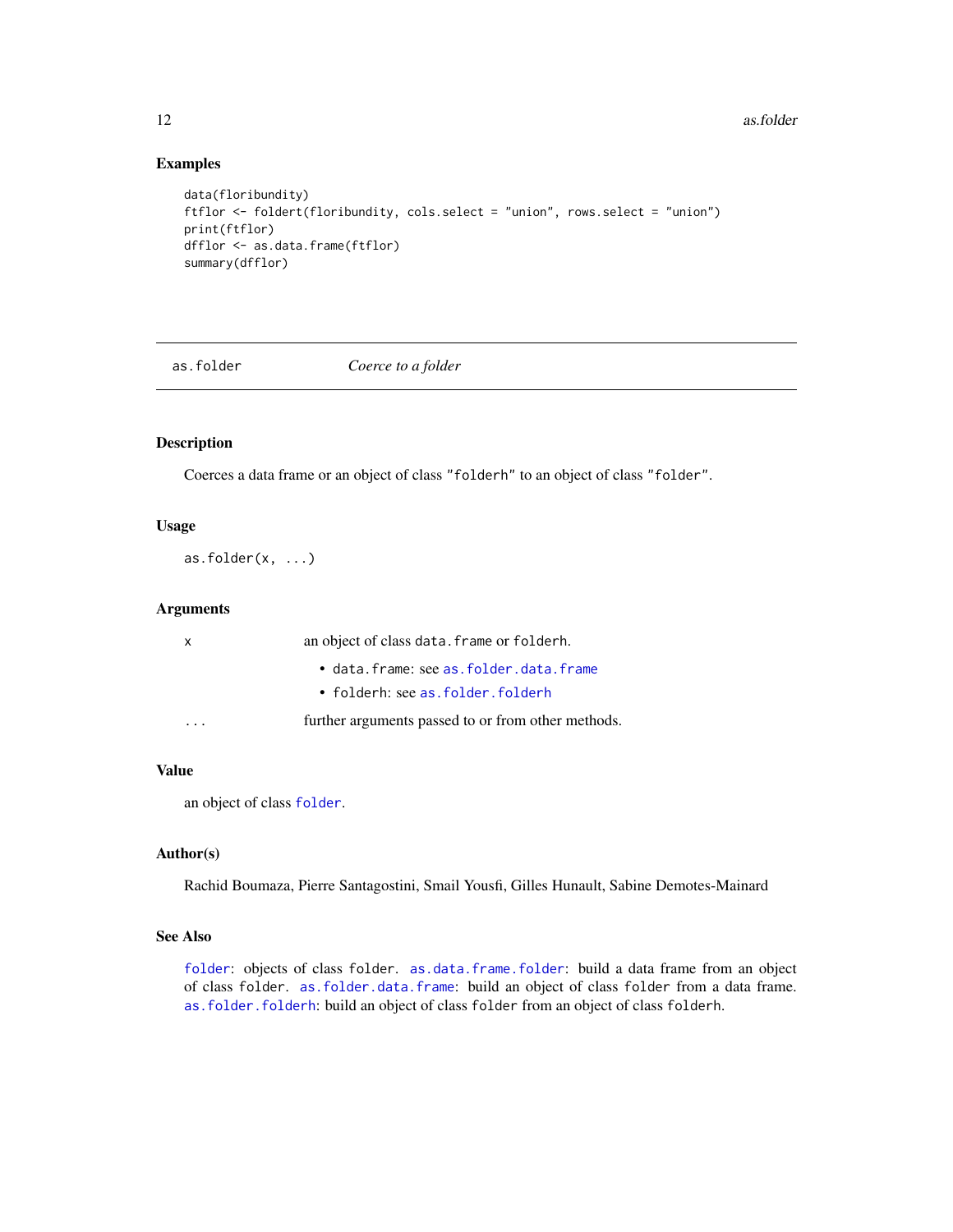<span id="page-12-1"></span><span id="page-12-0"></span>as.folder.data.frame *Data frame to folder*

#### Description

Builds an object of class folder from a data frame.

#### Usage

```
## S3 method for class 'data.frame'
as.folder(x, groups = tail(colnames(x), 1), ...)
```
#### Arguments

| $\mathsf{x}$            | data frame.                                                                                                                             |
|-------------------------|-----------------------------------------------------------------------------------------------------------------------------------------|
| groups                  | string. The name of the column of x containing the grouping variable. $x$ [, groups]<br>must be a factor, otherwise, there is an error. |
|                         | If omitted, the last column of x is used as grouping variable.                                                                          |
| $\cdot$ $\cdot$ $\cdot$ | further arguments passed to or from other methods.                                                                                      |

# Value

as.folder.data.frame returns an object of class [folder](#page-73-1) that is a list of data frames with the same column names.

Each element of the folder contains the data corresponding to one level of  $x[$ , groups].

# Author(s)

Rachid Boumaza, Pierre Santagostini, Smail Yousfi, Gilles Hunault, Sabine Demotes-Mainard

# See Also

[folder](#page-73-1): objects of class folder. [as.data.frame.folder](#page-7-1): build a data frame from an object of class folder. [as.folder.folderh](#page-13-1): build an object of class folder from an object of class folderh.

```
# First example: iris (Fisher)
data(iris)
iris.fold <- as.folder(iris, "Species")
print(iris.fold)
# Second example: roses
data(roses)
roses.fold <- as.folder(roses, "rose")
print(roses.fold)
```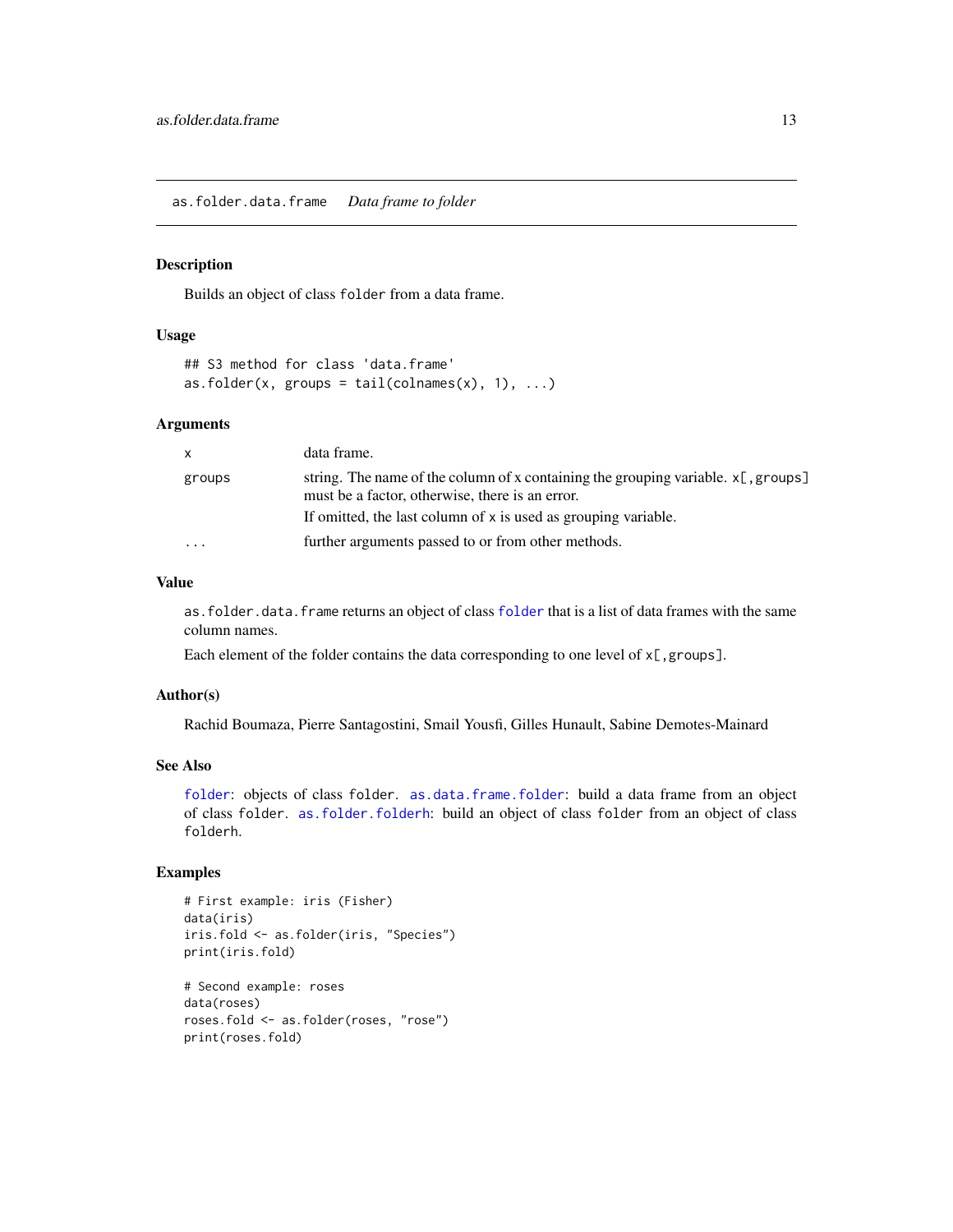<span id="page-13-1"></span><span id="page-13-0"></span>as.folder.folderh *Hierarchic folder to folder*

#### Description

Creates an object of class folder, that is a list of data frames with the same column names, from a folderh.

#### Usage

```
## S3 method for class 'folderh'
as.folder(x, elt = names(x)[2], key = attr(x, "keys")[1], ...)
```
#### Arguments

| $\mathsf{x}$ | object of class folderh containing N (N>1) data frames: x[[1]],, x[[N]],<br>related by $(N-1)$ keys: keys $[1]$ ,, keys $[N-1]$ .                                                                               |
|--------------|-----------------------------------------------------------------------------------------------------------------------------------------------------------------------------------------------------------------|
| elt          | string. The name of one element of x, that is data frame, say the j-th, whose<br>rows are distributed among the data frames of the returned folder. See details.                                                |
| key          | string. The name of an element of $attr(x, "keys")$ , that is the key, say the k-th<br>with $k < j$ , which is the factor whose levels are the names of the data frames of<br>the returned folder. See details. |
|              | further arguments passed to or from other methods.                                                                                                                                                              |

#### Value

as.folder.folderh returns an object of class [folder](#page-73-1), a list of data frames with the same columns. These data frames contain the values of  $x[[e]t]]$  (or  $x[[j]]$ ) and the corresponding values of the data frames  $x[[j-1]]$ , ...  $x[[k]]$ , these correspondances being defined by the keys of the hierarchic folder. The names of these data frames are given by the levels of the key  $attr(x, "keys")[k])$ .

The rows of the data frame  $x[[e]t]]$  (or  $x[[j]]$ ) are distributed among the data frames of the returned folder accordingly to the levels of the key attr(x,"keys")[k]. So the row names of the l-th data frame of the returned folder consist in the rows of x[[j]] corresponding to the l-th level of the key attr(x,"keys")[k].

The column names of the data frames of the returned folder are the union of the column names of the data frames  $x[[k]],..., x[[j]]$  and are organized in two parts.

- 1. The first part consists in the columns of  $x[[k]]$  except the column corresponding to the key attr(x,"keys")[k].
- 2. For each  $i=k+1,...,j$  the column names of the data frame  $x[[i]]$  are reorganized so that the key  $attr(x, "keys")[i]$  is its first column. The columns of the reorganized data frames x[[k+1]],..., x[[j]] are concatenated. The result forms the second part.

Notice that if:

• the folderh has two data frames df1 and df2, where the factor corresponding to the key has  $T$ levels, and one column of df2, say df2[, "Fa"], is a factor with levels "a1", ..., "ap"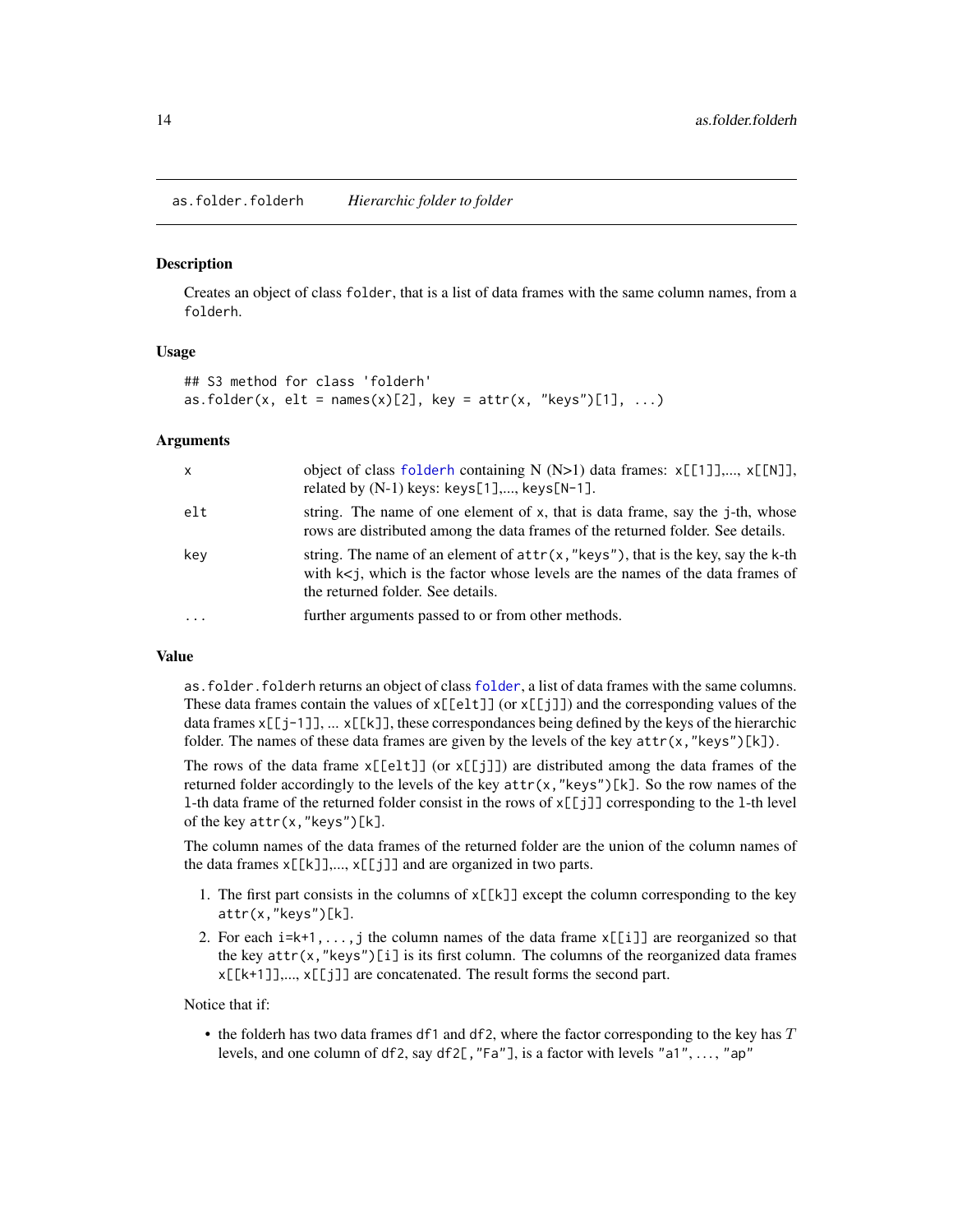• and the folder returned by as. folder includes  $T$  data frames dat1, ..., datT,

then each of dat1, . . . , datT has a column named "Fa" which is a factor with the same levels "a1", . . . , "ap" as df2[,"Fa"].

#### Author(s)

Rachid Boumaza, Pierre Santagostini, Smail Yousfi, Gilles Hunault, Sabine Demotes-Mainard

# See Also

[folder](#page-73-1), [folderh](#page-75-1). [as.folder.folderh](#page-13-1) to build an object of class folder from an object of class folderh. [as.data.frame.folder](#page-7-1) to build a data frame from an object of class folder. [as.data.frame.folderh](#page-8-1) to build a data frame from an object of class folderh.

```
# First example: flowers
data(roseflowers)
flg <- roseflowers$variety
flx <- roseflowers$flower
flfh <- folderh(flg, "rose", flx)
print(flfh)
flf <- as.folder(flfh)
print(flf)
# Second example: castles
data(castles.dated)
cag <- castles.dated$periods
cax <- castles.dated$stones
cafh <- folderh(cag, "castle", cax)
print(cafh)
caf <- as.folder(cafh)
print(caf)
# Third example: leaves (example of a folderh of more than two data frames)
data(roseleaves)
lvr <- roseleaves$rose
lvs <- roseleaves$stem
lvl <- roseleaves$leaf
lvll <- roseleaves$leaflet
lfh <- folderh(lvr, "rose", lvs, "stem", lvl, "leaf", lvll)
1f1 \leq as.folder(1fh, elt = "lvs", key = "rose")
print(lf1)
1f2 \leq -as.folder(1fh, elt = "lvl", key = "rose")
```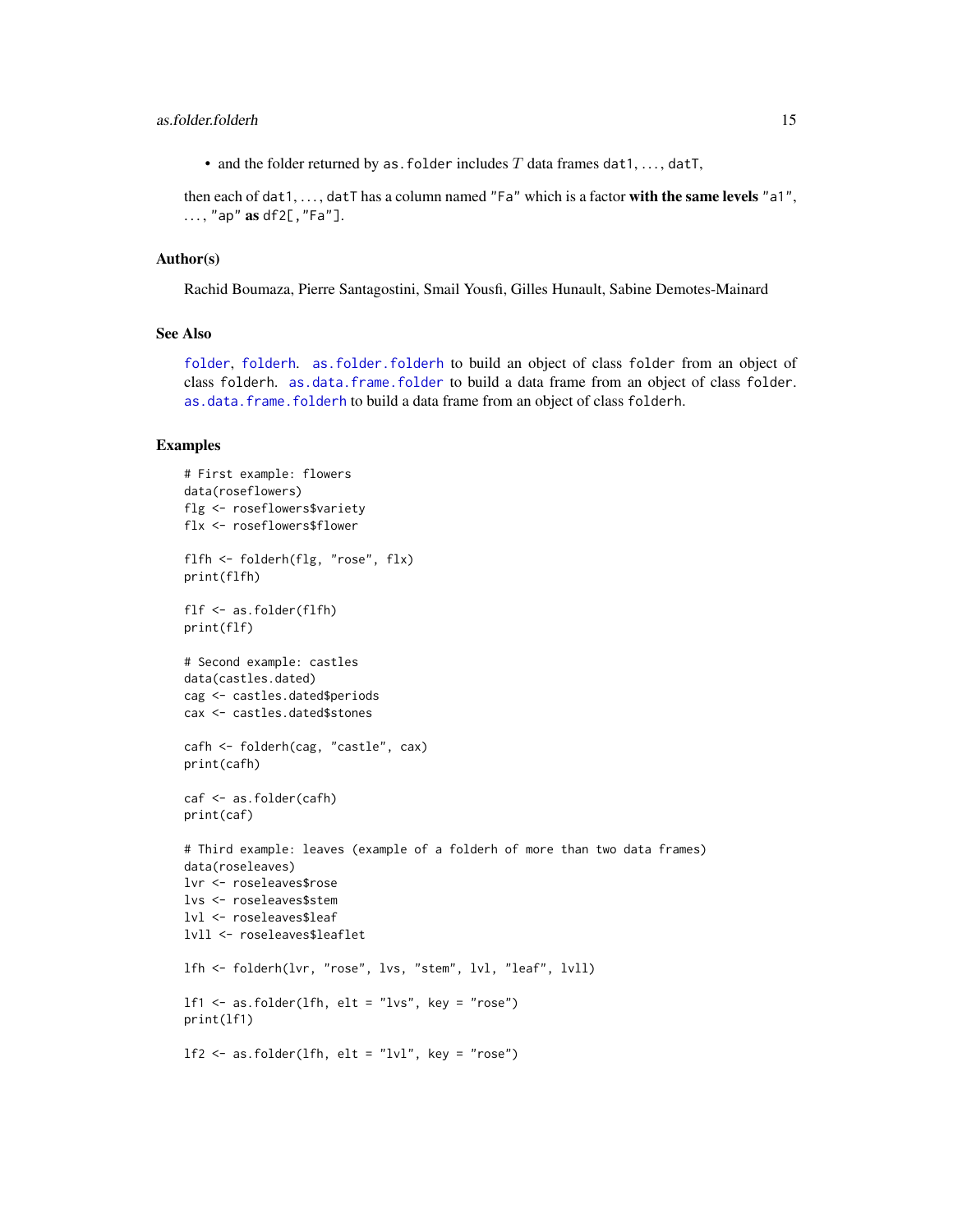#### <span id="page-15-0"></span>16 as.folderh

```
print(lf2)
lf3 <- as.folder(lfh, elt = "lvll", key = "rose")
print(lf3)
lf4 <- as.folder(lfh, elt = "lvll", key = "stem")
print(lf4)
```
as.folderh *Coerce to a folderh*

# Description

Coerces an object to an object of class [folderh](#page-75-1).

# Usage

as.folderh(x, classes)

# Arguments

| x       | an object to be coerced to an object of class folderh. In the current version, it |
|---------|-----------------------------------------------------------------------------------|
|         | is an object of class "folderming" (see as, folderh, folderming).                 |
| classes | argument useful for as folderh. foldermtg.                                        |

#### Value

an object of class [folderh](#page-75-1).

# Author(s)

Rachid Boumaza, Pierre Santagostini, Smail Yousfi, Gilles Hunault, Sabine Demotes-Mainard

### See Also

[as.folderh.foldermtg](#page-16-1): build an object of class folderh from an object of class foldermtg.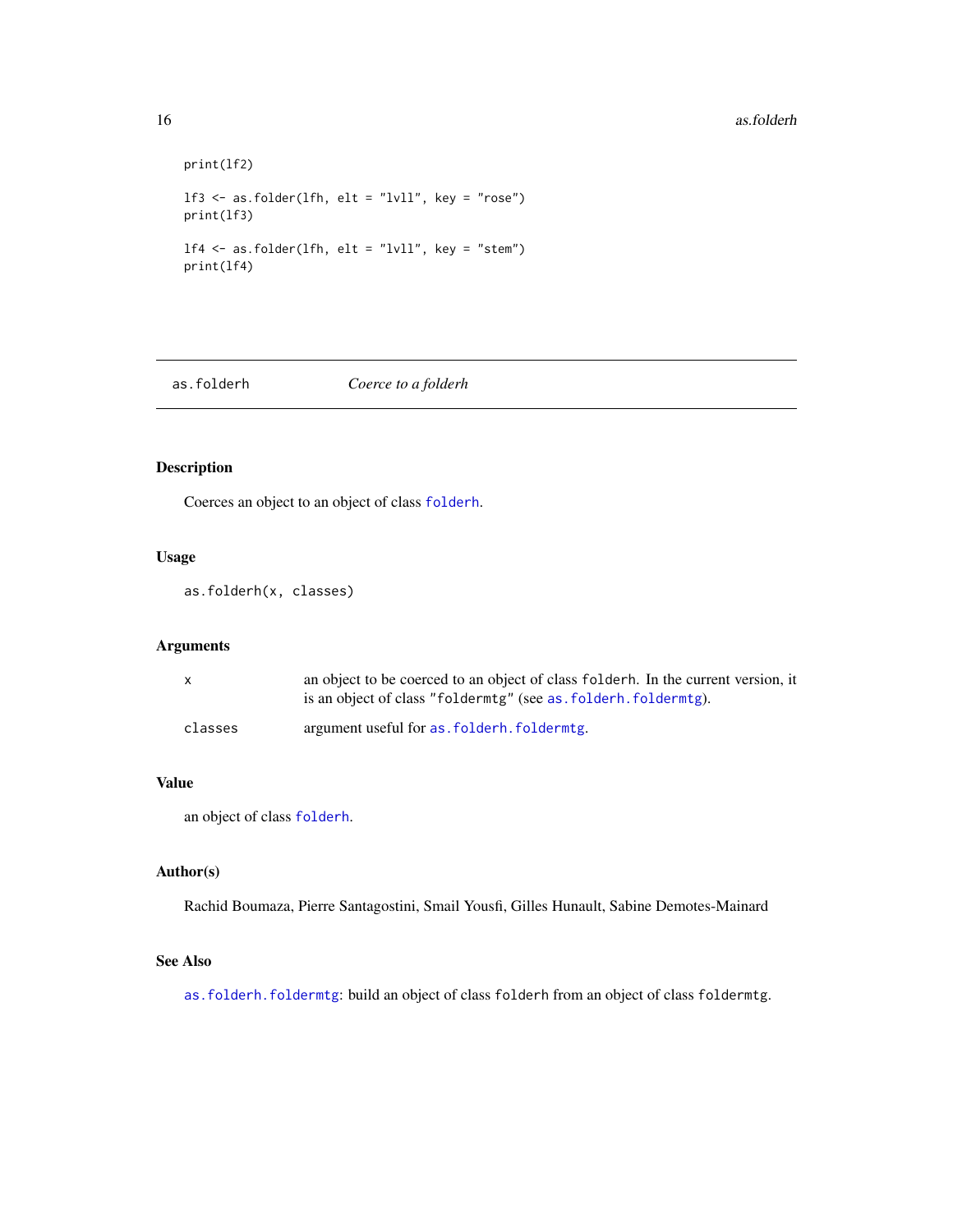<span id="page-16-1"></span><span id="page-16-0"></span>as.folderh.foldermtg *Build a hierarchic folder from an object of class foldermtg*

#### Description

Creates an object of class [folderh](#page-75-1) from an object of class [foldermtg](#page-76-1).

#### Usage

```
## S3 method for class 'foldermtg'
as.folderh(x, classes)
```
#### Arguments

| X       | object of class foldermtg.                                                                                                                                                                                    |
|---------|---------------------------------------------------------------------------------------------------------------------------------------------------------------------------------------------------------------|
| classes | character vector. Codes of the vertex classes in the returned folderh. These<br>codes are the names of the elements (data frames) of x containing the features<br>on the vertices corresponding to the codes. |
|         | These codes must be distinct, and the corresponding classes must have distinct<br>scales (see folderntg). Otherwise, there is an error.                                                                       |
|         | These codes, except the one with the highest scale, are the keys of the returned<br>folderh.                                                                                                                  |
|         |                                                                                                                                                                                                               |

# Details

This function uses [folderh](#page-75-1).

#### Value

An object of class folderh. Its elements are the data frames of x containing the features on vertices. Hence, each data frame matches with a class of vertex, and a scale. These data frames are in increasing order of the scale.

A column (factor) is added to the first data frame, containing the identifier of the vertex. Two columns are added to the second data frame:

- 1. the first one is a factor which gives, for each vertex, the name of the vertex of the first data frame which is its "parent",
- 2. and the second one is also a factor and contains the vertex's identifier.

And so on for the third and following data frames, if relevant.

The column containing the vertex identifiers is redundant with the row names; anyway, it is necessary for [folderh](#page-75-1).

The key of the relationship between the two first data frame is given by the first column of each of these data frames. If there are more than two data frames, the key of the relationship between the *n*-th and  $(n + 1)$ -th data frames  $(n > 1)$  is given by the second column of the *n*\$th data frame and the first column of the  $(n + 1)$ -th data frame.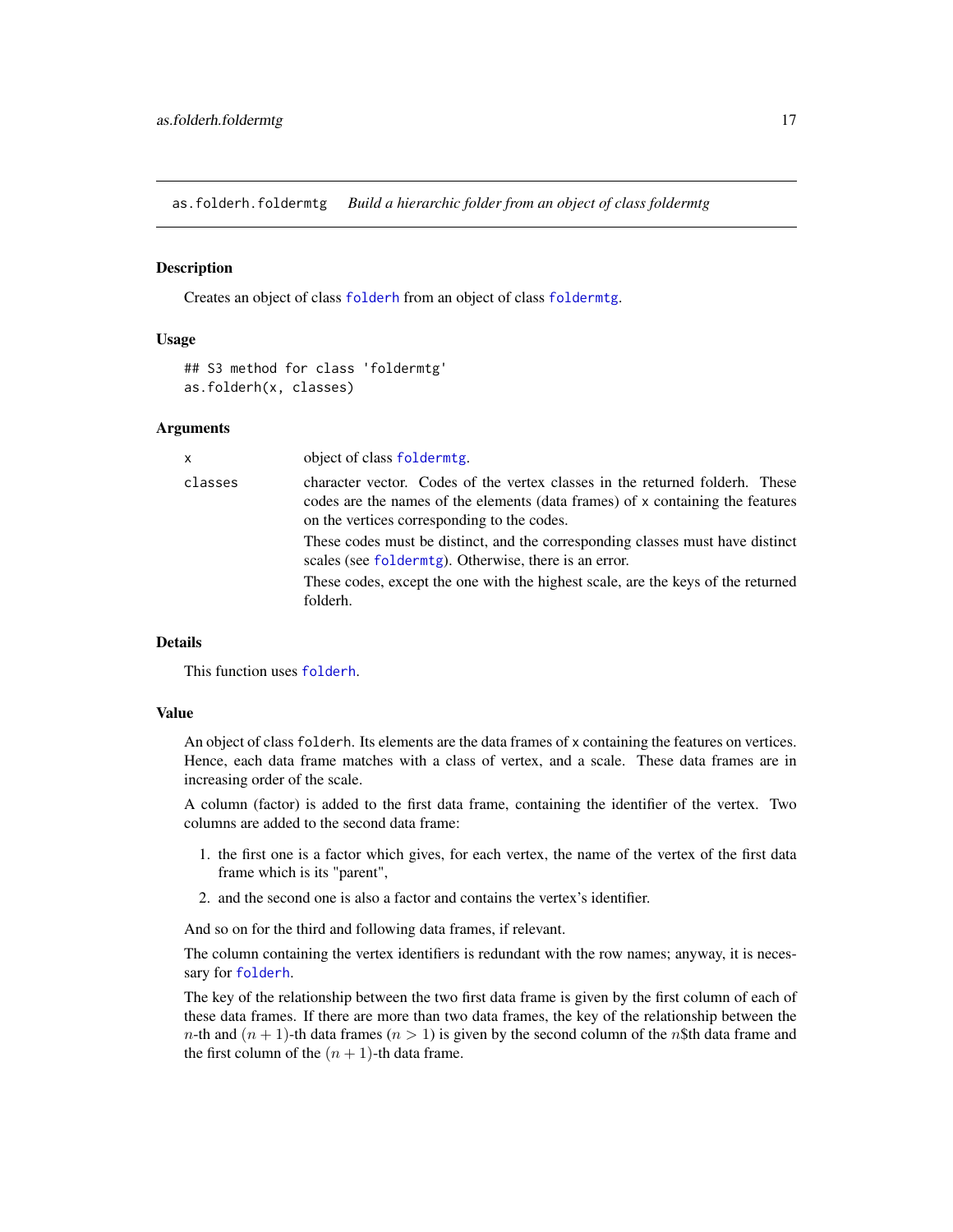#### <span id="page-17-0"></span>Author(s)

Rachid Boumaza, Pierre Santagostini, Smail Yousfi, Gilles Hunault, Sabine Demotes-Mainard

#### See Also

[read.mtg](#page-180-1): reads a MTG file and creates an object of class "foldermtg". [folderh](#page-75-1) : object of class folderh.

#### Examples

```
mtgfile <- system.file("extdata/plant1.mtg", package = "dad")
x <- read.mtg(mtgfile)
# folderh containing the plant ("P") and the stems ("A")
as.folderh(x, classes = c("P", "A"))
# folderh containing the plant ("P"), axes ("A") and phytomers ("M")
as.folderh(x, \text{ classes} = c("P", "A", "M"))# folderh containing the plant ("P") and the phytomers ("M")
as.folderh(x, \text{ classes} = c("P", "M"))# folderh containing the axes and phytomers
fhPM \leftarrow as.folderh(x, classes = c("A", "M"))# coerce this folderh into a folder, and compute statistics on this folder
fPM <- as.folder(fhPM)
mean(fPM)
```
as.foldert *Coerce to a foldert*

#### Description

Coerces a data frame or array to an object of class [foldert](#page-77-1).

#### Usage

```
as.foldert(x, ...)
```
#### Arguments

x an object of class data.frame or array.

- data.frame: see [as.foldert.data.frame](#page-19-1)
- array: see [as.foldert.array](#page-18-1)
- 
- ... arguments passed to [as.foldert.data.frame](#page-19-1) or [as.foldert.array](#page-18-1), further arguments passed to or from other methods.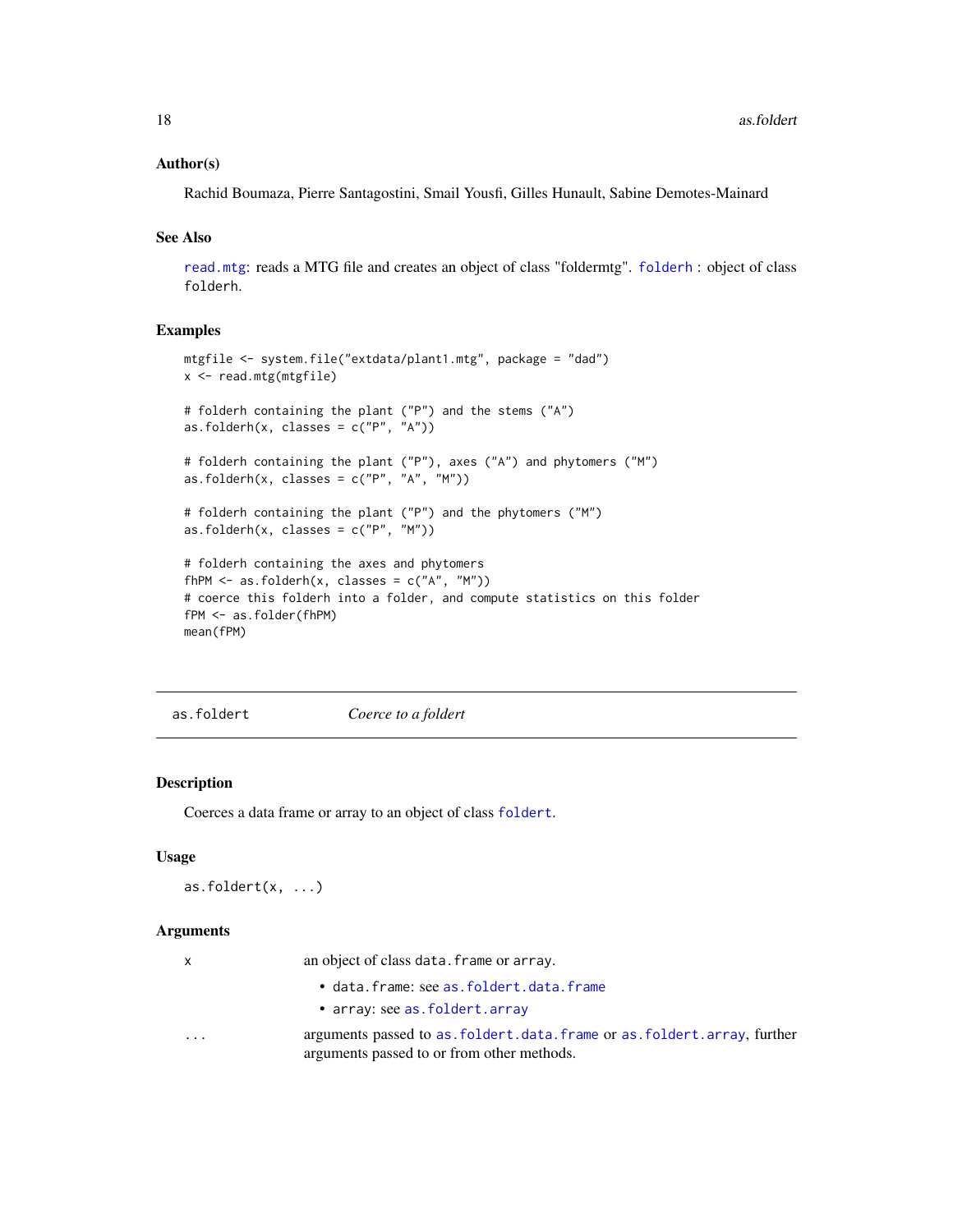## <span id="page-18-0"></span>as.foldert.array 19

# Value

an object of class [foldert](#page-77-1).

# Author(s)

Rachid Boumaza, Pierre Santagostini, Smail Yousfi, Gilles Hunault, Sabine Demotes-Mainard

<span id="page-18-1"></span>as.foldert.array *Data frame to foldert*

#### Description

Builds an object of class [foldert](#page-77-1) from a 3d-array.

#### Usage

## S3 method for class 'array' as.foldert(x, ind = 1, var = 2, time = 3, ...)

#### Arguments

| $\mathsf{x}$   | a $3d$ -array.                                                                                                                     |
|----------------|------------------------------------------------------------------------------------------------------------------------------------|
| ind, var, time | three distinct integers among 1, 2 and 3.                                                                                          |
|                | ind gives the dimension of the observations, var gives the dimension of the<br>variables and ind gives the dimension of the times. |
| $\cdot$        | further arguments passed to or from other methods.                                                                                 |

#### Value

an object ft of class [foldert](#page-77-1) that is a list of data frames, each of them corresponding to a time of observation; these data frames have the same column names.

They necessarily have the same row names (attr(ft,"same.rows")=TRUE). The "times" attribute of ft: attr(ft,"times") is a numeric vector, an ordered factor or an object of class Date, and contains the values nf the dimension of x given by time argument.

#### Author(s)

Rachid Boumaza, Pierre Santagostini, Smail Yousfi, Gilles Hunault, Sabine Demotes-Mainard

# See Also

[foldert](#page-77-1): objects of class foldert.

[as.foldert.data.frame](#page-19-1): build an object of class foldert from a data frame.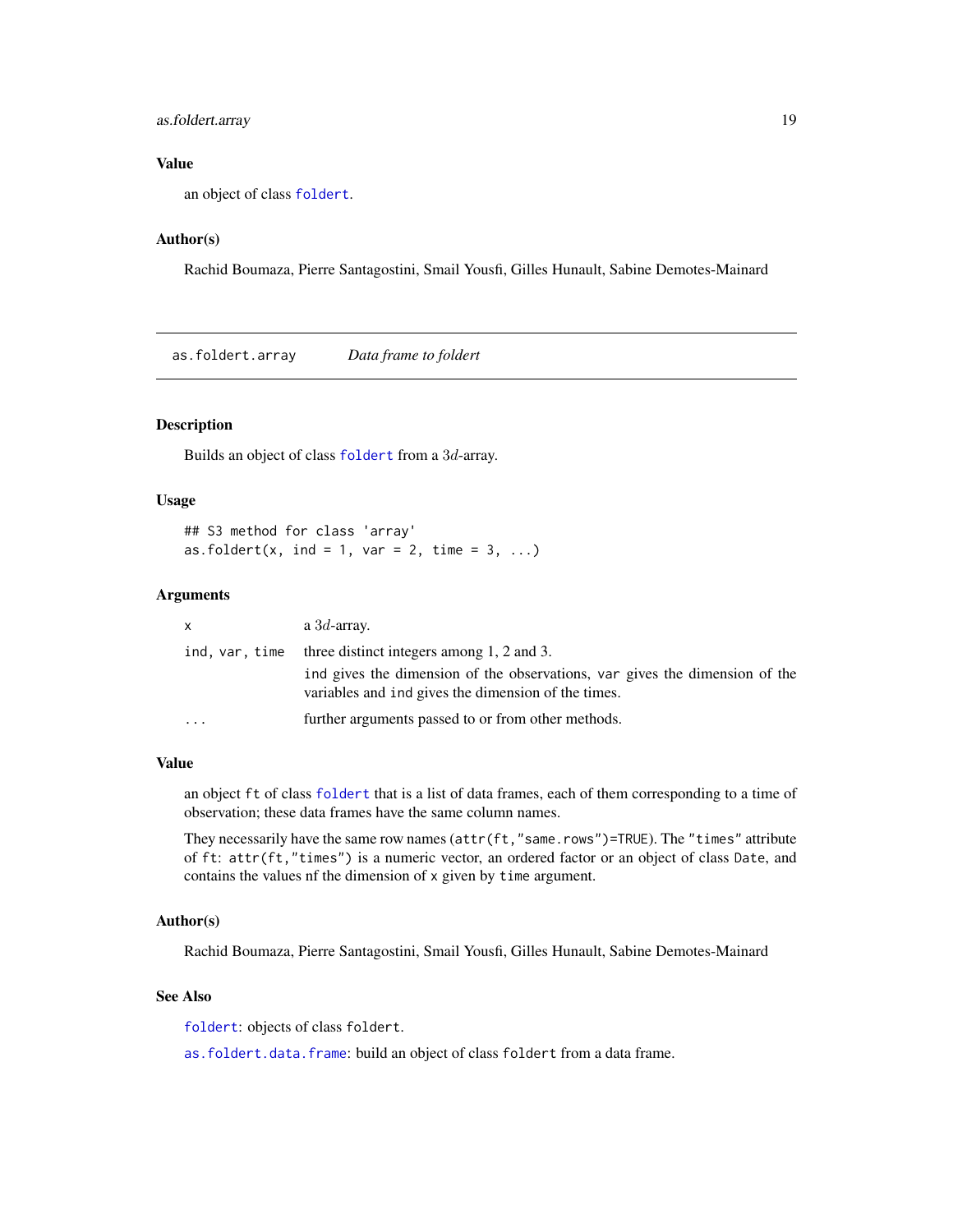# Examples

```
x \le -\arctan(c(\text{rep}(0, 5), \text{rep}(0, 5), \text{rep}(0, 5)),rnorm(5, 2, 1), rnorm(5, 3, 2), rnorm(5, -2, 0.5),
             rnorm(5, 4, 1), rnorm(5, 5, 3), rnorm(5, -3, 1)),
           dim = c(5, 3, 3),
           dimnames = list(1:5, c("z1", "z2", "z3"), c("t1", "t2", "t3")))
# The individuals which were observed are on the 1st dimension,
# the variables are on the 2nd dimension and the times are on the 3rd dimension.
ft \leq as.foldert(x, ind = 1, var = 2, time = 3)
```
<span id="page-19-1"></span>as.foldert.data.frame *Data frame to foldert*

# Description

Builds an object of class [foldert](#page-77-1) from a data frame.

# Usage

```
## S3 method for class 'data.frame'
as.foldert(x, method = 1, ind = 1, timecol = 2, nvar = NULL, same.rows = TRUE, ...)
```
#### Arguments

| $\times$ | data frame.                                                                                                                                                                                                                                                              |
|----------|--------------------------------------------------------------------------------------------------------------------------------------------------------------------------------------------------------------------------------------------------------------------------|
| method   | 1 or 2. Indicates the layout of the data frame x and, therefore, the method used<br>to extract the data and build the foldert.                                                                                                                                           |
|          | • If method = 1, there is a column containing the identifiers of the measured<br>objects and a column containing the times. The other columns contain the<br>observations.                                                                                               |
|          | • If method = 2, there is a column containing the identifiers of the measured<br>objects, and the observations are organized as follows:                                                                                                                                 |
|          | - the observations corresponding to the 1st time are on columns time col<br>: $(timecol + nvar -1)$                                                                                                                                                                      |
|          | - the observations corresponding to the 2nd time are on columns (timecol<br>$+$ nvar) : (timecol $+ 2 *$ nvar $-1$ )                                                                                                                                                     |
|          | - and so on.                                                                                                                                                                                                                                                             |
| ind      | string or numeric. The name of the column of x containing the indentifiers of<br>the measured objects, or the number of this column.                                                                                                                                     |
| timecol  | string or numeric.                                                                                                                                                                                                                                                       |
|          | • If method = 1, timecol is the name or the number of the column of x con-<br>taining the times of observation, or the number of this column. $x$ [, timecol]<br>must be of class "numeric", "ordered", "Date", "POSIX1t" or "POSIXct",<br>otherwise, there is an error. |

<span id="page-19-0"></span>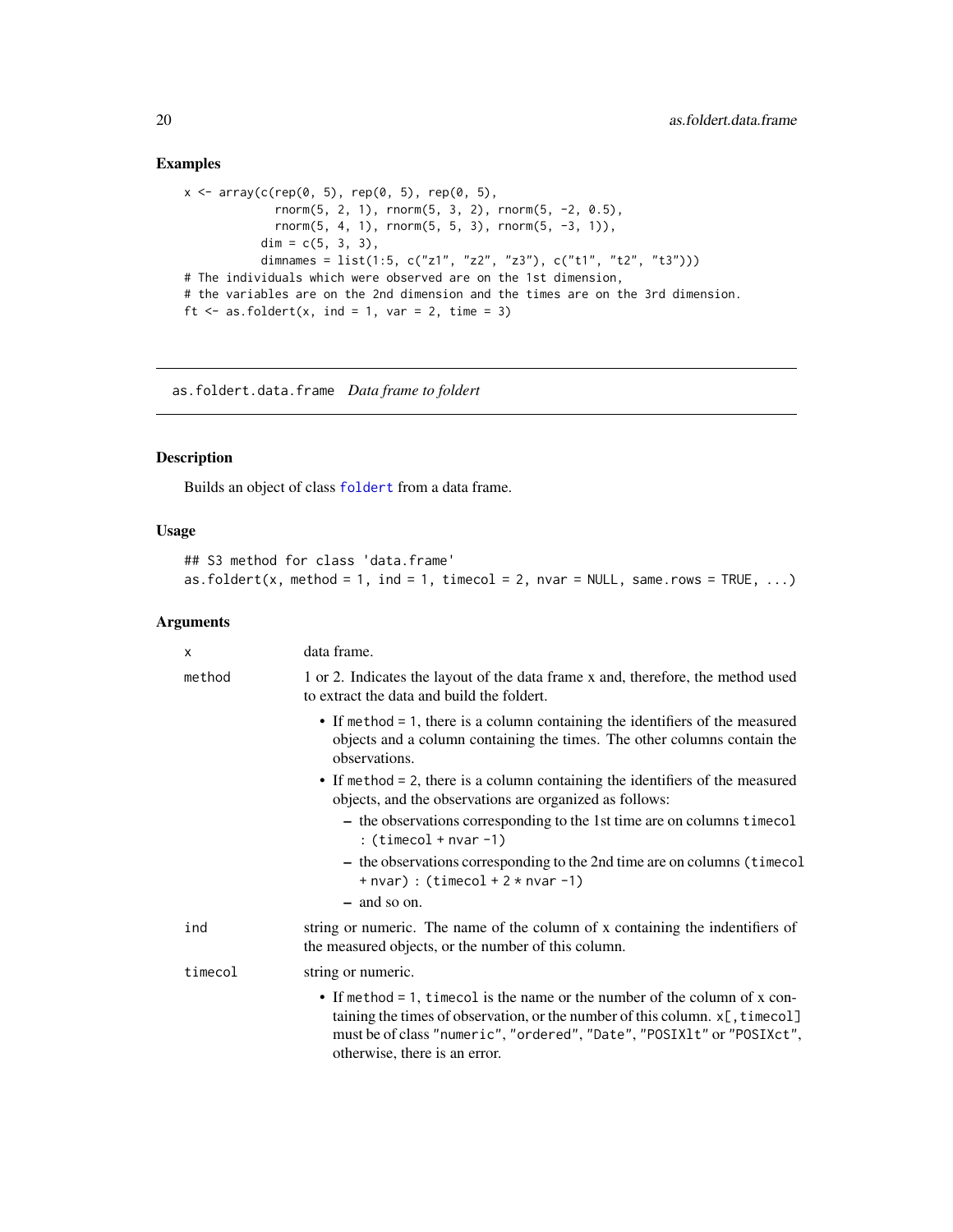|           | • If method=2, timecol is the name or the number of the first column corre-<br>sponding to the first observation. If there are duplicated column names and<br>several columns are named by time col, the first one is considered. |
|-----------|-----------------------------------------------------------------------------------------------------------------------------------------------------------------------------------------------------------------------------------|
| nvar      | integer. If method=2, indicates the number of variables observed at each time.<br>Omitted if method=1.                                                                                                                            |
| same.rows | logical. If TRUE (default), the elements of the returned foldert are data frames<br>with the same row names.<br>Necessarily TRUE if method $= 2$ .                                                                                |
|           | further arguments passed to or from other methods.                                                                                                                                                                                |

# Value

an object ft of class [foldert](#page-77-1), that is a list of data frames organised according to time; these data frames have the same column names.

If method = 1, they can have the same row names (attr(ft,"same.rows") = TRUE) or not (attr(ft,"same.rows")  $=$  FALSE). The time attribute  $attr(ft, "times")$  has the same class as  $x[t, timeout]$  (numeric vector, ordered factor or object of class "Date", "POSIXlt" or "POSIXct") and contains the values of x[,timecol].

If method = 2, they necessarily have the same row names:  $attr(ft, "same rows") = TRUE$  and attr(ft,"times") is 1:length(ft).

The rownames of each data frame are the identifiers of the individuals, as given by  $x$ [, ind].

#### Author(s)

Rachid Boumaza, Pierre Santagostini, Smail Yousfi, Gilles Hunault, Sabine Demotes-Mainard

# See Also

[foldert](#page-77-1): objects of class foldert.

[as.data.frame.foldert](#page-10-1): build a data frame from an object of class foldert.

[as.foldert.array](#page-18-1): build an object of class foldert from a 3d-array.

```
# First example: method = 1
times <- as.Date(c("2017-03-01", "2017-04-01", "2017-05-01"))
x1 \leq - data.frame(t=times[1], ind=1:6,
                  f = c("a", "a", "a", "b", "b", "b"), z1 = rep(0,6), z2 = rep(0,6),stringsAsFactors = TRUE)
x2 \le - data.frame(t=times[2], ind=c(1,4,6),
                  f = c("a", "b", "b"), z1 = rnorm(3, 1, 1), z2 = rnorm(3, 3, 2),
                  stringsAsFactors = TRUE)
x3 \leq data.frame(t=times[3], ind=c(1,3:6),
                  f=c("a","a","a","b","b"), z1=rnorm(5,3,2), z2=rnorm(5,6,3),
                  stringsAsFactors = TRUE)
x \leftarrow \text{rbind}(x1, x2, x3)
```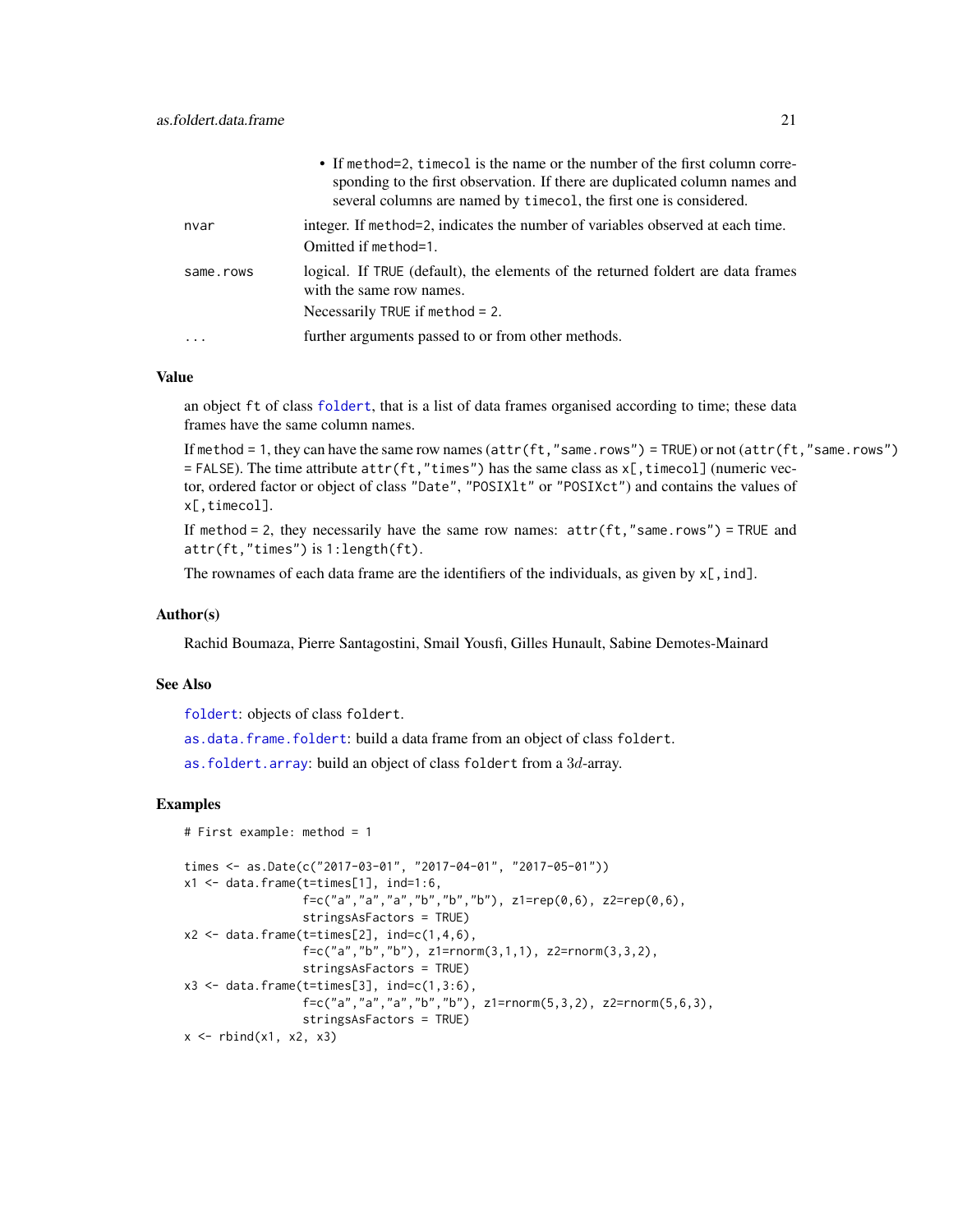```
ft1 <- as.foldert(x, method = 1, ind = "ind", timecol = "t", same.rows = TRUE)
print(ft1)
ft2 \leq as.foldert(x, method = 1, ind = "ind", timecol = "t", same.rows = FALSE)
print(ft2)
data(castles.dated)
periods <- castles.dated$periods
stones <- castles.dated$stones
stones$stone <- rownames(stones)
castledf <- merge(periods, stones, by = "castle")
castledf$period <- as.numeric(castledf$period)
castledf$stone <- as.factor(paste(as.character(castledf$castle),
                            as.character(castledf$stone), sep = "_"))
castfoldt1 <- as.foldert(castledf, method = 1, ind = "stone", timecol = "period",
                         same.rows = FALSE)
summary(castfoldt1)
# Second example: method = 2
times <- as.Date(c("2017-03-01", "2017-04-01", "2017-05-01"))
y1 <- data.frame(z1=rep(0,6), z2=rep(0,6))
y2 <- data.frame(z1=rnorm(6,1,1), z2=rnorm(6,3,2))
y3 <- data.frame(z1=rnorm(6,3,2), z2=rnorm(6,6,3))
y \le - \text{cbind}(ind = 1:6, y1, y2, y3)ft3 \le as.foldert(y, method = 2, ind = "ind", timecol = 2, nvar = 2)
print(ft3)
```
association measures *Association measures between several categorical variables of a data frame*

# <span id="page-21-1"></span>Description

Computes pairwise association measures (Cramer's V, Pearson's contingency coefficient, phi, Tschuprow's T) between the categorical variables of a data frame, using functions of the package DescTools (see [Assocs](#page-0-0)).

#### Usage

```
cramer.data.frame(x, check = TRUE)
pearson.data.frame(x, check = TRUE)phi.data.fname(x, check = TRUE)tschuprow.data.frame(x, check = TRUE)
```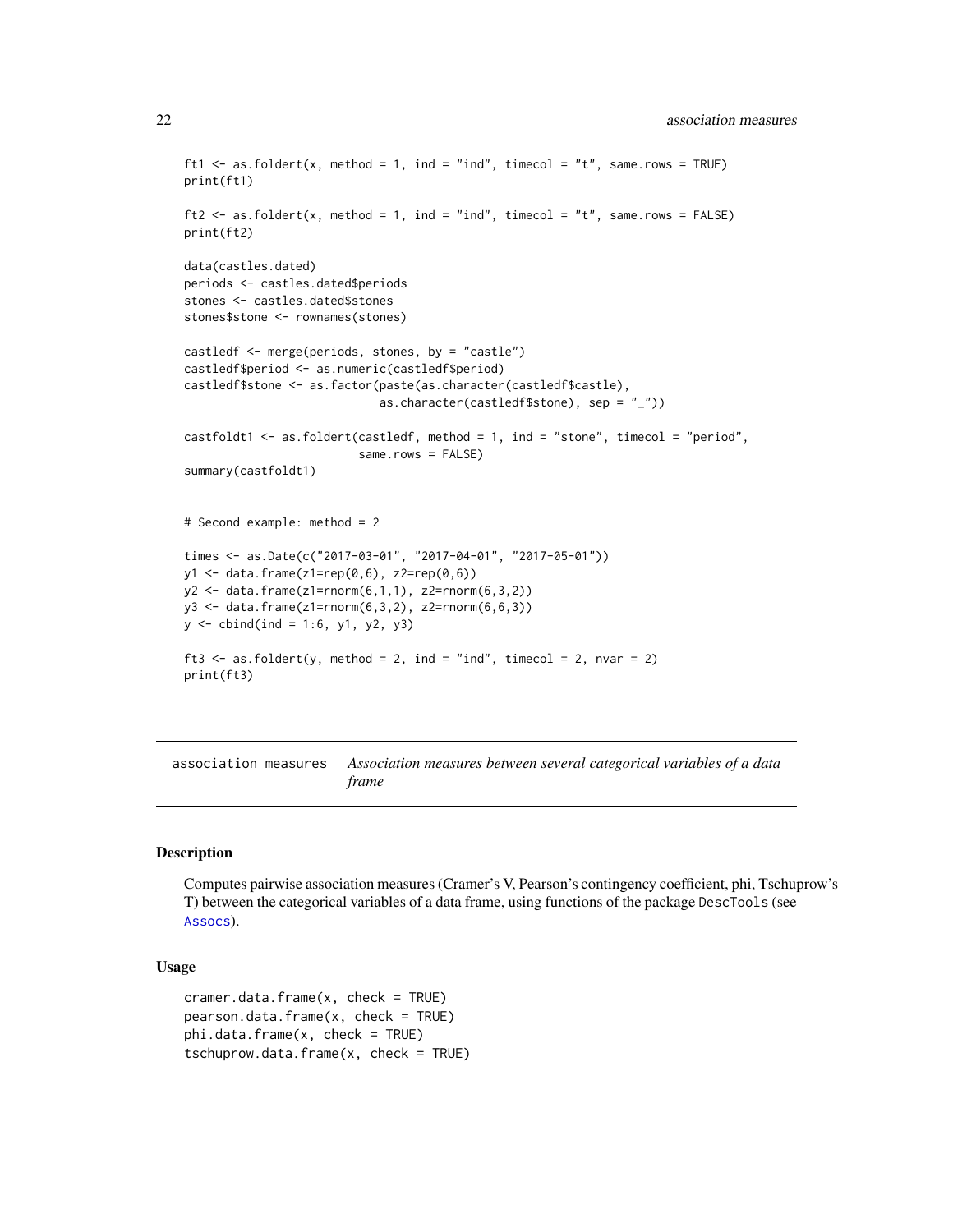#### <span id="page-22-0"></span>Arguments

| X.    | a data frame (can also be a tibble). Its columns should be factors.                 |
|-------|-------------------------------------------------------------------------------------|
| check | logical. If TRUE (default) the function checks if each column of x is a factor, and |
|       | there is a warning if it is not.                                                    |

#### Value

A square matrix whose elements are the pairwise association measures.

#### Author(s)

Rachid Boumaza, Pierre Santagostini, Smail Yousfi, Sabine Demotes-Mainard

#### Examples

```
data(roses)
xr = roses[,c("Sha", "Den", "Sym", "rose")]
xr$Sha = cut(xr$Sha, breaks = c(0, 5, 7, 10))xr$Den = cut(xr$Den, breaks = c(0, 4, 6, 10))xr$Sym = cut(xr$Sym, breaks = c(0, 6, 8, 10))cramer.data.frame(xr)
pearson.data.frame(xr)
phi.data.frame(xr)
tschuprow.data.frame(xr)
```
association measures for folder

*Association measures between categorical variables of the data frames of a folder*

# Description

Computes the pairwise association measures (Cramer's V, Pearson's contingency coefficient, phi, Tschuprow's T) between the categorical variables of an object of class folder. The computation is carried out using the functions [cramer.data.frame](#page-21-1), [tschuprow.data.frame](#page-21-1), [pearson.data.frame](#page-21-1) or [phi.data.frame](#page-21-1). These functions are built from corresponding functions of the package DescTools (see [Assocs](#page-0-0))

#### Usage

```
cramer.folder(xf)
tschuprow.folder(xf)
pearson.folder(xf)
phi.folder(xf)
```
#### Arguments

xf an object of class [folder](#page-73-1) that is a list of data frames with the same column names. Its columns should be factors, otherwise there is a warning.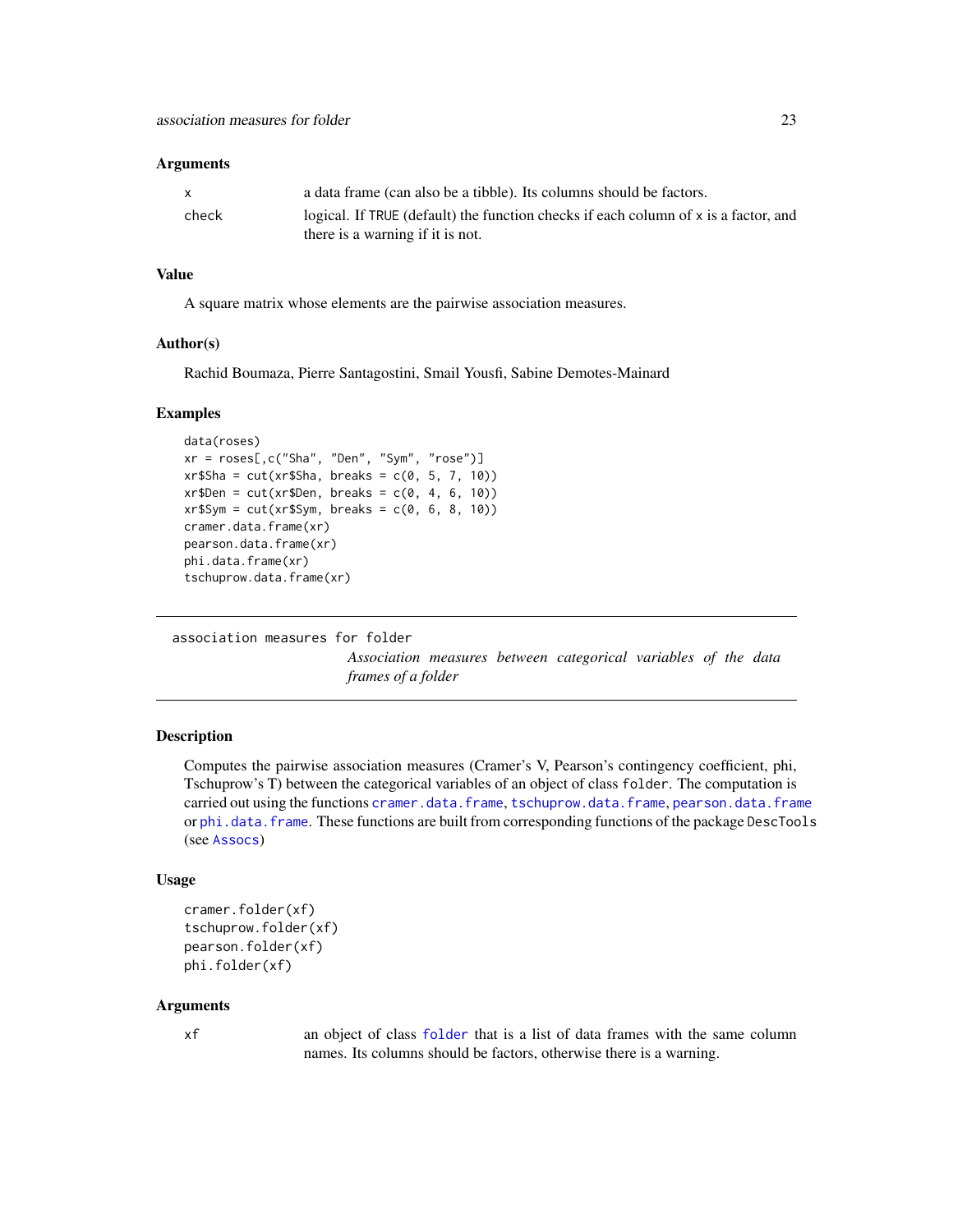## <span id="page-23-0"></span>Value

A list the length of which is equal to the number of data frames of the folder. Each element of the list is a square matrice giving the pairwise association measures of the variables of the corresponding data frame.

#### Author(s)

Rachid Boumaza, Pierre Santagostini, Smail Yousfi, Sabine Demotes-Mainard

#### Examples

```
data(roses)
xr = roses[,c("Sha", "Den", "Sym", "rose")]
xr$Sha = cut(xr$Sha, breaks = c(0, 5, 7, 10))xr$Den = cut(xr$Den, breaks = c(0, 4, 6, 10))xr$Sym = cut(xr$Sym, breaks = c(0, 6, 8, 10))xfolder = as.folder(xr, groups = "rose")
cramer.folder(xfolder)
pearson.folder(xfolder)
phi.folder(xfolder)
tschuprow.folder(xfolder)
```
bandwidth.parameter *Parameter of the normal reference rule*

#### Description

Computation of the parameter of the normal reference rule in order to estimate the (matrix) bandwidth.

# Usage

```
bandwidth.parameter(p, n)
```
#### Arguments

| р | sample dimension. |
|---|-------------------|
| n | sample size.      |

# Details

The parameter is equal to:

$$
h = \left(\frac{4}{n(p+2)}\right)^{\frac{1}{p+4}}
$$

It is based on the minimisation of the asymptotic mean integrated square error in density estimation when using the Gaussian kernel method (Wand and Jones, 1995).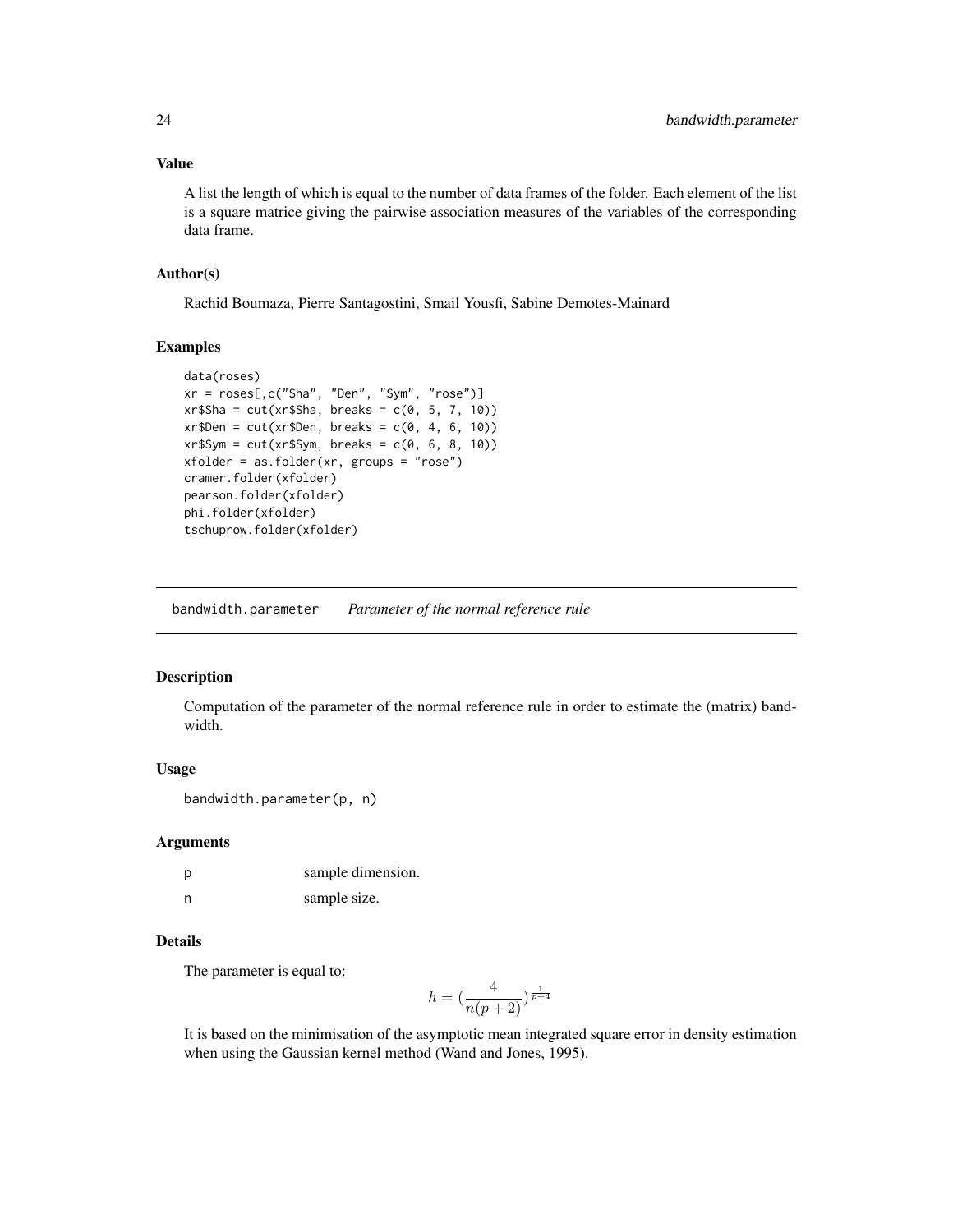#### <span id="page-24-0"></span>castles 25

# Value

Returns the value required by the functions [fpcad](#page-80-1), [fmdsd](#page-69-1), [fdiscd.misclass](#page-59-1) and [fdiscd.predict](#page-62-1) when their argument windowh is set to NULL.

#### Author(s)

Rachid Boumaza, Pierre Santagostini, Smail Yousfi, Gilles Hunault, Sabine Demotes-Mainard

#### References

Boumaza, R., Yousfi, S., Demotes-Mainard, S. (2015). Interpreting the principal component analysis of multivariate density functions. Communications in Statistics - Theory and Methods, 44 (16), 3321-3339.

Wand, M. P., Jones, M. C. (1995). Kernel Smoothing. Boca Raton, FL: Chapman and Hall.

#### Examples

```
# Sample size :
n < -20# Number of variables :
p \le -3bandwidth.parameter(p, n)
```
castles *Alsacian castles by year of building*

#### Description

The data were collected by J.M. Rudrauf on Alsacian castles whose building year is known (even approximatively). On each castle, he measured 4 structural parameters on a sample of building stones.

These data are about the same castles as in castles, dated data set.

#### Usage

```
data(castles)
```
# Format

castles is a list of 46 data frames. Each of these data frames matches with one year (between 1136 and 1510) and contains measures on one or several castles which have been built since that year.

Each data frame has 5 to 101 rows (stones) and 5 columns: height, width, edging, boss (numeric) and castle (factor).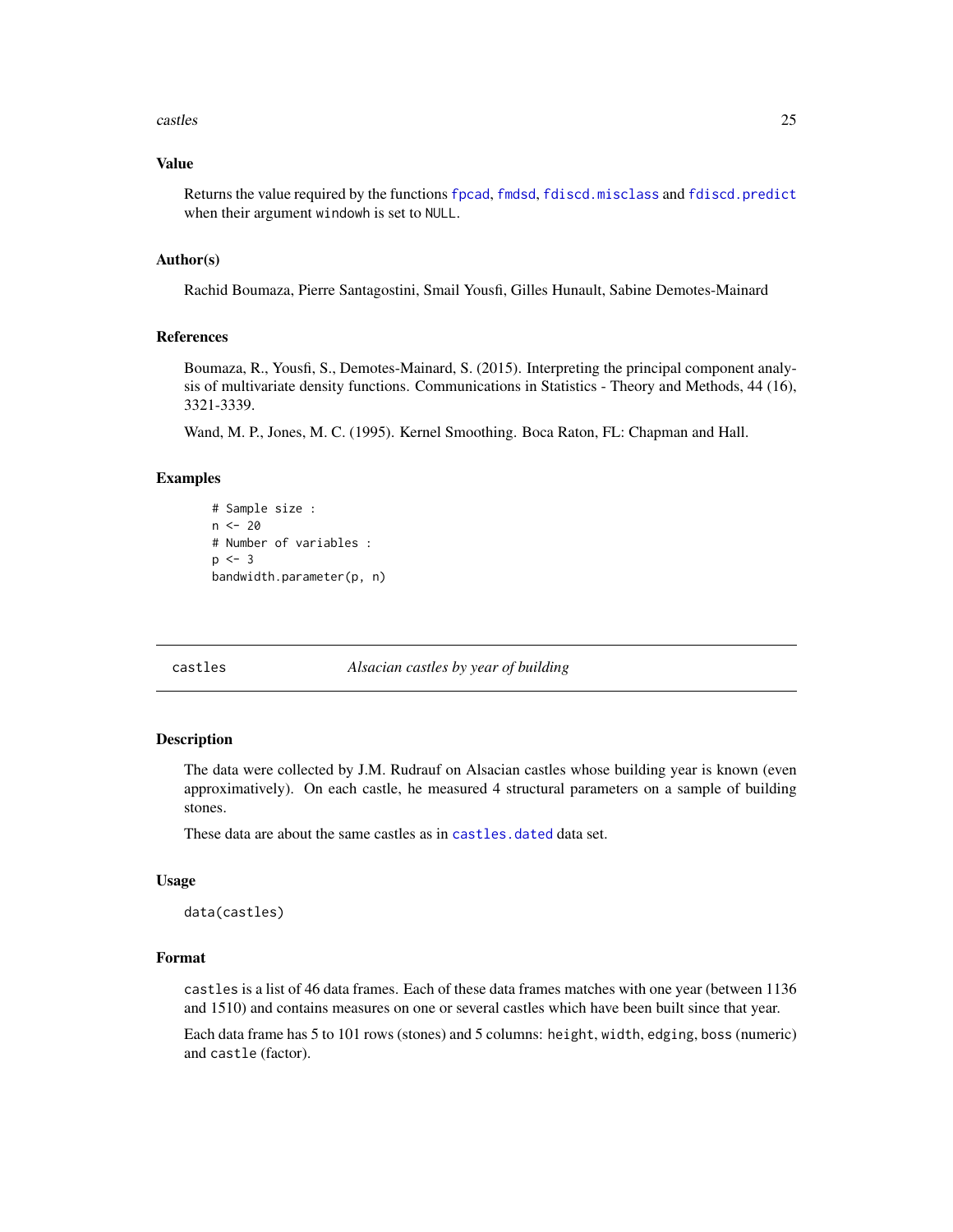#### <span id="page-25-0"></span>Source

Rudrauf, J.M., Boumaza, R. (2001). Contribution a l'etude de l'architecture medievale: les caracteristiques des pierres a bossage des chateaux forts alsaciens. Centre de Recherches Archeologiques Medievales de Saverne, 5, 5-38.

#### Examples

data(castles) foldert(castles)

<span id="page-25-1"></span>castles.dated *Dated Alsacian castles*

#### Description

The data were collected by J.M. Rudrauf on Alsacian castles whose building period is known (even approximately). On each castle, he measured 4 structural parameters on a sample of building stones.

#### Usage

data(castles.dated)

#### Format

castles.dated is a list of two data frames:

- castles.dated\$stones: this first data frame has 1262 cases (rows) and 5 variables (columns) that are named height,width,edging,boss (numeric) and castle (factor).
- castles.dated\$periods: this second data frame has 68 cases and 2 variables named castle and period; the column castle corresponds to the levels of the factor castle of the first data frame; the column period is a factor with 6 levels indicating the approximative building period. Thus this factor defines 6 classes of castles.

#### Source

Rudrauf, J.M., Boumaza, R. (2001). Contribution a l'etude de l'architecture medievale: les caracteristiques des pierres a bossage des chateaux forts alsaciens. Centre de Recherches Archeologiques Medievales de Saverne, 5, 5-38.

```
data(castles.dated)
summary(castles.dated$stones)
summary(castles.dated$periods)
```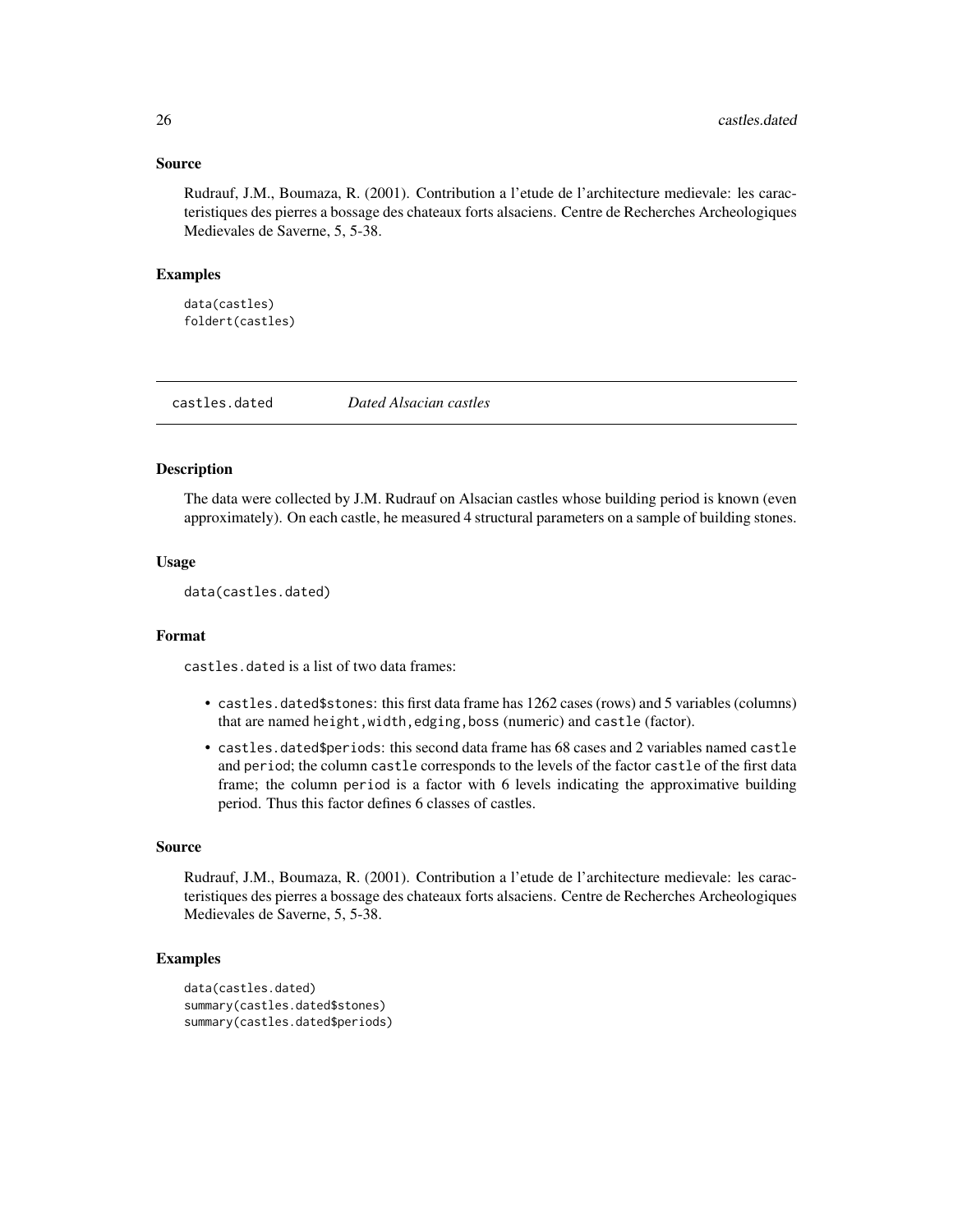#### <span id="page-26-0"></span>Description

The data were collected by J.M. Rudrauf on Alsacian castles whose building period is unknown. On each castle, he measured 4 structural parameters on a sample of building stones.

# Usage

data(castles.nondated)

#### Format

castles.nondated is a list of two data frames:

- castles.nondated\$stones: this first data frame has 1280 cases (rows) and 5 variables (columns) that are named height,width,edging,boss (numeric) and castle (factor).
- castles.nondated\$periods: this second data frame has 67 cases and 2 variables named castle and period; the column castle corresponds to the levels of the factor castle of the first data frame; the column period is a factor indicating NA as the building period is unknown.

Notice that the data frames corresponding to the castles whose building period is known are those in [castles.dated](#page-25-1).

#### Source

Rudrauf, J.M., Boumaza, R. (2001). Contribution a l'etude de l'architecture medievale: les caracteristiques des pierres a bossage des chateaux forts alsaciens. Centre de Recherches Archeologiques Medievales de Saverne, 5, 5-38.

```
data(castles.nondated)
summary(castles.nondated$stones)
summary(castles.nondated$periods)
```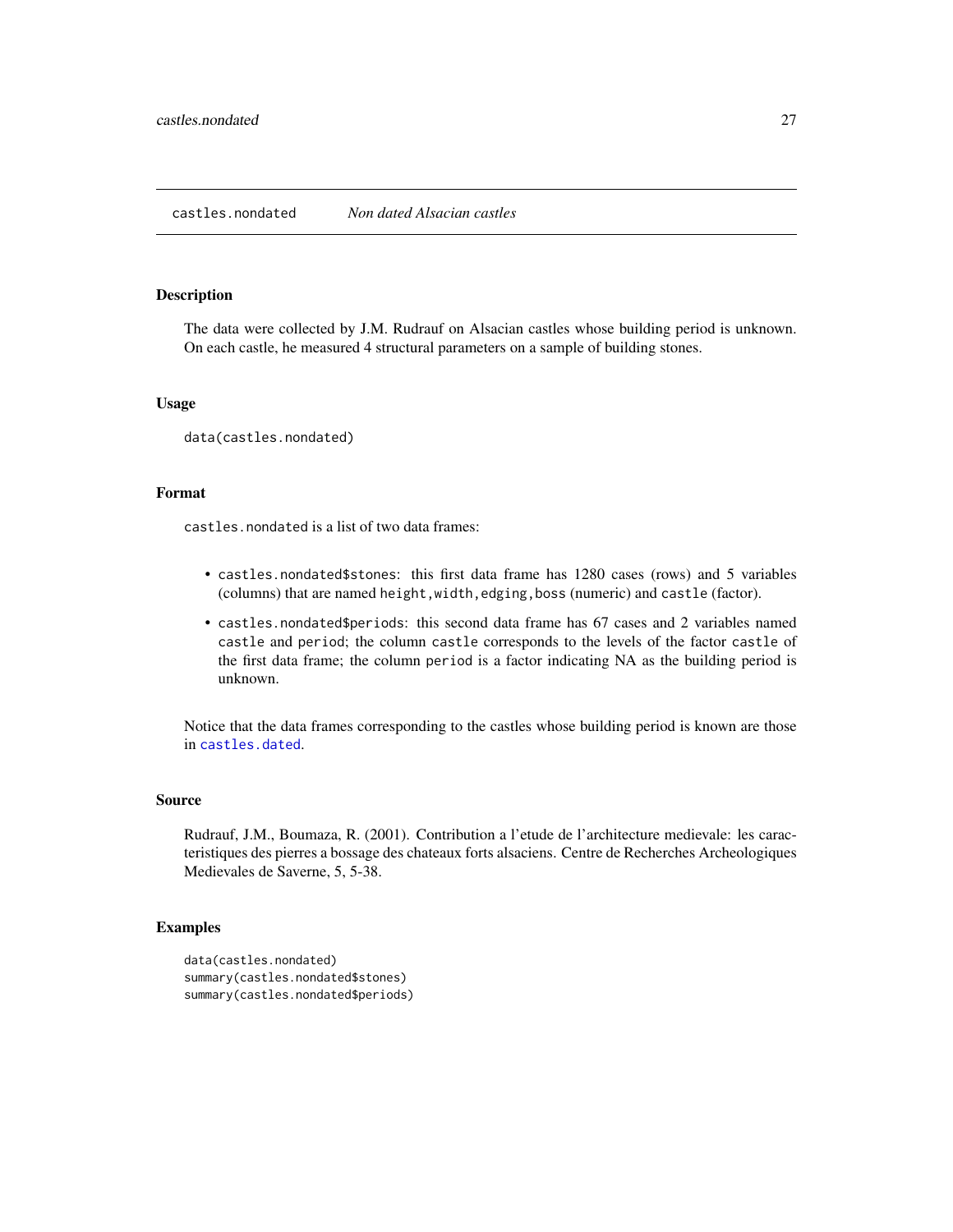<span id="page-27-1"></span><span id="page-27-0"></span>

#### Description

Computes the correlation matrices of the elements of an object of class folder.

#### Usage

cor.folder(x, use = "everything", method = "pearson")

#### Arguments

| $\mathsf{x}$ | an object of class folder that is a list of data frames with the same column<br>names.                                                                                                                                                                                   |
|--------------|--------------------------------------------------------------------------------------------------------------------------------------------------------------------------------------------------------------------------------------------------------------------------|
| use          | an optional character string giving a method for computing covariances in the<br>presence of missing values. This must be (an abbreviation of) one of the strings<br>"everything", "all.obs", "complete.obs", "na.or.complete", or "pairwise.complete.obs"<br>(see var). |
| method       | a character string indicating which correlation coefficient (or covariance) is to<br>be computed. One of "pearson" (default), "kendall", or "spearman": can be<br>abbreviated.                                                                                           |

## Details

It uses [cor](#page-0-0) to compute the variance matrix of the numeric columns of each element of the folder. If some columns of the data frames are not numeric, there is a warning, and the variances are computed on the numeric columns only.

# Value

A list whose elements are the correlation matrices of the elements of the folder.

# Author(s)

Rachid Boumaza, Pierre Santagostini, Smail Yousfi, Gilles Hunault, Sabine Demotes-Mainard

# See Also

[folder](#page-73-1) to create an object is of class folder. [mean.folder](#page-147-1), [var.folder](#page-195-1), [skewness.folder](#page-189-1), [kurtosis.folder](#page-115-1) for other statistics for folder objects.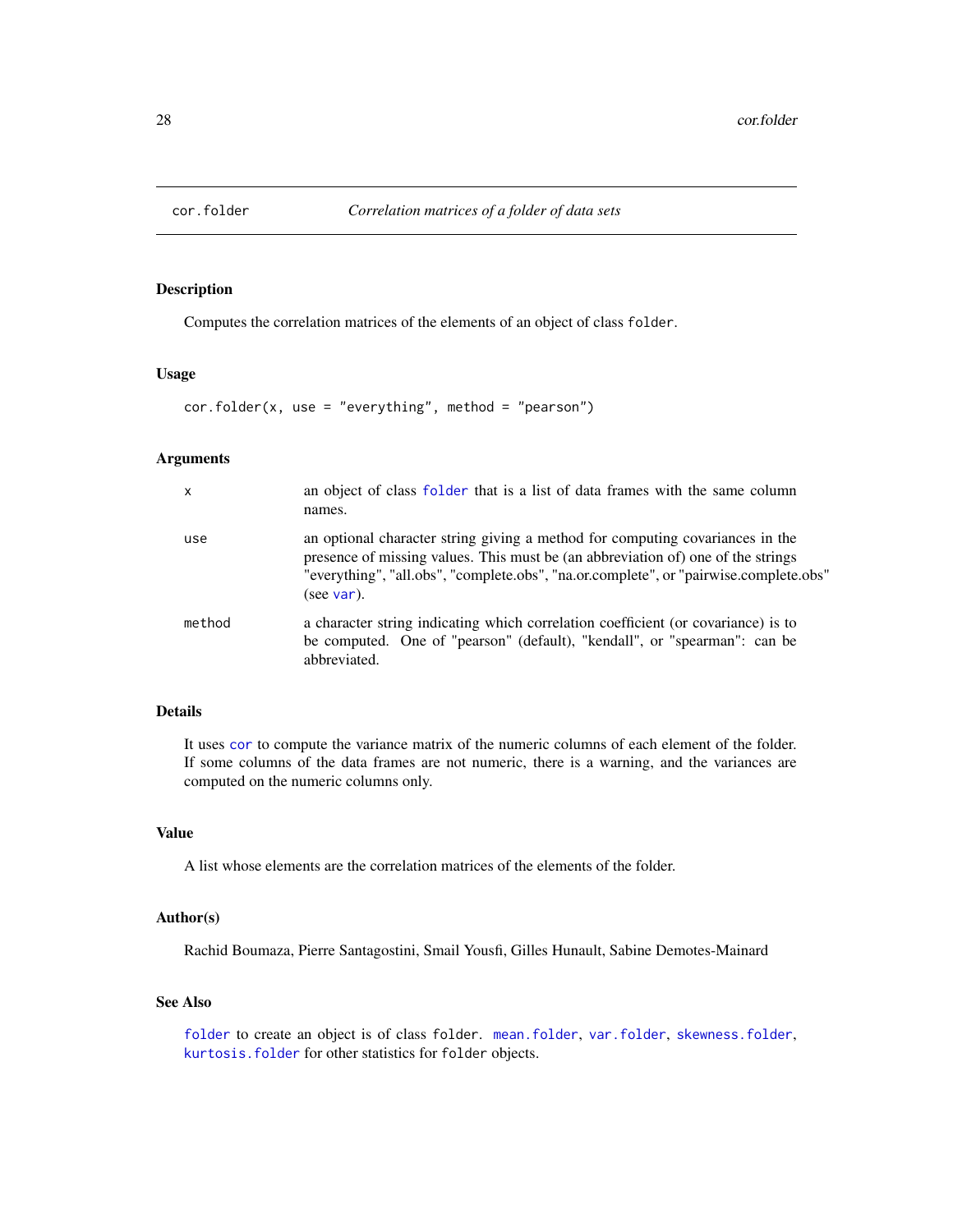# <span id="page-28-0"></span>cut.data.frame 29

# Examples

```
# First example: iris (Fisher)
data(iris)
iris.fold <- as.folder(iris, "Species")
iris.cor <- cor.folder(iris.fold)
print(iris.cor)
# Second example: roses
data(roses)
roses.fold <- as.folder(roses, "rose")
roses.cor <- cor.folder(roses.fold)
print(roses.cor)
```
<span id="page-28-1"></span>cut.data.frame *Change numeric variables into factors*

# Description

This function changes numerical columns of a data frame x into factors. For each of these columns, its range is divided into intervals and the values of this column is recoded according to which interval they fall.

For that, [cut](#page-0-0) is applied to each column of x.

# Usage

```
## S3 method for class 'data.frame'
cut(x, breaks, labels = NULL, include.lower = FALSE, right = TRUE, digr.lab = 3L,ordered_result = FALSE, cutcol = NULL, ...)
```
# Arguments

| X      | data frame (can also be a tibble).                                                                                                                                                                                                                                                            |
|--------|-----------------------------------------------------------------------------------------------------------------------------------------------------------------------------------------------------------------------------------------------------------------------------------------------|
| breaks | list or numeric.                                                                                                                                                                                                                                                                              |
|        | • If breaks is a list, its length is equal to the number of columns in the data<br>frame. It can be:                                                                                                                                                                                          |
|        | - a list of numeric vectors. The $jth$ element corresponds to the column<br>$x[, j],$ and is a vector of two or more unique cut points                                                                                                                                                        |
|        | - or a list of single numbers (each greater or equal to 2). breaks[[j]]<br>element gives the number of intervals into which th $jth$ variable of the<br>folder is to be cut. The elements breaks [[ $j$ ]] corresponding to non-<br>numeric columns must be NULL; if not, there is a warning. |
|        | • If breaks is a numeric vector, it gives the number of intervals into which<br>every column $x$ [, j] is to be cut (see cut).                                                                                                                                                                |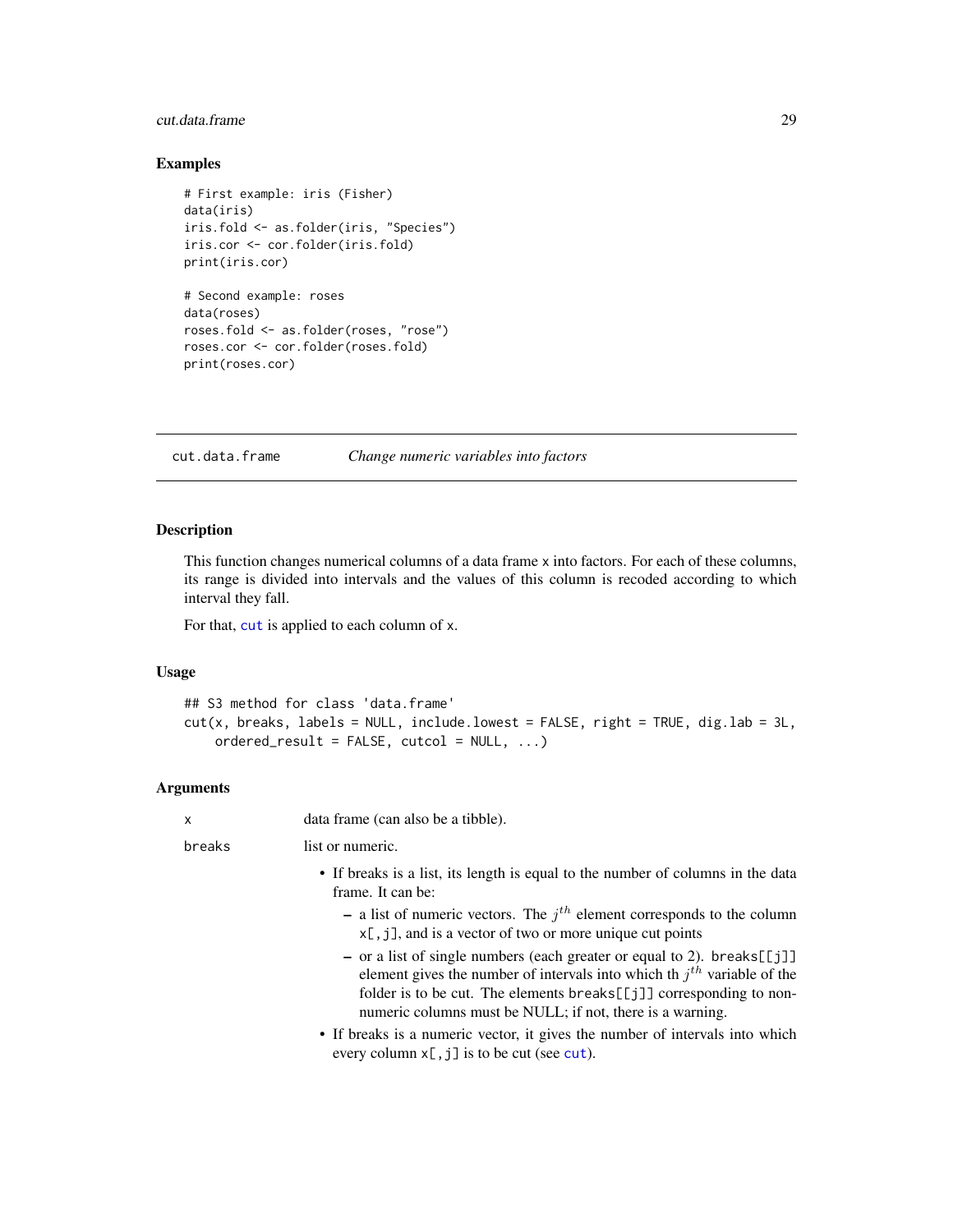| labels  | list of character vectors. If given, its length is equal to the number of columns of<br>x. labels [[j]] gives the labels for the intervals of the $jth$ columns of the data<br>frame. By default, the labels are constructed using "(a,b]" interval notation. If<br>labels = FALSE, simple integer codes are returned instead of a factor.<br>See cut. |
|---------|--------------------------------------------------------------------------------------------------------------------------------------------------------------------------------------------------------------------------------------------------------------------------------------------------------------------------------------------------------|
|         | include. lowest logical, indicating if, for each column $x$ [, j], an $x$ [i, j] equal to the lowest (or<br>highest, for right = FALSE) 'breaks' value should be included (see cut).                                                                                                                                                                   |
| right   | logical, indicating if the intervals should be closed on the right (and open on the<br>left) or vice versa (see cut).                                                                                                                                                                                                                                  |
| dig.lab | integer or integer vector, which is used when labels are not given. It determines<br>the number of digits used in formatting the break numbers.                                                                                                                                                                                                        |
|         | • If it is a single value, it gives the number of digits for all variables of the<br>folder (see cut).                                                                                                                                                                                                                                                 |
|         | • If it is a list of integers, its length is equal to the number of variables, and<br>the $j^{th}$ element gives the number of digits for the $j^{th}$ variable of the folder.                                                                                                                                                                         |
|         | ordered_result logical: should the results be ordered factors? (see cut)                                                                                                                                                                                                                                                                               |
| cutcol  | numeric vector: indices of the columns to be converted into factors. These<br>columns must all be numeric. Otherwise, there is a warning.                                                                                                                                                                                                              |
|         | further arguments passed to or from other methods.                                                                                                                                                                                                                                                                                                     |
|         |                                                                                                                                                                                                                                                                                                                                                        |

#### Value

A data frame with the same column and row names as x.

If cutcol is given, each numeric column x[,j] whose number is contained in cutcol is replaced by a factor. The other columns are unmodified.

If any column  $x$ [, j] whose number is in cutcol is not numeric, it is unmodified.

If cutcol is omitted, every numerical columns are replaced by factors.

# Author(s)

Rachid Boumaza, Pierre Santagostini, Smail Yousfi, Sabine Demotes-Mainard

```
data("roses")
x <- roses[roses$rose %in% c("A", "B"), c("Sha", "Sym", "Den", "rose")]
cut(x, breaks = 3)cut(x, breaks = 5)cut(x, \text{ breaks} = c(0, 4, 6, 10))cut(x, \text{ breaks} = \text{list}(c(0, 6, 8, 10), c(0, 5, 7, 10), c(0, 6, 7, 10)))cut(x, \text{ breaks} = list(c(0, 6, 8, 10), c(0, 5, 7, 10)), cutcol = 1:2)
```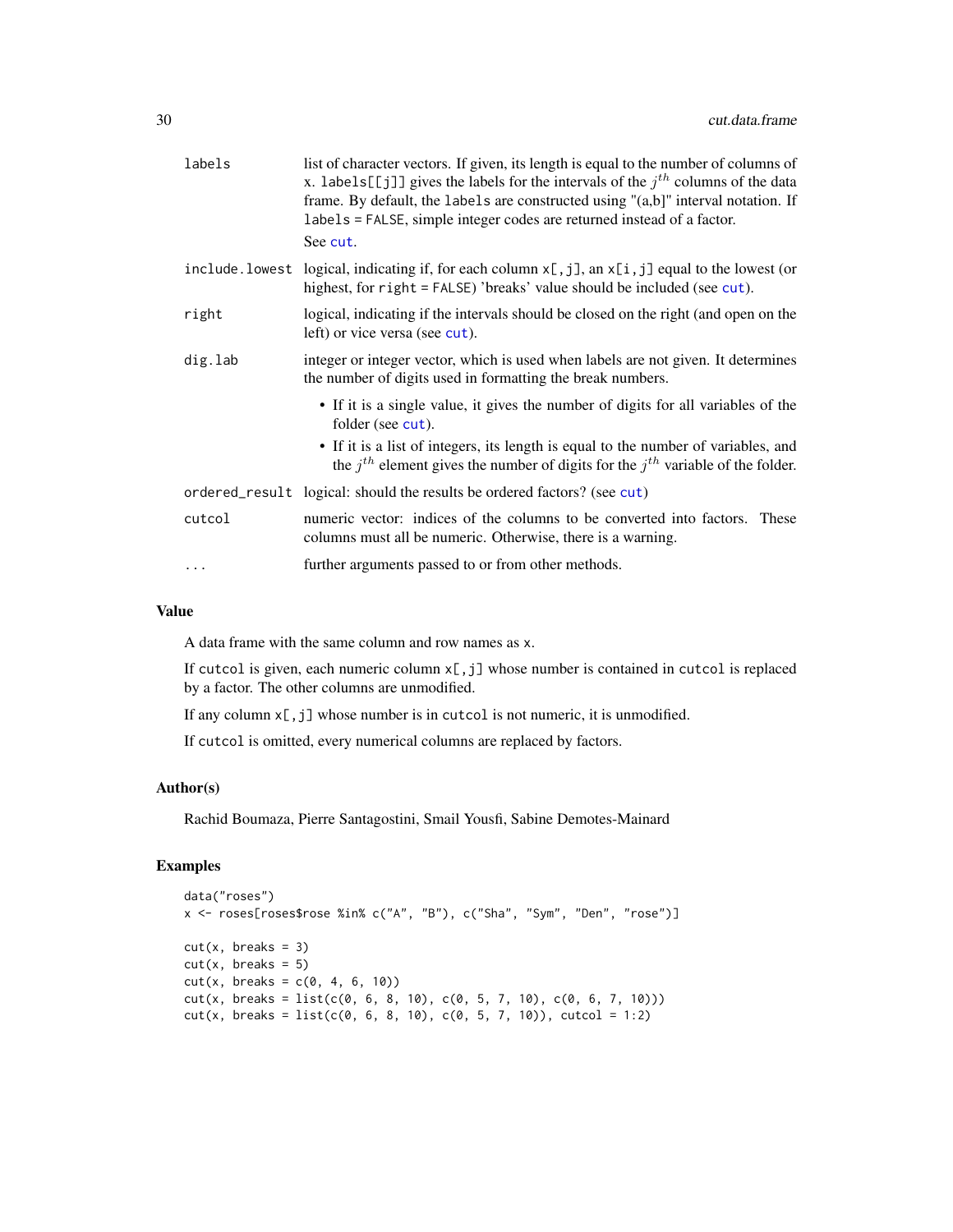<span id="page-30-1"></span><span id="page-30-0"></span>

# Description

This function applies to a [folder.](#page-73-1) For each elements (data frames) of this folder, it changes its numerical columns into factors, using [cut.data.frame](#page-28-1).

# Usage

```
## S3 method for class 'folder'
cut(x, breaks, labels = NULL, include.lower = FALSE, right = TRUE, digr.lab = 3L,
    ordered_result = FALSE, cutcol = NULL, ...)
```
#### Arguments

| x              | an object of class folder.                                                                                                                                                        |
|----------------|-----------------------------------------------------------------------------------------------------------------------------------------------------------------------------------|
| breaks         | list or numeric, defining the intervals into which the variables of each element<br>of the folder is to be cut. See cut. folder.                                                  |
| labels         | list of character vectors. If not omitted, it gives the labels for the intervals of<br>each column of the elements of x. See cut, folder.                                         |
| include.lowest | logical, indicating if a value equal to the lowest (or highest, for right = FALSE)<br>'breaks' value should be included (see cut.folder).                                         |
| right          | logical, indicating if the intervals should be closed on the right (and open on the<br>left) or vice versa (see cut. folder).                                                     |
| dig.lab        | integer or integer vector, which is used when labels are not given. It determines<br>the number of digits used in formatting the break numbers. See cut. folder.                  |
|                | ordered_result logical: should the results be ordered factors? (see cut. folder)                                                                                                  |
| cutcol         | numeric vector: indices of the columns of the elements of x to be converted into<br>factors. These columns must all be numeric. Otherwise, there is a warning. See<br>cut.folder. |
| $\ddots$       | further arguments passed to or from other methods.                                                                                                                                |

#### Value

An object of class folder with the same length and names as x. Its elements (data frames) have the same column and row names as the elements of x.

For more details, see [cut.data.frame](#page-28-1)

# Author(s)

Rachid Boumaza, Pierre Santagostini, Smail Yousfi, Sabine Demotes-Mainard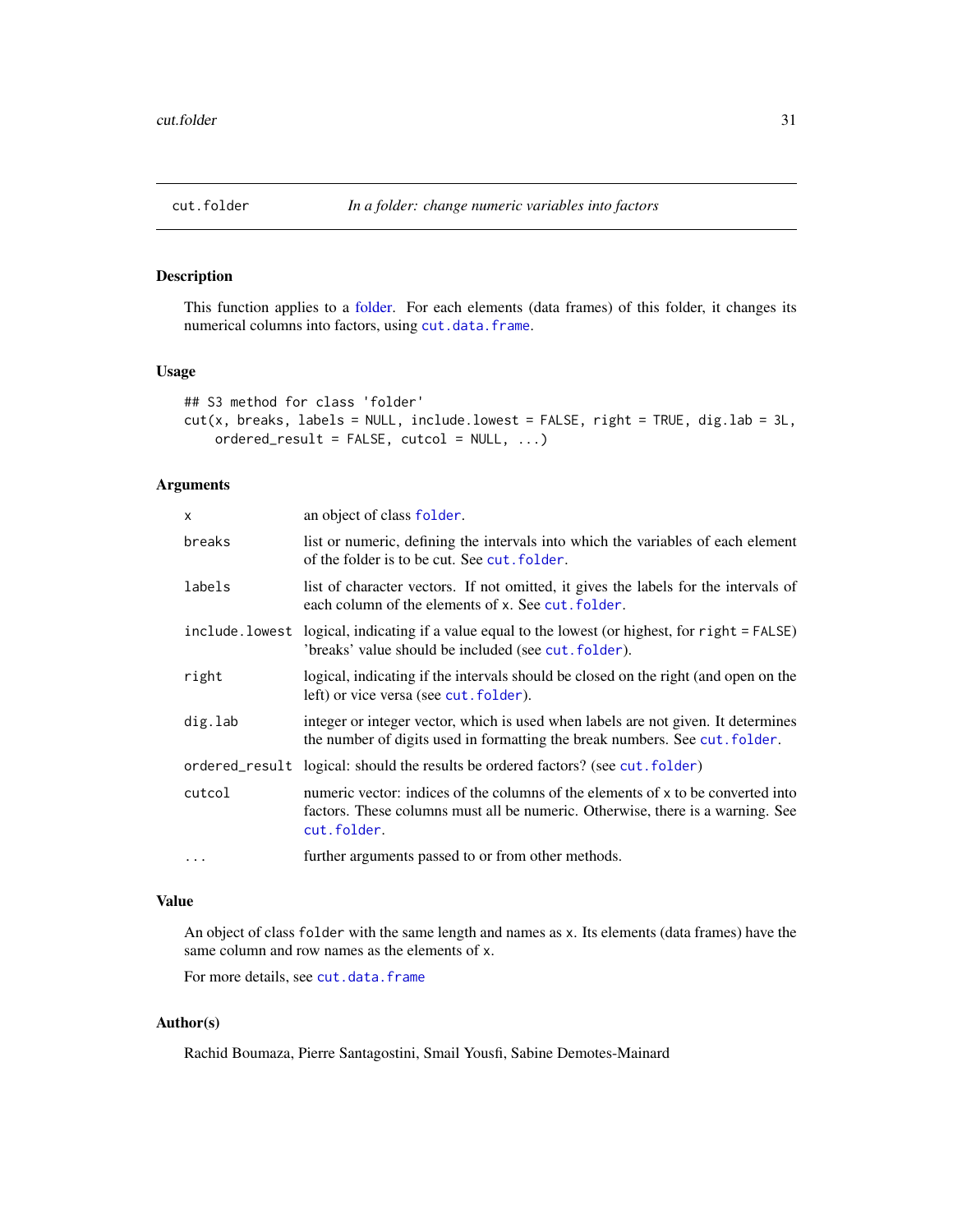# <span id="page-31-0"></span>Examples

```
data("roses")
x <- as.folder(roses[, c("Sha", "Den", "Sym", "rose")], groups = "rose")
summary(x)
x3 \leq cut(x, breaks = 3)summary(x3)
x7 \le -\text{cut}(x, \text{ breaks} = 7)summary(x7)
```
<span id="page-31-1"></span>

| ddchisgsym | Distance between probability distributions of discrete variables given |
|------------|------------------------------------------------------------------------|
|            | samples                                                                |

# Description

Symmetrized chi-squared distance between two multivariate  $(q > 1)$  or univariate  $(q = 1)$  discrete probability distributions, estimated from samples.

#### Usage

ddchisqsym(x1, x2)

# Arguments

| x1, x2 | vectors or data frames of $q$ columns (can also be a tibble).                   |
|--------|---------------------------------------------------------------------------------|
|        | If they are data frames and have not the same column names, there is a warning. |

# Details

Let  $p_1$  and  $p_2$  denote the estimated probability distributions of the discrete samples  $x_1$  and  $x_2$ . The symmetrized chi-squared distance between the discrete probability distributions of the samples are computed using the [ddchisqsympar](#page-32-1) function.

#### Value

The distance between the two probability distributions.

# Author(s)

Rachid Boumaza, Pierre Santagostini, Smail Yousfi, Sabine Demotes-Mainard

# References

Deza, M.M. and Deza E. (2013). Encyclopedia of distances. Springer.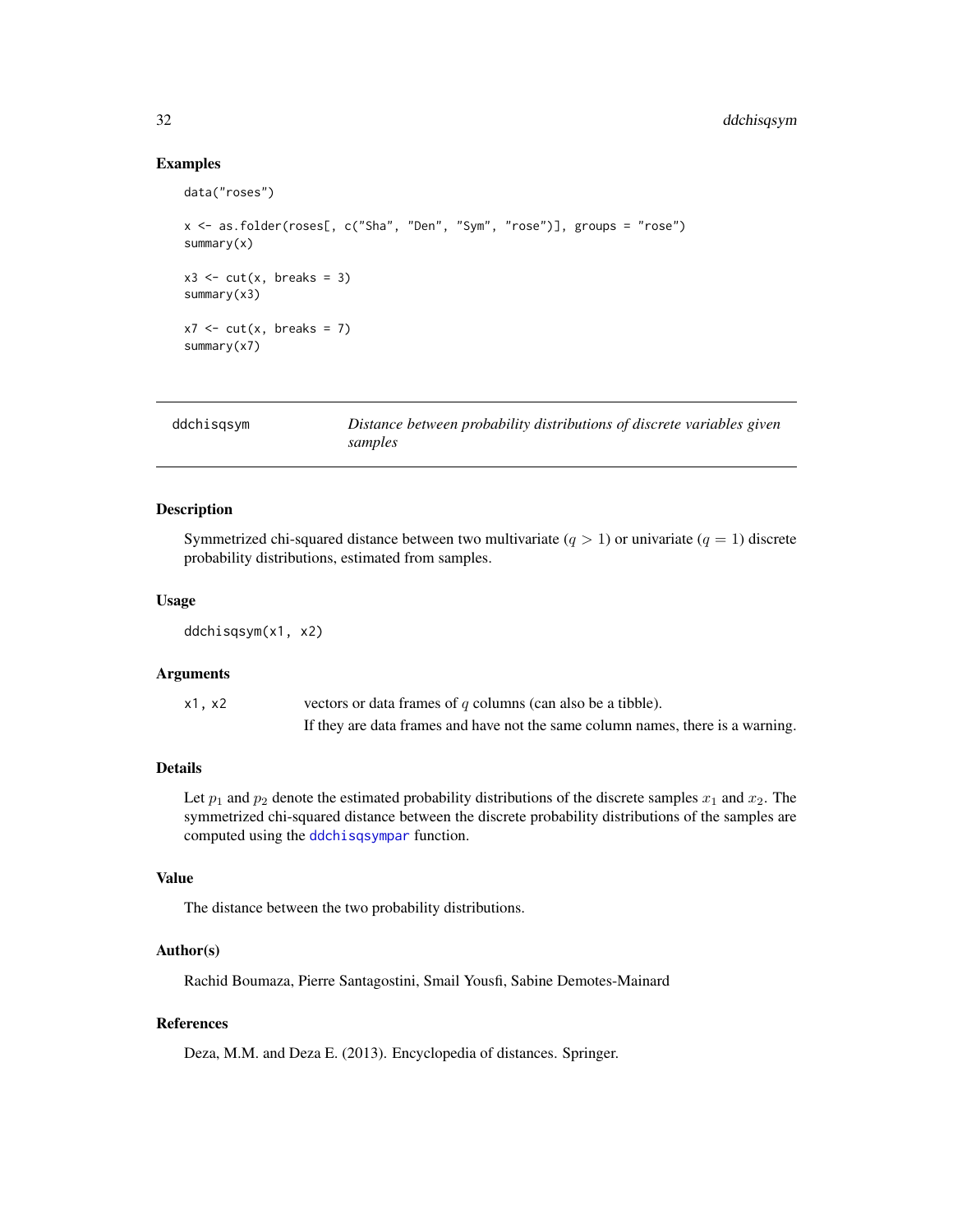# <span id="page-32-0"></span>ddchisqsympar 33

#### See Also

[ddchisqsympar](#page-32-1): chi-squared distance between two discrete distributions, given the probabilities on their common support.

Other distances: [ddhellinger](#page-33-1), [ddjeffreys](#page-36-1), [ddjensen](#page-38-1), [ddlp](#page-41-1).

#### Examples

```
# Example 1
x1 <- c("A", "A", "B", "B")
x2 <- c("A", "A", "A", "B", "B")
ddchisqsym(x1, x2)
# Example 2
x1 <- data.frame(x = factor(c("A", "A", "A", "B", "B", "B")),
                 y = factor(c("a", "a", "a", "b", "b", "b")))
x2 <- data.frame(x = factor(c("A", "A", "A", "B", "B")),
                 y = factor(c("a", "a", "b", "a", "b")))
ddchisqsym(x1, x2)
```
ddchisqsympar *Distance between discrete probability distributions given the probabilities on their common support*

#### Description

Symmetrized chi-squared distance between two discrete probability distributions on the same support (which can be a Cartesian product of  $q$  sets), given the probabilities of the states (which are q-tuples) of the support.

#### Usage

ddchisqsympar(p1, p2)

#### Arguments

| .p1 | array (or table) the dimension of which is q. The first probability distribution on<br>the support.  |
|-----|------------------------------------------------------------------------------------------------------|
| .p2 | array (or table) the dimension of which is q. The second probability distribution<br>on the support. |

# Details

The chi-squared distance between two discrete distributions  $p_1$  and  $p_2$  is given by:

$$
\sum_{x} (p_1(x) - p_2(x))^2 / p_2(x)
$$

Then the symmetrized chi-squared distance is given by the formula:

$$
||p_1 - p_2|| = \sum_{x} (p_1(x) - p_2(x))^2 / (p_1(x) + p_2(x))
$$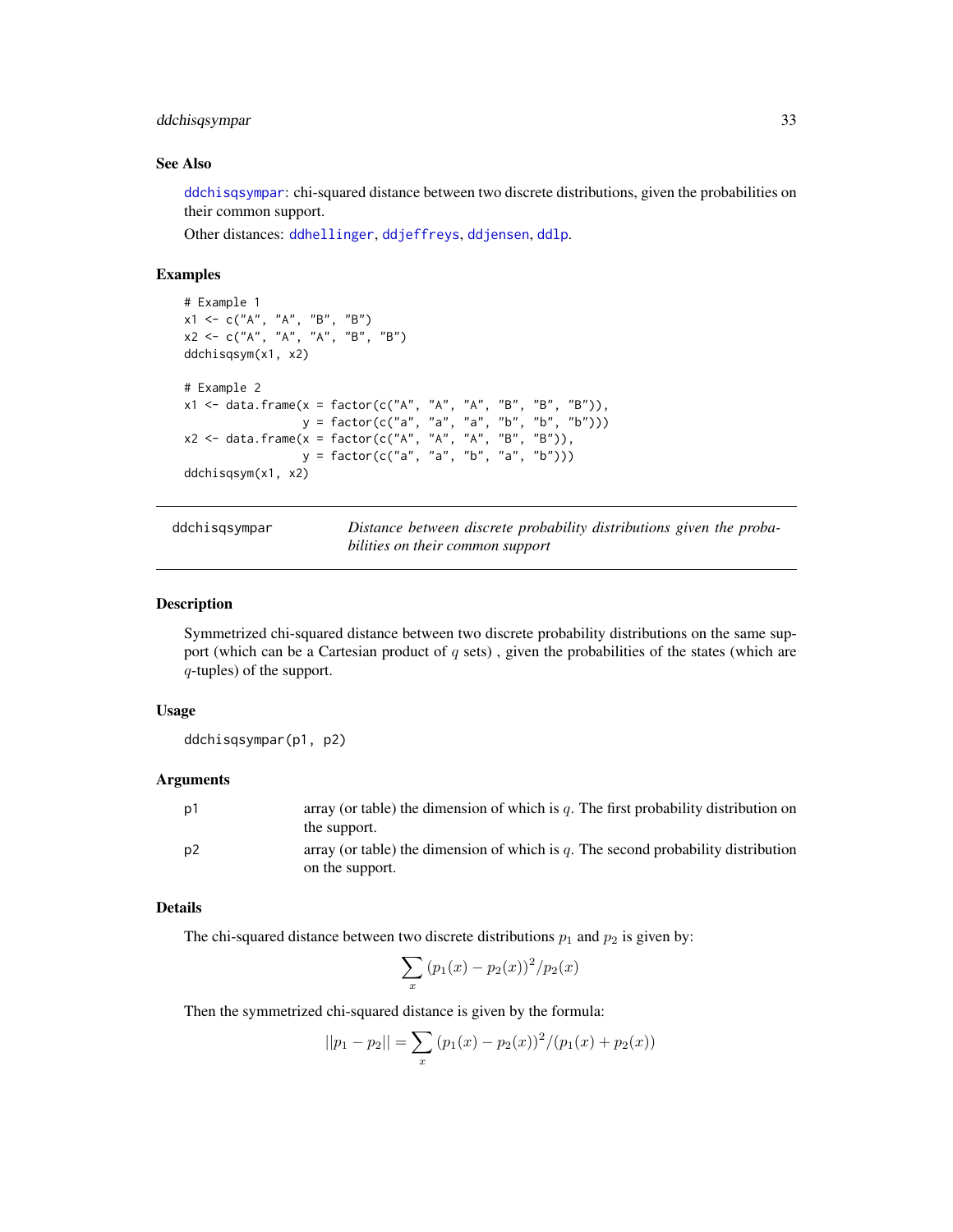#### <span id="page-33-0"></span>Author(s)

Rachid Boumaza, Pierre Santagostini, Smail Yousfi, Sabine Demotes-Mainard

# References

Deza, M.M. and Deza E. (2013). Encyclopedia of distances. Springer.

#### See Also

[ddchisqsym](#page-31-1): chi-squared distance between two estimated discrete distributions, given samples.

Other distances: [ddhellingerpar](#page-34-1), [ddjeffreyspar](#page-37-1), [ddjensenpar](#page-39-1), [ddlppar](#page-42-1).

#### Examples

```
# Example 1
p1 <- array(c(1/2, 1/2), dimnames = list(c("a", "b")))
p2 \leq -\arctan(c(1/4, 3/4), \text{ dimmames} = \text{list}(c("a", "b")))ddchisqsympar(p1, p2)
# Example 2
x1 <- data.frame(x = factor(c("A", "A", "A", "B", "B", "B")),
                   y = factor(c("a", "a", "a", "b", "b", "b")))
x2 \leq - data.frame(x = factor(c("A", "A", "A", "B", "B")),
                   y = factor(c("a", "a", "b", "a", "b")))
p1 \leftarrow table(x1)/nrow(x1)p2 \leftarrow table(x2)/nrow(x2)ddchisqsympar(p1, p2)
```
<span id="page-33-1"></span>

| ddhellinger |  |
|-------------|--|
|-------------|--|

Distance between probability distributions of discrete variables given *samples*

# **Description**

Hellinger (or Matusita) distance between two multivariate  $(q > 1)$  or univariate  $(q = 1)$  discrete probability distributions, estimated from samples.

#### Usage

```
ddhellinger(x1, x2)
```
#### Arguments

| x1, x2 | data frames of $q$ columns or vectors (can also be tibbles).                    |
|--------|---------------------------------------------------------------------------------|
|        | If they are data frames and have not the same column names, there is a warning. |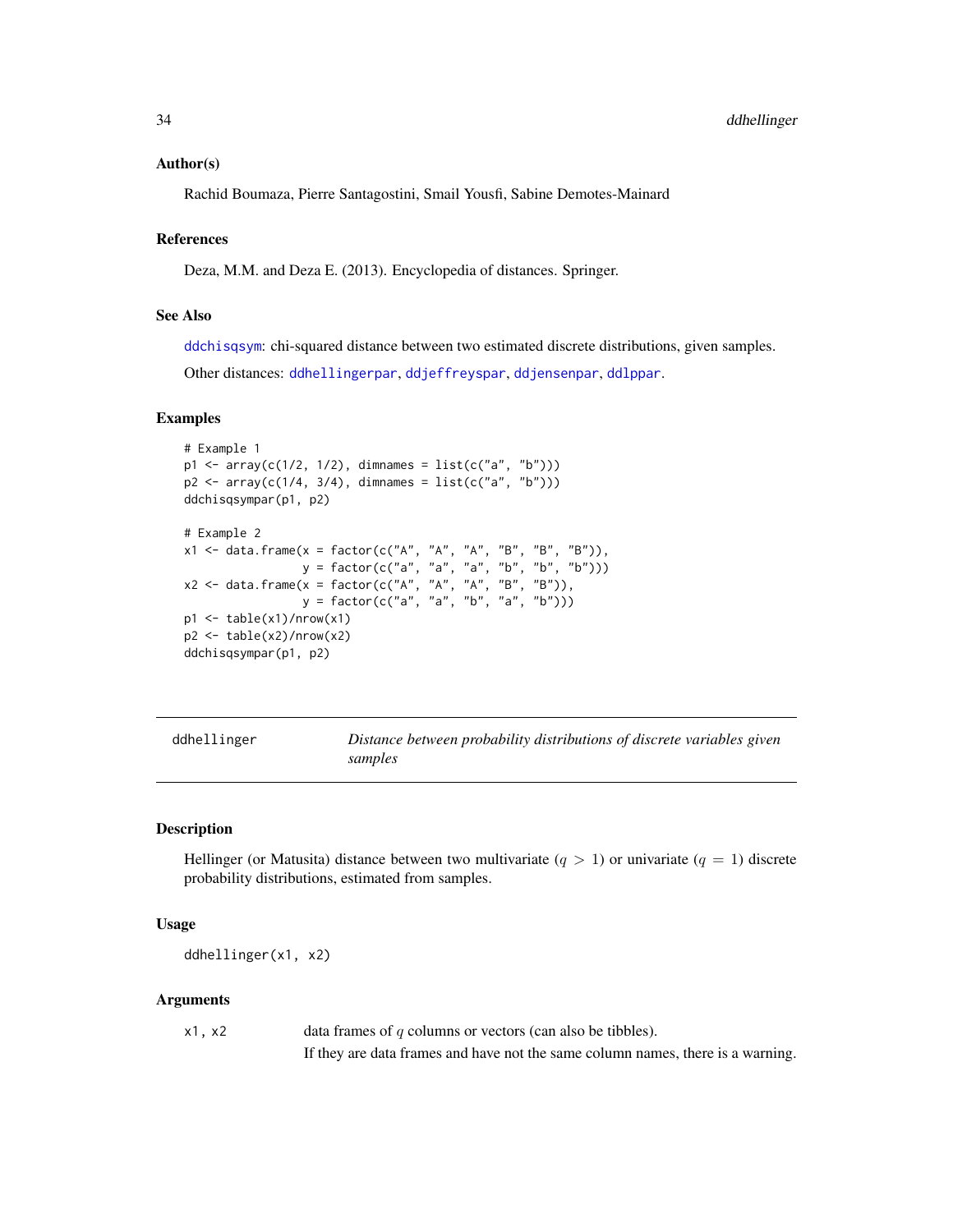#### <span id="page-34-0"></span>ddhellingerpar 35

#### Details

Let  $p_1$  and  $p_2$  denote the estimated probability distributions of the discrete samples  $x_1$  and  $x_2$ . The Matusita distance between the discrete probability distributions of the samples are computed using the [ddhellingerpar](#page-34-1) function.

#### Value

The distance between the two probability distributions.

# Author(s)

Rachid Boumaza, Pierre Santagostini, Smail Yousfi, Sabine Demotes-Mainard

#### References

Deza, M.M. and Deza E. (2013). Encyclopedia of distances. Springer.

# See Also

[ddhellingerpar](#page-34-1): Hellinger metric (Matusita distance) between two discrete distributions, given the on their common support probabilities.

Other distances: [ddchisqsym](#page-31-1), [ddjeffreys](#page-36-1), [ddjensen](#page-38-1), [ddlp](#page-41-1).

#### Examples

```
# Example 1
x1 <- c("A", "A", "B", "B")
x2 \leq -c("A", "A", "A", "B", "B")ddhellinger(x1, x2)
# Example 2
x1 <- data.frame(x = factor(c("A", "A", "A", "B", "B", "B")),
                 y = factor(c("a", "a", "a", "b", "b", "b")))
x2 <- data.frame(x = factor(c("A", "A", "A", "B", "B")),
                 y = factor(c("a", "a", "b", "a", "b")))
ddhellinger(x1, x2)
```
<span id="page-34-1"></span>ddhellingerpar *Distance between discrete probability distributions given the probabilities on their common support*

#### Description

Hellinger (or Matusita) distance between two discrete probability distributions on the same support (which can be a Cartesian product of  $q$  sets), given the probabilities of the states (which are  $q$ -tuples) of the support.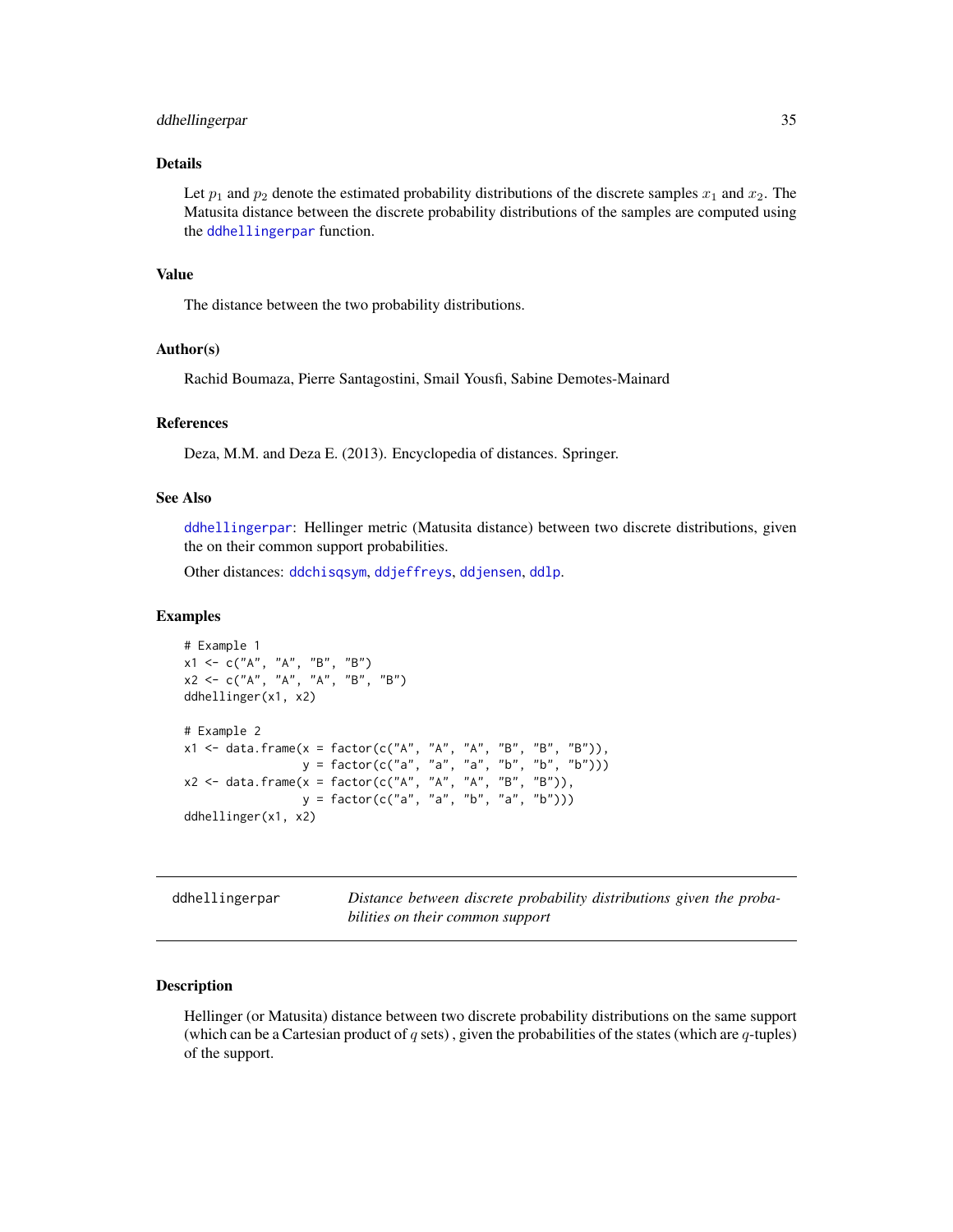#### Usage

ddhellingerpar(p1, p2)

#### Arguments

| p1 | array (or table) the dimension of which is $q$ . The first probability distribution on<br>the support. |
|----|--------------------------------------------------------------------------------------------------------|
| p2 | array (or table) the dimension of which is q. The second probability distribution<br>on the support.   |

#### Details

The Hellinger distance between two discrete distributions  $p_1$  and  $p_2$  is given by:  $\sqrt{\sum_x (\sqrt{p_1(x)} - \sqrt{p_2(x)})^2}$ Notice that some authors divide this expression by  $\sqrt{2}$ .

# Author(s)

Rachid Boumaza, Pierre Santagostini, Smail Yousfi, Sabine Demotes-Mainard

#### References

Deza, M.M. and Deza E. (2013). Encyclopedia of distances. Springer.

# See Also

[ddhellinger](#page-33-1): Hellinger distance between two estimated discrete distributions, given samples. Other distances: [ddchisqsympar](#page-32-1), [ddjeffreyspar](#page-37-1), [ddjensenpar](#page-39-1), [ddlppar](#page-42-1).

```
# Example 1
p1 \leq -\arctan(c(1/2, 1/2), \text{dimnames} = \text{list}(c("a", "b")))p2 \leq -\arctan(c(1/4, 3/4), \text{ dimensions} = \text{list}(c("a", "b")))ddhellingerpar(p1, p2)
# Example 2
x1 <- data.frame(x = factor(c("A", "A", "A", "B", "B", "B")),
                 y = factor(c("a", "a", "a", "b", "b", "b");x2 \leq - data.frame(x = factor(c("A", "A", "A", "B", "B")),
                   y = factor(c("a", "a", "b", "a", "b")))
p1 <- table(x1)/nrow(x1)
p2 <- table(x2)/nrow(x2)
ddhellingerpar(p1, p2)
```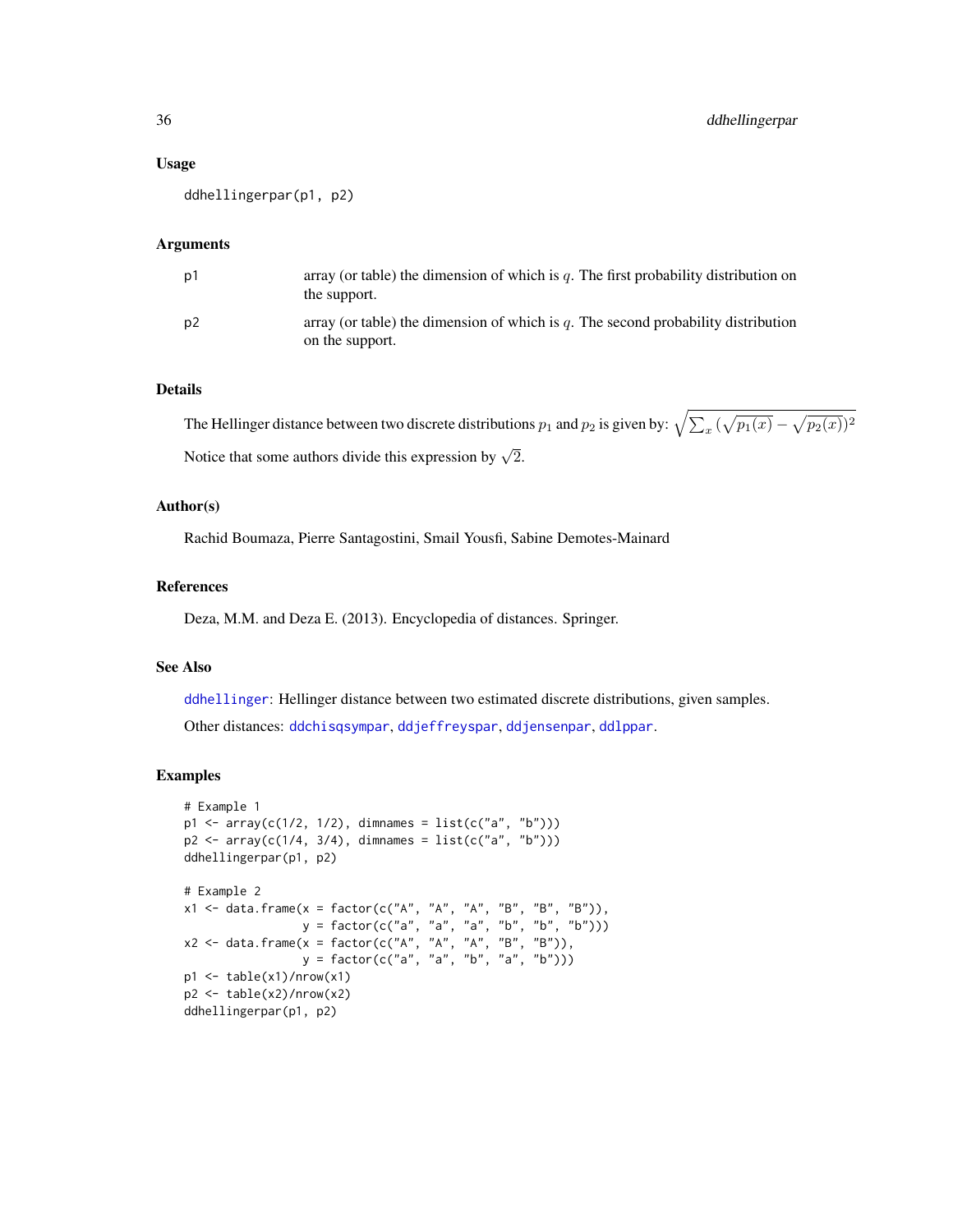<span id="page-36-0"></span>ddjeffreys *Divergence between probability distributions of discrete variables given samples*

# Description

jeffreys's divergence (symmetrized Kullback-Leibler divergence) between two multivariate  $(q > 1)$ or univariate  $(q = 1)$  discrete probability distributions, estimated from samples.

## Usage

ddjeffreys(x1, x2)

### Arguments

| x1, x2 | vectors or data frames of q columns (can also be a tibble).                     |
|--------|---------------------------------------------------------------------------------|
|        | If they are data frames and have not the same column names, there is a warning. |

# Details

Let  $p_1$  and  $p_2$  denote the estimated probability distributions of the discrete samples  $x_1$  and  $x_2$ . The jeffreys's divergence between the discrete probability distributions of the samples are computed using the [ddjeffreyspar](#page-37-0) function.

### Value

The divergence between the two probability distributions.

## Author(s)

Rachid Boumaza, Pierre Santagostini, Smail Yousfi, Sabine Demotes-Mainard

### References

Deza, M.M. and Deza E. (2013). Encyclopedia of distances. Springer.

# See Also

[ddjeffreyspar](#page-37-0): Jeffrey's distances between two discrete distributions, given the probabilities on their common support.

Other distances: [ddchisqsym](#page-31-0), [ddhellinger](#page-33-0), [ddjensen](#page-38-0), [ddlp](#page-41-0).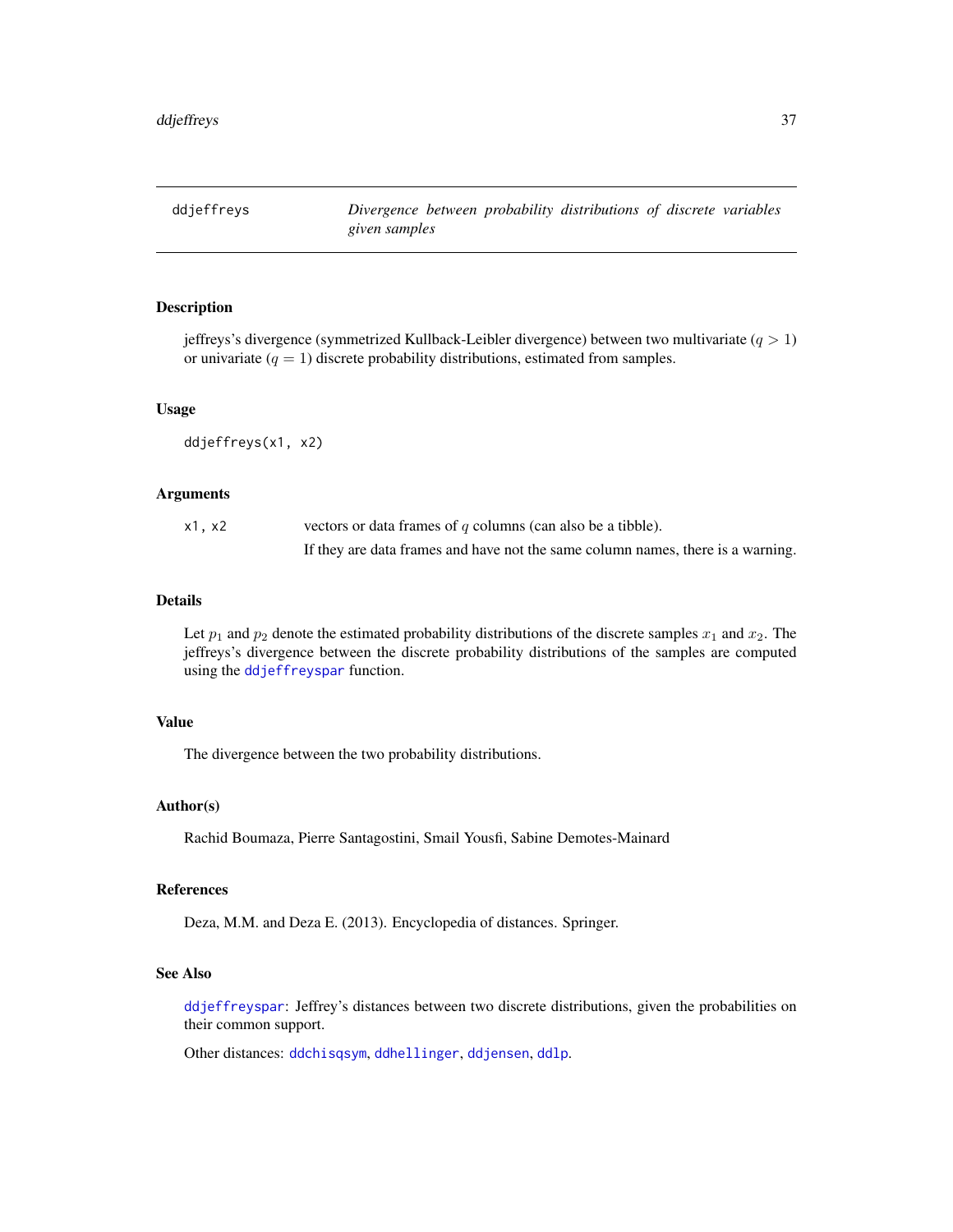## Examples

```
# Example 1
x1 <- c("A", "A", "B", "B")
x2 <- c("A", "A", "A", "B", "B")
ddjeffreys(x1, x2)
# Example 2 (Its value can be infinity -Inf-)
x1 \leq -c("A", "A", "B", "C")x2 \leq -c("A", "A", "A", "B", "B")ddjeffreys(x1, x2)
# Example 3
x1 <- data.frame(x = factor(c("A", "A", "A", "B", "B", "B")),
                 y = factor(c("a", "a", "a", "b", "b", "b")))
x2 <- data.frame(x = factor(c("A", "A", "A", "B", "B")),
                y = factor(c("a", "a", "b", "a", "b")))
ddjeffreys(x1, x2)
```
ddjeffreyspar *Distance between discrete probability distributions given the probabilities on their common support*

## Description

Jeffreys divergence (symmetrized Kullback-Leibler divergence) between two discrete probability distributions on the same support (which can be a Cartesian product of  $q$  sets), given the probabilities of the states (which are  $q$ -tuples) of the support.

## Usage

ddjeffreyspar(p1, p2)

### Arguments

| p1  | array (or table) the dimension of which is $q$ . The first probability distribution on<br>the support.  |
|-----|---------------------------------------------------------------------------------------------------------|
| .p2 | array (or table) the dimension of which is $q$ . The second probability distribution<br>on the support. |

### Details

Jeffreys divergence  $||p_1 - p_2||$  between two discrete distributions  $p_1$  and  $p_2$  is given by the formula:

$$
||p_1 - p_2|| = \sum_{x} (p_1(x) - p_2(x))log(p_1(x)/p_2(x))
$$

## Author(s)

Rachid Boumaza, Pierre Santagostini, Smail Yousfi, Sabine Demotes-Mainard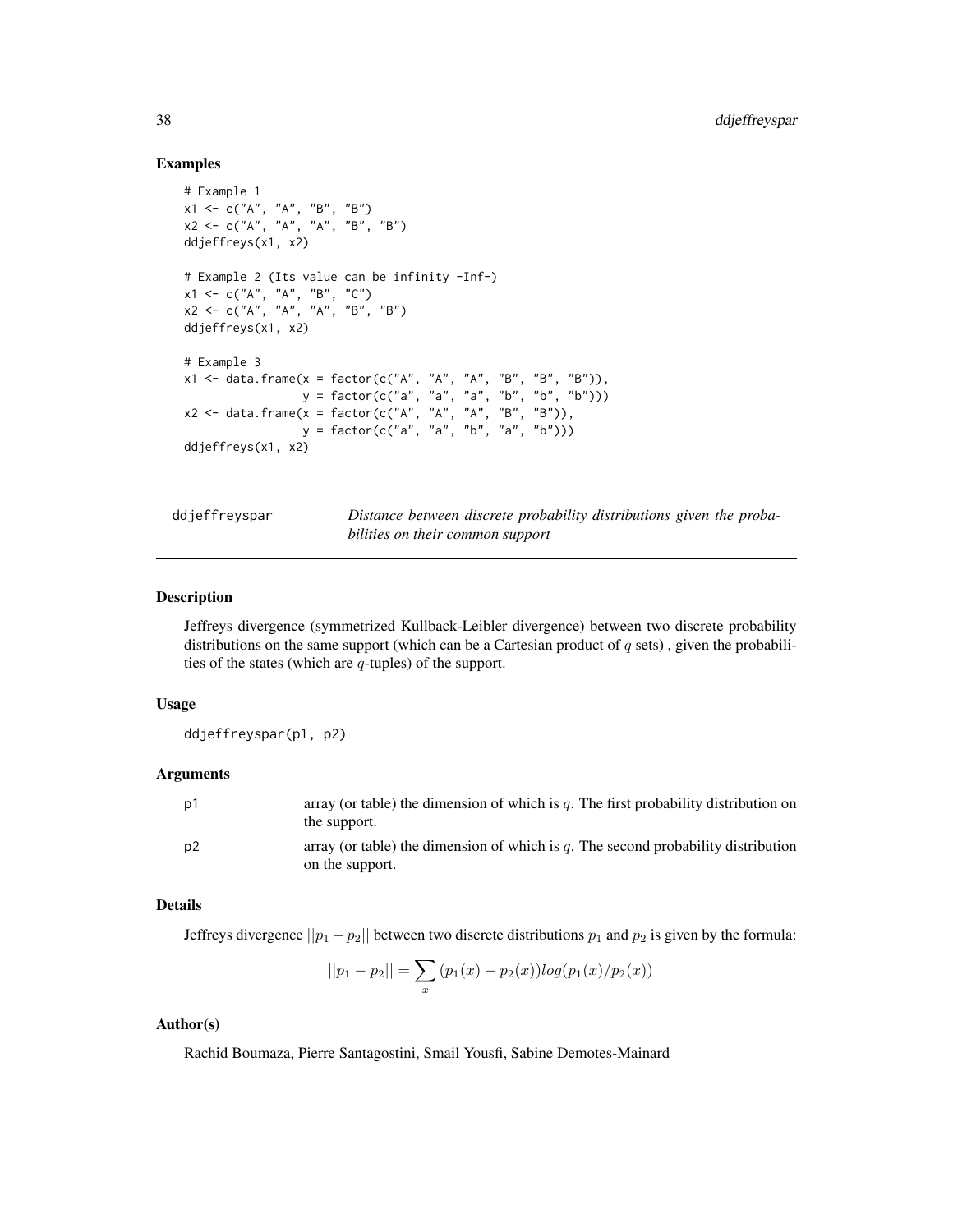#### ddjensen 39

## References

Deza, M.M. and Deza E. (2013). Encyclopedia of distances. Springer.

#### See Also

[ddjeffreys](#page-36-0): Jeffreys distance between two estimated discrete distributions, given samples. Other distances: [ddchisqsympar](#page-32-0), [ddhellingerpar](#page-34-0), [ddjensenpar](#page-39-0), [ddlppar](#page-42-0).

# Examples

```
# Example 1
p1 \leq -\arctan(c(1/2, 1/2), \text{dimnames} = list(c("a", "b")))p2 \leq -\arctan(c(1/4, 3/4), \text{ dimmames} = \text{list}(c("a", "b")))ddjeffreyspar(p1, p2)
# Example 2
x1 <- data.frame(x = factor(c("A", "A", "A", "B", "B", "B")),
                   y = factor(c("a", 'a", 'a", 'b", 'b", 'b", 'b"))x2 \leq - data.frame(x = factor(c("A", "A", "A", "B", "B")),
                   y = factor(c("a", "a", "b", "a", "b")))
p1 \leftarrow table(x1)/nrow(x1)p2 \leftarrow table(x2)/nrow(x2)ddjeffreyspar(p1, p2)
```
<span id="page-38-0"></span>

| ddjensen |               |  | Divergence between probability distributions of discrete variables |  |  |
|----------|---------------|--|--------------------------------------------------------------------|--|--|
|          | given samples |  |                                                                    |  |  |

### Description

Jensen-Shannon divergence between two multivariate  $(q > 1)$  or univariate  $(q = 1)$  discrete probability distributions, estimated from samples.

## Usage

```
ddjensen(x1, x2)
```
#### Arguments

| x1, x2 | vectors or data frames of $q$ columns (can also be tibbles).                    |
|--------|---------------------------------------------------------------------------------|
|        | If they are data frames and have not the same column names, there is a warning. |

# Details

Let  $p_1$  and  $p_2$  denote the estimated probability distributions of the discrete samples  $x_1$  and  $x_2$ . The Jensen-Shannon divergence between the discrete probability distributions of the samples are computed using the [ddjensenpar](#page-39-0) function.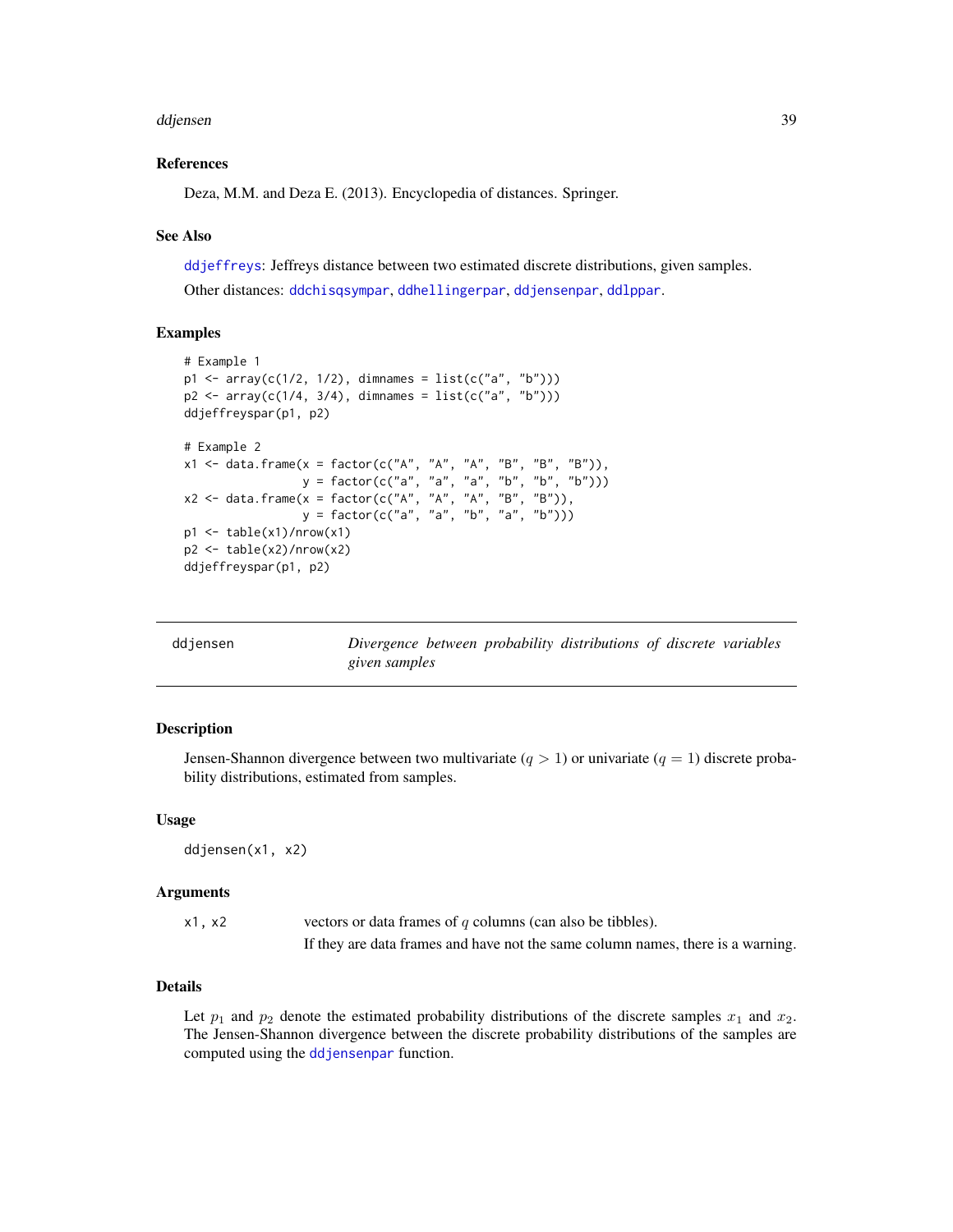# 40 ddjensenpar

# Value

The distance between the two probability distributions.

## Author(s)

Rachid Boumaza, Pierre Santagostini, Smail Yousfi, Sabine Demotes-Mainard

## References

Deza, M.M. and Deza E. (2013). Encyclopedia of distances. Springer.

### See Also

[ddjensenpar](#page-39-0): Jensen-Shannon distance between two discrete distributions, given the probabilities on their common support.

Other distances: [ddchisqsym](#page-31-0), [ddhellinger](#page-33-0), [ddjeffreys](#page-36-0), [ddlp](#page-41-0).

# Examples

```
# Example 1
x1 \leq -c("A", "A", "B", "B")x2 <- c("A", "A", "A", "B", "B")
ddjensen(x1, x2)
# Example 2
x1 <- data.frame(x = factor(c("A", "A", "A", "B", "B", "B")),
                 y = factor(c("a", "a", "a", "b", "b", "b")))
x2 <- data.frame(x = factor(c("A", "A", "A", "B", "B")),
                 y = factor(c("a", "a", "b", "a", "b")))
ddjensen(x1, x2)
```
<span id="page-39-0"></span>

| ddjensenpar |
|-------------|
|-------------|

ddjensenpar *Divergence between discrete probability distributions given the probabilities on their common support*

# Description

Jensen-Shannon divergence between two discrete probability distributions on the same support (which can be a Cartesian product of  $q$  sets), given the probabilities of the states (which are  $q$ tuples) of the support.

#### Usage

ddjensenpar(p1, p2)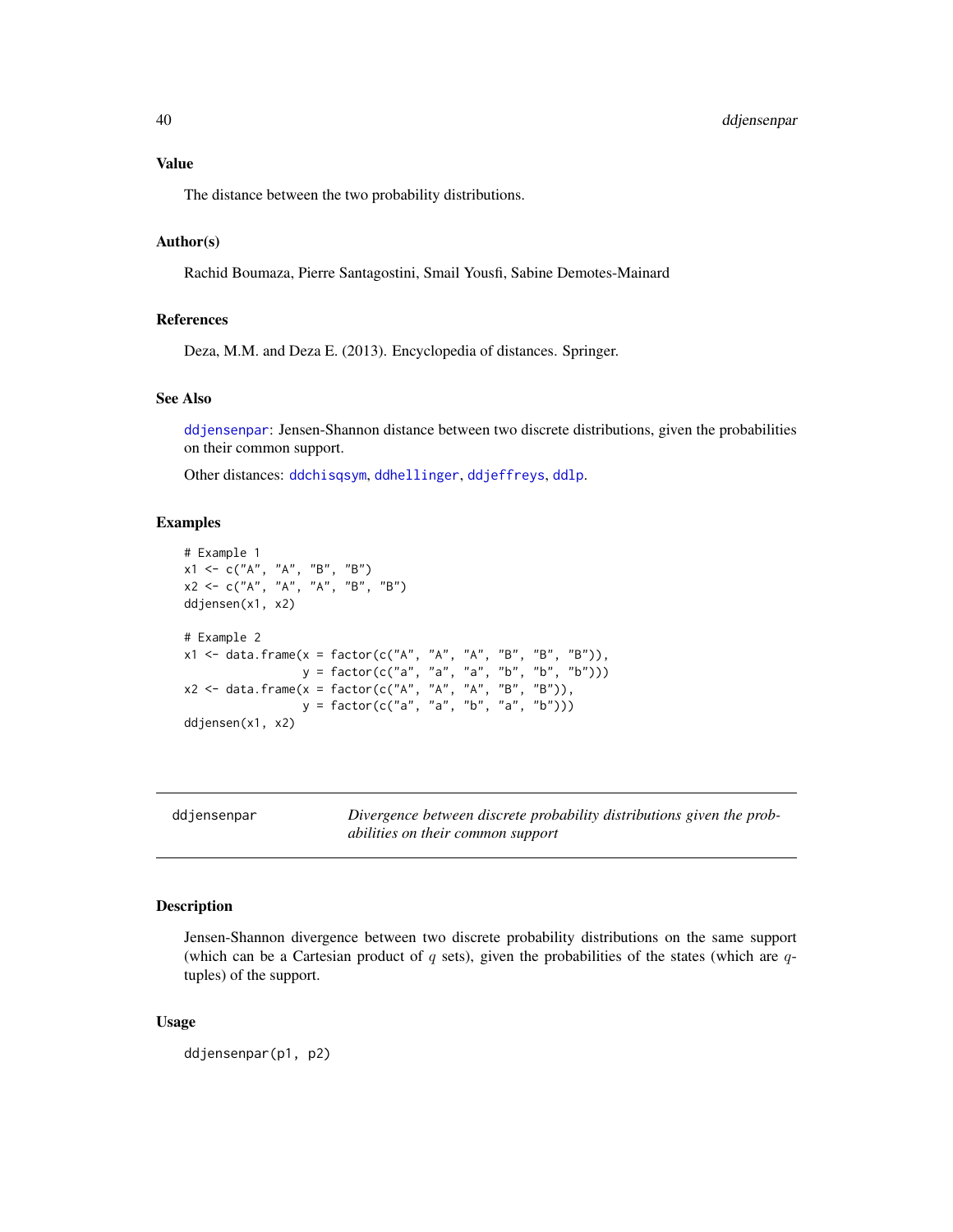# ddjensenpar 41

#### Arguments

| p1 | array (or table) the dimension of which is $q$ . The first probability distribution on<br>the support. |
|----|--------------------------------------------------------------------------------------------------------|
| p2 | array (or table) the dimension of which is q. The second probability distribution<br>on the support.   |

# Details

The Jensen-Shannon divergence  $||p_1 - p_2||$  between two discrete distributions  $p_1$  and  $p_2$  is given by the formula:

$$
||p_1 - p_2|| = \sum_x (p_1(x)log(2p_1(x)/(p_1(x) + p_2(x)))) + (p_2(x)log(2p_2(x)/(p_1(x) + p_2(x))))
$$

# Author(s)

Rachid Boumaza, Pierre Santagostini, Smail Yousfi, Sabine Demotes-Mainard

# References

Deza, M.M. and Deza E. (2013). Encyclopedia of distances. Springer.

### See Also

[ddjensen](#page-38-0): Jensen-Shannon distance between two estimated discrete distributions, given samples.

Other distances: [ddchisqsympar](#page-32-0), [ddhellingerpar](#page-34-0), [ddjeffreyspar](#page-37-0), [ddlppar](#page-42-0).

### Examples

```
# Example 1
p1 \leq -\arctan(C(1/2, 1/2), \text{dimnames} = \text{list}(c("a", "b")))p2 \leq -\arctan(c(1/4, 3/4), \text{ dimmames} = \text{list}(c("a", "b")))ddjensenpar(p1, p2)
# Example 2
x1 <- data.frame(x = factor(c("A", "A", "A", "B", "B", "B")),
                   y = factor(c("a", "a", "a", "b", "b", "b")))
x2 <- data.frame(x = factor(c("A", "A", "A", "B", "B")),
                   y = factor(c("a", "a", "b", "a", "b")))
p1 <- table(x1)/nrow(x1)
p2 <- table(x2)/nrow(x2)
ddjensenpar(p1, p2)
```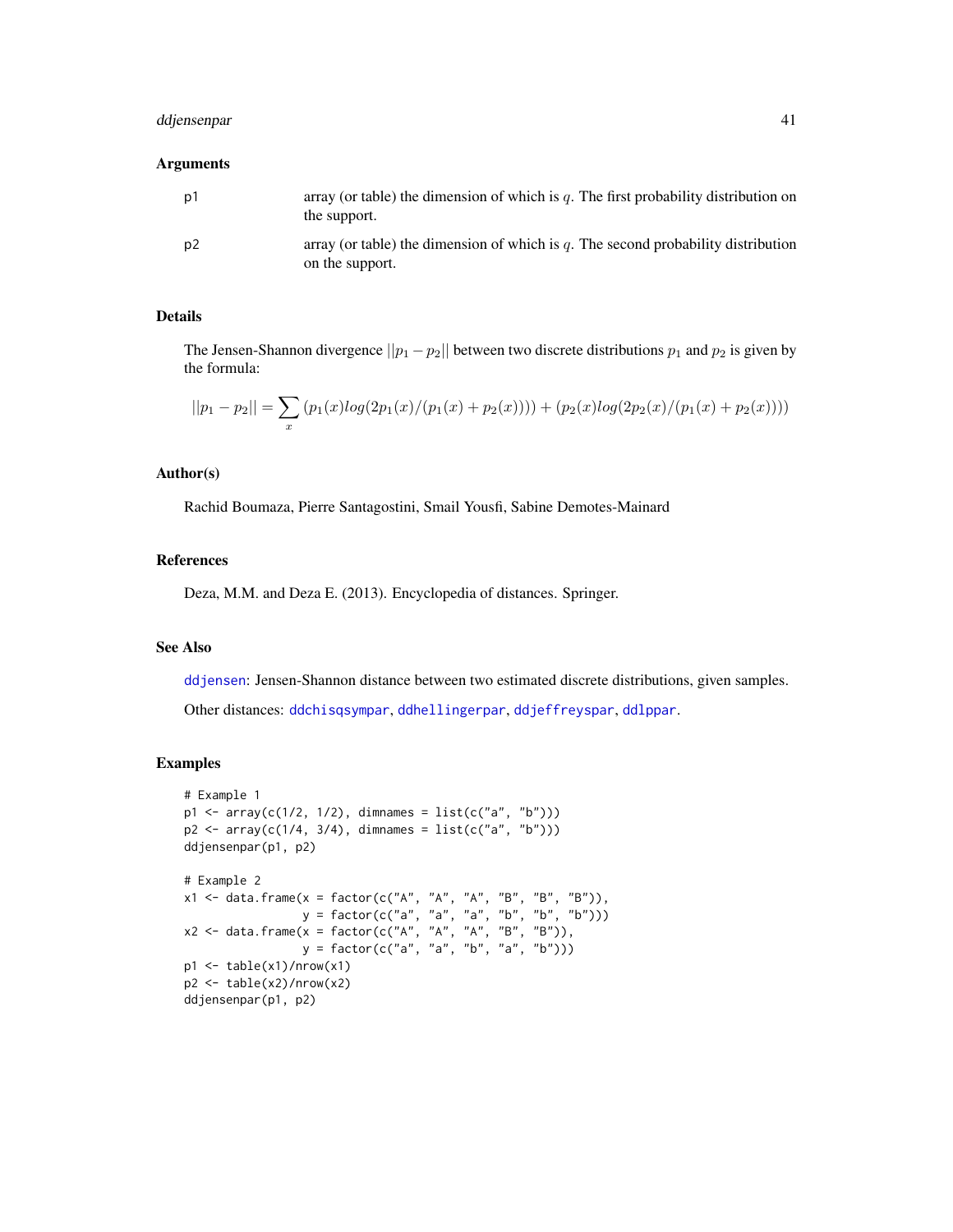<span id="page-41-0"></span>ddlp *Distance between probability distributions of discrete variables given samples*

#### Description

 $L^p$  distance between two multivariate  $(q > 1)$  or univariate  $(q = 1)$  discrete probability distributions, estimated from samples.

### Usage

 $ddlp(x1, x2, p = 1)$ 

#### Arguments

| x1, x2 | vectors or data frames of $q$ columns (can also be tibbles).                    |
|--------|---------------------------------------------------------------------------------|
|        | If they are data frames and have not the same column names, there is a warning. |
| D      | integer. Parameter of the distance.                                             |

# Details

Let  $p_1$  and  $p_2$  denote the estimated probability distributions of the discrete samples  $x_1$  and  $x_2$ . The  $L<sup>p</sup>$  distance between the discrete probability distributions of the samples are computed using the [ddlppar](#page-42-0) function.

# Value

The distance between the two discrete probability distributions.

# Author(s)

Rachid Boumaza, Pierre Santagostini, Smail Yousfi, Sabine Demotes-Mainard

#### References

Deza, M.M. and Deza E. (2013). Encyclopedia of distances. Springer.

# See Also

[ddlppar](#page-42-0):  $L^p$  distance between two discrete distributions, given the probabilities on their common support.

Other distances: [ddchisqsym](#page-31-0), [ddhellinger](#page-33-0), [ddjeffreys](#page-36-0), [ddjensen](#page-38-0).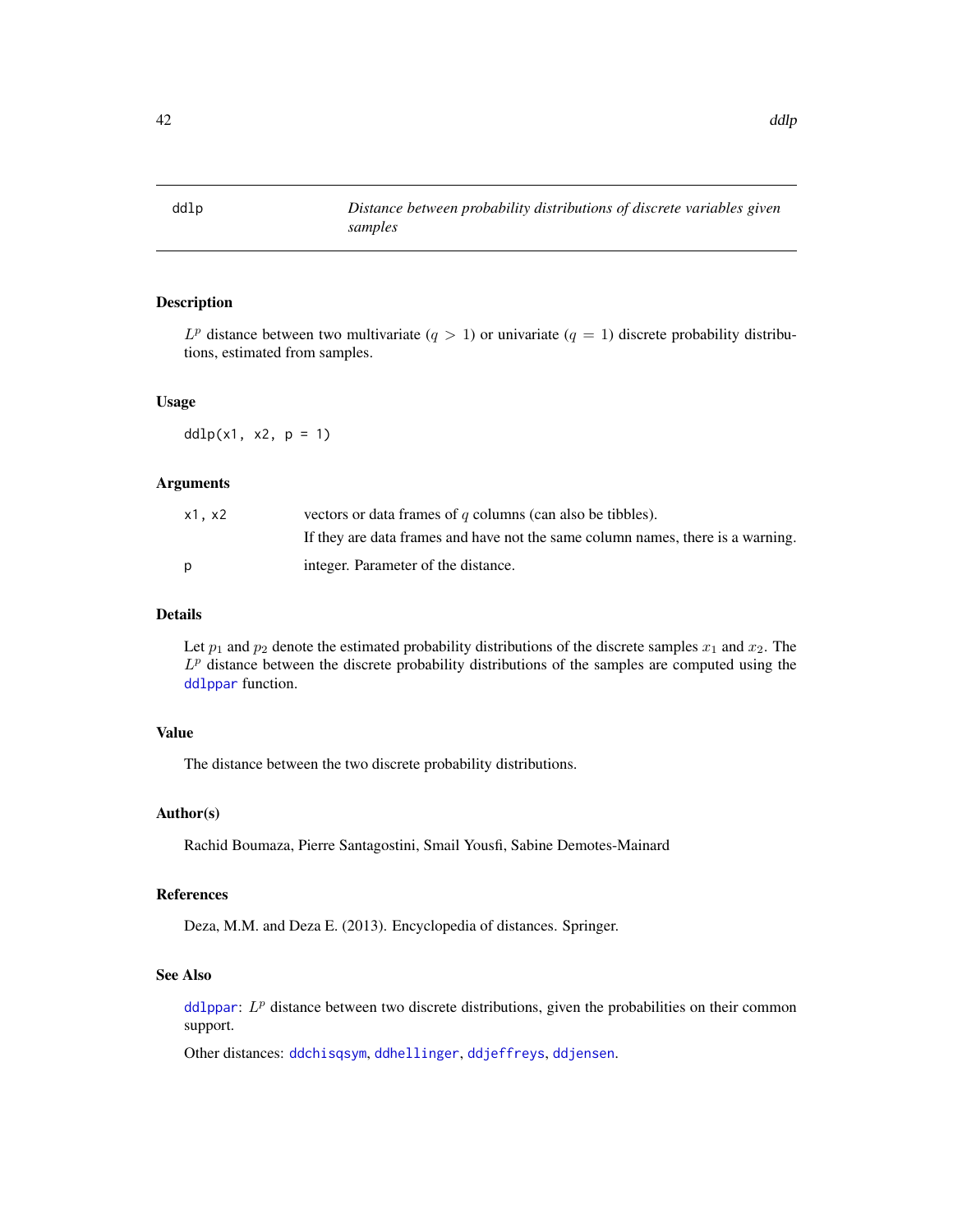#### ddlppar ann an 130 an 131 an 131 an 131 an 131 an 132 an 133 an 134 an 135 an 137 an 137 an 137 an 137 an 138

### Examples

```
# Example 1
x1 \leq -c("A", "A", "B", "B")x2 \leq -c("A", "A", "A", "B", "B")ddlp(x1, x2)ddlp(x1, x2, p = 2)# Example 2
x1 \le - data.frame(x = factor(c("A", "A", "A", "B", "B", "B")),
                  y = factor(c("a", "a", "a", "b", "b", "b")))
x2 <- data.frame(x = factor(c("A", "A", "A", "B", "B")),
                  y = factor(c("a", "a", "b", "a", "b")))
ddlp(x1, x2)
```
<span id="page-42-0"></span>

r *Distance between discrete probability distributions given the probabilities on their common support*

## Description

 $L<sup>p</sup>$  distance between two discrete probability distributions on the same support (which can be a Cartesian product of  $q$  sets), given the probabilities of the states (which are  $q$ -tuples) of the support.

#### Usage

ddlppar(p1, p2,  $p = 1$ )

### Arguments

| p1             | array (or table) the dimension of which is q. The first probability distribution on<br>the support.  |
|----------------|------------------------------------------------------------------------------------------------------|
| p <sub>2</sub> | array (or table) the dimension of which is q. The second probability distribution<br>on the support. |
| p              | integer. Parameter of the distance.                                                                  |

# Details

The  $L^p$  distance  $||p_1 - p_2||$  between two discrete distributions  $p_1$  and  $p_2$  is given by the formula:

$$
||p_1 - p_2||^p = \sum_x |p_1(x) - p_2(x)|^p
$$

If  $p = 1$ , it is the variational distance.

If  $p = 2$ , it is the Patrick-Fisher distance.

## Author(s)

Rachid Boumaza, Pierre Santagostini, Smail Yousfi, Sabine Demotes-Mainard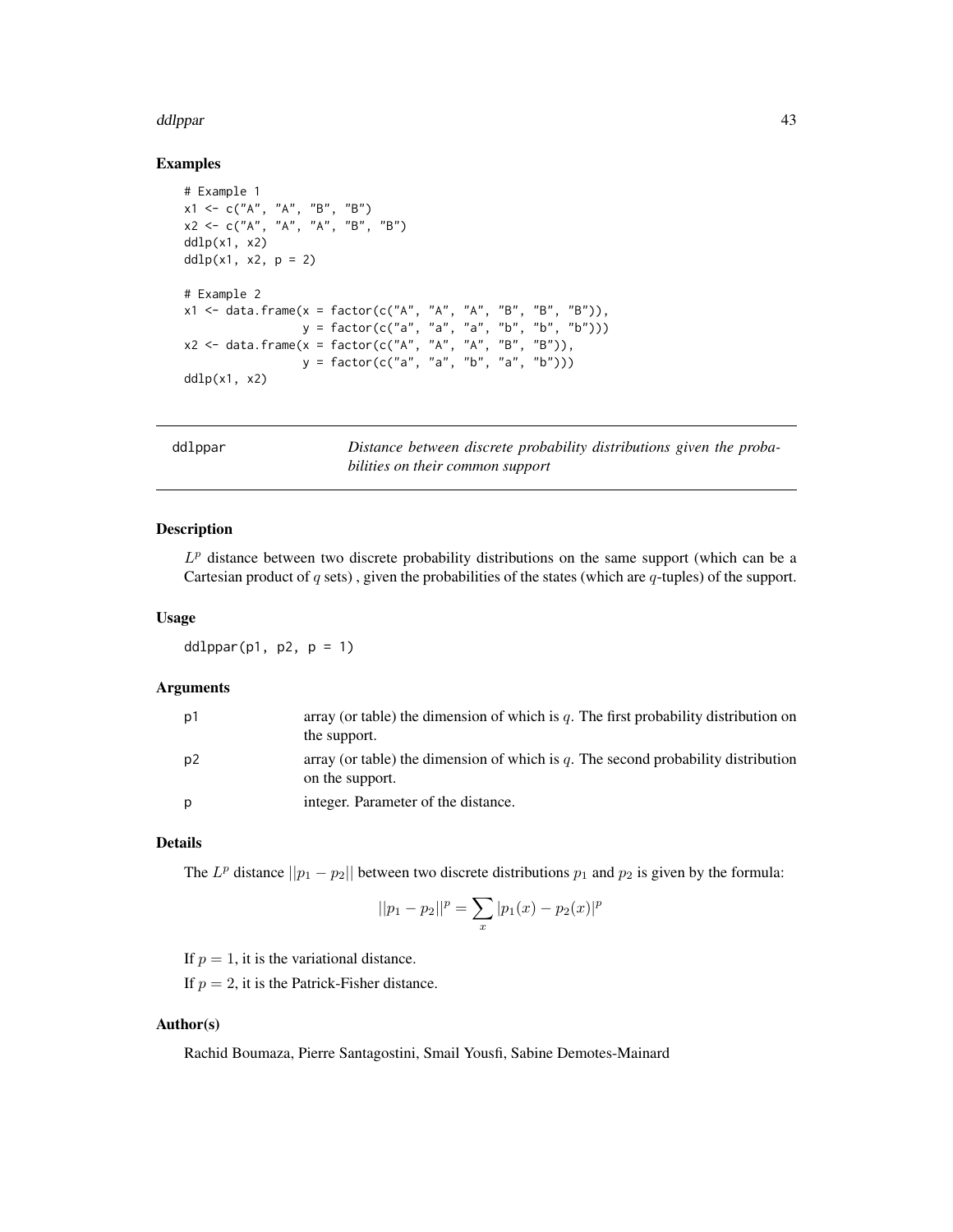## References

Deza, M.M. and Deza E. (2013). Encyclopedia of distances. Springer.

#### See Also

[ddlp](#page-41-0):  $L^p$  distance between two estimated discrete distributions, given samples. Other distances: [ddchisqsympar](#page-32-0), [ddhellingerpar](#page-34-0), [ddjeffreyspar](#page-37-0), [ddjensenpar](#page-39-0).

### Examples

```
# Example 1
p1 \leq -\arctan((c(1/2, 1/2), \text{dimnames} = \text{list}(c("a", "b"))))p2 \leq -\arctan(c(1/4, 3/4), \text{ dimmames} = \text{list}(c("a", "b")))ddlppar(p1, p2)
ddlppar(p1, p2, p=2)
# Example 2
x1 <- data.frame(x = factor(c("A", "A", "A", "B", "B", "B")),
                   y = factor(c("a", "a", "a", "b", "b", "b")))
x2 <- data.frame(x = factor(c("A", "A", "A", "B", "B")),
                   y = factor(c("a", "a", "b", "a", "b")))
p1 <- table(x1)/nrow(x1)
p2 <- table(x2)/nrow(x2)
ddlppar(p1, p2)
```
departments *French departments and regions*

## Description

Departments and regions of metropolitan France.

### Usage

data(departments)

### Format

departments is a data frame with 96 rows and 4 columns (factors):

- coded: departments: numbers
- named: departments: names
- coder: regions: ISO code
- namer: region: names

### Author(s)

Rachid Boumaza, Pierre Santagostini, Smail Yousfi, Sabine Demotes-Mainard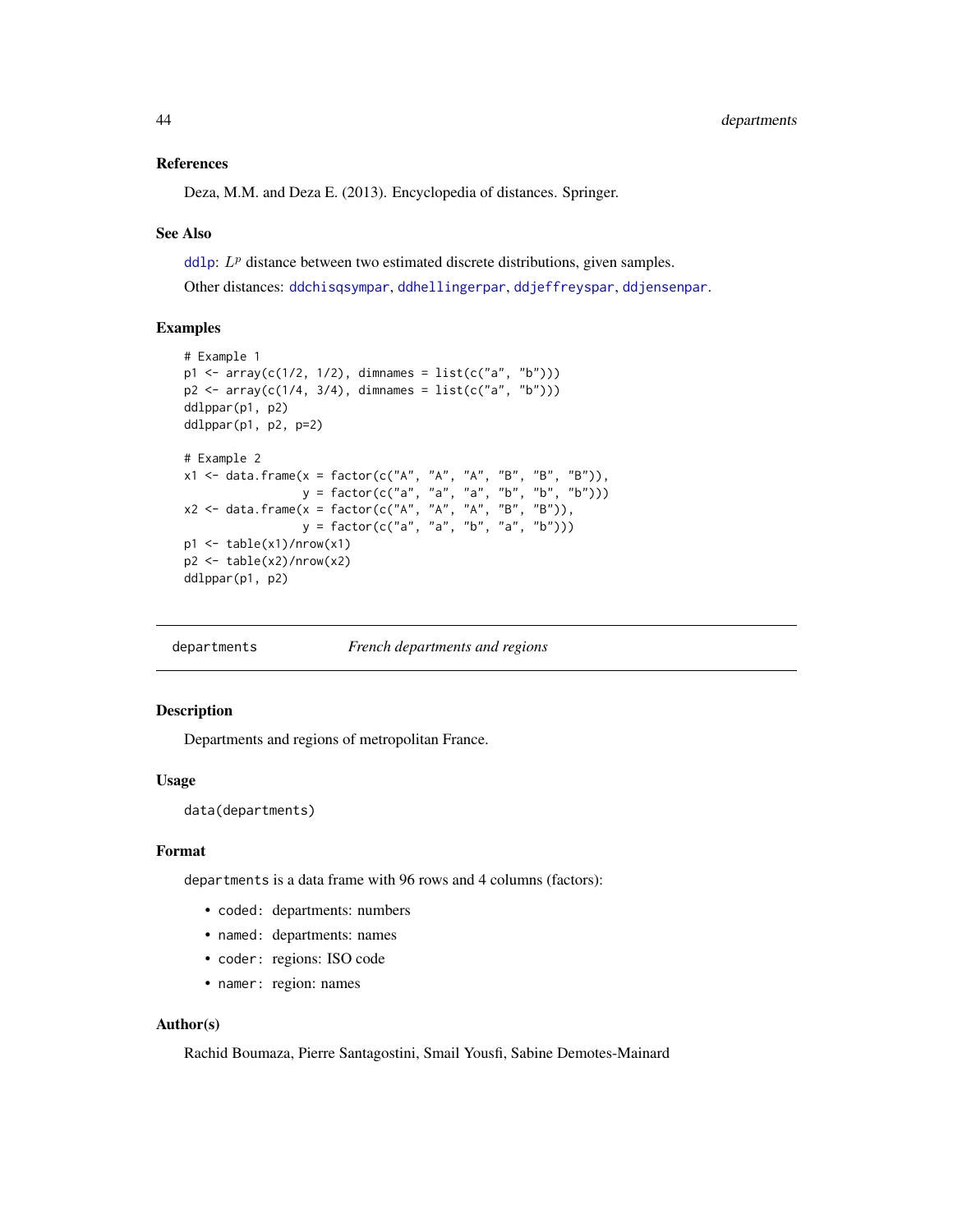# discdd.misclass 45

### Source

INSEE. [Code officiel g\'eographique au 1er janvier 2018.](https://www.insee.fr/fr/information/3363419)

#### Examples

data(departments) print(departments)

<span id="page-44-0"></span>discdd.misclass *Misclassification ratio in functional discriminant analysis of discrete probability distributions.*

# **Description**

Computes the one-leave-out misclassification ratio of the rule assigning  $T$  groups of individuals, one group after another, to the class of groups (among  $K$  classes of groups) which achieves the minimum of the distances or divergences between the probability distribution associated to the group to assign and the  $K$  probability distributions associated to the  $K$  classes.

### Usage

```
discdd.misclass(xf, class.var, distance = c("l1", "l2", "chisqsym", "hellinger",
           "jeffreys", "jensen", "lp"), crit = 1, p)
```
## Arguments

xf object of class [folderh](#page-75-0) with two data frames or list of arrays (or tables).

#### • If it is a folderh:

- The first data.frame has at least two columns. One column contains the names of the  $T$  groups (all the names must be different). An other column is a factor with  $K$  levels partitionning the T groups into  $K$ classes.
- The second one has  $(q + 1)$  columns. The first q columns are factors (otherwise, they are coerced into factors). The last column is a factor with T levels defining T groups. Each group, say t, consists of  $n_t$ individuals.
- If it is a list of arrays or tables, the  $t^{th}$  element  $(t = 1, \ldots, T)$  is the table of the joint distribution (absolute or relative frequencies) of the  $t^{th}$  group. These arrays have the same shape:

Each array (or table)  $xf[[i]]$  has:

- the same dimension(s). If  $q = 1$  (univariate), dim(xf[[i]]) is an integer. If  $q > 1$  (multivariate), dim(xf[[i]]) is an integer vector of length q.
- the same dimension names dimnames  $(xf[[i]])$  (is non NULL). These dimnames are the names of the variables.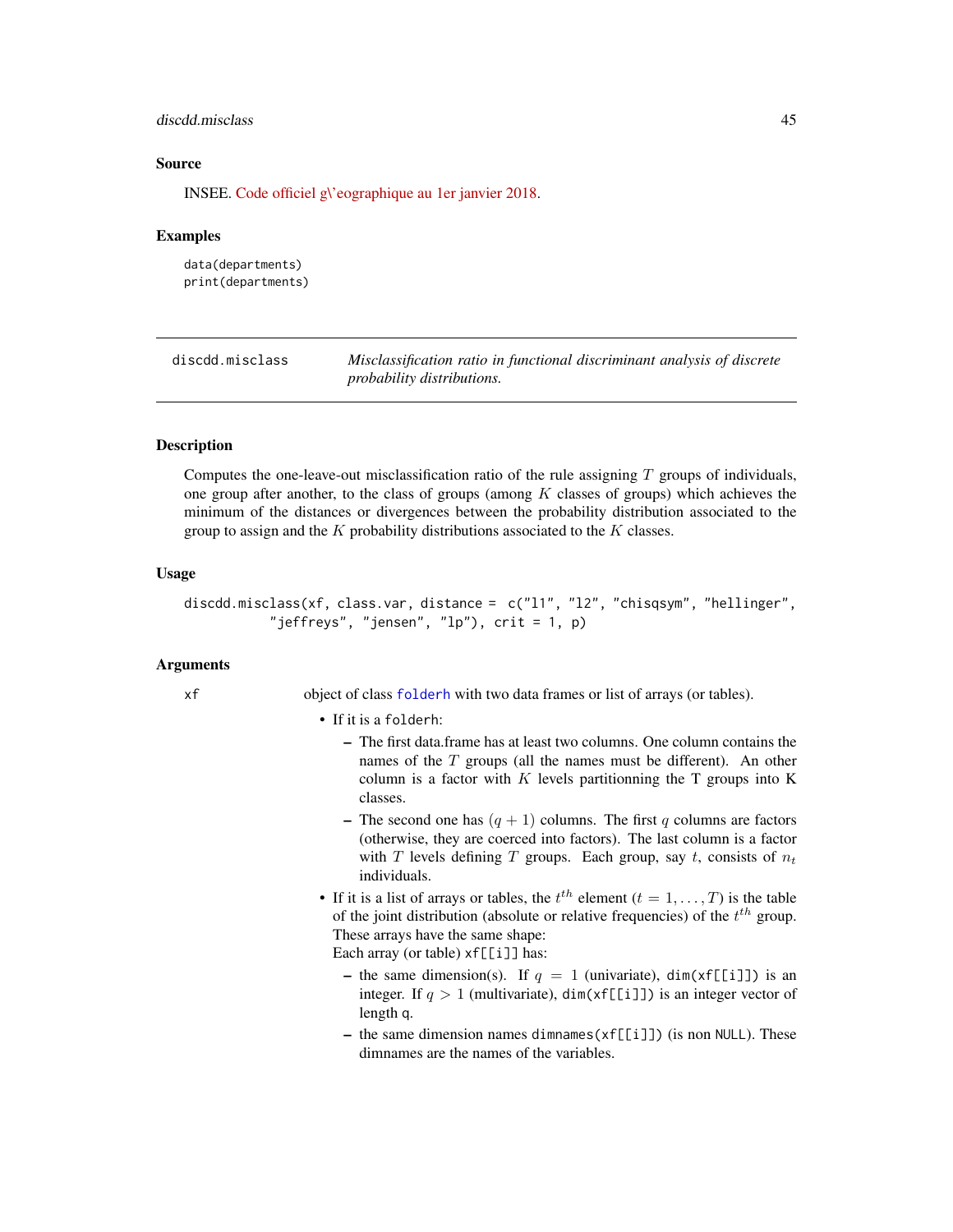| class.var | string (if xf is an object of class "folderh") or data.frame with two columns (if<br>xf is a list of arrays).                                                                                                                                                                                                                                                                                                    |
|-----------|------------------------------------------------------------------------------------------------------------------------------------------------------------------------------------------------------------------------------------------------------------------------------------------------------------------------------------------------------------------------------------------------------------------|
|           | • If xf is of class "folder", class, var is the name of the class variable.<br>• If xf is a list of arrays or a list of tables, class var is a data.frame with<br>at least two columns named "group" and "class". The "group" column<br>contains the names of the $T$ groups (all the names must be different). The<br>"class" column is a factor with K levels partitioning the $T$ groups into $K$<br>classes. |
| distance  | The distance or dissimilarity used to compute the distance matrix between the<br>densities. It can be:                                                                                                                                                                                                                                                                                                           |
|           | • "11" (default) the $L^p$ distance with $p = 1$                                                                                                                                                                                                                                                                                                                                                                 |
|           | • "12" the $L^p$ distance with $p = 2$                                                                                                                                                                                                                                                                                                                                                                           |
|           | • "chisqsym" the symmetric Chi-squared distance                                                                                                                                                                                                                                                                                                                                                                  |
|           | • "hellinger" the Hellinger metric (Matusita distance)                                                                                                                                                                                                                                                                                                                                                           |
|           | • "jeffreys" Jeffreys distance (symmetrised Kullback-Leibler divergence)                                                                                                                                                                                                                                                                                                                                         |
|           | • "jensen" the Jensen-Shannon distance                                                                                                                                                                                                                                                                                                                                                                           |
|           | • "1p" the $L^p$ distance with p given by the argument p of the function.                                                                                                                                                                                                                                                                                                                                        |
| crit      | 1 or 2. In order to select the densities associated to the classes. See Details.                                                                                                                                                                                                                                                                                                                                 |
| p         | integer. Optional. When distance = " $1p''$ ( $L^p$ distance with $p > 2$ ), p is the<br>parameter of the distance.                                                                                                                                                                                                                                                                                              |

• If xf is an object of class "folderh" containing the data:

The T probability distributions  $f_t$  corresponding to the T groups of individuals are estimated by frequency distributions within each group.

To the class k consisting of  $T_k$  groups is associated the probability distribution  $g_k$ , knowing that when using the one-leave-out method, we do not include the group to assign in its class k. The crit argument selects the estimation method of the  $g_k$ 's.

– crit=1 The probability distribution  $g_k$  is estimated using the whole data of this class, that is the rows of x corresponding to the  $T_k$  groups of the class k.

The estimation of the  $g_k$ 's uses the same method as the estimation of the  $f_t$ 's.

- crit=2 The  $T_k$  probability distributions  $f_t$  are estimated using the corresponding data from xf. Then they are averaged to obtain an estimation of the density  $g_k$ , that is  $g_k =$  $\frac{1}{T_k} \sum f_t$ .
- If xf is a list of arrays (or list of tables):

The  $t^{th}$  array is the joint frequency distribution of the  $t^{th}$  group. The frequencies can be absolute or relative.

To the class k consisting of  $T_k$  groups is associated the probability distribution  $g_k$ , knowing that when using the one-leave-out method, we do not include the group to assign in its class k. The crit argument selects the estimation method of the  $g_k$ 's.

– crit=1  $g_k = \frac{1}{\sum_{i=1}^{k} g_i}$  $\frac{1}{n_t} \sum n_t f_t$ , where  $n_t$  is the total of xf[[t]].

Notice that when xf[[t]] contains relative frequencies, its total is 1. That is equivalent to crit=2.

– crit=2  $g_k = \frac{1}{T_k} \sum f_t$ .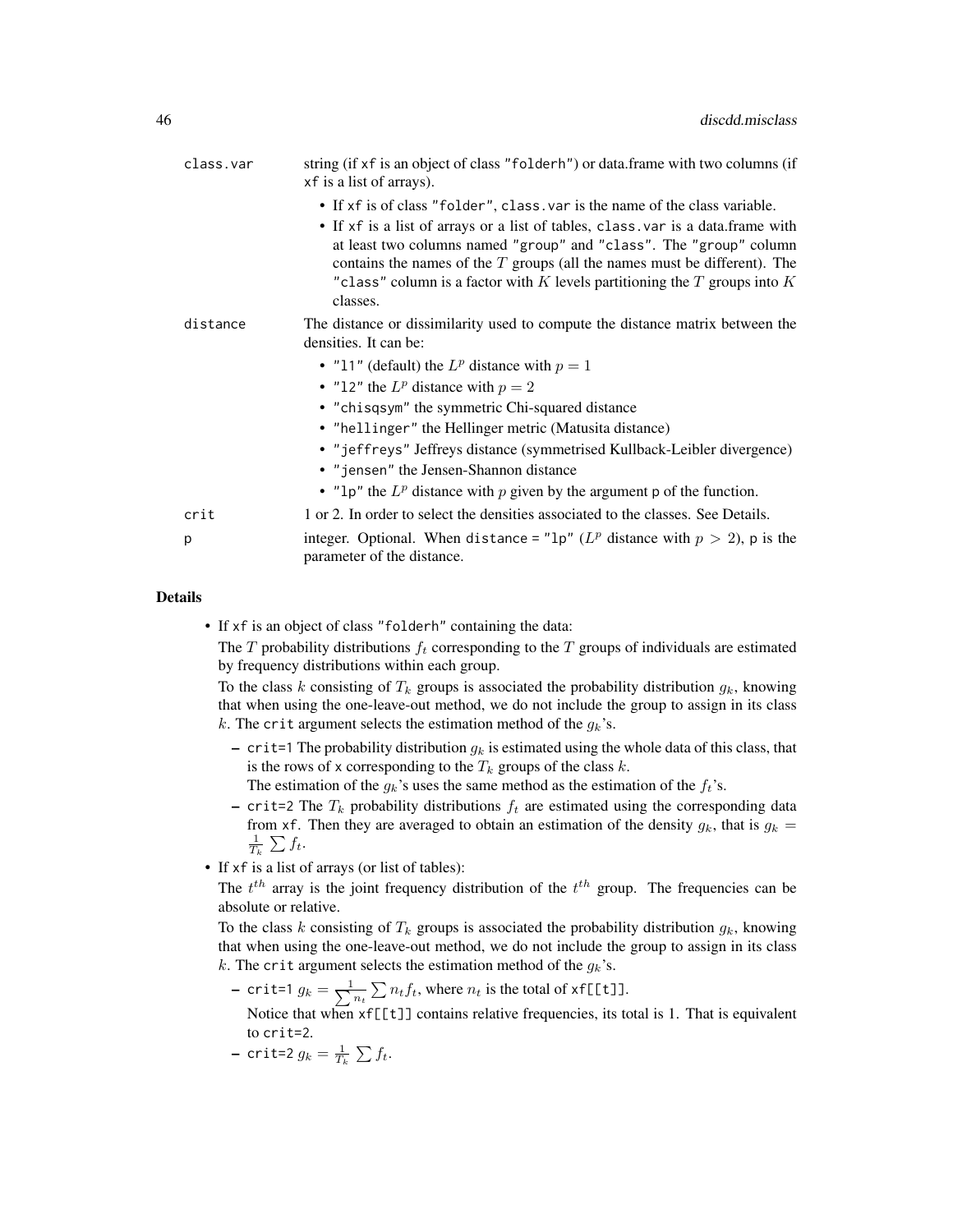## discdd.misclass 47

## Value

Returns an object of class discdd.misclass, that is a list including:

#### classification

data frame with 4 columns:

- factor giving the group name. The column name is the same as that of the column  $(q + 1)$  of x,
- the prior class of the group if it is available, or NA if not,
- alloc: the class allocation computed by the discriminant analysis method,
- misclassed: boolean. TRUE if the group is misclassed, FALSE if it is wellclassed, NA if the prior class of the group is unknown.

|                    | confusion.mat confusion matrix,                                                                                                                                                       |
|--------------------|---------------------------------------------------------------------------------------------------------------------------------------------------------------------------------------|
| misalloc.per.class |                                                                                                                                                                                       |
|                    | the misclassification ratio per class,                                                                                                                                                |
| misclassed         | the misclassification ratio.                                                                                                                                                          |
| distances          | matrix with T rows and K columns, of the distances $(d_{tk})$ : $d_{tk}$ is the distance<br>between the group $t$ and the class $k$ ,                                                 |
| proximities        | matrix of the proximity indices (in percents) between the groups and the classes.<br>The proximity between the group t and the class k is: $(1/d_{tk})/\sum_{l=1}^{l=K} (1/d_{tl})$ . |

## Author(s)

Rachid Boumaza, Pierre Santagostini, Smail Yousfi, Gilles Hunault, Sabine Demotes-Mainard

#### References

Rudrauf, J.M., Boumaza, R. (2001). Contribution  $\tilde{A}$  l' $\tilde{A}$ ©tude de l'architecture m $\tilde{A}$ ©di $\tilde{A}$ ©vale: les caract $\tilde{A}$ ©ristiques des pierres  $\tilde{A}$  bossage des ch $\tilde{A}$ ¢teaux forts alsaciens, Centre de Recherches Archéologiques médiévales de Saverne, 5, 5-38.

# Examples

```
# Example 1 with a folderh obtained by converting numeric variables
data("castles.dated")
stones <- castles.dated$stones
periods <- castles.dated$periods
stones$height <- cut(stones$height, breaks = c(19, 27, 40, 71), include.lowest = TRUE)
stones$width <- cut(stones$width, breaks = c(24, 45, 62, 144), include.lowest = TRUE)
stones$edging <- cut(stones$edging, breaks = c(0, 3, 4, 8), include.lowest = TRUE)
stones$boss <- cut(stones$boss, breaks = c(0, 6, 9, 20), include.lowest = TRUE )
castlefh <- folderh(periods, "castle", stones)
# Default: dist="l1", crit=1
discdd.misclass(castlefh, "period")
# Hellinger distance, crit=2
discdd.misclass(castlefh, "period", distance = "hellinger", crit = 2)
```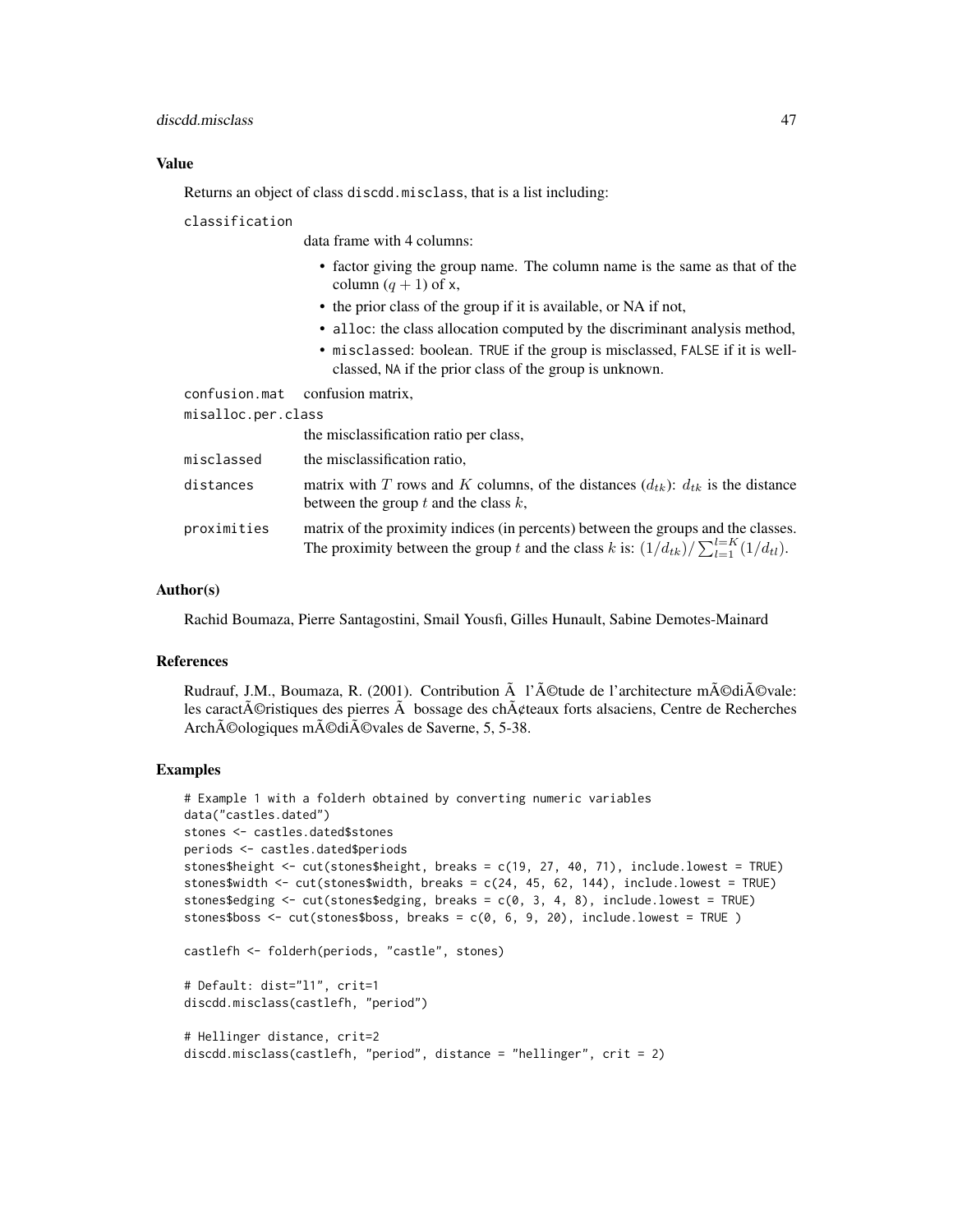```
# Example 2 with a list of 96 arrays
data("dspgd2015")
data("departments")
classes <- departments[, c("coded", "namer")]
names(classes) <- c("group", "class")
# Default: dist="l1", crit=1
discdd.misclass(dspgd2015, classes)
# Hellinger distance, crit=2
discdd.misclass(dspgd2015, classes, distance = "hellinger", crit = 2)
```
discdd.predict *Predicting the class of a group of individuals with discriminant analysis of probability distributions.*

# **Description**

Assigns several groups of individuals, one group after another, to the class of groups (among  $K$ classes of groups) which achieves the minimum of the distances or divergences between the probability distribution associated to the group to assign and the  $K$  probability distributions associated to the  $K$  classes.

### Usage

```
discdd.predict(xf, class.var, distance = c("l1", "l2", "chisqsym", "hellinger",
           "jeffreys", "jensen", "lp"), crit = 1, misclass.ratio = FALSE, p)
```
#### Arguments

xf object of class [folderh](#page-75-0) with two data frames or list of arrays (or tables).

• If it is a folderh:

- The first data.frame has at least two columns. One column contains the names of the  $T$  groups (all the names must be different). An other column is a factor with K levels partitionning the  $T$  groups into K classes.
- The second one has  $(q + 1)$  columns. The first q columns are factors (otherwise, they are coerced into factors). The last column is a factor with T levels defining T groups. Each group, say t, consists of  $n_t$ individuals.
- If it is a list of arrays or tables, the  $t^{th}$  element  $(t = 1, \ldots, T)$  is the table of the joint distribution (absolute or relative frequencies) of the  $t^{th}$  group. These arrays have the same shape:

Each array (or table)  $xf[[i]]$  has: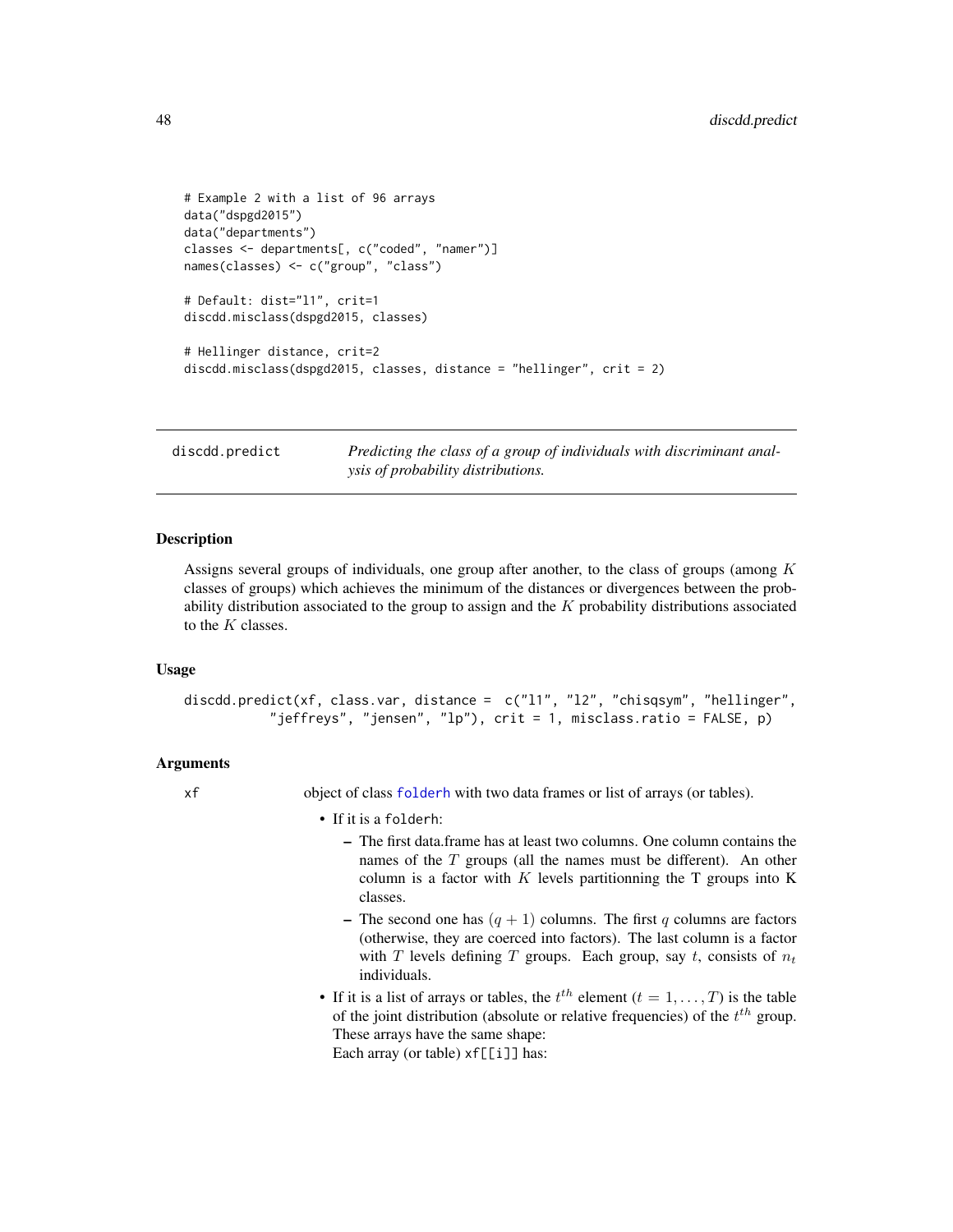|           | - the same dimension(s). If $q = 1$ (univariate), dim(xf[[i]]) is an<br>integer. If $q > 1$ (multivariate), dim(xf[[i]]) is an integer vector of<br>length q.                                                                                                                                                                       |
|-----------|-------------------------------------------------------------------------------------------------------------------------------------------------------------------------------------------------------------------------------------------------------------------------------------------------------------------------------------|
|           | - the same dimension names dimnames $(xf[[i]])$ (is non NULL). These<br>dimnames are the names of the variables.                                                                                                                                                                                                                    |
| class.var | string (if xf is an object of class "folderh") or data.frame with two columns (if<br>xf is a list of arrays).                                                                                                                                                                                                                       |
|           | • If xf is of class "folder", class. var is the name of the class variable.                                                                                                                                                                                                                                                         |
|           | • If xf is a list of arrays or a list of tables, class var is a data.frame with<br>at least two columns named "group" and "class". The "group" column<br>contains the names of the $T$ groups (all the names must be different). The<br>"class" column is a factor with $K$ levels partitioning the $T$ groups into $K$<br>classes. |
| distance  | The distance or dissimilarity used to compute the distance matrix between the<br>densities. It can be:                                                                                                                                                                                                                              |
|           | • "11" (default) the $L^p$ distance with $p = 1$                                                                                                                                                                                                                                                                                    |
|           | • "12" the $L^p$ distance with $p = 2$                                                                                                                                                                                                                                                                                              |
|           | • "chisqsym" the symmetric Chi-squared distance                                                                                                                                                                                                                                                                                     |
|           | • "hellinger" the Hellinger metric (Matusita distance)                                                                                                                                                                                                                                                                              |
|           | • "jeffreys" Jeffreys distance (symmetrised Kullback-Leibler divergence)<br>• "jensen" the Jensen-Shannon distance                                                                                                                                                                                                                  |
|           | • "1p" the $L^p$ distance with p given by the argument p of the function.                                                                                                                                                                                                                                                           |
| crit      | 1 or 2. In order to select the densities associated to the classes. See Details.                                                                                                                                                                                                                                                    |
|           | misclass.ratio logical (default FALSE). If TRUE, the confusion matrix and misclassification ratio<br>are computed on the groups whose prior class is known. In order to compute the<br>misclassification ratio by the one-leave-out method, use the discdd.misclass<br>function.                                                    |
| p         | integer. Optional. When distance = "1p" ( $L^p$ distance with $p > 2$ ), p is the<br>parameter of the distance.                                                                                                                                                                                                                     |

• If xf is an object of class "folderh" containing the data:

The  $T$  probability distributions  $f_t$  corresponding to the  $T$  groups of individuals are estimated by frequency distributions within each group.

To the class k consisting of  $T_k$  groups is associated the probability distribution  $g_k$ . The crit argument selects the estimation method of the  $g_k$ 's.

- crit=1 The probability distribution  $g_k$  is estimated using the whole data of this class, that is the rows of x corresponding to the  $T_k$  groups of the class  $k$ .
	- The estimation of the  $g_k$ 's uses the same method as the estimation of the  $f_t$ 's.
- crit=2 The  $T_k$  probability distributions  $f_t$  are estimated using the corresponding data from xf. Then they are averaged to obtain an estimation of the density  $g_k$ , that is  $g_k =$  $\frac{1}{T_k} \sum f_t$ .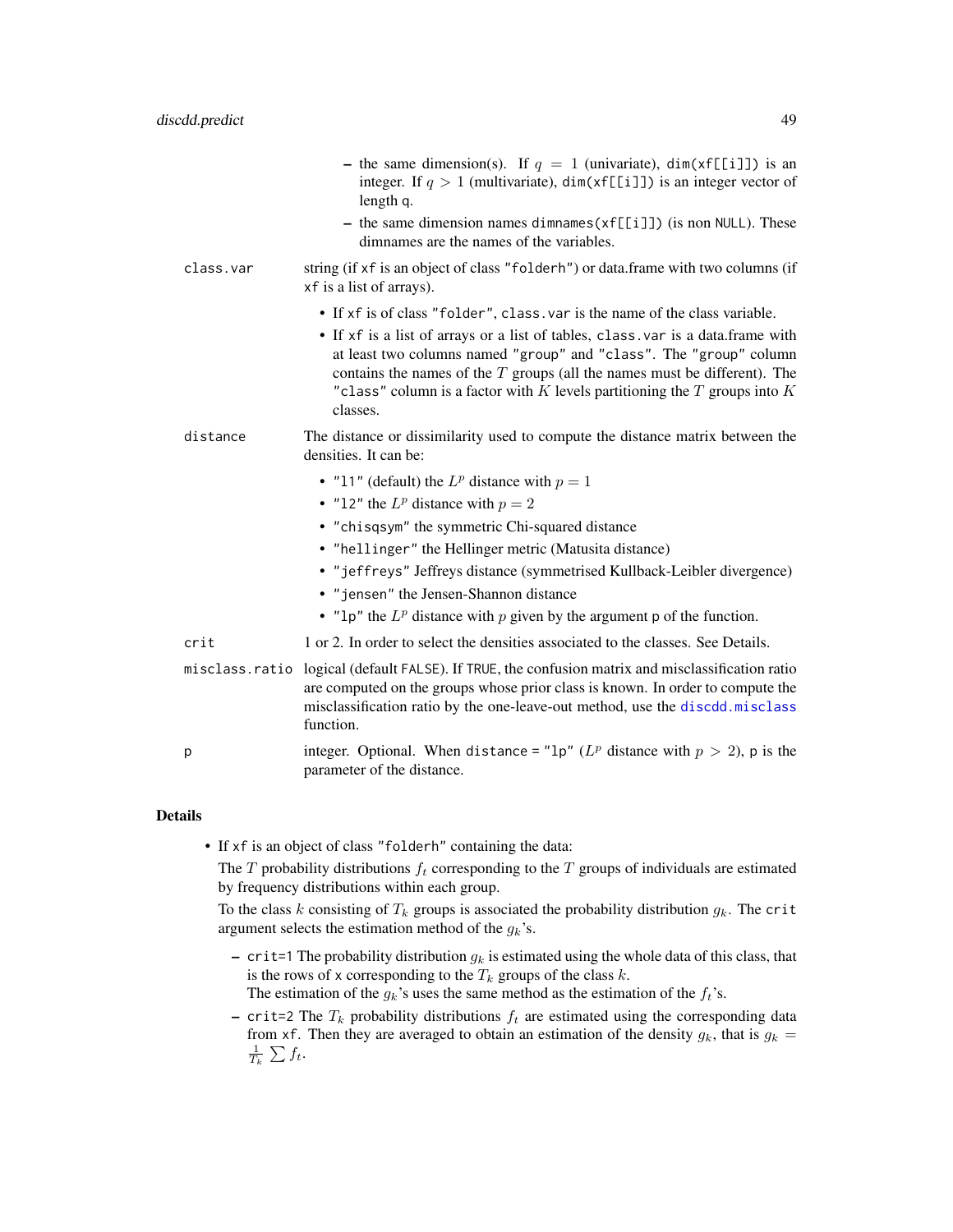• If xf is a list of arrays (or list of tables):

The  $t^{th}$  array is the joint frequency distribution of the  $t^{th}$  group. The frequencies can be absolute or relative.

To the class k consisting of  $T_k$  groups is associated the probability distribution  $g_k$ . The crit argument selects the estimation method of the  $g_k$ 's.

– crit=1  $g_k = \frac{1}{\sum_{i=1}^{k} g_i}$  $\frac{1}{n_t} \sum_{t} n_t f_t$ , where  $n_t$  is the total of xf[[t]]. Notice that when xf[[t]] contains relative frequencies, its total is 1. That is equivalent to  $crit=2$ 

- crit=2 
$$
g_k = \frac{1}{T_k} \sum f_t
$$
.

# Value

Returns an object of class discdd.predict, that is a list including:

| prediction    | data frame with 3 columns:                                                                                                                                                                                                                                    |
|---------------|---------------------------------------------------------------------------------------------------------------------------------------------------------------------------------------------------------------------------------------------------------------|
|               | • factor giving the group name. The column name is the same as that of the<br>column $(q + 1)$ of x,                                                                                                                                                          |
|               | • class. known: the prior class of the group if it is available, or NA if not,                                                                                                                                                                                |
|               | • class predict: the class allocation predicted by the discriminant analysis<br>method. If misclass ratio = TRUE, the class allocations are computed<br>for all groups. Otherwise (default), they are computed only for the groups<br>whose class is unknown. |
| distances     | matrix with T rows and K columns, of the distances $(d_{tk})$ : $d_{tk}$ is the distance<br>between the group $t$ and the class $k$ , computed with the measure given by argu-<br>ment,                                                                       |
| proximities   | matrix of the proximities (in percents). The proximity of a group $t$ to the class<br><i>k</i> is computed as so: $(1/d_{tk})/\sum_{l=1}^{l=K} (1/d_{tl})$ .                                                                                                  |
| confusion.mat | the confusion matrix (if $misclass.ratio = TRUE$ )                                                                                                                                                                                                            |
| misclassed    | the misclassification ratio (if misclass.ratio = TRUE)                                                                                                                                                                                                        |

# Author(s)

Rachid Boumaza, Pierre Santagostini, Smail Yousfi, Gilles Hunault, Sabine Demotes-Mainard

### References

Rudrauf, J.M., Boumaza, R. (2001). Contribution  $\tilde{A}$  l' $\tilde{A}$ ©tude de l'architecture m $\tilde{A}$ ©di $\tilde{A}$ ©vale: les caract $\tilde{A}$ ©ristiques des pierres  $\tilde{A}$  bossage des ch $\tilde{A}$ ¢teaux forts alsaciens, Centre de Recherches Archéologiques médiévales de Saverne, 5, 5-38.

# Examples

```
data(castles.dated)
data(castles.nondated)
stones <- rbind(castles.dated$stones, castles.nondated$stones)
periods <- rbind(castles.dated$periods, castles.nondated$periods)
stones$height <- cut(stones$height, breaks = c(19, 27, 40, 71), include.lowest = TRUE)
```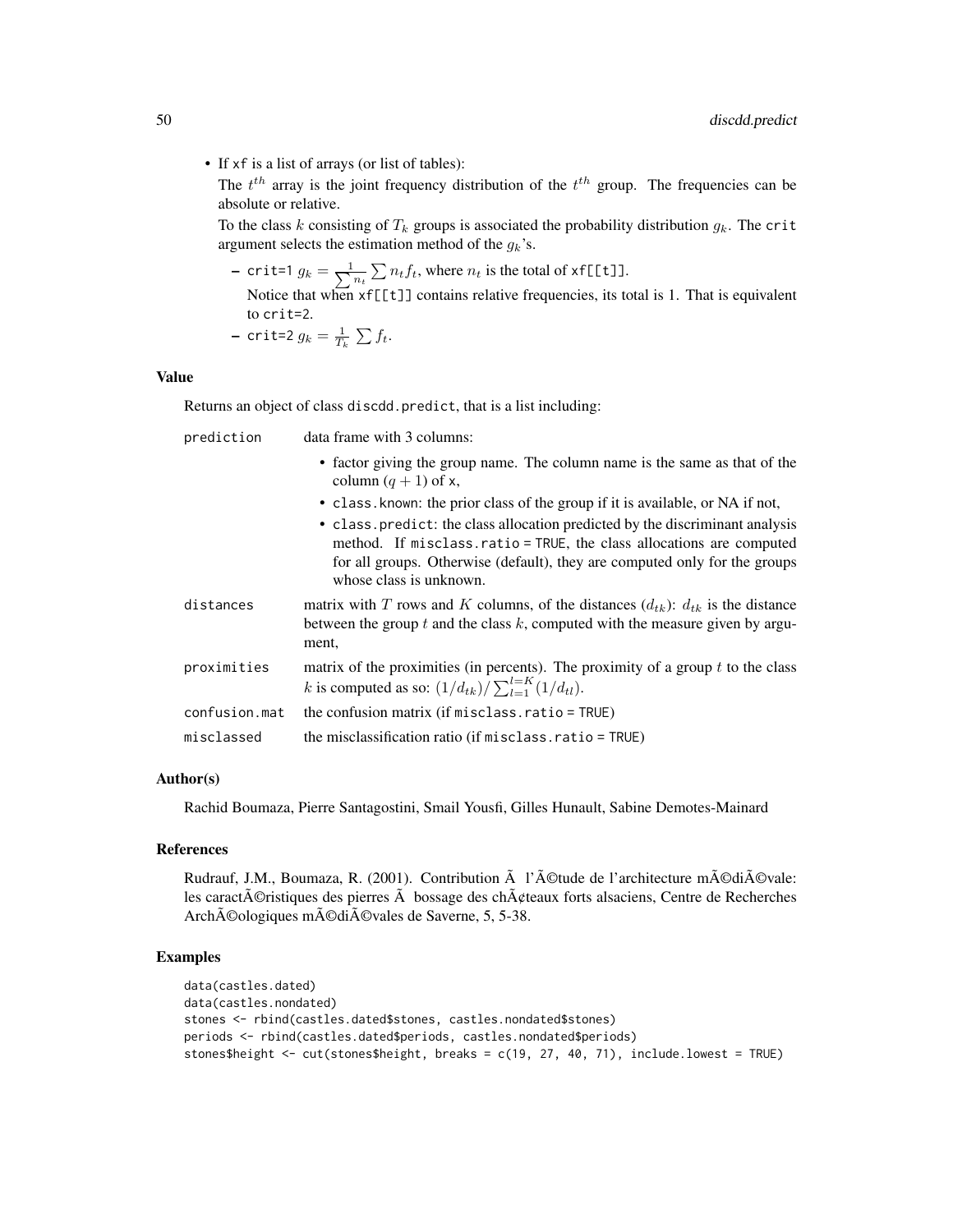### $dist2d$  51

```
stones$width <- cut(stones$width, breaks = c(24, 45, 62, 144), include.lowest = TRUE)
stones$edging <- cut(stones$edging, breaks = c(0, 3, 4, 8), include.lowest = TRUE)
stones$boss <- cut(stones$boss, breaks = c(0, 6, 9, 20), include.lowest = TRUE )
castlesfh <- folderh(periods, "castle", stones)
# Default: dist="l1", crit=1
discdd.predict(castlesfh, "period")
# With the calculation of the confusion matrix and misclassification ratio
discdd.predict(castlesfh, "period", misclass.ratio = TRUE)
# Hellinger distance
discdd.predict(castlesfh, "period", distance = "hellinger")
# crit=2
discdd.predict(castlesfh, "period", crit = 2)
```
# <span id="page-50-0"></span>distl2d Lˆ2 *distance between probability densities*

## Description

 $L^2$  distance between two multivariate  $(p > 1)$  or univariate (dimension:  $p = 1$ ) probability densities, estimated from samples.

## Usage

```
distl2d(x1, x2, method = "gaussiand", check = FALSE, varw1 = NULL, varw2 = NULL)
```
# Arguments

| x1, x2       | the samples from the probability densities (see 12d).                                                                                                                                                                                   |
|--------------|-----------------------------------------------------------------------------------------------------------------------------------------------------------------------------------------------------------------------------------------|
| method       | string. It can be:                                                                                                                                                                                                                      |
|              | • "gaussiand" if the densities are considered to be Gaussian.<br>• "kern" if they are estimated using the Gaussian kernel method.                                                                                                       |
| check        | logical. When TRUE (the default is FALSE) the function checks if the covari-<br>ance matrices (if method = "gaussiand") or smoothing bandwidth matrices (if<br>method = "kern") are not degenerate, before computing the inner product. |
|              | Notice that if $p = 1$ , it checks if the variances or smoothing parameters are not<br>zero.                                                                                                                                            |
| varw1, varw2 | the bandwidths when the densities are estimated by the kernel method (see 12d).                                                                                                                                                         |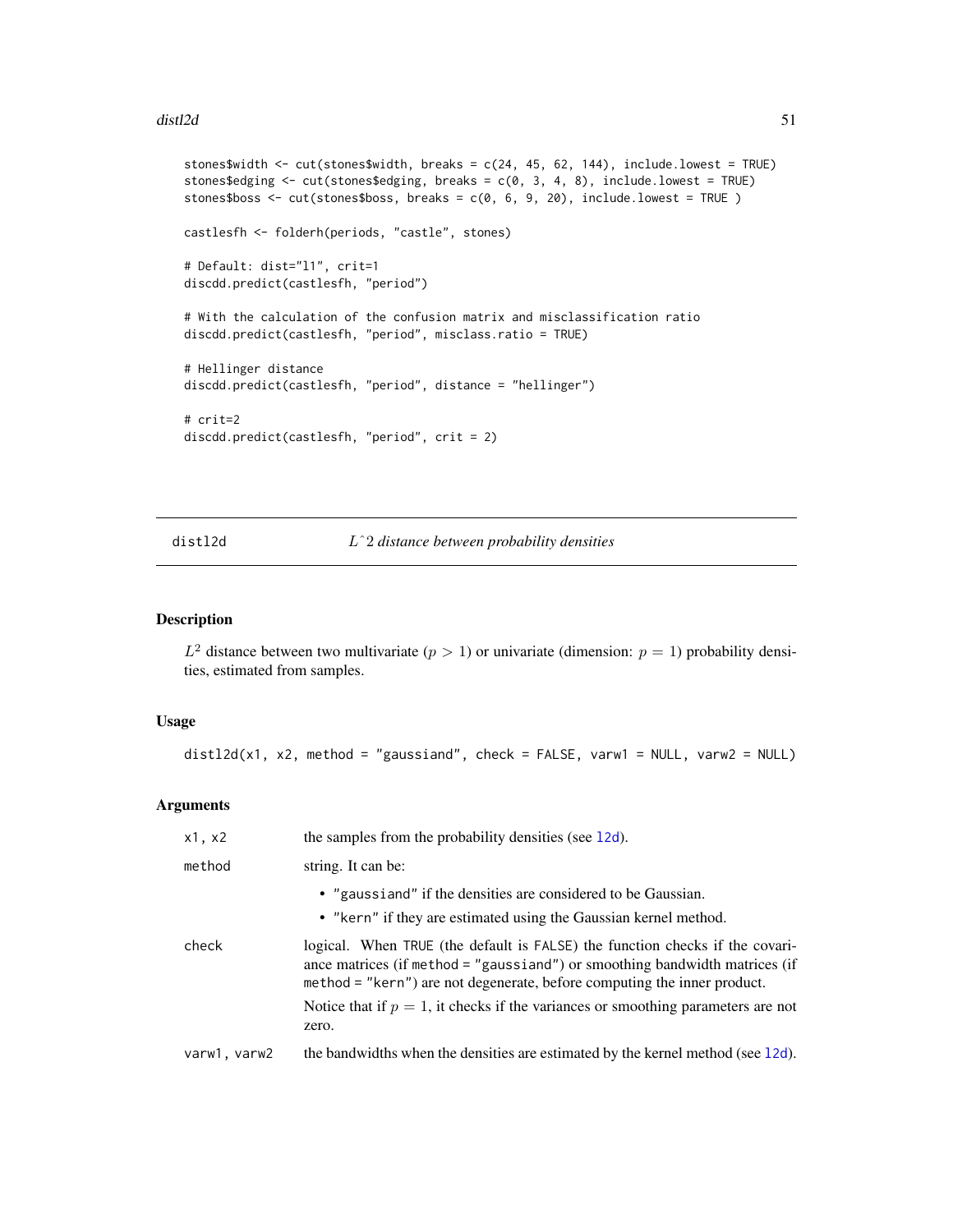The function distl2d computes the distance between  $f_1$  and  $f_2$  from the formula

$$
||f_1 - f_2||^2 = \langle f_1, f_1 \rangle + \langle f_2, f_2 \rangle - 2 \langle f_1, f_2 \rangle
$$

For some information about the method used to compute the  $L^2$  inner product or about the arguments, see [l2d](#page-116-0).

## Value

The  $L^2$  distance between the two densities.

Be careful! If check = FALSE and one smoothing bandwidth matrix is degenerate, the result returned can not be considered.

# Author(s)

Rachid Boumaza, Pierre Santagostini, Smail Yousfi, Gilles Hunault, Sabine Demotes-Mainard

#### See Also

[matdistl2d](#page-130-0) in order to compute pairwise distances between several densities.

# Examples

```
require(MASS)
m1 < -c(0, 0)v1 \leq - matrix(c(1,0,0,1),ncol = 2)
m2 < -c(0,1)v2 \le matrix(c(4,1,1,9), ncol = 2)
x1 \le - mvrnorm(n = 3,mu = m1, Sigma = v1)
x2 \le - mvrnorm(n = 5, mu = m2, Sigma = v2)
distl2d(x1, x2, method = "gaussiand")
distl2d(x1, x2, method = "kern")
distl2d(x1, x2, method = "kern", varw1 = v1, varw2 = v2)
```
distl2dnorm Lˆ2 *distance between* Lˆ2*-normed probability densities*

## Description

 $L^2$  distance between two multivariate  $(p > 1)$  or univariate (dimension:  $p = 1$ )  $L^2$ -normed probability densities, estimated from samples, where a  $L^2$ -normed probability density is the original probability density function divided by its  $L^2$ -norm.

### Usage

```
distl2dnorm(x1, x2, method = "gaussiand", check = FALSE, varw1 = NULL, varw2 = NULL)
```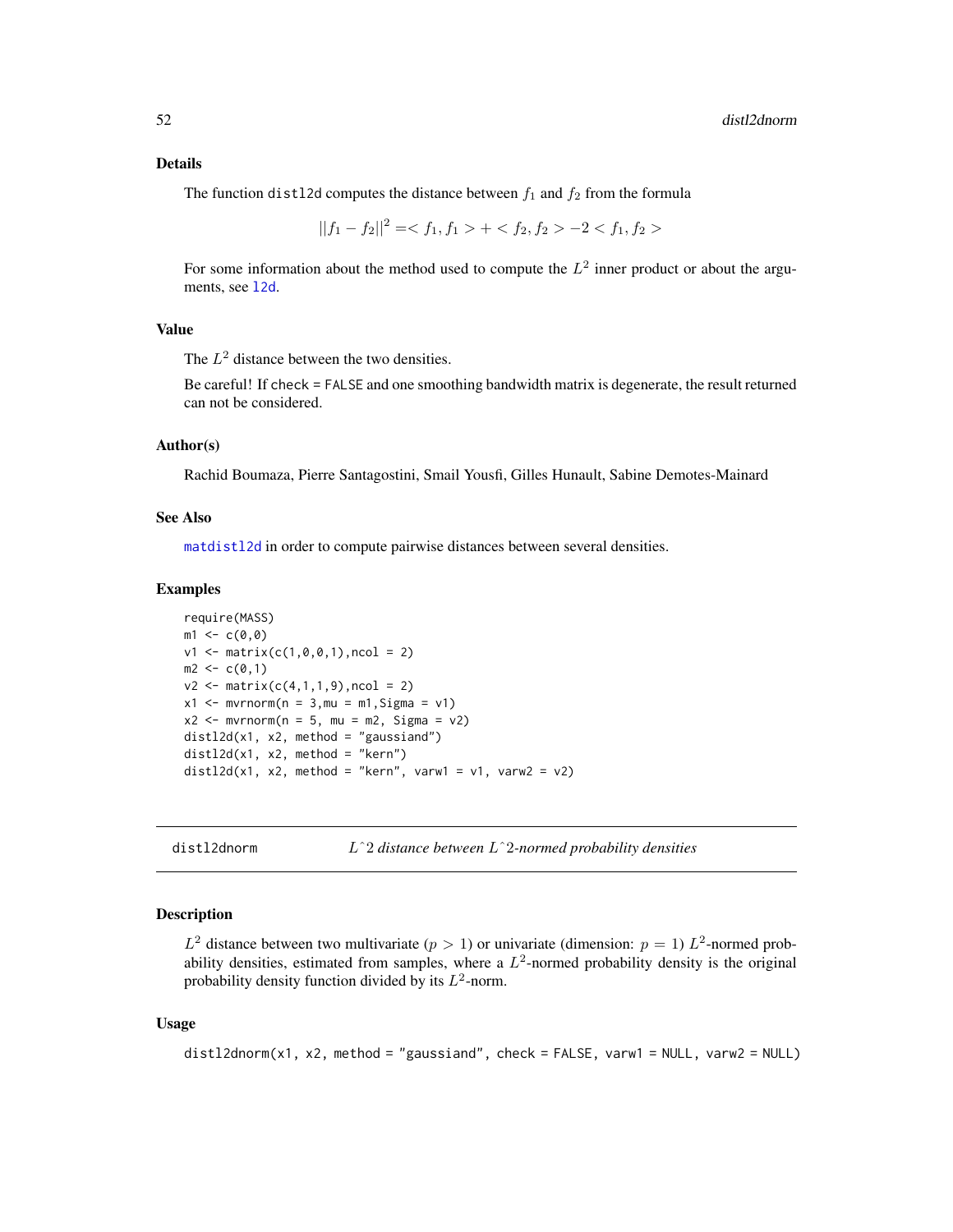#### distl2dnorm 53

#### Arguments

| x1, x2       | the samples from the probability densities (see 12d.                                                                                                                                                                                                                                                                                    |
|--------------|-----------------------------------------------------------------------------------------------------------------------------------------------------------------------------------------------------------------------------------------------------------------------------------------------------------------------------------------|
| method       | string. It can be:                                                                                                                                                                                                                                                                                                                      |
|              | • "gaussiand" if the densities are considered to be Gaussian.                                                                                                                                                                                                                                                                           |
|              | • "kern" if they are estimated using the Gaussian kernel method.                                                                                                                                                                                                                                                                        |
| check        | logical. When TRUE (the default is FALSE) the function checks if the covari-<br>ance matrices (if method = "gaussiand") or smoothing bandwidth matrices (if<br>method = "kern") are not degenerate, before computing the inner product.<br>Notice that if $p = 1$ , it checks if the variances or smoothing parameters are not<br>zero. |
| varw1, varw2 | the bandwidths when the densities are estimated by the kernel method (see 12d.                                                                                                                                                                                                                                                          |

### Details

Given densities  $f_1$  and  $f_2$ , the function distl2dnormpar computes the distance between the  $L^2$ normed densities  $f_1/||f_1||$  and  $f_2/||f_2||$ :

$$
2 - 2 < f_1, f_2 > /(||f_1|| ||f_2||)
$$

For some information about the method used to compute the  $L^2$  inner product or about the arguments, see [l2d](#page-116-0).

# Value

The  $L^2$  distance between the two  $L^2$ -normed densities.

Be careful! If check = FALSE and one smoothing bandwidth matrix is degenerate, the result returned can not be considered.

# Author(s)

Rachid Boumaza, Pierre Santagostini, Smail Yousfi, Gilles Hunault, Sabine Demotes-Mainard

# See Also

[distl2d](#page-50-0) for the distance between two probability densities.

[matdistl2dnorm](#page-131-0) in order to compute pairwise distances between several  $L^2$ -normed densities.

## Examples

```
require(MASS)
m1 < -c(0, 0)v1 \le matrix(c(1,0,0,1), ncol = 2)
m2 < -c(0,1)v2 \le matrix(c(4,1,1,9), ncol = 2)
x1 \le - mvrnorm(n = 3, mu = m1, Sigma = v1)
x2 \le - mvrnorm(n = 5, mu = m2, Sigma = v2)
distl2dnorm(x1, x2, method = "gaussiand")
distl2dnorm(x1, x2, method = "kern")
distl2dnorm(x1, x2, method = "kern", varw1 = v1, varw2 = v2)
```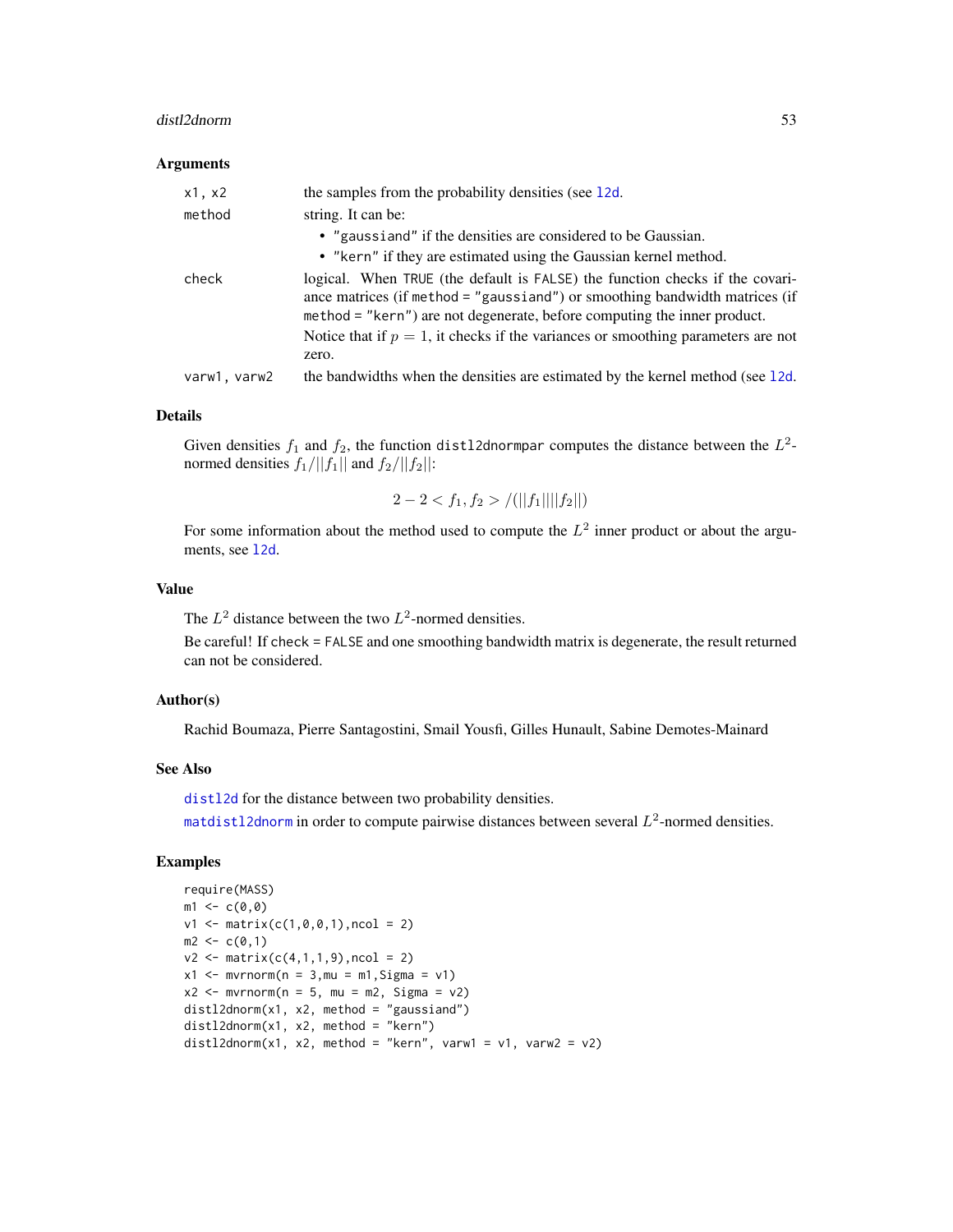distl2dnormpar Lˆ2 *distance between* Lˆ2*-normed Gaussian densities given their parameters*

# **Description**

 $L^2$  distance between two multivariate  $(p > 1)$  or univariate (dimension:  $p = 1$ )  $L^2$ -normed Gaussian densities, given their parameters (mean vectors and covariance matrices if the densities are multivariate, or means and variances if univariate) where a  $L^2$ -normed probability density is the original probability density function divided by its  $L^2$ -norm.

#### Usage

```
distl2dnormpar(mean1, var1, mean2, var2, check = FALSE)
```
### Arguments

| mean1, mean2 | means of the probability densities.                                                                                                                 |
|--------------|-----------------------------------------------------------------------------------------------------------------------------------------------------|
| var1.var2    | variances ( $p = 1$ ) or covariance matrices ( $p > 1$ ) of the probability densities.                                                              |
| check        | logical. When TRUE (the default is FALSE) the function checks if the covariance<br>matrices are not degenerate, before computing the inner product. |
|              | If the variables are univariate, it checks if the variances are not zero.                                                                           |

# Details

Given densities  $f_1$  and  $f_2$ , the function distl2dnormpar computes the distance between the  $L^2$ normed densities  $f_1/||f_1||$  and  $f_2/||f_2||$ :

$$
2 - 2 < f_1, f_2 > /(||f_1|| ||f_2||)
$$

For some information about the method used to compute the  $L^2$  inner product or about the arguments, see 12dpar; the norm ||f|| of the multivariate Gaussian density f is equal to  $(4\pi)^{-p/4} det(var)^{-1/4}$ .

# Value

.

The  $L^2$  distance between the two  $L^2$ -normed Gaussian densities.

Be careful! If check = FALSE and one variance matrix is degenerated (or one variance is zero if the densities are univariate), the result returned must not be considered.

### Author(s)

Rachid Boumaza, Pierre Santagostini, Smail Yousfi, Gilles Hunault, Sabine Demotes-Mainard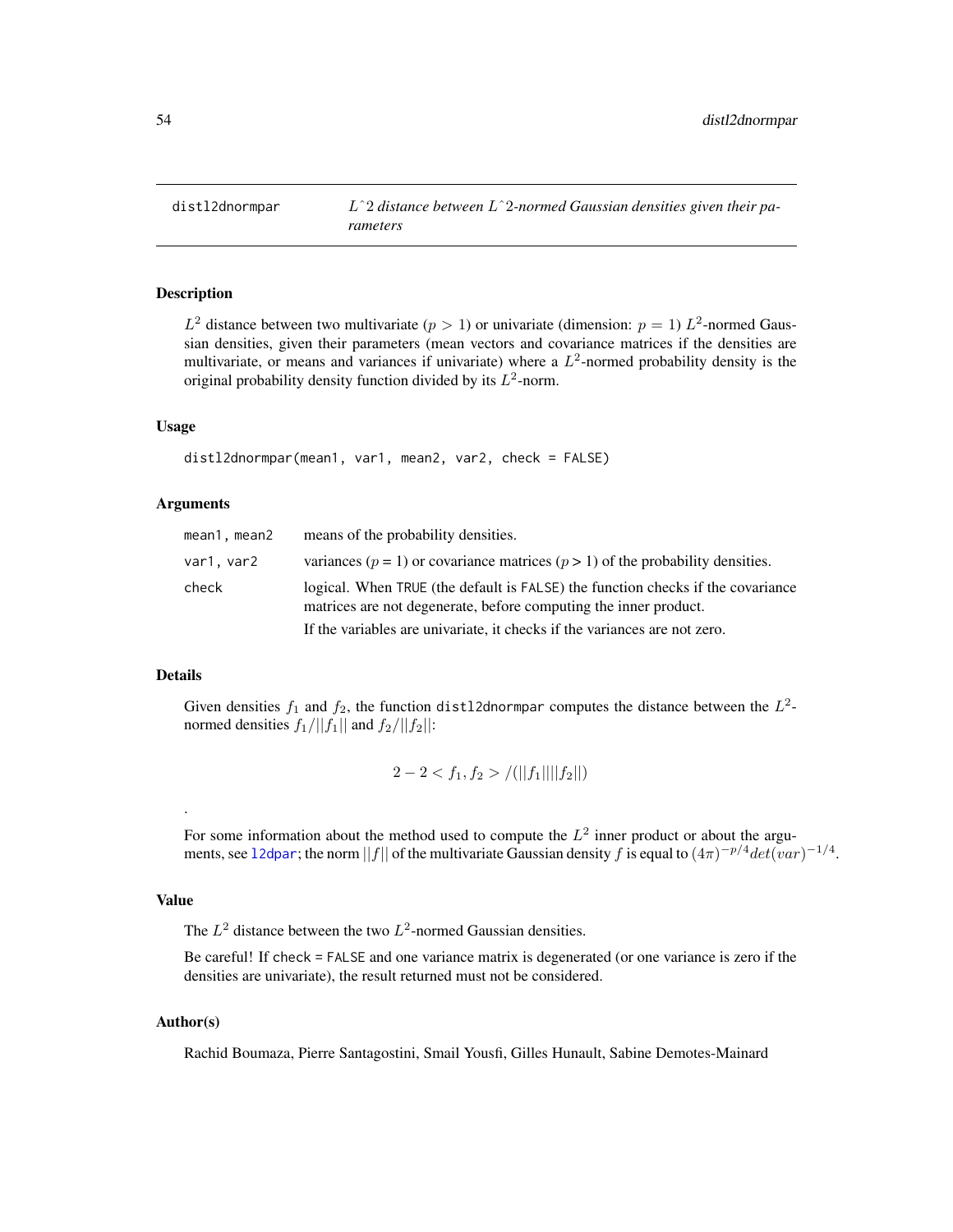#### distl2dpar 55

## See Also

[distl2dpar](#page-54-0) for the distance between two probability densities.

[matdistl2d](#page-130-0) in order to compute pairwise distances between several densities.

### Examples

```
u1 \leftarrow c(1,1,1);v1 \leq - matrix(c(4,0,0,0,16,0,0,0,25),ncol = 3);
u2 < -c(0,1,0);v2 \leq - matrix(c(1,0,0,0,1,0,0,0,1),ncol = 3);
distl2dnormpar(u1, v1, u2, v2)
```
<span id="page-54-0"></span>distl2dpar Lˆ2 *distance between Gaussian densities given their parameters*

# Description

 $L^2$  distance between two multivariate  $(p > 1)$  or univariate (dimension:  $p = 1$ ) Gaussian densities, given their parameters (mean vectors and covariance matrices if the densities are multivariate, or means and variances if univariate).

# Usage

```
distl2dpar(mean1, var1, mean2, var2, check = FALSE)
```
### Arguments

| mean1, mean2 | means of the probability densities.                                                                                                                 |
|--------------|-----------------------------------------------------------------------------------------------------------------------------------------------------|
| var1.var2    | variances ( $p = 1$ ) or covariance matrices ( $p > 1$ ) of the probability densities.                                                              |
| check        | logical. When TRUE (the default is FALSE) the function checks if the covariance<br>matrices are not degenerate, before computing the inner product. |
|              | If the variables are univariate, it checks if the variances are not zero.                                                                           |

# Details

.

The function distl2dpar computes the distance between two densities, say  $f_1$  and  $f_2$ , from the formula:

$$
||f_1 - f_2||^2 = \langle f_1, f_1 \rangle + \langle f_2, f_2 \rangle - 2 \langle f_1, f_2 \rangle
$$

For some information about the method used to compute the  $L^2$  inner product or about the arguments, see [l2dpar](#page-118-0).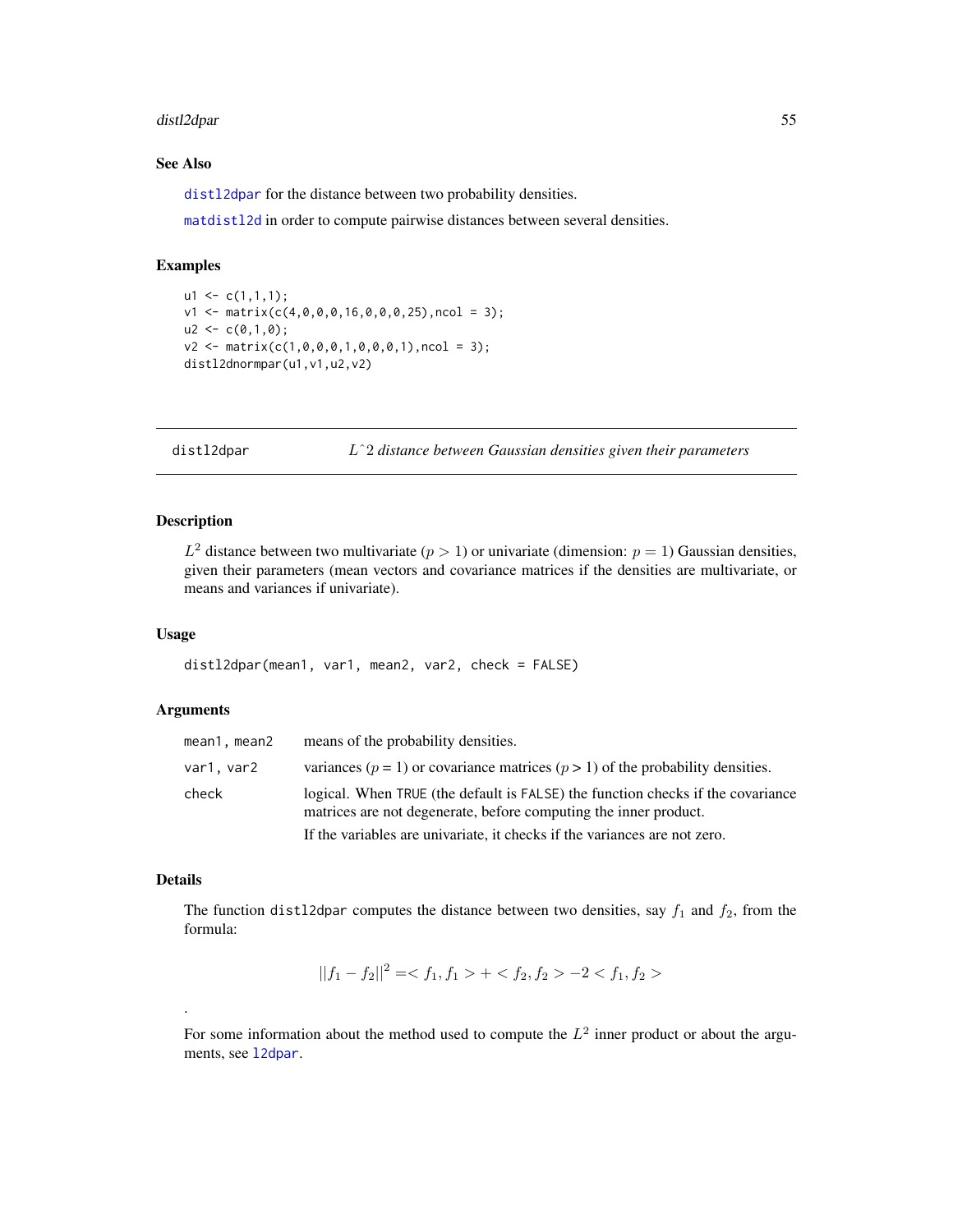# Value

The  $L^2$  distance between the two densities.

Be careful! If check = FALSE and one variance matrix is degenerated (or one variance is zero if the densities are univariate), the result returned must not be considered.

# Author(s)

Rachid Boumaza, Pierre Santagostini, Smail Yousfi, Gilles Hunault, Sabine Demotes-Mainard

### See Also

[matdistl2d](#page-130-0) in order to compute pairwise distances between several densities.

### Examples

```
u1 \leftarrow c(1,1,1);v1 <- matrix(c(4,0,0,0,16,0,0,0,25),ncol = 3);
u2 < -c(0,1,0);v2 \leq - matrix(c(1,0,0,0,1,0,0,0,1),ncol = 3);
distl2dpar(u1,v1,u2,v2)
```
dspg *Diploma x Socio professional group*

### Description

Contingency tables of the counts of Diploma x Socio professional group of France

#### Usage

data(dspg)

# Format

dspg is a list of 7 arrays (each one corresponding to a year: 1968, 1975, 1982, 1990, 1999, 2010, 2015) of 4 rows (each one corresponding to a level of diploma) and 6 columns (each one corresponding to a socio professional group).

- csp: Socio professional group
- diplome: Diploma
- agri: farmer (agriculteur)
- arti: craftsperson (artisan)
- cadr: senior manager (cadre sup\'erieur)
- pint: middle manager (profession interm\'ediaire)
- empl: employee (employ\'e)
- ouvr: worker (ouvrier)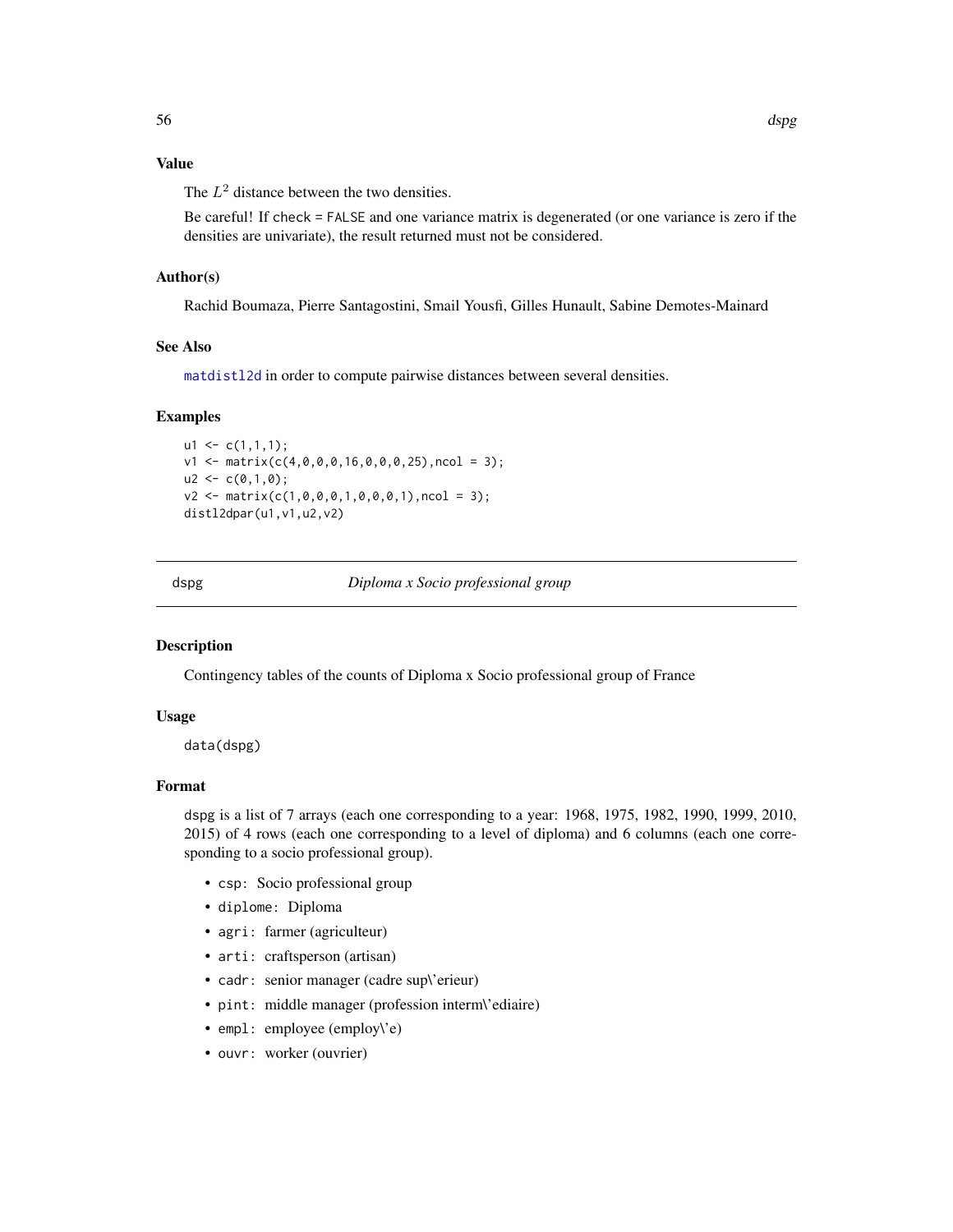# dspgd2015 57

- bepc: brevet
- cap: NVQ (cap)
- bac: baccalaureate
- sup: higher education (sup\'erieur)

## Author(s)

Rachid Boumaza, Pierre Santagostini, Smail Yousfi, Sabine Demotes-Mainard

### Source

INSEE. [Population active de 25 \'a 54 ans ayant un emploi et ch\^omeurs par cat\'egorie sociopro](https://www.insee.fr/fr/statistiques/1893185)fessionnelle et dipl $\gamma$ ome par commune et d $\gamma$ epartement (1968  $\gamma$ a 2015).

### Examples

data(dspg) names(dspg) print(dspg[[1]])

dspgd2015 *Diploma x Socio professional group by departement in 2015*

#### Description

Contingency tables of the counts of Diploma x Socio professional group by metroplitan France departement in year 2015.

#### Usage

```
data(dspgd2015)
```
#### Format

dspgd2015 is a list of 96 arrays (each one corresponding to a department, designated by its official geographical code) of 4 rows (each one corresponding to a level of diploma) and 6 columns (each one corresponding to a socio professional group).

- csp: Socio professional group
- diplome: Diploma
- agri: farmer (agriculteur)
- arti: craftsperson (artisan)
- cadr: senior manager (cadre sup\'erieur)
- pint: middle manager (profession interm\'ediaire)
- empl: employee (employ\'e)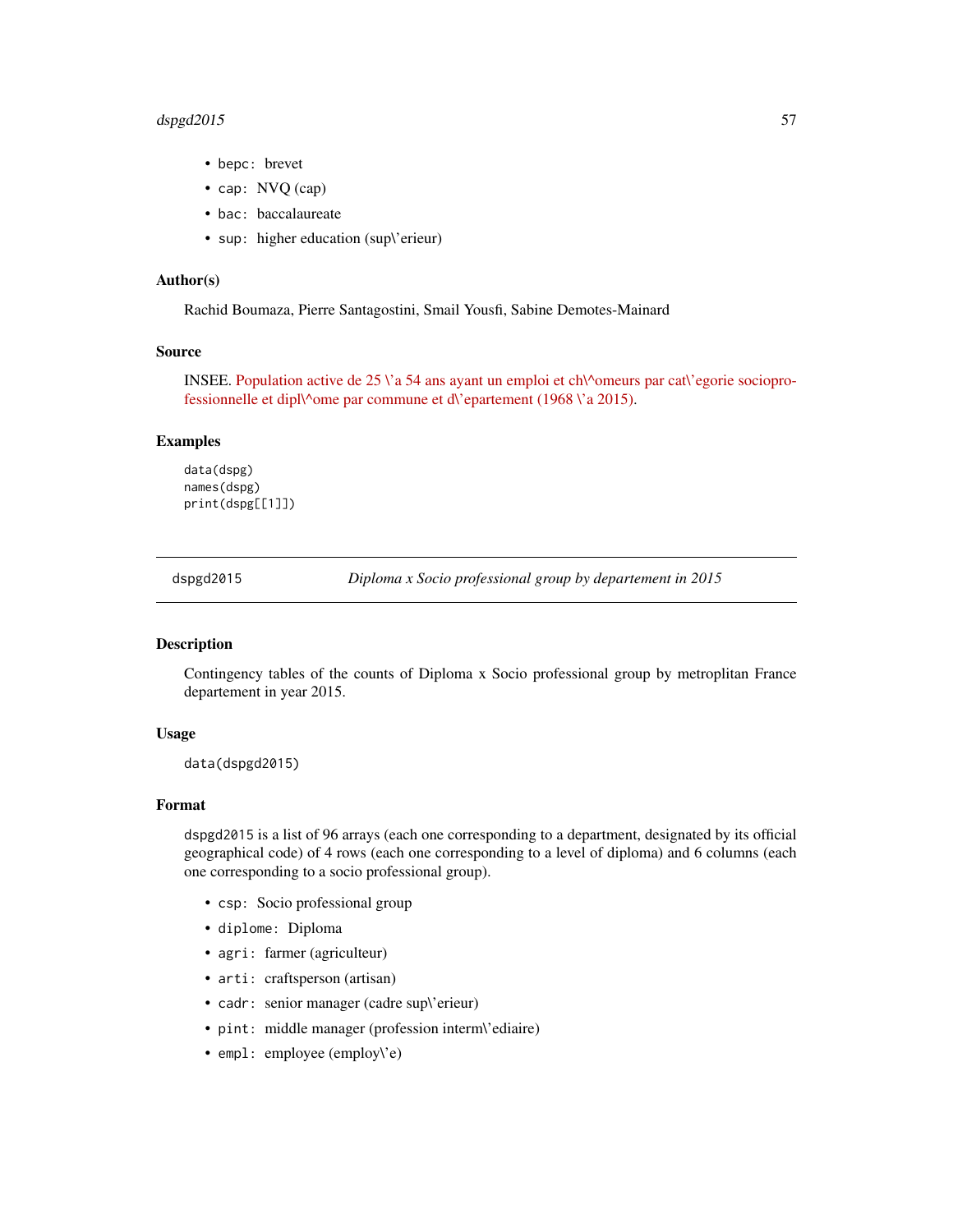- ouvr: worker (ouvrier)
- bepc: brevet
- cap: NVQ (cap)
- bac: baccalaureate
- sup: higher education (sup\'erieur)

## Author(s)

Rachid Boumaza, Pierre Santagostini, Smail Yousfi, Sabine Demotes-Mainard

### Source

INSEE. [Population active de 25 \'a 54 ans ayant un emploi et ch\^omeurs par cat\'egorie sociopro](https://www.insee.fr/fr/statistiques/1893185)fessionnelle et dipl $\gamma$ ome par commune et d $\gamma$ epartement (1968  $\gamma$  a 2015).

### Examples

```
data(dspgd2015)
names(dspgd2015)
print(dspgd2015[[1]])
```
dstatis.inter *Dual STATIS method (interstructure stage)*

#### Description

Performs the first stage (interstructure) of the dual STATIS method in order to describe a data folder, consisting of  $T$  groups of individuals on which are observed  $p$  variables. It returns an object of class dstatis.

## Usage

```
dstatis.inter(xf, normed = TRUE, centered = TRUE, data.scaled = FALSE, nb.factors = 3,
      nb.values = 10, sub.title = "", plot.eigen = TRUE, plot.score = FALSE,
      nscore = 1:3, group.name = "group", filename = NULL)
```
#### Arguments

| xf          | object of class folder. Its elements are data frames with $p$ numeric columns. If<br>there are non numeric columns, there is an error. The $t^{th}$ element $(t = 1, , T)$<br>matches with the $t^{th}$ group. |
|-------------|----------------------------------------------------------------------------------------------------------------------------------------------------------------------------------------------------------------|
| normed      | logical. If TRUE (default), the scalar products are normed.                                                                                                                                                    |
| centered    | logical. If TRUE (default), the scalar products are centered.                                                                                                                                                  |
| data.scaled | logical. If TRUE, the data of each group are centered and scaled. The analysis<br>is then performed on the correlation matrices. If FALSE (default), the analysis is<br>performed on the covariance matrices.  |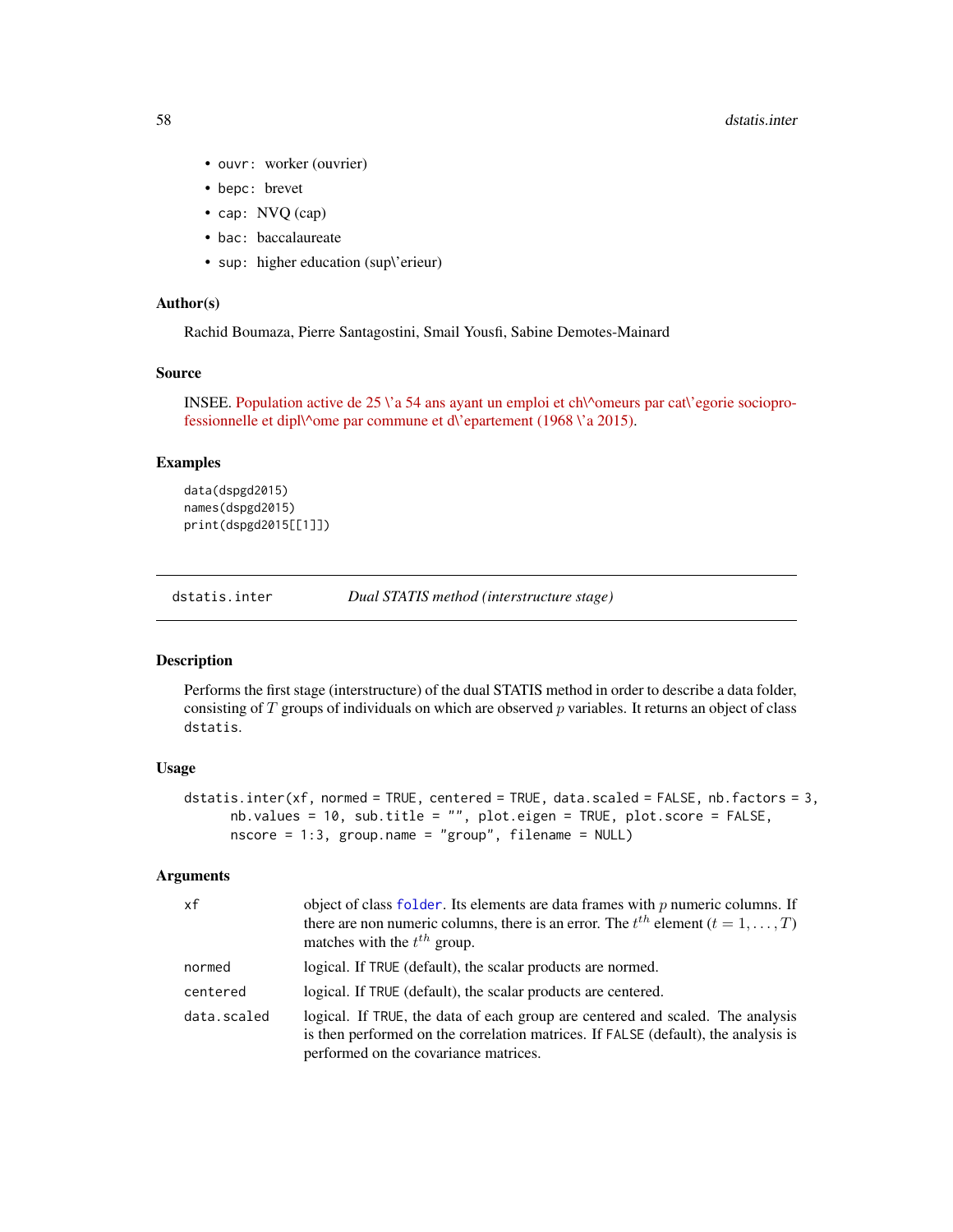#### dstatis.inter 59

| nb.factors | numeric. Number of returned principal scores (default nb. factors = 3).                                                                                                                          |
|------------|--------------------------------------------------------------------------------------------------------------------------------------------------------------------------------------------------|
| nb.values  | numerical. Number of returned eigenvalues (default nb. values = 10).                                                                                                                             |
| sub.title  | string. If provided, the subtitle for the graphs.                                                                                                                                                |
| plot.eigen | logical. If TRUE (default), the barplot of the eigenvalues is plotted.                                                                                                                           |
| plot.score | logical. If TRUE, the graphs of principal scores are plotted. A new graphic device<br>is opened for each pair of principal scores defined by nscore argument.                                    |
| nscore     | numeric vector. If plot score = TRUE, the numbers of the principal scores<br>which are plotted. By default it is equal to $nscore = 1:3$ . Its components cannot<br>be greater than nb. factors. |
| group.name | string. Name of the grouping variable. Default: groupname = "group".                                                                                                                             |
| filename   | string. Name of the file in which the results are saved. By default (filename =<br>NULL) the results are not saved.                                                                              |

### Details

The covariance matrices (if data.scale is FALSE) or correlation matrices (if TRUE) per group are computed. The matrix  $W$  of the scalar products between these covariance matrices is then computed.

To perform the STATIS method, see the function [DSTATIS](#page-0-0) of the multigroup package.

#### Value

Returns an object of class dstatis, that is a list including:

| inertia       | data frame of the eigenvalues and percentages of inertia.                         |
|---------------|-----------------------------------------------------------------------------------|
| contributions | data frame of the contributions to the first nb. factors principal components.    |
| qualities     | data frame of the qualities on the first nb. factors principal factors.           |
| scores        | data frame of the first nb. factors scores of the spectral decomposition of $W$ . |
| norm          | vector of the $L^2$ norms of the densities.                                       |
| means         | list of the means.                                                                |
| variances     | list of the covariance matrices.                                                  |
| correlations  | list of the correlation matrices.                                                 |
| skewness      | list of the skewness coefficients.                                                |
| kurtosis      | list of the kurtosis coefficients.                                                |

# Author(s)

Rachid Boumaza, Pierre Santagostini, Smail Yousfi, Gilles Hunault, Sabine Demotes-Mainard

#### References

Lavit, C., Escoufier, Y., Sabatier, R., Traissac, P. (1994). The ACT (STATIS method). Computational Statistics & Data Analysis, 18 (1994), 97-119.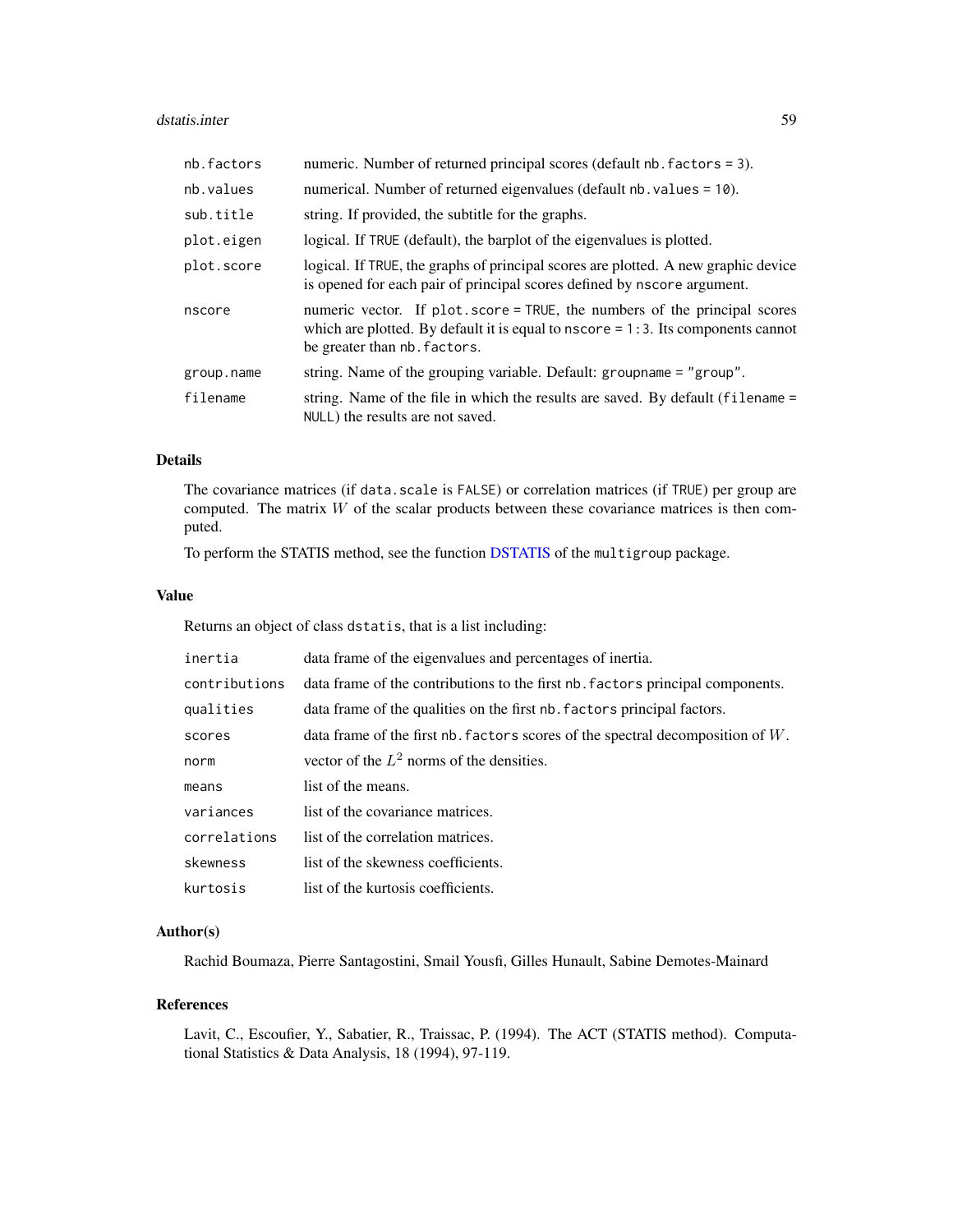# See Also

[print.dstatis,](#page-168-0) [plot.dstatis,](#page-155-0) [interpret.dstatis.](#page-96-0) **[DSTATIS](#page-0-0)** 

## Examples

```
data(roses)
rosesf <- as.folder(roses[,c("Sha","Den","Sym","rose")])
# Dual STATIS on the covariance matrices
result1 <- dstatis.inter(rosesf, data.scaled = FALSE, group.name = "rose")
print(result1)
plot(result1)
# Dual STATIS on the correlation matrices
result2 <- dstatis.inter(rosesf, data.scaled = FALSE, group.name = "rose")
print(result2)
plot(result2)
```
<span id="page-59-0"></span>fdiscd.misclass *Misclassification ratio in functional discriminant analysis of probability densities.*

## Description

Computes the one-leave-out misclassification ratio of the rule assigning  $T$  groups of individuals, one group after another, to the class of groups (among  $K$  classes of groups) which achieves the minimum of the distances or divergences between the density function associated to the group to assign and the  $K$  density functions associated to the  $K$  classes.

## Usage

```
fdiscd.misclass(xf, class.var, gaussiand = TRUE,
         distance = c("jeffreys", "hellinger", "wasserstein", "l2", "l2norm"),
          crit = 1, windowh = NULL)
```
## Arguments

| xf        | object of class folderh with two data frames:                                                                                                                                                                                  |
|-----------|--------------------------------------------------------------------------------------------------------------------------------------------------------------------------------------------------------------------------------|
|           | • The first one has at least two columns. One column contains the names of<br>the $T$ groups (all the names must be different). An other column is a factor<br>with $K$ levels partitionning the $T$ groups into $K$ classes.  |
|           | • The second one has $(p + 1)$ columns. The first p columns are numeric<br>(otherwise, there is an error). The last column is a factor with $T$ levels<br>defining T groups. Each group, say t, consists of $n_t$ individuals. |
| class.var | string. The name of the class variable.                                                                                                                                                                                        |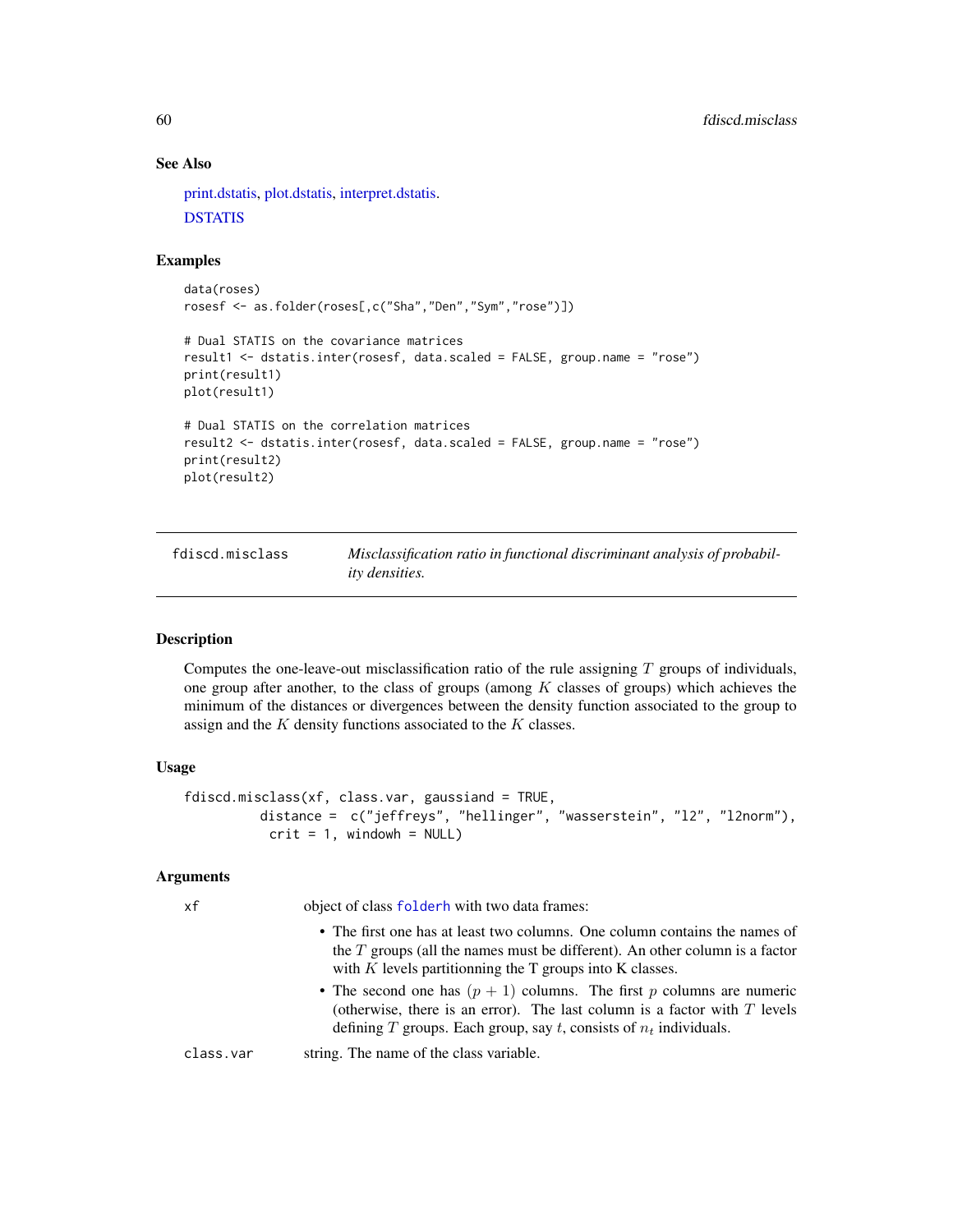| distance  | The distance or dissimilarity used to compute the distance matrix between the<br>densities. It can be:                                              |
|-----------|-----------------------------------------------------------------------------------------------------------------------------------------------------|
|           | • "jeffreys" (default) the Jeffreys measure (symmetrised Kullback-Leibler<br>divergence),                                                           |
|           | • "hellinger" the Hellinger (Matusita) distance,                                                                                                    |
|           | • "wasserstein" the Wasserstein distance,                                                                                                           |
|           | • "12" the $L^2$ distance,                                                                                                                          |
|           | • "12norm" (only available when $crit = 1$ ) the densities are normed and the<br>$L2$ distance between these normed densities is used;              |
|           | If gaussiand = FALSE, the densities are estimated by the Gaussian kernel method<br>and the distance is "12" or "12norm".                            |
| crit      | 1, 2 or 3. In order to select the densities associated to the classes. See Details.                                                                 |
|           | If distance is "hellinger", "jeffreys" or "wasserstein", crit is neces-<br>sarily 1 (see Details).                                                  |
| gaussiand | logical. If TRUE (default), the probability densities are supposed Gaussian. If<br>FALSE, densities are estimated using the Gaussian kernel method. |
|           | If distance is "hellinger", "jeffreys" or "wasserstein", gaussiand is<br>necessarily TRUE.                                                          |
| windowh   | strictly positive numeric value. If windowh = NULL (default), the bandwidths are<br>computed using the bandwidth. parameter function.               |
|           | Omitted when distance is "hellinger", "jeffreys" or "wasserstein" (see<br>Details).                                                                 |

The T probability densities  $f_t$  corresponding to the T groups of individuals are either parametrically estimated (gaussiand = TRUE) or estimated using the Gaussian kernel method (gaussiand = FALSE). In the latter case, the windowh argument provides the list of the bandwidths to be used. Notice that in the multivariate case  $(p>1)$ , the bandwidths are positive-definite matrices.

The argument windowh is a numerical value, the matrix bandwidth is of the form  $hS$ , where S is either the square root of the covariance matrix  $(p>1)$  or the standard deviation of the estimated density.

If windowh = NULL (default), h in the above formula is computed using the [bandwidth.parameter](#page-23-0) function.

To the class k consisting of  $T_k$  groups is associated the density denoted  $g_k$ . The crit argument selects the estimation method of the K densities  $g_k$ .

1. The density  $g_k$  is estimated using the whole data of this class, that is the rows of x corresponding to the  $T_k$  groups of the class  $k$ .

The estimation of the densities  $g_k$  uses the same method as the estimation of the  $f_t$ .

- 2. The  $T_k$  densities  $f_t$  are estimated using the corresponding data from x. Then they are averaged to obtain an estimation of the density  $g_k$ , that is  $g_k = \frac{1}{T_k} \sum f_t$ .
- 3. Each previous density  $f_t$  is weighted by  $n_t$  (the number of rows of x corresponding to  $f_t$ ). Then they are averaged, that is  $g_k = \frac{1}{\sum_{i=1}^{k} g_i^2}$  $\sum_{n_t} \sum_{t} f_t$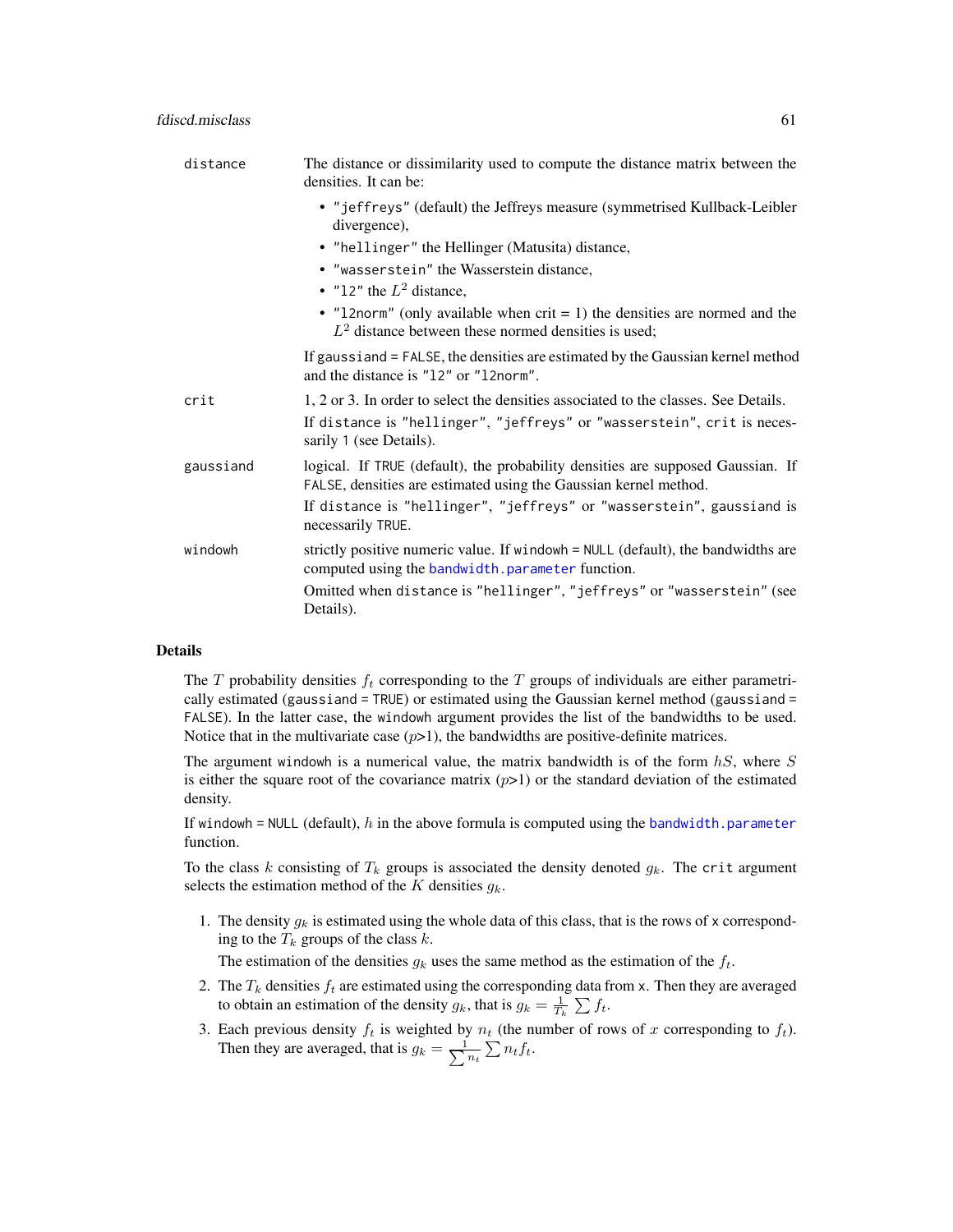The last two methods are only available for the  $L^2$ -distance. If the divergences between densities are computed using the Hellinger or Wasserstein distance or Jeffreys measure, only the first of these methods is available.

The distance or dissimilarity between the estimated densities is either the  $L^2$  distance, the Hellinger distance, Jeffreys measure (symmetrised Kullback-Leibler divergence) or the Wasserstein distance.

- If it is the L<sup>^2</sup> distance (distance="12" or distance="l2norm"), the densities can be either parametrically estimated or estimated using the Gaussian kernel.
- If it is the Hellinger distance (distance="hellinger"), Jeffreys measure (distance="jeffreys") or the Wasserstein distance (distance="wasserstein"), the densities are considered Gaussian and necessarily parametrically estimated.

#### Value

Returns an object of class fdiscd.misclass, that is a list including:

#### classification

data frame with 4 columns:

- factor giving the group name. The column name is the same as that of the column  $(p + 1)$  of x,
- the prior class of the group if it is available, or NA if not,
- alloc: the class allocation computed by the discriminant analysis method,
- misclassed: boolean. TRUE if the group is misclassed, FALSE if it is wellclassed, NA if the prior class of the group is unknown.

confusion.mat confusion matrix,

misalloc.per.class

|             | the misclassification ratio per class,                                                                                                                                                                                                                     |
|-------------|------------------------------------------------------------------------------------------------------------------------------------------------------------------------------------------------------------------------------------------------------------|
| misclassed  | the misclassification ratio.                                                                                                                                                                                                                               |
| distances   | matrix with T rows and K columns, of the distances $(d_{tk})$ : $d_{tk}$ is the distance<br>between the group $t$ and the class $k$ , computed with the measure given by argu-<br>ment distance $(L^2$ -distance, Hellinger distance or Jeffreys measure), |
| proximities | matrix of the proximity indices (in percents) between the groups and the classes.<br>The proximity of the group t to the class k is computed as so: $(1/d_{tk})/\sum_{l=1}^{l=K} (1/d_{tl})$ .                                                             |

### Author(s)

Rachid Boumaza, Pierre Santagostini, Smail Yousfi, Gilles Hunault, Sabine Demotes-Mainard

## References

Boumaza, R. (2004). Discriminant analysis with independently repeated multivariate measurements: an  $L^2$  approach. Computational Statistics & Data Analysis, 47, 823-843.

Rudrauf, J.M., Boumaza, R. (2001). Contribution ? l'?tude de l'architecture m?di?vale: les caract?ristiques des pierres ? bossage des ch?teaux forts alsaciens. Centre de Recherches Arch?ologiques M?di?vales de Saverne, 5, 5-38.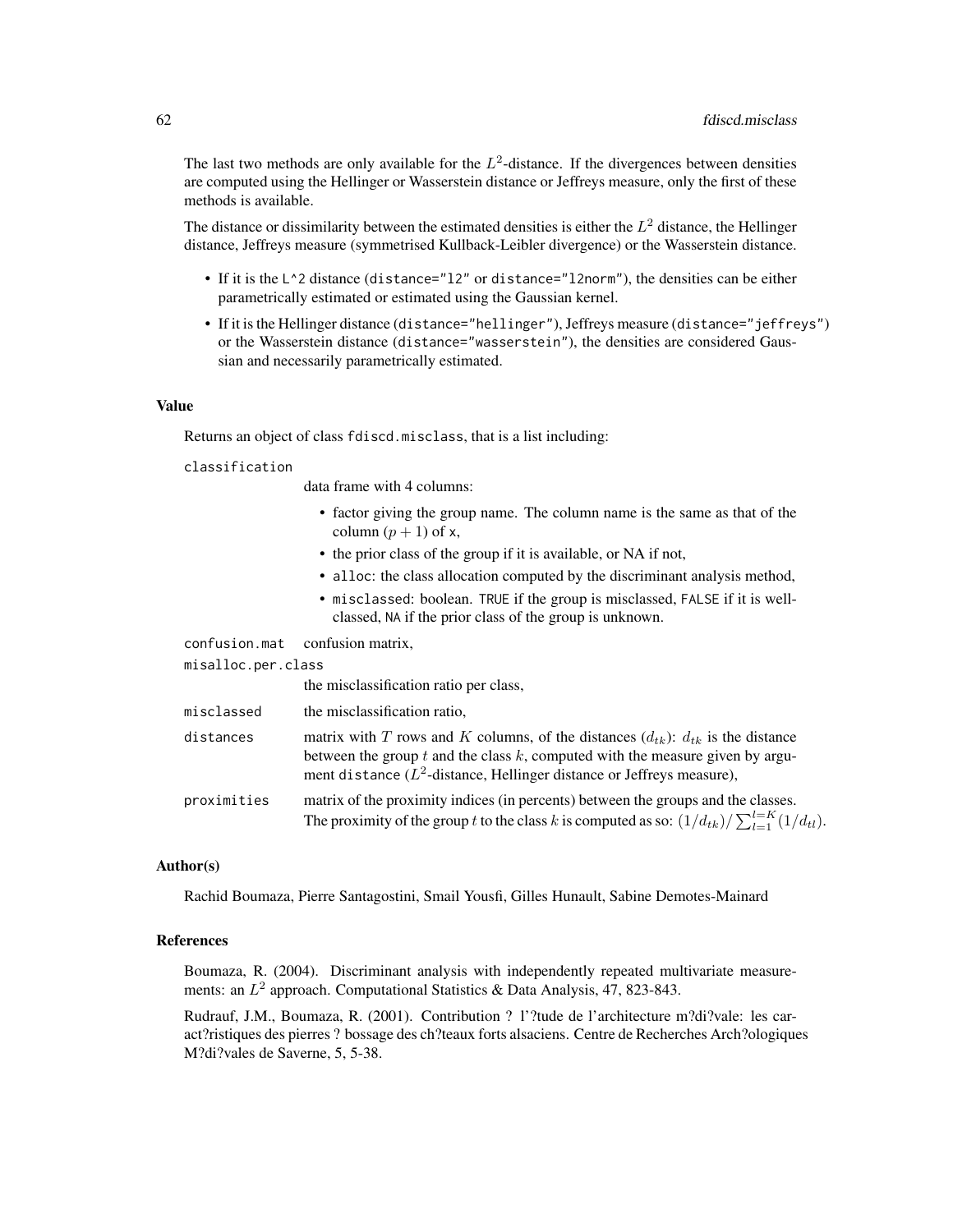# fdiscd.predict 63

# Examples

```
data(castles.dated)
castles.stones <- castles.dated$stones
castles.periods <- castles.dated$periods
castlesfh <- folderh(castles.periods, "castle", castles.stones)
result <- fdiscd.misclass(castlesfh, "period")
print(result)
```
<span id="page-62-0"></span>fdiscd.predict *Predicting the class of a group of individuals with discriminant analysis of probability densities.*

# Description

Assigns several groups of individuals, one group after another, to the class of groups (among  $K$ classes of groups) which achieves the minimum of the distances or divergences between the density function associated to the group to assign and the  $K$  density functions associated to the  $K$  classes.

# Usage

```
fdiscd.predict(xf, class.var, gaussiand = TRUE,
         distance = c("jeffreys", "hellinger", "wasserstein", "l2", "l2norm"),
          crit = 1, windowh = NULL, misclass.ratio = FALSE)
```
## **Arguments**

| xf        | object of class folderh with two data frames:                                                                                                                                                                                  |
|-----------|--------------------------------------------------------------------------------------------------------------------------------------------------------------------------------------------------------------------------------|
|           | • The first one has at least two columns. One column contains the names of<br>the $T$ groups (all the names must be different). An other column is a factor<br>with $K$ levels partitionning the $T$ groups into $K$ classes   |
|           | • The second one has $(p + 1)$ columns. The first p columns are numeric<br>(otherwise, there is an error). The last column is a factor with $T$ levels<br>defining T groups. Each group, say t, consists of $n_t$ individuals. |
|           | Notice that for the versions earlier than 2.0, fdiscd.predict applied to two data<br>frames.                                                                                                                                   |
| class.var | string. The name of the class variable.                                                                                                                                                                                        |
| distance  | The distance or divergence used to compute the distance matrix between the<br>densities. It can be:                                                                                                                            |
|           | • "jeffreys" (default) Jeffreys measure (symmetrised Kullback-Leibler di-<br>vergence),                                                                                                                                        |
|           | • "hellinger" the Hellinger (Matusita) distance,                                                                                                                                                                               |
|           | • "wasserstein" the Wasserstein distance,                                                                                                                                                                                      |
|           | • "12" the $L^2$ distance,                                                                                                                                                                                                     |
|           | • "12norm" the densities are normed and the $L^2$ distance between these normed<br>densities is used;                                                                                                                          |
|           |                                                                                                                                                                                                                                |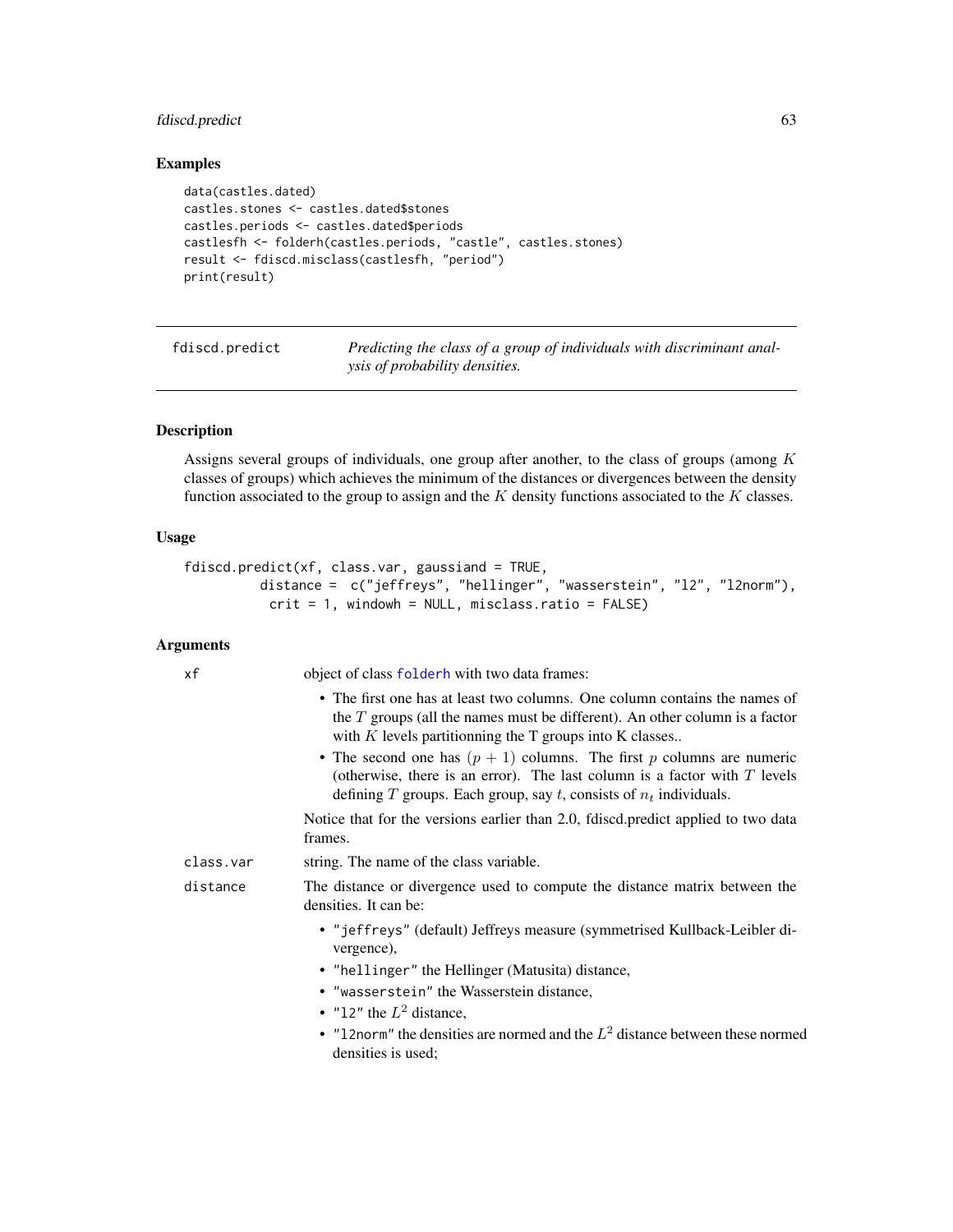| If gaussiand = FALSE, the densities are estimated by the Gaussian kernel method<br>and the distance is "12" or "12norm".                                                                                                                                                         |
|----------------------------------------------------------------------------------------------------------------------------------------------------------------------------------------------------------------------------------------------------------------------------------|
| 1, 2 or 3. In order to select the densities associated to the classes. See Details.                                                                                                                                                                                              |
| If distance is "hellinger", "jeffreys" or "wasserstein", crit is neces-<br>sarily 1 (see Details).                                                                                                                                                                               |
| logical. If TRUE (default), the probability densities are supposed Gaussian. If<br>FALSE, densities are estimated using the Gaussian kernel method.                                                                                                                              |
| If distance is "hellinger", "jeffreys" or "wasserstein", gaussiand is<br>necessarily TRUE.                                                                                                                                                                                       |
| strictly positive number. If windowh = NULL (default), the bandwidths are com-<br>puted using the bandwidth.parameter function.                                                                                                                                                  |
| Omitted when distance is "hellinger", "jeffreys" or "wasserstein" (see<br>Details).                                                                                                                                                                                              |
| misclass.ratio logical (default FALSE). If TRUE, the confusion matrix and misclassification ratio<br>are computed on the groups whose prior class is known. In order to compute the<br>misclassification ratio by the one-leave-out method, use the fdiscd.misclass<br>function. |
|                                                                                                                                                                                                                                                                                  |

To the group t is associated the density denoted  $f_t$ . To the class k consisting of  $T_k$  groups is associated the density denoted  $g_k$ . The crit argument selects the estimation method of the K densities  $g_k$ .

- 1. The density  $g_k$  is estimated using the whole data of this class, that is the rows of x corresponding to the  $T_k$  groups of the class k.
- 2. The  $T_k$  densities  $f_t$  are estimated using the corresponding data from x. Then they are averaged to obtain an estimation of the density  $g_k$ , that is  $g_k = (1/T_k) \sum f_t$ .
- 3. Each previous density  $f_t$  is weighted by  $n_t$  (the number of rows of x corresponding to  $f_t$ ). Then they are averaged, that is  $g_k = (1/\sum n_t) \sum n_t f_t$ .

The last two methods are available only for the  $L^2$ -distance. If the divergences between densities are computed using the Hellinger or Wasserstein distance or Jeffreys measure, only the first of these methods is available.

### Value

Returns an object of class fdiscd.predict, that is a list including:

| prediction | data frame with 3 columns: |
|------------|----------------------------|
|------------|----------------------------|

- factor giving the group name. The column name is the same as that of the column  $(p + 1)$  of x,
- class.known: the prior class of the group if it is available, or NA if not,
- class.predict: the class allocation predicted by the discriminant analysis method. If misclass.ratio = TRUE, the class allocations are computed for all groups. Otherwise (default), they are computed only for the groups whose class is unknown.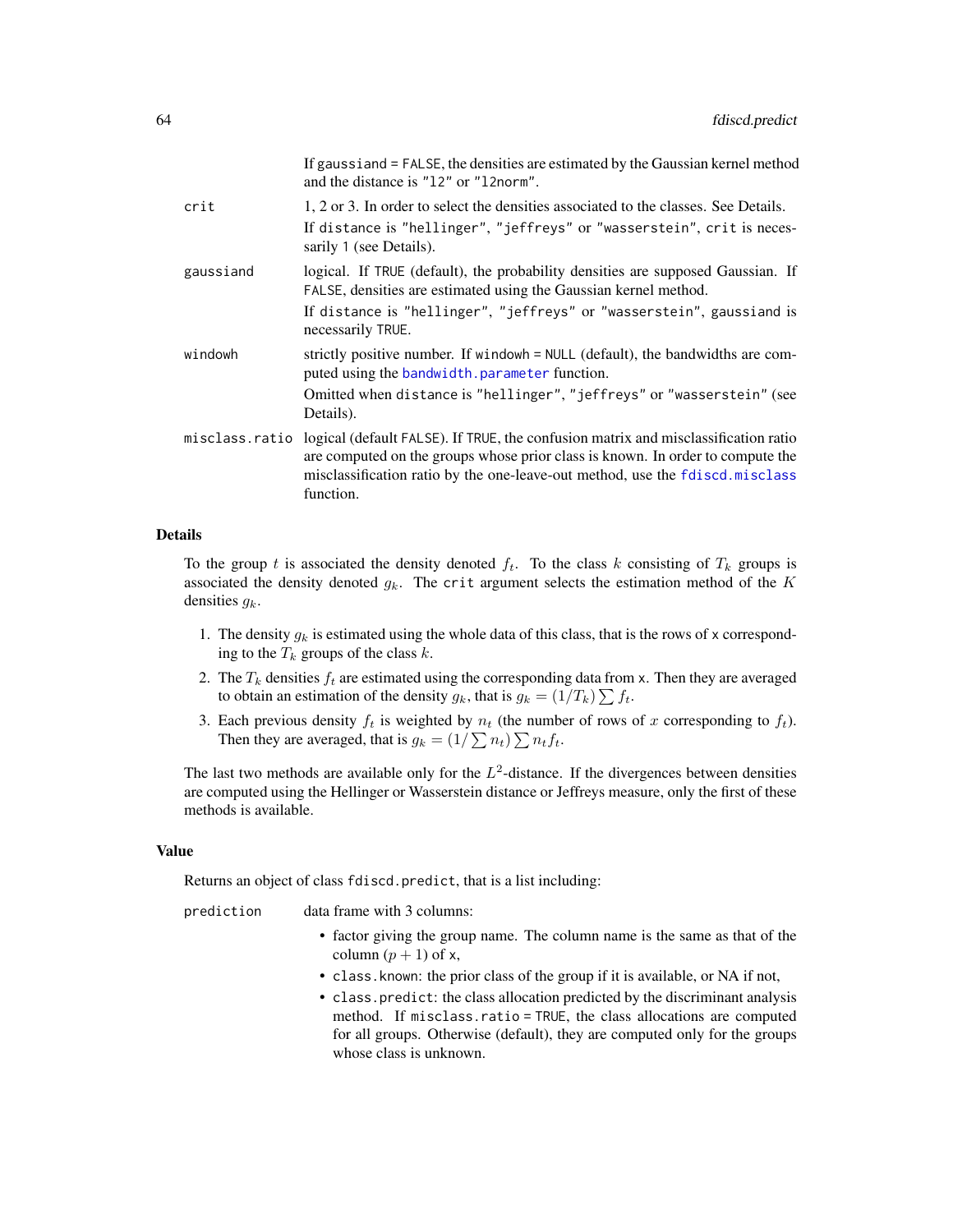# fdiscd.predict 65

| distances     | matrix with T rows and K columns, of the distances $(d_{tk})$ : $d_{tk}$ is the distance                                                                       |
|---------------|----------------------------------------------------------------------------------------------------------------------------------------------------------------|
|               | between the group $t$ and the class $k$ , computed with the measure given by argu-<br>ment distance $(L^2$ -distance, Hellinger distance or jeffreys measure), |
| proximities   | matrix of the proximities (in percents). The proximity of a group $t$ to the class<br>k is computed as so: $(1/d_{tk})/\sum_{l=1}^{l=K} (1/d_{tl}).$           |
| confusion.mat | the confusion matrix (if misclass.ratio = TRUE)                                                                                                                |
| misclassed    | the misclassification ratio (if misclass.ratio = TRUE)                                                                                                         |

## Author(s)

Rachid Boumaza, Pierre Santagostini, Smail Yousfi, Gilles Hunault, Sabine Demotes-Mainard

## References

Boumaza, R. (2004). Discriminant analysis with independently repeated multivariate measurements: an  $L^2$  approach. Computational Statistics & Data Analysis, 47, 823-843.

Rudrauf, J.M., Boumaza, R. (2001). Contribution ? l'?tude de l'architecture m?di?vale: les caract?ristiques des pierres ? bossage des ch?teaux forts alsaciens. Centre de Recherches Arch?ologiques M?di?vales de Saverne, 5, 5-38.

#### Examples

```
data(castles.dated)
data(castles.nondated)
castles.stones <- rbind(castles.dated$stones, castles.nondated$stones)
castles.periods <- rbind(castles.dated$periods, castles.nondated$periods)
castlesfh <- folderh(castles.periods, "castle", castles.stones)
# With the L^2-distance
# - crit=1resultl2.1 <- fdiscd.predict(castlesfh, "period", distance="l2", crit=1)
print(resultl2.1)
# - crit=2
## Not run:
resultl2.2 <- fdiscd.predict(castlesfh, "period", distance="l2", crit=2)
print(resultl2.2)
## End(Not run)
# - crit=3
resultl2.3 <- fdiscd.predict(castlesfh, "period", distance="l2", crit=3)
print(resultl2.3)
# With the Hellinger distance
resulthelling <- fdiscd.predict(castlesfh, "period", distance="hellinger")
print(resulthelling)
# With jeffreys measure
```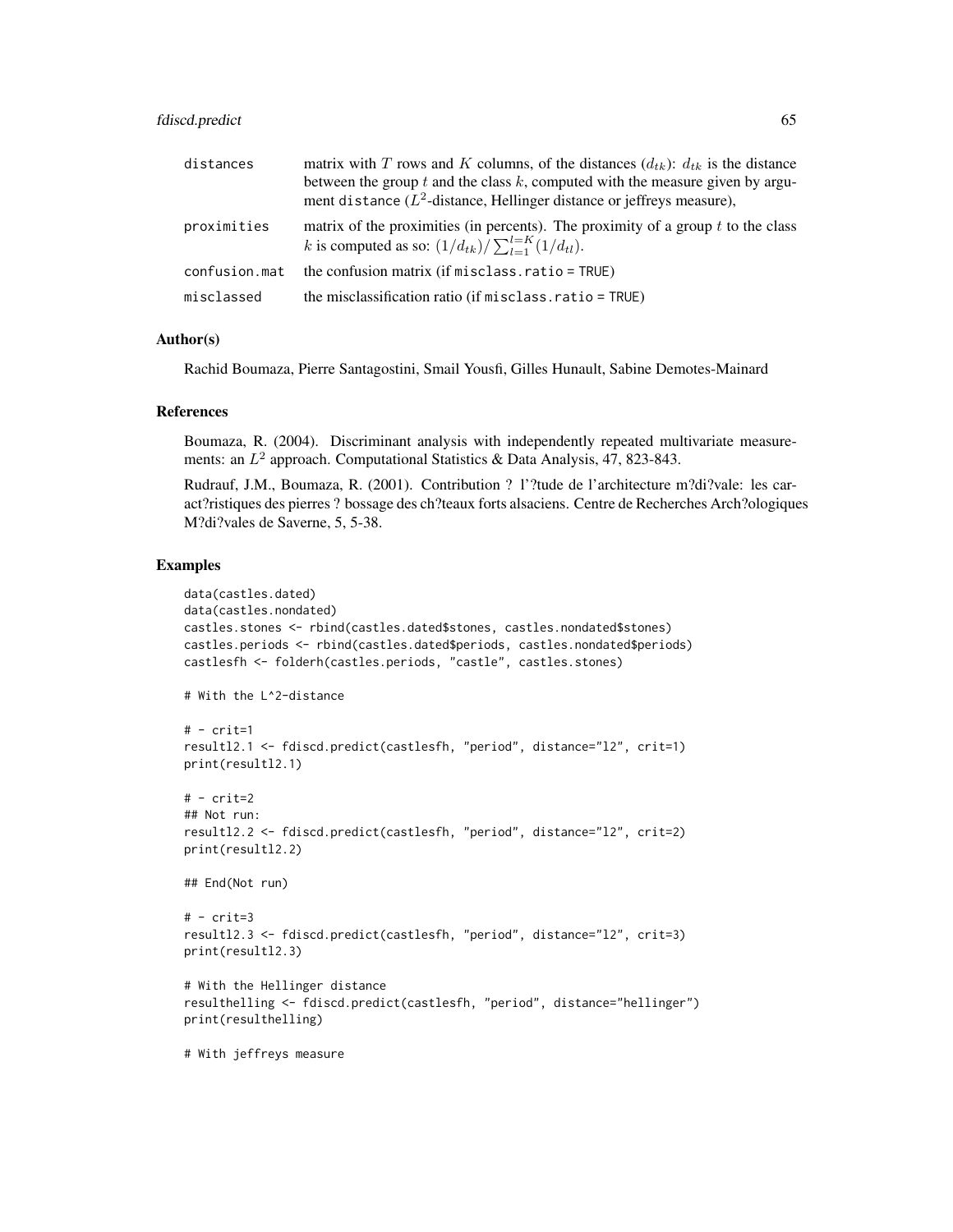66 fhclustd

```
resultjeff <- fdiscd.predict(castlesfh, "period", distance="jeffreys")
print(resultjeff)
```
<span id="page-65-0"></span>fhclustd *Hierarchic cluster analysis of probability densities*

# Description

Performs functional hierarchic cluster analysis of probability densities. It returns an object of class [fhclustd](#page-65-0). It applies [hclust](#page-0-0) to the distance matrix between the  $T$  densities.

#### Usage

```
fhclustd(xf, group.name = "group", gaussiand = TRUE, distance = c("jeffreys",
             "hellinger", "wasserstein", "l2", "l2norm"), windowh=NULL,
           data.centered = FALSE, data.scaled = FALSE, common.variance = FALSE,
             sub.title = "", filename = NULL, method.hclust = "complete")
```
## Arguments

| object of class "folder" or data.frame.                                                                                                                                                                                              |
|--------------------------------------------------------------------------------------------------------------------------------------------------------------------------------------------------------------------------------------|
| • If it is an object of class "folder", its elements are data frames with $p$<br>numeric columns. If there are non numeric columns, there is an error. The<br>$t^{th}$ element $(t = 1, \ldots, T)$ matches with the $t^{th}$ group. |
| • If it is a data frame, the column with name given by the group . name ar-<br>gument is a factor giving the groups. The other columns are all numeric;<br>otherwise, there is an error.                                             |
| string.                                                                                                                                                                                                                              |
| • If xf is an object of class "folder", it is the name of the grouping variable<br>in the returned results. The default is groupname $=$ "group".                                                                                    |
| • If xf is a data frame, it is the name of the column of xf containing the<br>groups.                                                                                                                                                |
| logical. If TRUE (default), the probability densities are supposed Gaussian. If<br>FALSE, densities are estimated using the Gaussian kernel method.                                                                                  |
| If distance is "hellinger", "jeffreys" or "wasserstein", gaussiand is<br>necessarily TRUE (see Details).                                                                                                                             |
| The distance or divergence used to compute the distance matrix between the<br>densities. It can be:                                                                                                                                  |
| • "jeffreys" (default) Jeffreys measure (symmetrised Kullback-Leibler di-<br>vergence),                                                                                                                                              |
| • "hellinger" the Hellinger (Matusita) distance,                                                                                                                                                                                     |
| • "wasserstein" the Wasserstein distance,                                                                                                                                                                                            |
| • "12" the $L^2$ distance,                                                                                                                                                                                                           |
| • "12norm" the densities are normed and the $L^2$ distance between these normed<br>densities is used:                                                                                                                                |
|                                                                                                                                                                                                                                      |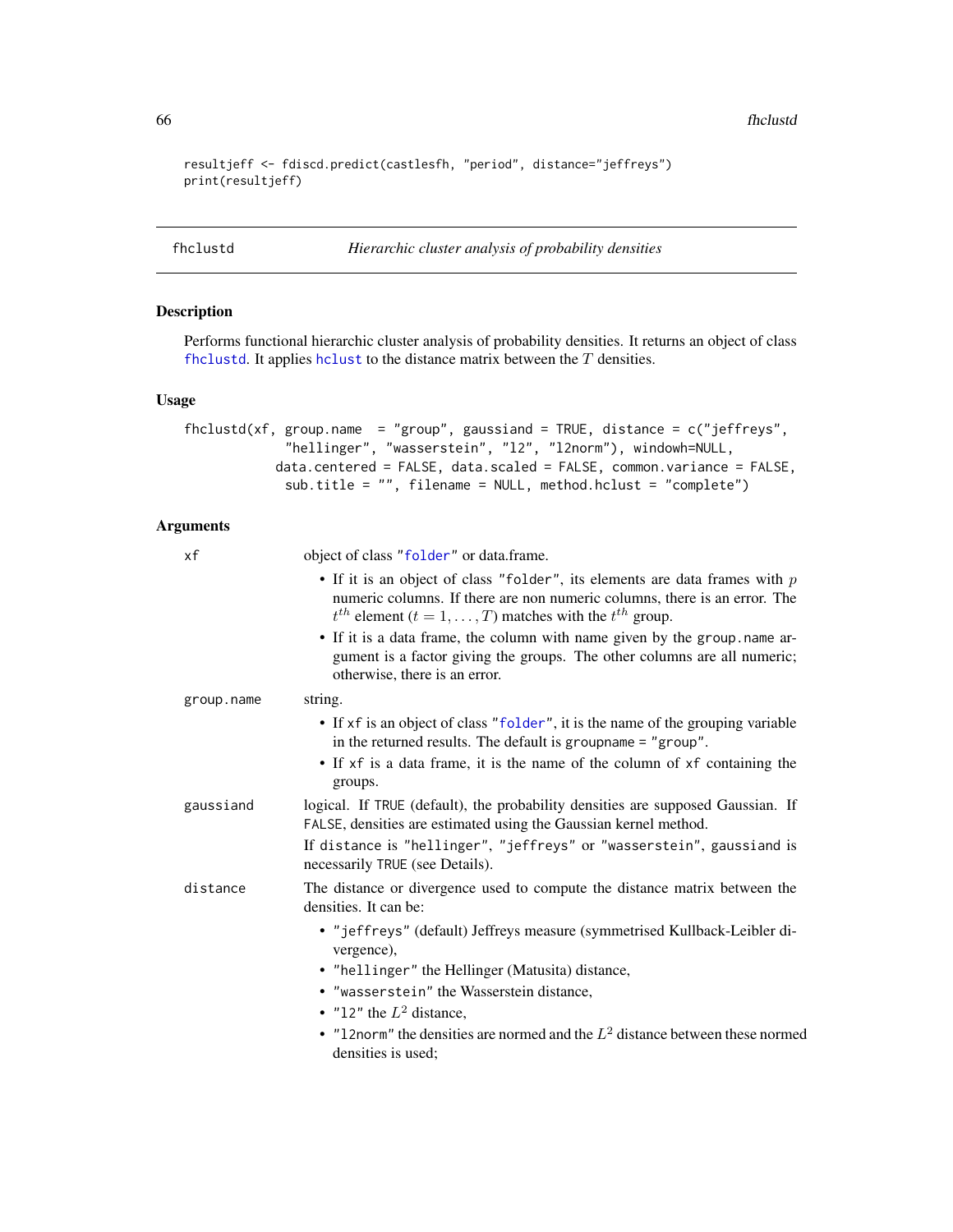|                 | If gaussiand = FALSE, the densities are estimated by the Gaussian kernel method<br>and the distance can be "12" (default) or "12norm".                                                                                                 |
|-----------------|----------------------------------------------------------------------------------------------------------------------------------------------------------------------------------------------------------------------------------------|
| windowh         | either a list of $T$ bandwidths (one per density associated to a group), or a strictly<br>positive number. If windowh = NULL (default), the bandwidths are automatically<br>computed. See Details.                                     |
|                 | Omitted when distance is "hellinger", "jeffreys" or "wasserstein" (see<br>Details).                                                                                                                                                    |
| data.centered   | logical. If TRUE (default is FALSE), the data of each group are centered.                                                                                                                                                              |
| data.scaled     | logical. If TRUE (default is FALSE), the data of each group are centered (even if<br>data.centered = FALSE) and scaled.                                                                                                                |
| common.variance |                                                                                                                                                                                                                                        |
|                 | logical. If TRUE (default is FALSE), a common covariance matrix (or correlation<br>matrix if data. scaled = TRUE), computed on the whole data, is used. If FALSE<br>(default), a covariance (or correlation) matrix per group is used. |
| sub.title       | string. If provided, the subtitle for the graphs.                                                                                                                                                                                      |
| filename        | string. Name of the file in which the results are saved. By default (filename =<br>NULL) the results are not saved.                                                                                                                    |
| method.hclust   | the agglomeration method to be used for the clustering. See the method argu-<br>ment of the holast function.                                                                                                                           |

In order to compute the distances/dissimilarities between the groups, the  $T$  probability densities  $f_t$  corresponding to the T groups of individuals are either parametrically estimated (gaussiand = TRUE) or estimated using the Gaussian kernel method (gaussiand = FALSE). In the latter case, the windowh argument provides the list of the bandwidths to be used. Notice that in the multivariate case  $(p>1)$ , the bandwidths are positive-definite matrices. The distances between the T groups of individuals are given by the  $L^2$ -distances between the T probability densities  $f_t$  corresponding to these groups. The [hclust](#page-0-0) function is then applied to the distance matrix to perform the hierarchical clustering on the  $T$  groups.

If windowh is a numerical value, the matrix bandwidth is of the form  $hS$ , where S is either the square root of the covariance matrix  $(p>1)$  or the standard deviation of the estimated density.

If windowh = NULL (default),  $h$  in the above formula is computed using the [bandwidth.parameter](#page-23-0) function.

The distance or dissimilarity between the estimated densities is either the  $L^2$  distance, the Hellinger distance, Jeffreys measure (symmetrised Kullback-Leibler divergence) or the Wasserstein distance.

- If it is the  $L^2$  distance (distance="12" or distance="l2norm"), the densities can be either parametrically estimated or estimated using the Gaussian kernel.
- If it is the Hellinger distance (distance="hellinger"), Jeffreys measure (distance="jeffreys") or the Wasserstein distance (distance="wasserstein"), the densities are considered Gaussian and necessarily parametrically estimated.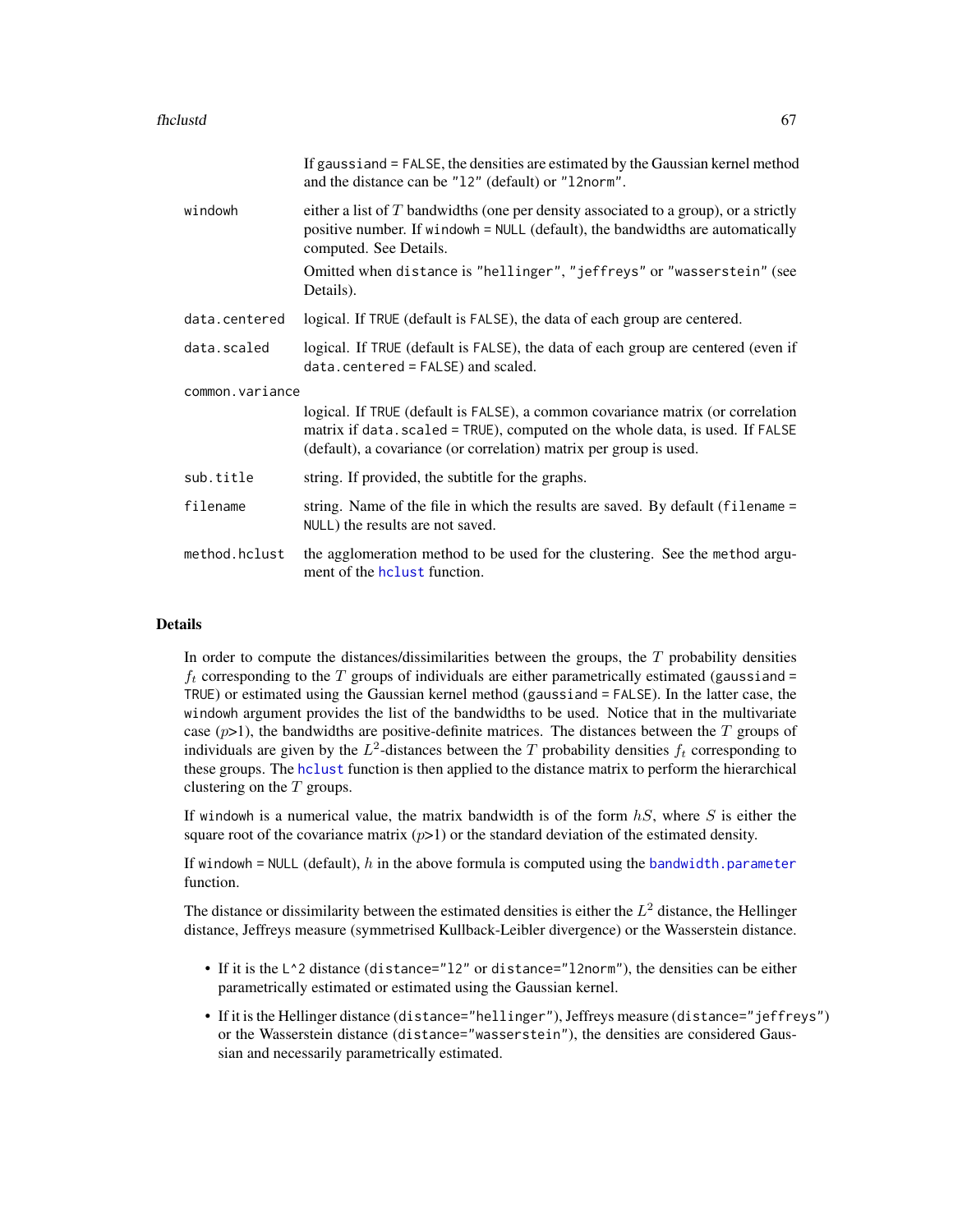## Value

Returns an object of class fhclustd, that is a list including:

| distances | matrix of the $L^2$ -distances between the estimated densities. |
|-----------|-----------------------------------------------------------------|
| clust     | an object of class helust.                                      |

 $\sim$ 

## Author(s)

Rachid Boumaza, Pierre Santagostini, Smail Yousfi, Gilles Hunault, Sabine Demotes-Mainard

# See Also

[fdiscd.predict,](#page-62-0) [fdiscd.misclass](#page-59-0)

### Examples

```
data(castles.dated)
stones <- castles.dated$stones
periods <- castles.dated$periods
```

```
periods123 <- periods[periods$period %in% 1:3, "castle"]
stones123 <- stones[stones$castle %in% periods123, ]
stones123$castle <- as.factor(as.character(stones123$castle))
yf <- as.folder(stones123)
```
# Jeffreys measure (default):

```
resultjef <- fhclustd(yf)
print(resultjef)
print(resultjef, dist.print = TRUE)
plot(resultjef)
plot(resultjef, hang = -1)
```

```
# Use cutree (stats package) to get the partition
cutree(resultjef$clust, k = 1:4)
cutree(resultjef$clust, k = 5)
cutree(resultjef$clust, h = 0.041)
```
# Applied to a data frame (Jeffreys measure):

```
fhclustd(stones123, group.name = "castle")
```

```
# Use cutree (stats package) to get the partition
cutree(resultjef$clust, k = 1:4)
cutree(resultjef$clust, k = 5)
cutree(resultjef$clust, h = 0.041)
```
# Hellinger distance: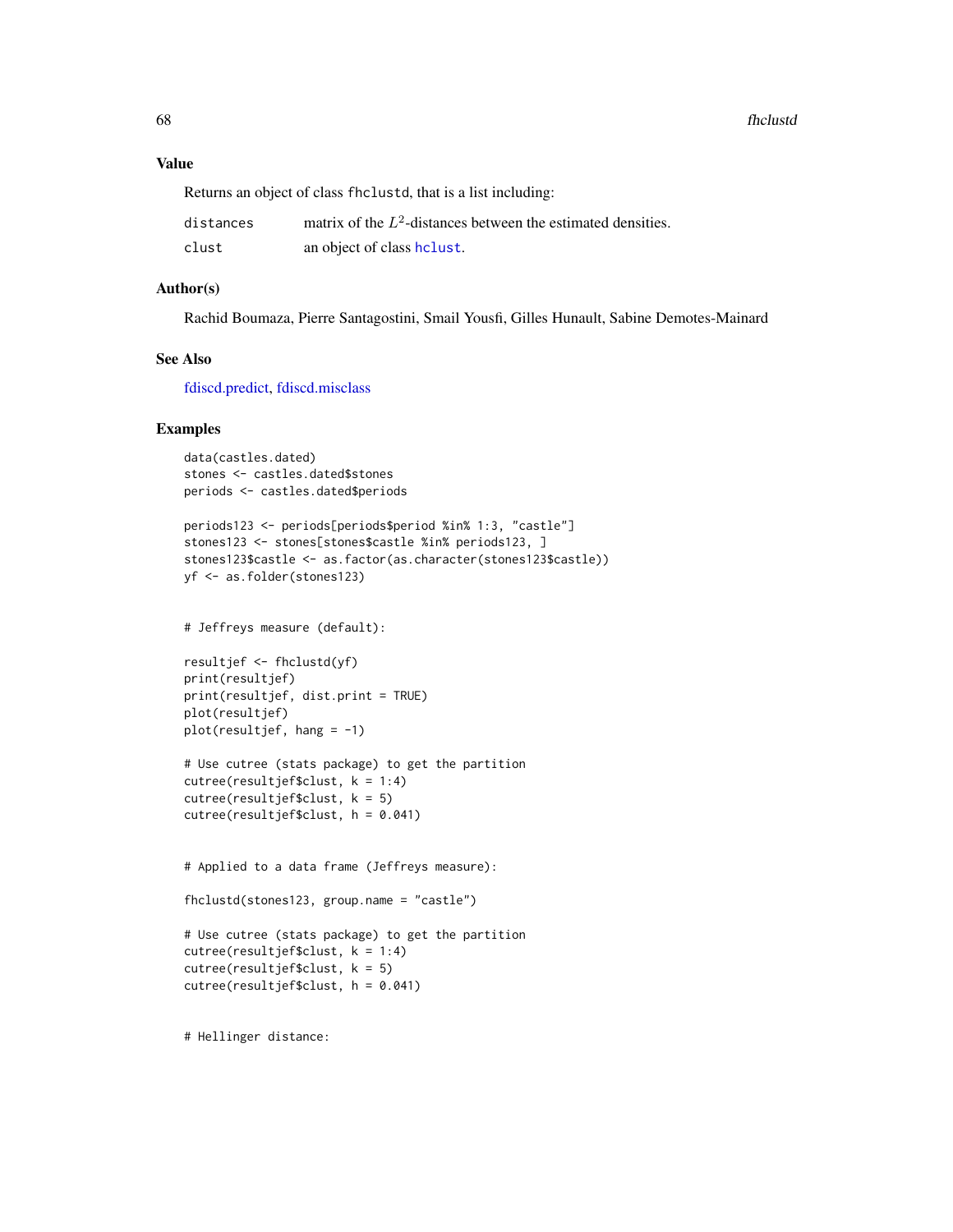## floribundity to the contract of the contract of the contract of the contract of the contract of the contract of the contract of the contract of the contract of the contract of the contract of the contract of the contract o

```
resulthel <- fhclustd(yf, distance = "hellinger")
print(resulthel)
print(resulthel, dist.print = TRUE)
plot(resulthel)
plot(resulthel, hang = -1)# Use cutree (stats package) to get the partition
cutree(resulthel$clust, k = 1:4)cutree(resulthel$clust, k = 5)
cutree(resulthel$clust, h = 0.041)
## Not run:
# L2-distance:
xf <- as.folder(stones)
result <- fhclustd(xf, distance = "l2")
print(result)
print(result, dist.print = TRUE)
plot(result)
plot(result, hang = -1)
# Use cutree (stats package) to get the partition
cutree(result$clust, k = 1:5)
cutree(result$clust, k = 5)
cutree(result$clust, h = 0.18)## End(Not run)
periods123 <- periods[periods$period %in% 1:3, "castle"]
stones123 <- stones[stones$castle %in% periods123, ]
stones123$castle <- as.factor(as.character(stones123$castle))
yf <- as.folder(stones123)
result123 <- fhclustd(yf, distance = "l2")
print(result123)
print(result123, dist.print = TRUE)
plot(result123)
plot(result123, hang = -1)# Use cutree (stats package) to get the partition
cutree(result123$clust, k = 1:4)
cutree(result123$clust, k = 5)
cutree(result123$clust, h = 0.041)
```
floribundity *Rose flowering*

### Description

These data are collected on eight rosebushes from four varieties, during summer 2010 in Angers, France. They give measures of the flowering.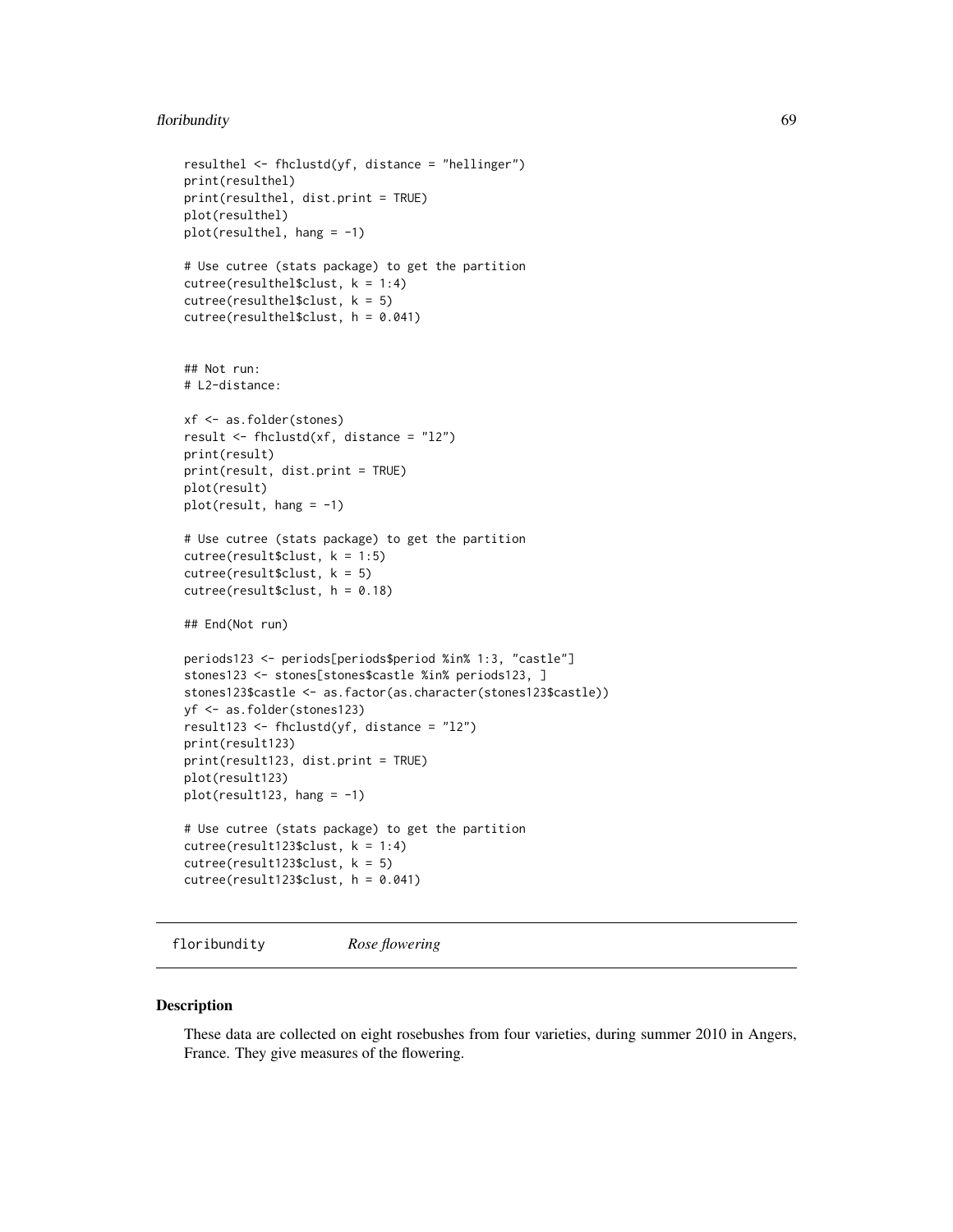#### Usage

data("floribundity")

## Format

floribundity is a list of 16 data frames, each corresponding to an observation date. Each one of these data frames has 3 or 4 columns:

- rose: the number of the rosebush, that is an identifier.
- variety: factor. The variety of the rosebush.
- area (when available): numeric. The ratio of flowering area to the whole plant area, measured on the photograph of the rosebush.
- nflowers (when available): integer. The number of flowers on the rosebush.

The row names of these data frames are the rose identifiers.

### Examples

```
data(floribundity)
foldt <- foldert(floribundity, times = as.Date(names(floribundity)), rows.select = "union")
summary(foldt)
```
fmdsd *Multidimensional scaling of probability densities*

#### Description

Applies the multidimensional scaling (MDS) method to probability densities in order to describe a data folder, consisting of  $T$  groups of individuals on which are observed  $p$  variables. It returns an object of class fmdsd. It applies [cmdscale](#page-0-0) to the distance matrix between the  $T$  densities.

#### Usage

```
fmdsd(xf, group.name = "group", gaussiand = TRUE, distance = c("jeffreys", "hellinger",
    "wasserstein", "l2", "l2norm"), windowh=NULL, data.centered = FALSE,
    data.scaled = FALSE, common.variance = FALSE, add = TRUE, nb.factors = 3,
  nb.values = 10, sub.title = "", plot.eigen = TRUE, plot.score = FALSE, nscore = 1:3,
    filename = NULL)
```
## Arguments

xf object of class ["folder"](#page-73-0) or data.frame.

• If it is an object of class "folder", its elements are data frames with  $p$ numeric columns. If there are non numeric columns, there is an error. The  $t^{th}$  element ( $t = 1, \ldots, T$ ) matches with the  $t^{th}$  group.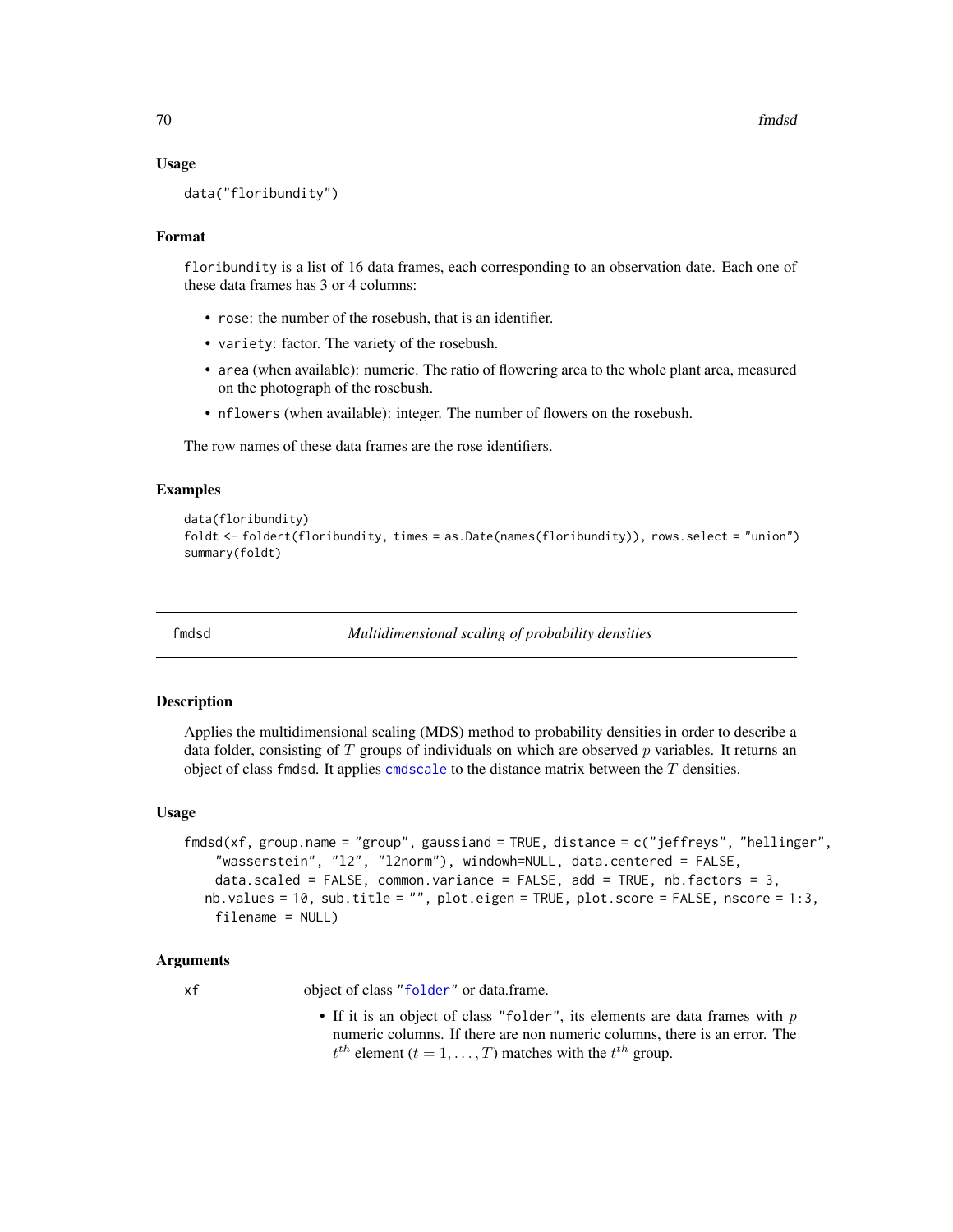|                 | • If it is a data frame, the column with name given by the group name ar-<br>gument is a factor giving the groups. The other columns are all numeric;<br>otherwise, there is an error.                                                 |
|-----------------|----------------------------------------------------------------------------------------------------------------------------------------------------------------------------------------------------------------------------------------|
| group.name      | string.                                                                                                                                                                                                                                |
|                 | • If xf is an object of class "folder", it is the name of the grouping variable<br>in the returned results. The default is groupname = "group".                                                                                        |
|                 | • If xf is a data frame, it is the name of the column of xf containing the<br>groups.                                                                                                                                                  |
| gaussiand       | logical. If TRUE (default), the probability densities are supposed Gaussian. If<br>FALSE, densities are estimated using the Gaussian kernel method.                                                                                    |
| distance        | The distance or divergence used to compute the distance matrix between the<br>densities.                                                                                                                                               |
|                 | If gaussiand = TRUE, the densities are parametrically estimated and the distance<br>can be:                                                                                                                                            |
|                 | • "jeffreys" (default) Jeffreys measure (symmetrised Kullback-Leibler di-<br>vergence),                                                                                                                                                |
|                 | • "hellinger" the Hellinger (Matusita) distance,                                                                                                                                                                                       |
|                 | • "wasserstein" the Wasserstein distance,                                                                                                                                                                                              |
|                 | • "12" the $L^2$ distance,                                                                                                                                                                                                             |
|                 | • "12norm" the densities are normed and the $L^2$ distance between these normed<br>densities is used:                                                                                                                                  |
|                 | If gaussiand = FALSE, the densities are estimated by the Gaussian kernel method<br>and the distance can be "12" (default) or "12norm".                                                                                                 |
| windowh         | either a list of $T$ bandwidths (one per density associated to a group), or a strictly<br>positive number. If windowh = NULL (default), the bandwidths are automatically<br>computed. See Details.                                     |
|                 | Omitted when distance is "hellinger", "jeffreys" or "wasserstein" (see<br>Details).                                                                                                                                                    |
| data.centered   | logical. If TRUE (default is FALSE), the data of each group are centered.                                                                                                                                                              |
| data.scaled     | logical. If TRUE (default is FALSE), the data of each group are centered (even if<br>data.centered = FALSE) and scaled.                                                                                                                |
| common.variance |                                                                                                                                                                                                                                        |
|                 | logical. If TRUE (default is FALSE), a common covariance matrix (or correlation<br>matrix if data. scaled = TRUE), computed on the whole data, is used. If FALSE<br>(default), a covariance (or correlation) matrix per group is used. |
| add             | logical indicating if an additive constant should be computed and added to the<br>non diagonal dissimilarities such that the modified dissimilarities are Euclidean<br>(default TRUE; see add argument of cmdscale).                   |
| nb.factors      | numeric. Number of returned principal coordinates (default nb. factors = 3).                                                                                                                                                           |
|                 | Warning: The plot. fmdsd and interpret. fmdsd functions cannot take into<br>account more than nb. factors principal factors.                                                                                                           |
| nb.values       | numeric. Number of returned eigenvalues (default nb. values = 10).                                                                                                                                                                     |
| sub.title       | string. Subtitle for the graphs (default NULL).                                                                                                                                                                                        |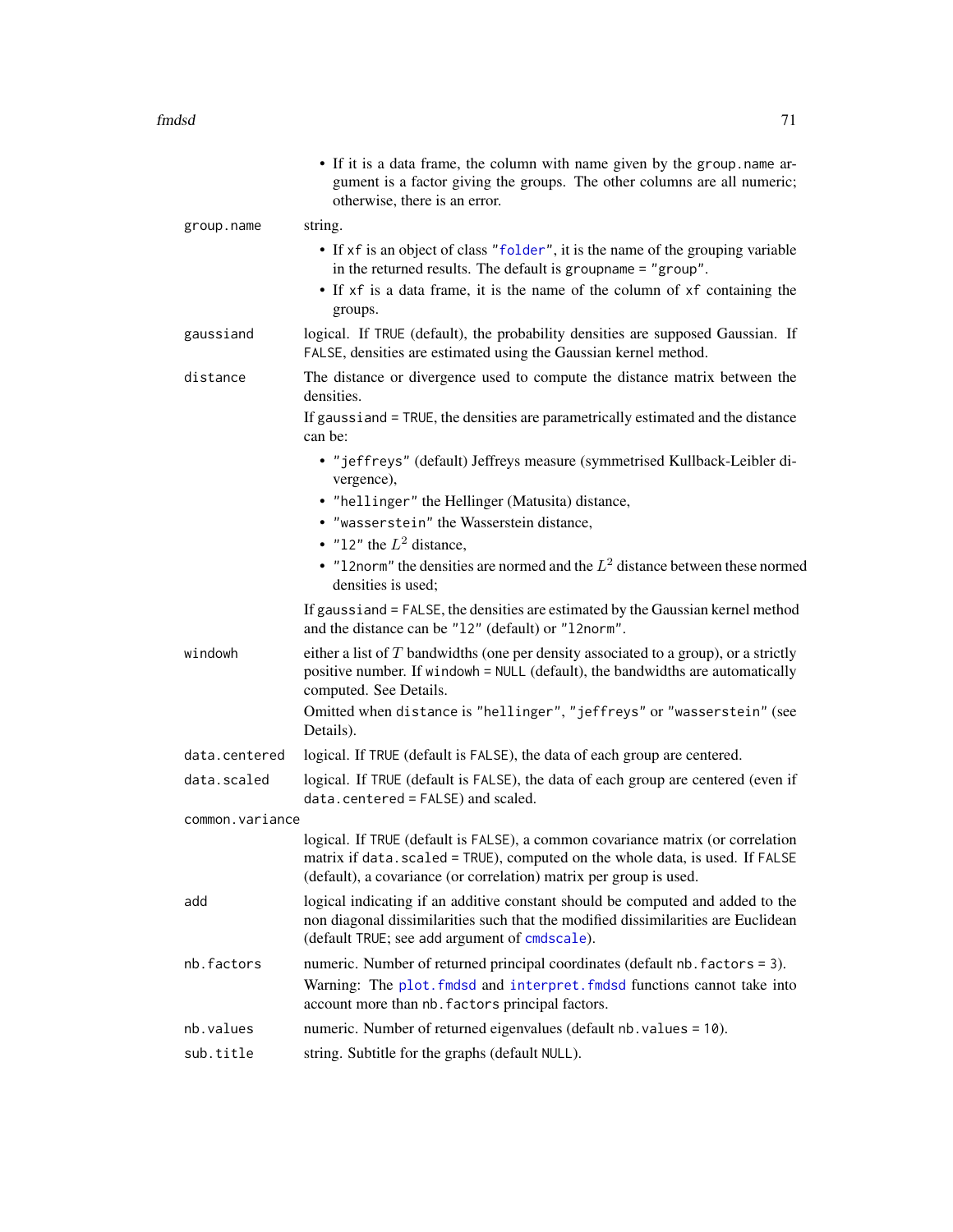| plot.eigen | logical. If TRUE (default), the barplot of the eigenvalues is plotted.                                                                                                                                  |
|------------|---------------------------------------------------------------------------------------------------------------------------------------------------------------------------------------------------------|
| plot.score | logical. If TRUE, the graphs of new coordinates are plotted. A new graphic device<br>is opened for each pair of coordinates defined by nscore argument.                                                 |
| nscore     | numeric vector. If plot . score = TRUE, the numbers of the principal coordinates<br>which are plotted. By default it is equal to $nscore = 1:3$ . Its components cannot<br>be greater than nb. factors. |
| filename   | string. Name of the file in which the results are saved. By default (filename =<br>NULL) they are not saved.                                                                                            |

In order to compute the distances/dissimilarities between the groups, the  $T$  probability densities  $f_t$  corresponding to the T groups of individuals are either parametrically estimated (gaussiand = TRUE) or estimated using the Gaussian kernel method (gaussiand = FALSE). In the latter case, the windowh argument provides the list of the bandwidths to be used. Notice that in the multivariate case  $(p>1)$ , the bandwidths are positive-definite matrices.

If windowh is a numerical value, the matrix bandwidth is of the form  $hS$ , where S is either the square root of the covariance matrix  $(p>1)$  or the standard deviation of the estimated density.

If windowh = NULL (default),  $h$  in the above formula is computed using the [bandwidth.parameter](#page-23-0) function.

The distance or dissimilarity between the estimated densities is either the  $L^2$  distance, the Hellinger distance, Jeffreys measure (symmetrised Kullback-Leibler divergence) or the Wasserstein distance.

- If it is the L^2 distance (distance="l2" or distance="l2norm"), the densities can be either parametrically estimated or estimated using the Gaussian kernel.
- If it is the Hellinger distance (distance="hellinger"), Jeffreys measure (distance="jeffreys") or the Wasserstein distance (distance="wasserstein"), the densities are considered Gaussian and necessarily parametrically estimated.

# Value

Returns an object of class fmdsd, i.e. a list including:

| inertia      | data frame of the eigenvalues and percentages of inertia.  |
|--------------|------------------------------------------------------------|
| scores       | data frame of the nb. factors first principal coordinates. |
| means        | list of the means.                                         |
| variances    | list of the covariance matrices.                           |
| correlations | list of the correlation matrices.                          |
| skewness     | list of the skewness coefficients.                         |
| kurtosis     | list of the kurtosis coefficients.                         |

## Author(s)

Rachid Boumaza, Pierre Santagostini, Smail Yousfi, Gilles Hunault, Sabine Demotes-Mainard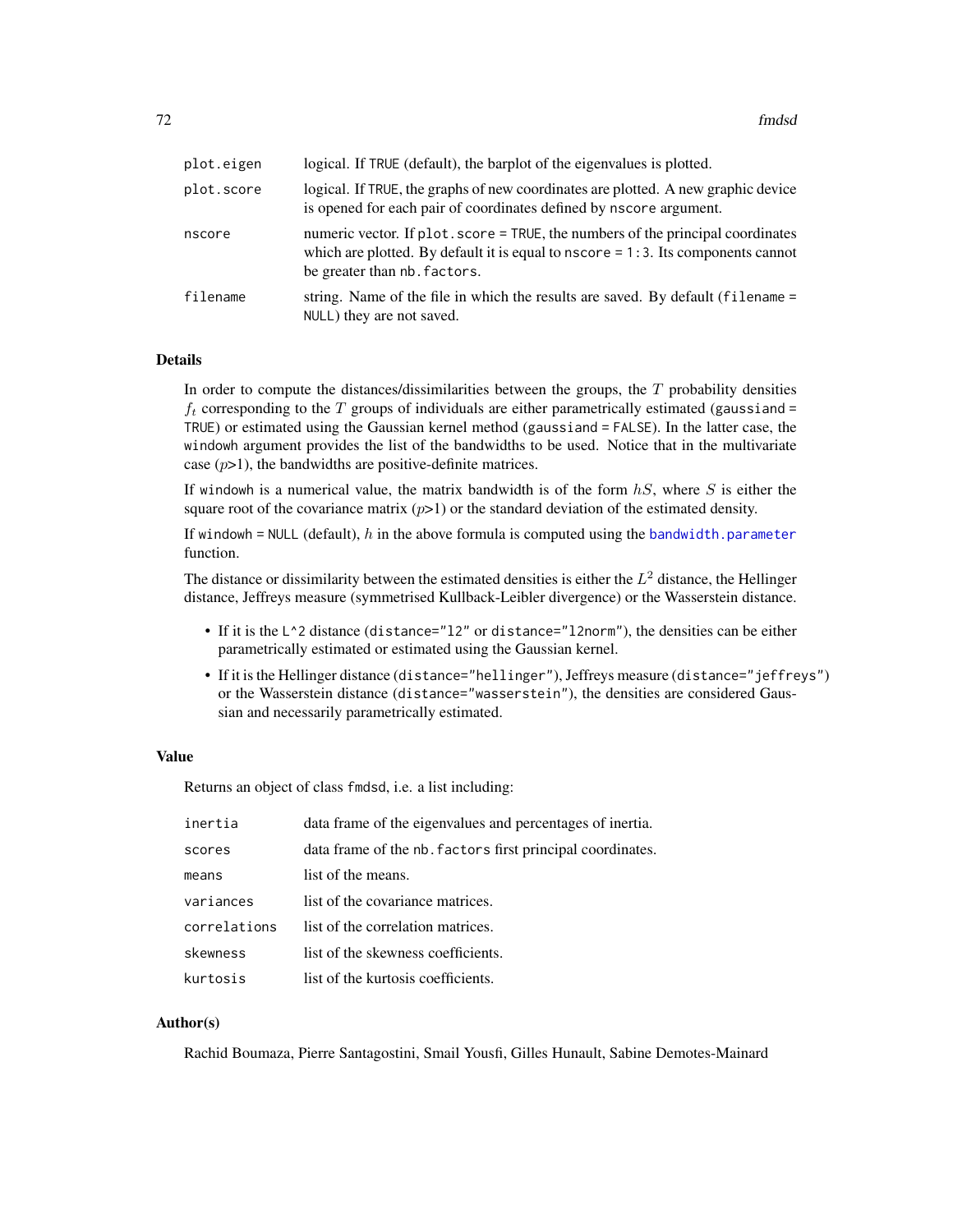#### fmdsd 73

#### References

Boumaza, R., Yousfi, S., Demotes-Mainard, S. (2015). Interpreting the principal component analysis of multivariate density functions. Communications in Statistics - Theory and Methods, 44 (16), 3321-3339.

Delicado, P. (2011). Dimensionality reduction when data are density functions. Computational Statistics & Data Analysis, 55, 401-420.

Yousfi, S., Boumaza, R., Aissani, D., Adjabi, S. (2014). Optimal bandwith matrices in functional principal component analysis of density function. Journal of Statistical Computation and Simulation, 85 (11), 2315-2330.

Cox, T.F., Cox, M.A.A. (2001). Multimensional Scaling, second ed. Chapman & Hall/CRC.

# See Also

[fpcad](#page-80-0) [print.fmdsd,](#page-172-0) [plot.fmdsd,](#page-157-0) [interpret.fmdsd,](#page-97-0) [bandwidth.parameter](#page-23-0)

```
data(roses)
rosesf <- as.folder(roses[,c("Sha","Den","Sym","rose")])
# MDS on Gaussian densities (on sensory data)
# using jeffreys measure (default):
resultjeff <- fmdsd(rosesf, distance = "jeffreys")
print(resultjeff)
plot(resultjeff)
## Not run:
# Applied to a data frame:
resultjeffdf <- fmdsd(roses[,c("Sha","Den","Sym","rose")],
                      distance = "jeffreys", group.name = "rose")
print(resultjeffdf)
plot(resultjeffdf)
## End(Not run)
# using the Hellinger distance:
resulthellin <- fmdsd(rosesf, distance = "hellinger")
print(resulthellin)
plot(resulthellin)
# using the Wasserstein distance:
resultwass <- fmdsd(rosesf, distance = "wasserstein")
print(resultwass)
plot(resultwass)
# Gaussian case, using the L2-distance:
resultl2 <- fmdsd(rosesf, distance = "l2")
print(resultl2)
plot(resultl2)
```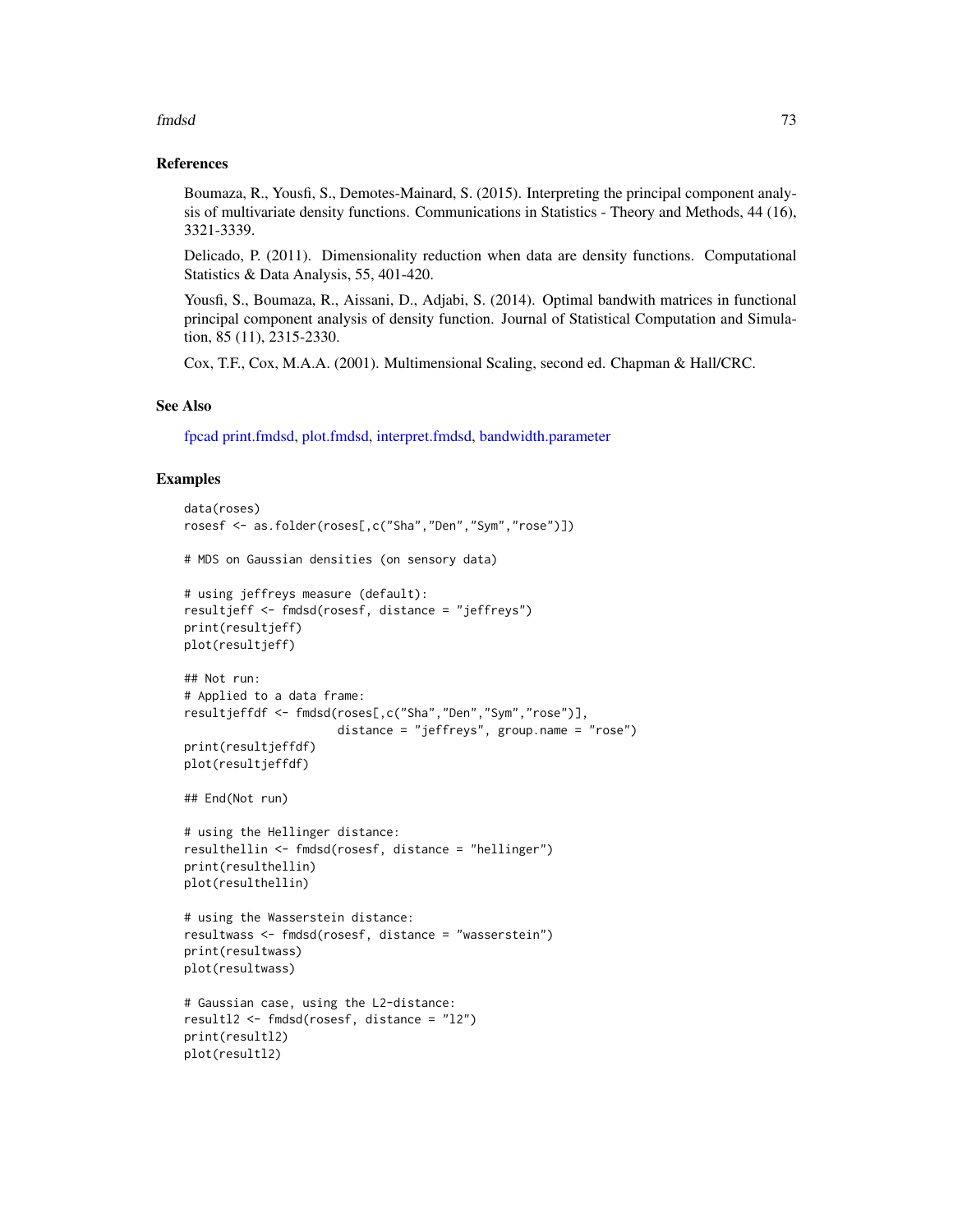```
# Gaussian case, using the L2-distance between normed densities:
resultl2norm <- fmdsd(rosesf, distance = "l2norm")
print(resultl2norm)
plot(resultl2norm)
## Not run:
# Non Gaussian case, using the L2-distance,
# the densities are estimated using the Gaussian kernel method:
result <- fmdsd(rosesf, distance = "l2", gaussiand = FALSE, group.name = "rose")
print(result)
plot(result)
```
## End(Not run)

# <span id="page-73-0"></span>folder *Folder of data sets*

# Description

Creates an object of class "folder" (called folder below), that is a list of data frames with the same column names. Thus, these data sets are on the same variables. They can be on the same individuals or not.

## Usage

```
folder(x1, x2 = NULL, ..., cols.sleepct = "interest", rows.sleepct = "")
```
#### Arguments

| x1             | data frame (can also be a tibble) or list of data frames.                                                                                                                                                                                                                                                                                                                                         |
|----------------|---------------------------------------------------------------------------------------------------------------------------------------------------------------------------------------------------------------------------------------------------------------------------------------------------------------------------------------------------------------------------------------------------|
|                | • If x1 is a data frame, x2 must be provided.                                                                                                                                                                                                                                                                                                                                                     |
|                | • If x1 is a list of data frames, its elements are the datasets of the folder. In<br>this case, there is no x2 argument.                                                                                                                                                                                                                                                                          |
| x <sub>2</sub> | data frame. Must be provided if x1 is a data frame.                                                                                                                                                                                                                                                                                                                                               |
| $\cdots$       | optional. One or several data frames. When x1 and x2 are data frames, these are<br>the other data frames.                                                                                                                                                                                                                                                                                         |
| cols.select    | string. Gives the method used to choose the column names of the data frames of<br>the folder. This argument can be:                                                                                                                                                                                                                                                                               |
|                | "intersect" (default) the column names of the data frames in the folder are the<br>intersection of the column names of all the data frames given as arguments.                                                                                                                                                                                                                                    |
|                | "union" the column names of the data frames in the folder are the union of the<br>column names of all the data frames given as arguments. When necessary,<br>the rows of the returned data frames are completed by NA. If cols. select<br>is a character vector, it gives the column names selected in the data frames<br>given as arguments. The corresponding columns constitute the columns of |
|                |                                                                                                                                                                                                                                                                                                                                                                                                   |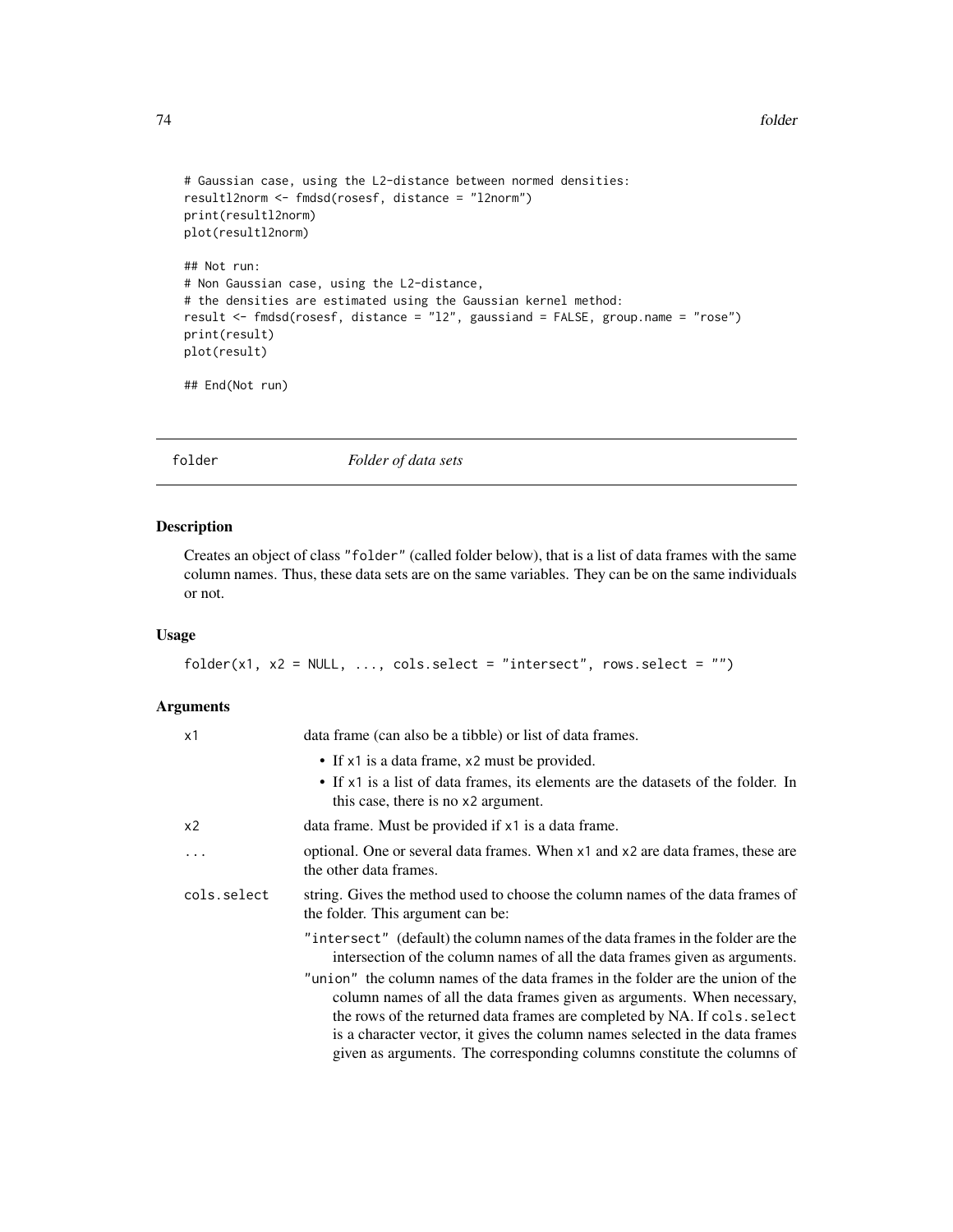|             | the elements of the returned folder. Notice that when a column name is not<br>present in all data frames (given as arguments), the data are completed by<br>NA. |
|-------------|-----------------------------------------------------------------------------------------------------------------------------------------------------------------|
| rows.select | string. Gives the method used to choose the row names of the data frames of the<br>folder. This argument can be:                                                |
|             | (default) the data frames of the folder have the same rows as those which<br>were passed as arguments.                                                          |
|             | "intersect" the row names of the data frames in the folder are the intersection<br>of the row names of all the data frames given as arguments.                  |
|             | "union" the row names of the data frames in the folder are the union of the<br>row names of all the data frames given as arguments. When necessary, the         |

#### Details

The class folder has a logical attributes attr(,"same.rows").

The data frames in the returned folder all have the same column names. That means that the same variables are observed in every data sets.

columns of the data frames returned are completed by NA.

If the rows.select argument is "union" or "intersect", the elements of the returned folder have the same rows. That means that the same individuals are present in every data sets. This allows to consider the evolution of each individual among time.

If rows.select is "", every rows of this folder are different, and the row names are made unique by adding the name of the data frame to the row names. In this case, The individuals of the data sets are assumed to be all different. Or, at least, the user does not mind if they are the same or not.

# Value

Returns an object of class "folder", that is a list of data frames.

## Author(s)

Rachid Boumaza, Pierre Santagostini, Smail Yousfi, Gilles Hunault, Sabine Demotes-Mainard

# See Also

[is.folder](#page-109-0) to test if an object is of class folder. [folderh](#page-75-0) to build a folder of several data frames with a hierarchic relation between each pair of consecutive data frames.

```
# First example
x1 \le - data.frame(x =rnorm(10), y = 1:10)
x2 \leq - data.frame(x = rnorm(10), z = runif(10, 1, 10))
f1 <- folder(x1, x2)print(f1)
f2 \leq-folder(x1, x2, cols.select = "union")print(f2)
```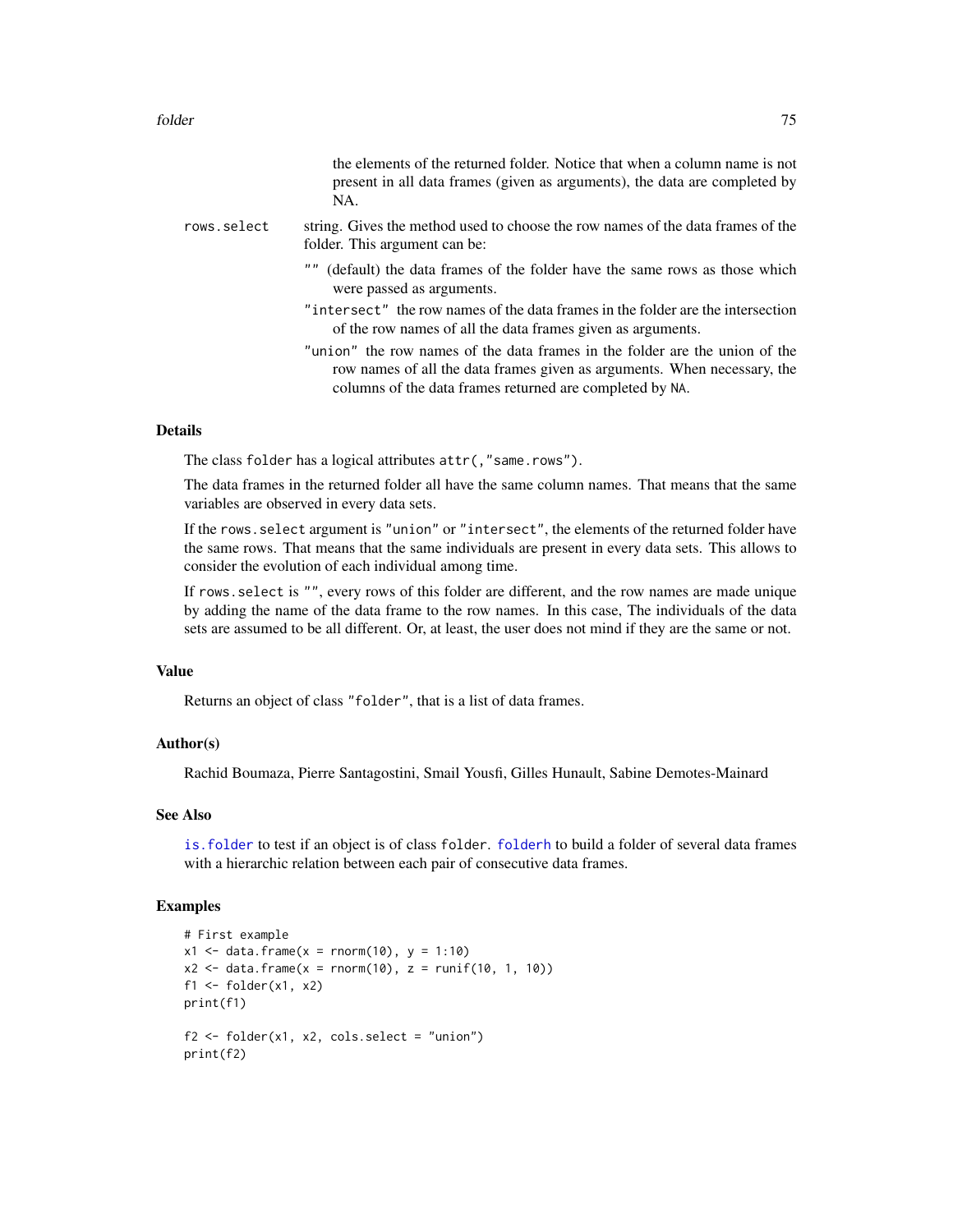```
#Second example
data(iris)
iris.set <- iris[iris$Species == "setosa", 1:4]
iris.ver <- iris[iris$Species == "versicolor", 1:4]
iris.vir <- iris[iris$Species == "virginica", 1:4]
irisf1 <- folder(iris.set, iris.ver, iris.vir)
print(irisf1)
listofdf <- list(df1 = iris.set,df2 = iris.ver,df3 = iris.vir)
irisf2 <- folder(listofdf,x2 = NULL)
print(irisf2)
```
folderh *Hierarchic folder of n data frames related in pairs by (n-1) keys*

## Description

Creates an object of class folderh, that is a list of  $n > 1$  data frames whose rows are related by (n-1) keys, each key defining a relation "1 to N" between the two adjacent data frames passed as arguments of the function.

#### Usage

folderh(df1, key1, df2, ..., na.rm = TRUE)

#### Arguments

| df1       | data frame (can also be a tibble) with at least two columns. It contains a factor<br>(whose name is given by key1 argument) whose levels are taken exactly once.                                                                                         |
|-----------|----------------------------------------------------------------------------------------------------------------------------------------------------------------------------------------------------------------------------------------------------------|
| key1      | character string. The name of the factor of the data frames df1 and df2 which<br>contains the key of the relations "1 to N" between the two datasets.                                                                                                    |
| df2       | data frame (or tibble) with at least two columns. It contains a factor column<br>(named by keys argument) with the same levels as $df1$ [, key1] (see Details).                                                                                          |
| $\ddotsc$ | optional. One or several supplementary character strings and data frames, or-<br>dered as follows: $key2, df3, \ldots$ . The argument $key2$ indicates the key defining<br>the relation "1 to $N$ " between the data frames $df2$ and $df3$ , and so on. |
| na.rm     | logical. If TRUE, the rows of each data frame for which the key is NA are removed.                                                                                                                                                                       |

# Details

The object of class folderh is a list of  $n \geq 2$  data frames.

• If no optional arguments are given via  $\dots$ , that is  $n = 2$ , the two data frames of the list have a column named by the attribute attr(,"keys") (argument key1), which is a factor with the same levels. Each one of these levels occur exactly once in the first data frame of the list.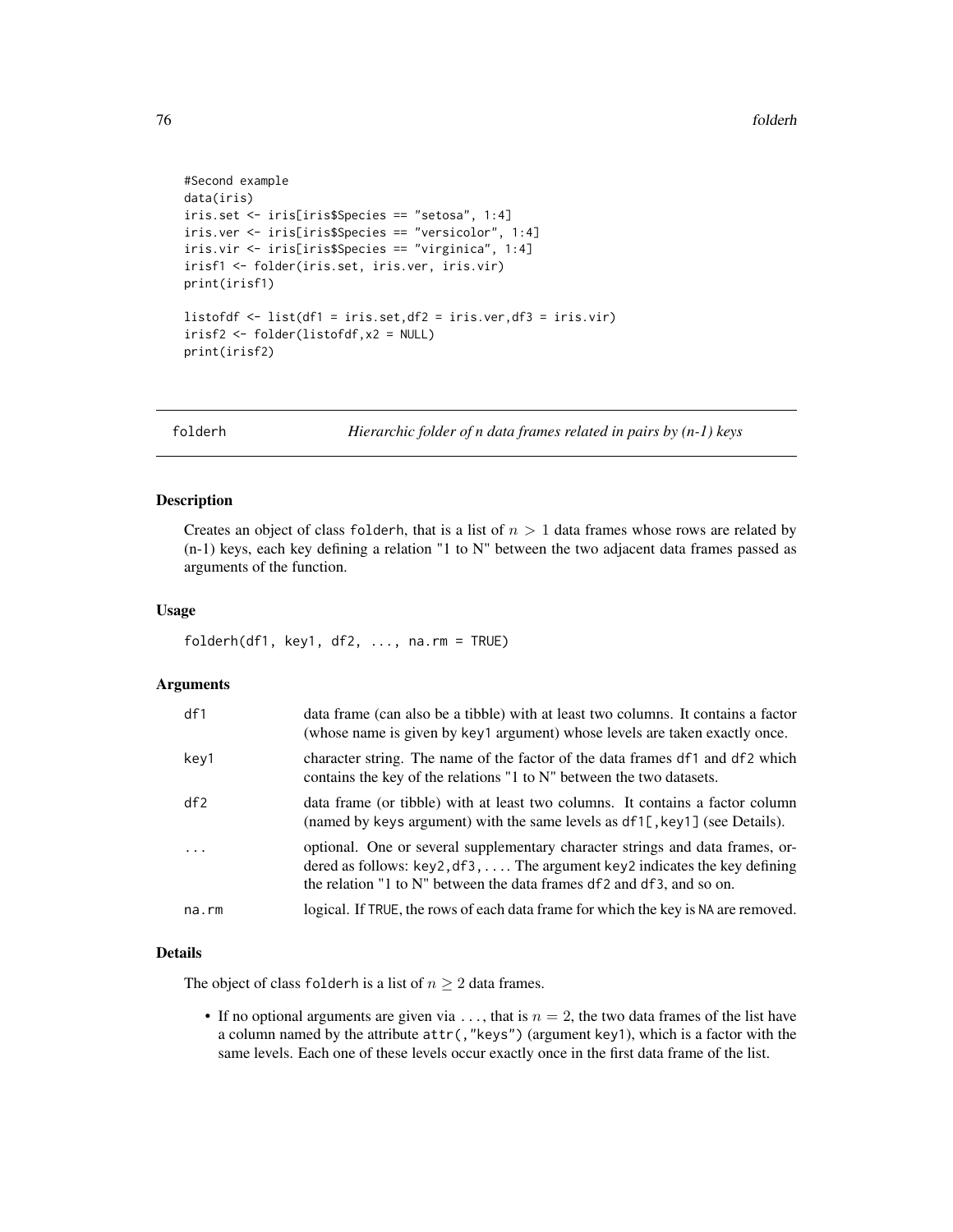#### foldermtg 77

• If some supplementary data frames and supplementary strings key2,df3, ... are given as optional arguments,  $n$  is the number of data frames given as arguments. Then, the attribute attr(,"keys") is a vector of  $n-1$  character strings. For  $i = 1, ..., N-1$ , its i-th element is the name of a column of the i-th and  $(i + 1)$ -th data frames of the folderh, which are factors with the same levels. Each one of these levels occur exactly once in the  $i$ -th data frame.

If there are more than two data frames, folderh computes a folderh with the two last data frames, and then uses the function [appendtofolderh](#page-6-0) to append each one of the other data frames to the folderh.

#### Value

Returns an object of class folderh. Its elements are the data frames passed as arguments, and the attribute attr(,"keys") contains the character arguments.

### Author(s)

Rachid Boumaza, Pierre Santagostini, Smail Yousfi, Gilles Hunault, Sabine Demotes-Mainard

## See Also

[is.folderh](#page-109-1) to test if an object is of class folderh. [folder](#page-73-0) for a folder of data frames with no hierarchic relation between them. [as.folder.folderh](#page-13-0) (or [as.data.frame.folderh](#page-8-0)) to build an object of class folder (or a data frame) from an object of class folderh,

#### Examples

```
# First example: rose flowers
data(roseflowers)
df1 <- roseflowers$variety
df2 <- roseflowers$flower
fh1 <- folderh(df1, "rose", df2)
print(fh1)
# Second example
data(roseleaves)
roses <- roseleaves$rose
stems <- roseleaves$stem
leaves <- roseleaves$leaf
leaflets <- roseleaves$leaflet
fh2 <- folderh(roses, "rose", stems, "stem", leaves, "leaf", leaflets)
print(fh2)
```
foldermtg *foldermtg*

#### **Description**

An object of S3 class "foldermtg" is built and returned by the function [read.mtg](#page-180-0).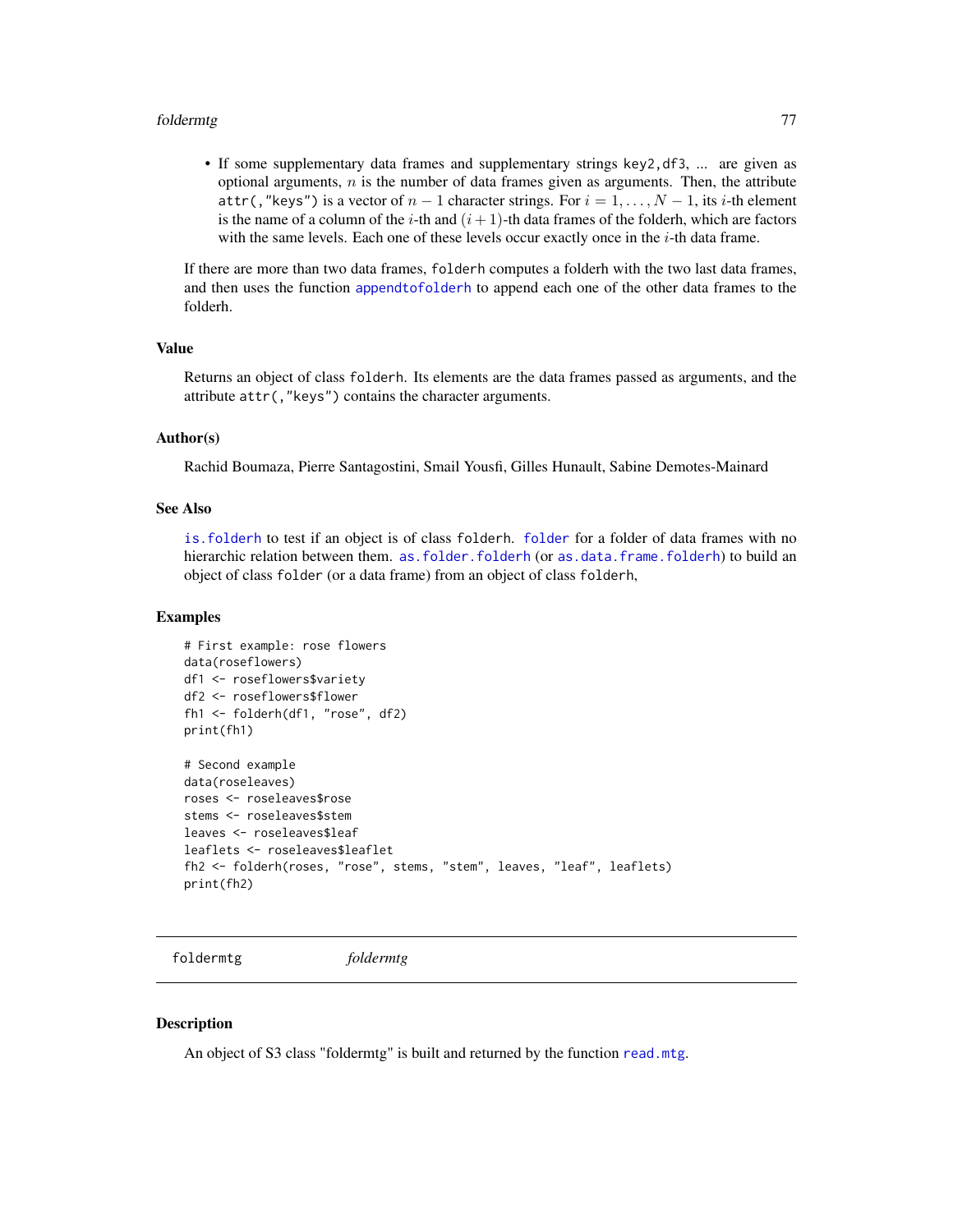## Value

An object of this S3 class is a list of at least 5 data frames (see the Value section in [read.mtg](#page-180-0)): classes, description, features, topology, coordinates...

## Author(s)

Rachid Boumaza, Pierre Santagostini, Smail Yousfi, Gilles Hunault, Sabine Demotes-Mainard

# References

Cokelaer, T. and Pradal, C. (2010). [MTG user guide](http://openalea.gforge.inria.fr/doc/vplants/newmtg/doc/_build/html/user/syntax.html)

## See Also

[read.mtg](#page-180-0) [print.foldermtg](#page-174-0) [mtgorder](#page-149-0)

## Examples

```
mtgfile1 <- system.file("extdata/plant1.mtg", package = "dad")
x1 <- read.mtg(mtgfile1)
print(x1)
mtgfile2 <- system.file("extdata/plant2.mtg", package = "dad")
x2 <- read.mtg(mtgfile2)
print(x2)
```
<span id="page-77-0"></span>

foldert *Folder of data sets among time*

## Description

Creates an object of class "foldert" (called foldert below), that is a list of data frames, each of them corresponding to a time of observation. These data sets are on the same variables. They can be on the same individuals or not.

#### Usage

 $folder(x1, x2 = NULL, ..., times = NULL, cols.select = "intersect", rows.select = "")$ 

#### Arguments

x1 data frame (can also be a tibble) or list of data frames.

- If x1 is a data frame, x2 must be provided.
- If x1 is a list of data frames, its elements are the datasets of the folder. In this case, there is no x2 argument.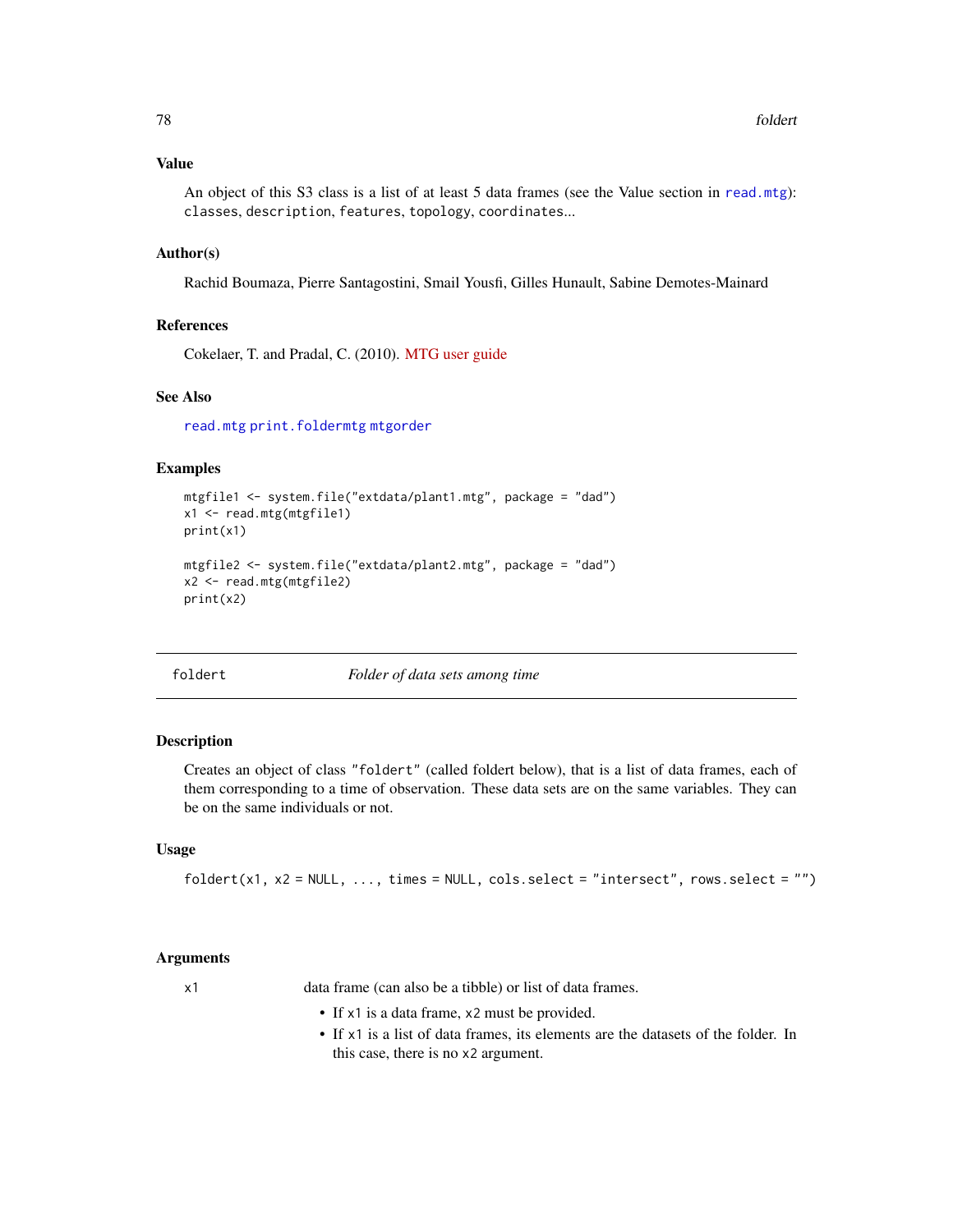| x <sub>2</sub> | data frame. Must be provided if x1 is a data frame. Omitted if x1 is a list of data<br>frames.                                                                                                                                                                                             |
|----------------|--------------------------------------------------------------------------------------------------------------------------------------------------------------------------------------------------------------------------------------------------------------------------------------------|
| $\ddots$       | optional. One or several data frames when x1 is a data frame. These supple-<br>mentary data frames are added to the list of data frames constituting the returned<br>foldert.                                                                                                              |
| times          | Vector of the "times" of observations. It can be either numeric, or an ordered<br>factor or an object of class "Date", "POSIX1t" or "POSIXct". If omitted, it is<br>1: N where N is the number of data frame arguments (if x1 is a data frame) or the<br>length of $x1$ (if it is a list). |
|                | So there is an order relationship between these times.                                                                                                                                                                                                                                     |
|                |                                                                                                                                                                                                                                                                                            |

- cols.select string or character vector. Gives the method used to choose the column names of the data frames of the foldert. This argument can be:
	- "intersect" (default) the column names of the data frames in the foldert are the intersection of the column names of all the data frames given as arguments.
	- "union" the column names of the data frames in the foldert are the union of the column names of all the data frames given as arguments. When necessary, the rows of the returned data frames are completed by NA.

If cols.select is a character vector, it gives the column names selected in the data frames given as arguments. The corresponding columns constitute the columns of the elements of the returned foldert. Notice that when a column name is not present in all data frames (given as arguments), the data are completed by NA.

- rows.select string. Gives the method used to choose the row names of the data frames of the foldert. This argument can be:
	- "" (default) the data frames of the foldert have the same rows as those which were passed as arguments.
	- "intersect" the row names of the data frames in the foldert are the intersection of the row names of all the data frames given as arguments.
	- "union" the row names of the data frames in the foldert are the union of the row names of all the data frames given as arguments. When necessary, the columns of the data frames returned are completed by NA.

# Details

The class "foldert" has an attribute attr(,"times") (the times argument, when provided) and a logical attributes attr(,"same.rows").

The data frames in the returned foldert all have the same column names. That means that the same variables are observed in every data sets.

If the rows.select argument is "union" or "intersect", the elements of the returned foldert have the same rows. That means that the same individuals are present in every data sets. This allows to consider the evolution of each individual among time.

If rows.select is "", every rows of this foldert are different, and the row names are made unique by adding the name of the data frame to the row names. In this case, The individuals of the data sets are assumed to be all different. Or, at least, the user does not mind if they are the same or not.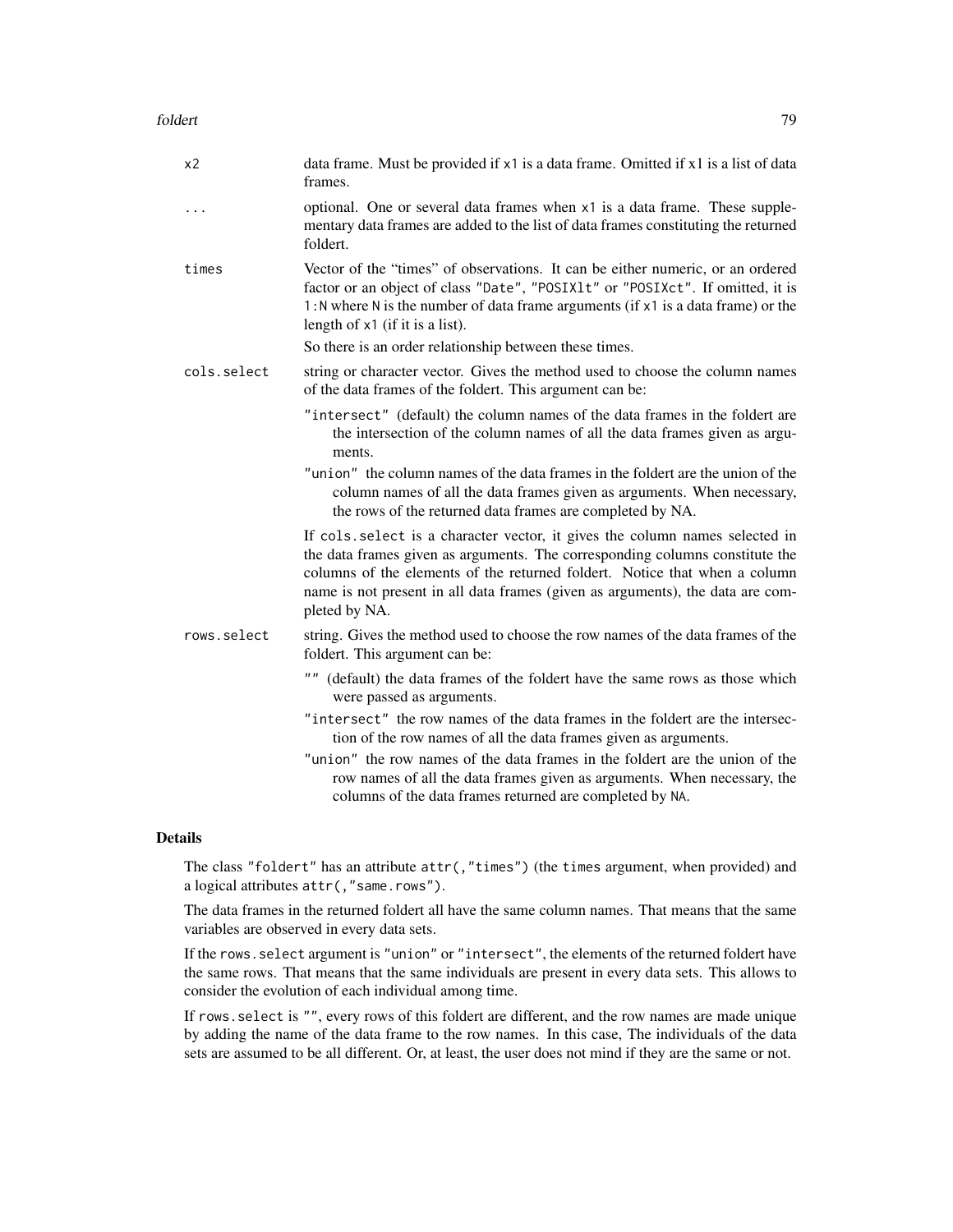#### Value

Returns an object of class "foldert", that is a list of data frames. The elements of this list are ordered according to time.

#### Author(s)

Rachid Boumaza, Pierre Santagostini, Smail Yousfi, Gilles Hunault, Sabine Demotes-Mainard

## See Also

[is.foldert](#page-111-0) to test if an object is of class foldert. [as.foldert.data.frame](#page-19-0): build an object of class foldert from a data frame. [as.foldert.array](#page-18-0): build an object of class foldert from a 3d-array.

```
x \le - data.frame(xyz = rep(c("A", "B", "C"), each = 2),
                xy = letters[1:6],x1 = \text{norm}(6),
                x2 = rnorm(6, 2, 1),row.names = paste0("i", 1:6),
                stringsAsFactors = TRUE)
y <- data.frame(xyz = c("A", "A", "B", "C"),
                xy = c("a", "b", "a", "c"),y1 = rnorm(4, 4, 2),
                row.names = c(paste0("i", c(1, 2, 4, 6))),
                stringsAsFactors = TRUE)
z \leq data.frame(xyz = c("A", "B", "C"),
                z1 = rnorm(3),
                row.names = c("i1", "i2", "i5"),stringsAsFactors = TRUE)
# Columns selected by the user
ftc. \le foldert(x, y, z, cols.select = c("xyz", "x1", "y1", "z1"))
print(ftc.)
# cols.select = "union": all the variables (columns) of each data frame are kept
ftcun \le foldert(x, y, z, cols.select = "union")
print(ftcun)
# cols.select = "intersect": only variables common to all data frames
ftcint \leq foldert(x, y, z, cols.select = "intersect")
print(ftcint)
# rows.select = "": the rows of the data frames are unchanged
# and the rownames are made unique
ftr. \le foldert(x, y, z, rows.select = ")
print(ftr.)
# rows.select = "union": all the individuals (rows) of each data frame are kept
ftrun \leq foldert(x, y, z, rows.select = "union")
print(ftrun)
```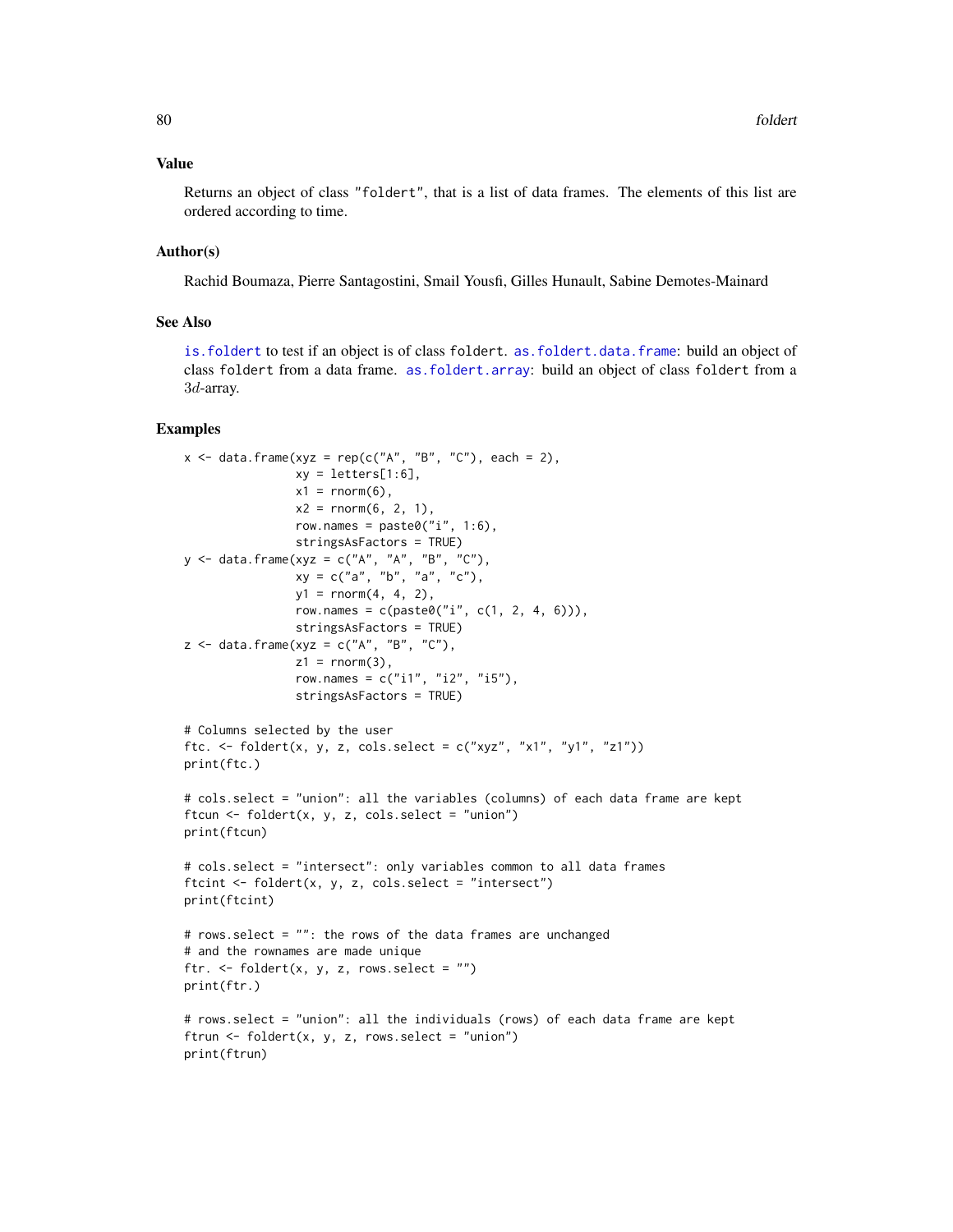## fpcad 81

```
# rows.select = "intersect": only individuals common to all data frames
ftrint <- foldert(x, y, z, rows.select = "intersect")
print(ftrint)
# Define the times (times argument)
ftimes <- foldert(x, y, z, times = as.Date(c("2018-03-01", "2018-04-01", "2018-05-01")))
print(ftimes)
```
<span id="page-80-0"></span>

fpcad *Functional PCA of probability densities*

# Description

Performs functional principal component analysis of probability densities in order to describe a data folder, consisting of  $T$  groups of individuals on which are observed  $p$  variables. It returns an object of class fpcad.

# Usage

```
fpcad(xf, group.name = "group", gaussiand = TRUE, windowh = NULL, normed = TRUE,
    centered = TRUE, data.centered = FALSE, data.scaled = FALSE,
    common.variance = FALSE, nb.factors = 3, nb.values = 10, sub.title = "",
    plot.eigen = TRUE, plot.score = FALSE, nscore = 1:3,
    filename = NULL)
```
## Arguments

| xf         | object of class "folder" or data.frame.                                                                                                                                                                                              |
|------------|--------------------------------------------------------------------------------------------------------------------------------------------------------------------------------------------------------------------------------------|
|            | • If it is an object of class "folder", its elements are data frames with $p$<br>numeric columns. If there are non numeric columns, there is an error. The<br>$t^{th}$ element $(t = 1, \ldots, T)$ matches with the $t^{th}$ group. |
|            | • If it is a data frame, the column with name given by the group .name ar-<br>gument is a factor giving the groups. The other columns are all numeric;<br>otherwise, there is an error.                                              |
| group.name | string.                                                                                                                                                                                                                              |
|            | • If xf is an object of class "folder", name of the grouping variable in the<br>returned results. The default is groupname = "group".                                                                                                |
|            | • If xf is a data frame, group name is the name of the column of xf contain-<br>ing the groups.                                                                                                                                      |
| gaussiand  | logical. If TRUE (default), the probability densities are supposed Gaussian. If<br>FALSE, densities are estimated using the Gaussian kernel method.                                                                                  |
| windowh    | either a list of $T$ bandwidths (one per density associated to a group), or a strictly<br>positive number. If windowh = NULL (default), the bandwidths are automatically<br>computed. See Details.                                   |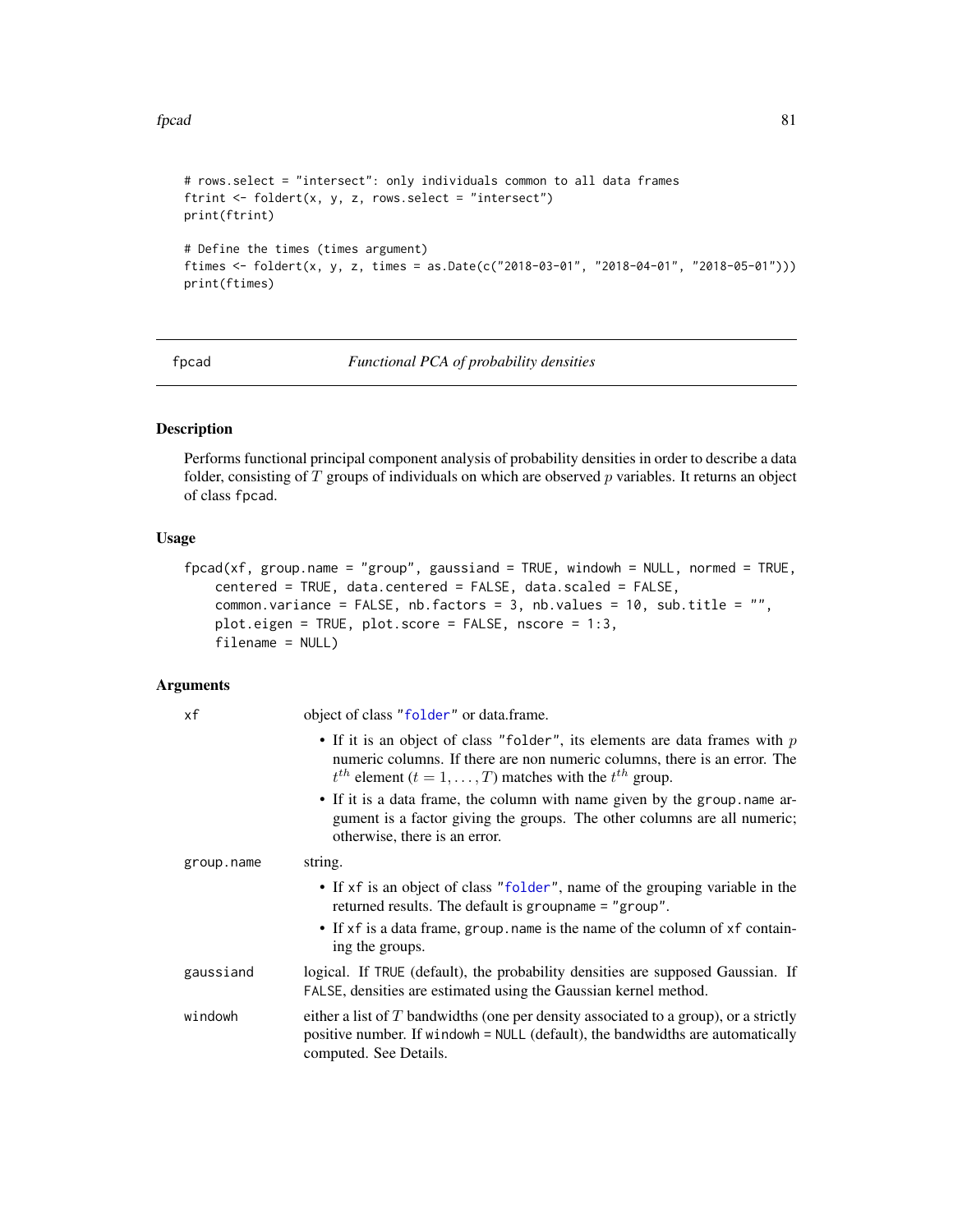| normed          | logical. If TRUE (default), the densities are normed before computing the dis-<br>tances.                                                                                                                                              |
|-----------------|----------------------------------------------------------------------------------------------------------------------------------------------------------------------------------------------------------------------------------------|
| centered        | logical. If TRUE (default), the densities are centered.                                                                                                                                                                                |
| data.centered   | logical. If TRUE (default is FALSE), the data of each group are centered.                                                                                                                                                              |
| data.scaled     | logical. If TRUE (default is FALSE), the data of each group are centered (even if<br>data.centered = FALSE) and scaled.                                                                                                                |
| common.variance |                                                                                                                                                                                                                                        |
|                 | logical. If TRUE (default is FALSE), a common covariance matrix (or correlation<br>matrix if data. scaled = TRUE), computed on the whole data, is used. If FALSE<br>(default), a covariance (or correlation) matrix per group is used. |
| nb.factors      | numeric. Number of returned principal scores (default nb. factors = 3).                                                                                                                                                                |
|                 | Warning: The plot. fpcad and interpret. fpcad functions cannot take into<br>account more than nb. factors principal factors.                                                                                                           |
| nb.values       | numerical. Number of returned eigenvalues (default nb. values = 10).                                                                                                                                                                   |
| sub.title       | string. If provided, the subtitle for the graphs.                                                                                                                                                                                      |
| plot.eigen      | logical. If TRUE (default), the barplot of the eigenvalues is plotted.                                                                                                                                                                 |
| plot.score      | logical. If TRUE, the graphs of principal scores are plotted. A new graphic device<br>is opened for each pair of principal scores defined by nscore argument.                                                                          |
| nscore          | numeric vector. If plot score = TRUE, the numbers of the principal scores<br>which are plotted. By default it is equal to $nscore = 1:3$ . Its components cannot<br>be greater than nb. factors.                                       |
| filename        | string. Name of the file in which the results are saved. By default (filename =<br>NULL) the results are not saved.                                                                                                                    |

#### Details

The  $T$  probability densities  $f_t$  corresponding to the  $T$  groups of individuals are either parametrically estimated (gaussiand = TRUE) or estimated using the Gaussian kernel method (gaussiand = FALSE). In the latter case, the windowh argument provides the list of the bandwidths to use. Notice that in the multivariate case  $(p>1)$  the bandwidths are positive-definite matrices.

If windowh is a numerical value, the matrix bandwidth is of the form  $hS$ , where S is either the square root of the covariance matrix  $(p>1)$  or the standard deviation of the estimated density.

If windowh = NULL (default),  $h$  in the above formula is computed using the [bandwidth.parameter](#page-23-0) function.

#### Value

Returns an object of class fpcad, that is a list including:

| inertia       | data frame of the eigenvalues and percentages of inertia.                      |
|---------------|--------------------------------------------------------------------------------|
| contributions | data frame of the contributions to the first nb. factors principal components. |
| qualities     | data frame of the qualities on the first nb. factors principal factors.        |
| scores        | data frame of the first nb. factors principal scores.                          |
| norm          | vector of the $L^2$ norms of the densities.                                    |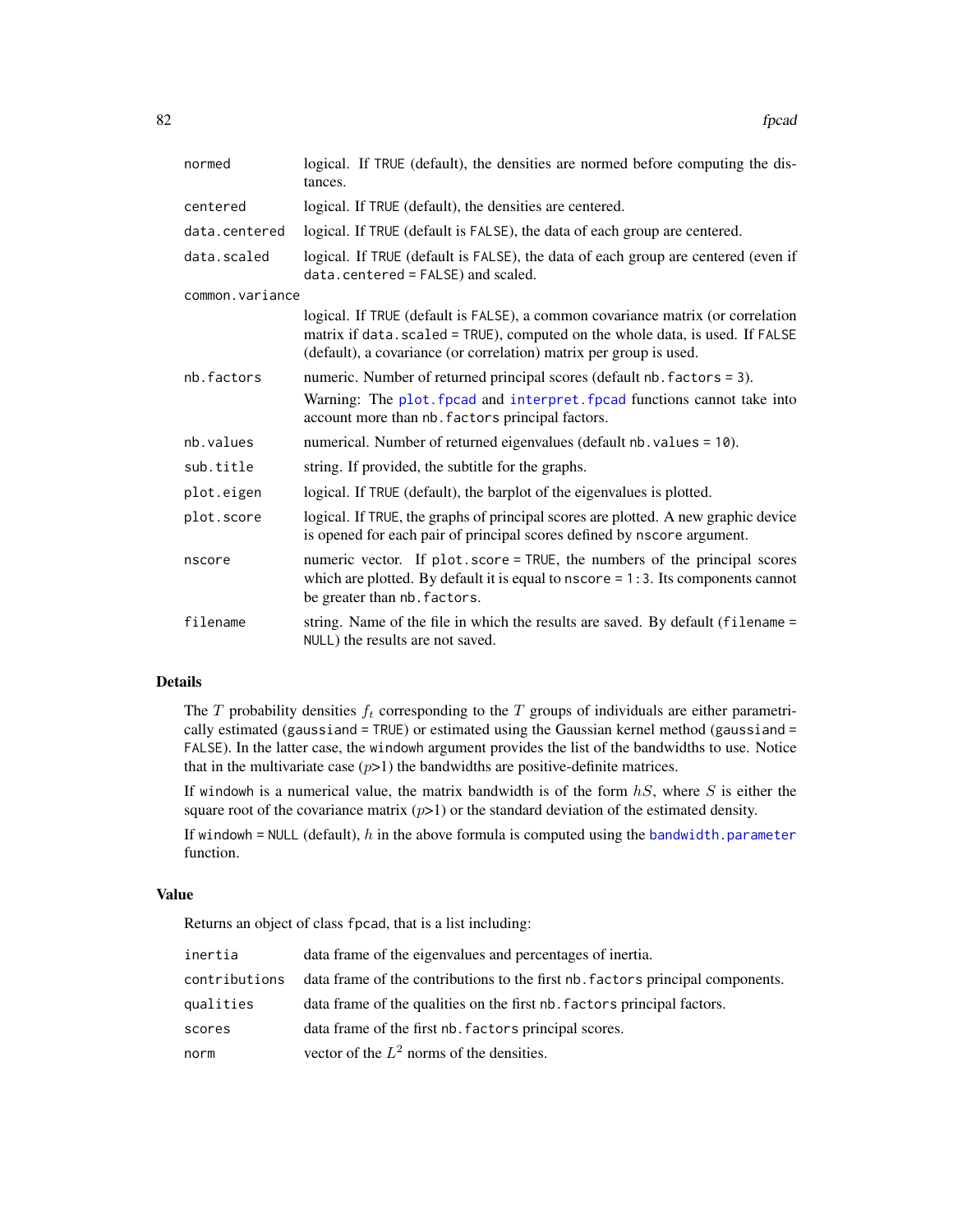#### fpcad 83

| means        | list of the means.                 |
|--------------|------------------------------------|
| variances    | list of the covariance matrices.   |
| correlations | list of the correlation matrices.  |
| skewness     | list of the skewness coefficients. |
| kurtosis     | list of the kurtosis coefficients. |

## Author(s)

Rachid Boumaza, Pierre Santagostini, Smail Yousfi, Gilles Hunault, Sabine Demotes-Mainard

#### References

Boumaza, R. (1998). Analyse en composantes principales de distributions gaussiennes multidimensionnelles. Revue de Statistique Appliqu?e, XLVI (2), 5-20.

Boumaza, R., Yousfi, S., Demotes-Mainard, S. (2015). Interpreting the principal component analysis of multivariate density functions. Communications in Statistics - Theory and Methods, 44 (16), 3321-3339.

Delicado, P. (2011). Dimensionality reduction when data are density functions. Computational Statistics & Data Analysis, 55, 401-420.

Yousfi, S., Boumaza, R., Aissani, D., Adjabi, S. (2014). Optimal bandwith matrices in functional principal component analysis of density functions. Journal of Statistical Computation and Simulation, 85 (11), 2315-2330.

#### See Also

[print.fpcad,](#page-176-0) [plot.fpcad,](#page-159-0) [interpret.fpcad,](#page-99-0) [bandwidth.parameter](#page-23-0)

```
data(roses)
# Case of a normed non-centred PCA of Gaussian densities (on 3 architectural
# characteristics of roses: shape (Sha), foliage density (Den) and symmetry (Sym))
rosesf <- as.folder(roses[,c("Sha","Den","Sym","rose")])
result3 <- fpcad(rosesf, group.name = "rose")
print(result3)
plot(result3)
# Applied to a data frame:
result3df <- fpcad(roses[,c("Sha","Den","Sym","rose")], group.name = "rose")
print(result3df)
plot(result3df)
# Flower colors of the roses
scores <- result3$scores
scores <- data.frame(scores, color = scores$rose, stringsAsFactors = TRUE)
colours <- scores$rose
colours <- factor(c(A = "yellow", B = "yellow", C = "pink", D = "yellow", E = "red",
                  F = "yellow", G = "pink", H = "pink", I = "yellow", J = "yellow")levels(scores$color) <- c(A = "yellow", B = "yellow", C = "pink", D = "yellow", E = "red",
```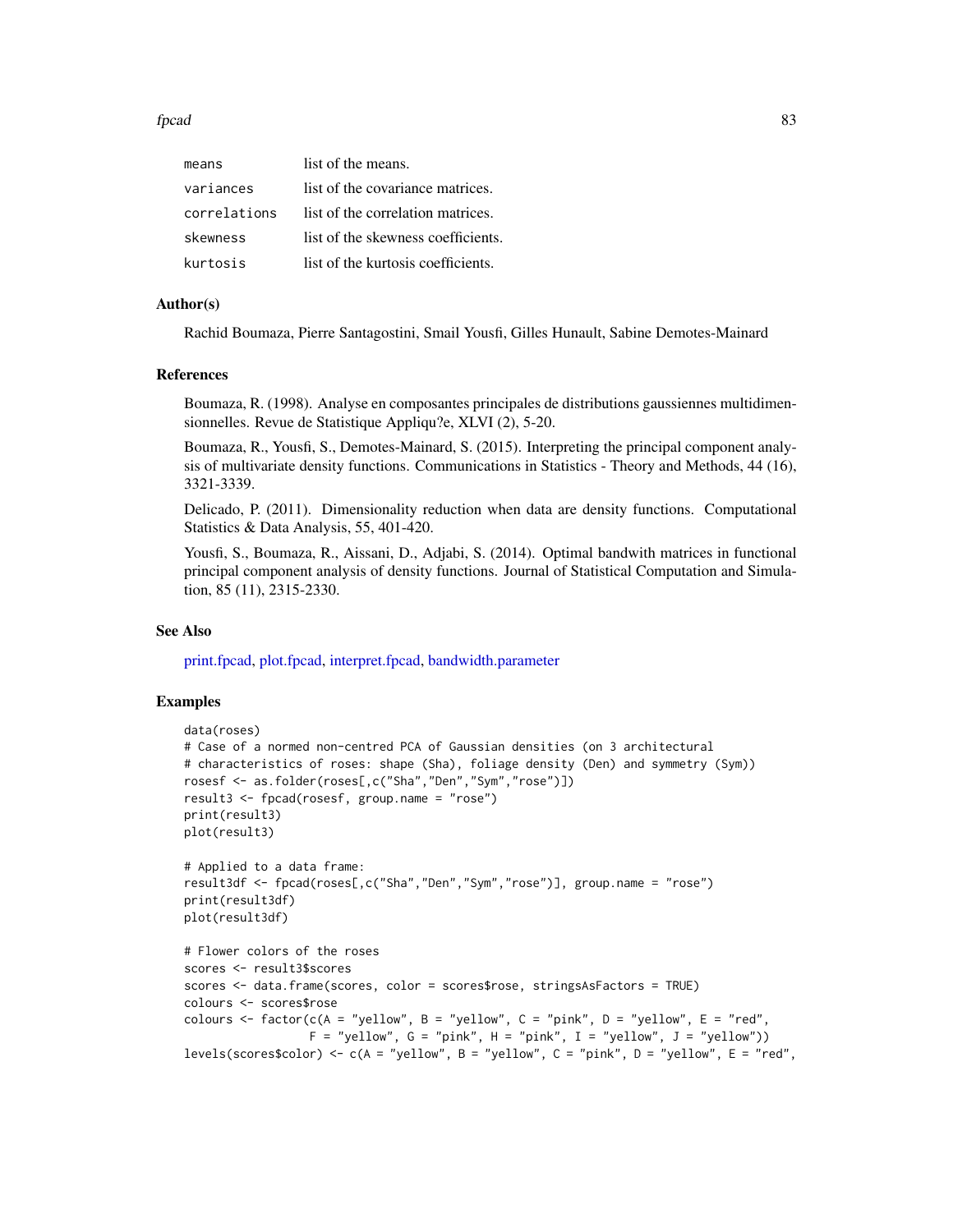```
F = "yellow", G = "pink", H = "pink", I = "yellow", J = "yellow")# Scores according to the first two principal components, per color
plot(result3, nscore = 1:2, color = colours)
```
<span id="page-83-0"></span>fpcat *Functional PCA of probability densities among time*

#### Description

Performs functional principal component analysis of probability densities in order to describe a data "foldert", consisting of individuals on which are observed  $p$  variables on  $T$  times. It returns an object of class fpcat.

## Usage

```
fpcat(xf, group.name="time", method = 1, ind = 1, nvar = NULL, gaussiand = TRUE,
   windowh = NULL, normed=TRUE, centered=TRUE, data.centered = FALSE,
   data.scaled = FALSE, common.variance = FALSE, nb.factors = 3, nb.values = 10,
   sub.title = "", plot.eigen = TRUE, plot.score = FALSE, nscore = 1:3,
   filename = NULL)
```
#### Arguments

xf object of class ["foldert"](#page-77-0) or data.frame.

- An object of class "foldert" is a list of data frames with the same column names, each of them corresponding to a time of observation. Its elements are data frames with  $p$  numeric columns. If there are non numeric columns, there is an error. The  $t^{th}$  element  $(t = 1, \ldots, T)$  matches with the  $t^{th}$  time of observation.
- If it is a data frame:
	- If method=1: the column with name given by the group.name argument is a factor giving the groups. The other columns are all numeric; otherwise, there is an error.
	- If method=2: the column named after the ind argument contains the identifiers of the measured objects, and the observations are organized as follows:

Given timecol the number of the column named by the group.name argument,

the observations corresponding to the 1st time are on columns timecol  $: (timecol + nvar -1)$ 

the observations corresponding to the 2nd time are on columns (timecol  $+$  nvar) : (timecol  $+ 2 *$  nvar  $-1$ )

and so on.

group.name string or numeric.

- - If xf is an object of class ["foldert"](#page-77-0), string. Name of the grouping variable, that is the observation times. The default is groupname = "time".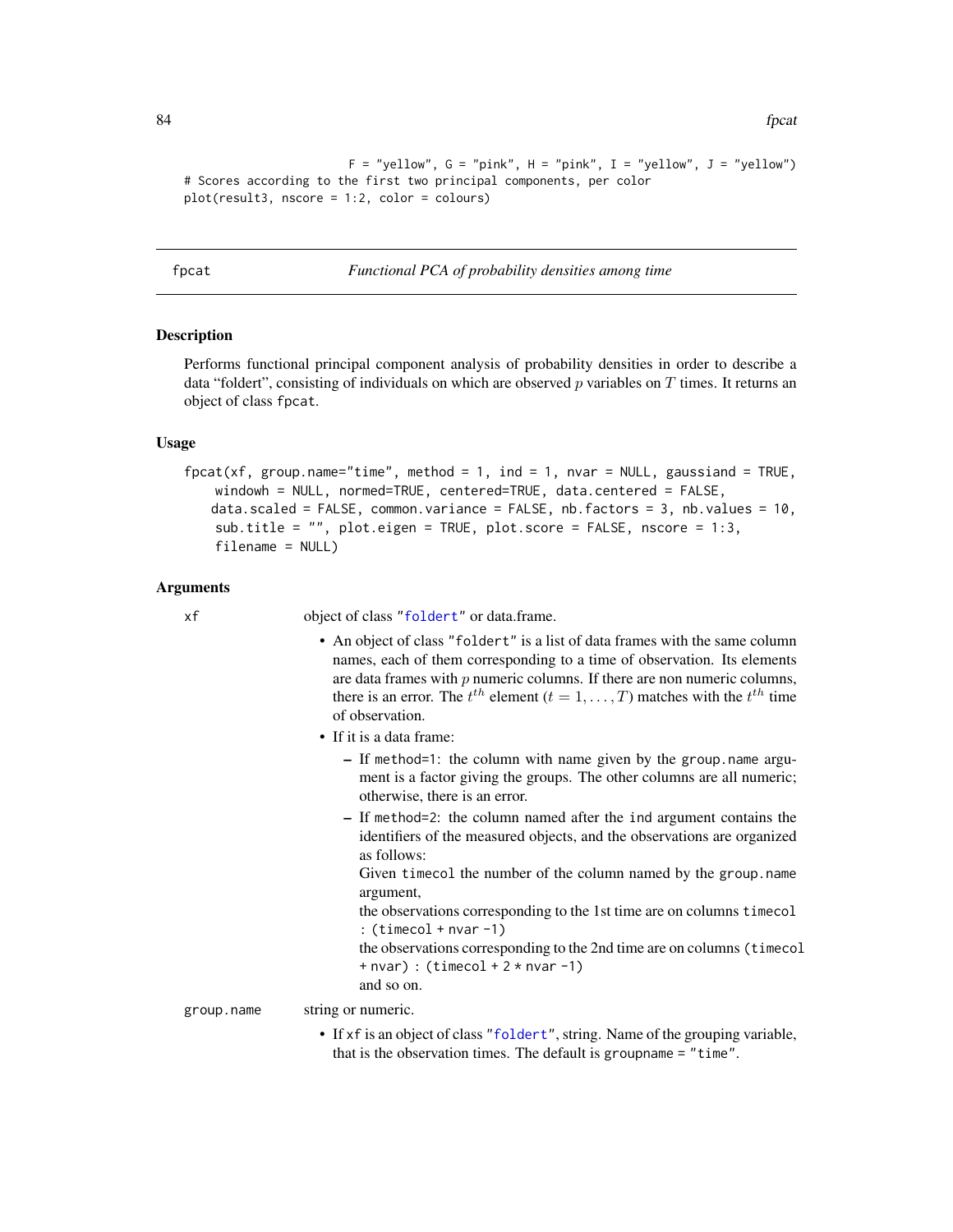|               | • If xf is a data frame, string or numeric, as the ind argument of as. foldert. data. frame.                                                                                                                                                                          |
|---------------|-----------------------------------------------------------------------------------------------------------------------------------------------------------------------------------------------------------------------------------------------------------------------|
|               | $-$ If method = 1, timecol is the name or the number of the column of<br>x containing the times of observation, or the number of this column.<br>x[, timecol] must be of class "numeric", "ordered", "Date", "POSIXlt"<br>or "POSIXct", otherwise, there is an error. |
|               | - If method=2, timecol is the name or the number of the first column<br>corresponding to the first observation. If there are duplicated column<br>names and several columns are named by timecol, the first one is con-<br>sidered.                                   |
| method        | if xf is a data frame, 1 or 2. Omitted if xf is an object of class "foldert".                                                                                                                                                                                         |
|               | If xf is a data frame, method indicates the layout of this data frame and, there-<br>fore, the method used to extract the data and build the foldert.                                                                                                                 |
|               | • If method = 1, there is a column containing the identifiers of the measured<br>objects and a column containing the times. The other columns contain the<br>observations.                                                                                            |
|               | $\bullet$ If method = 2, there is a column containing the identifiers of the measured<br>objects, and the observations are organized as follows:                                                                                                                      |
|               | - the observations corresponding to the 1st time are on columns timecol<br>: $(timecol + nvar -1)$                                                                                                                                                                    |
|               | - the observations corresponding to the 2nd time are on columns (timecol<br>$+$ nvar) : (timecol + 2 $*$ nvar -1)                                                                                                                                                     |
|               | - and so on.                                                                                                                                                                                                                                                          |
| ind           | if xf is a data frame, string or numeric. Omitted if xf is an object of class<br>"foldert".                                                                                                                                                                           |
|               | The name of the column of x containing the indentifiers of the measured objects,<br>or the number of this column. See the ind argument of as. foldert.data.frame.                                                                                                     |
| nvar          | if xf is a data frame and mathod=2, string or numeric. Omitted if xf is an object<br>of class "foldert" or if method=1.                                                                                                                                               |
|               | The number of variable measured at each observation time. See the ind argu-<br>ment of as. foldert.data.frame.                                                                                                                                                        |
|               | All other arguments are the same as for fpcad.                                                                                                                                                                                                                        |
| gaussiand     | logical. If TRUE (default), the probability densities are supposed Gaussian. If<br>FALSE, densities are estimated using the Gaussian kernel method (as fpcad).                                                                                                        |
| windowh       | either a list of $T$ bandwidths (one per density associated to a group), or a strictly<br>positive number. If windowh = NULL (default), the bandwidths are automatically<br>computed (as fpcad). See Details.                                                         |
| normed        | logical. If TRUE (default), the densities are normed before computing the dis-<br>tances (as fpcad).                                                                                                                                                                  |
| centered      | logical. If TRUE (default), the densities are centered (as fpcad).                                                                                                                                                                                                    |
| data.centered | logical. If TRUE (default is FALSE), the data of each group are centered (as<br>fpcad).                                                                                                                                                                               |
| data.scaled   | logical. If TRUE (default is FALSE), the data of each group are centered (even if<br>data.centered = FALSE) and scaled (as fpcad).                                                                                                                                    |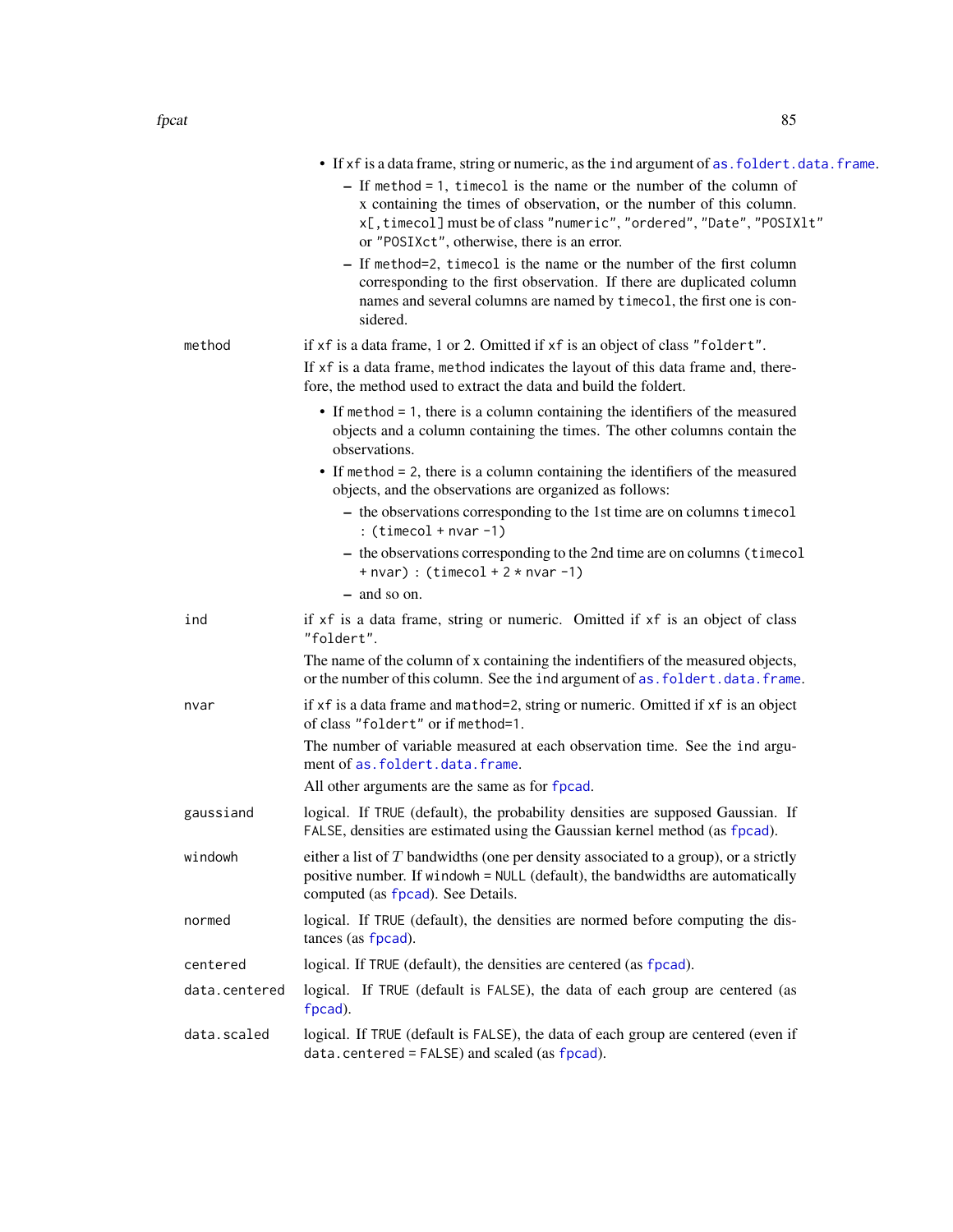| common.variance |                                                                                                                                                                                                                                                  |
|-----------------|--------------------------------------------------------------------------------------------------------------------------------------------------------------------------------------------------------------------------------------------------|
|                 | logical. If TRUE (default is FALSE), a common covariance matrix (or correlation<br>matrix if data.scaled = TRUE), computed on the whole data, is used. If FALSE<br>(default), a covariance (or correlation) matrix per group is used (as fpcad). |
| nb.factors      | numeric. Number of returned principal scores (default nb. factors = 3) (as<br>fpcad).                                                                                                                                                            |
|                 | Warning: The plot f pead and interpret f pead functions cannot take into<br>account more than nb. factors principal factors (as fpcad).                                                                                                          |
| nb.values       | numerical. Number of returned eigenvalues (default nb. values = 10) (as fpcad).                                                                                                                                                                  |
| sub.title       | string. Subtitle for the graphs (default NULL) (as fpcad).                                                                                                                                                                                       |
| plot.eigen      | logical. If TRUE (default), the barplot of the eigenvalues is plotted (as fpcad).                                                                                                                                                                |
| plot.score      | logical. If TRUE, the graphs of principal scores are plotted. A new graphic<br>device is opened for each pair of principal scores defined by nscore argument<br>(as fpcad).                                                                      |
| nscore          | numeric vector. If plot score = TRUE, the numbers of the principal scores<br>which are plotted. By default it is equal to $nscore = 1:3$ . Its components cannot<br>be greater than nb. factors (as fpcad).                                      |
| filename        | string. Name of the file in which the results are saved. By default (filename =<br>NULL) the results are not saved (as fpcad).                                                                                                                   |

# Details

The  $T$  probability densities  $f_t$  corresponding to the  $T$  times of observation are either parametrically estimated or estimated using the Gaussian kernel method (see [fpcad](#page-80-0) for the use of the arguments indicating the method used to estimate these densities).

## Value

Returns an object of class fpcat, that is a list including:

| times         | vector of the times of observation.                                            |
|---------------|--------------------------------------------------------------------------------|
| inertia       | data frame of the eigenvalues and percentages of inertia.                      |
| contributions | data frame of the contributions to the first nb. factors principal components. |
| qualities     | data frame of the qualities on the first nb. factors principal factors.        |
| scores        | data frame of the first nb. factors principal scores.                          |
| norm          | vector of the $L^2$ norms of the densities.                                    |
| means         | list of the means.                                                             |
| variances     | list of the covariance matrices.                                               |
| correlations  | list of the correlation matrices.                                              |
| skewness      | list of the skewness coefficients.                                             |
| kurtosis      | list of the kurtosis coefficients.                                             |

# Author(s)

Rachid Boumaza, Pierre Santagostini, Smail Yousfi, Gilles Hunault, Sabine Demotes-Mainard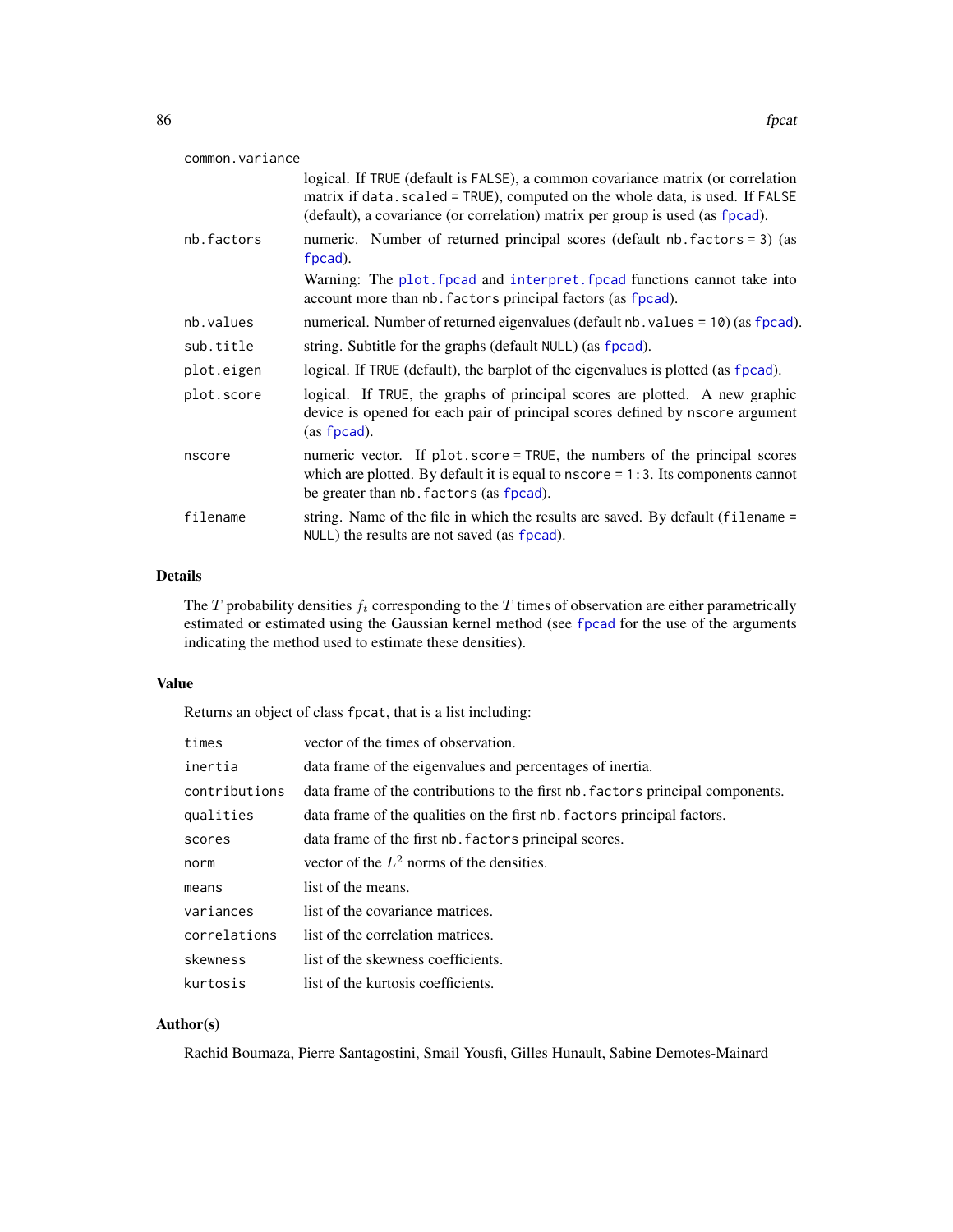# getcol.folder 87

#### References

Boumaza, R. (1998). Analyse en composantes principales de distributions gaussiennes multidimensionnelles. Revue de Statistique Appliqu?e, XLVI (2), 5-20.

Boumaza, R., Yousfi, S., Demotes-Mainard, S. (2015). Interpreting the principal component analysis of multivariate density functions. Communications in Statistics - Theory and Methods, 44 (16), 3321-3339.

Delicado, P. (2011). Dimensionality reduction when data are density functions. Computational Statistics & Data Analysis, 55, 401-420.

Yousfi, S., Boumaza, R., Aissani, D., Adjabi, S. (2014). Optimal bandwith matrices in functional principal component analysis of density functions. Journal of Statistical Computation and Simulation, 85 (11), 2315-2330.

## See Also

[print.fpcat,](#page-177-0) [plot.fpcat,](#page-161-0) [bandwidth.parameter](#page-23-0)

## Examples

```
times <- as.Date(c("2017-03-01", "2017-04-01", "2017-05-01", "2017-06-01"))
x1 \leq - data.frame(z1=rnorm(6,1,5), z2=rnorm(6,3,3))
x2 \leq - data.frame(z1=rnorm(6,4,6), z2=rnorm(6,5,2))
x3 \leq data.frame(z1=rnorm(6,7,2), z2=rnorm(6,8,4))
x4 <- data.frame(z1=rnorm(6,9,3), z2=rnorm(6,10,2))
ft <- foldert(x1, x2, x3, x4, times = times, rows.select="intersect")
print(ft)
result <- fpcat(ft)
print(result)
plot(result)
```
<span id="page-86-0"></span>getcol.folder *Select columns in all elements of a folder*

## **Description**

Select columns in all data frames of a folder.

#### Usage

```
getcol.folder(object, name)
```
#### **Arguments**

| object | object of class folder that is a list of data frames with the same column names.               |
|--------|------------------------------------------------------------------------------------------------|
| name   | character vector. The names of the columns to be selected in each data frame of<br>the folder. |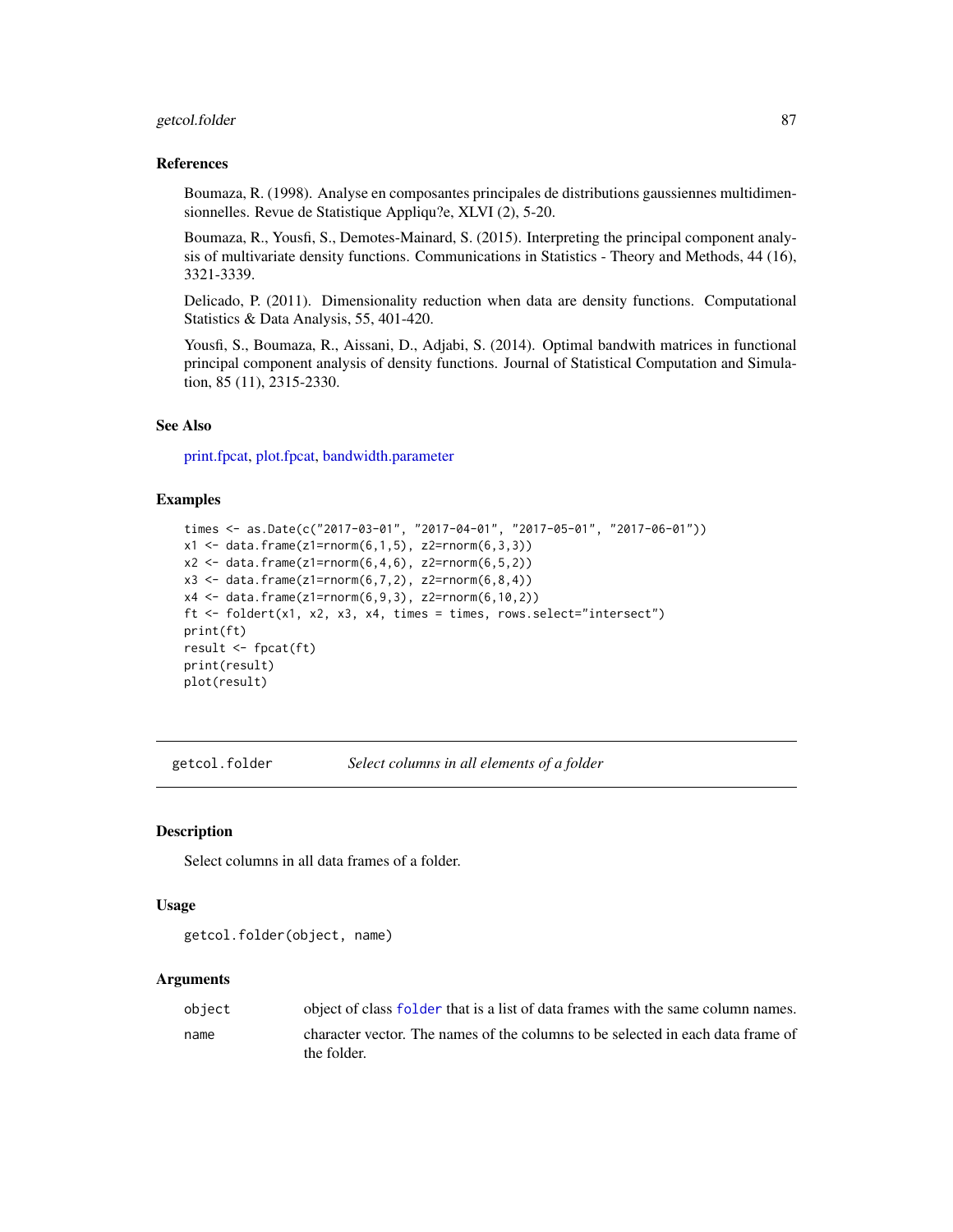## Value

A folder with the same number of elements as object. Its  $k^{th}$  element is a data frame, and its columns are the columns of object[[k]] given by name.

# Author(s)

Rachid Boumaza, Pierre Santagostini, Smail Yousfi, Gilles Hunault, Sabine Demotes-Mainard

#### See Also

[folder](#page-73-0): object of class folder.

[rmcol.folder](#page-182-0): remove columns in all elements of a folder.

[getrow.folder](#page-88-0): select rows in all elements of a folder.

[rmrow.folder](#page-184-0): remove rows in all elements of a folder.

# Examples

data(iris)

```
iris.fold <- as.folder(iris, "Species")
getcol.folder(iris.fold, "Sepal.Length")
getcol.folder(iris.fold, c("Petal.Length", "Petal.Width"))
```
<span id="page-87-0"></span>getcol.foldert *Select columns in all elements of a foldert*

## Description

Select columns in all data frames of a foldert.

# Usage

getcol.foldert(object, name)

#### Arguments

| object | object of class foldert that is a list of data frames with the same column names,<br>each of them corresponding to a time of observation. |
|--------|-------------------------------------------------------------------------------------------------------------------------------------------|
| name   | character vector. The names of the columns to be selected in each data frame of<br>the foldert.                                           |

#### Value

A foldert with the same number of elements as object. Its  $k^{th}$  element is a data frame, and its columns are the columns of object[[k]] given by name.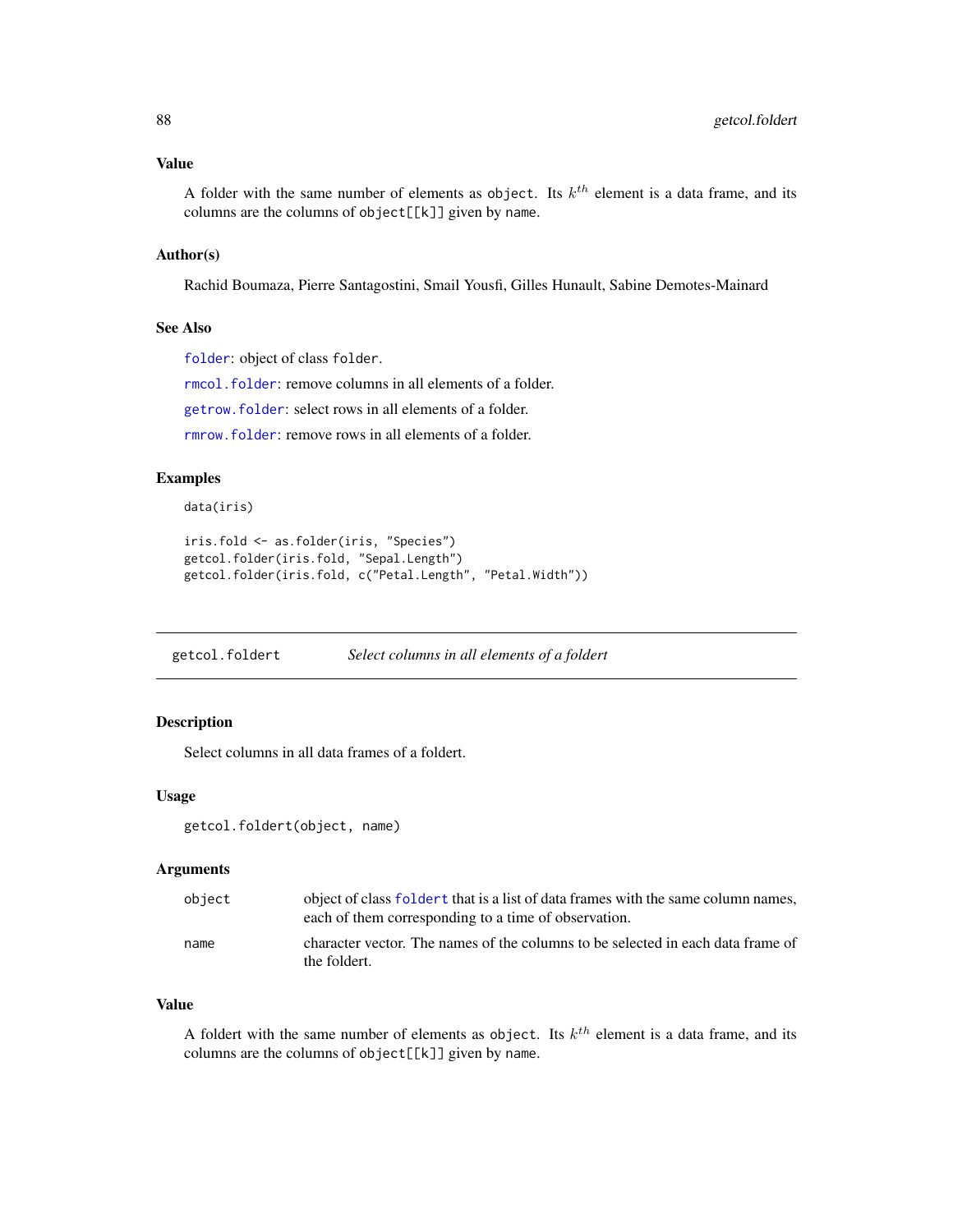# getrow.folder 89

#### Author(s)

Rachid Boumaza, Pierre Santagostini, Smail Yousfi, Gilles Hunault, Sabine Demotes-Mainard

# See Also

[foldert](#page-77-0): object of class foldert.

[rmcol.foldert](#page-183-0): remove columns in all elements of a foldert.

[getrow.foldert](#page-89-0): select rows in all elements of a foldert.

[rmrow.foldert](#page-185-0): remove rows in all elements of a foldert.

## Examples

data(floribundity)

ft0 <- foldert(floribundity, cols.select = "union") getcol.foldert(ft0, c("rose", "variety"))

<span id="page-88-0"></span>getrow.folder *Select rows in all elements of a folder*

## Description

Select rows in all data frames of a folder.

## Usage

getrow.folder(object, name)

#### Arguments

| object | object of class folder that is a list of data frames with the same column names.            |
|--------|---------------------------------------------------------------------------------------------|
| name   | character vector. The names of the rows to be selected in each data frame of the<br>folder. |
|        |                                                                                             |

## Value

A folder with the same number of elements as object. Its  $k^{th}$  element is a data frame, and its rows are the rows of object[[k]] given by name.

#### Author(s)

Rachid Boumaza, Pierre Santagostini, Smail Yousfi, Gilles Hunault, Sabine Demotes-Mainard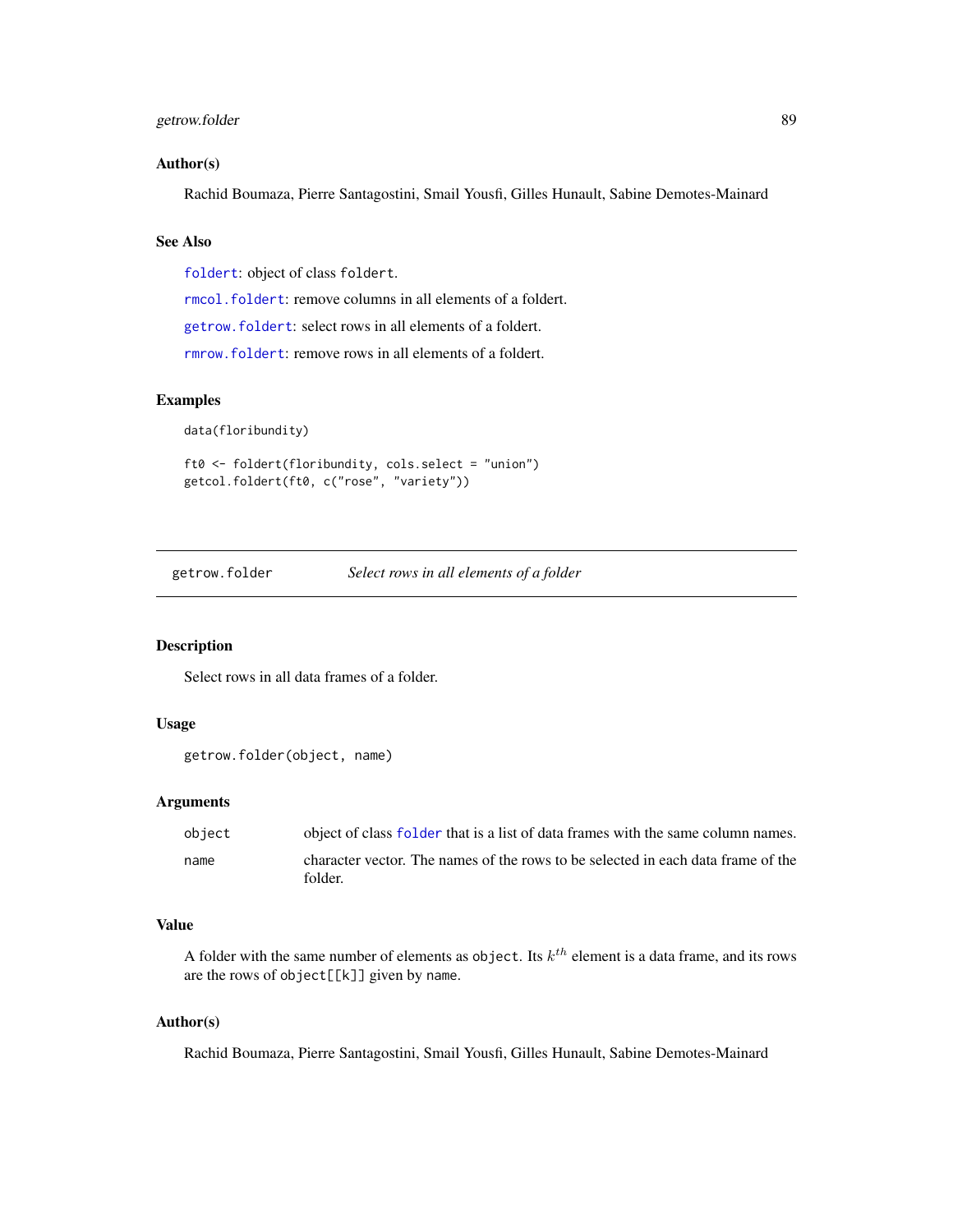# See Also

[folder](#page-73-0): object of class folder.

[rmrow.folder](#page-184-0): remove rows in all elements of a folder.

[getcol.folder](#page-86-0): select rows in all elements of a folder.

[rmcol.folder](#page-182-0): remove rows in all elements of a folder.

# Examples

```
data(iris)
iris.fold <- as.folder(iris, "Species")
getrow.folder(iris.fold, c(1:5, 51:55, 101:105))
```
<span id="page-89-0"></span>getrow.foldert *Select rows in all elements of a foldert*

#### Description

Select rows in all data frames of a foldert.

# Usage

getrow.foldert(object, name)

#### Arguments

| object | object of class foldert that is a list of data frames with the same column names,<br>each of them corresponding to a time of observation. |
|--------|-------------------------------------------------------------------------------------------------------------------------------------------|
| name   | character vector. The names of the rows to be selected in each data frame of the<br>foldert.                                              |

#### Value

A foldert with the same number of elements as object. Its  $k^{th}$  element is a data frame, and its rows are the rows of object[[k]] given by name.

# Author(s)

Rachid Boumaza, Pierre Santagostini, Smail Yousfi, Gilles Hunault, Sabine Demotes-Mainard

## See Also

[foldert](#page-77-0): object of class foldert. [rmrow.foldert](#page-185-0): remove rows in all elements of a foldert. [getcol.foldert](#page-87-0): select columns in all elements of a foldert. [rmcol.foldert](#page-183-0): remove columns in all elements of a foldert.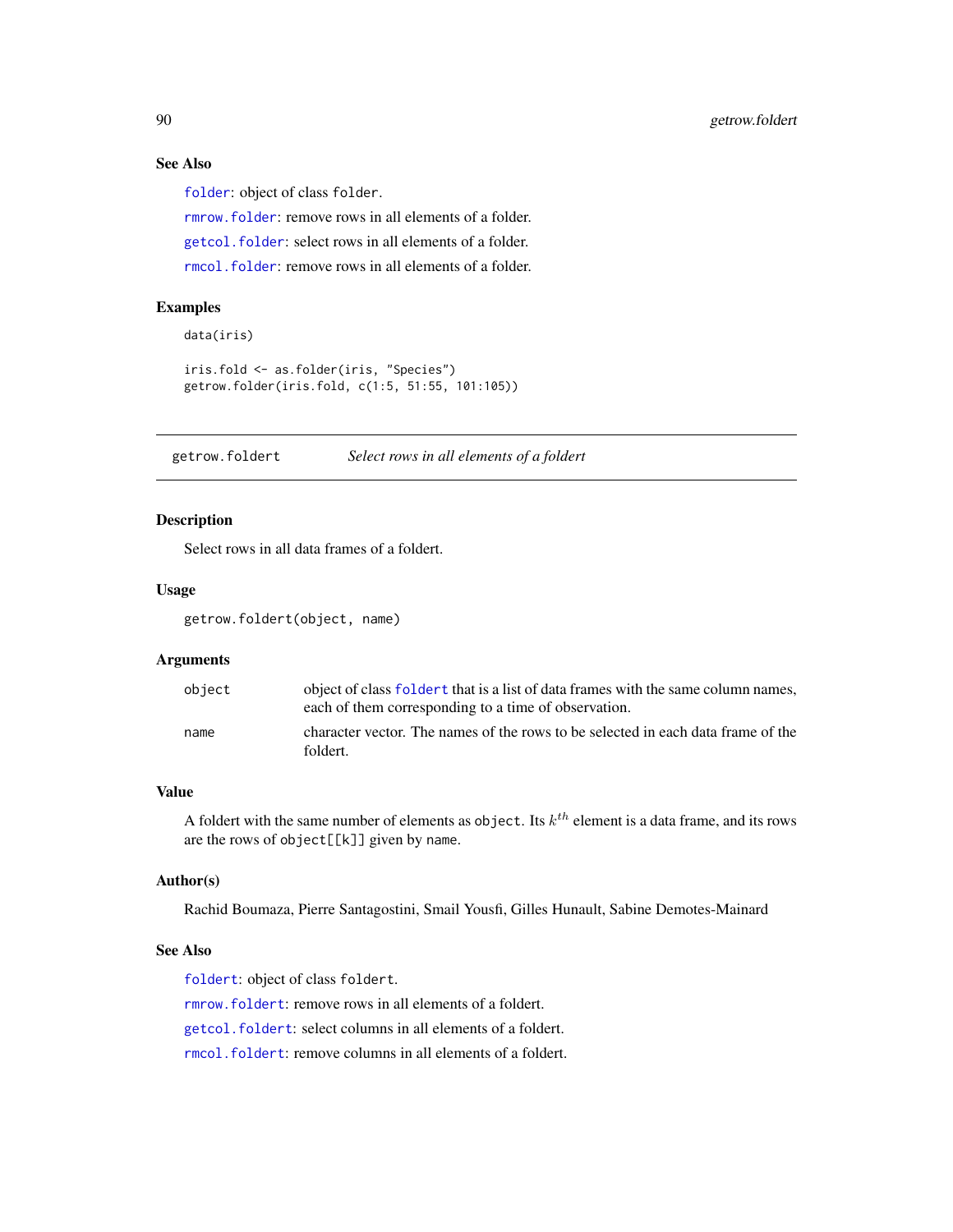#### hclustdd 91

## Examples

data(floribundity)

```
ft0 <- foldert(floribundity, cols.select = "union", rows.select = "union")
getrow.foldert(ft0, c("16", "51"))
```
<span id="page-90-0"></span>hclustdd *Hierarchic cluster analysis of discrete probability distributions*

#### Description

Performs functional hierarchic cluster analysis of discrete probability distributions. It returns an object of class [hclustdd](#page-90-0). It applies [hclust](#page-0-0) to the distance matrix between the  $T$  distributions.

#### Usage

```
hclustdd(xf, group.name = "group", distance = c("11", "12", "chisqsym", "hellinger","jeffreys", "jensen", "lp"),
             sub.title = "", filename = NULL,
             method.hclust = "complete")
```
### Arguments

|        | ٠ | × |
|--------|---|---|
| ٠<br>٦ |   |   |

f object of class [folder](#page-73-0), or list of arrays (or tables).

- If it is a folder, its elements are data frames with  $q$  columns (considered as factors). The  $t^{th}$  element  $(t = 1, ..., T)$  matches with the  $t^{th}$  group.
- If it is a data frame, the columns with name given by the group. name argument is a factor giving the groups. The other columns are all considered as factors.
- If it is a list of arrays (or tables), the  $t^{th}$  element  $(t = 1, \ldots, T)$  is the table of the joint frequency distribution of q variables within the  $t^{th}$  group. The frequency distribution is expressed with relative or absolute frequencies. These arrays have the same shape.

Each array (or table)  $xf[[i]]$  has:

- the same dimension(s). If  $q = 1$  (univariate), dim(xf[[i]]) is an integer. If  $q > 1$  (multivariate), dim(xf[[i]]) is an integer vector of length q.
- the same dimension names dimnames(xf[[i]]) (is non NULL). These dimnames are the names of the variables.

The elements of the arrays are non-negative numbers (if they are not, there is an error).

group.name string. Name of the grouping variable. Default: group.name = "group". distance The distance or divergence used to compute the distance matrix between the discrete distributions (see Details). It can be:

• "11" (default) the  $L^p$  distance with  $p = 1$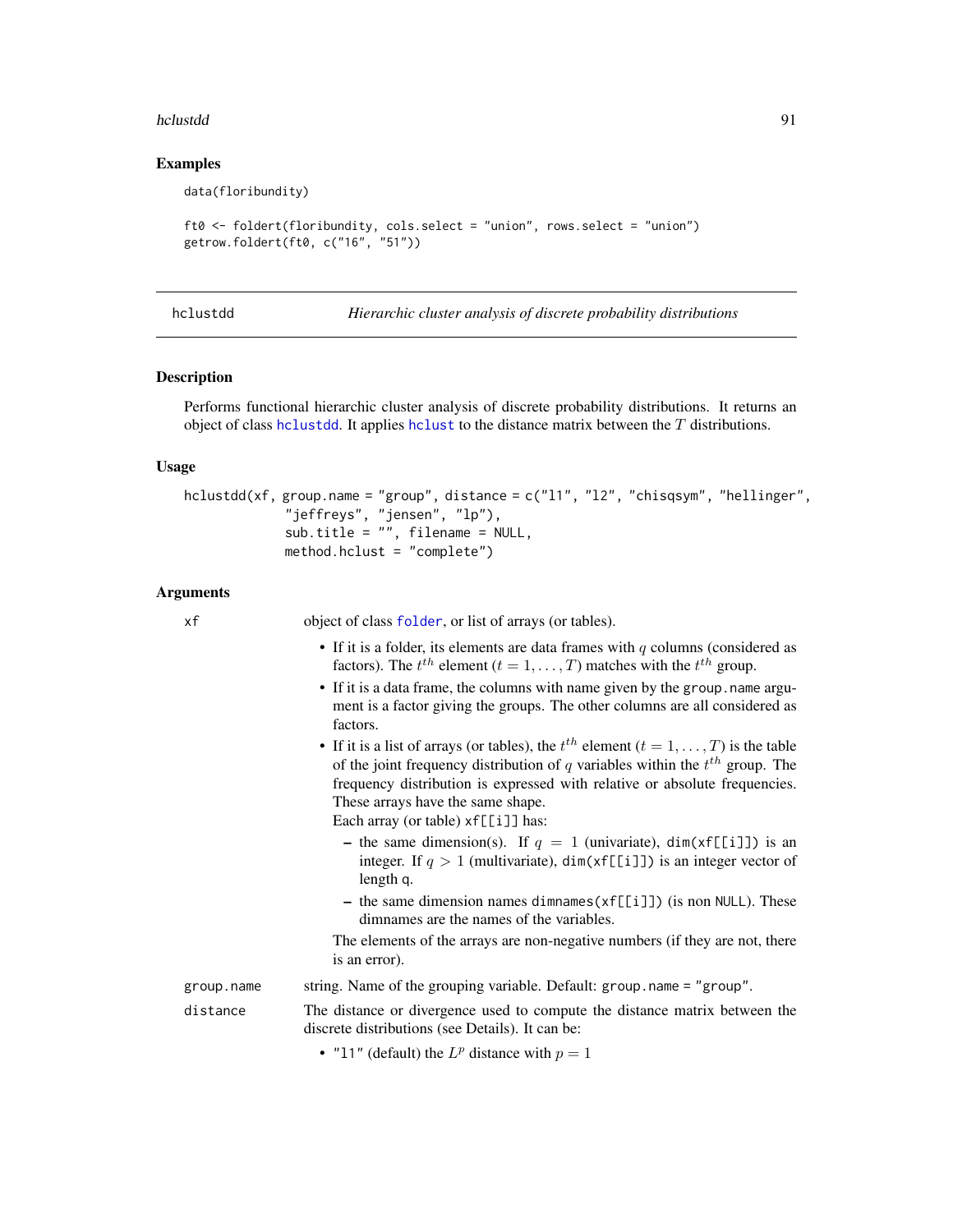|               | • "12" the $L^p$ distance with $p = 2$                                                                               |
|---------------|----------------------------------------------------------------------------------------------------------------------|
|               | • "chisqsym" the symmetric Chi-squared distance                                                                      |
|               | • "hellinger" the Hellinger metric (Matusita distance)                                                               |
|               | • "jeffreys" Jeffreys distance (symmetrised Kullback-Leibler divergence)                                             |
|               | • "jensen" the Jensen-Shannon distance                                                                               |
|               | • " $1p$ " the $L^p$ distance with p given by the argument p of the function.                                        |
| sub.title     | string. If provided, the subtitle for the graphs.                                                                    |
| filename      | string. Name of the file in which the results are saved. By default (filename =<br>NULL) the results are not saved.  |
| method.hclust | the agglomeration method to be used for the clustering. See the method argu-<br>ment of the <b>h</b> clust function. |

# Details

In order to compute the distances/dissimilarities between the groups, the  $T$  probability distributions  $f_t$  corresponding to the T groups of individuals are estimated from observations. Then the distances/dissimilarities between the estimated distributions are computed, using the distance or divergence defined by the distance argument:

If the distance is "l1", "l2" or "lp", the distances are computed by the function [matddlppar](#page-129-0). Otherwise, it can be computed by [matddchisqsympar](#page-121-0) ("chisqsym"), [matddhellingerpar](#page-123-0) ("hellinger"), [matddjeffreyspar](#page-125-0) ("jeffreys") or [matddjensenpar](#page-127-0) ("jensen").

## Value

Returns an object of class hclustdd, that is a list including:

| distances | matrix of the $L^2$ -distances between the estimated densities. |
|-----------|-----------------------------------------------------------------|
| clust     | an object of class helust.                                      |

#### Author(s)

Rachid Boumaza, Pierre Santagostini, Smail Yousfi, Gilles Hunault, Sabine Demotes-Mainard

## See Also

[hclustdd](#page-90-0)

```
# Example 1 with a folder (10 groups) of 3 factors
# obtained by converting numeric variables
data(roses)
xr = roses[,c("Sha", "Den", "Sym", "rose")]
xr = cut(xr, breaks = list(c(0, 5, 7, 10), c(0, 4, 6, 10), c(0, 6, 8, 10)))xf = as.floatder(xr, groups = "rose")af = hclustdd(xf)print(af)
print(af, dist.print = TRUE)
```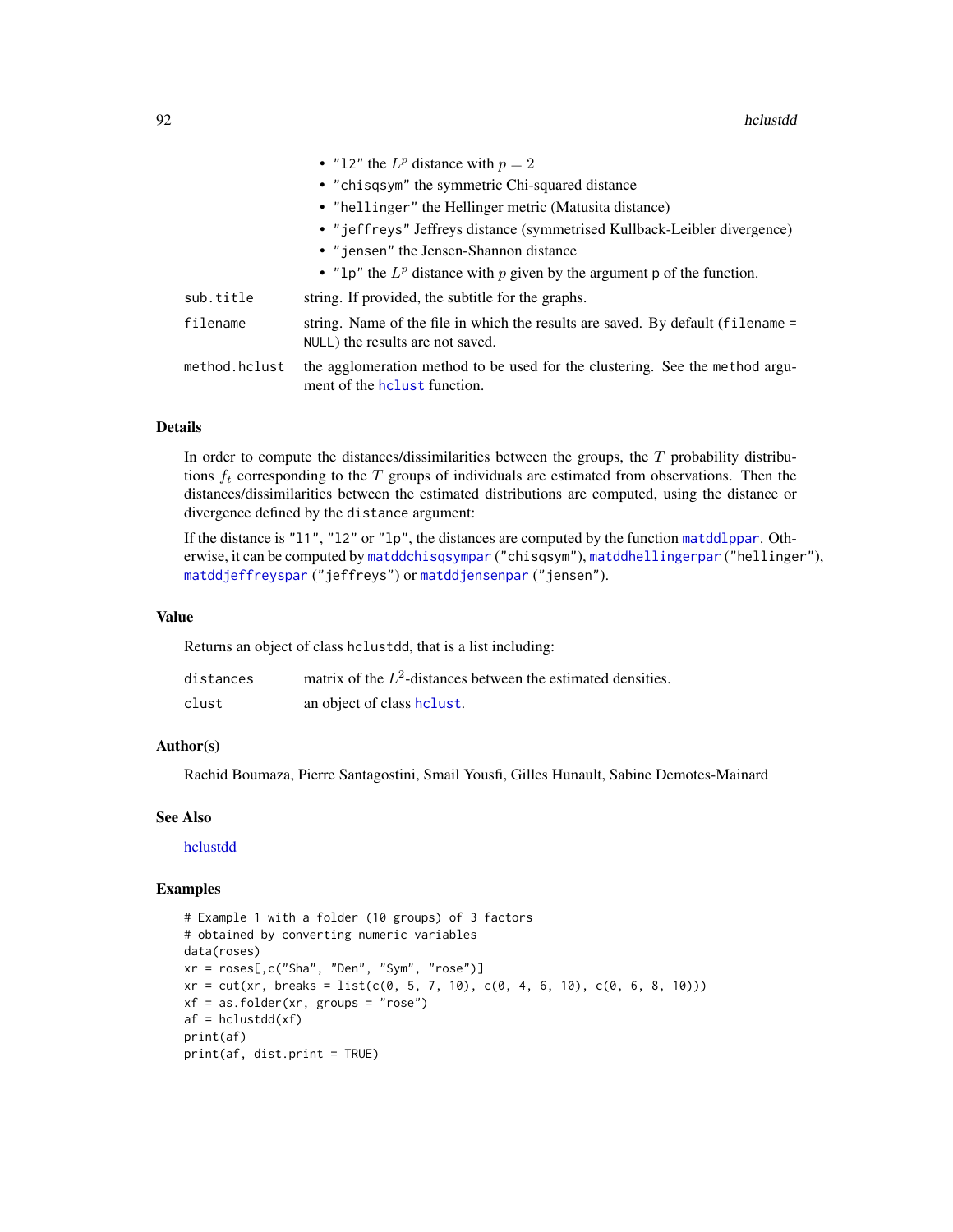#### hellinger 1933 – 1936 – 1937 – 1938 – 1939 – 1938 – 1939 – 1939 – 1939 – 1939 – 1939 – 1939 – 1939 – 1939 – 1

```
plot(af)
plot(af, hang = -1)# Example 2 with a data frame obtained by converting numeric variables
ar = \text{hclustdd}(xr, \text{ group.name = "rose")}print(ar)
print(ar, dist.print = TRUE)
plot(ar)
plot(ar, hang = -1)# Example 3 with a list of 7 arrays
data(dspg)
x1 = dspghclustdd(xl)
```
<span id="page-92-0"></span>hellinger *Hellinger distance between Gaussian densities*

# Description

Hellinger distance between two multivariate ( $p > 1$ ) or univariate ( $p = 1$ ) Gaussian densities (see Details).

#### Usage

hellinger(x1, x2, check = FALSE)

# Arguments

| x1             | a matrix or data frame of $n_1$ rows (observations) and p columns (variables) (can<br>also be a tibble) or a vector of length $n_1$ .                                                     |
|----------------|-------------------------------------------------------------------------------------------------------------------------------------------------------------------------------------------|
| x <sub>2</sub> | matrix or data frame (or tibble) of $n_2$ rows and p columns or vector of length<br>$n2$ .                                                                                                |
| check          | logical. When TRUE (the default is FALSE) the function checks if the covariance<br>matrices are not degenerate (multivariate case) or if the variances are not zero<br>(univariate case). |

# Details

The Hellinger distance between the two Gaussian densities is computed by using the [hellingerpar](#page-93-0) function and the density parameters estimated from samples.

# Value

Returns the Hellinger distance between the two probability densities.

Be careful! If check = FALSE and one smoothing bandwidth matrix is degenerate, the result returned can not be considered.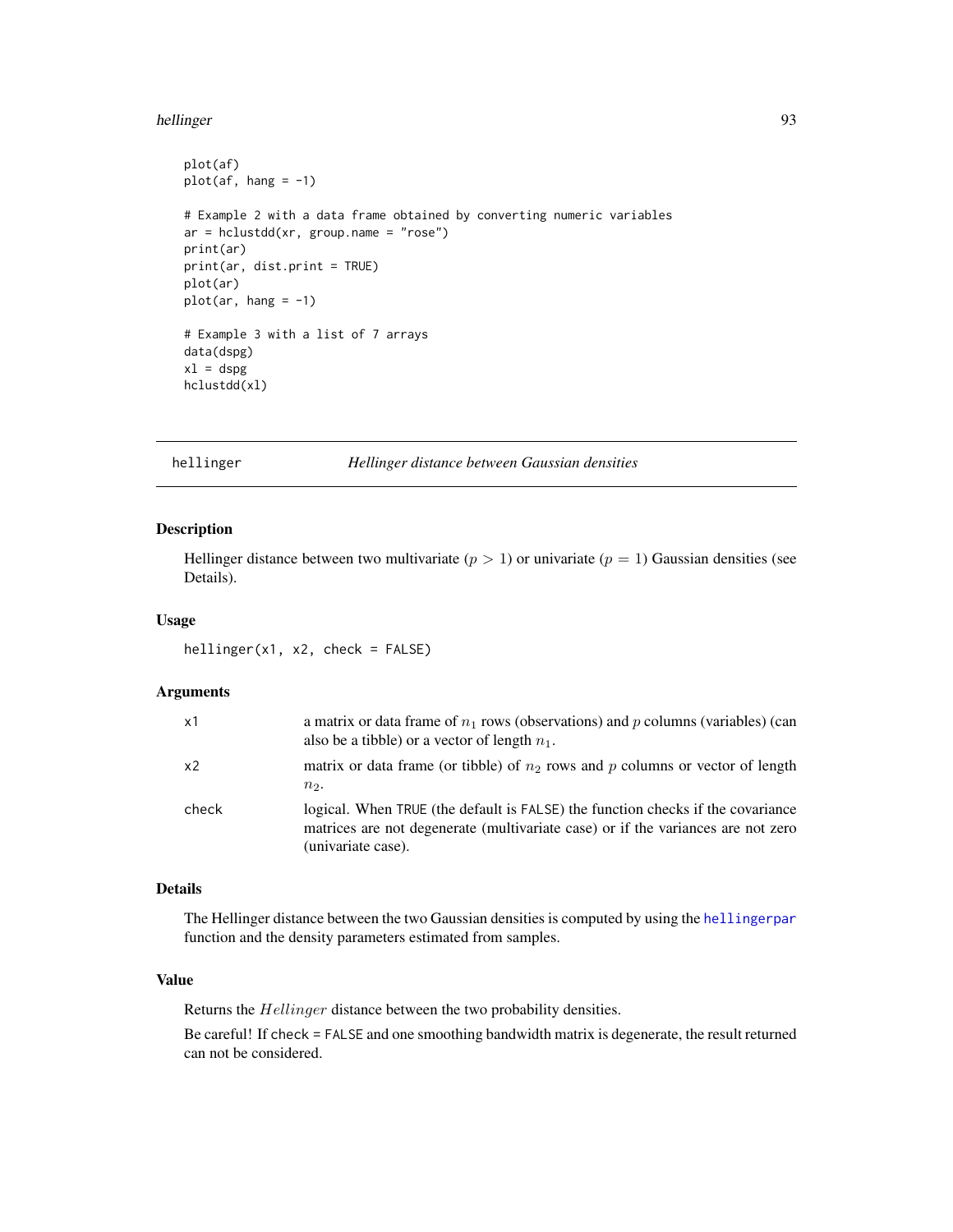#### Author(s)

Rachid Boumaza, Pierre Santagostini, Smail Yousfi, Gilles Hunault, Sabine Demotes-Mainard

#### References

McLachlan, G.J. (1992). Discriminant analysis and statistical pattern recognition. John Wiley & Sons, New York .

## See Also

[hellingerpar:](#page-93-0) Hellinger distance between Gaussian densities, given their parameters.

## Examples

```
require(MASS)
m1 < -c(0, 0)v1 \le matrix(c(1,0,0,1), ncol = 2)
m2 < -c(0,1)v2 \le matrix(c(4,1,1,9), ncol = 2)
x1 \le - mvrnorm(n = 3, mu = m1, Sigma = v1)
x2 \le - mvrnorm(n = 5, mu = m2, Sigma = v2)
hellinger(x1, x2)
```
<span id="page-93-0"></span>

hellingerpar *Hellinger distance between Gaussian densities given their parameters*

#### Description

Hellinger distance between two multivariate ( $p > 1$ ) or univariate ( $p = 1$ ) Gaussian densities given their parameters (mean vectors and covariance matrices if the densities are multivariate, or means and variances if univariate) (see Details).

#### Usage

hellingerpar(mean1, var1, mean2, var2, check = FALSE)

#### Arguments

| mean1             | $p$ -length numeric vector: the mean of the first Gaussian density.                                                                                                                       |
|-------------------|-------------------------------------------------------------------------------------------------------------------------------------------------------------------------------------------|
| var1              | p x p symmetric numeric matrix $(p > 1)$ or numeric $(p = 1)$ : the covariance<br>matrix ( $p > 1$ ) or the variance ( $p = 1$ ) of the first Gaussian density.                           |
| mean <sub>2</sub> | $p$ -length numeric vector: the mean of the second Gaussian density.                                                                                                                      |
| var <sub>2</sub>  | p x p symmetric numeric matrix $(p > 1)$ or numeric $(p = 1)$ : the covariance<br>matrix $(p > 1)$ or the variance $(p = 1)$ of the second Gaussian density.                              |
| check             | logical. When TRUE (the default is FALSE) the function checks if the covariance<br>matrices are not degenerate (multivariate case) or if the variances are not zero<br>(univariate case). |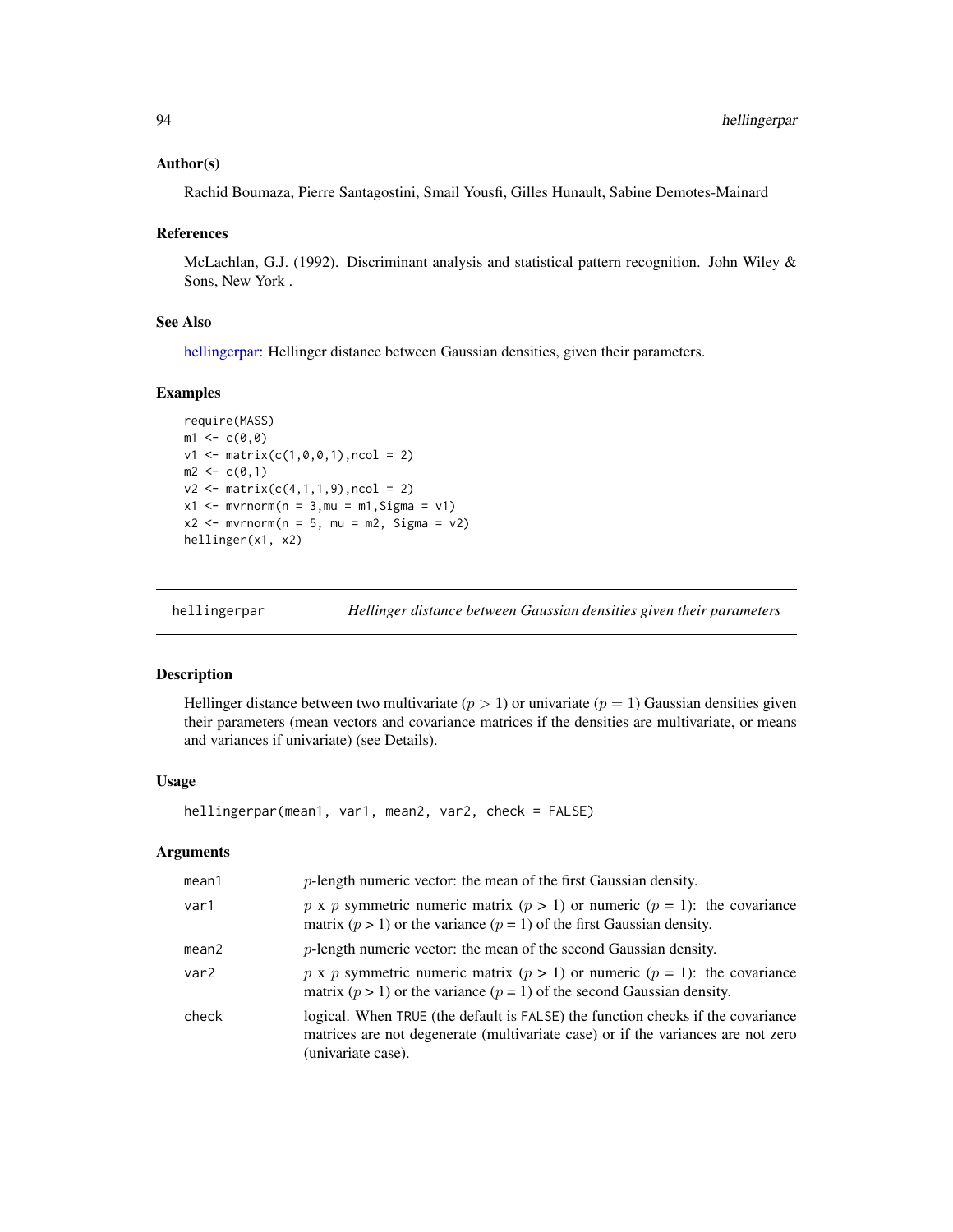#### interpret 50 and 200 minutes of the state of the state of the state of the state of the state of the state of the state of the state of the state of the state of the state of the state of the state of the state of the stat

## Details

The mean vectors  $(m1 \text{ and } m2)$  and variance matrices  $(v1 \text{ and } v2)$  given as arguments (mean1, mean2, var1 and var2) are used to compute the Hellinger distance between the two Gaussian densities, equal to:

$$
(2(1-2^{p/2}det(v1v2)^{1/4}det(v1+v2)^{-1/2}exp((-1/4)t(m1-m2)(v1+v2)^{-1}(m1-m2))))^{1/2}
$$

If  $p = 1$  the means and variances are numbers, the formula is the same ignoring the following operators: t (transpose of a matrix or vector) and det (determinant of a square matrix).

#### Value

The Hellinger distance between two Gaussian densities.

Be careful! If check = FALSE and one covariance matrix is degenerated (multivariate case) or one variance is zero (univariate case), the result returned must not be considered.

## Author(s)

Rachid Boumaza, Pierre Santagostini, Smail Yousfi, Gilles Hunault, Sabine Demotes-Mainard

# References

McLachlan, G.J. (1992). Discriminant analysis and statistical pattern recognition. John Wiley & Sons, New York .

## See Also

[hellinger:](#page-92-0) Hellinger distance between Gaussian densities estimated from samples.

#### Examples

```
m1 \leq c(1,1)v1 \leftarrow matrix(c(4,1,1,9), ncol = 2)m2 < -c(0,1)v2 \le matrix(c(1,0,0,1), ncol = 2)
hellingerpar(m1,v1,m2,v2)
```

| interpret |  |
|-----------|--|
|           |  |
|           |  |
|           |  |

Scores of fmdsd, dstatis, fpcad, or fpcat *vs. moments, or scores of* mdsdd *vs. marginal distributions or association measures*

#### Description

This generic function provides a tool for the interpretation of the results of fmdsd, dstatis, fpcad, fpcat or mdsdd function.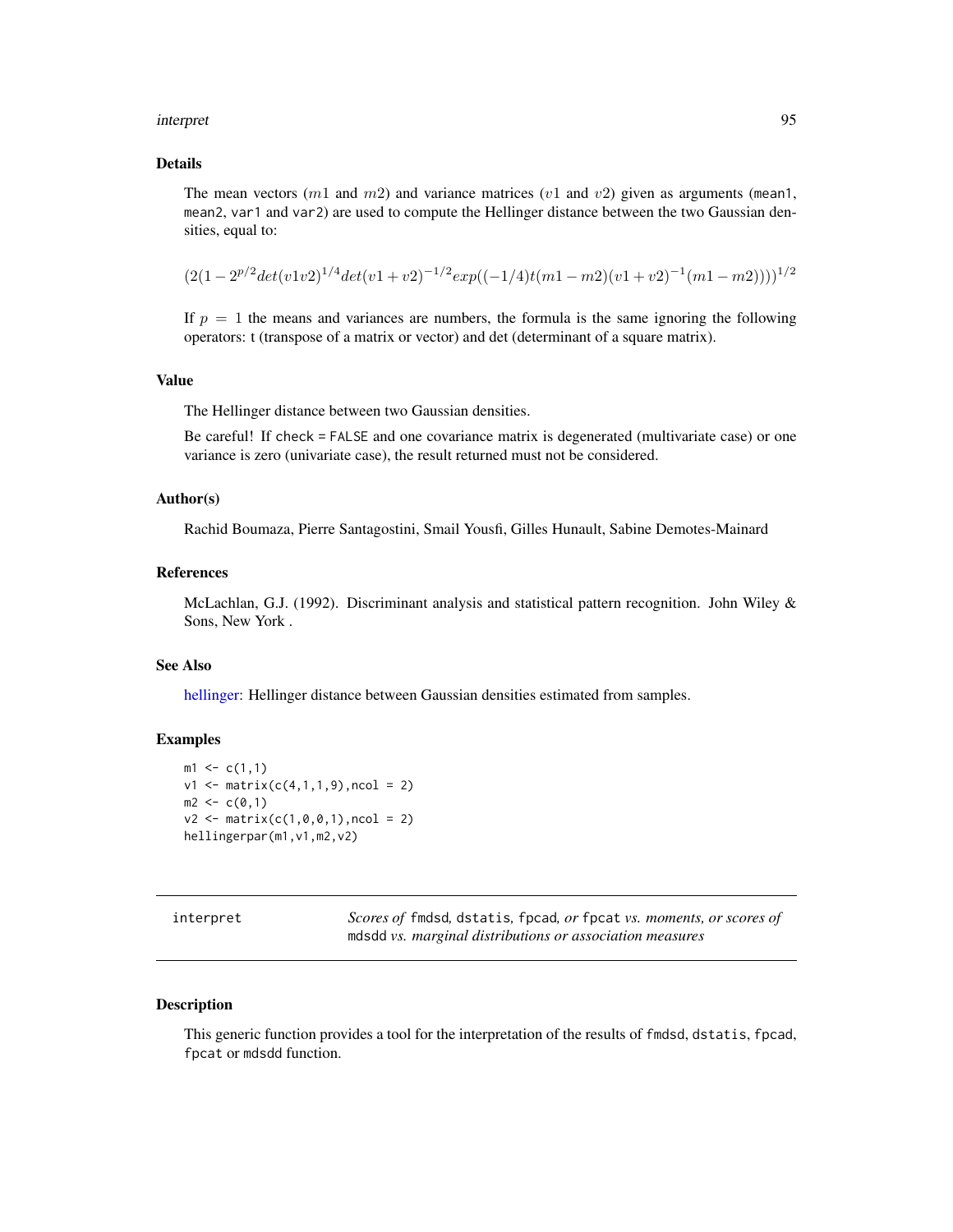96 interpret in the set of the set of the set of the set of the set of the set of the set of the set of the set of the set of the set of the set of the set of the set of the set of the set of the set of the set of the set

## Usage

 $interpret(x, nscore = 1:3, ...)$ 

# Arguments

| x      | object of class findsd, dstatis, fpcad, fpcat or mdsdd.                                                                                                                   |
|--------|---------------------------------------------------------------------------------------------------------------------------------------------------------------------------|
|        | • fmdsd: see interpret.fmdsd                                                                                                                                              |
|        | • dstatis: see interpret.dstatis                                                                                                                                          |
|        | • fpcad: see interpret. fpcad                                                                                                                                             |
|        | • fpcat: see interpret. fpcat                                                                                                                                             |
|        | • mdsdd: see interpret.mdsdd                                                                                                                                              |
| nscore | numeric vector. Selects the columns of the data frame x\$scores to be inter-<br>preted.                                                                                   |
|        | Warning: Its components cannot be greater than the nb. factors argument in<br>the call of the fpcad or fpcat function.                                                    |
| .      | Arguments to be passed to the methods, such as moment (for interpret. fmdsd,<br>interpret.dstatis, interpret.fpcad and interpret.fpcat), or mma (for<br>interpret.mdsdd). |

# Value

Returns a list including:

| pearson  | matrix of Pearson correlations between selected scores and moments, probabil-<br>ities or associations.  |
|----------|----------------------------------------------------------------------------------------------------------|
| spearman | matrix of Spearman correlations between selected scores and moments, proba-<br>bilities or associations. |

# Author(s)

Rachid Boumaza, Pierre Santagostini, Smail Yousfi, Sabine Demotes-Mainard

# References

Boumaza, R., Yousfi, S., Demotes-Mainard, S. (2015). Interpreting the principal component analysis of multivariate density functions. Communications in Statistics - Theory and Methods, 44 (16), 3321-3339.

## See Also

[interpret.fmdsd;](#page-97-0) [interpret.dstatis;](#page-96-0) [interpret.fpcad;](#page-99-0) [interpret.fpcat;](#page-101-0) [interpret.mdsdd.](#page-102-0)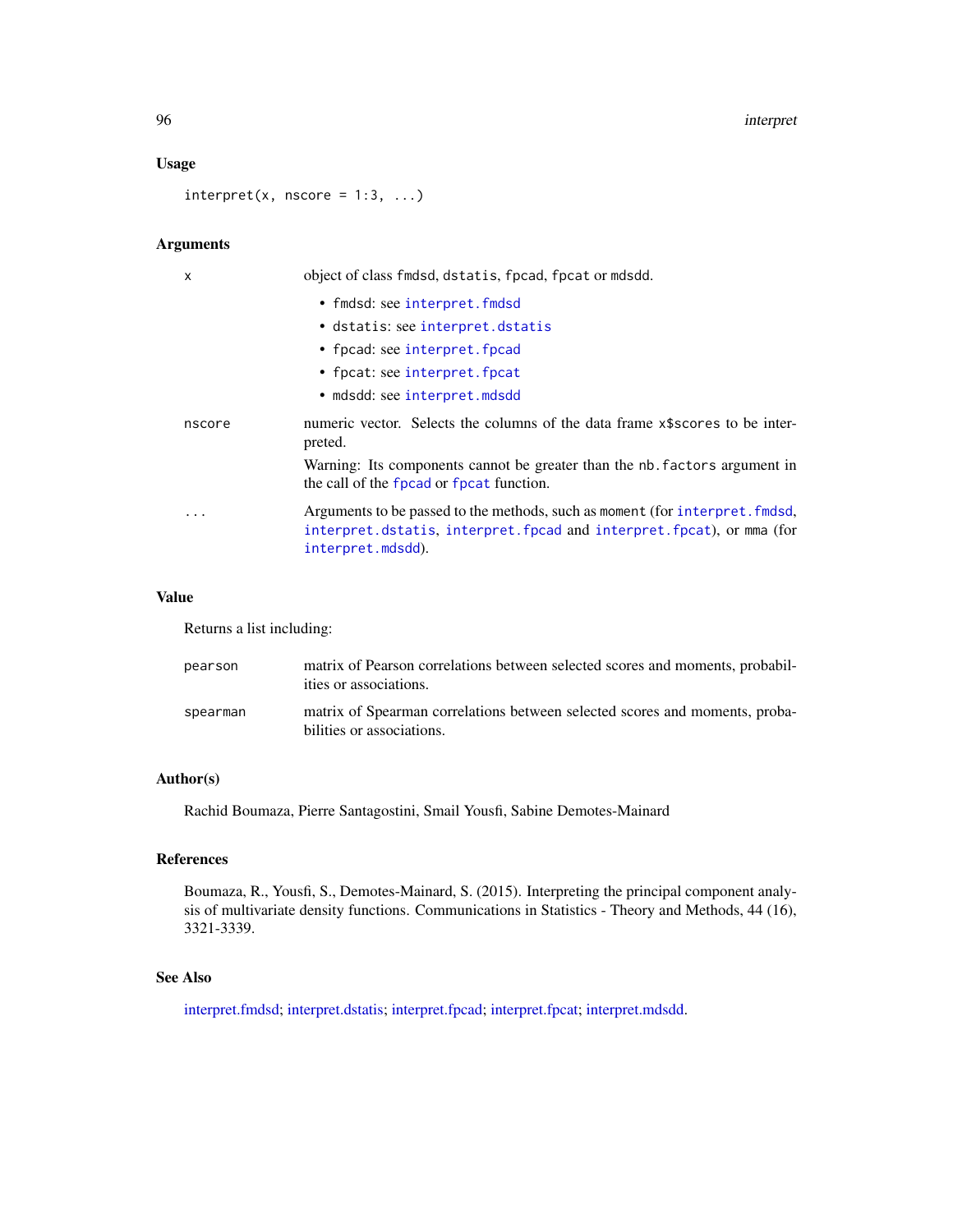<span id="page-96-0"></span>interpret.dstatis *Scores of the* dstatis *function vs. moments of the densities*

#### Description

Applies to an object of class "dstatis", plots the principal scores vs. the moments of the densities (means, standard deviations, variances, correlations, skewness and kurtosis coefficients), and computes the correlations between these scores and moments.

#### Usage

```
## S3 method for class 'dstatis'
interpret(x, nscore = 1, moment=c("mean", "sd", "var", "cov", "cor",
    "skewness", "kurtosis"), ...)
```
# Arguments

| X      | object of class "dstatis" (returned by the dstatis. inter function).                                                      |
|--------|---------------------------------------------------------------------------------------------------------------------------|
| nscore | numeric. Selects the column of the data frame x\$scores consisting of a score<br>vector.                                  |
|        | Note that since dad-4, nscore can only be a single value (in earlier versions, it<br>could be a vector of length $> 1$ ). |
|        | Warning: nscore cannot be greater than the nb. factors argument in the call<br>of the dstatis. inter function.            |
| moment | characters string. Selects the moments to cross with scores:                                                              |
|        | $\bullet$ "mean" (means)                                                                                                  |
|        | • "sd" (standard deviations)                                                                                              |
|        | • "cov" (covariances)                                                                                                     |
|        | • "cor" (correlation coefficients)                                                                                        |
|        | • "skewness" (skewness coefficients)                                                                                      |
|        | • "kurtosis" (kurtosis coefficients)                                                                                      |
|        | Arguments to be passed to methods.                                                                                        |

#### Details

A graphics device can contain up to 9 graphs. If there are too many (more than 36) graphs for each score, one can display the graphs in a multipage PDF file.

The number of principal scores to be interpreted cannot be greater than nb.factors of the data frame x\$scores returned by the function [dstatis.inter.](#page-57-0)

## Value

Returns a list including:

| pearson  | matrix of Pearson correlations between selected scores and moments.  |
|----------|----------------------------------------------------------------------|
| spearman | matrix of Spearman correlations between selected scores and moments. |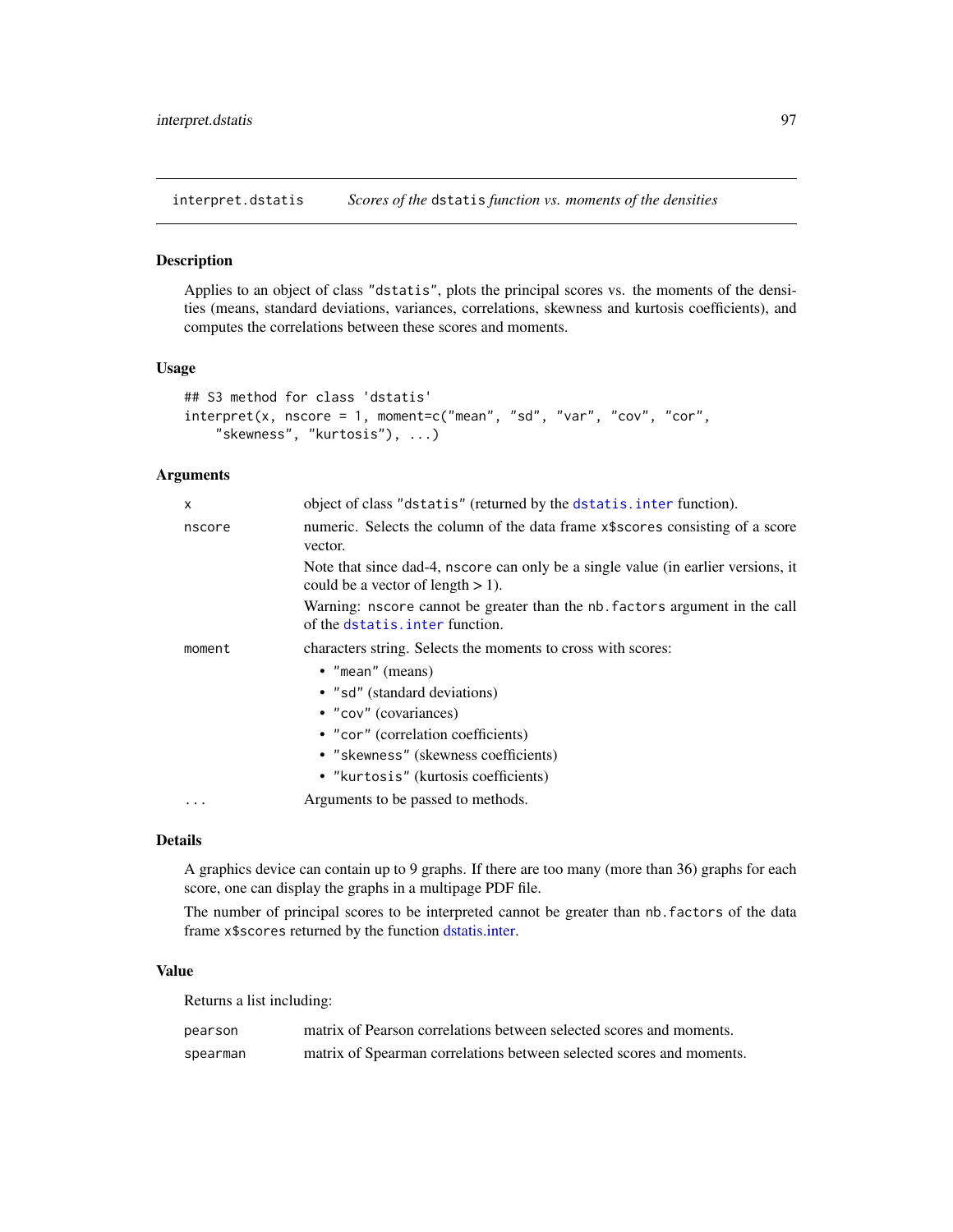#### Author(s)

Rachid Boumaza, Pierre Santagostini, Smail Yousfi, Gilles Hunault, Sabine Demotes-Mainard

## References

Lavit, C., Escoufier, Y., Sabatier, R., Traissac, P. (1994). The ACT (STATIS method). Computational Statistics & Data Analysis, 18 (1994), 97-119.

#### See Also

[dstatis.inter;](#page-57-0) [plot.dstatis.](#page-155-0)

#### Examples

```
data(roses)
rosesf <- as.folder(roses[,c("Sha","Den","Sym","rose")])
```

```
# Dual STATIS on the covariance matrices
## Not run:
result <- dstatis.inter(rosesf, group.name = "rose")
interpret(result)
interpret(result, moment = "var")
interpret(result, moment = "cor")
interpret(result, nscore = 2)
## End(Not run)
```
<span id="page-97-0"></span>interpret.fmdsd *Scores of the* fmdsd *function vs. moments of the densities*

#### Description

Applies to an object of class "fmdsd", plots the scores vs. the moments of the densities (means, standard deviations, variances, correlations, skewness and kurtosis coefficients), and computes the correlations between these scores and moments.

#### Usage

```
## S3 method for class 'fmdsd'
interpret(x, nscore = 1, moment=c("mean", "sd", "var", "cov", "cor","skewness", "kurtosis"), ...)
```
#### Arguments

x object of class "fmdsd" (returned by the [fmdsd](#page-69-0) function).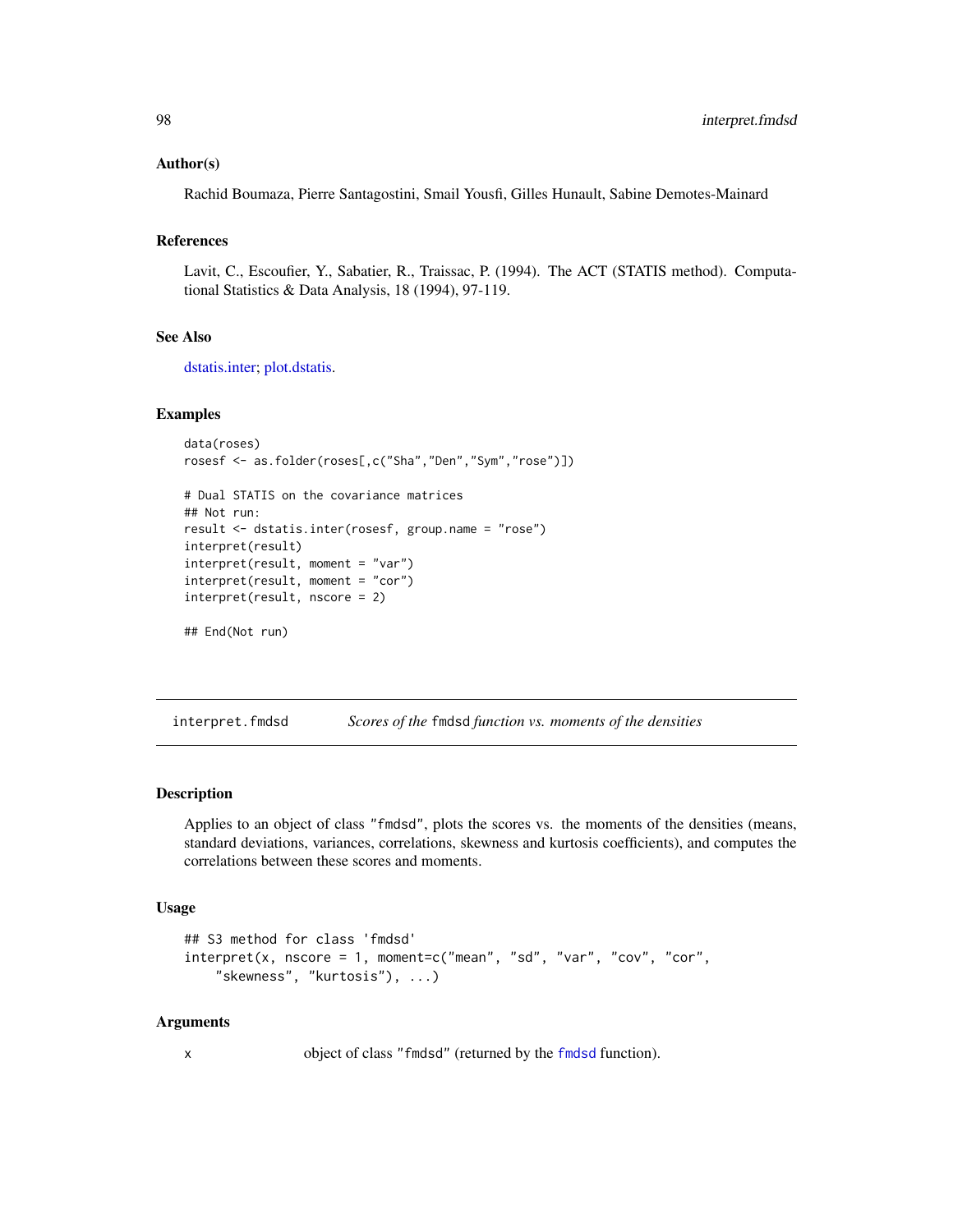| nscore   | numeric. Selects the column of the data frame x\$scores consisting of a score<br>vector.                                  |
|----------|---------------------------------------------------------------------------------------------------------------------------|
|          | Note that since dad-4, nscore can only be a single value (in earlier versions, it<br>could be a vector of length $> 1$ ). |
|          | Warning: nscore cannot be greater than the nb. factors argument in the call<br>of the fmdsd function.                     |
| moment   | character string. Selects the moments to cross with scores:                                                               |
|          | • "mean" (means, which is the default value)                                                                              |
|          | • "sd" (standard deviations)                                                                                              |
|          | • "cov" (covariances)                                                                                                     |
|          | • "cor" (correlation coefficients)                                                                                        |
|          | • "skewness" (skewness coefficients)                                                                                      |
|          | • "kurtosis" (kurtosis coefficients)                                                                                      |
| $\cdots$ | Arguments to be passed to methods.                                                                                        |
|          |                                                                                                                           |

# Details

A graphics device can contain up to 9 graphs. If there are too many (more than 36) graphs for each score, one can display the graphs in a multipage PDF file.

The number of principal scores to be interpreted cannot be greater than nb.factors of the data frame x\$scores returned by the function [fmdsd](#page-69-0).

## Value

Returns a list including:

| pearson  | matrix of Pearson correlations between selected scores and moments.  |
|----------|----------------------------------------------------------------------|
| spearman | matrix of Spearman correlations between selected scores and moments. |

# Author(s)

Rachid Boumaza, Pierre Santagostini, Smail Yousfi, Gilles Hunault, Sabine Demotes-Mainard

# References

Boumaza, R., Yousfi, S., Demotes-Mainard, S. (2015). Interpreting the principal component analysis of multivariate density functions. Communications in Statistics - Theory and Methods, 44 (16), 3321-3339.

Delicado, P. (2011). Dimensionality reduction when data are density functions. Computational Statistics & Data Analysis, 55, 401-420.

## See Also

[fmdsd;](#page-69-0) [plot.fmdsd.](#page-157-0)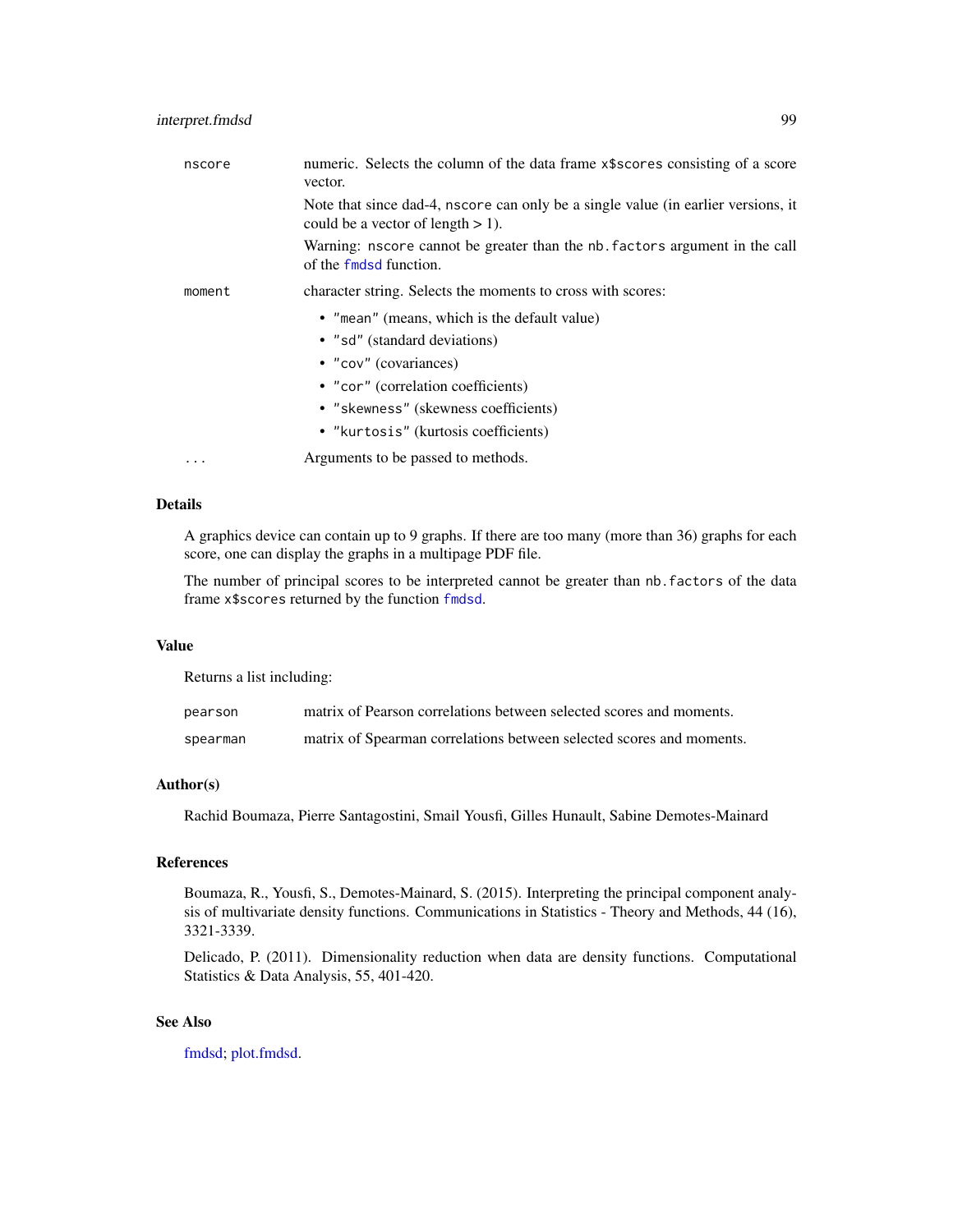# Examples

```
data(roses)
x <- roses[,c("Sha","Den","Sym","rose")]
rosesfold <- as.folder(x)
result1 <- fmdsd(rosesfold)
interpret(result1)
## Not run:
interpret(result1, moment = "var")
## End(Not run)
interpret(result1, nscore = 2)
```
<span id="page-99-0"></span>interpret.fpcad *Scores of the* fpcad *function vs. moments of the densities*

## Description

Applies to an object of class "fpcad", plots the principal scores vs. the moments of the densities (means, standard deviations, variances, correlations, skewness and kurtosis coefficients), and computes the correlations between these scores and moments.

# Usage

```
## S3 method for class 'fpcad'
interpret(x, nscore = 1, moment=c("mean", "sd", "var", "cov", "cor","skewness", "kurtosis"), ...)
```
# Arguments

| X      | object of class "fpcad" (returned by the fpcad function).                                                                                                                                               |
|--------|---------------------------------------------------------------------------------------------------------------------------------------------------------------------------------------------------------|
| nscore | numeric. Selects the column of the data frame x\$scores consisting of a score<br>vector.                                                                                                                |
|        | Note that since dad-4, nscore can only be a single value (in earlier versions, it<br>could be a vector of length $> 1$ ).                                                                               |
|        | Warning: nscore cannot be greater than the nb. factors argument in the call<br>of the fpcad function.                                                                                                   |
| moment | characters string. Selects the moments to cross with scores:                                                                                                                                            |
|        | $\bullet$ "mean" (means)<br>• "sd" (standard deviations)<br>• "cov" (covariances)<br>• "cor" (correlation coefficients)<br>· "skewness" (skewness coefficients)<br>• "kurtosis" (kurtosis coefficients) |
|        | Arguments to be passed to methods.                                                                                                                                                                      |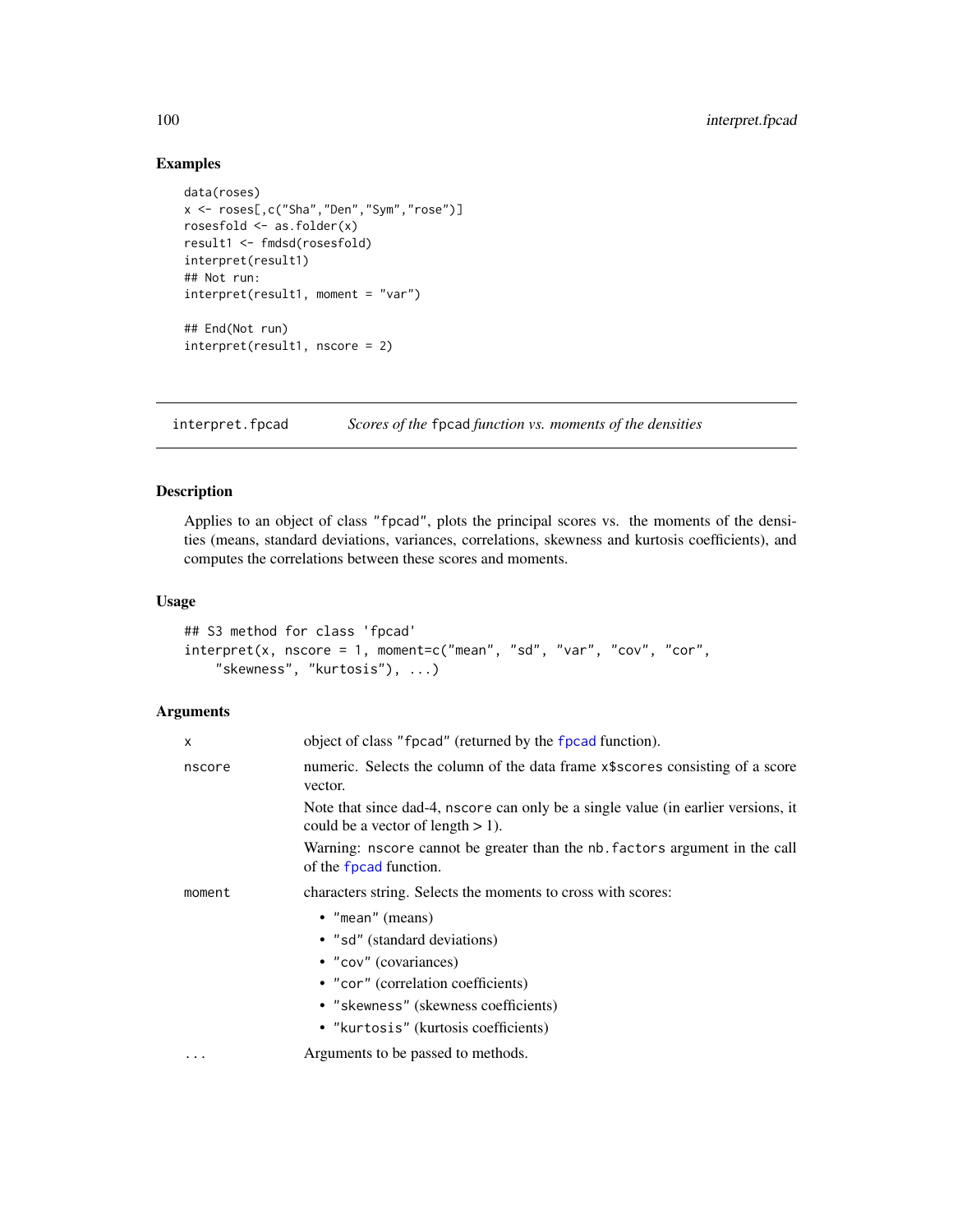# interpret.fpcad 101

## Details

A graphics device can contain up to 9 graphs. If there are too many (more than 36) graphs for each score, one can display the graphs in a multipage PDF file.

The number of principal scores to be interpreted cannot be greater than nb.factors of the data frame x\$scores returned by the function [fpcad.](#page-80-0)

# Value

Returns a list including:

| pearson  | matrix of Pearson correlations between selected scores and moments.  |
|----------|----------------------------------------------------------------------|
| spearman | matrix of Spearman correlations between selected scores and moments. |

# Author(s)

Rachid Boumaza, Pierre Santagostini, Smail Yousfi, Gilles Hunault, Sabine Demotes-Mainard

## References

Boumaza, R., Yousfi, S., Demotes-Mainard, S. (2015). Interpreting the principal component analysis of multivariate density functions. Communications in Statistics - Theory and Methods, 44 (16), 3321-3339.

# See Also

[fpcad;](#page-80-0) [plot.fpcad.](#page-159-0)

```
data(roses)
rosefold <- as.folder(roses[,c("Sha","Den","Sym","rose")])
result1 <- fpcad(rosefold)
interpret(result1)
## Not run:
interpret(result1, moment = "var")
## End(Not run)
interpret(result1, moment = "cor")
interpret(result1, nscore = 2)
```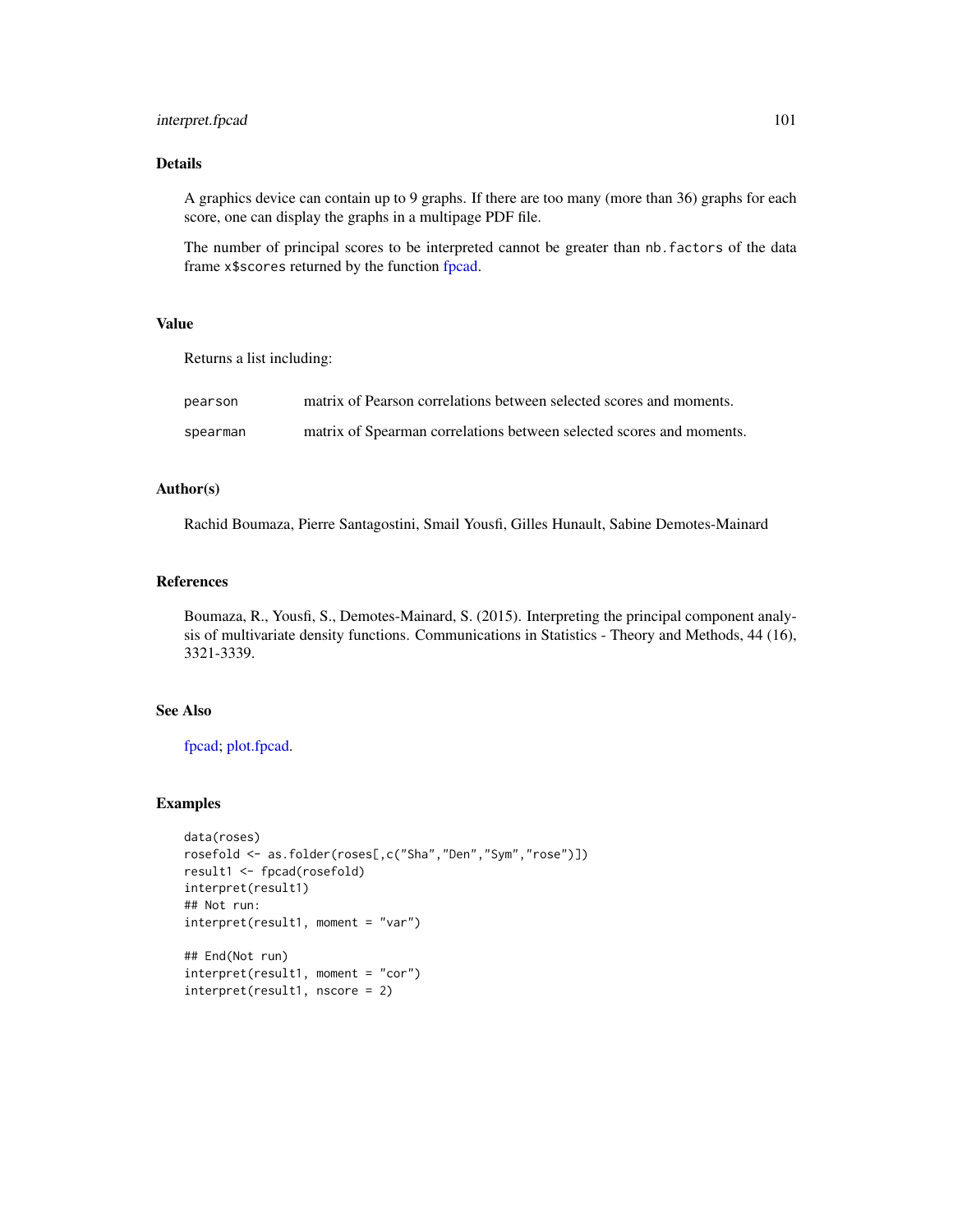<span id="page-101-0"></span>

## Description

This function applies to an object of class "fpcat" and does the same as for an object of class "fpcad": it plots the principal scores vs. the moments of the densities (means, standard deviations, variances, correlations, skewness and kurtosis coefficients), and computes the correlations between these scores and moments.

## Usage

```
## S3 method for class 'fpcat'
interpret(x, nscore = 1, moment=c("mean", "sd", "var", "cov", "cor","skewness", "kurtosis"), ...)
```
# Arguments

| x         | object of class "fpcat" (returned by the fpcat function).                                                                 |
|-----------|---------------------------------------------------------------------------------------------------------------------------|
| nscore    | numeric. Selects the column of the data frame x\$scores consisting of a score<br>vector.                                  |
|           | Note that since dad-4, nscore can only be a single value (in earlier versions, it<br>could be a vector of length $> 1$ ). |
|           | Warning: nscore cannot be greater than the nb. factors argument in the call<br>of the fpcat function.                     |
| moment    | characters string. Selects the moments to cross with scores:                                                              |
|           | • "mean" (means)                                                                                                          |
|           | • "sd" (standard deviations)                                                                                              |
|           | • "cov" (covariances)                                                                                                     |
|           | • "cor" (correlation coefficients)                                                                                        |
|           | • "skewness" (skewness coefficients)                                                                                      |
|           | • "kurtosis" (kurtosis coefficients)                                                                                      |
| $\ddotsc$ | Arguments to be passed to methods.                                                                                        |

#### Details

A graphics device can contain up to 9 graphs. If there are too many (more than 36) graphs for each score, one can display the graphs in a multipage PDF file.

The number of principal scores to be interpreted cannot be greater than nb.factors of the data frame x\$scores returned by the function [fpcat.](#page-83-0)

# Value

Returns a list including:

| pearson  | matrix of Pearson correlations between selected scores and moments.  |
|----------|----------------------------------------------------------------------|
| spearman | matrix of Spearman correlations between selected scores and moments. |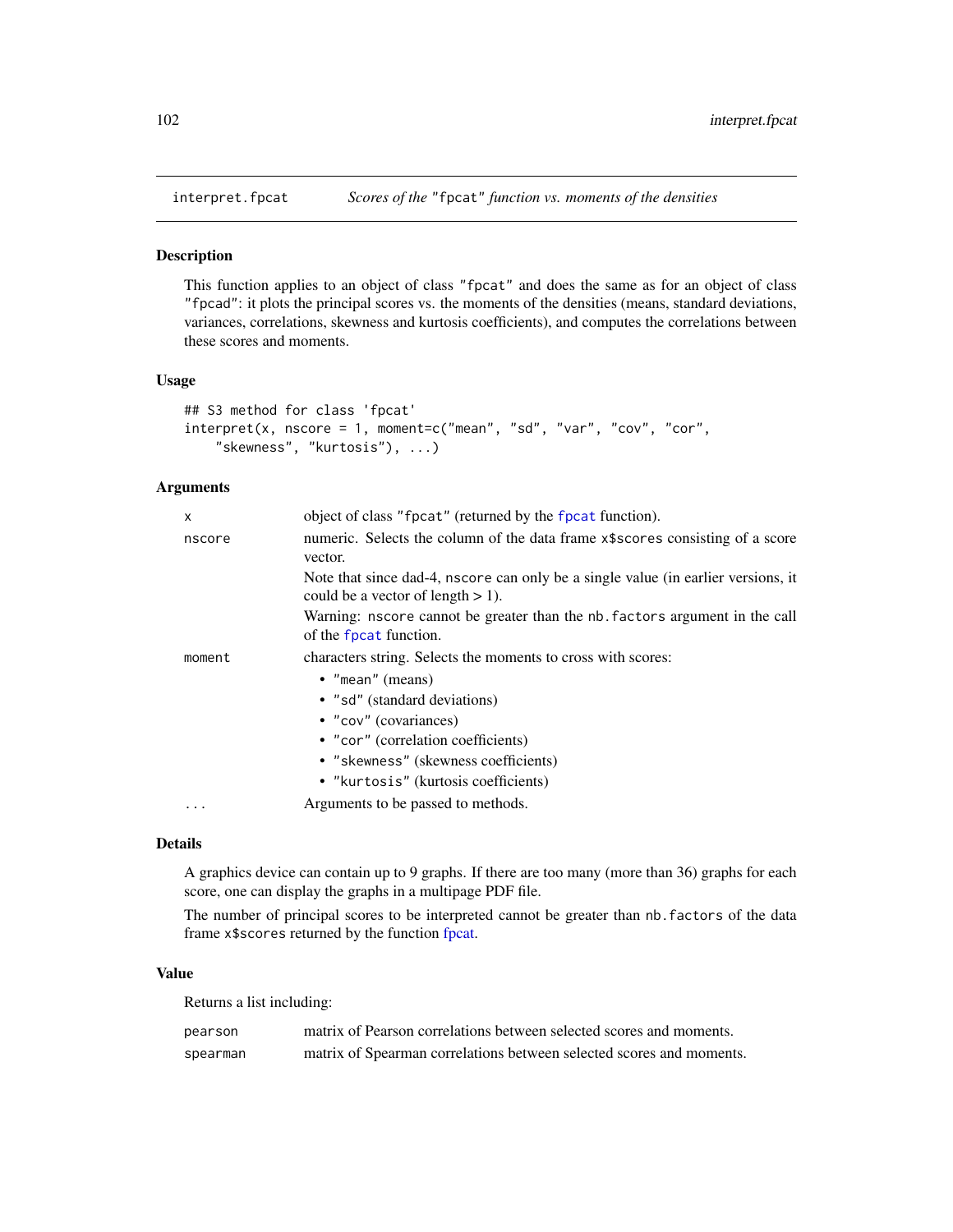#### Author(s)

Rachid Boumaza, Pierre Santagostini, Smail Yousfi, Gilles Hunault, Sabine Demotes-Mainard

#### References

Boumaza, R., Yousfi, S., Demotes-Mainard, S. (2015). Interpreting the principal component analysis of multivariate density functions. Communications in Statistics - Theory and Methods, 44 (16), 3321-3339.

# See Also

[fpcat;](#page-83-0) [plot.fpcat.](#page-161-0)

## Examples

```
# Alsacian castles with their building year
data(castles)
castyear <- foldert(lapply(castles, "[", 1:4))
fpcayear <- fpcat(castyear, group.name = "year")
interpret(fpcayear)
## Not run:
interpret(fpcayear, moment="var")
```
## End(Not run)

<span id="page-102-0"></span>

| interpret.mdsdd | Scores of the mdsdd function vs. marginal probability distributions or |  |
|-----------------|------------------------------------------------------------------------|--|
|                 | <i>association measures</i>                                            |  |

# Description

Applies to an object of class "mdsdd", plots the scores vs. the marginal probability distributions or pairwise association measures of the discrete variables, and computes the correlations between these scores and probabilities or association measures (see Details).

#### Usage

```
## S3 method for class 'mdsdd'
interpret(x, nscore = 1, mma = c("marg1", "marg2", "assoc"), ...
```
#### Arguments

| x      | object of class "mdsdd" (returned by the mdsdd function).                                                                 |
|--------|---------------------------------------------------------------------------------------------------------------------------|
| nscore | numeric. Selects the column of the data frame x\$scores consisting of a score                                             |
|        | vector.                                                                                                                   |
|        | Note that since dad-4, nscore can only be a single value (in earlier versions, it<br>could be a vector of length $> 1$ ). |
|        | Warning: nscore cannot be greater than the nb. factors argument in the call<br>of the moled function.                     |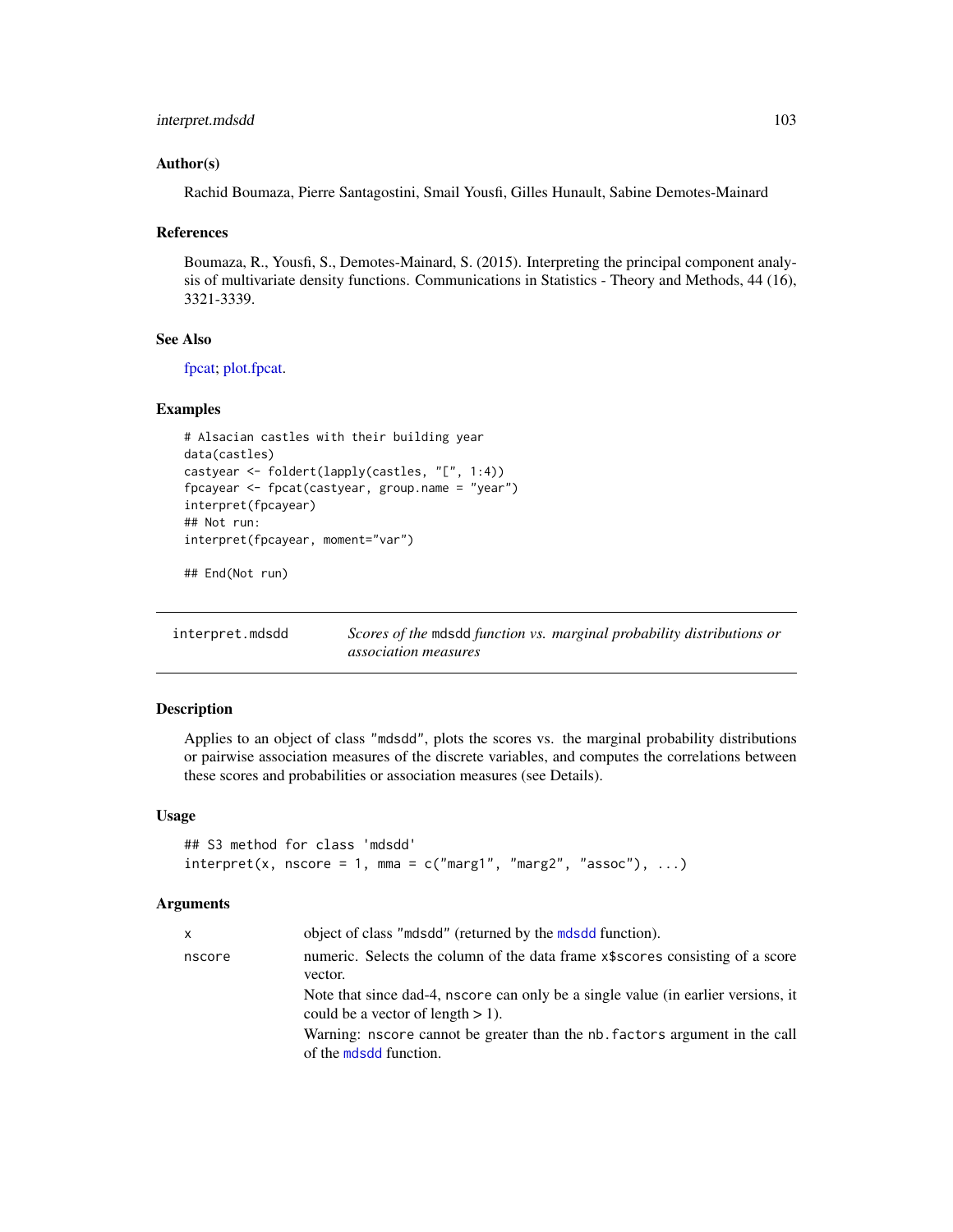| mma | character. Indicates which measures will be considered:                  |
|-----|--------------------------------------------------------------------------|
|     | • "marg1": the probability distribution of each variable.                |
|     | • "marg2": the joint probability distribution of each pair of variables. |
|     | • "assoc": the pairwise association measures of the variables.           |
| .   | Arguments to be passed to methods.                                       |

# Details

A graphics device can contain up to 9 graphs. If there are too many (more than 36) graphs for each score, one can display the graphs in a multipage PDF file.

The number of principal scores to be interpreted cannot be greater than nb.factors of the data frame x\$scores returned by the function [mdsdd](#page-144-0).

#### Value

Returns a list including:

| pearson  | matrix of Pearson correlations between selected scores and probabilities or as-<br>sociation measures. |
|----------|--------------------------------------------------------------------------------------------------------|
| spearman | matrix of Spearman correlations between selected scores and probabilities or<br>association measures.  |

#### Author(s)

Rachid Boumaza, Pierre Santagostini, Smail Yousfi, Sabine Demotes-Mainard

## See Also

[mdsdd;](#page-144-0) [plot.mdsdd.](#page-163-0)

```
# INSEE (France): Diploma x Socio professional group, seven years.
data(dspg)
xlista = dspg
a <- mdsdd(xlista)
interpret(a)
# Example 3 with a list of 96 arrays (departments)
## Not run:
data(dspgd2015)
xd = dspgd2015
res = mdsdd(xd, group.name = "coded")
interpret(res)
plot(res, fontsize.points = 0.7)# Each department is represented by its name
data(departments)
coor = merge(res$scores, departments, by = "coded")
dev.new()
```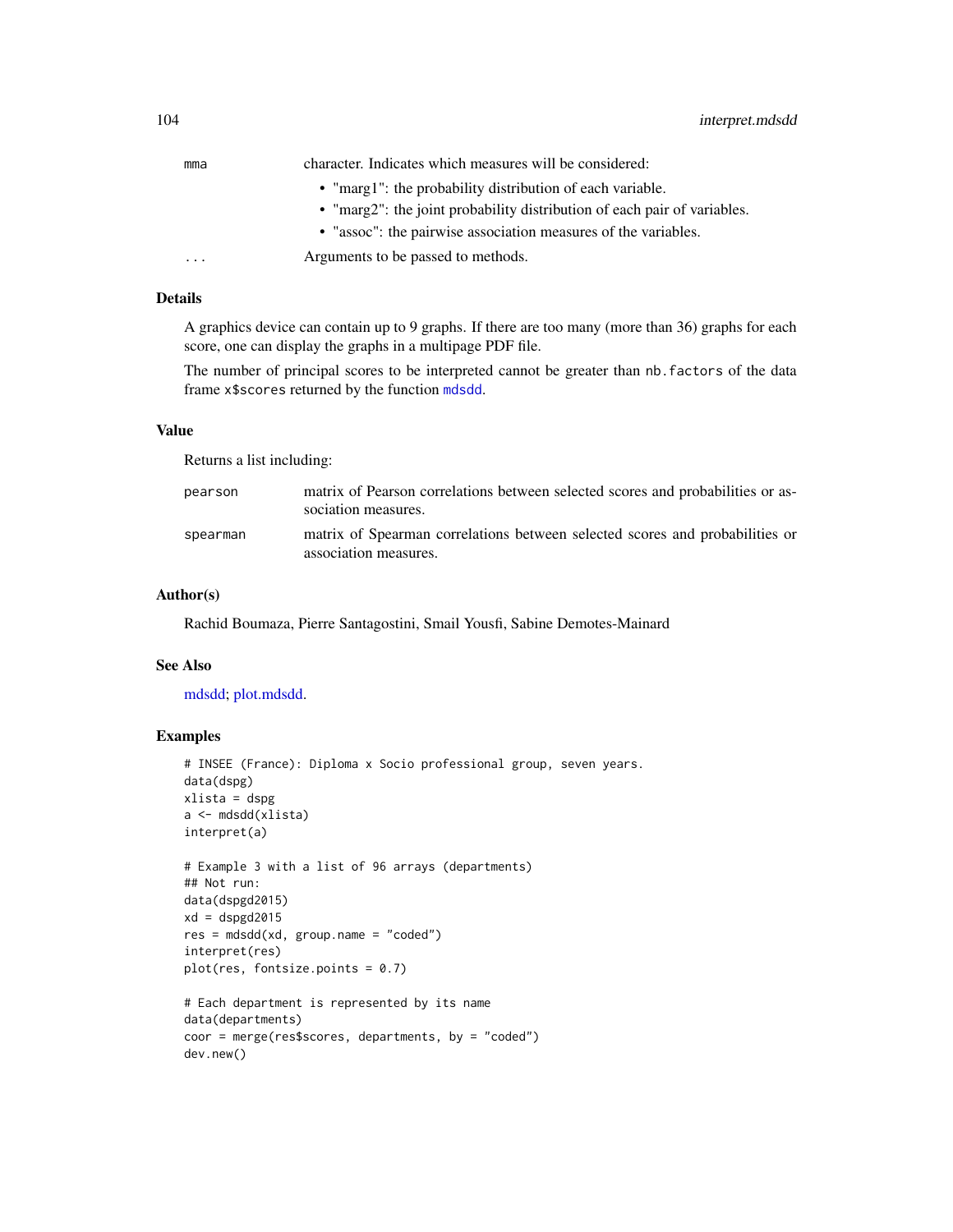# is.discdd.misclass 105

```
plot(coor$PC.1, coor$PC.2, type ="n")
text(coor$PC.1, coor$PC.2, coor$named, cex = <math>0.5</math>)# Each department is represented by its region
dev.new()
plot(coor$PC.1, coor$PC.2, type ="n")
text(coor$PC.1, coor$PC.2, coor$code, cex = <math>0.7</math>)## End(Not run)
```
is.discdd.misclass *Class* discdd.misclass

# Description

Tests if its argument is an object of class discdd.misclass (see Details of the function [dis](#page-44-0)[cdd.misclass\)](#page-44-0).

# Usage

```
is.discdd.misclass(x)
```
#### Arguments

x object to be tested.

## Value

TRUE if its argument is of class discdd.misclass, and FALSE otherwise.

## Author(s)

Rachid Boumaza, Pierre Santagostini, Smail Yousfi, Gilles Hunault, Sabine Demotes-Mainard

# See Also

[discdd.misclass.](#page-44-0)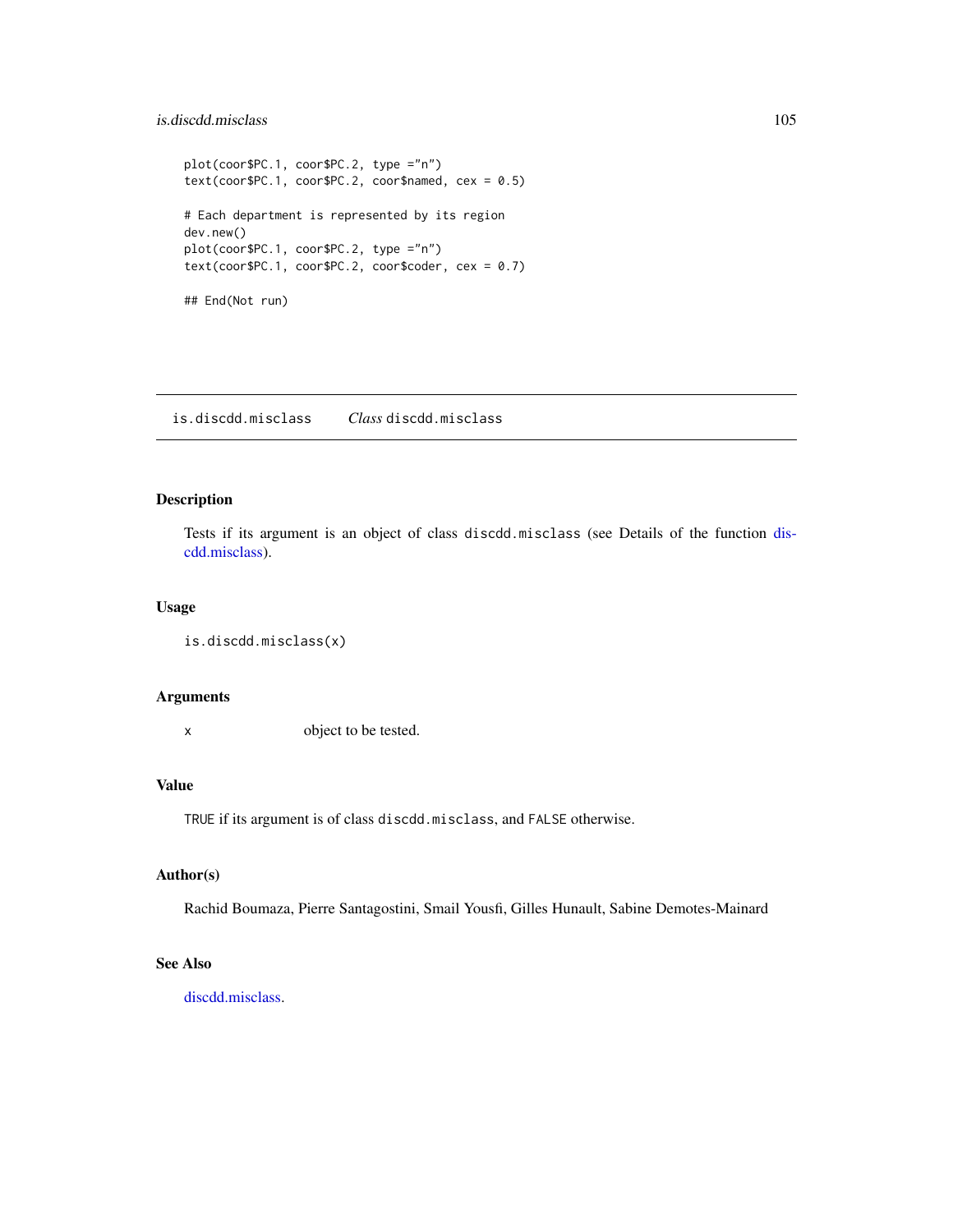is.discdd.predict *Class* discdd.predict

## Description

Tests if its argument is an object of class discdd.predict (see Details of the function [discdd.predict\)](#page-47-0).

# Usage

is.discdd.predict(x)

## Arguments

x object to be tested.

## Value

TRUE if its argument is of class discdd.predict, and FALSE otherwise.

# Author(s)

Rachid Boumaza, Pierre Santagostini, Smail Yousfi, Gilles Hunault, Sabine Demotes-Mainard

# See Also

[discdd.predict.](#page-47-0)

is.dstatis *Class* dstatis

## Description

Tests if its argument is an object of class dstatis (see Details of the function [dstatis.inter\)](#page-57-0).

#### Usage

is.dstatis(x)

# Arguments

x object to be tested.

# Value

TRUE if its argument is of class dstatis, and FALSE otherwise.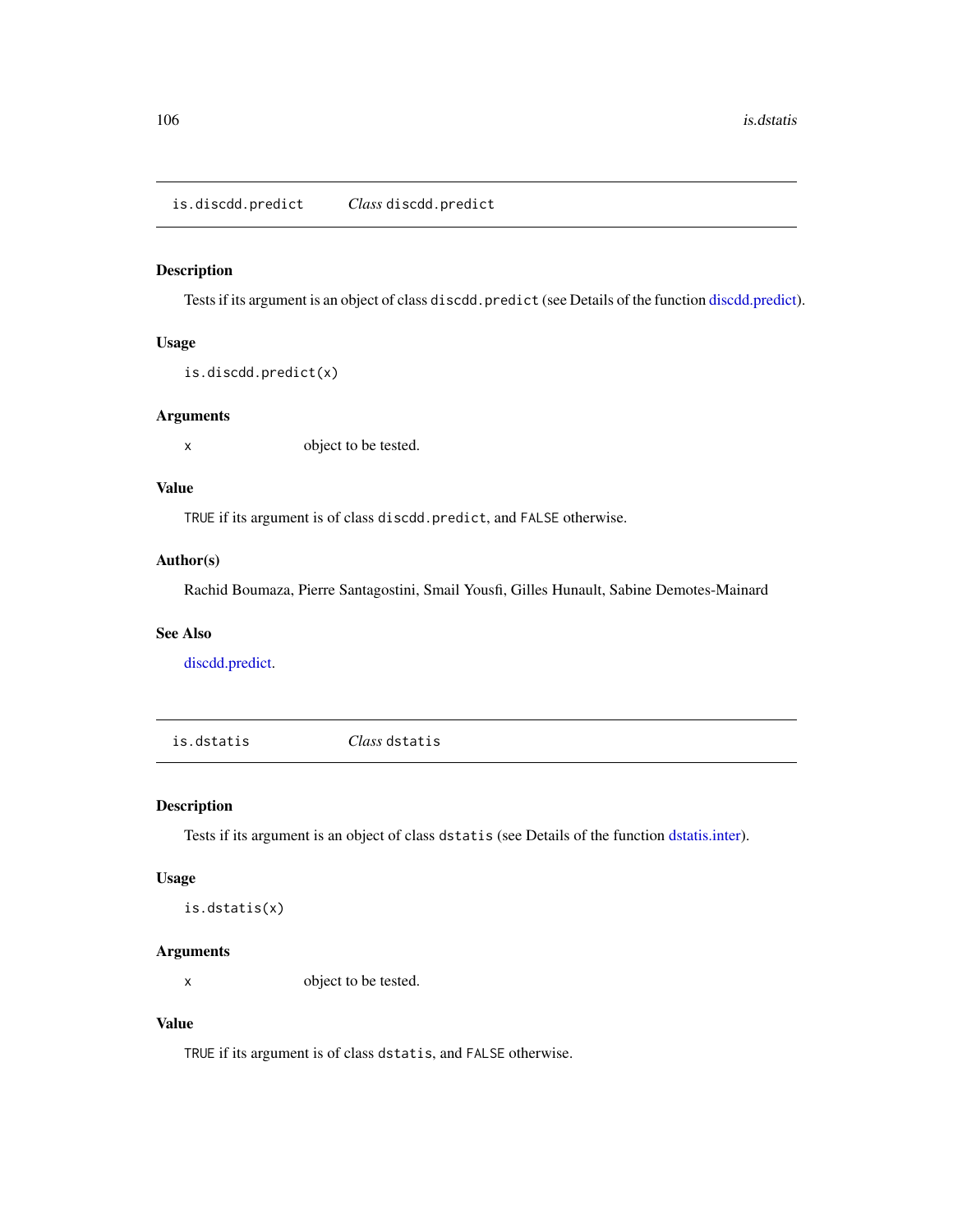## is.fdiscd.misclass 107

# Author(s)

Rachid Boumaza, Pierre Santagostini, Smail Yousfi, Gilles Hunault, Sabine Demotes-Mainard

## See Also

[dstatis.inter.](#page-57-0)

is.fdiscd.misclass *Class* fdiscd.misclass

# Description

Tests if its argument is an object of class fdiscd.misclass (see Details of the function [fdiscd.misclass\)](#page-59-0).

# Usage

```
is.fdiscd.misclass(x)
```
# Arguments

x object to be tested.

# Value

TRUE if its argument is of class fdiscd.misclass, and FALSE otherwise.

# Author(s)

Rachid Boumaza, Pierre Santagostini, Smail Yousfi, Gilles Hunault, Sabine Demotes-Mainard

# See Also

[fdiscd.misclass.](#page-59-0)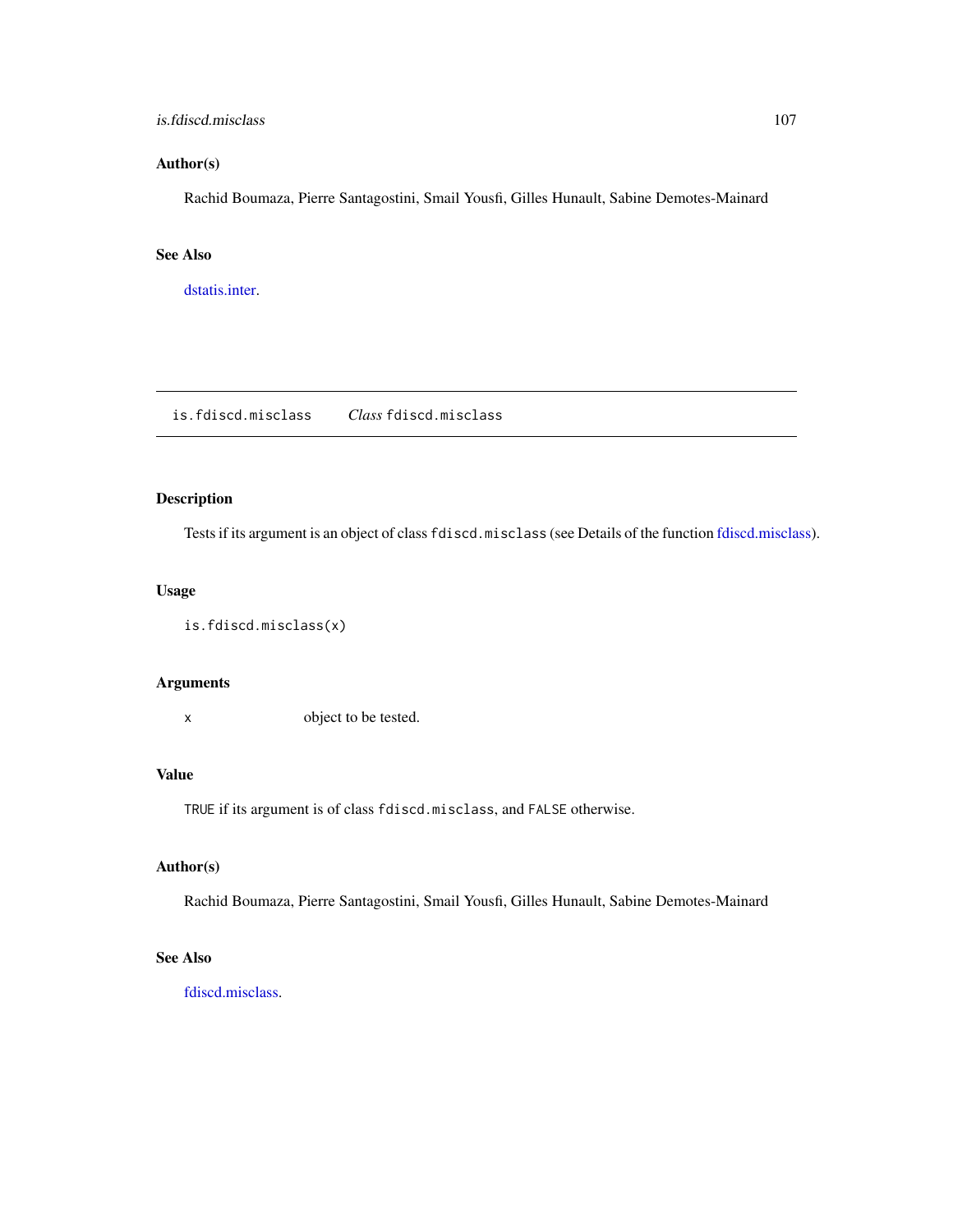## Description

Tests if its argument is an object of class fdiscd.predict (see Details of the function [fdiscd.predict\)](#page-62-0)..

# Usage

is.fdiscd.predict(x)

## Arguments

x object to be tested.

## Value

TRUE if its argument is of class fdiscd.predict, and FALSE otherwise.

# Author(s)

Rachid Boumaza, Pierre Santagostini, Smail Yousfi, Gilles Hunault, Sabine Demotes-Mainard

# See Also

[fdiscd.predict.](#page-62-0)

is.fhclustd *Class* fhclustd

## Description

Tests if its argument is an object of class fhclustd (see Details of the function [fhclustd\)](#page-65-0).

## Usage

is.fhclustd(x)

# Arguments

x object to be tested.

# Value

TRUE if its argument is of class fhclustd, and FALSE otherwise.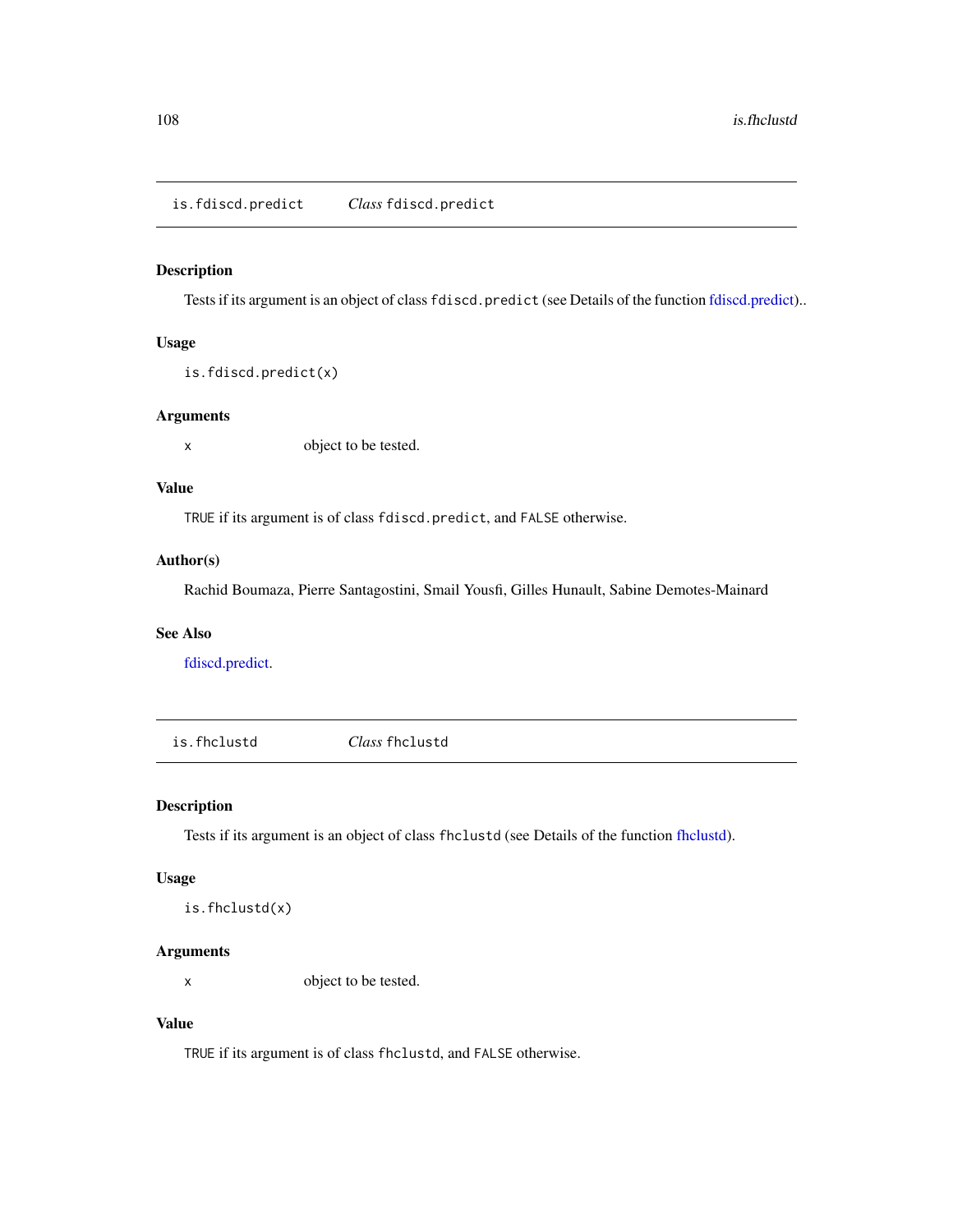#### is.fmdsd 109

# Author(s)

Rachid Boumaza, Pierre Santagostini, Smail Yousfi, Gilles Hunault, Sabine Demotes-Mainard

# See Also

[fhclustd.](#page-65-0)

| fmdsa<br>1 <sup>2</sup> | Class<br>tmdsa |
|-------------------------|----------------|
|                         |                |

# Description

Tests if its argument is an object of class fmdsd (see Details of the function [fmdsd\)](#page-69-0).

# Usage

is.fmdsd(x)

# Arguments

x object to be tested.

# Value

TRUE if its argument is of class fmdsd, and FALSE otherwise.

# Author(s)

Rachid Boumaza, Pierre Santagostini, Smail Yousfi, Gilles Hunault, Sabine Demotes-Mainard

# See Also

[fmdsd.](#page-69-0)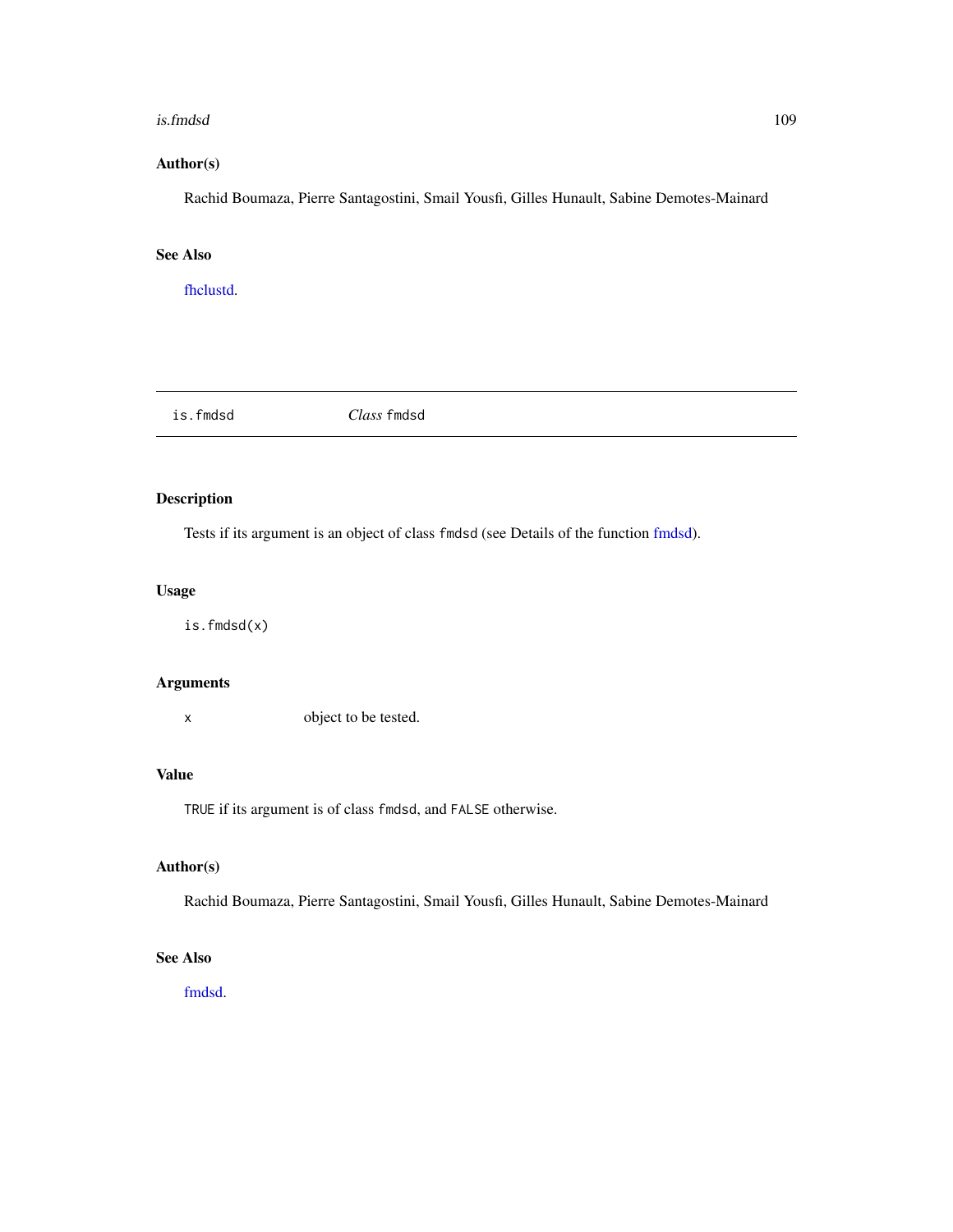Tests if its argument is an object of class folder (see [folder](#page-73-0)).

# Usage

is.folder(x)

# Arguments

x object to be tested.

## Value

TRUE if its argument is of class folder, and FALSE otherwise.

# Author(s)

Rachid Boumaza, Pierre Santagostini, Smail Yousfi, Gilles Hunault, Sabine Demotes-Mainard

# See Also

[folder](#page-73-0) to create an object of class folder.

is.folderh *Class* folderh

# Description

Tests if its argument is an object of class folderh (see [folderh](#page-75-0)).

#### Usage

is.folderh(x)

# Arguments

x object to be tested.

# Value

TRUE if its argument is of class folderh, and FALSE otherwise.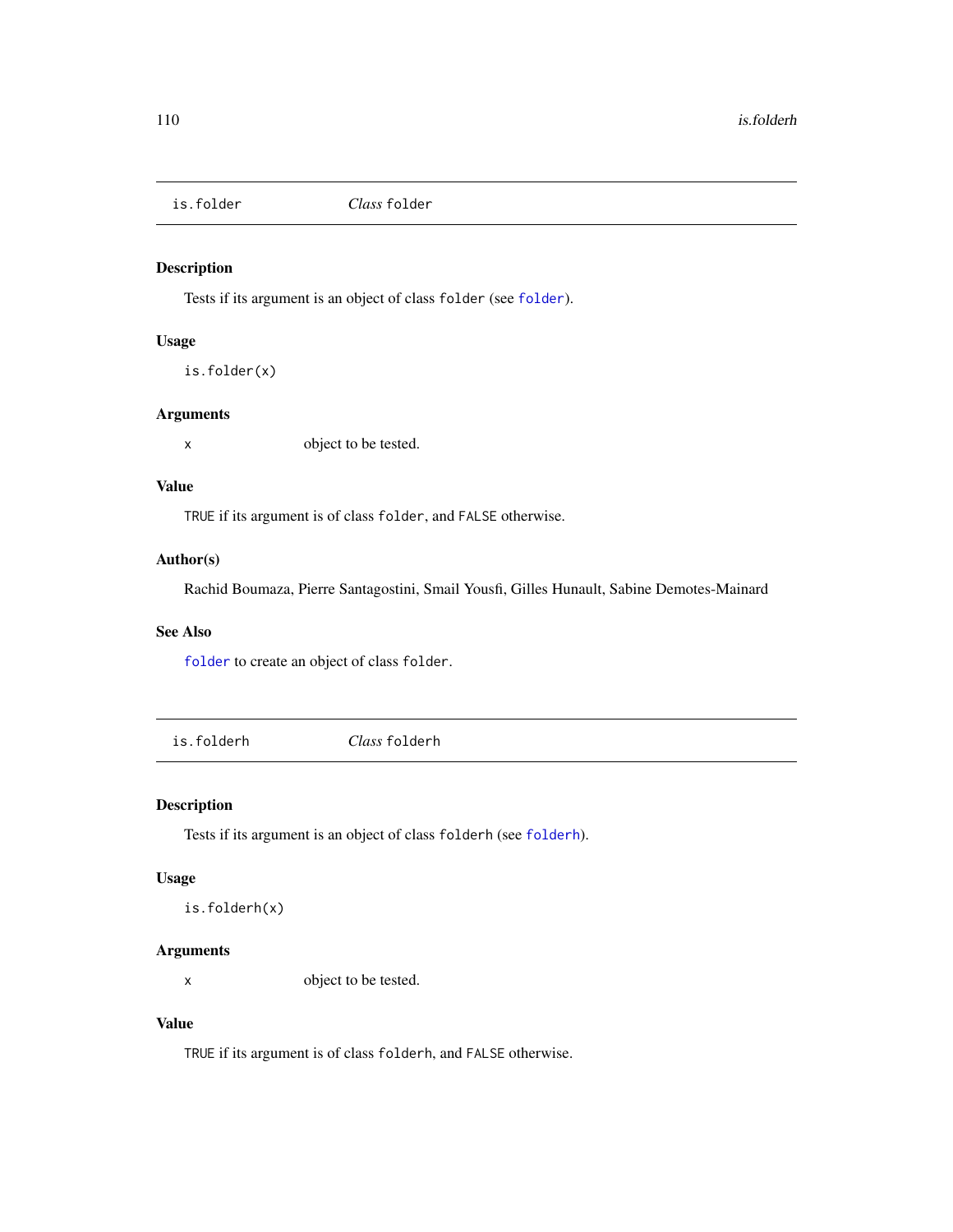# is.foldermtg 111

# Author(s)

Rachid Boumaza, Pierre Santagostini, Smail Yousfi, Gilles Hunault, Sabine Demotes-Mainard

# See Also

[folderh](#page-75-0) to create an object of class folderh.

| is.foldermtg | Class foldermtg |
|--------------|-----------------|
|              |                 |

# Description

Tests if its argument is an object of class foldermtg (see [read.mtg](#page-180-0)).

# Usage

is.foldermtg(x)

#### Arguments

x object to be tested.

# Value

TRUE if its argument is of class foldermtg, and FALSE otherwise.

# Author(s)

Rachid Boumaza, Pierre Santagostini, Smail Yousfi, Gilles Hunault, Sabine Demotes-Mainard

## See Also

[read.mtg](#page-180-0) to read a MTG file and create an object of class foldermtg.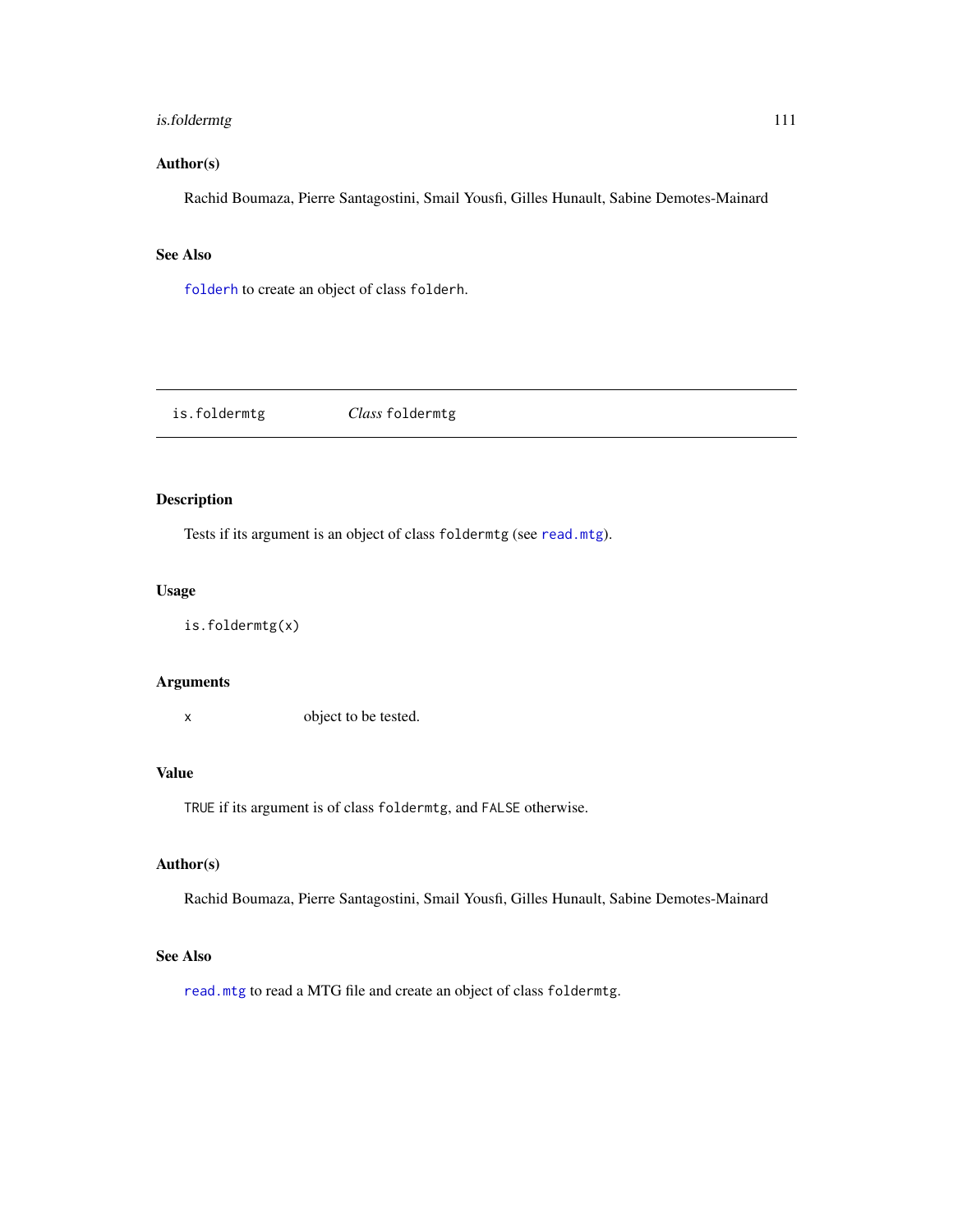is.foldert *Class* foldert

# Description

Tests if its argument is an object of class foldert (see [foldert](#page-77-0)).

# Usage

is.foldert(x)

# Arguments

x object to be tested.

## Value

TRUE if its argument is of class foldert, and FALSE otherwise.

# Author(s)

Rachid Boumaza, Pierre Santagostini, Smail Yousfi, Gilles Hunault, Sabine Demotes-Mainard

# See Also

[foldert](#page-77-0) to create an object of class foldert.

is.fpcad *Class* fpcad

# Description

Tests if its argument is an object of class fpcad (see Details of the function [fpcad\)](#page-80-0).

## Usage

is.fpcad(x)

# Arguments

x object to be tested.

# Value

TRUE if its argument is of class fpcad, and FALSE otherwise.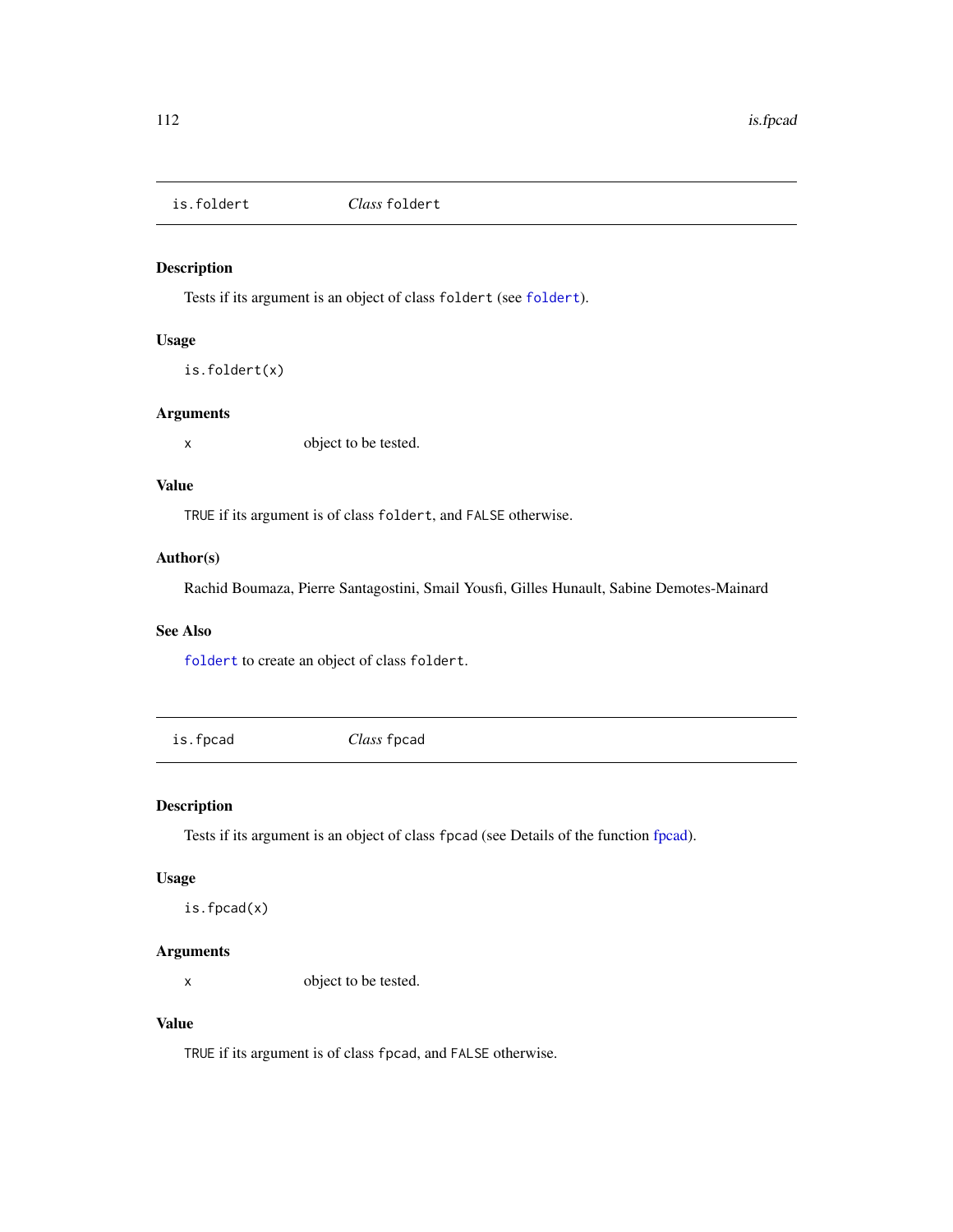#### is.mdsdd 113

# Author(s)

Rachid Boumaza, Pierre Santagostini, Smail Yousfi, Gilles Hunault, Sabine Demotes-Mainard

# See Also

[fpcad.](#page-80-0)

| .mdsdd<br>1 S. | <i>Class</i> mdsdd |  |  |
|----------------|--------------------|--|--|
|----------------|--------------------|--|--|

# Description

Tests if its argument is an object of class mdsdd (see Details of the function [mdsdd\)](#page-144-0).

# Usage

is.mdsdd(x)

# Arguments

x object to be tested.

# Value

TRUE if its argument is of class mdsdd, and FALSE otherwise.

# Author(s)

Rachid Boumaza, Pierre Santagostini, Smail Yousfi, Gilles Hunault, Sabine Demotes-Mainard

# See Also

[mdsdd.](#page-144-0)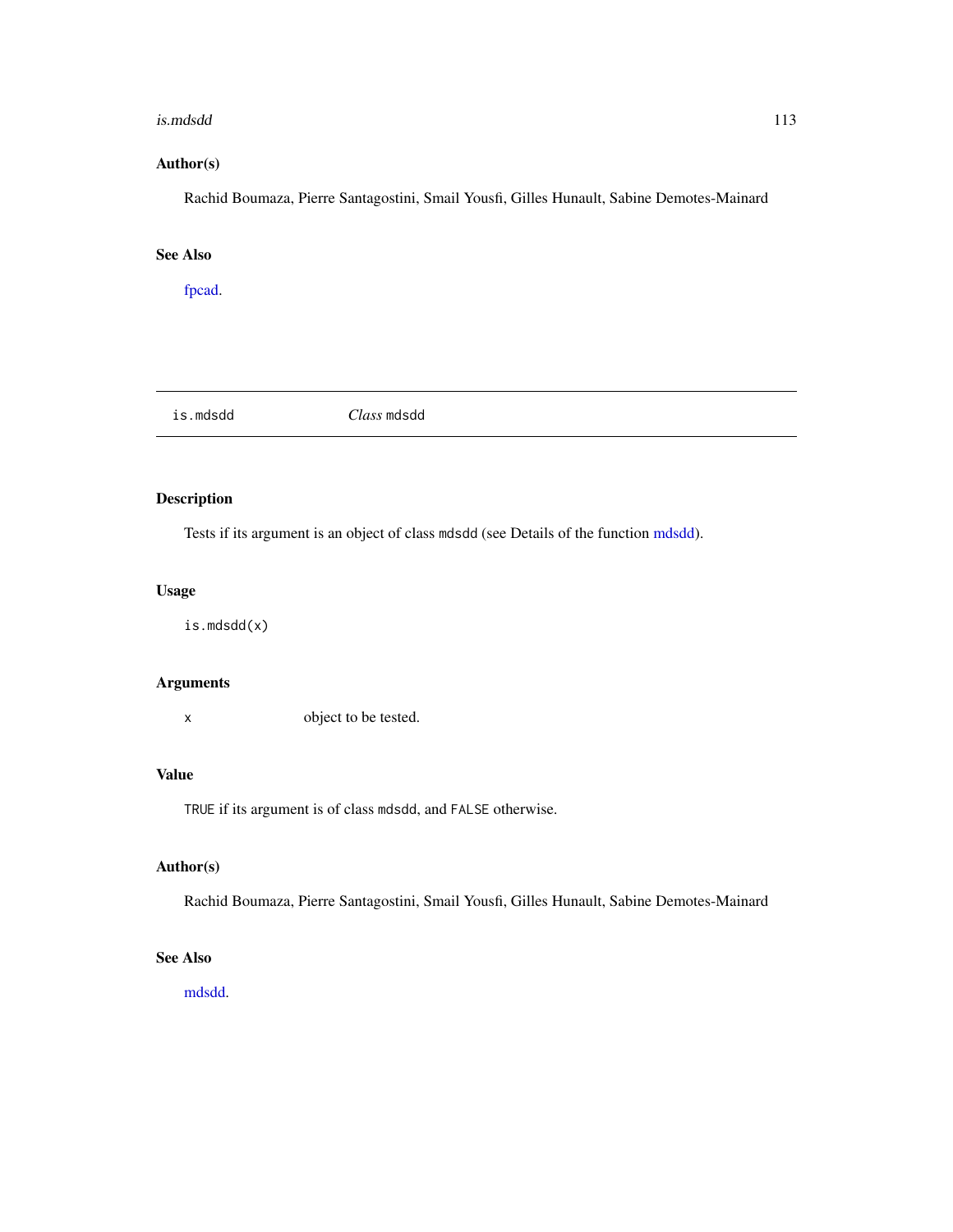<span id="page-113-0"></span>

Jeffreys measure (or symmetrised Kullback-Leibler divergence) between two multivariate ( $p > 1$ ) or univariate ( $p = 1$ ) Gaussian densities given samples (see Details).

# Usage

jeffreys(x1, x2, check = FALSE)

## Arguments

| x1             | a matrix or data frame of $n_1$ rows (observations) and p columns (variables) (can<br>also be a tibble) or a vector of length $n_1$ .                                                     |
|----------------|-------------------------------------------------------------------------------------------------------------------------------------------------------------------------------------------|
| x <sub>2</sub> | matrix or data frame (or tibble) of $n_2$ rows and p columns or vector of length<br>$n2$ .                                                                                                |
| check          | logical. When TRUE (the default is FALSE) the function checks if the covariance<br>matrices are not degenerate (multivariate case) or if the variances are not zero<br>(univariate case). |

# Details

The Jeffreys measure between the two Gaussian densities is computed by using the [jeffreyspar](#page-114-0) function and the density parameters estimated from samples.

# Value

Returns the Jeffrey's measure between the two probability densities.

Be careful! If check = FALSE and one smoothing bandwidth matrix is degenerate, the result returned must not be considered.

# Author(s)

Rachid Boumaza, Pierre Santagostini, Smail Yousfi, Gilles Hunault, Sabine Demotes-Mainard

# References

Thabane, L., Safiul Haq, M. (1999). On Bayesian selection of the best population using the Kullback-Leibler divergence measure. Statistica Neerlandica, 53(3): 342-360.

## See Also

[par:](#page-0-0) Jeffreys measure between Gaussian densities, given their parameters.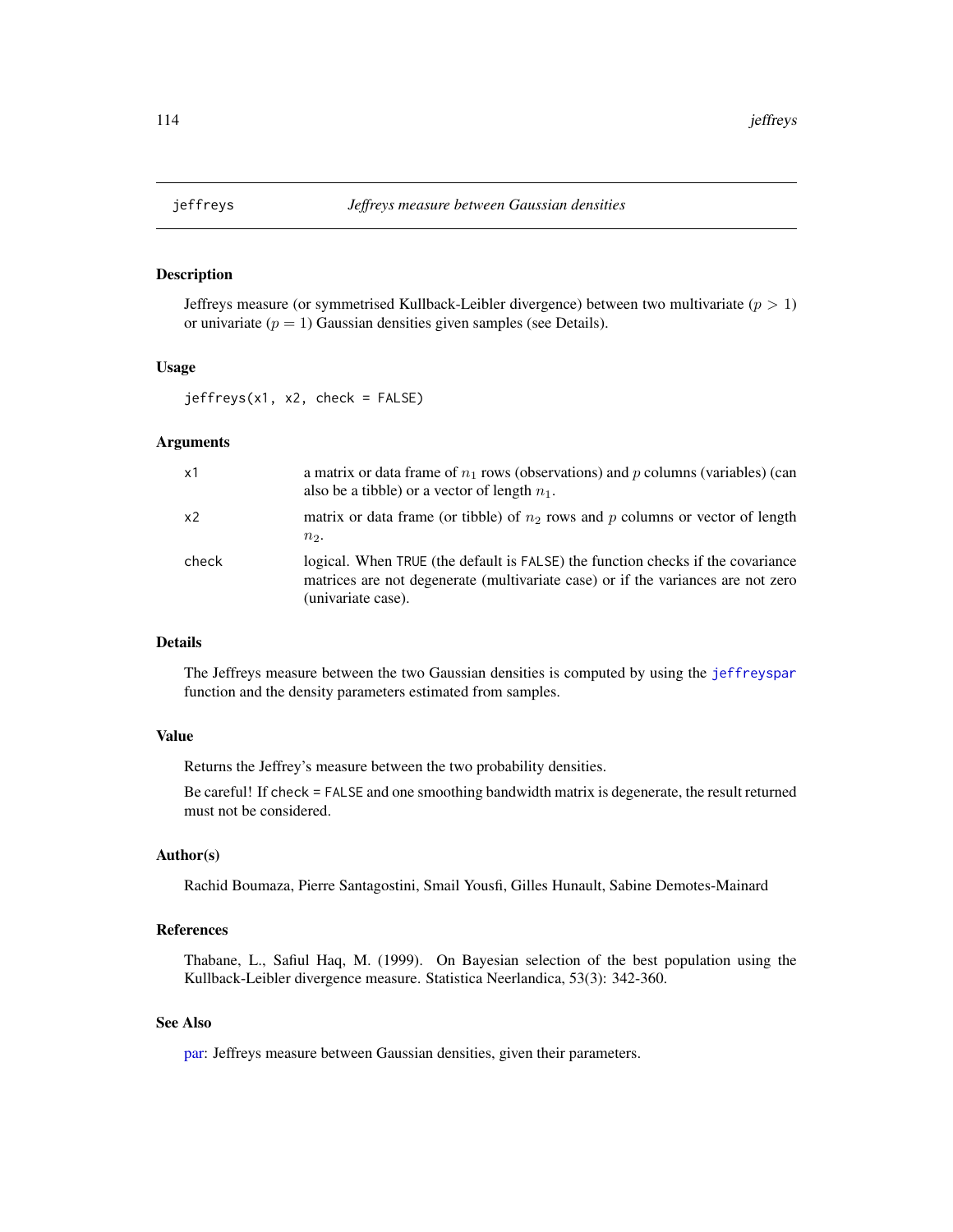# jeffreyspar 115

## Examples

```
require(MASS)
m1 < -c(0, 0)v1 \le matrix(c(1,0,0,1), ncol = 2)
m2 < -c(0,1)v2 \le matrix(c(4,1,1,9), ncol = 2)
x1 \le - mvrnorm(n = 3, mu = m1, Sigma = v1)
x2 \le - mvrnorm(n = 5, mu = m2, Sigma = v2)
jeffreys(x1, x2)
```
<span id="page-114-0"></span>

jeffreyspar *Jeffreys measure between Gaussian densities given their parameters*

# Description

Jeffreys measure (or symmetrised Kullback-Leibler divergence) between two multivariate ( $p > 1$ ) or univariate  $(p = 1)$  Gaussian densities, given their parameters (mean vectors and covariance matrices if they are multivariate, means and variances if univariate) (see Details).

# Usage

jeffreyspar(mean1, var1, mean2, var2, check = FALSE)

#### Arguments

| mean1             | $p$ -length numeric vector: the mean of the first Gaussian density.                                                                                                                       |
|-------------------|-------------------------------------------------------------------------------------------------------------------------------------------------------------------------------------------|
| var1              | p x p symmetric numeric matrix $(p > 1)$ or numeric $(p = 1)$ : the covariance<br>matrix ( $p > 1$ ) or the variance ( $p = 1$ ) of the first Gaussian density.                           |
| mean <sub>2</sub> | $p$ -length numeric vector: the mean of the second Gaussian density.                                                                                                                      |
| var2              | p x p symmetric numeric matrix $(p > 1)$ or numeric $(p = 1)$ : the covariance<br>matrix $(p > 1)$ or the variance $(p = 1)$ of the second Gaussian density.                              |
| check             | logical. When TRUE (the default is FALSE) the function checks if the covariance<br>matrices are not degenerate (multivariate case) or if the variances are not zero<br>(univariate case). |

# Details

.

Let  $m1$  and  $m2$  the mean vectors,  $v1$  and  $v2$  the covariance matrices, Jeffreys measure of the two Gaussian densities is equal to:

$$
(1/2)t(m1 - m2)(v1^{-1} + v2^{-1})(m1 - m2) - (1/2)tr((v1 - v2)(v1^{-1} - v2^{-1}))
$$

If  $p = 1$  the means and variances are numbers, the formula is the same ignoring the following operators: t (transpose of a matrix or vector) and tr (trace of a square matrix).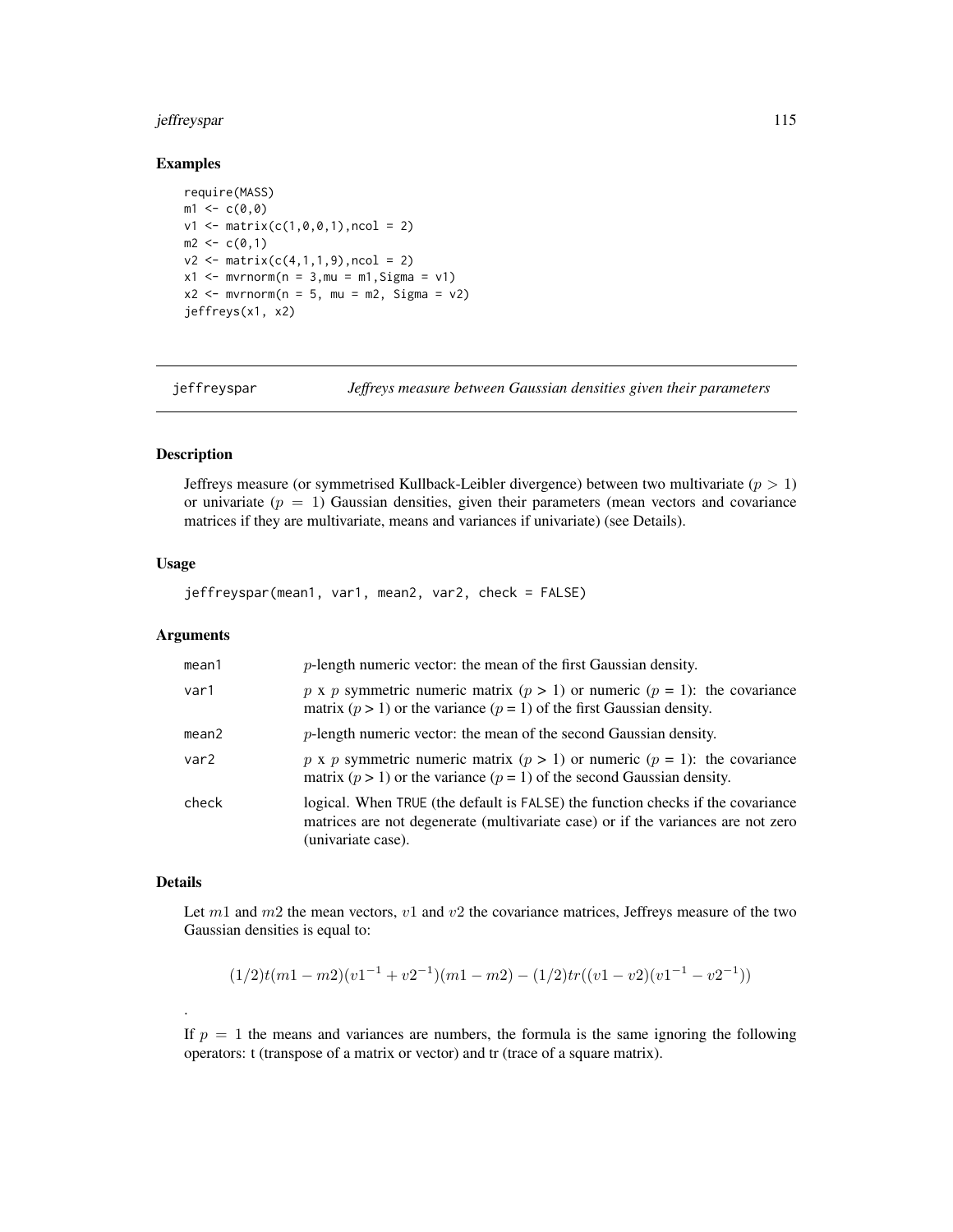# Value

Jeffreys measure between two Gaussian densities.

Be careful! If check = FALSE and one covariance matrix is degenerated (multivariate case) or one variance is zero (univariate case), the result returned must not be considered.

#### Author(s)

Rachid Boumaza, Pierre Santagostini, Smail Yousfi, Gilles Hunault, Sabine Demotes-Mainard

# References

McLachlan, G.J. (1992). Discriminant analysis and statistical pattern recognition. John Wiley & Sons, New York .

Thabane, L., Safiul Haq, M. (1999). On Bayesian selection of the best population using the Kullback-Leibler divergence measure. Statistica Neerlandica, 53(3): 342-360.

## See Also

[jeffreys:](#page-113-0) Jeffreys measure of two parametrically estimated Gaussian densities, given samples.

## Examples

 $m1 \leq c(1,1)$  $v1 \leq -$  matrix( $c(4,1,1,9)$ , ncol = 2)  $m2 < -c(0,1)$  $v2 \le$  matrix(c(1,0,0,1), ncol = 2) jeffreyspar(m1,v1,m2,v2)

kurtosis.folder *Kurtosis coefficients of a folder of data sets*

# Description

Computes the kurtosis coefficient by column of the elements of an object of class folder.

#### Usage

kurtosis.folder(x, na.rm = FALSE, type =  $3$ )

#### Arguments

|       | an object of class folder.                                                      |
|-------|---------------------------------------------------------------------------------|
| na.rm | logical. Should missing values be omitted from the calculations? (see kurtosis) |
| type  | an integer between 1 and 3 (see kurtosis).                                      |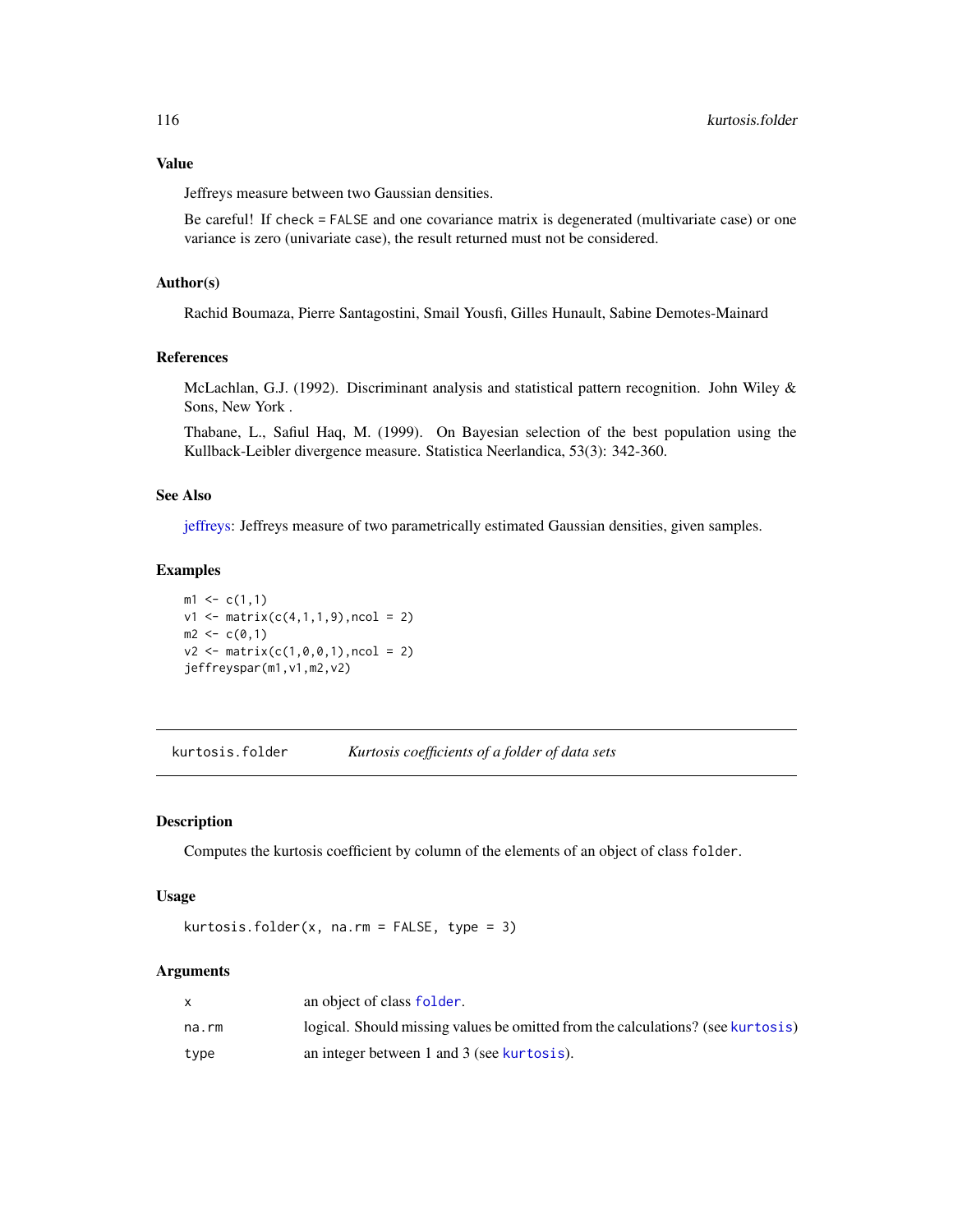# Details

It uses [kurtosis](#page-0-0) to compute the mean by numeric column of each element of the folder. If some columns of the data frames are not numeric, there is a warning, and the means are computed on the numeric columns only.

# Value

A list whose elements are the kurtosis coefficients by column of the elements of the folder.

## Author(s)

Rachid Boumaza, Pierre Santagostini, Smail Yousfi, Gilles Hunault, Sabine Demotes-Mainard

# See Also

[folder](#page-73-0) to create an object is of class folder. [mean.folder](#page-147-0), [var.folder](#page-195-0), [cor.folder](#page-27-0), [skewness.folder](#page-189-0) for other statistics for folder objects.

## Examples

```
# First example: iris (Fisher)
data(iris)
iris.fold <- as.folder(iris, "Species")
iris.kurtosis <- kurtosis.folder(iris.fold)
print(iris.kurtosis)
# Second example: roses
data(roses)
roses.fold <- as.folder(roses, "rose")
roses.kurtosis <- kurtosis.folder(roses.fold)
print(roses.kurtosis)
```
<span id="page-116-0"></span>

l2d Lˆ2 *inner product of probability densities*

## Description

 $L^2$  inner product of two multivariate  $(p > 1)$  or univariate  $(p = 1)$  probability densities, estimated from samples.

# Usage

l2d(x1, x2, method = "gaussiand", check = FALSE, varw1 = NULL, varw2 = NULL)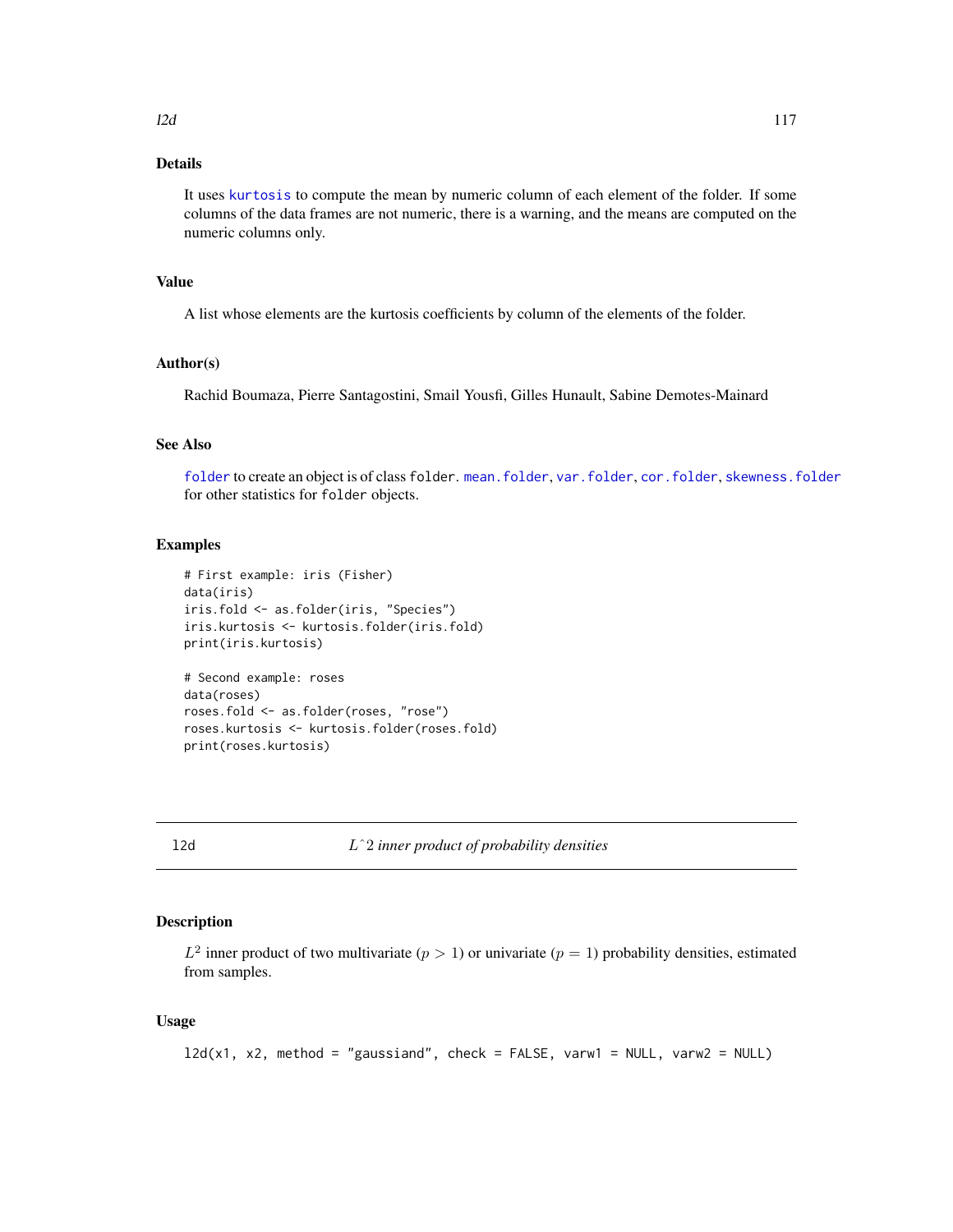# Arguments

| x1             | a matrix or data frame of $n_1$ rows (observations) and p columns (variables) (can<br>also be a tibble) or a vector of length $n_1$ .                                                                                                         |
|----------------|-----------------------------------------------------------------------------------------------------------------------------------------------------------------------------------------------------------------------------------------------|
| x <sub>2</sub> | matrix or data frame (or tibble) of $n_2$ rows and p columns or vector of length<br>$n_2$ .                                                                                                                                                   |
| method         | string. It can be:                                                                                                                                                                                                                            |
|                | • "gaussiand" if the densities are considered to be Gaussian.                                                                                                                                                                                 |
|                | • "kern" if they are estimated using the Gaussian kernel method.                                                                                                                                                                              |
| check          | logical. When TRUE (the default is FALSE) the function checks if the covari-<br>ance matrices (if method = "gaussiand") or smoothing bandwidth matrices (if<br>method = "kern") are not degenerate, before computing the inner product.       |
|                | Notice that if $p = 1$ , it checks if the variances or smoothing parameters are not<br>zero.                                                                                                                                                  |
| varw1, varw2   | $p \times p$ symmetric matrices: the smoothing bandwidths for the estimation of the<br>probability densities. If they are omitted, the smoothing bandwidths are com-<br>puted using the normal reference rule matrix bandwidth (see details). |

# Details

- If method = "gaussiand", the mean vectors and the variance matrices ( $v1$  and  $v2$ ) of the two samples are computed, and they are used to compute the inner product using the [l2dpar](#page-118-0) function.
- If method = "kern", the densities of both samples are estimated using the Gaussian kernel method. These estimations are then used to compute the inner product. if varw1 and varw2 arguments are omitted, the smoothing bandwidths are computed using the normal reference rule matrix bandwidth:

$$
h_1v_1^{1/2}
$$

where

$$
h_1 = (4/(n_1(p+2)))^{1/(p+4)}
$$

for the first density. Idem for the second density after making the necessary changes.

# Value

The  $L^2$  inner product of the two probability densities.

Be careful! If check = FALSE and one smoothing bandwidth matrix is degenerate, the result returned can not be considered.

# Author(s)

Rachid Boumaza, Pierre Santagostini, Smail Yousfi, Gilles Hunault, Sabine Demotes-Mainard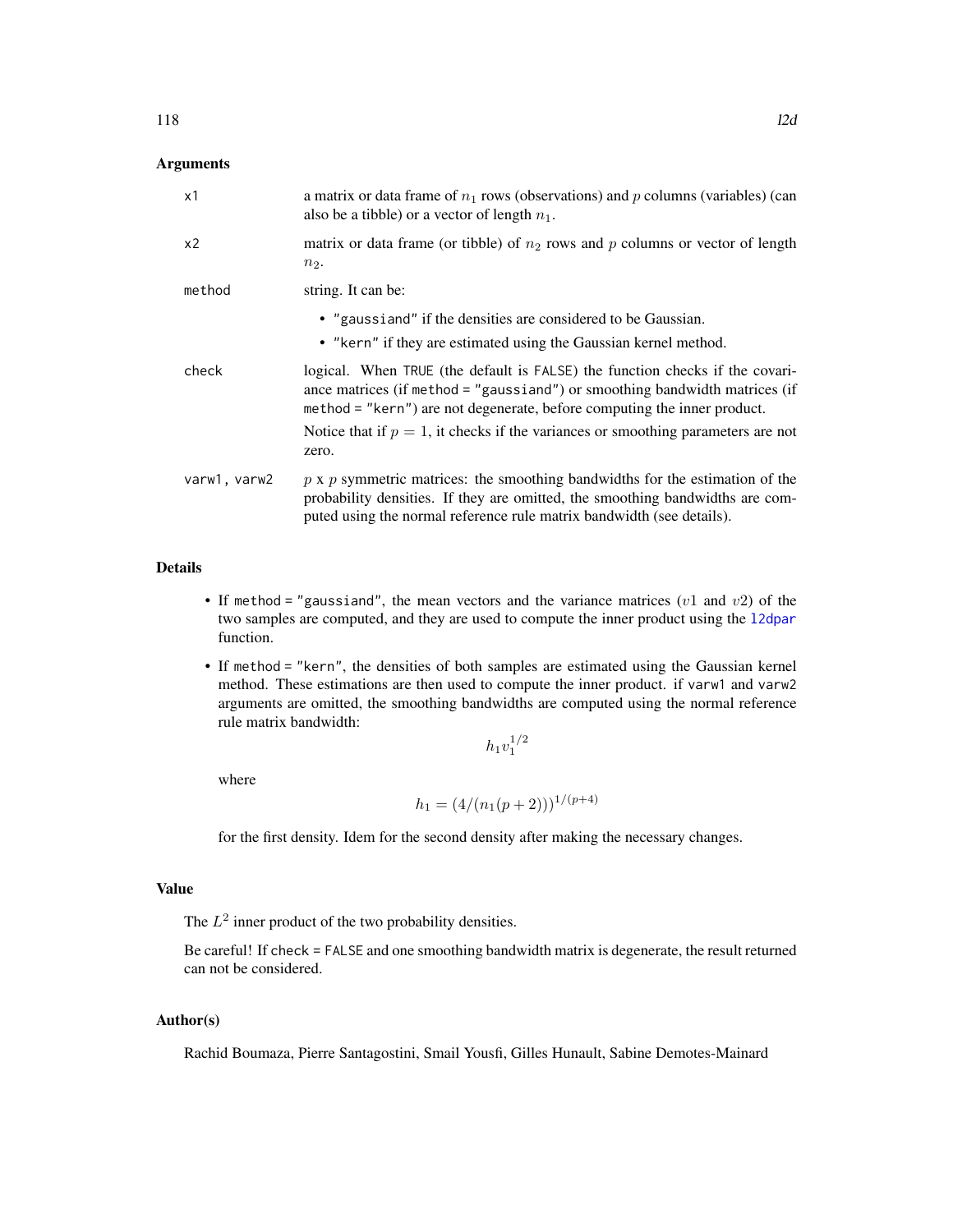## l2dpar 119

# References

Boumaza, R., Yousfi, S., Demotes-Mainard, S. (2015). Interpreting the principal component analysis of multivariate density functions. Communications in Statistics - Theory and Methods, 44 (16), 3321-3339.

Wand, M., Jones, M. (1995). Kernel smoothing. Chapman and Hall/CRC, London.

Yousfi, S., Boumaza R., Aissani, D., Adjabi, S. (2014). Optimal bandwith matrices in functional principal component analysis of density functions. Journal of Statistical Computational and Simulation, 85 (11), 2315-2330.

## See Also

[l2dpar](#page-118-0) for Gaussian densities whose parameters are given.

## Examples

```
require(MASS)
m1 < -c(0, 0)v1 \le matrix(c(1,0,0,1), ncol = 2)
m2 < -c(0,1)v2 \le matrix(c(4,1,1,9), ncol = 2)
x1 \le - mvrnorm(n = 3, mu = m1, Sigma = v1)
x2 \le - mvrnorm(n = 5, mu = m2, Sigma = v2)
12d(x1, x2, method = "gaussian")12d(x1, x2, method = "kern")12d(x1, x2, method = "kern", varw1 = v1, varw2 = v2)
```
<span id="page-118-0"></span>l2dpar Lˆ2 *inner product of Gaussian densities given their parameters*

## **Description**

 $L^2$  inner product of multivariate  $(p > 1)$  or univariate  $(p = 1)$  Gaussian densities, given their parameters (mean vectors and covariance matrices if the densities are multivariate, or means and variances if univariate).

## Usage

```
l2dpar(mean1, var1, mean2, var2, check = FALSE)
```
# Arguments

| mean1 | $p$ -length numeric vector: the mean of the first Gaussian density.                                                                                             |
|-------|-----------------------------------------------------------------------------------------------------------------------------------------------------------------|
| var1  | p x p symmetric numeric matrix $(p > 1)$ or numeric $(p = 1)$ : the covariance<br>matrix ( $p > 1$ ) or the variance ( $p = 1$ ) of the first Gaussian density. |
| mean2 | <i>p</i> -length numeric vector: the mean of the second Gaussian density.                                                                                       |
| var2  | p x p symmetric numeric matrix $(p > 1)$ or numeric $(p = 1)$ : the covariance<br>matrix $(p > 1)$ or the variance $(p = 1)$ of the second Gaussian density.    |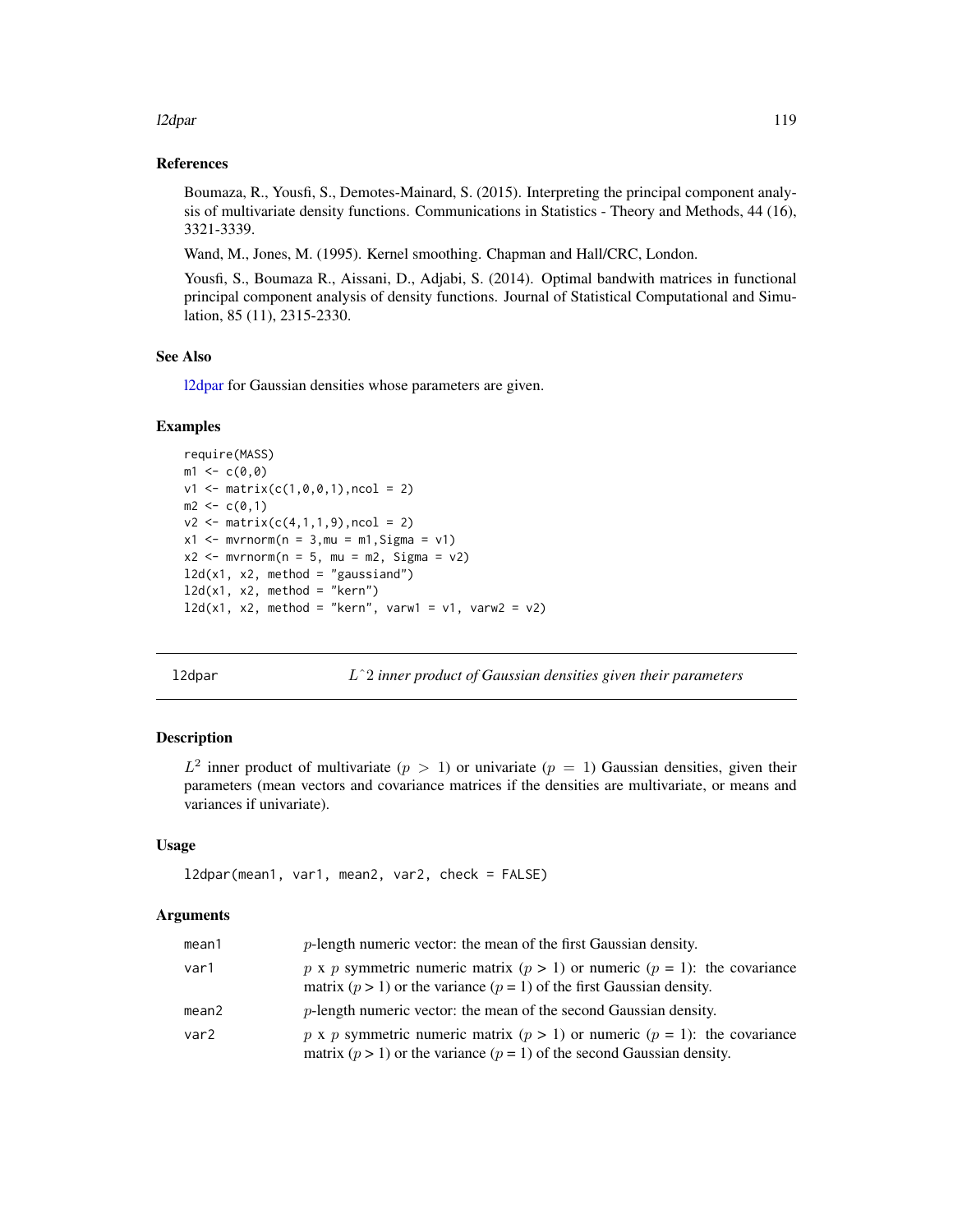check logical. When TRUE (the default is FALSE) the function checks if the covariance matrices are not degenerate (multivariate case) or if the variances are not zero (univariate case).

# Details

Computes the inner product of two Gaussian densities, equal to:

 $(2\pi)^{-p/2} det(var1+var2)^{-1/2} exp(-(1/2)t(mean1-mean2)(var1+var2)^{-1}(mean1-mean2))$ 

If  $p = 1$  the means and variances are numbers, the formula is the same ignoring the following operators: t (transpose of a matrix or vector) and det (determinant of a square matrix).

#### Value

The  $L^2$  inner product between two Gaussian densities.

Be careful! If check = FALSE and one covariance matrix is degenerated (multivariate case) or one variance is zero (univariate case), the result returned must not be considered.

#### Author(s)

Rachid Boumaza, Pierre Santagostini, Smail Yousfi, Gilles Hunault, Sabine Demotes-Mainard

# References

M. Wand and M. Jones (1995). Kernel Smoothing. Chapman and Hall, London.

# See Also

[l2d](#page-116-0) for parametrically estimated Gaussian densities or nonparametrically estimated densities, given samples;

```
m1 \leq c(1,1)v1 \leq - matrix(c(4,1,1,9), ncol = 2)
m2 < -c(0,1)v2 \le - matrix(c(1,0,0,1),ncol = 2)
l2dpar(m1,v1,m2,v2)
```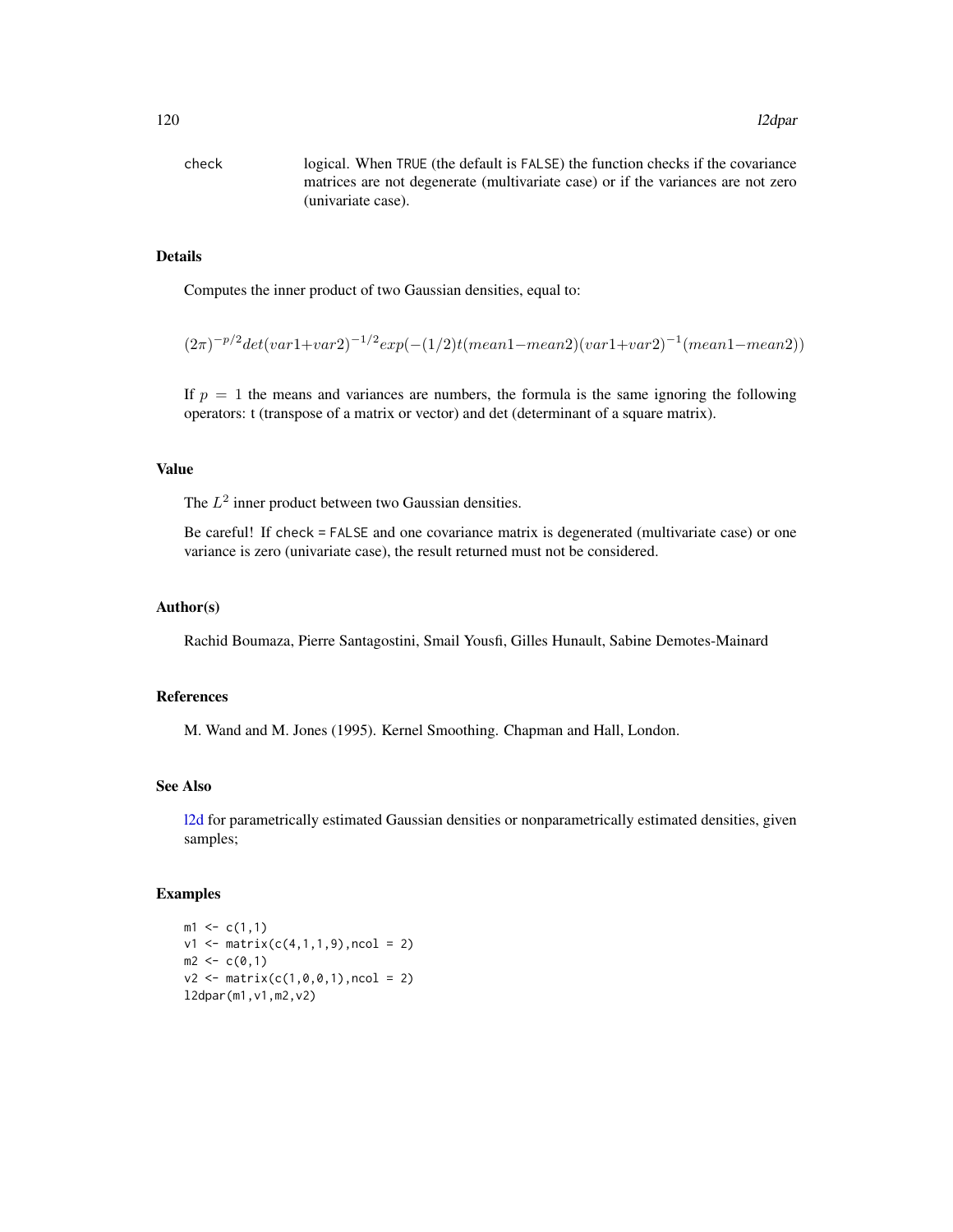<span id="page-120-0"></span>

Computes the matrix of the symmetric Chi-squared distances between several multivariate or univariate discrete probability distributions, estimated from samples.

#### Usage

```
matddchisqsym(x)
```
#### Arguments

x object of class "folder" containing the data. Its elements are data frames (one data frame per distribution) whose columns are factors.

# Value

Positive symmetric matrix whose order is equal to the number of data frames (or distributions), consisting of the pairwise symmetric chi-squared distances between the distributions.

## Author(s)

Rachid Boumaza, Pierre Santagostini, Smail Yousfi, Sabine Demotes-Mainard

## References

Deza, M.M. and Deza E. (2013). Encyclopedia of distances. Springer.

# See Also

## [ddchisqsym](#page-31-0).

[matddchisqsympar](#page-121-0) for discrete probability densities, given the probabilities on the same support.

```
# Example 1
x1 \leq - data.frame(x = factor(c("A", "A", "B", "B")))
x2 \leq - data.frame(x = factor(c("A", "A", "A", "B", "B")))
x3 \le - data.frame(x = factor(c("A", "A", "B", "B", "B", "B")))
xf \leftarrow folder(x1, x2, x3)matddchisqsym(xf)
# Example 2
x1 <- data.frame(x = factor(c("A", "A", "A", "B", "B", "B")),
                  y = factor(c("a", "a", "a", "b", "b", "b")))
x2 \leq data.frame(x = factor(c("A", "A", "A", "B", "B")),
```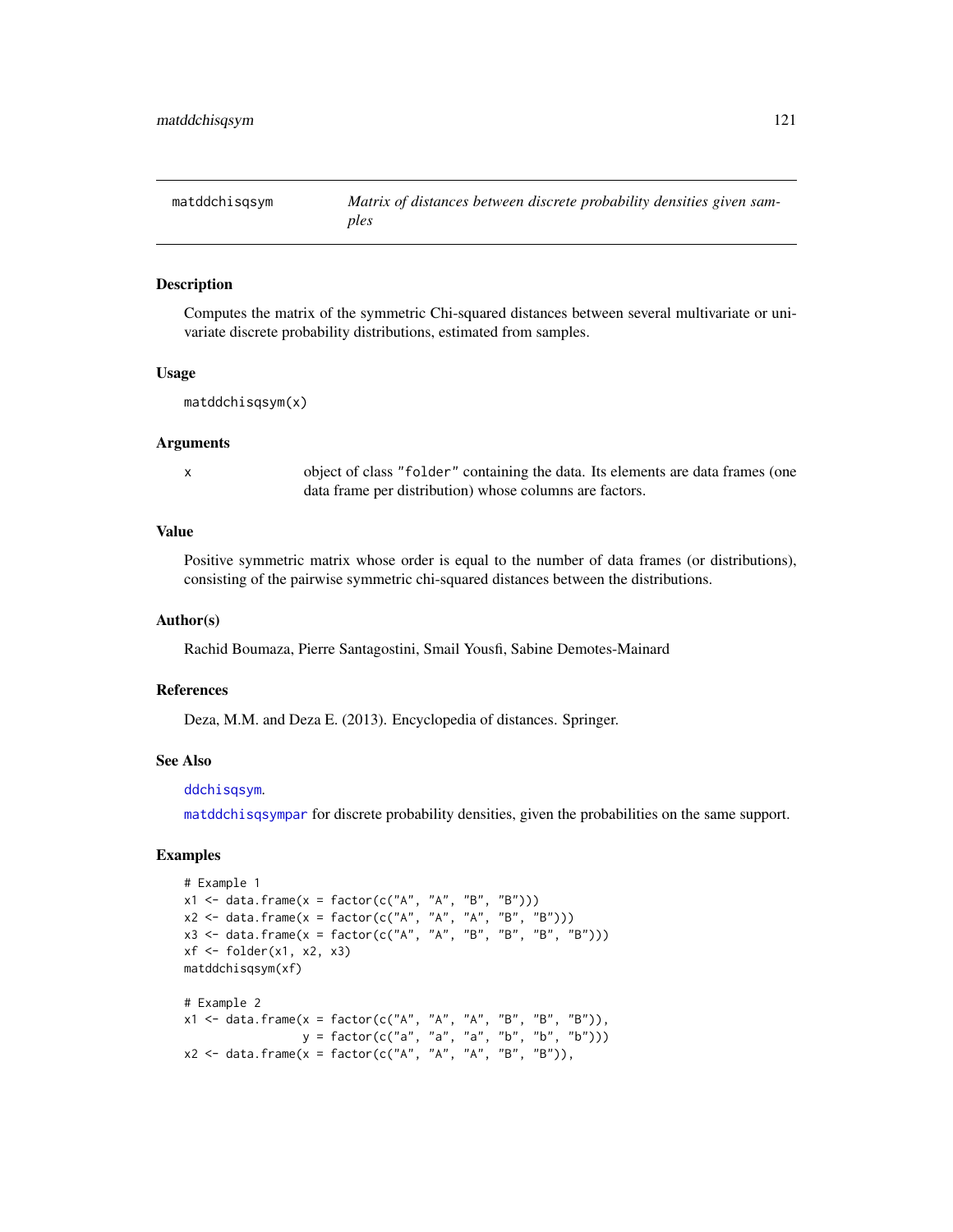```
y = factor(c("a", "a", "b", "a", "b"))x3 <- data.frame(x = factor(c("A", "A", "B", "B", "B", "B")),
                 y = factor(c("a", "b", "a", "b", "a", "b")))
xf \leftarrow folder(x1, x2, x3)matddchisqsym(xf)
```
<span id="page-121-0"></span>

matddchisqsympar *Matrix of distances between discrete probability densities given the probabilities on their common support*

# **Description**

Computes the matrix of the symmetric Chi-squared distances between several multivariate or univariate discrete probability distributions on the same support (which can be a Cartesian product of  $q$  sets), given the probabilities of the states (which are  $q$ -tuples) of the support.

# Usage

```
matddchisqsympar(freq)
```
# Arguments

freq list of arrays. Their dim attribute is a vector with length  $q$ , its elements containing the numbers of levels of the sets. Each array contains the probabilities of the discrete distribution on the same support.

## Value

Positive symmetric matrix whose order is equal to the number of distributions, consisting of the pairwise symmetric chi-squared distances between these distributions.

#### Author(s)

Rachid Boumaza, Pierre Santagostini, Smail Yousfi, Sabine Demotes-Mainard

#### References

Deza, M.M. and Deza E. (2013). Encyclopedia of distances. Springer.

# See Also

[ddchisqsympar](#page-32-0).

[matddchisqsym](#page-120-0) for discrete probability densities which are estimated from the data.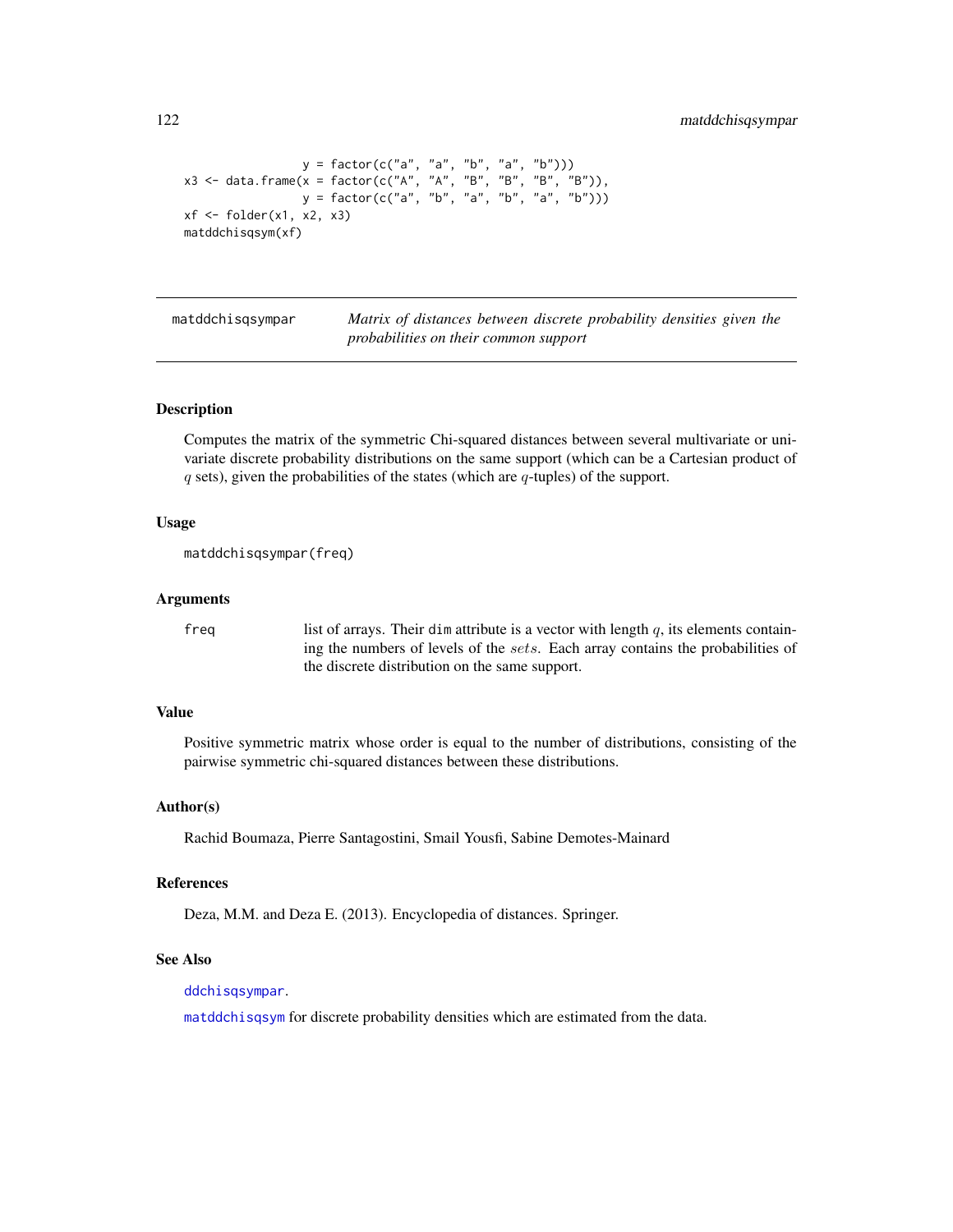<span id="page-122-0"></span>

Computes the matrix of the Hellinger (or Matusita) distances between several multivariate or univariate discrete probability distributions, estimated from samples.

#### Usage

```
matddhellinger(x)
```
#### Arguments

x object of class "folder" containing the data. Its elements are data frames (one data frame per distribution) whose columns are factors.

# Value

Positive symmetric matrix whose order is equal to the number of data frames (or distributions), consisting of the pairwise Hellinger distances between the distributions.

## Author(s)

Rachid Boumaza, Pierre Santagostini, Smail Yousfi, Sabine Demotes-Mainard

## References

Deza, M.M. and Deza E. (2013). Encyclopedia of distances. Springer.

# See Also

[ddhellinger](#page-33-0).

[matddhellingerpar](#page-123-0) for discrete probability densities, given the probabilities on the same support.

```
# Example 1
x1 \leq - data.frame(x = factor(c("A", "A", "B", "B")))
x2 \leq - data.frame(x = factor(c("A", "A", "A", "B", "B")))
x3 \le - data.frame(x = factor(c("A", "A", "B", "B", "B", "B")))
xf \leftarrow folder(x1, x2, x3)matddhellinger(xf)
# Example 2
x1 <- data.frame(x = factor(c("A", "A", "A", "B", "B", "B")),
                  y = factor(c("a", "a", "a", "b", "b", "b")))
x2 \leq data.frame(x = factor(c("A", "A", "A", "B", "B")),
```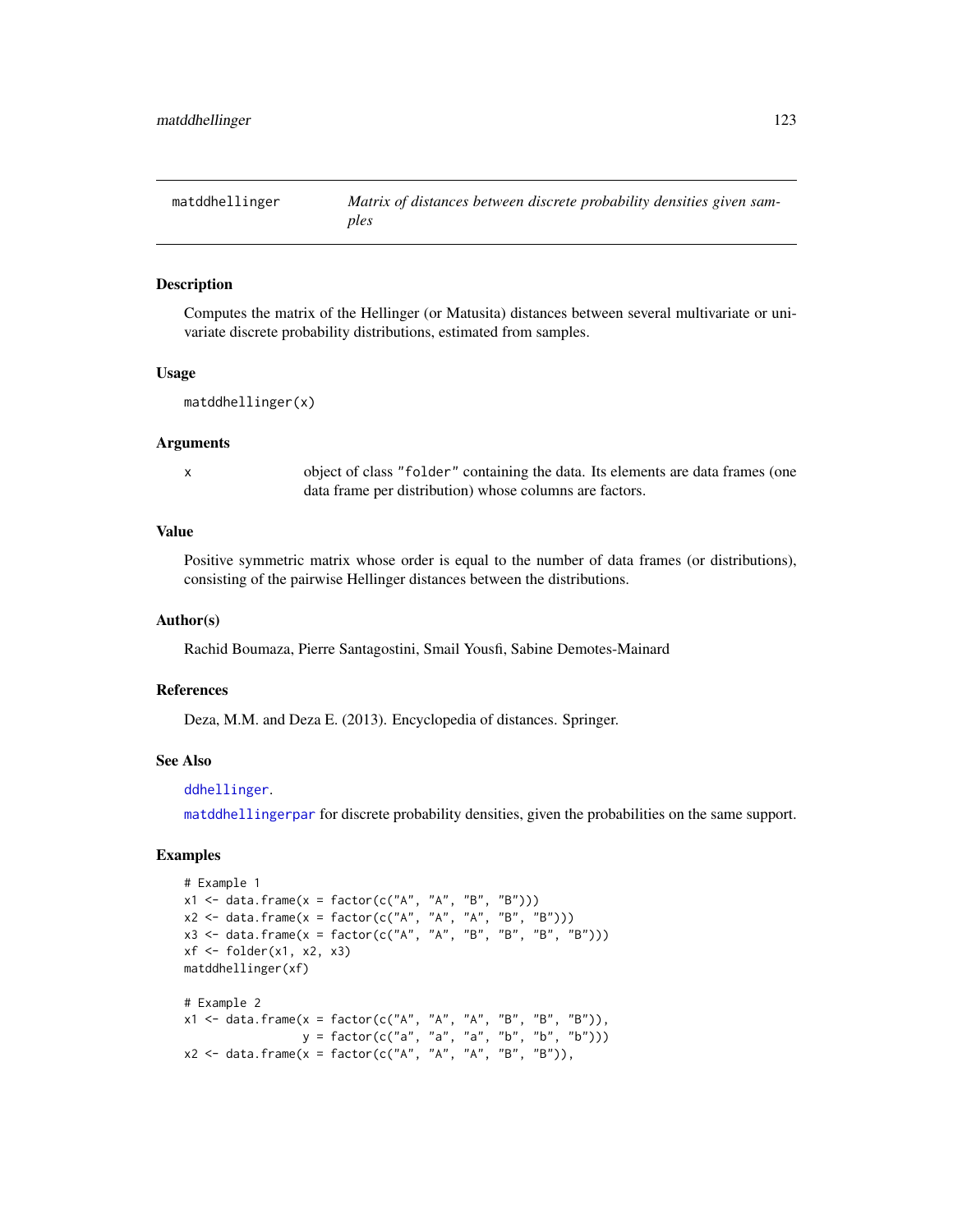```
y = factor(c("a", 'a", 'b", 'a", 'b"))x3 <- data.frame(x = factor(c("A", "A", "B", "B", "B", "B")),
                 y = factor(c("a", "b", "a", "b", "a", "b")))
xf \leftarrow folder(x1, x2, x3)matddhellinger(xf)
```
<span id="page-123-0"></span>matddhellingerpar *Matrix of distances between discrete probability densities given the probabilities on their common support*

# **Description**

Computes the matrix of the Hellinger (or Matusita) distances between several multivariate or univariate discrete probability distributions on the same support (which can be a Cartesian product of  $q$  sets), given the probabilities of the states (which are  $q$ -tuples) of the support.

# Usage

```
matddhellingerpar(freq)
```
## Arguments

freq list of arrays. Their dim attribute is a vector with length  $q$ , its elements containing the numbers of levels of the sets. Each array contains the probabilities of the discrete distribution on the same support.

## Value

Positive symmetric matrix whose order is equal to the number of distributions, consisting of the pairwise Hellinger distances between these distributions.

#### Author(s)

Rachid Boumaza, Pierre Santagostini, Smail Yousfi, Sabine Demotes-Mainard

#### References

Deza, M.M. and Deza E. (2013). Encyclopedia of distances. Springer.

# See Also

[ddhellingerpar](#page-34-0).

[matddhellinger](#page-122-0) for discrete probability densities which are estimated from the data.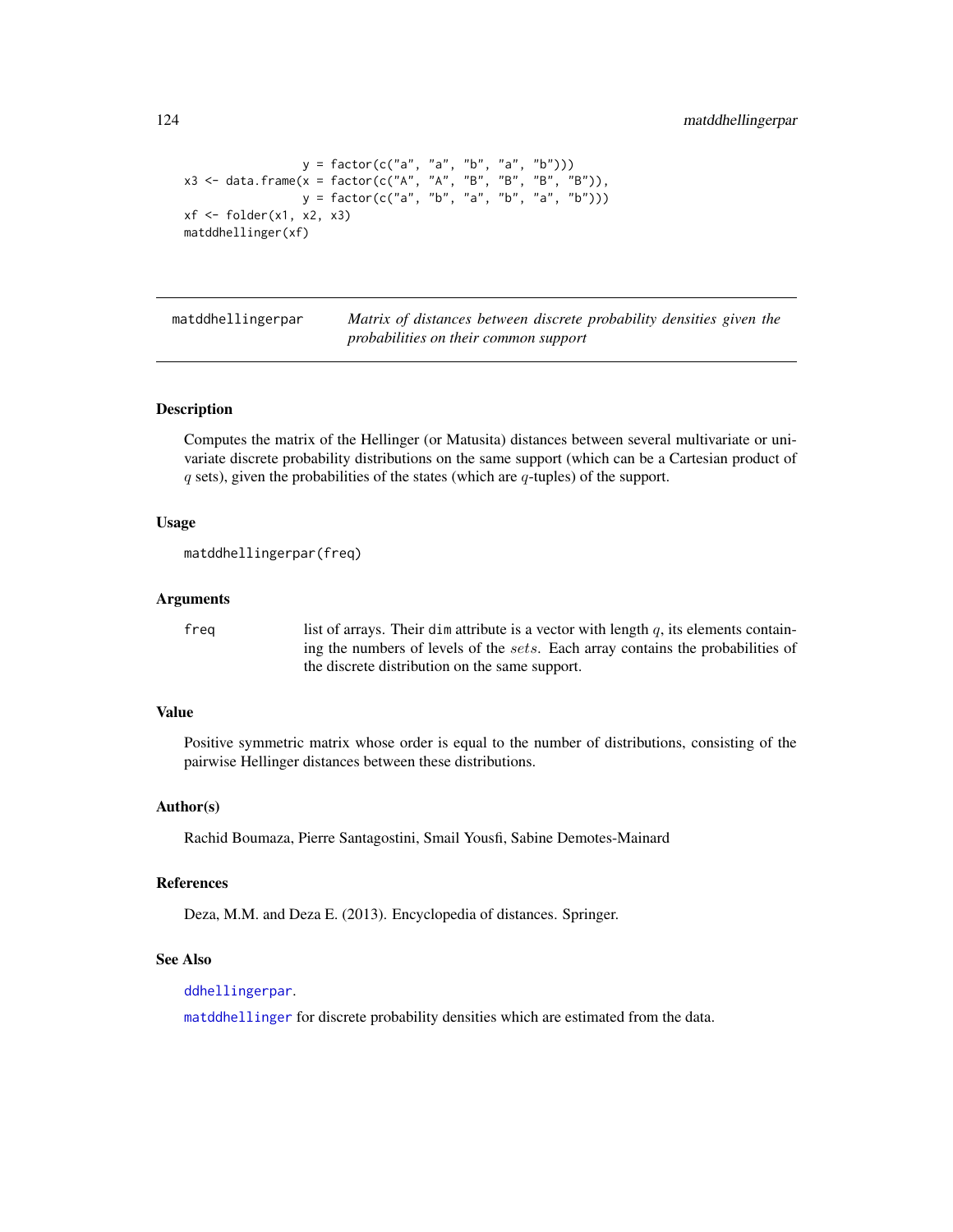<span id="page-124-0"></span>

Computes the matrix of Jeffreys divergences between several multivariate or univariate discrete probability distributions, estimated from samples.

#### Usage

```
matddjeffreys(x)
```
#### Arguments

x object of class "folder" containing the data. Its elements are data frames (one data frame per distribution) whose columns are factors.

# Value

Positive symmetric matrix whose order is equal to the number of data frames (or distributions), consisting of the pairwise Jeffreys divergences between the distributions.

## Author(s)

Rachid Boumaza, Pierre Santagostini, Smail Yousfi, Sabine Demotes-Mainard

## References

Deza, M.M. and Dezaz E. (2013). Encyclopedia of distances. Springer.

# See Also

# [ddjeffreys](#page-36-0).

[matddjeffreyspar](#page-125-0) for discrete probability densities, given the probabilities on the same support.

```
# Example 1
x1 \leq - data.frame(x = factor(c("A", "A", "B", "B")))
x2 \leq - data.frame(x = factor(c("A", "A", "A", "B", "B")))
x3 \le - data.frame(x = factor(c("A", "A", "B", "B", "B", "B")))
xf \leftarrow folder(x1, x2, x3)matddhellinger(xf)
# Example 2
x1 <- data.frame(x = factor(c("A", "A", "A", "B", "B", "B")),
                  y = factor(c("a", "a", "a", "b", "b", "b")))
x2 \le data.frame(x = factor(c("A", "A", "A", "B", "B")),
```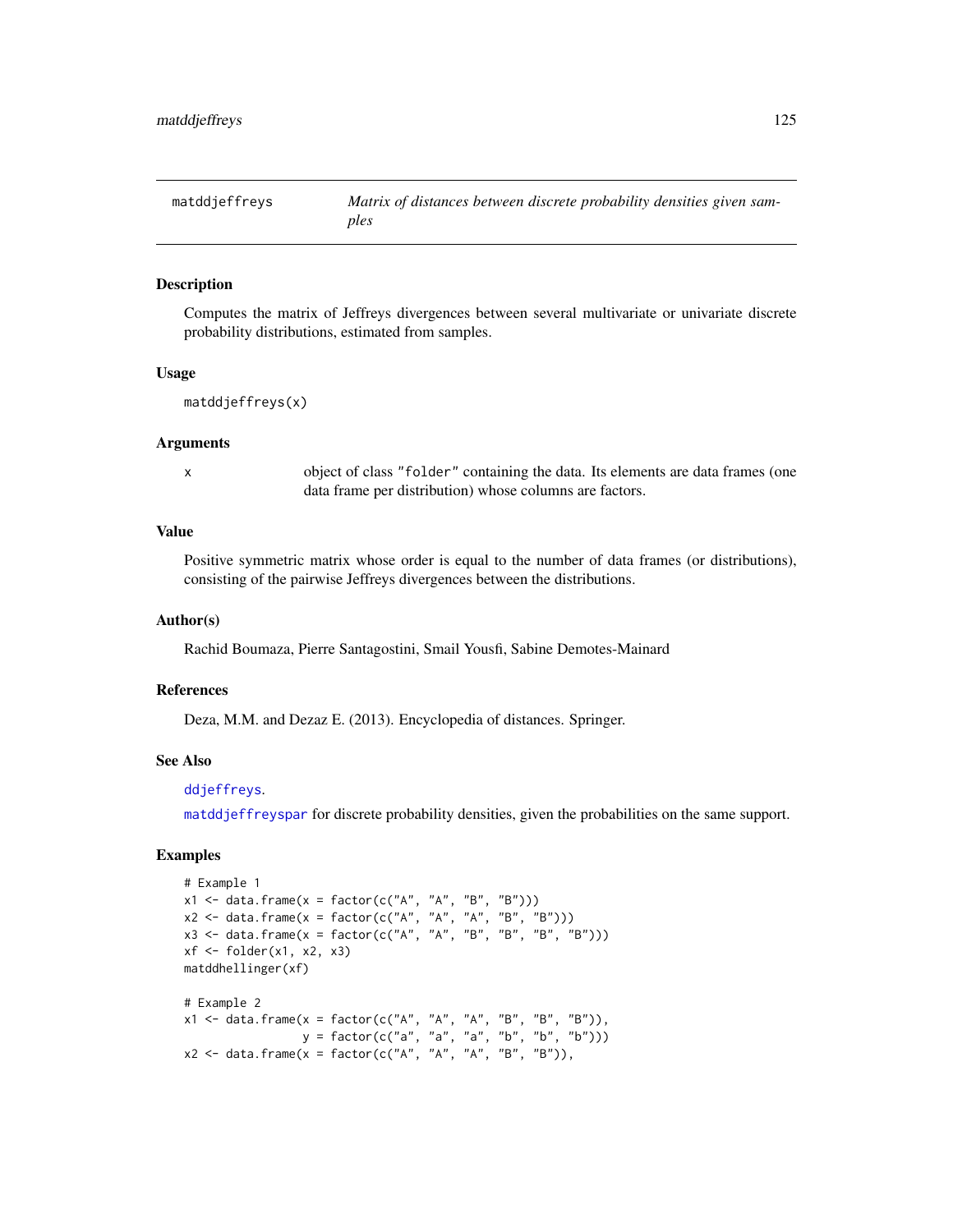```
y = factor(c("a", "a", "b", "a", "b"))x3 <- data.frame(x = factor(c("A", "A", "B", "B", "B", "B")),
                 y = factor(c("a", "b", "a", "b", "a", "b")))
xf \leftarrow folder(x1, x2, x3)matddhellinger(xf)
```
<span id="page-125-0"></span>matddjeffreyspar *Matrix of divergences between discrete probability densities given the probabilities on their common support*

# **Description**

Computes the matrix of Jeffreys divergences between several multivariate or univariate discrete probability distributions on the same support (which can be a Cartesian product of  $q$  sets), given the probabilities of the states (which are  $q$ -tuples) of the support.

# Usage

```
matddjeffreyspar(freq)
```
# Arguments

freq list of arrays. Their dim attribute is a vector with length  $q$ , its elements containing the numbers of levels of the sets. Each array contains the probabilities of the discrete distribution on the same support.

# Value

Positive symmetric matrix whose order is equal to the number of distributions, consisting of the pairwise Jeffreys divergences between these distributions.

#### Author(s)

Rachid Boumaza, Pierre Santagostini, Smail Yousfi, Sabine Demotes-Mainard

#### References

Deza, M.M. and Deza E. (2013). Encyclopedia of distances. Springer.

# See Also

[ddjeffreyspar](#page-37-0).

[matddjeffreys](#page-124-0) for discrete probability densities which are estimated from the data.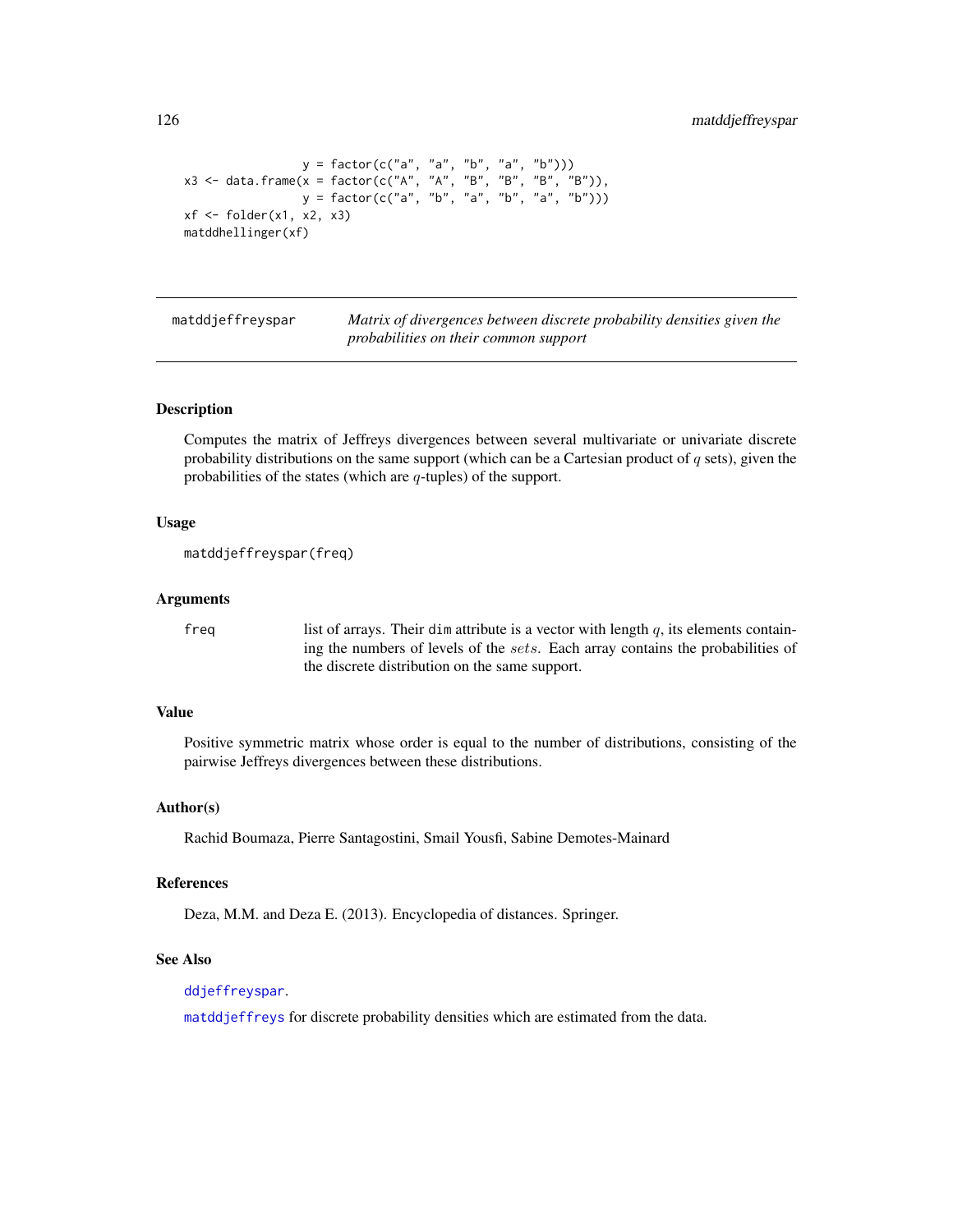<span id="page-126-0"></span>

Computes the matrix of the Jensen-Shannon divergences between several multivariate or univariate discrete probability distributions, estimated from samples.

#### Usage

```
matddjensen(x)
```
#### Arguments

x object of class "folder" containing the data. Its elements are data frames (one data frame per distribution) whose columns are factors.

# Value

Positive symmetric matrix whose order is equal to the number of data frames (or distributions), consisting of the pairwise Jensen-Shannon divergences between the distributions.

## Author(s)

Rachid Boumaza, Pierre Santagostini, Smail Yousfi, Sabine Demotes-Mainard

## References

Deza, M.M. and Deza E. (2013). Encyclopedia of distances. Springer.

# See Also

## [ddjensen](#page-38-0).

[matddjensenpar](#page-127-0) for discrete probability densities, given the probabilities on the same support.

```
# Example 1
x1 \leq - data.frame(x = factor(c("A", "A", "B", "B")))
x2 \leq - data.frame(x = factor(c("A", "A", "A", "B", "B")))
x3 \le - data.frame(x = factor(c("A", "A", "B", "B", "B", "B")))
xf \leftarrow folder(x1, x2, x3)matddhellinger(xf)
# Example 2
x1 <- data.frame(x = factor(c("A", "A", "A", "B", "B", "B")),
                  y = factor(c("a", "a", "a", "b", "b", "b")))
x2 \leq data.frame(x = factor(c("A", "A", "A", "B", "B")),
```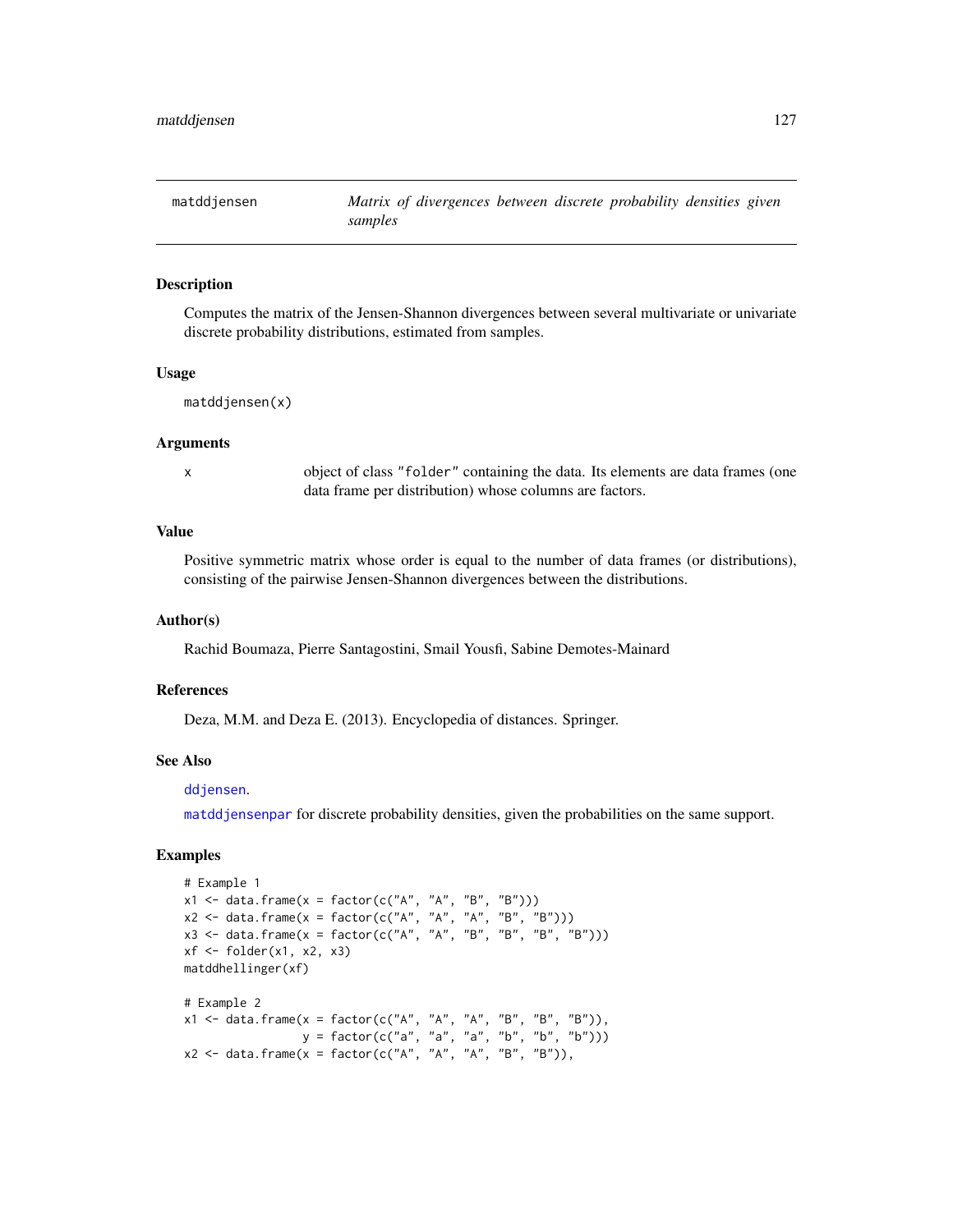```
y = factor(c("a", 'a", 'b", 'a", 'b"))x3 <- data.frame(x = factor(c("A", "A", "B", "B", "B", "B")),
                 y = factor(c("a", "b", "a", "b", "a", "b")))
xf \leftarrow folder(x1, x2, x3)matddhellinger(xf)
```
<span id="page-127-0"></span>

matddjensenpar *Matrix of divergences between discrete probability densities given the probabilities on their common support*

# **Description**

Computes the matrix of the Jensen-Shannon divergences between several multivariate or univariate discrete probability distributions on the same support (which can be a Cartesian product of  $q$  sets), given the probabilities of the states (which are  $q$ -tuples) of the support.

## Usage

```
matddjensenpar(freq)
```
## Arguments

freq list of arrays. Their dim attribute is a vector with length  $q$ , its elements containing the numbers of levels of the sets. Each array contains the probabilities of the discrete distribution on the same support.

## Value

Positive symmetric matrix whose order is equal to the number of densities, consisting of the pairwise Jensen-Shannon divergences between the discrete probability densities.

#### Author(s)

Rachid Boumaza, Pierre Santagostini, Smail Yousfi, Sabine Demotes-Mainard

#### References

Deza, M.M. and Deza E. (2013). Encyclopedia of distances. Springer.

# See Also

[ddjensenpar](#page-39-0).

[matddjensen](#page-126-0) for discrete probability densities which are estimated from the data.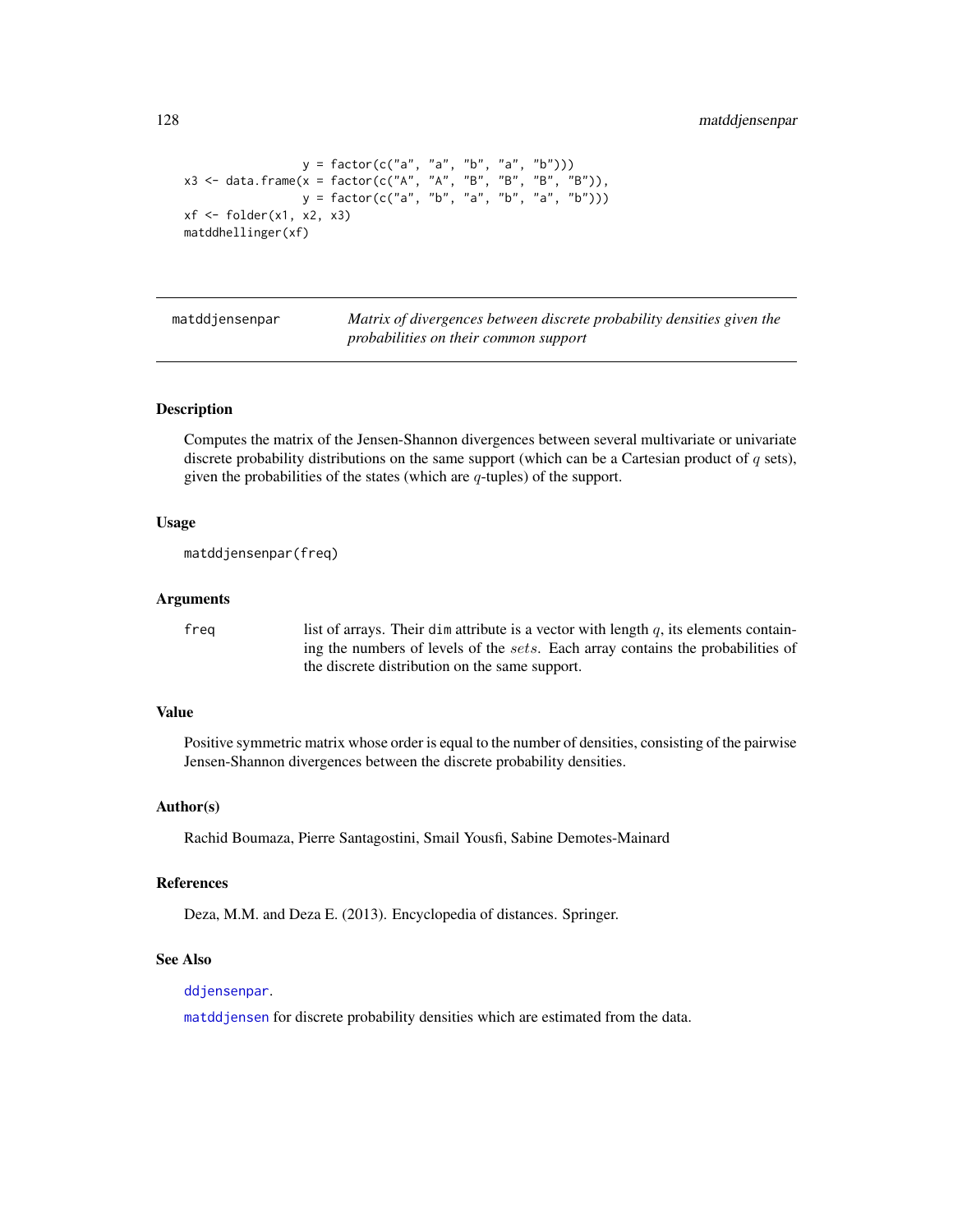<span id="page-128-0"></span>

Computes the matrix of the  $L^p$  distances between several multivariate or univariate discrete probability distributions, estimated from samples.

# Usage

 $matalog(x, p = 1)$ 

#### Arguments

| object of class "folder" containing the data. Its elements are data frames (one<br>data frame per distribution) whose columns are factors. |
|--------------------------------------------------------------------------------------------------------------------------------------------|
| integer. Parameter of the distance.                                                                                                        |

# Value

Positive symmetric matrix whose order is equal to the number of data frames (or distributions), consisting of the pairwise  $L^p$  distances between the distributions.

# Author(s)

Rachid Boumaza, Pierre Santagostini, Smail Yousfi, Sabine Demotes-Mainard

# References

Deza, M.M. and Deza E. (2013). Encyclopedia of distances. Springer.

## See Also

#### [ddlp](#page-41-0).

[matddlppar](#page-129-0) for discrete probability distributions, given the probabilities on the same support.

```
# Example 1
x1 \leq - data.frame(x = factor(c("A", "A", "B", "B")))
x2 \le - data.frame(x = factor(c("A", "A", "A", "B", "B")))
x3 \le - data.frame(x = factor(c("A", "A", "B", "B", "B", "B")))
xf \leftarrow folder(x1, x2, x3)matddlp(xf)
matalog(xf, p = 2)# Example 2
```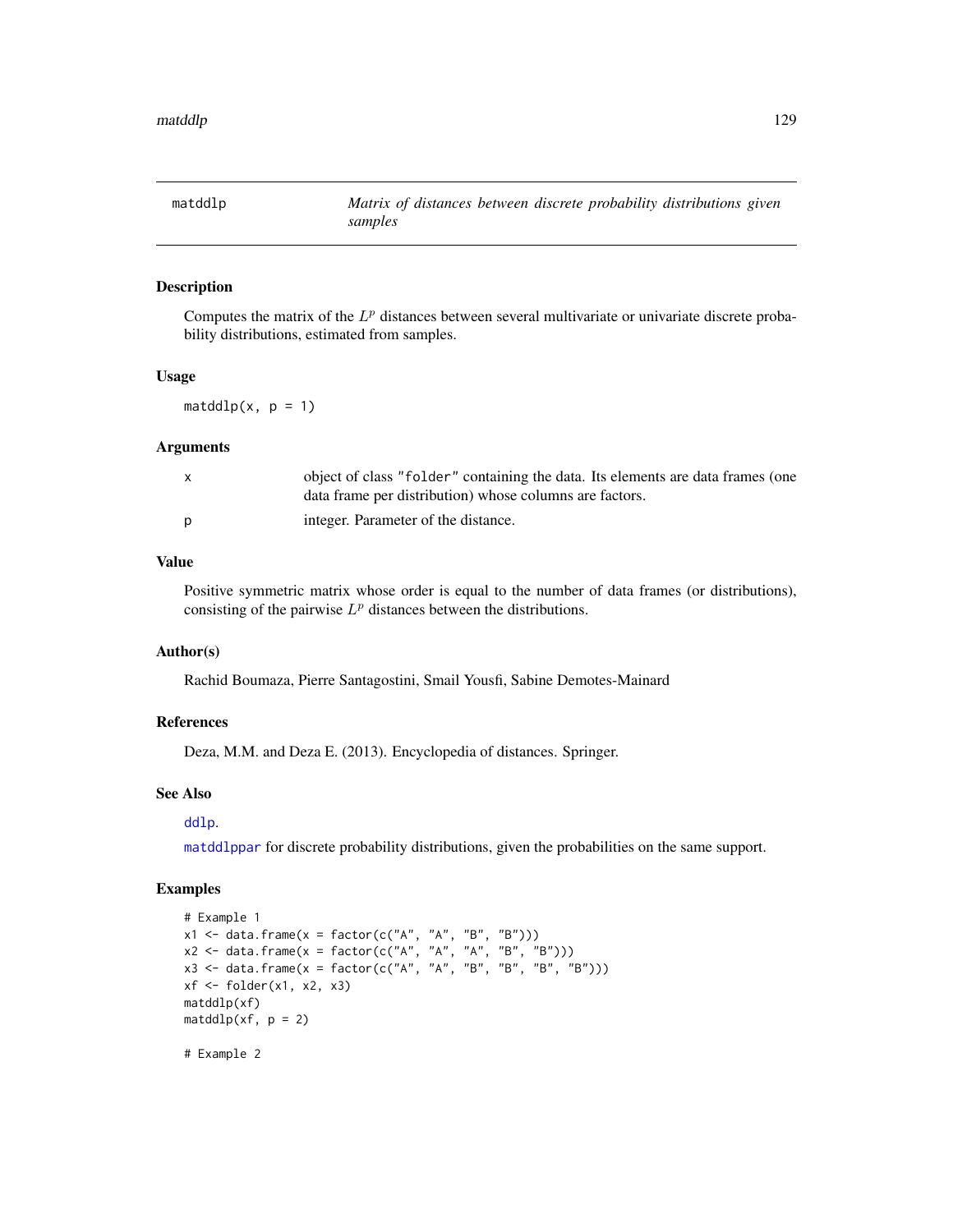```
x1 <- data.frame(x = factor(c("A", "A", "A", "B", "B", "B")),
                 y = factor(c("a", "a", "a", "b", "b", "b")))
x2 <- data.frame(x = factor(c("A", "A", "A", "B", "B")),
                 y = factor(c("a", "a", "b", "a", "b")))
x3 <- data.frame(x = factor(c("A", "A", "B", "B", "B", "B")),
                 y = factor(c("a", "b", "a", "b", "a", "b")))
xf \leftarrow folder(x1, x2, x3)matalog(xf, p = 1)
```
matddlppar *Matrix of distances between discrete probability densities given the probabilities on their common support*

# Description

Computes the matrix of the  $L^p$  distances between several multivariate or univariate discrete probability distributions on the same support (which can be a Cartesian product of  $q$  sets), given the probabilities of the states (which are  $q$ -tuples) of the support.

# Usage

```
matalogpar(freq, p = 1)
```
## Arguments

| frea | list of arrays. Their dim attribute is a vector with length q, its elements contain-    |
|------|-----------------------------------------------------------------------------------------|
|      | ing the numbers of levels of the <i>sets</i> . Each array contains the probabilities of |
|      | the discrete distribution on the same support.                                          |
| D    | integer. Parameter of the distance.                                                     |
|      |                                                                                         |

# Value

Positive symmetric matrix whose order is equal to the number of distributions, consisting of the pairwise  $L^p$  distances between these distributions.

## Author(s)

Rachid Boumaza, Pierre Santagostini, Smail Yousfi, Sabine Demotes-Mainard

# References

Deza, M.M. and Deza E. (2013). Encyclopedia of distances. Springer.

# See Also

# [ddlppar](#page-42-0).

[matddlp](#page-128-0) for discrete probability distributions which are estimated from samples.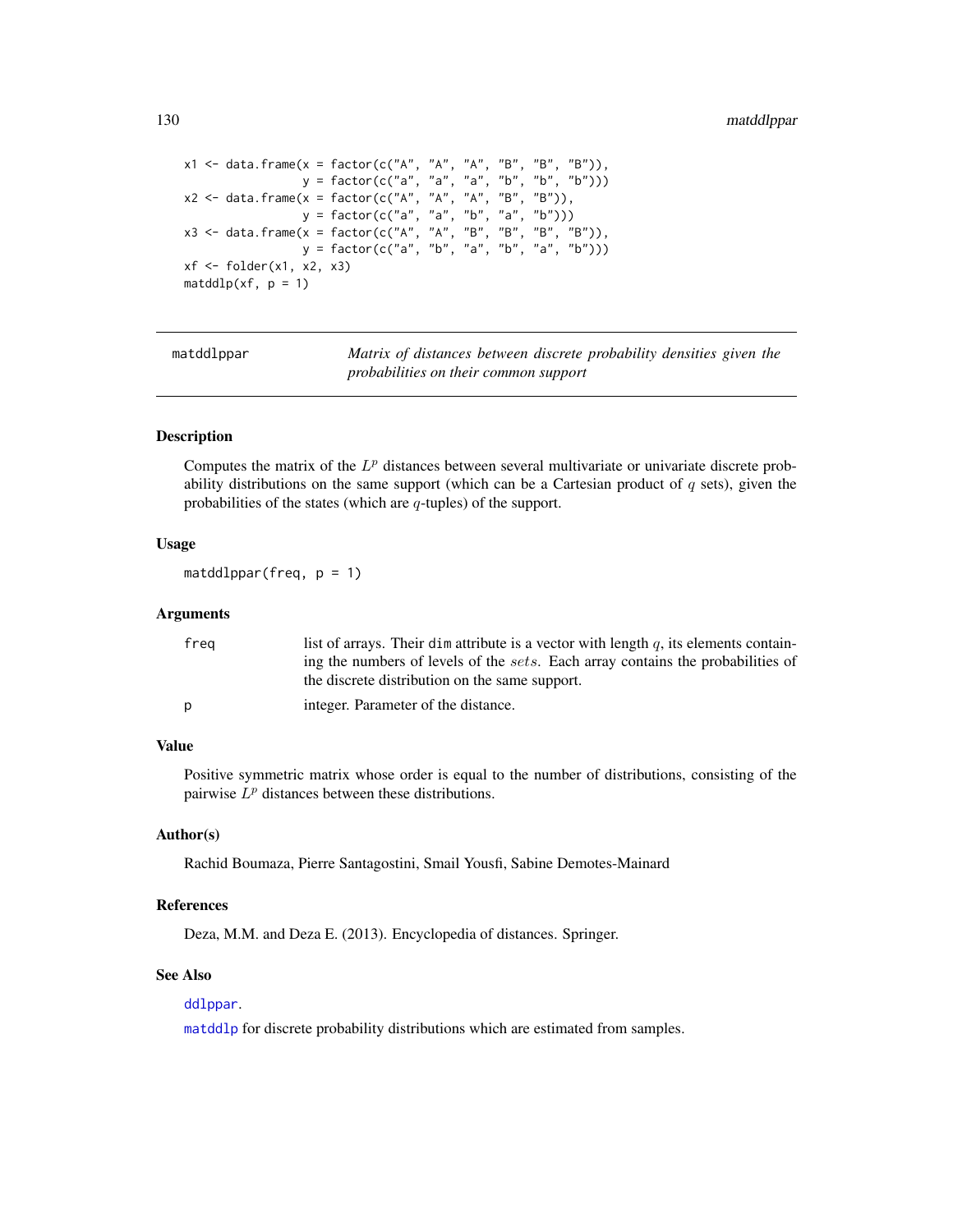<span id="page-130-0"></span>

Computes the matrix of the  $L^2$  distances between several multivariate  $(p > 1)$  or univariate  $(p = 1)$ probability densities, estimated from samples.

# Usage

 $matically d(x, method = "gaussian", varwL = NULL)$ 

# Arguments

| $\mathsf{x}$ | object of class "folder" containing the data. Its elements have only numeric<br>variables (observations of the probability densities). If there are non numeric<br>variables, there is an error.                                                  |
|--------------|---------------------------------------------------------------------------------------------------------------------------------------------------------------------------------------------------------------------------------------------------|
| method       | string. It can be:                                                                                                                                                                                                                                |
|              | • "gaussiand" if the densities are considered to be Gaussian.<br>• "kern" if they are estimated using the Gaussian kernel method.                                                                                                                 |
| varwL        | list of matrices. The smoothing bandwidths for the estimation of each probabil-<br>ity density. If they are omitted, the smoothing bandwidths are computed using<br>the normal reference rule matrix bandwidth (see details of the 12d function). |

# Value

Positive symmetric matrix whose order is equal to the number of densities, consisting of the pairwise distances between the probability densities.

# Author(s)

Rachid Boumaza, Pierre Santagostini, Smail Yousfi, Gilles Hunault, Sabine Demotes-Mainard

# See Also

## [distl2d](#page-50-0).

[matdistl2dpar](#page-134-0) when the probability densities are Gaussian, given the parameters (means and variances).

```
data(roses)
```

```
# Multivariate:
X <- as.folder(roses[,c("Sha","Den","Sym","rose")], groups = "rose")
summary(X)
mean.X \leq -mean(X)
```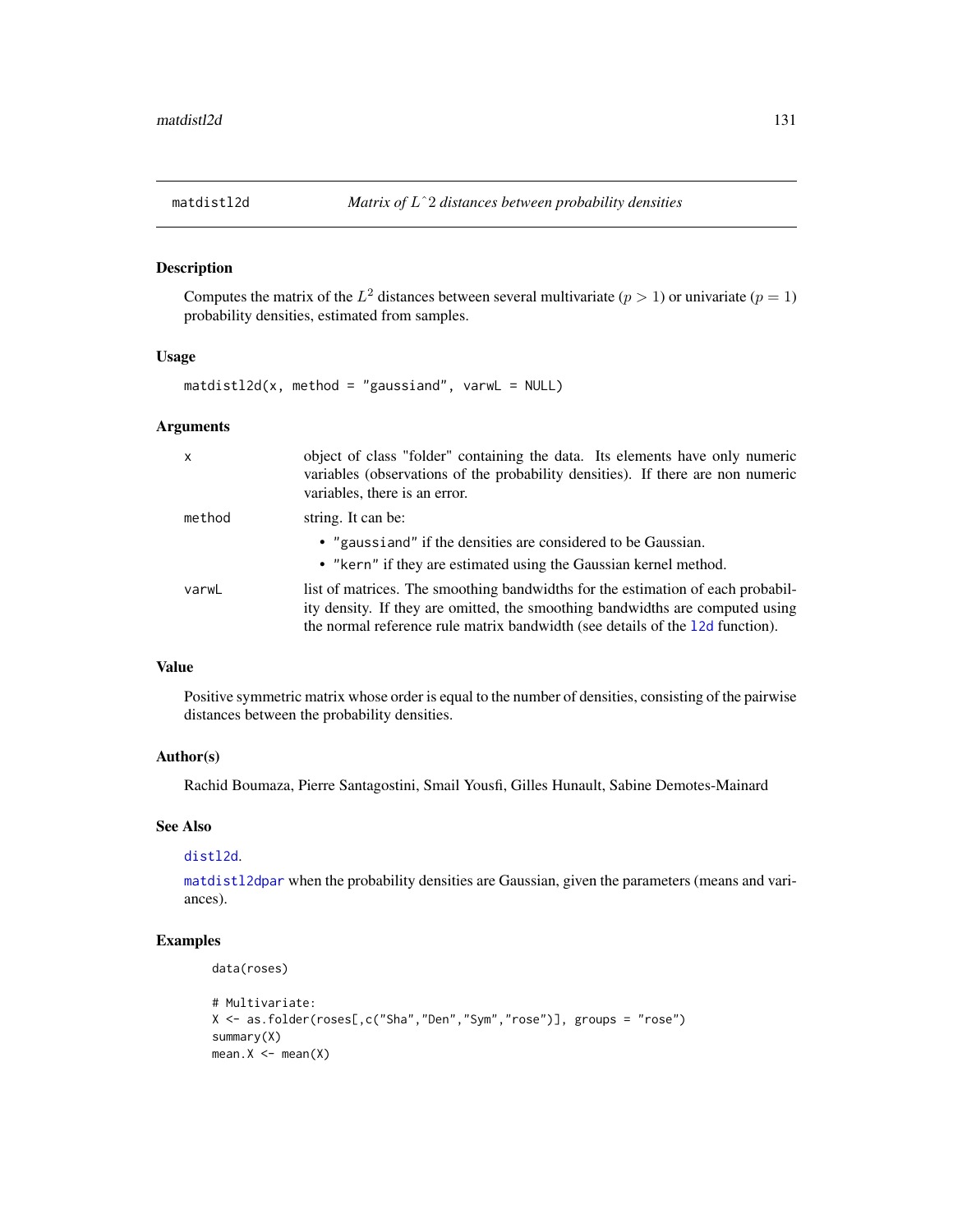```
var.X <- var.folder(X)
   # Parametrically estimated Gaussian densities:
   matdistl2d(X)
   ## Not run:
  # Estimated densities using the Gaussian kernel method ()normal reference rule bandwidth):
   matdistl2d(X, method = "kern")
   # Estimated densities using the Gaussian kernel method (bandwidth provided):
   matdistl2d(X, method = "kern", varwL = var.X)
## End(Not run)
   # Univariate :
   X1 <- as.folder(roses[,c("Sha","rose")], groups = "rose")
   summary(X1)
   mean.X1 \leq - mean(X1)var.X1 <- var.folder(X1)
   # Parametrically estimated Gaussian densities:
   matdistl2d(X1)
  # Estimated densities using the Gaussian kernel method (normal reference rule bandwidth):
   matdistl2d(X1, method = "kern")
```
# Estimated densities using the Gaussian kernel method (normal reference rule bandwidth): matdistl2d(X1, method = "kern", varwL = var.X1)

<span id="page-131-0"></span>matdistl2dnorm *Matrix of* Lˆ2 *distances between* Lˆ2*-normed probability densities*

# **Description**

Computes the matrix of the  $L^2$  distances between several multivariate  $(p > 1)$  or univariate  $(p = 1)$  $L^2$ -normed probability densities, estimated from samples, where a  $L^2$ -normed probability density is the original probability density function divided by its  $L^2$ -norm.

# Usage

```
matal2dnorm(x, method = "gaussiand", varwL = NULL)
```
#### Arguments

| x.     | object of class "folder" containing the data. Its elements have only numeric<br>variables (observations of the probability densities). If there are non numeric<br>variables, there is an error. |
|--------|--------------------------------------------------------------------------------------------------------------------------------------------------------------------------------------------------|
| method | string. It can be:                                                                                                                                                                               |
|        | • "gaussiand" if the densities are considered to be Gaussian.                                                                                                                                    |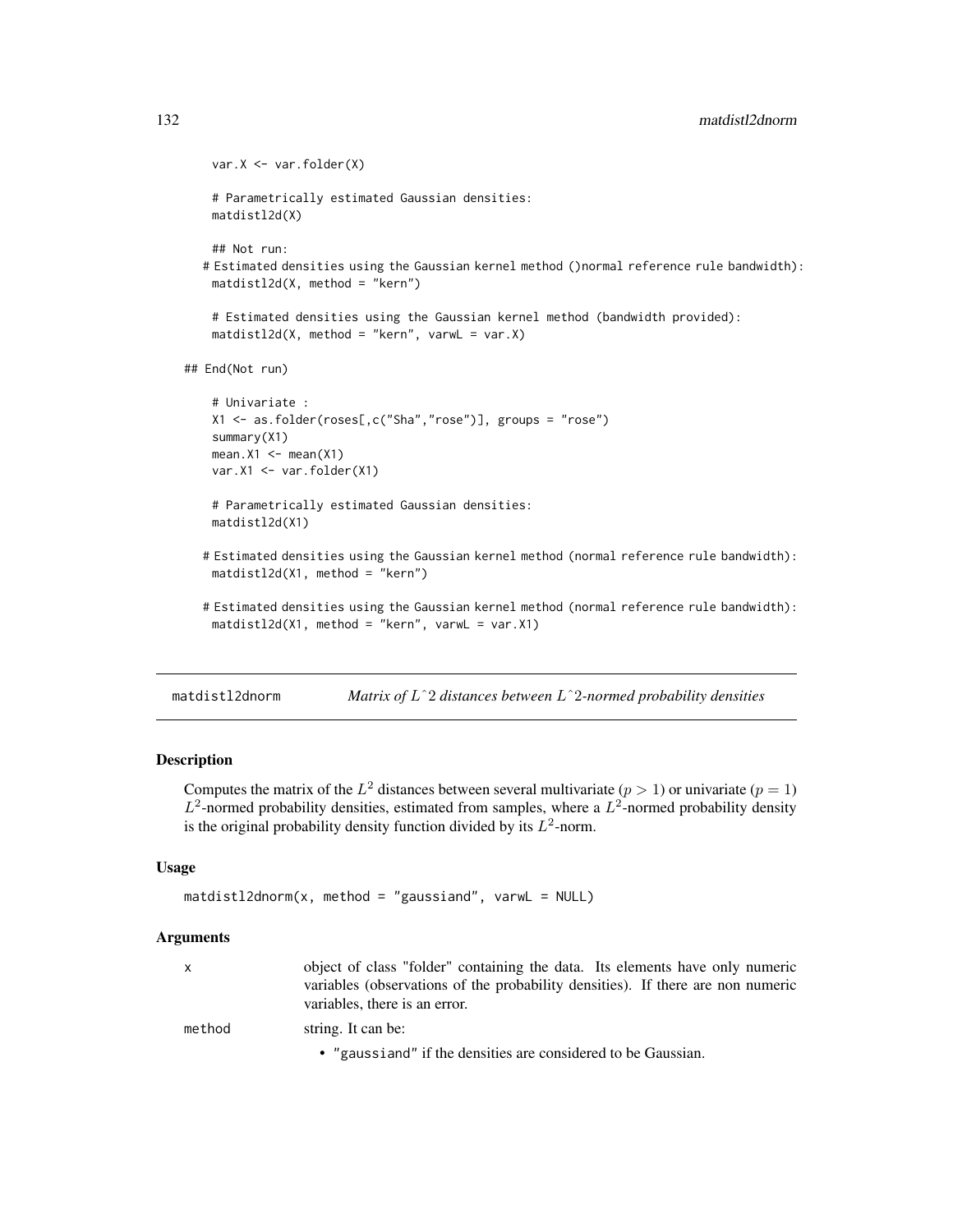| • "kern" if they are estimated using the Gaussian kernel method. |
|------------------------------------------------------------------|

varwL list of matrices. The smoothing bandwidths for the estimation of each probability density. If they are omitted, the smoothing bandwidths are computed using the normal reference rule matrix bandwidth (see details of the [l2d](#page-116-0) function).

## Value

Positive symmetric matrix whose order is equal to the number of densities, consisting of the pairwise distances between the  $L^2$ -normed probability densities.

## Author(s)

Rachid Boumaza, Pierre Santagostini, Smail Yousfi, Gilles Hunault, Sabine Demotes-Mainard

#### See Also

[distl2dnorm](#page-51-0).

[matdistl2d](#page-130-0) for the distance matrix between probability densities.

[matdistl2dnormpar](#page-133-0) when the probability densities are Gaussian, given the parameters (means and variances).

# Examples

data(roses)

```
# Multivariate:
X <- as.folder(roses[,c("Sha","Den","Sym","rose")], groups = "rose")
summary(X)
mean.X \leq -mean(X)var.X <- var.folder(X)
```
# Parametrically estimated Gaussian densities: matdistl2dnorm(X)

## Not run:

```
# Estimated densities using the Gaussian kernel method ()normal reference rule bandwidth):
 matdistl2dnorm(X, method = "kern")
```

```
# Estimated densities using the Gaussian kernel method (bandwidth provided):
matically down(x, method = "kern", varwL = var.X)
```

```
## End(Not run)
```

```
# Univariate :
X1 <- as.folder(roses[,c("Sha","rose")], groups = "rose")
summary(X1)
mean.X1 \leq -mean(X1)var.X1 <- var.folder(X1)
```

```
# Parametrically estimated Gaussian densities:
matdistl2dnorm(X1)
```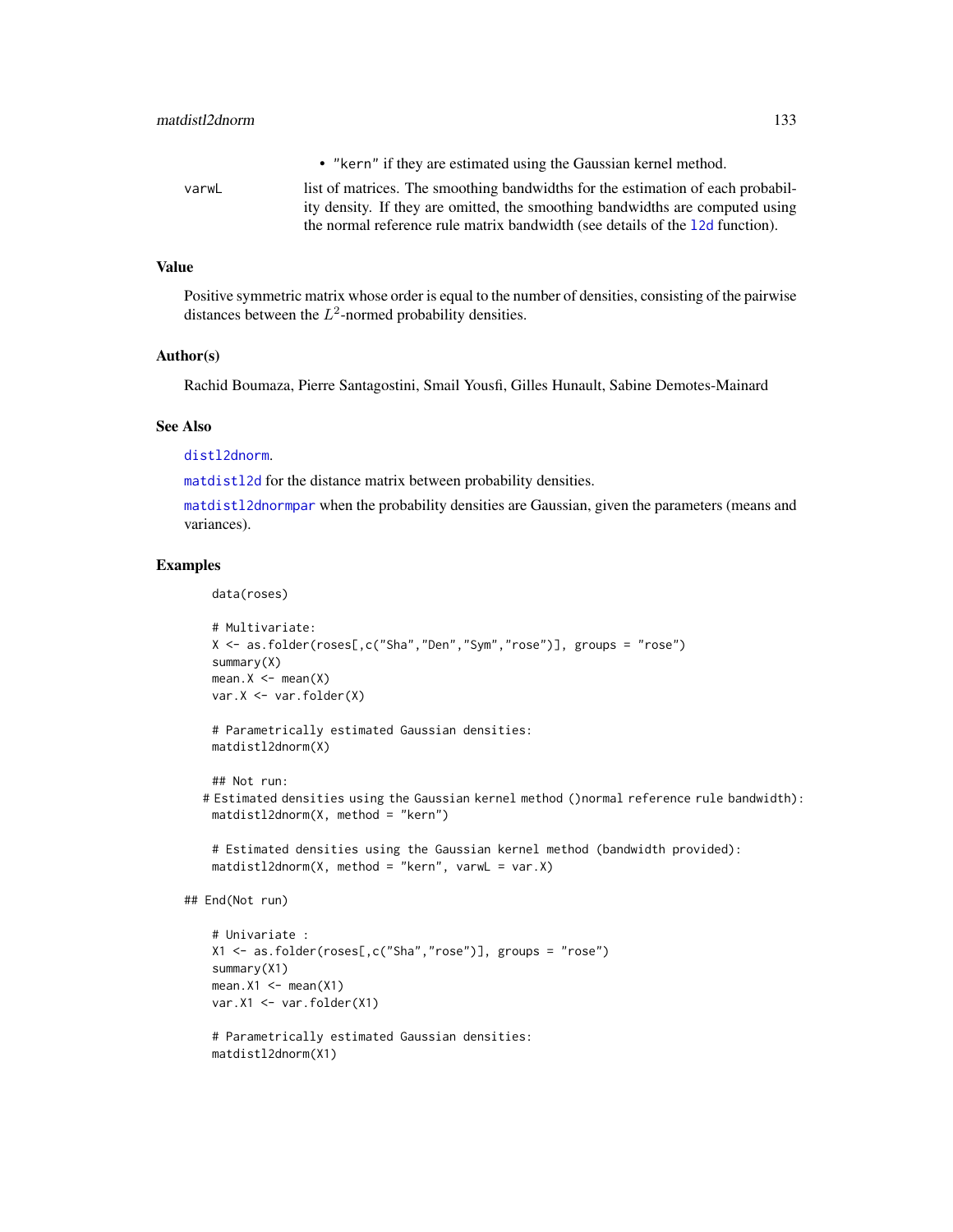# Estimated densities using the Gaussian kernel method (normal reference rule bandwidth): matdistl2dnorm(X1, method = "kern")

```
# Estimated densities using the Gaussian kernel method (normal reference rule bandwidth):
 matdistl2dnorm(X1, method = "kern", varwL = var.X1)
```
<span id="page-133-0"></span>matdistl2dnormpar *Matrix of* Lˆ2 *distances between* Lˆ2*-normed Gaussian densities given their parameters*

# **Description**

Computes the matrix of the  $L^2$  distances between several multivariate  $(p > 1)$  or univariate  $(p = 1)$  $L^2$ -normed Gaussian densities, given their parameters (mean vectors and covariance matrices if the densities are multivariate, or means and variances if univariate), where a  $L^2$ -normed Gaussian density is the original probability density function divided by its  $L^2$ -norm.

#### Usage

```
matdistl2dnormpar(meanL, varL)
```
## Arguments

| meanL | list of the means ( $p = 1$ ) or vector means ( $p > 1$ ) of the Gaussian densities.               |
|-------|----------------------------------------------------------------------------------------------------|
| varL  | list of the variances ( $p = 1$ ) or covariance matrices ( $p > 1$ ) of the Gaussian<br>densities. |

# Value

Positive symmetric matrix whose order is equal to the number of densities, consisting of the pairwise distances between the  $L^2$ -normed probability densities.

## Author(s)

Rachid Boumaza, Pierre Santagostini, Smail Yousfi, Gilles Hunault, Sabine Demotes-Mainard

# See Also

[distl2dnormpar](#page-53-0).

[matdistl2dpar](#page-134-0) for the distance matrix between Gaussian densities, given their parameters.

[matdistl2dnorm](#page-131-0) for the distance matrix between normed probability densities which are estimated from the data.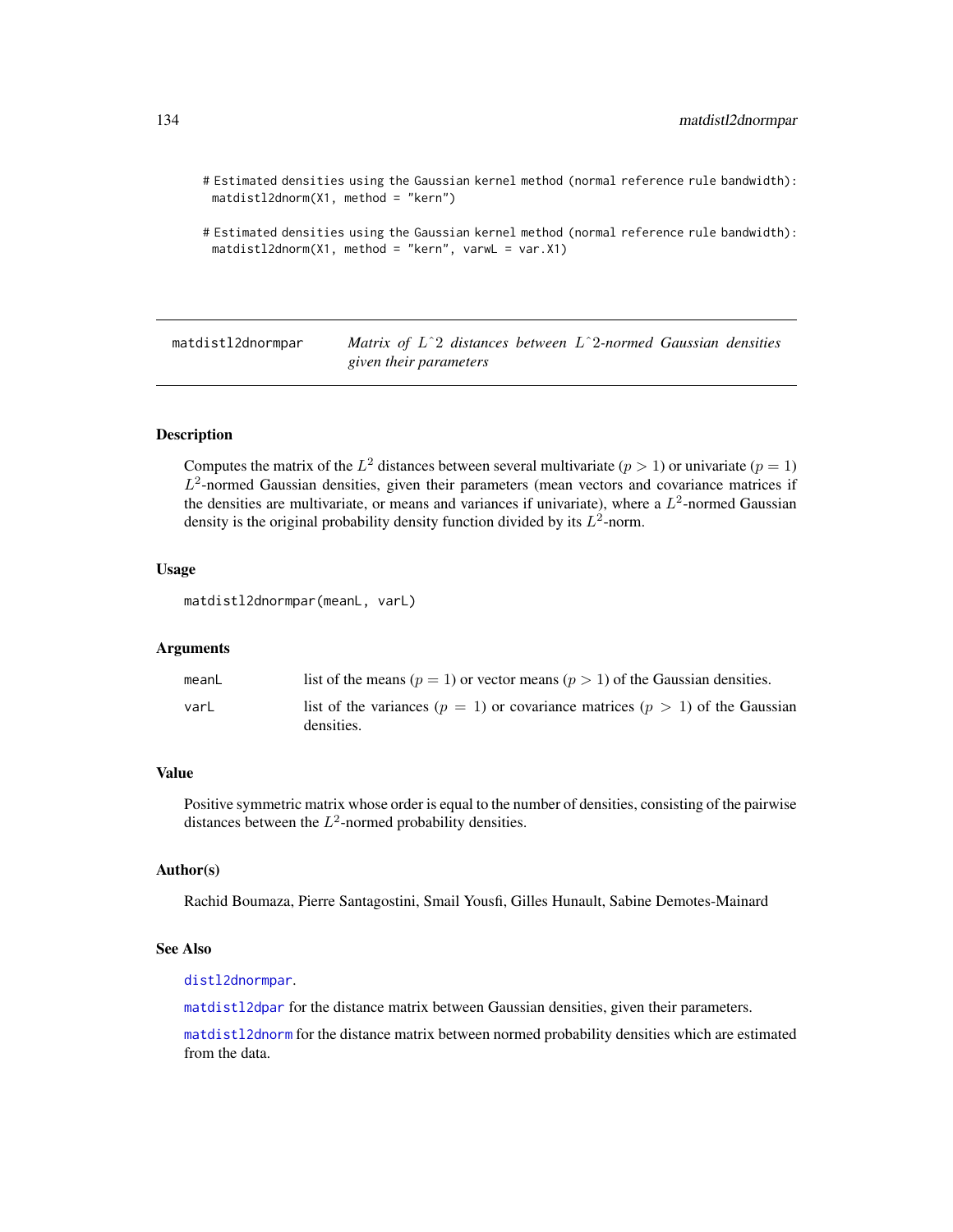# matdistl2dpar 135

## Examples

```
data(roses)
# Multivariate:
X <- roses[,c("Sha","Den","Sym","rose")]
summary(X)
mean.X <- as.list(by(X[, 1:3], X$rose, colMeans))
var.X <- as.list(by(X[, 1:3], X$rose, var))
# Gaussian densities, given parameters
matdistl2dnormpar(mean.X, var.X)
# Univariate :
X1 <- roses[,c("Sha","rose")]
summary(X1)
mean.X1 <- by(X1$Sha, X1$rose, mean)
var.X1 <- by(X1$Sha, X1$rose, var)
# Gaussian densities, given parameters
matdistl2dnormpar(mean.X1, var.X1)
```
<span id="page-134-0"></span>matdistl2dpar *Matrix of* Lˆ2 *distances between Gaussian densities given their parameters*

#### Description

Computes the matrix of the  $L^2$  distances between several multivariate  $(p > 1)$  or univariate  $(p = 1)$ Gaussian densities, given their parameters (mean vectors and covariance matrices if the densities are multivariate, or means and variances if univariate).

# Usage

```
matdistl2dpar(meanL, varL)
```
#### Arguments

| meanL | list of the means ( $p = 1$ ) or vector means ( $p > 1$ ) of the Gaussian densities. |
|-------|--------------------------------------------------------------------------------------|
| varL  | list of the variances ( $p = 1$ ) or covariance matrices ( $p > 1$ ) of the Gaussian |
|       | densities.                                                                           |

#### Value

Positive symmetric matrix whose order is equal to the number of densities, consisting of the pairwise distances between the probability densities.

# Author(s)

Rachid Boumaza, Pierre Santagostini, Smail Yousfi, Gilles Hunault, Sabine Demotes-Mainard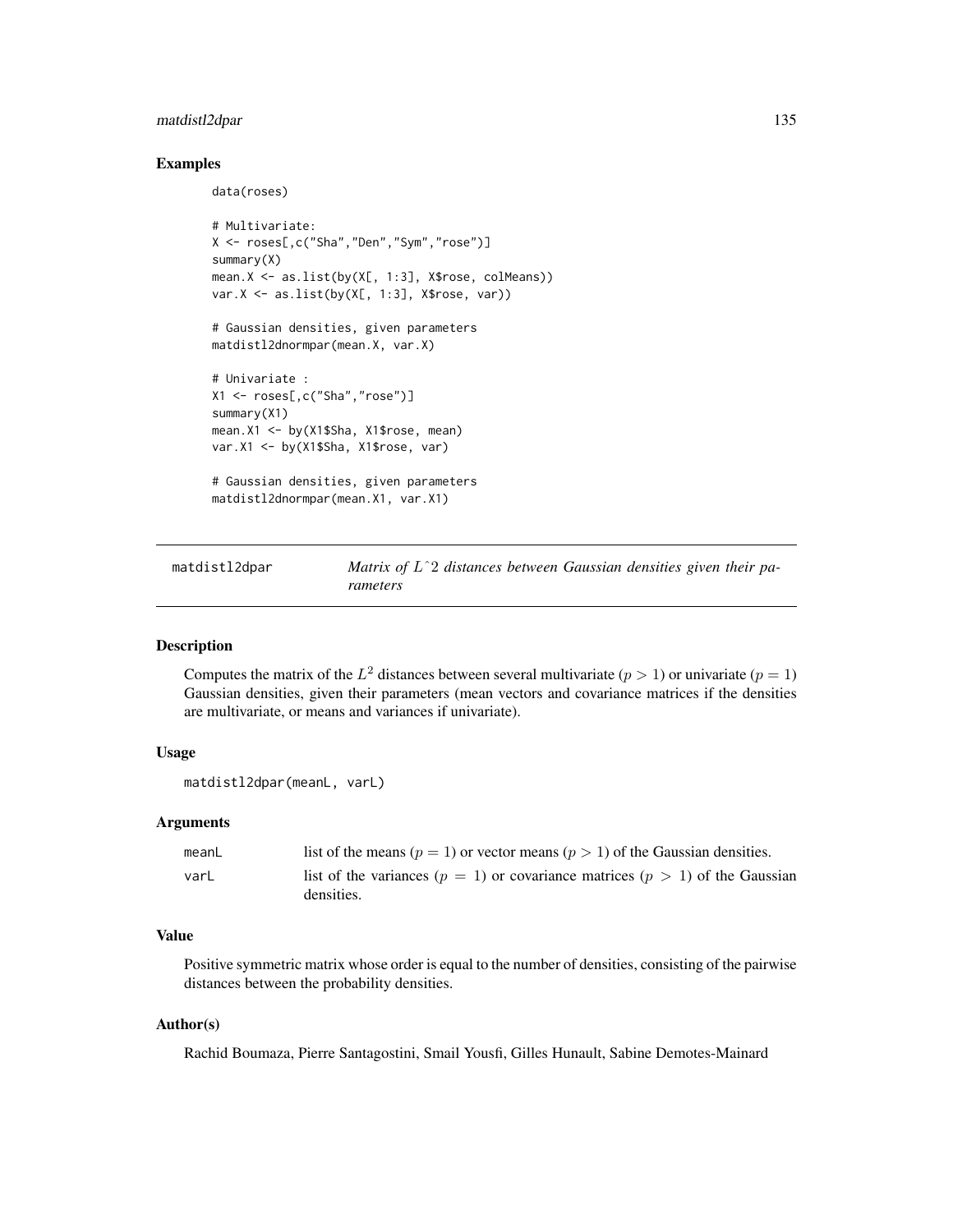# See Also

#### [distl2dpar](#page-54-0).

[matdistl2d](#page-130-0) for the distance matrix between probability densities which are estimated from the data.

# Examples

data(roses)

```
# Multivariate:
X <- roses[,c("Sha","Den","Sym","rose")]
summary(X)
mean.X <- as.list(by(X[, 1:3], X$rose, colMeans))
var.X \leftarrow as.list(by(X[, 1:3], X$rose, var))# Gaussian densities, given parameters
matdistl2dpar(mean.X, var.X)
# Univariate :
X1 <- roses[,c("Sha","rose")]
summary(X1)
mean.X1 <- by(X1$Sha, X1$rose, mean)
var.X1 <- by(X1$Sha, X1$rose, var)
# Gaussian densities, given parameters
matdistl2dpar(mean.X1, var.X1)
```
<span id="page-135-0"></span>mathellinger *Matrix of Hellinger distances between Gaussian densities*

## Description

Computes the matrix of the Hellinger distances between several multivariate  $(p > 1)$  or univariate  $(p = 1)$  Gaussian densities given samples and using [hellinger](#page-92-0).

## Usage

mathellinger(x)

# Arguments

x object of class "folder" containing the data. Its elements have only numeric variables (observations of the probability densities). If there are non numeric variables, there is an error.

#### Value

Positive symmetric matrix whose order is equal to the number of densities, consisting of the pairwise Hellinger distances between the probability densities.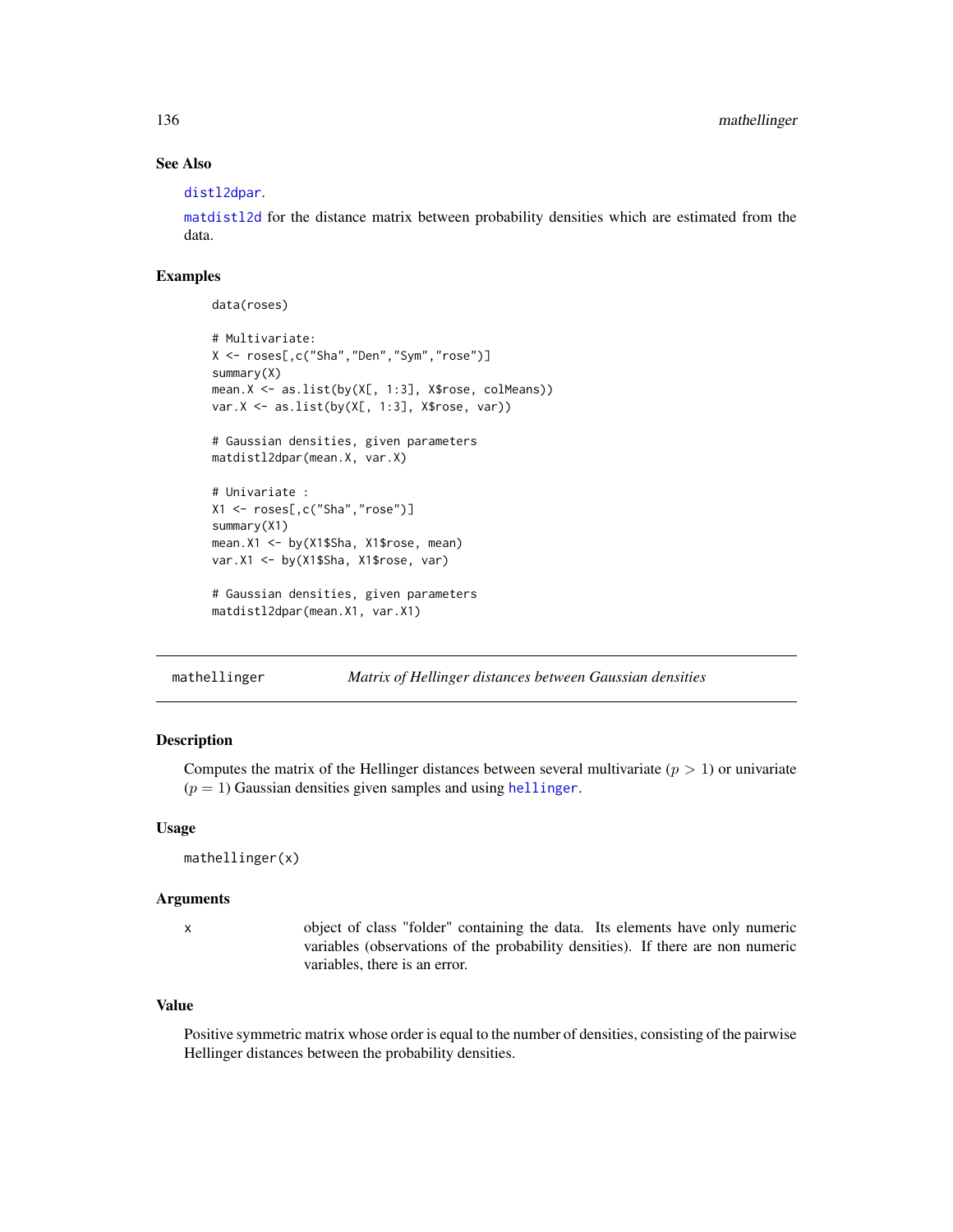```
mathellingerpar 137
```
## Author(s)

Rachid Boumaza, Pierre Santagostini, Smail Yousfi, Gilles Hunault, Sabine Demotes-Mainard

# See Also

[hellinger](#page-92-0).

[mathellingerpar](#page-136-0) when the probability densities are Gaussian, given the parameters (means and variances).

# Examples

```
data(roses)
# Multivariate:
X <- as.folder(roses[,c("Sha","Den","Sym","rose")], groups = "rose")
summary(X)
mathellinger(X)
# Univariate :
X1 <- as.folder(roses[,c("Sha","rose")], groups = "rose")
summary(X1)
mathellinger(X1)
```
<span id="page-136-0"></span>

| mathellingerpar | Matrix of Hellinger distances between Gaussian densities given their |
|-----------------|----------------------------------------------------------------------|
|                 | parameters                                                           |

## Description

Computes the matrix of the Hellinger distances between several multivariate ( $p > 1$ ) or univariate  $(p = 1)$  Gaussian densities, given their means and variances, using [hellingerpar](#page-93-0).

## Usage

```
mathellingerpar(meanL, varL)
```
#### Arguments

| meanL | list of the means ( $p = 1$ ) or vector means ( $p > 1$ ) of the Gaussian densities.               |
|-------|----------------------------------------------------------------------------------------------------|
| varL  | list of the variances ( $p = 1$ ) or covariance matrices ( $p > 1$ ) of the Gaussian<br>densities. |

# Value

Positive symmetric matrix whose order is equal to the number of densities, consisting of the pairwise distances between the Gaussian densities.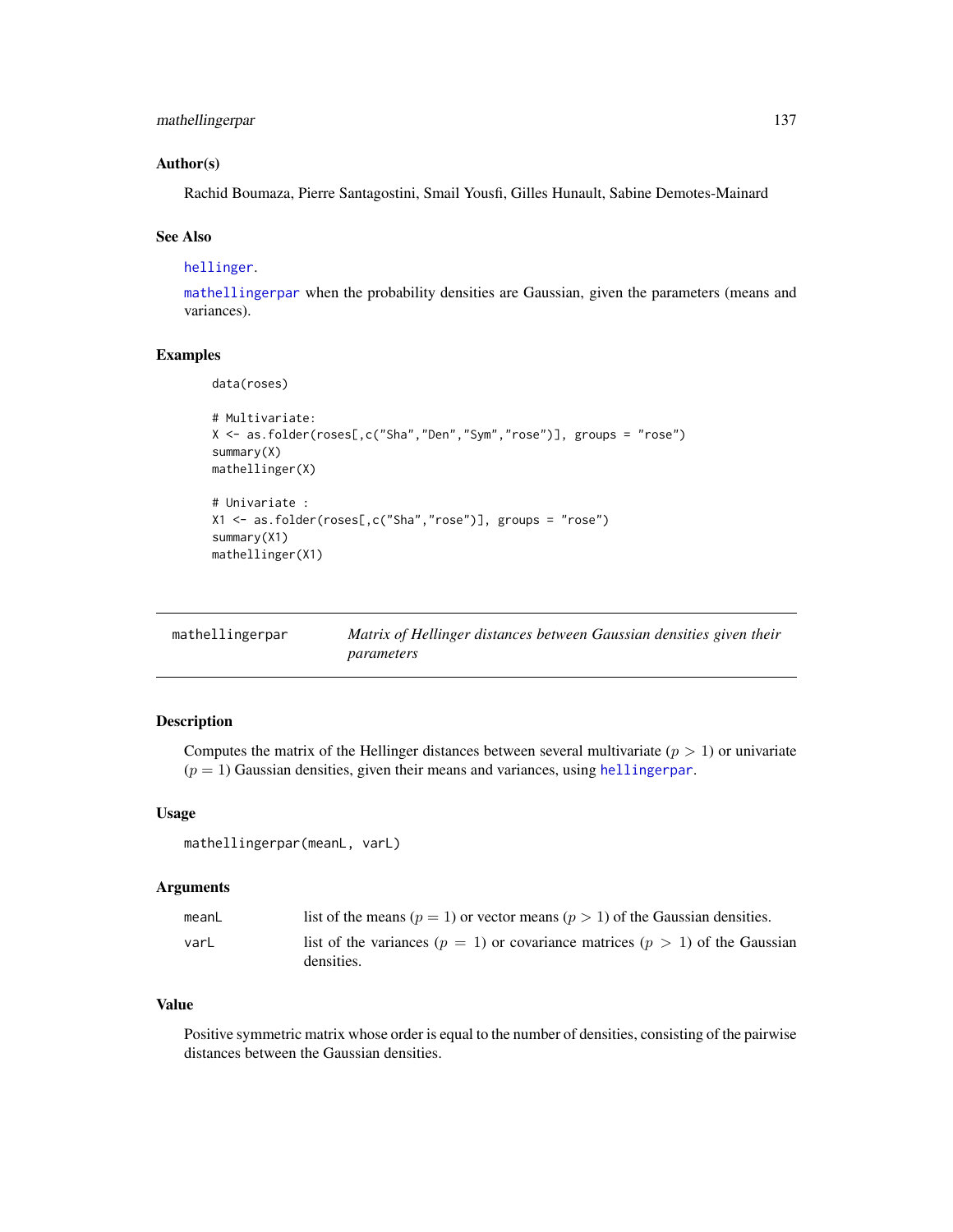# Author(s)

Rachid Boumaza, Pierre Santagostini, Smail Yousfi, Gilles Hunault, Sabine Demotes-Mainard

#### See Also

[hellingerpar](#page-93-0).

[mathellinger](#page-135-0) for the distance matrix between probability densities which are estimated from the data.

## Examples

data(roses)

```
# Multivariate:
X <- roses[,c("Sha","Den","Sym","rose")]
summary(X)
mean.X <- as.list(by(X[, 1:3], X$rose, colMeans))
var.X <- as.list(by(X[, 1:3], X$rose, var))
mathellingerpar(mean.X, var.X)
# Univariate :
```

```
X1 <- roses[,c("Sha","rose")]
summary(X1)
mean.X1 <- by(X1$Sha, X1$rose, mean)
var.X1 <- by(X1$Sha, X1$rose, var)
mathellingerpar(mean.X1, var.X1)
```
<span id="page-137-0"></span>matipl2d *Matrix of* Lˆ2 *inner products of probability densities*

# Description

Computes the matrix of the  $L^2$  inner products between several multivariate  $(p > 1)$  or univariate  $(p = 1)$  probability densities, estimated from samples, using 12d.

# Usage

```
matipl2d(x, method = "gaussiand", varwL = NULL)
```
#### Arguments

| x      | object of class "folder" containing the data. Its elements have only numeric<br>variables (observations of the probability densities). If there are non numeric<br>variables, there is an error. |
|--------|--------------------------------------------------------------------------------------------------------------------------------------------------------------------------------------------------|
| method | string. It can be:                                                                                                                                                                               |
|        | • "gaussiand" if the densities are considered to be Gaussian.                                                                                                                                    |
|        | • "kern" if they are estimated using the Gaussian kernel method.                                                                                                                                 |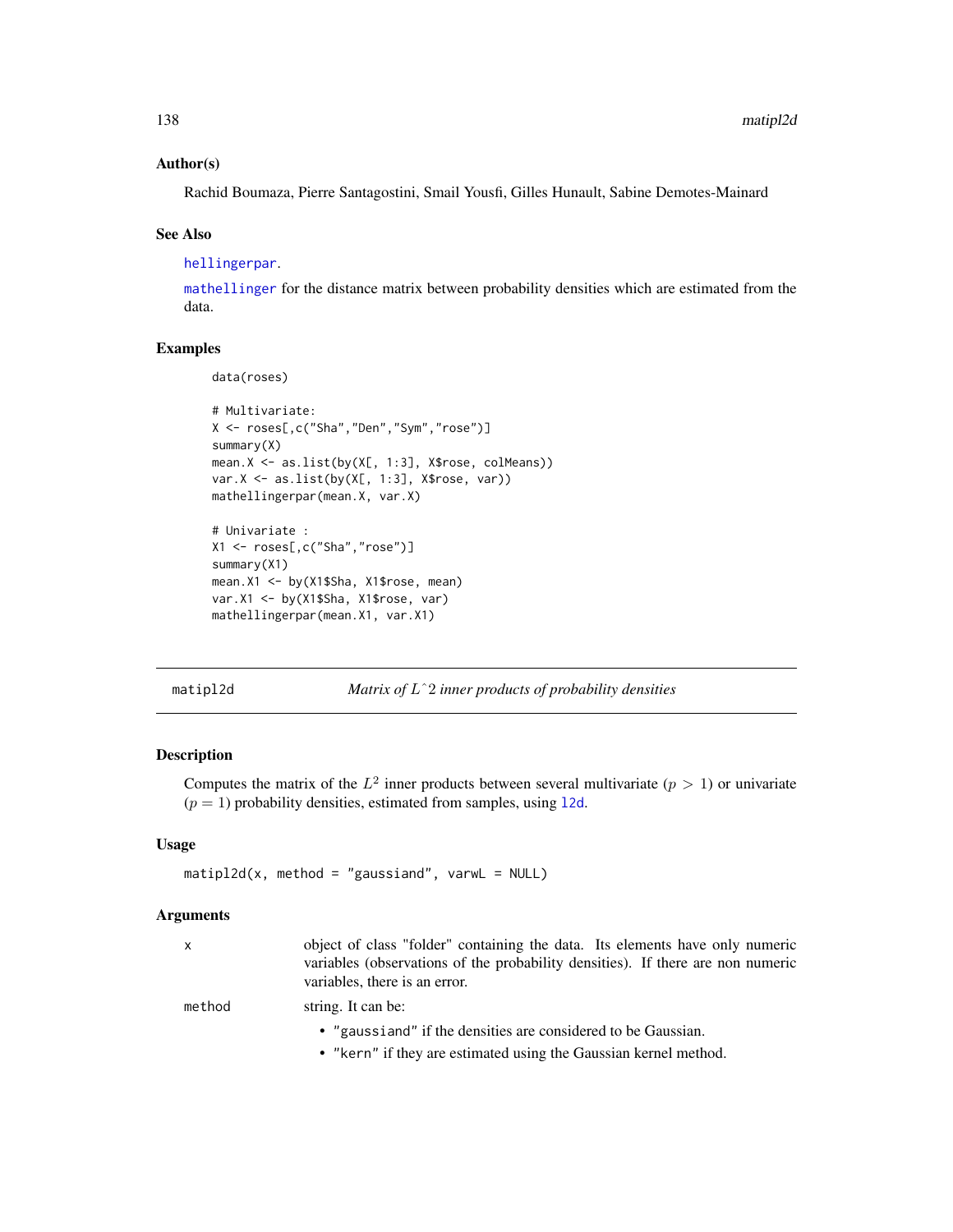#### matipl2d 139

# Value

Positive symmetric matrix whose order is equal to the number of densities, consisting of the pairwise inner products between the probability densities.

## Author(s)

Rachid Boumaza, Pierre Santagostini, Smail Yousfi, Gilles Hunault, Sabine Demotes-Mainard

# See Also

#### [l2d](#page-116-0).

[matipl2dpar](#page-139-0) when the probability densities are Gaussian, given the parameters (means and variances).

# Examples

data(roses)

```
# Multivariate:
 X <- as.folder(roses[,c("Sha","Den","Sym","rose")], groups = "rose")
 summary(X)
 mean.X \leq -mean(X)var.X <- var.folder(X)
 # Parametrically estimated Gaussian densities:
 matipl2d(X)
# Estimated densities using the Gaussian kernel method (normal reference rule bandwidth):
 matip12d(X, method = "kern")# Estimated densities using the Gaussian kernel method (bandwidth provided):
 \text{matipl2d}(X, \text{ method } = "kern", \text{varwL} = \text{var.X})# Univariate :
 X1 <- as.folder(roses[,c("Sha","rose")], groups = "rose")
 summary(X1)
 mean.X1 \leq - mean(X1)var.X1 <- var.folder(X1)
 # Parametrically estimated Gaussian densities:
 matipl2d(X1)
# Estimated densities using the Gaussian kernel method (normal reference rule bandwidth):
 \text{matipl2d}(X1, \text{ method} = "kern")# Estimated densities using the Gaussian kernel method (bandwidth provided):
```

```
\text{matipl2d}(X1, \text{ method} = "kern", \text{varwL} = \text{var.X1})
```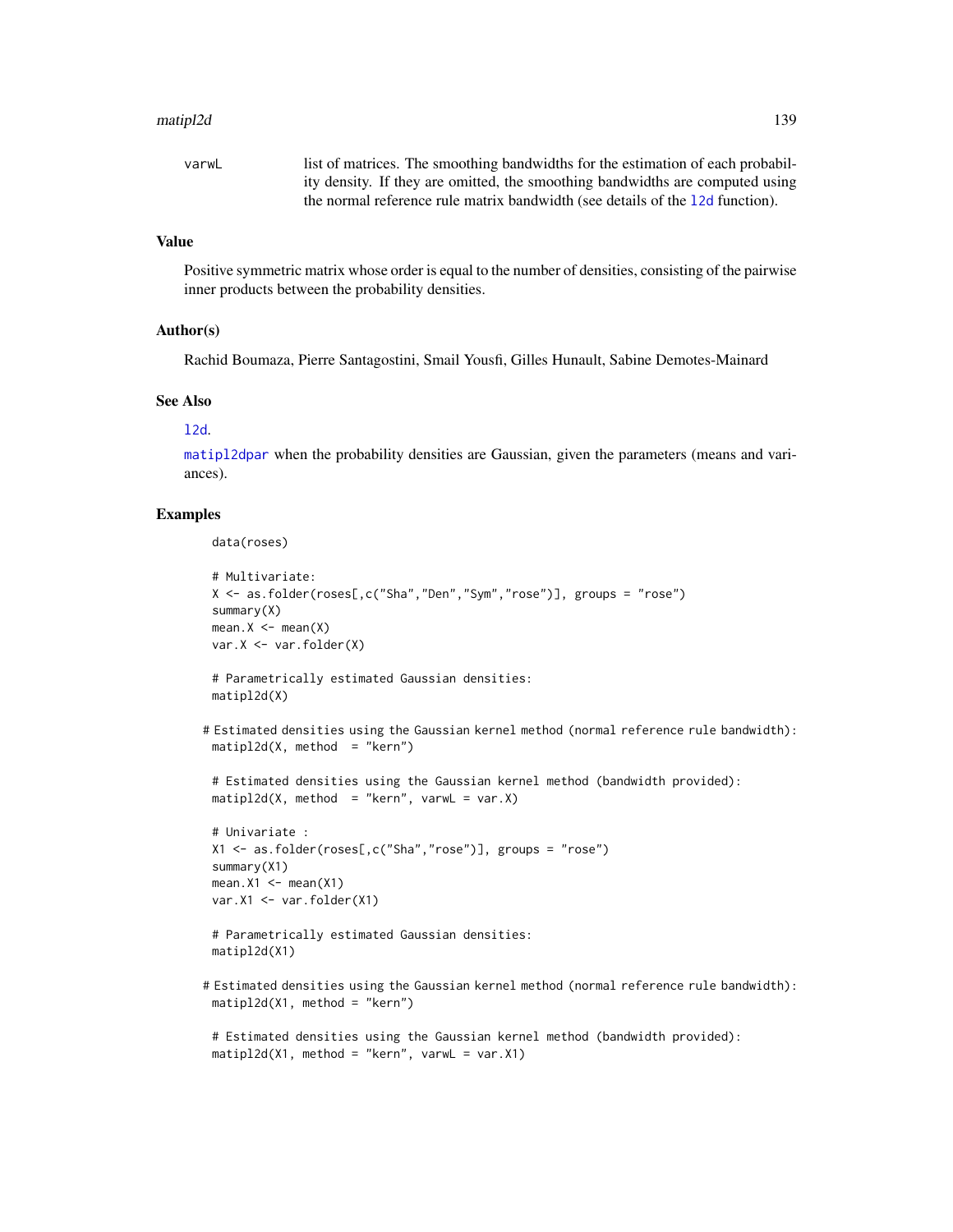<span id="page-139-0"></span>Computes the matrix of the  $L^2$  inner products between several multivariate  $(p > 1)$  or univariate  $(p = 1)$  Gaussian densities, given their parameters (mean vectors and covariance matrices if the densities are multivariate, or means and variances if univariate).

## Usage

```
matipl2dpar(meanL, varL)
```
## Arguments

| meanL | list of the means ( $p = 1$ ) or vector means ( $p > 1$ ) of the Gaussian densities.               |
|-------|----------------------------------------------------------------------------------------------------|
| varL  | list of the variances ( $p = 1$ ) or covariance matrices ( $p > 1$ ) of the Gaussian<br>densities. |

# Value

Positive symmetric matrix whose order is equal to the number of densities, consisting of the pairwise inner products between the Gaussian densities.

## Author(s)

Rachid Boumaza, Pierre Santagostini, Smail Yousfi, Gilles Hunault, Sabine Demotes-Mainard

#### See Also

#### [l2dpar](#page-118-0).

[matipl2d](#page-137-0) for the distance matrix between probability densities which are estimated from the data.

```
data(roses)
```

```
# Multivariate:
X <- roses[,c("Sha","Den","Sym","rose")]
summary(X)
mean.X <- as.list(by(X[, 1:3], X$rose, colMeans))
var.X \leftarrow as.list(by(X[, 1:3], X$rose, var))# Gaussian densities, given parameters
matipl2dpar(mean.X, var.X)
# Univariate :
X1 <- roses[,c("Sha","rose")]
```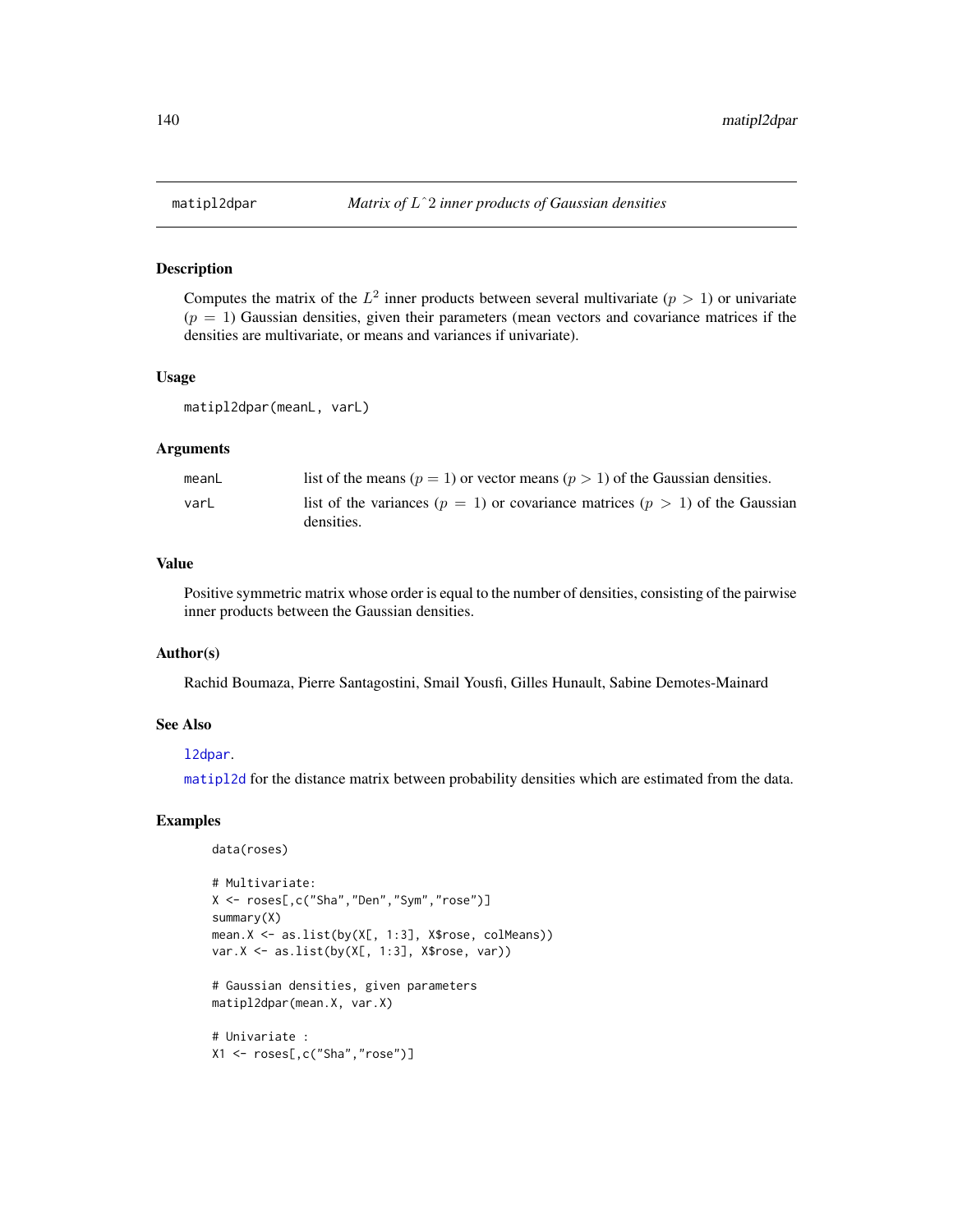# matjeffreys 141

```
summary(X1)
mean.X1 <- by(X1$Sha, X1$rose, mean)
var.X1 <- by(X1$Sha, X1$rose, var)
# Gaussian densities, given parameters
matipl2dpar(mean.X1, var.X1)
```
<span id="page-140-0"></span>

matjeffreys *Matrix of the Jeffreys measures (symmetrised Kullback-Leibler divergences) between Gaussian densities*

## Description

Computes the matrix of Jeffreys measures between several multivariate ( $p > 1$ ) or univariate ( $p =$ 1) Gaussian densities, given samples.

## Usage

matjeffreys(x)

#### Arguments

x object of class "folder" containing the data. Its elements have only numeric variables (observations of the probability densities). If there are non numeric variables, there is an error.

# Value

Positive symmetric matrix whose order is equal to the number of densities, consisting of pairwise Jeffreys measures between the Gaussian densities.

# Author(s)

Rachid Boumaza, Pierre Santagostini, Smail Yousfi, Gilles Hunault, Sabine Demotes-Mainard

# See Also

[matjeffreyspar](#page-141-0) if the parameters of the Gaussian densities are known.

# Examples

data(roses)

```
# Multivariate:
X <- as.folder(roses[,c("Sha","Den","Sym","rose")], groups = "rose")
summary(X)
matjeffreys(X)
```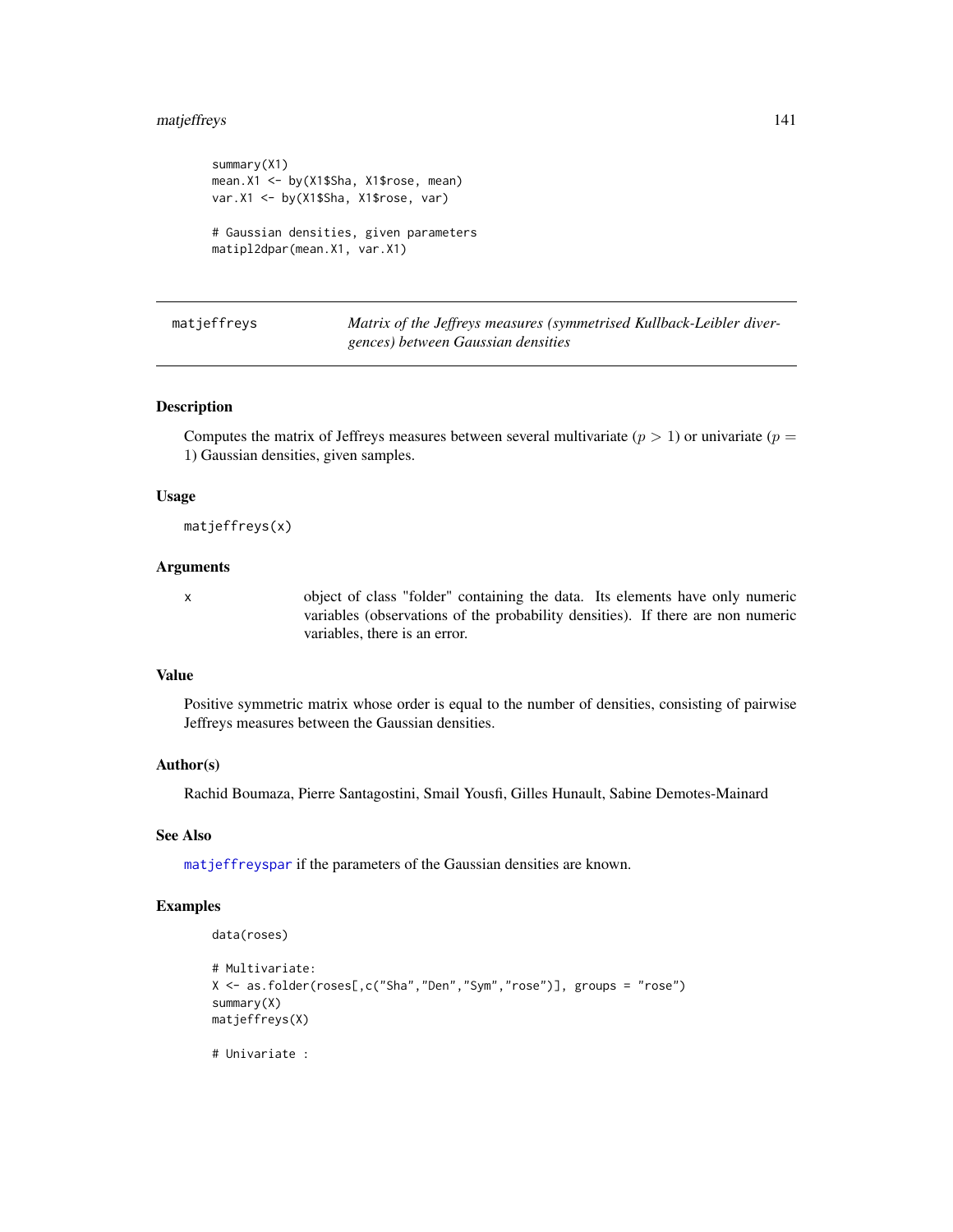```
X1 <- as.folder(roses[,c("Sha","rose")], groups = "rose")
summary(X1)
matjeffreys(X1)
```
<span id="page-141-0"></span>matjeffreyspar *Matrix of Jeffreys measures (symmetrised Kullback-Leibler divergences) between Gaussian densities*

## Description

Computes the matrix of Jeffreys measures between several multivariate ( $p > 1$ ) or univariate ( $p =$ 1) Gaussian densities, given their parameters (mean vectors and covariance matrices if the densities are multivariate, or means and variances if univariate), using [jeffreyspar](#page-114-0).

#### Usage

```
matjeffreyspar(meanL, varL)
```
# Arguments

| meanL | list of the means ( $p = 1$ ) or vector means ( $p > 1$ ) of the Gaussian densities.    |
|-------|-----------------------------------------------------------------------------------------|
| varL  | list of the variances ( $p = 1$ ) or covariance matrices ( $p > 1$ ) of the probability |
|       | densities.                                                                              |

# Value

Positive symmetric matrix whose order is equal to the number of densities, consisting of pairwise Jeffreys measures between the Gaussian densities.

## Author(s)

Rachid Boumaza, Pierre Santagostini, Smail Yousfi, Gilles Hunault, Sabine Demotes-Mainard

#### See Also

[jeffreyspar](#page-114-0).

[matjeffreys](#page-140-0) for the matrix of Jeffreys divergences between probability densities which are estimated from the data.

```
data(roses)
```

```
# Multivariate:
X <- roses[,c("Sha","Den","Sym","rose")]
summary(X)
mean.X <- as.list(by(X[, 1:3], X$rose, colMeans))
var.X \leftarrow as.list(by(X[, 1:3], X$rose, var))
```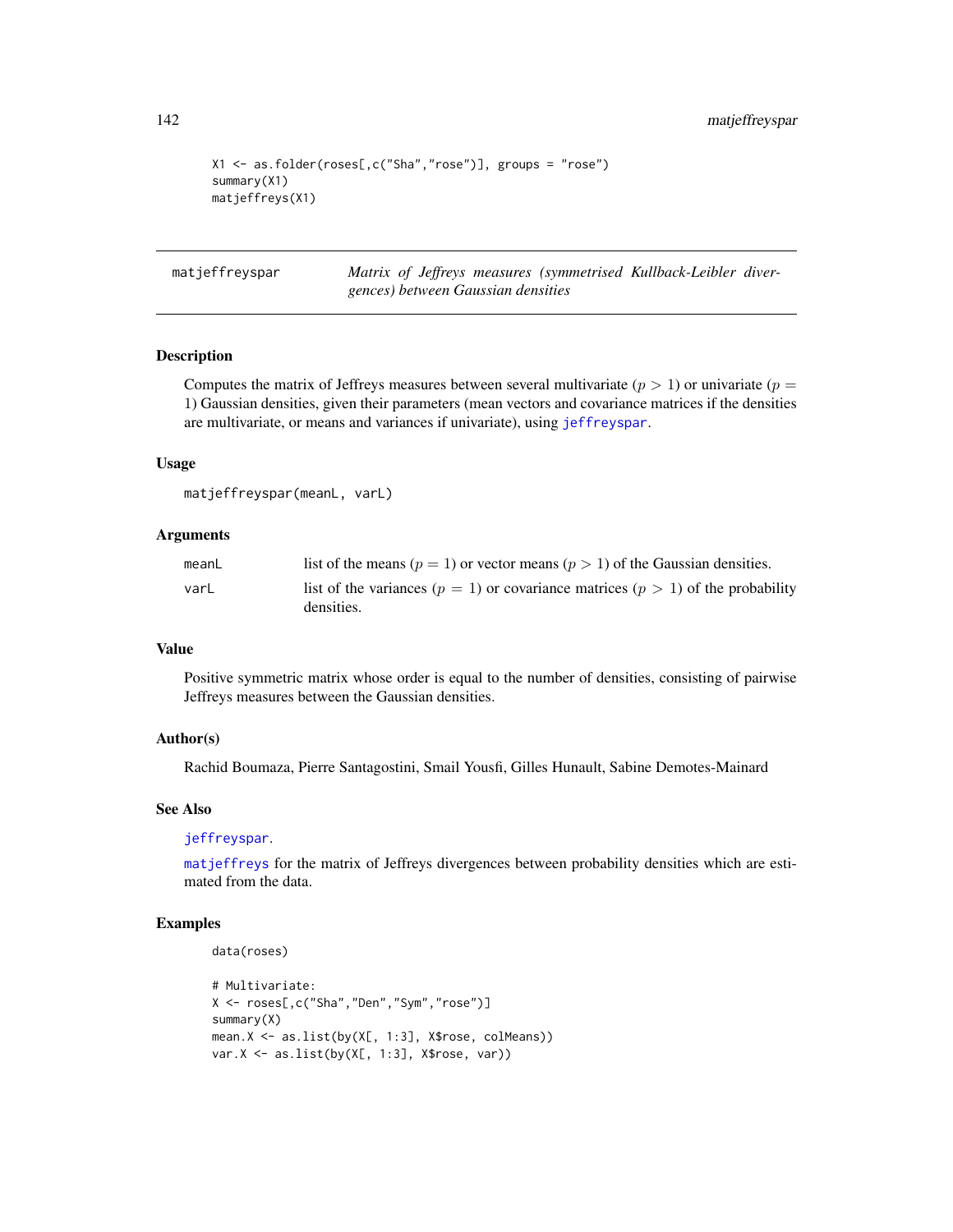# matwasserstein 143

```
matjeffreyspar(mean.X, var.X)
# Univariate :
X1 <- roses[,c("Sha","rose")]
summary(X1)
mean.X1 <- by(X1$Sha, X1$rose, mean)
var.X1 <- by(X1$Sha, X1$rose, var)
matjeffreyspar(mean.X1, var.X1)
```
<span id="page-142-0"></span>matwasserstein *Matrix of 2-Wassterstein distance between Gaussian densities*

## Description

Computes the matrix of the 2-Wassterstein distances between several multivariate ( $p > 1$ ) or univariate  $(p = 1)$  Gaussian densities, given samples.

# Usage

matwasserstein(x)

## Arguments

x object of class "folder" containing the data. Its elements have only numeric variables (observations of the probability densities). If there are non numeric variables, there is an error.

# Value

Positive symmetric matrix whose order is equal to the number of densities, consisting of the pairwise 2-Wassterstein distance between the Gaussian densities.

#### Author(s)

Rachid Boumaza, Pierre Santagostini, Smail Yousfi, Gilles Hunault, Sabine Demotes-Mainard

## See Also

[matwassersteinpar](#page-143-0) if the parameters of the Gaussian densities are known.

```
data(roses)
```

```
# Multivariate:
X <- as.folder(roses[,c("Sha","Den","Sym","rose")], groups = "rose")
summary(X)
matwasserstein(X)
```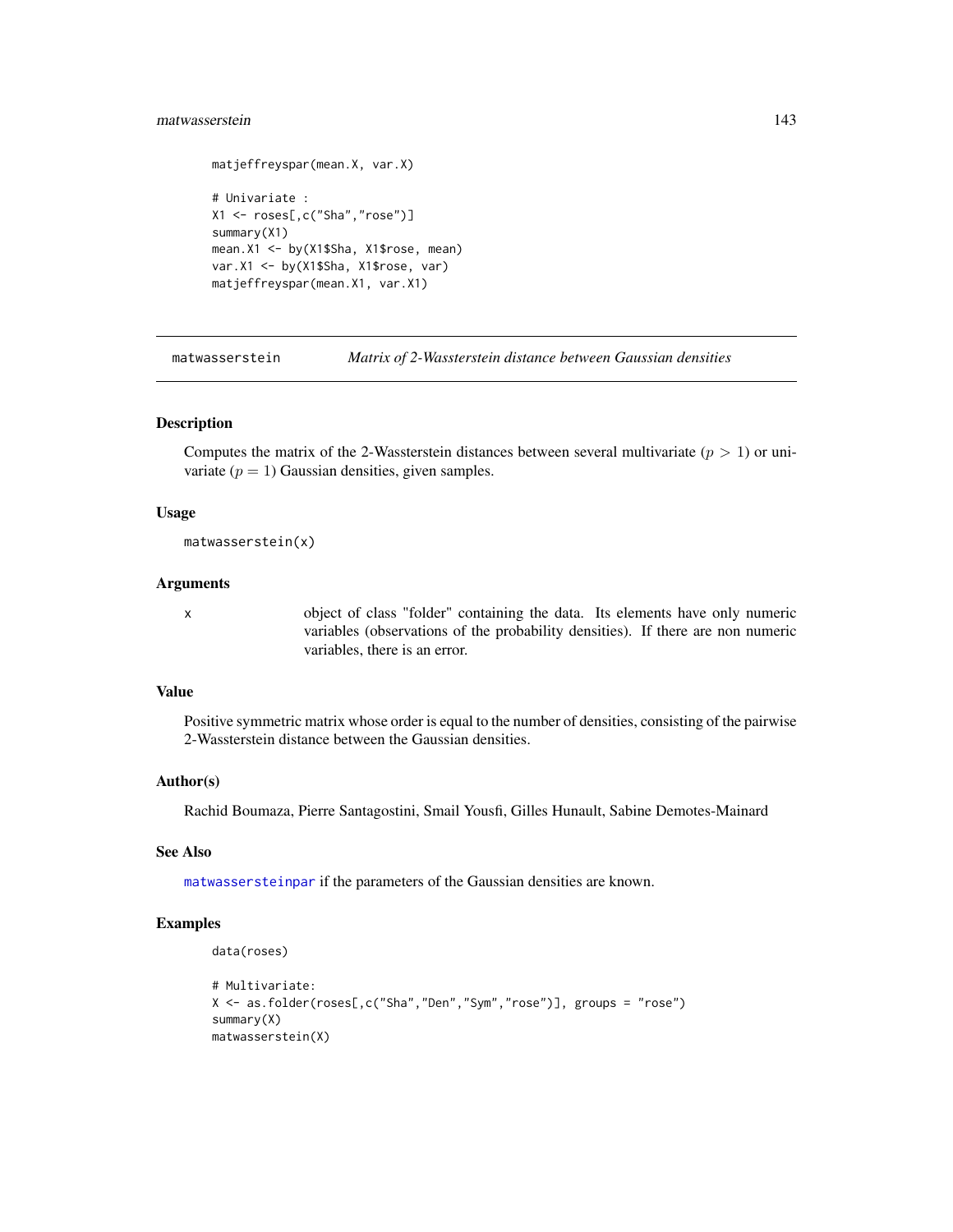```
# Univariate :
X1 <- as.folder(roses[,c("Sha","rose")], groups = "rose")
summary(X1)
matwasserstein(X1)
```
<span id="page-143-0"></span>matwassersteinpar *Matrix of 2-Wasserstein distances between Gaussian densities*

#### Description

Computes the matrix of the 2-Wasserstein distances between several multivariate ( $p > 1$ ) or univariate  $(p = 1)$  Gaussian densities, given their parameters (mean vectors and covariance matrices if the densities are multivariate, or means and variances if univariate), using [wassersteinpar](#page-198-0).

#### Usage

```
matwassersteinpar(meanL, varL)
```
# Arguments

| meanL | list of the means ( $p = 1$ ) or vector means ( $p > 1$ ) of the Gaussian densities.    |
|-------|-----------------------------------------------------------------------------------------|
| varL  | list of the variances ( $p = 1$ ) or covariance matrices ( $p > 1$ ) of the probability |
|       | densities.                                                                              |

#### Value

Positive symmetric matrix whose order is equal to the number of densities, consisting of the pairwise 2-Wasserstein distances between the Gaussian densities.

## Author(s)

Rachid Boumaza, Pierre Santagostini, Smail Yousfi, Gilles Hunault, Sabine Demotes-Mainard

#### See Also

#### [wasserstein](#page-196-0).

[matwasserstein](#page-142-0) for the matrix of 2-Wasserstein distances between probability densities which are estimated from the data.

```
data(roses)
```

```
# Multivariate:
X <- roses[,c("Sha","Den","Sym","rose")]
summary(X)
mean.X <- as.list(by(X[, 1:3], X$rose, colMeans))
var.X \leftarrow as.list(by(X[, 1:3], X$rose, var))
```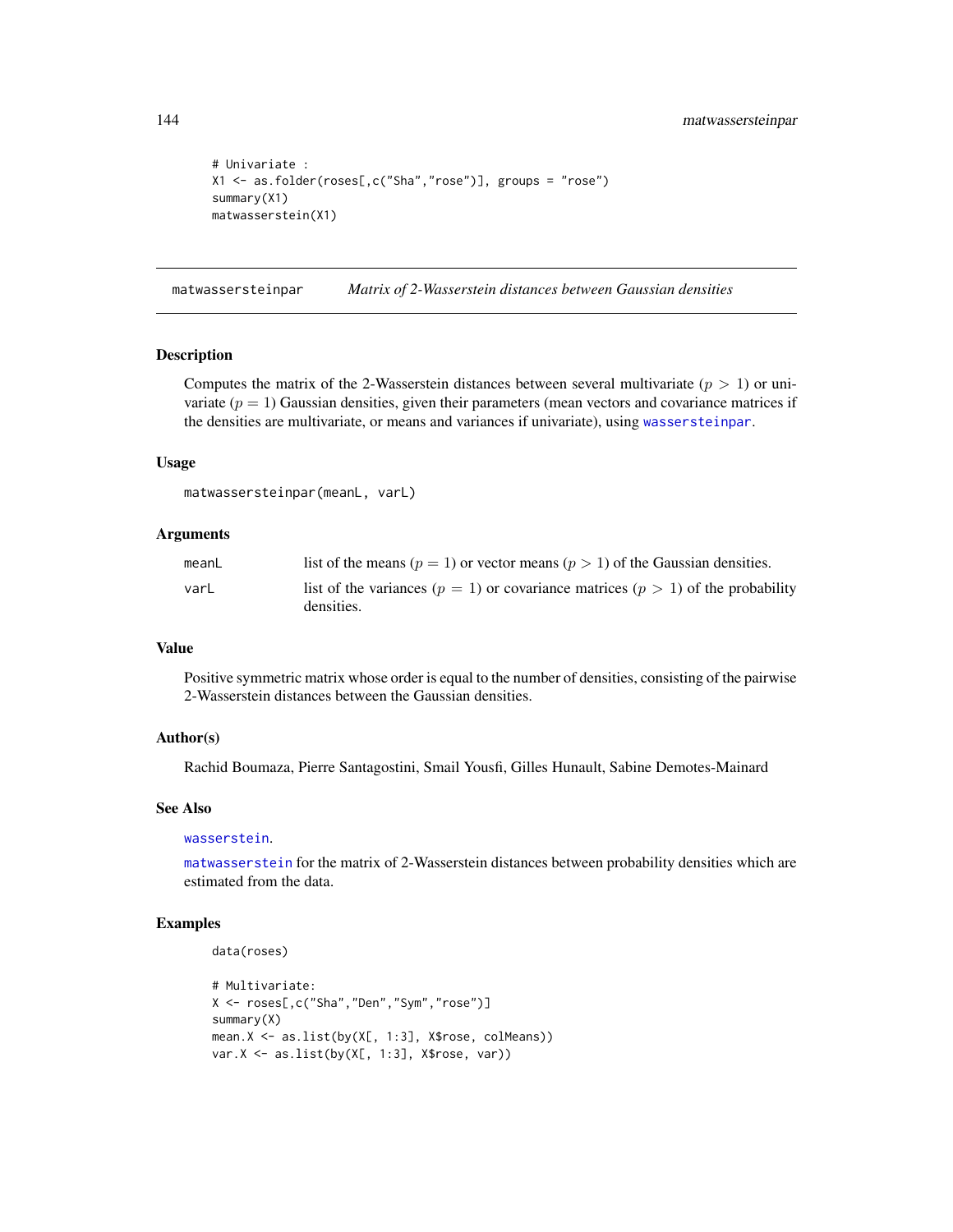#### mdsdd 145

```
matwassersteinpar(mean.X, var.X)
# Univariate :
X1 <- roses[,c("Sha","rose")]
summary(X1)
mean.X1 <- by(X1$Sha, X1$rose, mean)
var.X1 <- by(X1$Sha, X1$rose, var)
matwassersteinpar(mean.X1, var.X1)
```
mdsdd *Multidimensional scaling of discrete probability distributions*

## **Description**

Applies the multidimensional scaling (MDS) method to discrete probability distributions in order to describe  $T$  groups of individuals on which are observed  $q$  categorical variables. It returns an object of class mdsdd. It applies [cmdscale](#page-0-0) to the distance matrix between the  $T$  distributions.

## Usage

```
mdsdd(xf, group.name = "group", distance = c("l1", "l2", "chisqsym", "hellinger",
  "jeffreys", "jensen", "lp"), nb.factors = 3, nb.values = 10, association = c("cramer",
    "tschuprow", "pearson", "phi"), sub.title = "", plot.eigen = TRUE,
    plot.score = FALSE, nscore = 1:3, filename = NULL, add = TRUE, p)
```
## Arguments

xf object of class [folder](#page-73-0), list of arrays (or tables) or data frame.

- If it is a folder, its elements are data frames with  $q$  columns (considered as factors). The  $t^{th}$  element  $(t = 1, ..., T)$  matches with the  $t^{th}$  group.
- If it is a data frame, the columns with name given by the group. name argument is a factor giving the groups. The other columns are all considered as factors.
- If it is a list of arrays (or tables), the  $t^{th}$  element  $(t = 1, \ldots, T)$  is the table of the joint frequency distribution of q variables within the  $t^{th}$  group. The frequency distribution is expressed with relative or absolute frequencies. These arrays have the same shape.

Each array (or table)  $xf[[i]]$  has:

- the same dimension(s). If  $q = 1$  (univariate), dim(xf[[i]]) is an integer. If  $q > 1$  (multivariate), dim(xf[[i]]) is an integer vector of length q.
- the same dimension names dimnames(xf[[i]]) (is non NULL). These dimnames are the names of the variables.

The elements of the arrays are non-negative numbers (if they are not, there is an error).

group.name string. Name of the grouping variable. Default: groupname = "group".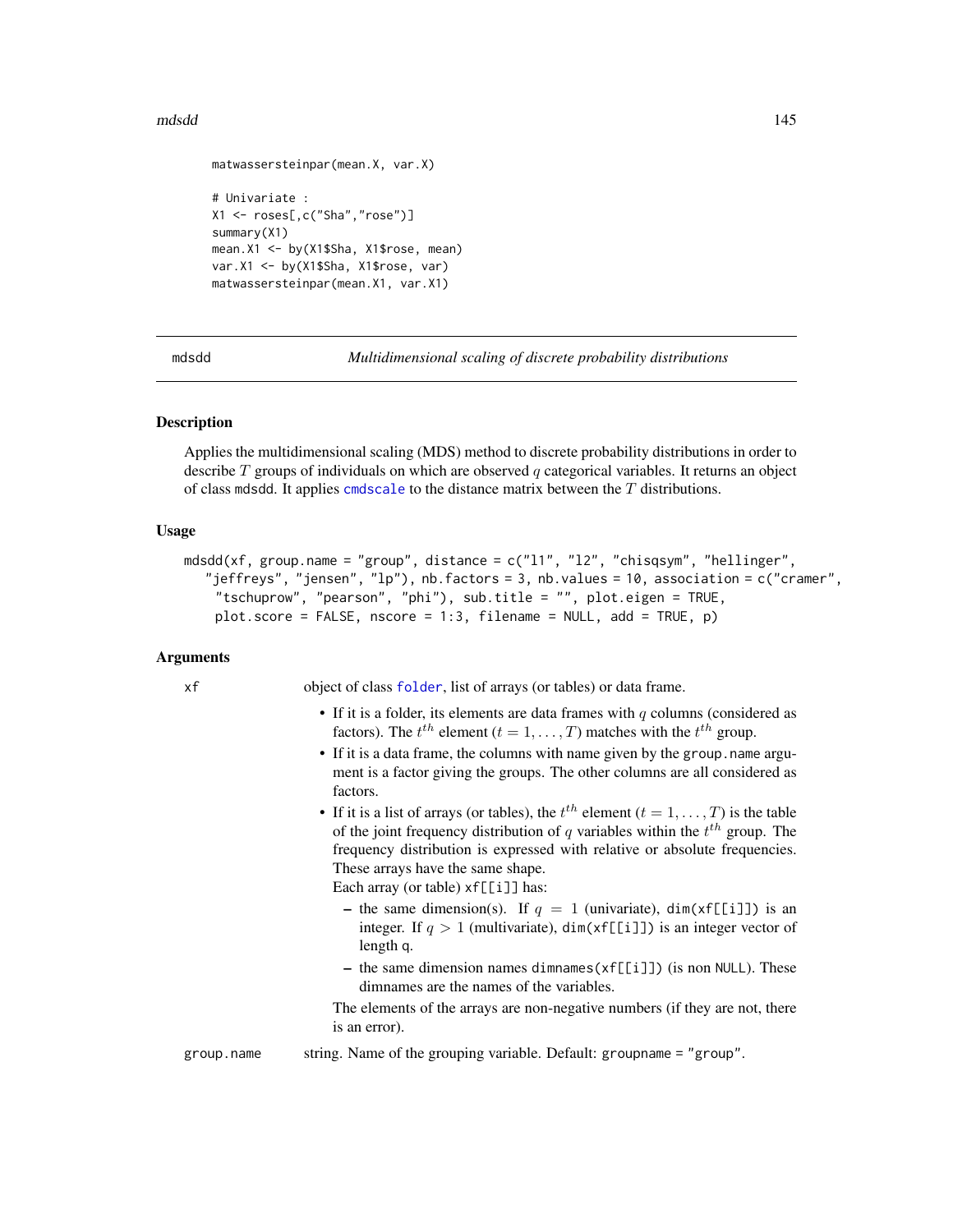| distance    | The distance or divergence used to compute the distance matrix between the<br>discrete distributions (see Details). It can be:                                                                                       |
|-------------|----------------------------------------------------------------------------------------------------------------------------------------------------------------------------------------------------------------------|
|             | • "11" (default) the $L^p$ distance with $p = 1$                                                                                                                                                                     |
|             | • "12" the $L^p$ distance with $p = 2$                                                                                                                                                                               |
|             | • "chisqsym" the symmetric Chi-squared distance                                                                                                                                                                      |
|             | • "hellinger" the Hellinger metric (Matusita distance)                                                                                                                                                               |
|             | • "jeffreys" Jeffreys distance (symmetrised Kullback-Leibler divergence)                                                                                                                                             |
|             | • "jensen" the Jensen-Shannon distance                                                                                                                                                                               |
|             | • "1p" the $L^p$ distance with p given by the argument p of the function.                                                                                                                                            |
| nb.factors  | numeric. Number of returned principal coordinates (default nb. factors = 3).<br>This number must be less than $T-1$ .                                                                                                |
|             | Warning: The plot mdsdd and interpret mdsdd functions cannot take into<br>account more than nb. factors principal factors.                                                                                           |
| nb.values   | numeric. Number of returned eigenvalues (default nb. values = 10).                                                                                                                                                   |
| association | The association measure between two discrete distributions to be used (see De-<br>tails). It can be:                                                                                                                 |
|             | • "cramer" (default) Cramer's V (see cramer. folder).                                                                                                                                                                |
|             | • "tschuprow" Tschuprow's T (tschuprow.folder).                                                                                                                                                                      |
|             | • "pearson" Pearson's contingency coefficient (pearson. folder).                                                                                                                                                     |
|             | • "phi" phi (phi.folder).                                                                                                                                                                                            |
| sub.title   | string. Subtitle for the graphs (default NULL).                                                                                                                                                                      |
| plot.eigen  | logical. If TRUE (default), the barplot of the eigenvalues is plotted.                                                                                                                                               |
| plot.score  | logical. If TRUE, the graphs of new coordinates are plotted. A new graphic device<br>is opened for each pair of coordinates defined by nscore argument.                                                              |
| nscore      | numeric vector. If plot. score = TRUE, the numbers of the principal coordinates<br>which are plotted. By default, $nscore = 1:3$ . Its components cannot be greater<br>than nb. factors.                             |
| filename    | string. Name of the file in which the results are saved. By default (filename =<br>NULL) they are not saved.                                                                                                         |
| add         | logical indicating if an additive constant should be computed and added to the<br>non diagonal dissimilarities such that the modified dissimilarities are Euclidean<br>(default TRUE; see add argument of cmdscale). |
| p           | integer. Optional. When distance = "1p" ( $L^p$ distance with $p > 2$ ), p is the<br>parameter of the distance.                                                                                                      |

## Details

If a folder is given as argument, the  $T$  discrete probability distributions  $f_t$  corresponding to the  $T$ groups of individuals are estimated from observations. Then the distances/dissimilarities between the estimated distributions are computed, using the distance or divergence defined by the distance argument:

If the distance is "l1", "l2" or "lp", the distances are computed by the function [matddlppar](#page-129-0). Otherwise, it can be computed by [matddchisqsympar](#page-121-0) ("chisqsym"), [matddhellingerpar](#page-123-0) ("hellinger"), [matddjeffreyspar](#page-125-0) ("jeffreys") or [matddjensenpar](#page-127-0) ("jensen").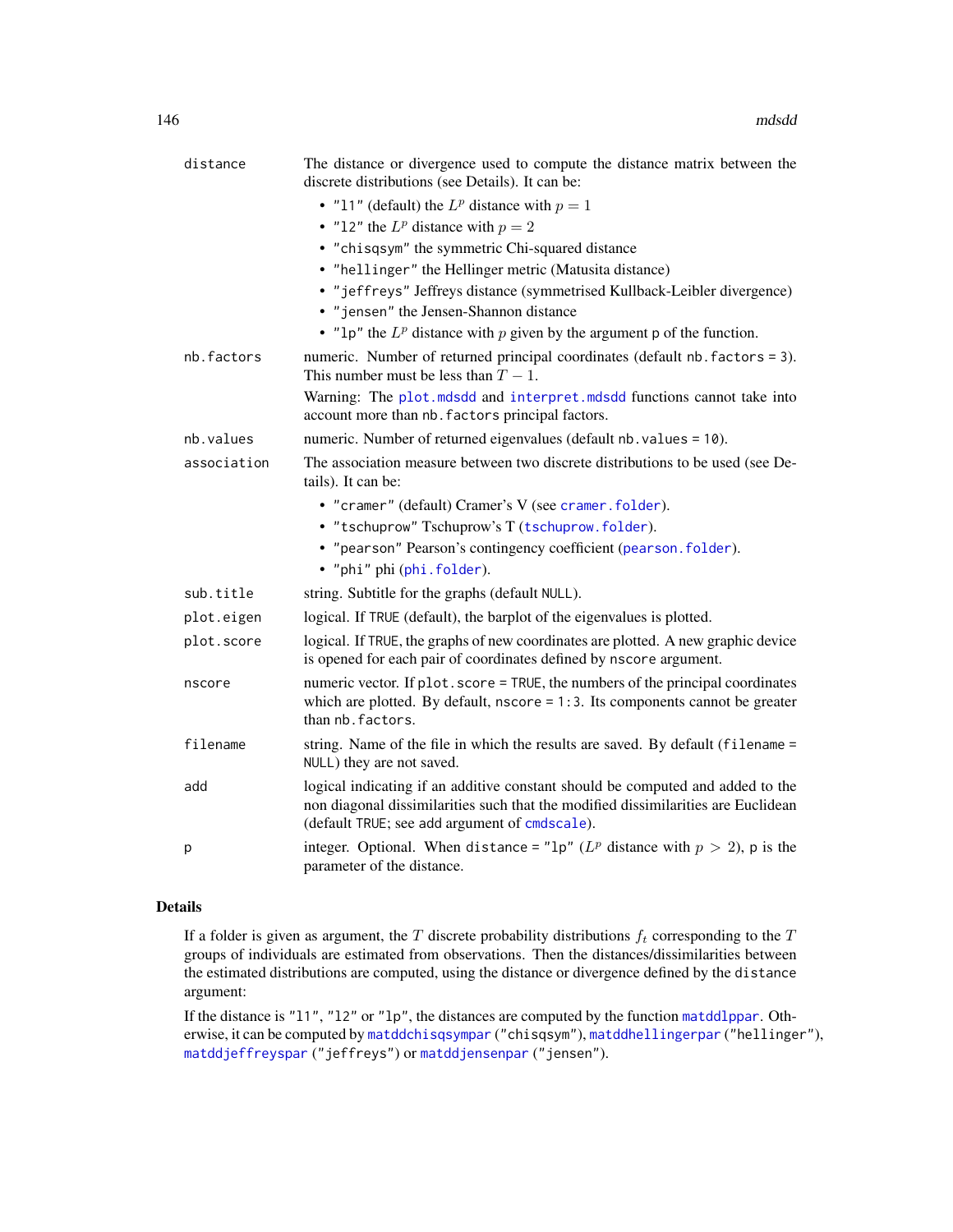#### mdsdd 147

The association measures are computed accordingly to the value of the parameter associationThe computation uses the corresponding function of the package DescTools (see [Assocs](#page-0-0)). Notice that an association measure between a constant variable with and other variable is set to zero. The association measure between each variable with itself is not computed and the diagonal of the returned association matrices is set to NA.

### Value

Returns an object of class mdsdd, that is a list including:

| inertia      | data frame of the eigenvalues and the percentages of their sum.                                                                                                                                                                                                                                                                                                                                                                                                   |
|--------------|-------------------------------------------------------------------------------------------------------------------------------------------------------------------------------------------------------------------------------------------------------------------------------------------------------------------------------------------------------------------------------------------------------------------------------------------------------------------|
| scores       | data frame of the coordinates along the nb. factors first principal coordinates.                                                                                                                                                                                                                                                                                                                                                                                  |
| jointp       | list of arrays. The joint probability distribution for each group.                                                                                                                                                                                                                                                                                                                                                                                                |
| margins      | list of two data frames giving respectively:                                                                                                                                                                                                                                                                                                                                                                                                                      |
|              | • The probability distribution of each variable for each group. Each column<br>of the data frame corresponds to one level of one categorical variable and<br>contains the probabilities of this level in each group.<br>• The joint probability distribution of each pair of variables for each group.<br>Each column of the data frame corresponds to one pair of levels of two<br>categorical variables (one level per variable) and contains the probabilities |
|              | of this pair of levels in each group.                                                                                                                                                                                                                                                                                                                                                                                                                             |
| associations | list of $T$ matrices. Each matrix corresponds to a group and gives the pairwise<br>association measures between the $q$ categorical variables.                                                                                                                                                                                                                                                                                                                    |

# Author(s)

Rachid Boumaza, Pierre Santagostini, Smail Yousfi, Sabine Demotes-Mainard

#### References

Cox, T.F., Cox, M.A.A. (2001). Multidimensional Scaling, second ed. Chapman & Hall/CRC. Saporta, G. (2006). Probabilit\'es, Analyse des donn\'ees et Statistique. Editions Technip, Paris.

# See Also

[print.mdsdd,](#page-179-0) [plot.mdsdd,](#page-163-0) [interpret.mdsdd](#page-102-0)

## Examples

```
# Example 1 with a folder (10 groups) of 3 factors
# obtained by converting numeric variables
data(roses)
xr = roses[,c("Sha", "Den", "Sym", "rose")]
xf = as.floatder(xr, groups = "rose")xf = cut(xf, breaks = list(c(0, 5, 7, 10), c(0, 4, 6, 10), c(0, 6, 8, 10)), cutcol = 1:3)af = mdsdd(xf)print(af)
print(af$jointp)
print(af$margins[[1]]) # equivalent to print(af$margins$margin1)
```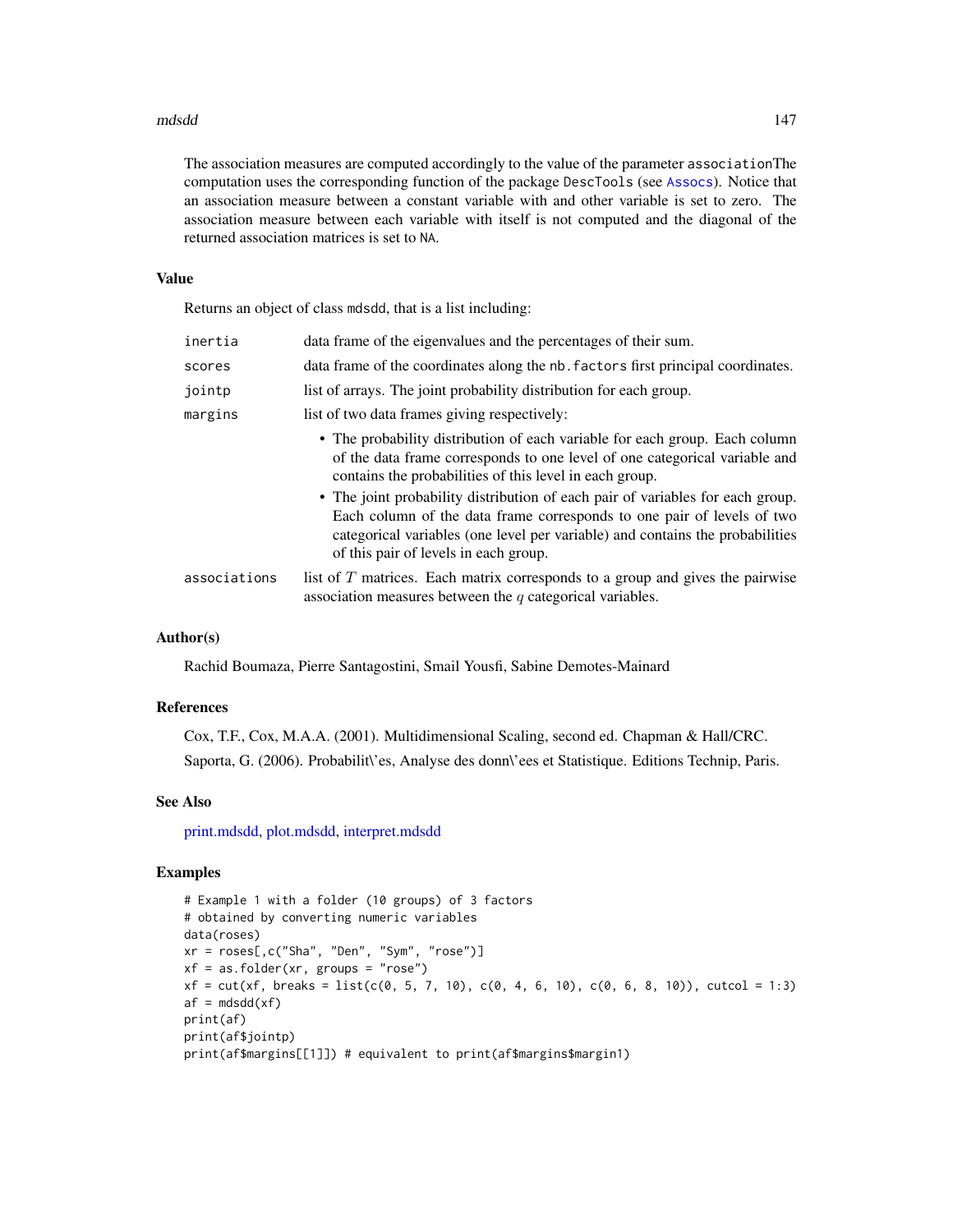```
print(af$margins[[2]])
print(af$associations)
# Example 2 with a data frame obtained by converting numeric variables
data(roses)
xr = roses[,c("Sha", "Den", "Sym", "rose")]
xr = cut(xr, breaks = list(c(0, 5, 7, 10), c(0, 4, 6, 10), c(0, 6, 8, 10)), cutcol = 1:3)ar = mdsdd(xr, group.name = "rose")print(ar)
print(ar$jointp)
print(ar$margins[[1]]) # equivalent to print(ar$margins$margin1)
print(ar$margins[[2]])
print(ar$associations)
# Example 3 with a list of 7 arrays
data(dspg)
x1 = dspgmdsdd(xl)
```
mean.folder *Means of a folder of data sets*

#### Description

Computes the means by column of the elements of an object of class folder.

## Usage

```
## S3 method for class 'folder'
mean(x, ..., na.rm = FALSE)
```
#### Arguments

| X       | an object of class folder that is a list of data frames with the same column<br>names.                       |
|---------|--------------------------------------------------------------------------------------------------------------|
| $\cdot$ | further arguments passed to or from other methods.                                                           |
| na.rm   | logical. Should missing values (including NaN) be omitted from the calcula-<br>tions? (see mean or colmeans) |

#### Details

It uses [colMeans](#page-0-0) to compute the mean by numeric column of each element of the folder. If some columns of the data frames are not numeric, there is a warning, and the means are computed on the numeric columns only.

#### Value

A list whose elements are the mean by column of the elements of the folder.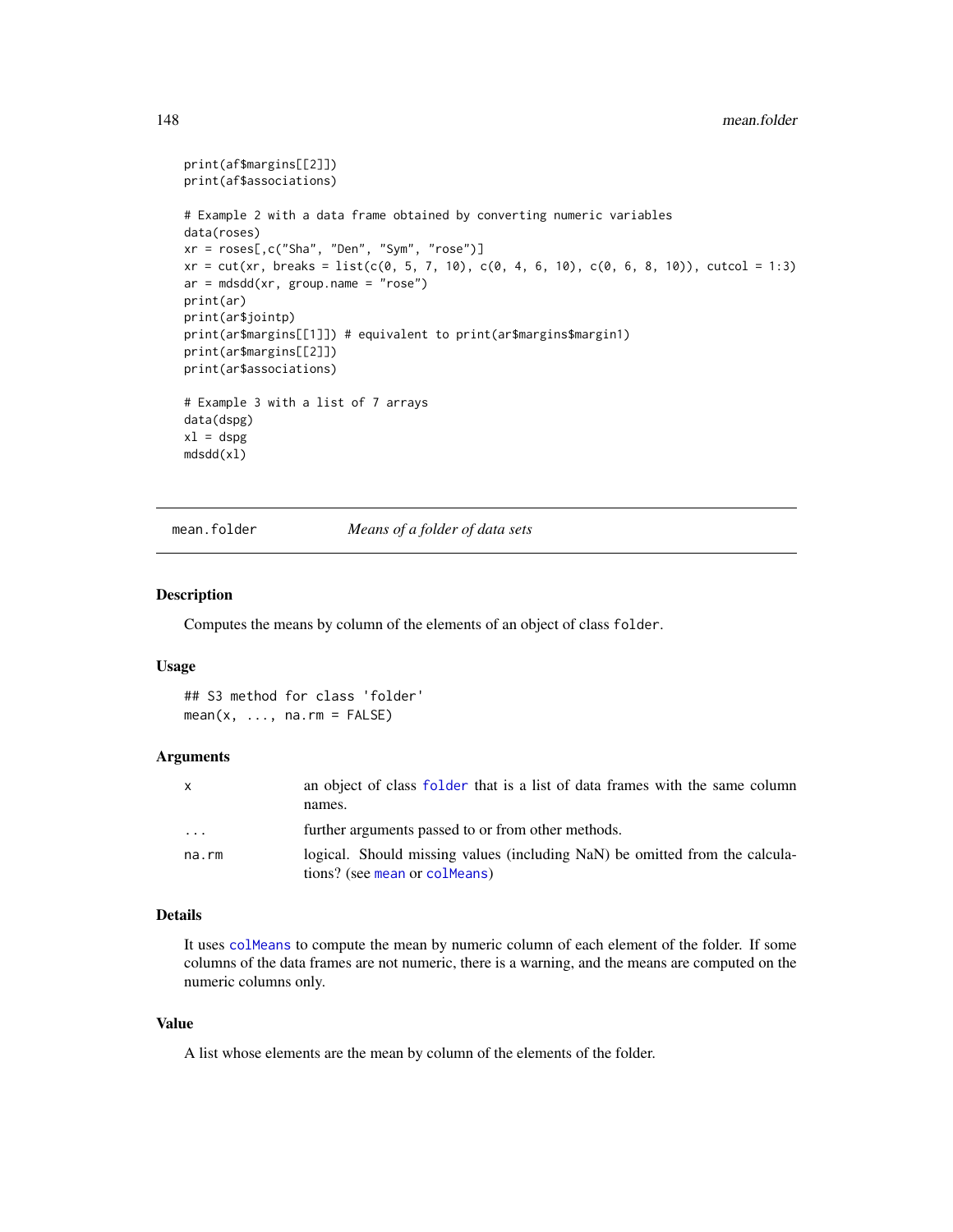# mtgcomponents 149

### Author(s)

Rachid Boumaza, Pierre Santagostini, Smail Yousfi, Gilles Hunault, Sabine Demotes-Mainard

## See Also

[folder](#page-73-0) to create an object of class folder. [var.folder](#page-195-0), [cor.folder](#page-27-0), [skewness.folder](#page-189-0), [kurtosis.folder](#page-115-0) for other statistics for folder objects.

# Examples

```
# First example: iris (Fisher)
data(iris)
iris.fold <- as.folder(iris, "Species")
iris.means <- mean(iris.fold)
print(iris.means)
# Second example: roses
data(roses)
roses.fold <- as.folder(roses, "rose")
roses.means <- mean(roses.fold)
print(roses.means)
```
mtgcomponents *Components of upper scale of a vertex*

## Description

For a vertex in an object of class [foldermtg](#page-76-0), computes its decomposition into vertices of an upper scale.

## Usage

```
mtgcomponents(x, vertex, scale)
```
## Arguments

| X      | an object of class folderming.                                                                              |
|--------|-------------------------------------------------------------------------------------------------------------|
| vertex | character. The identifier of a vertex. These identifiers are the rownames of the<br>data frame x\$topology. |
| scale  | integer. The scale of the components of vertex which will be returned.                                      |

# Details

If vertex is a vertex of scale i, then scale (the scale of the returned components of vertex) must be higher than i. For example, if vertex is a vertex of scale 2, then scale > 2, for instance scale = 3. The returned components are then vertices of scale 3 which have a decomposition relationship with vertex.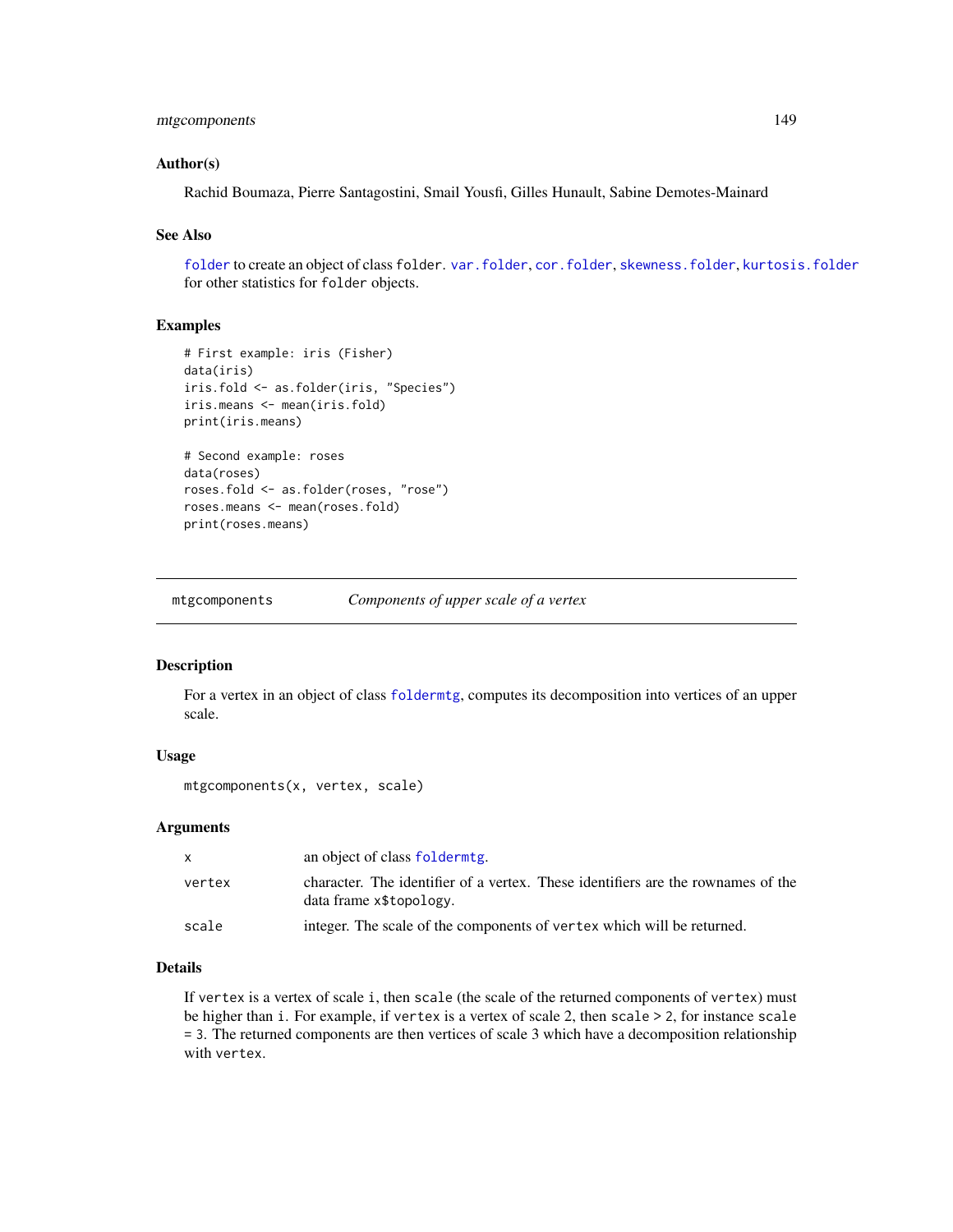A character vector, containing the idendifiers of the components of vertex.

If there is no component, then the returned vector is empty.

# Author(s)

Rachid Boumaza, Pierre Santagostini, Smail Yousfi, Gilles Hunault, Sabine Demotes-Mainard

## References

Cokelaer, T. and Pradal, C. (2010). [MTG user guide \(Functions for moving in MTGs\)](http://openalea.gforge.inria.fr/doc/vplants/newmtg/doc/_build/html/user/tutorial_mtg_aml.html#components)

## See Also

[read.mtg](#page-180-0): reads a MTG file and builds an object of class foldermtg.

[mtgorder](#page-149-0), [mtgrank](#page-153-0).

## Examples

```
mtgfile <- system.file("extdata/plant1.mtg", package = "dad")
xmtg <- read.mtg(mtgfile)
# Vertex of class "P" (plant, of scale 1), components of class 2 (axes: "A")
mtgcomponents(xmtg, vertex = "v01", scale = 2)
# Vertex of class "P" (plant, of scale 1), components of class 3 ("O", "M" and "I")
mtgcomponents(xmtg, vertex = "v01", scale = 3)
# Vertex of class "A" (stem, of scale 2), components of class 3 ("O", "M" and "I")
mtgcomponents(xmtg, vertex = "v12", scale = 3)
```
<span id="page-149-0"></span>mtgorder *Branching order of vertices*

#### Description

Computes the branching order of vertices contained in an object of class [foldermtg](#page-76-0). The order of a vertex is the number of the column of [topology](#page-180-1), which contains this vertex.

#### Usage

mtgorder(x, classes = "all", display = FALSE)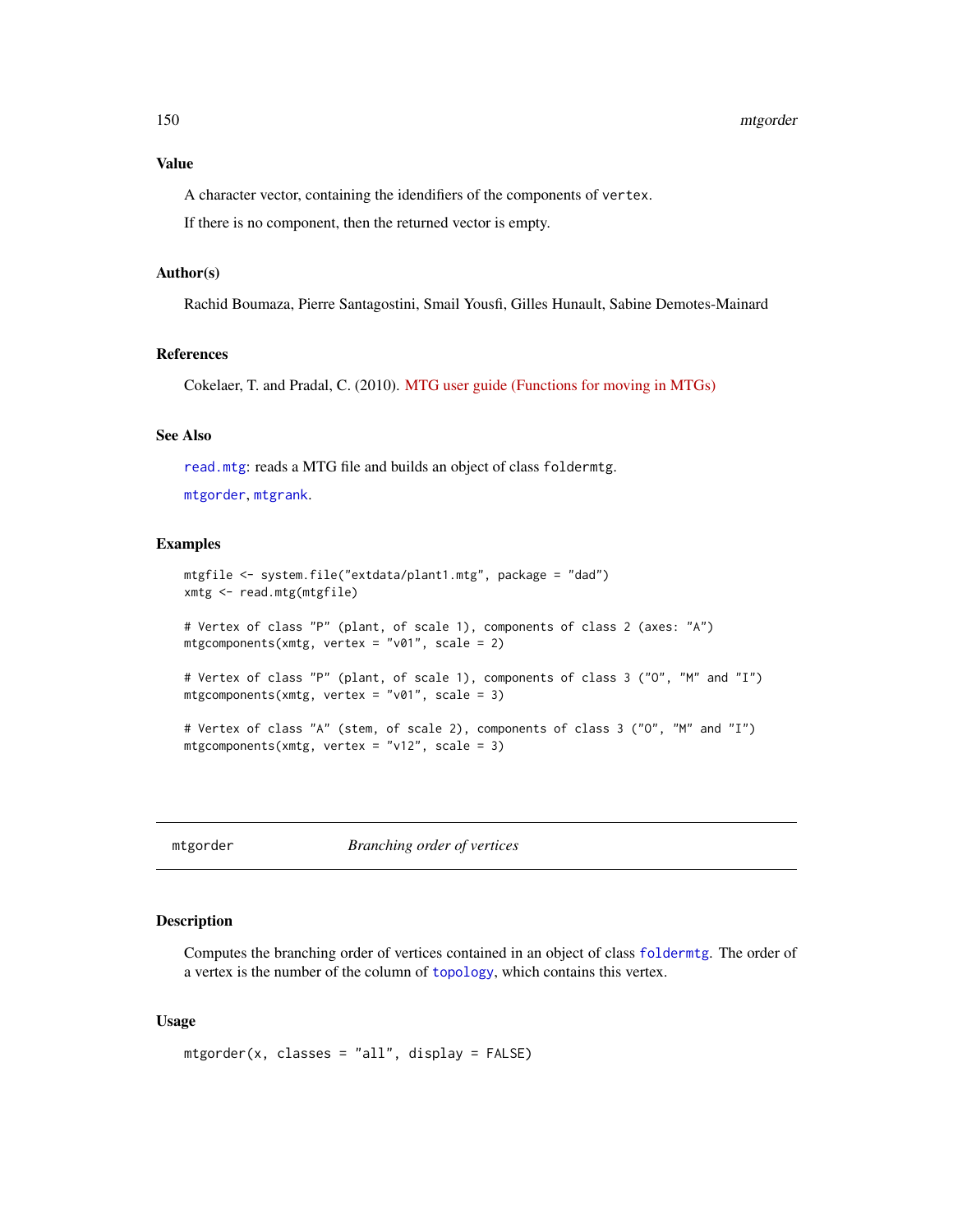#### mtgorder 151

## Arguments

| x       | an object of class folderming.                                                                                                                            |
|---------|-----------------------------------------------------------------------------------------------------------------------------------------------------------|
| classes | character vector. The classes of entities for which the branching order is com-<br>puted. If omitted, the branching orders are computed for all entities. |
| display | logical. If TRUE, the data frames of x corresponding to classes are displayed.<br>Default: FALSE.                                                         |

## Details

Returns x after appending the branching orders of the vertices of the classes given in the argument classes. The branching orders are appended to the data frames containing the vertices (one data frame per class) and the values of their corresponding features.

## Value

Returns an object of class [foldermtg](#page-76-0), that is a list of data frames.

# Author(s)

Rachid Boumaza, Pierre Santagostini, Smail Yousfi, Gilles Hunault, Sabine Demotes-Mainard

## References

Cokelaer, T. and Pradal, C. (2010). [MTG user guide](http://openalea.gforge.inria.fr/doc/vplants/newmtg/doc/_build/html/user/syntax.html)

# See Also

[read.mtg](#page-180-0): reads a MTG file and builds an object of class foldermtg.

[mtgorder](#page-149-0).

## Examples

```
mtgfile <- system.file("extdata/plant1.mtg", package = "dad")
xmtg <- read.mtg(mtgfile)
# The branching orders
ymtg <- mtgorder(xmtg)
print(ymtg)
```

```
# Add the branching orders to the 'foldermtg'
zmtg <- mtgorder(xmtg, display = TRUE)
print(zmtg)
```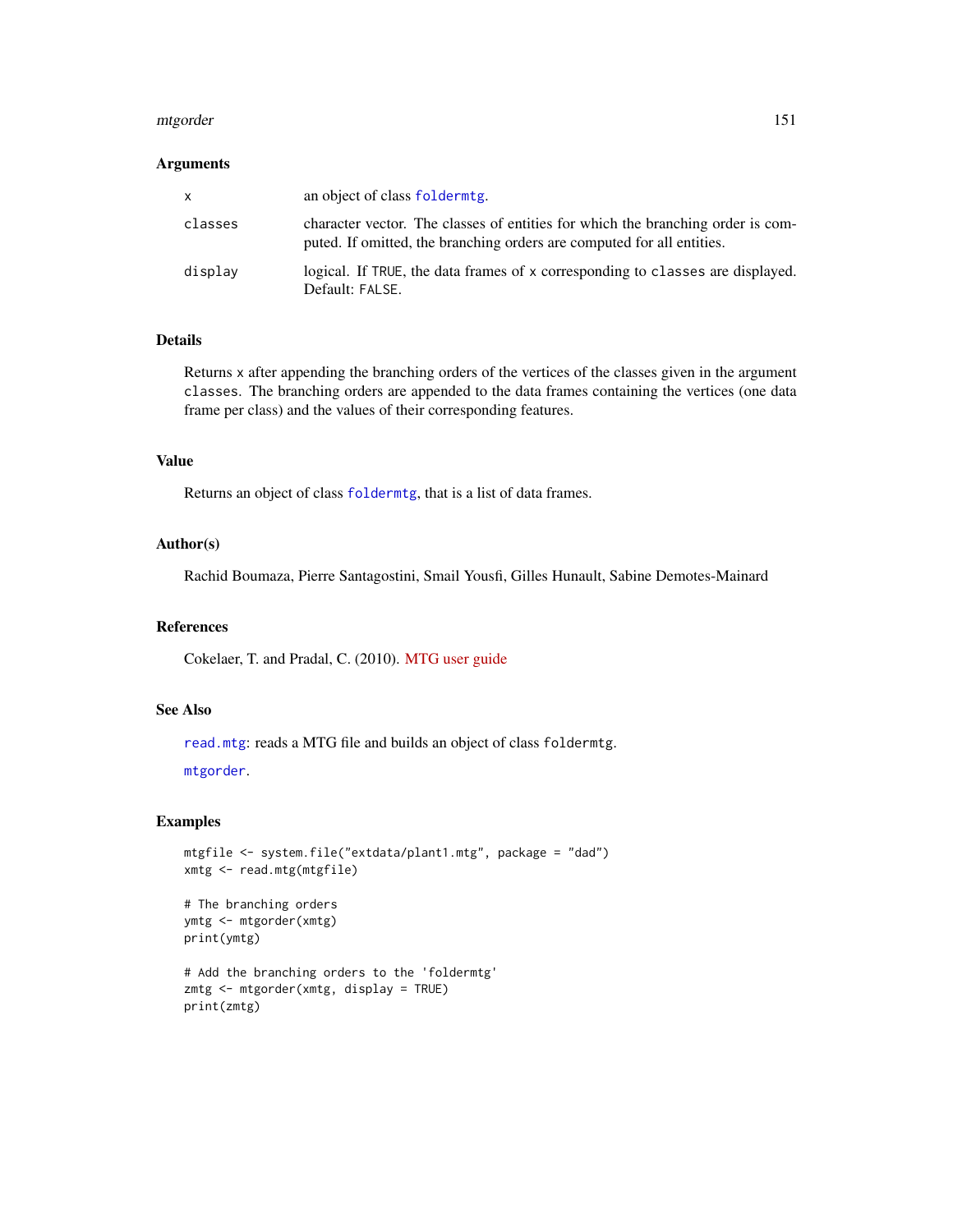<span id="page-151-0"></span>

#### Description

These data produced by the SAGAH team (Sciences Agronomiques Appliquées à l'Horticulture, now Research Institute on Horticulture and Seeds), provide the topological structure of a rosebush.

## Usage

data("mtgplant1")

## Format

This object of class [foldermtg](#page-76-0) is a list of 10 data frames:

• mtgplant1\$classes: data frame with 6 rows and 5 columns named SYMBOL (factor: the classes of the vertices), SCALE (integer: the scale at which they appear), DECOMPOSITION (factor), INDEXATION (factor) and DEFINITION (factor).

The vertex classes are:

- P: the whole plant (scale 1)
- A: the axes (scale 2)
- O, M, I: the ..., metamers (phytomers) and inflorescences (scale 3)
- mtgplant1\$description: data frame with 8 rows and 4 columns (factors) named LEFT, RIGHT, RELTYPE and MAX.
- mtgplant1\$features: data frame with 13 rows and 2 columns (factors) named NAME and TYPE.
- mtgplant1\$topology: data frame with 88 rows and 4 columns:
	- order1, order2 and order3 (factors): the codes of the vertices, as they are found in the MTG table of the MTG file. The column on which a code appears gives the branching order of the corresponding vertex.
	- vertex (character): the same codes of vertices, on a single column.
- mtgplant1\$coordinates: data frame with 86 rows and 6 columns (numeric) named XX, YY and 22: cartesian coordinates of the vertices, and AA, BB and CC: an other coordinates system.
- mtgplant1\$P, mtgplant1\$A, mtgplant1\$M, mtgplant1\$I: data frames of the features on the vertices (all numeric).

#### Details

This object of class foldermtg can be built by reading the data in a MTG file (see examples).

## References

Cokelaer, T. and Pradal, C. (2010). [MTG user guide](http://openalea.gforge.inria.fr/doc/vplants/newmtg/doc/_build/html/user/syntax.html)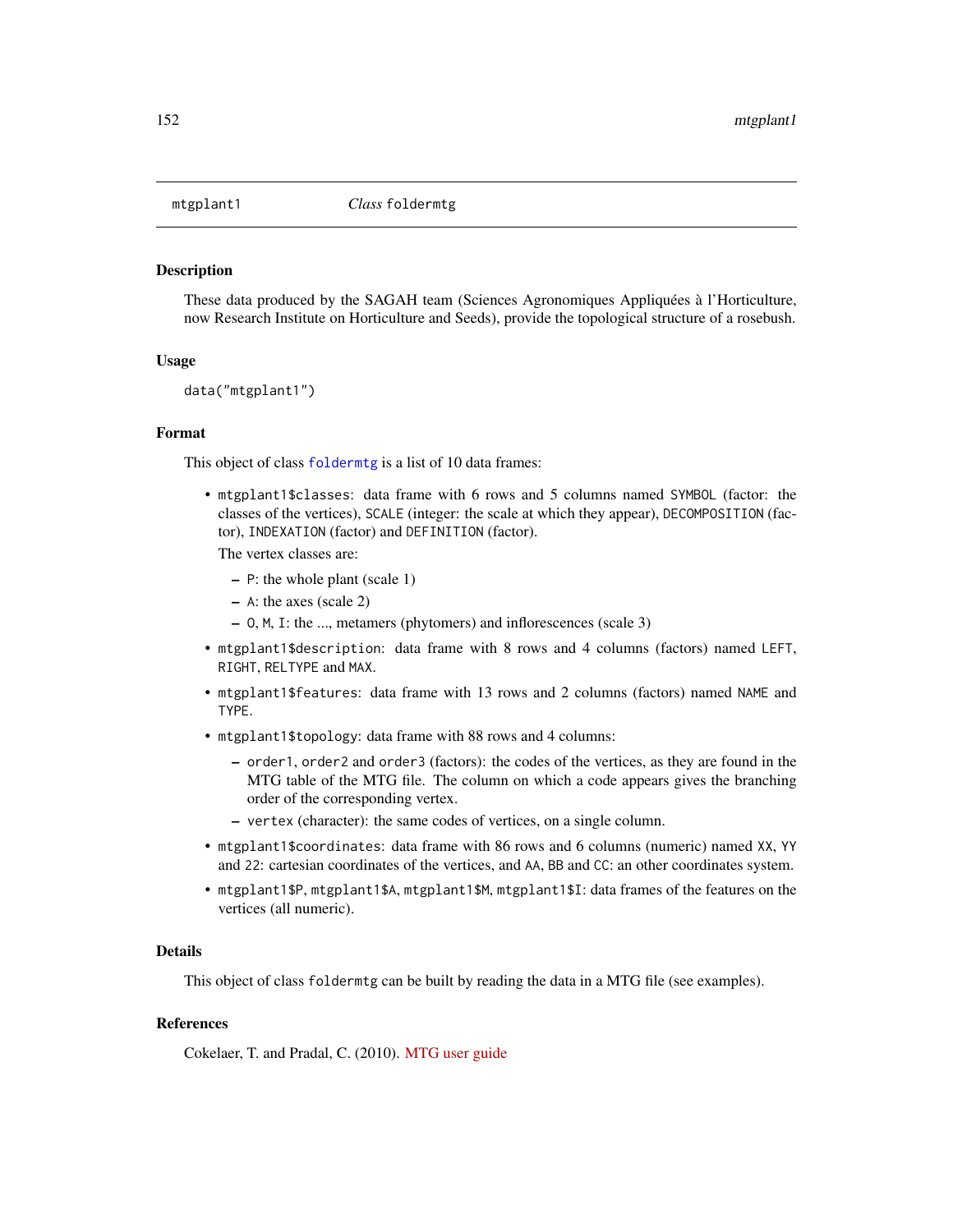#### mtgplant2 153

# See Also

[read.mtg](#page-180-0): to read an MTG file and build an object of class MTG.

[mtgplant2](#page-152-0): an other example of such data.

# Examples

```
data(mtgplant1)
print(mtgplant1)
# To read these data from a MTG file:
mtgfile1 <- system.file("extdata/plant1.mtg", package = "dad")
mtgplant1 <- read.mtg(mtgfile1)
print(mtgplant1)
```
<span id="page-152-0"></span>mtgplant2 *Class* foldermtg

#### Description

These data provides the topology of a bushy plant.

## Usage

data("mtgplant2")

# Format

This object of class [foldermtg](#page-76-0) is a list of 9 data frames:

• mtgplant2\$classes: data frame with 6 rows and 5 columns named SYMBOL (factor: the classes of the vertices), SCALE (integer: the scale at which they appear), DECOMPOSITION (factor), INDEXATION (factor) and DEFINITION (factor).

The vertex classes are:

- P: the whole plant (scale 1)
- A: the axes (scale 2)
- F, I: the flower and internodes (scale 3)
- mtgplant2\$description: data frame with 4 rows and 4 columns (factors) named LEFT, RIGHT, RELTYPE and MAX.
- mtgplant2\$features: data frame with 9 rows and 2 columns (factors) named NAME and TYPE.
- mtgplant2\$topology: data frame with 14 rows and 3 columns:
	- order1 and order2 (factors): the codes of the vertices, as they are found in the MTG table of the MTG file. The column on which a code appears gives the branching order of the corresponding vertex.
	- vertex (character): the same codes of vertices, on a single column.
- mtgplant2\$coordinates: data frame with 0 rows and 0 columns (there are no spatial coordinates in these MTG data).
- mtgplant2\$P, mtgplant2\$A, mtgplant2\$F and mtgplant2\$I: data frames of the features on the vertices (all numeric).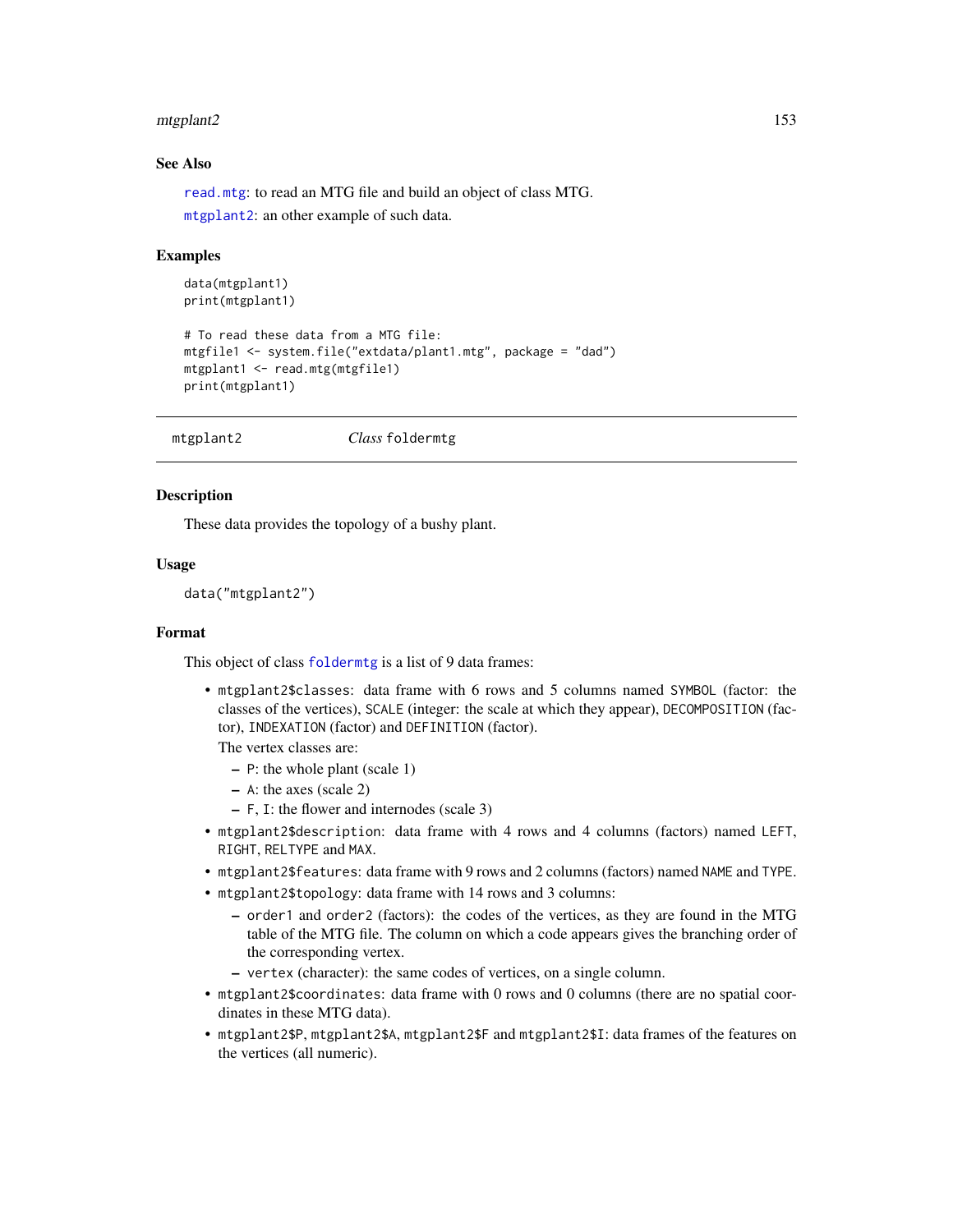## Details

This object of class foldermtg can be built by reading the data in a MTG file (see examples).

#### References

Cokelaer, T. and Pradal, C. (2010). [MTG user guide](http://openalea.gforge.inria.fr/doc/vplants/newmtg/doc/_build/html/user/syntax.html)

# See Also

[read.mtg](#page-180-0): to read an MTG file and build an object of class MTG.

[mtgplant1](#page-151-0): an other example of such data.

# Examples

```
data(mtgplant2)
print(mtgplant2)
```

```
# To read these data from a MTG file:
mtgfile2 <- system.file("extdata/plant2.mtg", package = "dad")
mtgplant2 <- read.mtg(mtgfile2)
print(mtgplant2)
```
<span id="page-153-0"></span>mtgrank *Ranks of vertices in a decomposition*

## Description

Computes the rank of the vertices contained in an object of class [foldermtg](#page-76-0). The vertex sequences resulting from a decomposition of other vertices, the rank of the vertices making up the sequences are computed from the beginning of the sequence or from its end. These ranks can be absolute or relative.

For example: ranks of the phytomeres and inflorescences in each stem.

## Usage

```
mtgrank(x, classe, parent.class = NULL, sibling.classes = NULL,
 relative = FALSE, from = c("origin", "end"), rank.name = "Rank",
 display = FALSE)
```
#### Arguments

| $\mathsf{x}$ | an object of class folderming.                                                                                                                                                             |
|--------------|--------------------------------------------------------------------------------------------------------------------------------------------------------------------------------------------|
| classe       | character. The class of the vertices for which the ranks are computed.                                                                                                                     |
| parent.class | character. The class of the parent entities of those for which the ranks are com-<br>puted. If omitted, the entities of scale maxscal -1, where maxscal is the highest<br>scale in x data. |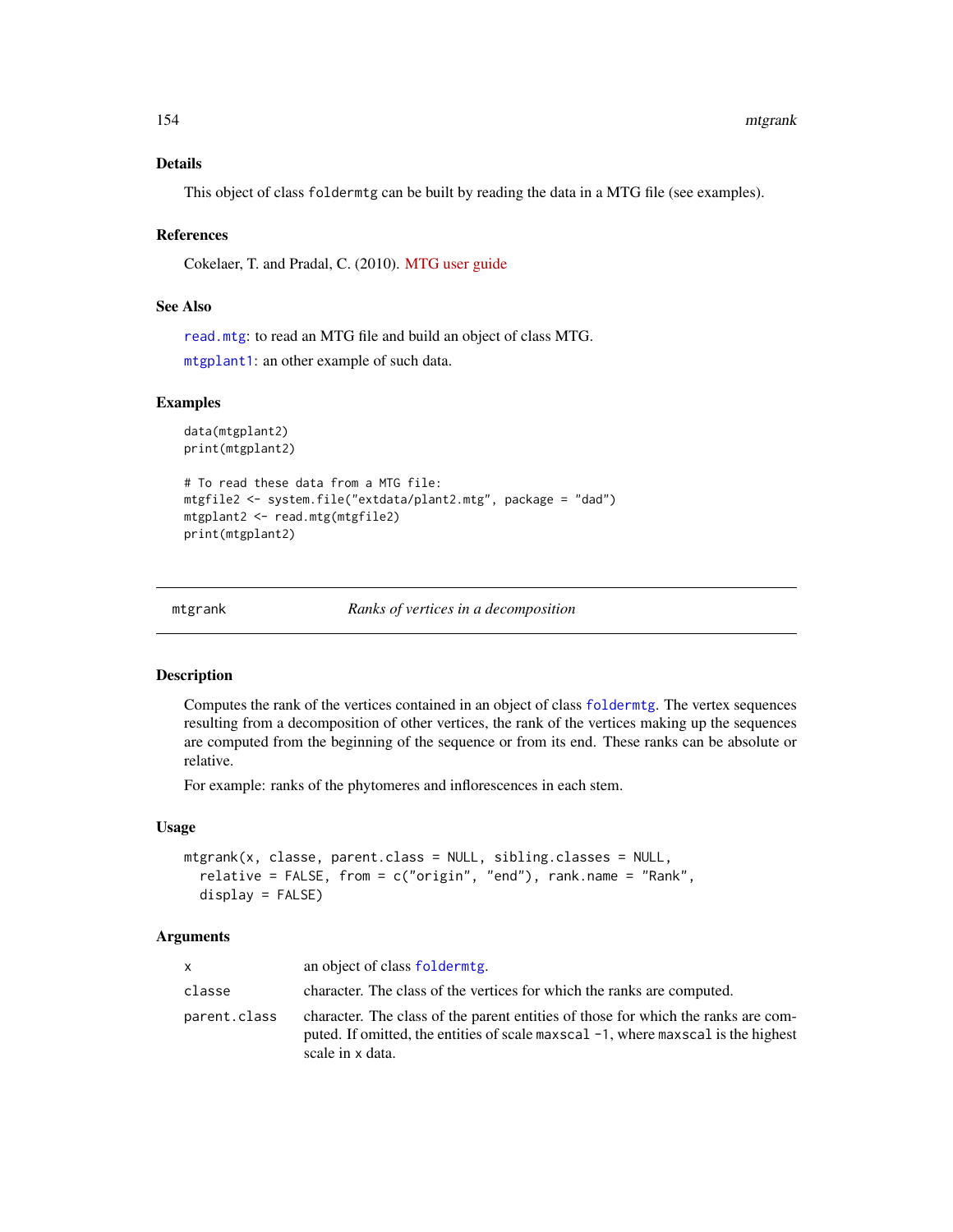#### mtgrank 155

| sibling.classes |                                                                                                                                                                                                                                                                             |  |
|-----------------|-----------------------------------------------------------------------------------------------------------------------------------------------------------------------------------------------------------------------------------------------------------------------------|--|
|                 | character vector. The classes of vertices appearing at the same scale as classe,<br>which are used in the computing of the ranks.                                                                                                                                           |  |
|                 | If omitted, only the vertices of class classe are used to compute the ranks.                                                                                                                                                                                                |  |
| relative        | logical. If TRUE, the relative ranks are computed, i.e. ranks from 0 to 1. Default:<br>FALSE.                                                                                                                                                                               |  |
| from            | character. It can be "origin" (default) or "end".                                                                                                                                                                                                                           |  |
|                 | If from = "origin", the ranks are computed from the origin to the end, i.e. from<br>1 to its maximum (from 0 to 1 if relative = TRUE). If from = "end", they are<br>computed from the end to the origin, i.e. from the maximum to 1 (from 1 to 0 if<br>$relative = TRUE$ ). |  |
| rank.name       | character. Name of the rank column that is appended to x[[classe]]. The<br>default is "Rank".                                                                                                                                                                               |  |
| display         | logical. If TRUE, the data frames of x corresponding to classes are displayed.<br>Default: FALSE.                                                                                                                                                                           |  |

## Details

If the branching orders of the entities given by classe, parent.class and, if relevant, sibling.classes are not contained in x, mtgrank() uses [mtgorder](#page-149-0) to compute them. The ranks are appended to the data frames containing the vertices (one data frame per class) and the values of their corresponding features.

# Value

Returns an object of class [foldermtg](#page-76-0), that is a list of data frames.

#### Author(s)

Rachid Boumaza, Pierre Santagostini, Smail Yousfi, Gilles Hunault, Sabine Demotes-Mainard

## References

Cokelaer, T. and Pradal, C. (2010). [MTG user guide](http://openalea.gforge.inria.fr/doc/vplants/newmtg/doc/_build/html/user/syntax.html)

# See Also

[read.mtg](#page-180-0): reads a MTG file and builds an object of class foldermtg.

[mtgorder](#page-149-0).

# Examples

```
mtgfile <- system.file("extdata/plant1.mtg", package = "dad")
xmtg <- read.mtg(mtgfile)
ymtg <- mtgrank(xmtg, "M")
print(ymtg)
mtgrank(xmtg, "M", display = TRUE)
```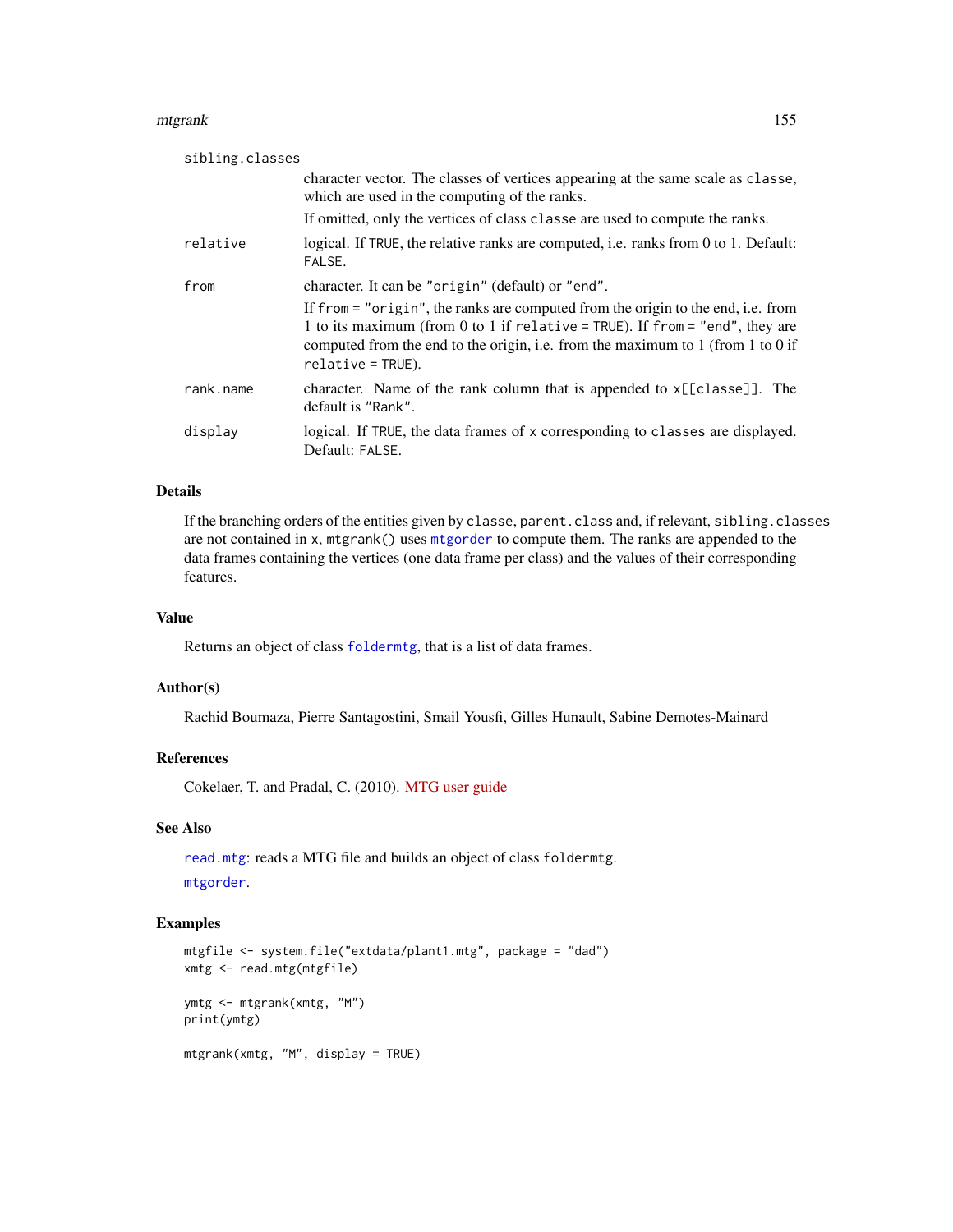```
mtgrank(xmtg, "M", parent.class = "A", display = TRUE)
mtgrank(xmtg, "M", parent.class = "A", sibling.classes = c("O", "I"), display = TRUE)
mtgrank(xmtg, "M", relative = TRUE, display = TRUE)
mtgrank(xmtg, "M", from = "origin", display = TRUE)
mtgrank(xmtg, "M", from = "end", display = TRUE)
```
<span id="page-155-0"></span>plot.dstatis *Plotting scores of STATIS method (interstructure) analysis*

| <i>Plotting scores of STATIS method (interstructure) analysis</i> |  |
|-------------------------------------------------------------------|--|
|-------------------------------------------------------------------|--|

## Description

Applies to an object of class "dstatis" (see details of the [dstatis.inter](#page-57-0) function). Plots the scores.

#### Usage

## S3 method for class 'dstatis'  $plot(x, nscore = c(1, 2), sub.title = NULL, color = NULL, fontsize.points = 1.5, ...)$ 

## Arguments

| X               | object of class "dstatis" (returned by dstatis.inter).                                                                                 |  |
|-----------------|----------------------------------------------------------------------------------------------------------------------------------------|--|
| nscore          | a length 2 numeric vector. The numbers of the score vectors to be plotted.                                                             |  |
|                 | Warning: Its components cannot be greater than the nb. factors argument in<br>the call of the dstatis, inter function.                 |  |
| sub.title       | string. Subtitle to be added to each graph.                                                                                            |  |
| color           | When provided, the colour of the symbols of each group. Can be a vector with<br>length equal to the number of groups.                  |  |
| fontsize.points |                                                                                                                                        |  |
|                 | Numeric. Expansion of the characters (or symbols) of the groups on the graph.<br>This works as a multiple of par ("cex") (see points). |  |
| $\cdot$         | optional arguments to plot methods.                                                                                                    |  |
|                 |                                                                                                                                        |  |

## Details

Plots the principal scores returned by the [dstatis.inter](#page-57-0) function. A new graphics window is opened for each pair of principal axes defined by the nscore argument.

#### Author(s)

Rachid Boumaza, Pierre Santagostini, Smail Yousfi, Gilles Hunault, Sabine Demotes-Mainard

#### References

Lavit, C., Escoufier, Y., Sabatier, R., Traissac, P. (1994). The ACT (STATIS method). Computational Statistics & Data Analysis, 18 (1994), 97-119.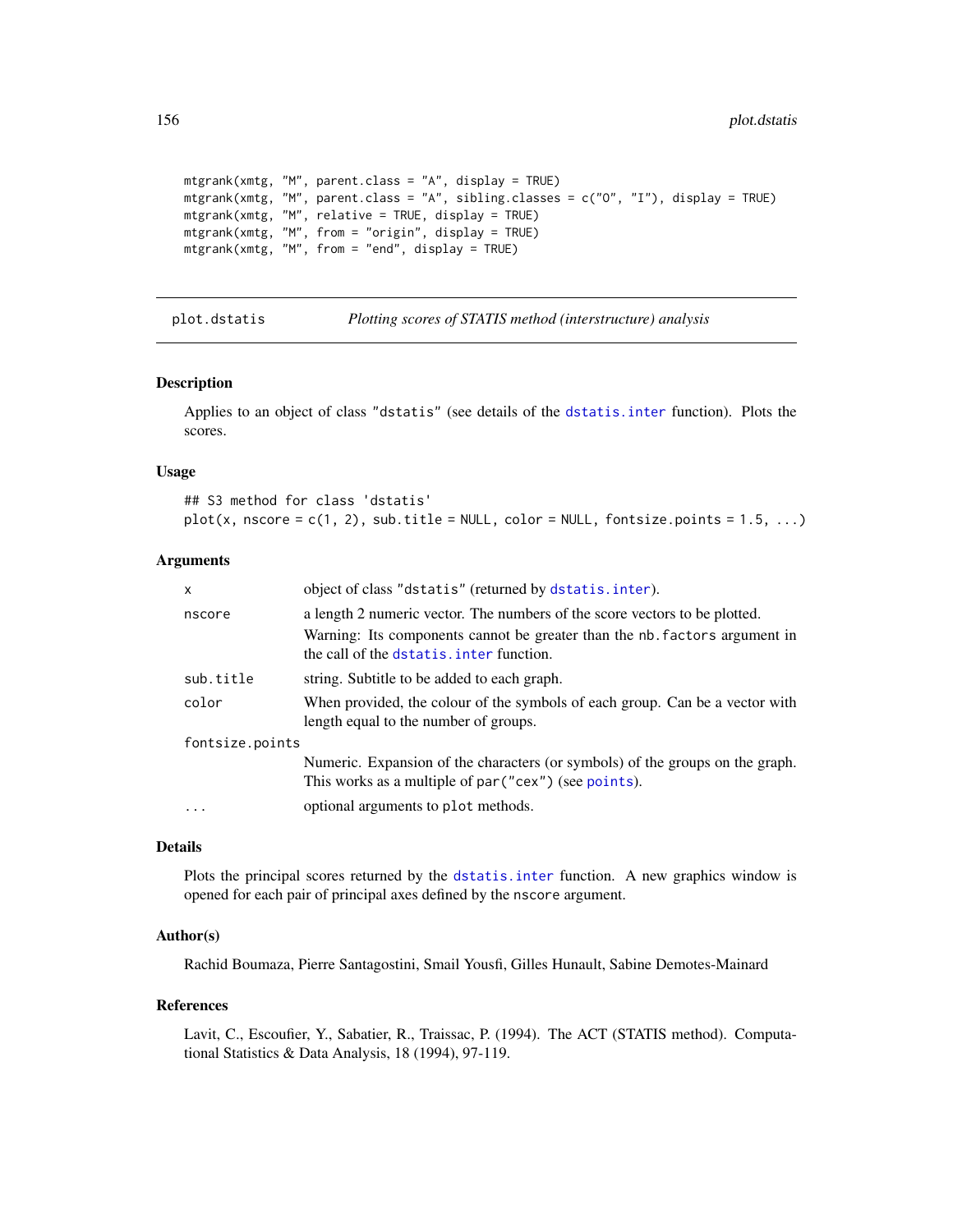# plot.fhclustd 157

# See Also

[dstatis.inter;](#page-57-0) [print.dstatis;](#page-168-0) [interpret.dstatis.](#page-96-0)

## Examples

```
data(roses)
rosesf <- as.folder(roses[,c("Sha","Den","Sym","rose")])
```

```
# Dual STATIS on the covariance matrices
result <- dstatis.inter(rosesf, data.scaled = FALSE, group.name = "rose")
plot(result)
```
plot.fhclustd *Plotting a hierarchical clustering*

# Description

Applies to an object of class fhclustd (see details of the [fhclustd](#page-65-0) function). Plots the dendogram.

# Usage

```
## S3 method for class 'fhclustd'
plot(x, labels = NULL, hang = 0.1, check = TRUE, axes = TRUE,frame.plot = FALSE, ann = TRUE,
                       main = "HCA of probability density functions",
                       sub = NULL, xlab = NULL, ylab = "Height", ...)
```
## Arguments

| $\mathsf{X}$                                                      | object of class fhclustd (returned by fhclustd).                                      |  |
|-------------------------------------------------------------------|---------------------------------------------------------------------------------------|--|
| labels, hang, check, axes, frame.plot, ann, main, sub, xlab, ylab |                                                                                       |  |
|                                                                   | Arguments concerning the graphical representation of the dendogram. See plot. hclust. |  |
| $\cdots$                                                          | Further graphical arguments.                                                          |  |

## Author(s)

Rachid Boumaza, Pierre Santagostini, Smail Yousfi, Gilles Hunault, Sabine Demotes-Mainard

# See Also

[fhclustd;](#page-65-0) [print.fhclustd.](#page-171-0)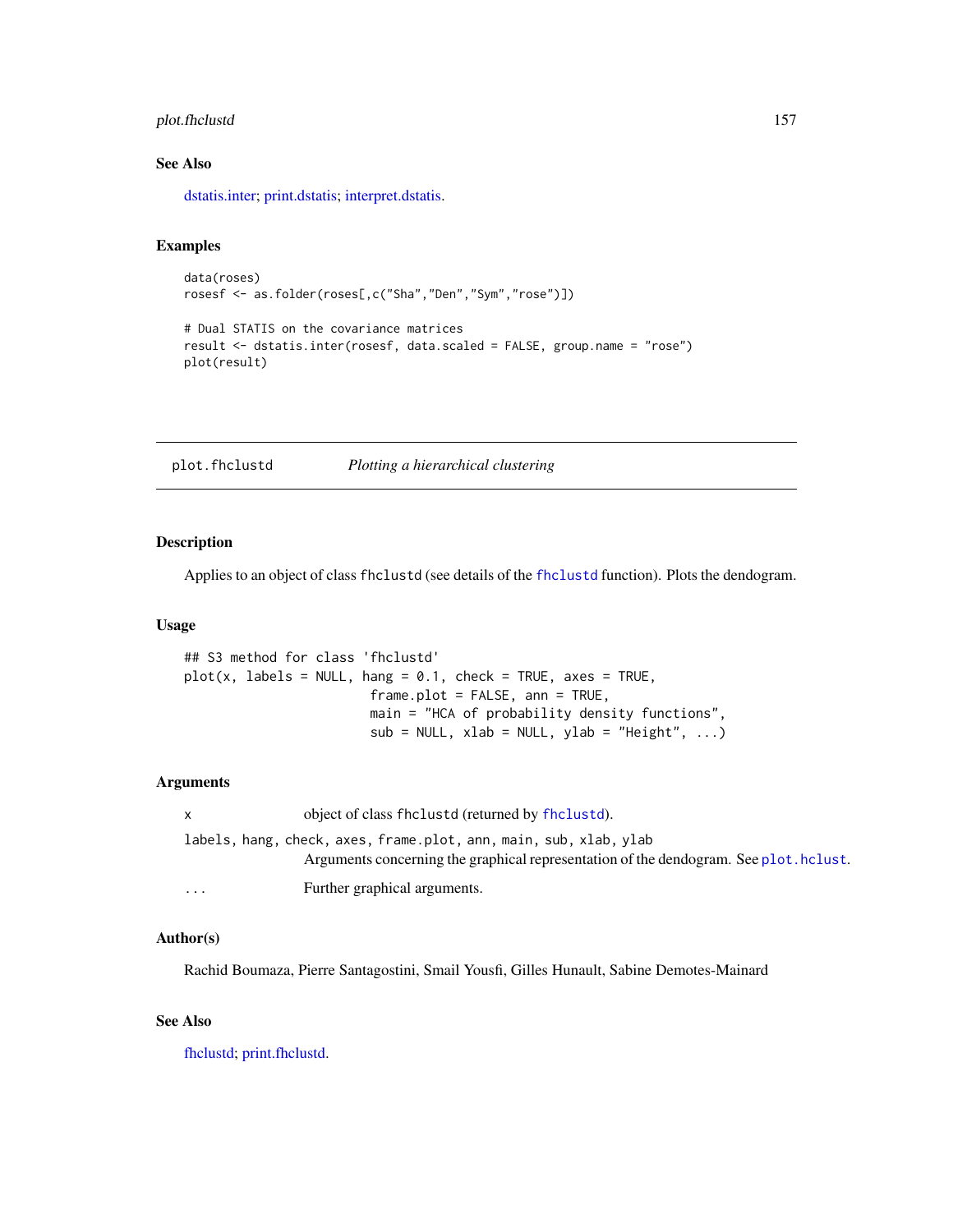## Examples

```
data(castles.dated)
xf <- as.folder(castles.dated$stones)
## Not run:
result <- fhclustd(xf)
plot(result)
plot(result, hang = -1)
```
## End(Not run)

<span id="page-157-0"></span>plot.fmdsd *Plotting scores of multidimensional scaling of density functions*

# Description

Applies to an object of class "fmdsd" (see the details section of the [fmdsd](#page-69-0) function). Plots the scores.

#### Usage

```
## S3 method for class 'fmdsd'
plot(x, nscore = c(1, 2), main="MDS of probability density functions",sub.title = NULL, color = NULL, fontsize.points = 1.5, ...)
```
#### Arguments

| X               | object of class "fmdsd".                                                                                                               |  |
|-----------------|----------------------------------------------------------------------------------------------------------------------------------------|--|
| nscore          | a length 2 numeric vector. The numbers of the score vectors to be plotted.                                                             |  |
|                 | Warning: Its components cannot be greater than the nb. factors argument in<br>the call of the fmdsd function.                          |  |
| main            | this argument to title has an useful default here.                                                                                     |  |
| sub.title       | string. Subtitle to be added to each graph.                                                                                            |  |
| color           | When provided, the colour of the symbols of each group. Can be a vector with<br>length equal to the number of groups.                  |  |
| fontsize.points |                                                                                                                                        |  |
|                 | Numeric. Expansion of the characters (or symbols) of the groups on the graph.<br>This works as a multiple of par ("cex") (see points). |  |
| $\cdots$        | optional arguments to plot methods.                                                                                                    |  |

# Details

Plots the principal scores returned by the function [fmdsd](#page-69-0). A new graphics window is opened for each pair of principal score vectors defined by the nscore argument.

## Author(s)

Rachid Boumaza, Pierre Santagostini, Smail Yousfi, Gilles Hunault, Sabine Demotes-Mainard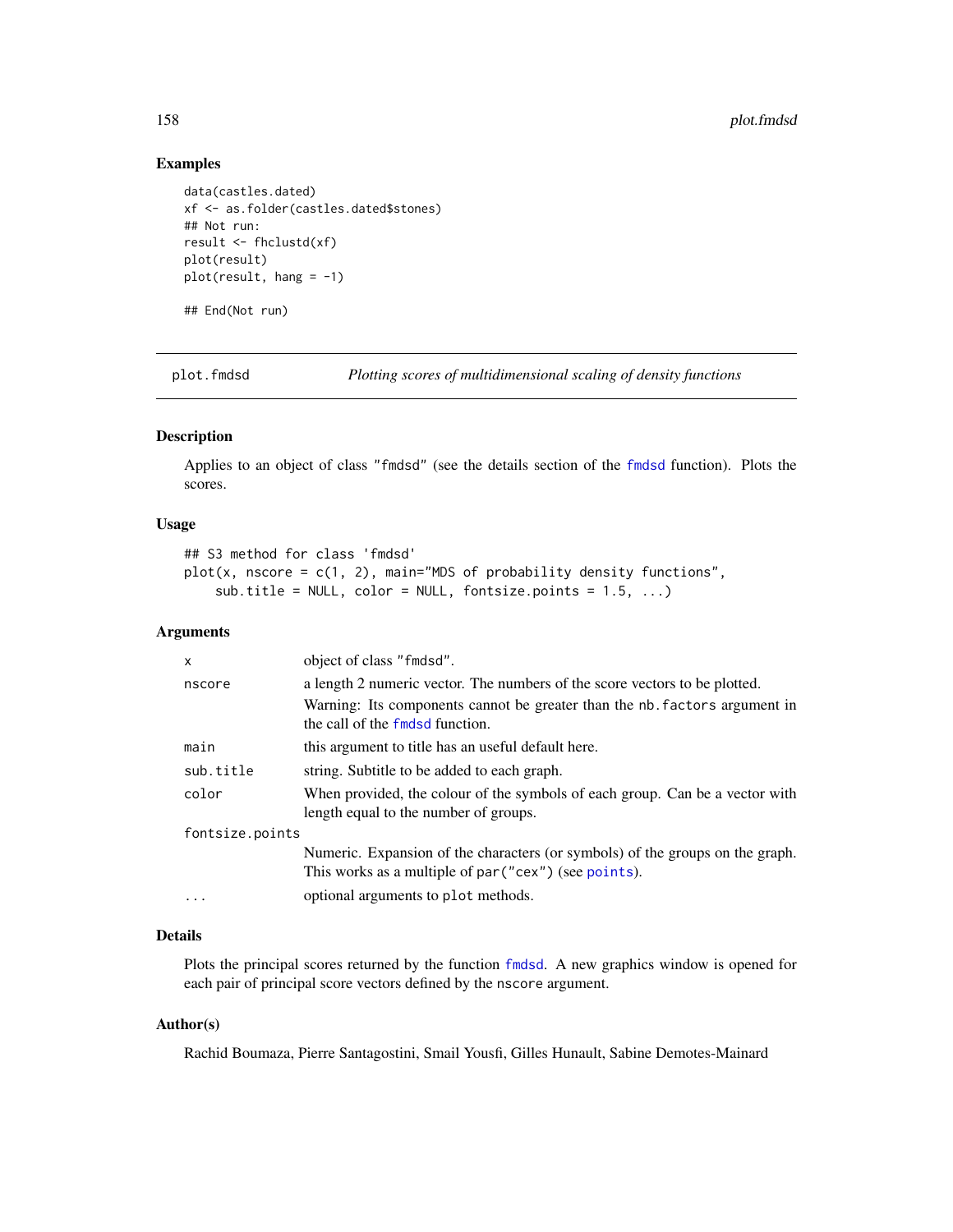# plot.foldert 159

# References

Boumaza, R., Yousfi, S., Demotes-Mainard, S. (2015). Interpreting the principal component analysis of multivariate density functions. Communications in Statistics - Theory and Methods, 44 (16), 3321-3339.

## See Also

[fmdsd;](#page-69-0) [print.fmdsd;](#page-172-0) [interpret.fmdsd.](#page-97-0)

# Examples

```
data(roses)
x <- roses[,c("Sha","Den","Sym","rose")]
rosesfold <- as.folder(x)
result <- fmdsd(rosesfold)
plot(result)
```
plot.foldert *Plotting data of a foldert*

# Description

Applies to an object of class [foldert](#page-77-0) (called foldert below) that is a list. Plots the longitudinal evolution of a numeric variable for every individuals.

# Usage

```
## S3 method for class 'foldert'
plot(x, which, na.inter = TRUE, type = "l", ylim = NULL, ylab = which,main = ", ...)
```
# Arguments

| $\mathsf{x}$ | object of class foldert that is a list of data frames with the same column names,<br>each of them corresponding to a time of observation.                                                                                                                                                  |
|--------------|--------------------------------------------------------------------------------------------------------------------------------------------------------------------------------------------------------------------------------------------------------------------------------------------|
| which        | character. Name of a column of the data frames of x. It gives the name of the<br>variable to be plotted.                                                                                                                                                                                   |
|              | For each element $x[[k]]$ of x, $x[[k]]$ must be numeric. Otherwise, there is an<br>error                                                                                                                                                                                                  |
| na.inter     | logical. If TRUE (default), for each individual, the missing values are deleted<br>before plotting its evolution. If FALSE, the line corresponding to each individual<br>is interrupted if there is a missing value, as for matplot.                                                       |
| type         | character string (length 1 vector) or vector of 1-character strings (default "1")<br>indicating the type of plot for each of the individuals followed among time, that<br>is for each line of the data frames in the foldert. For further information about<br>this argument, see matplot. |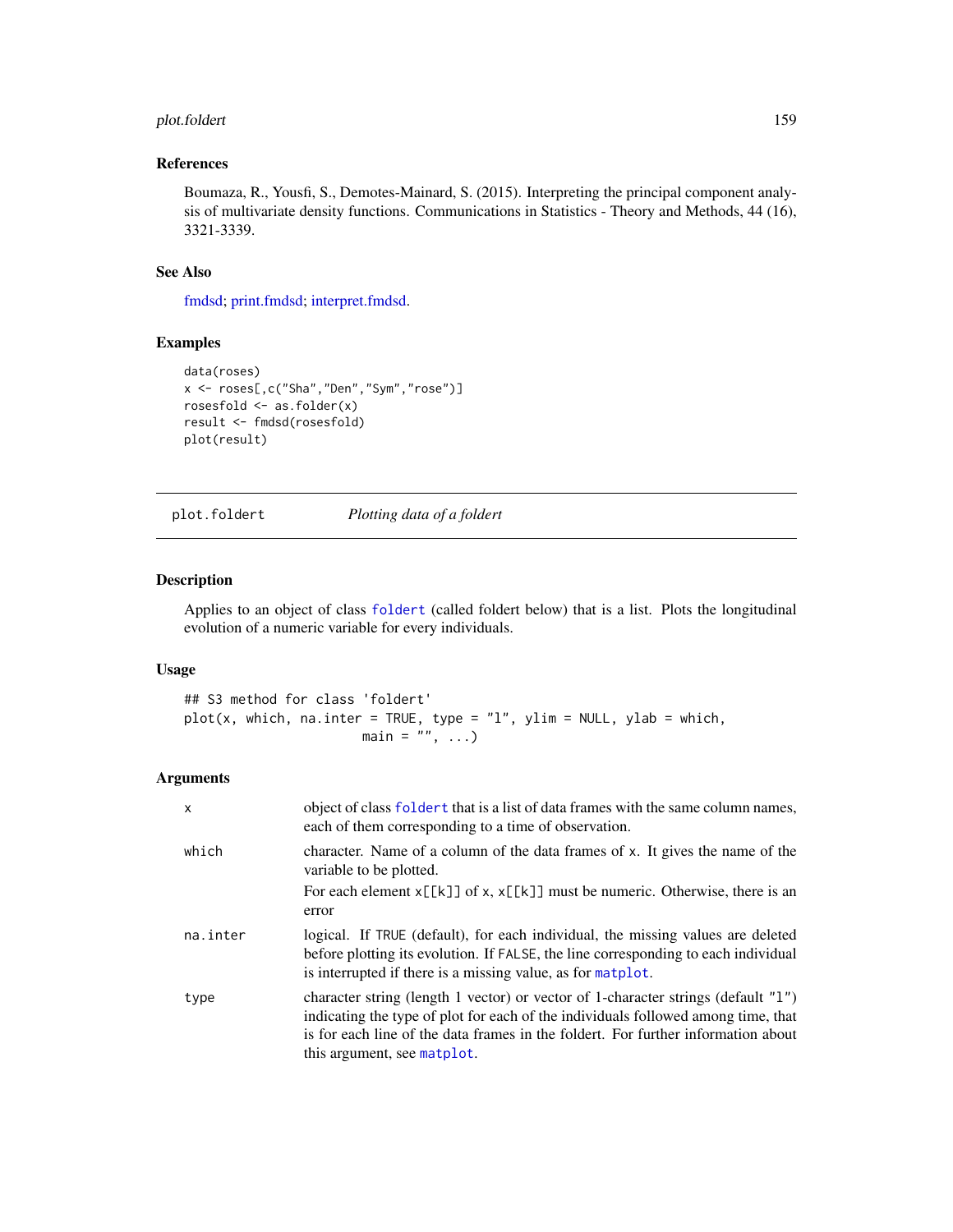160 plot.fpcad

| vlim | ranges of y axis, xlim is as in matplot. See details.                                    |
|------|------------------------------------------------------------------------------------------|
| vlab | a label for the y axis. Default: the name of the plotted variable (which argu-<br>ment). |
| main | an overall title for the plot: see title.                                                |
| .    | optional arguments to plot methods.                                                      |

# Details

Internally, plot.foldert builds a matrix mdata containing the data of the variable given by which argument. The element mdata[ind,t] of this matrix is the value of the variable which for the individual ind: x[[t]][ind,which].

If the ylim argument is omitted, the range of y axis is given by range (mdata, na. rm = TRUE) $\star$ c(0,1.2).

#### Author(s)

Rachid Boumaza, Pierre Santagostini, Smail Yousfi, Gilles Hunault, Sabine Demotes-Mainard

## References

Boumaza, R., Yousfi, S., Demotes-Mainard, S. (2015). Interpreting the principal component analysis of multivariate density functions. Communications in Statistics - Theory and Methods, 44 (16), 3321-3339.

## See Also

[foldert](#page-77-0): object of class foldert. [as.foldert.data.frame](#page-19-0): build an object of class foldert from a data frame. [as.foldert.array](#page-18-0): build an object of class foldert from a 3d-array.

## Examples

```
data(floribundity)
ftflor <- foldert(floribundity, cols.select = "union", rows.select = "union")
plot(ftflor, which = "nflowers", ylab = "Number of flowers per plant",
     main = "Floribundity of rosebushes, 2010, Angers (France)")
```
<span id="page-159-0"></span>

plot.fpcad *Plotting scores of principal component analysis of density functions*

#### Description

Applies to an object of class "fpcad" (see details of the [fpcad](#page-80-0) function). Plots the scores.

## Usage

```
## S3 method for class 'fpcad'
plot(x, nscore = c(1, 2), main = "PCA of probability density functions",
   sub.title = NULL, color = NULL, fontsize.points = 1.5, ...)
```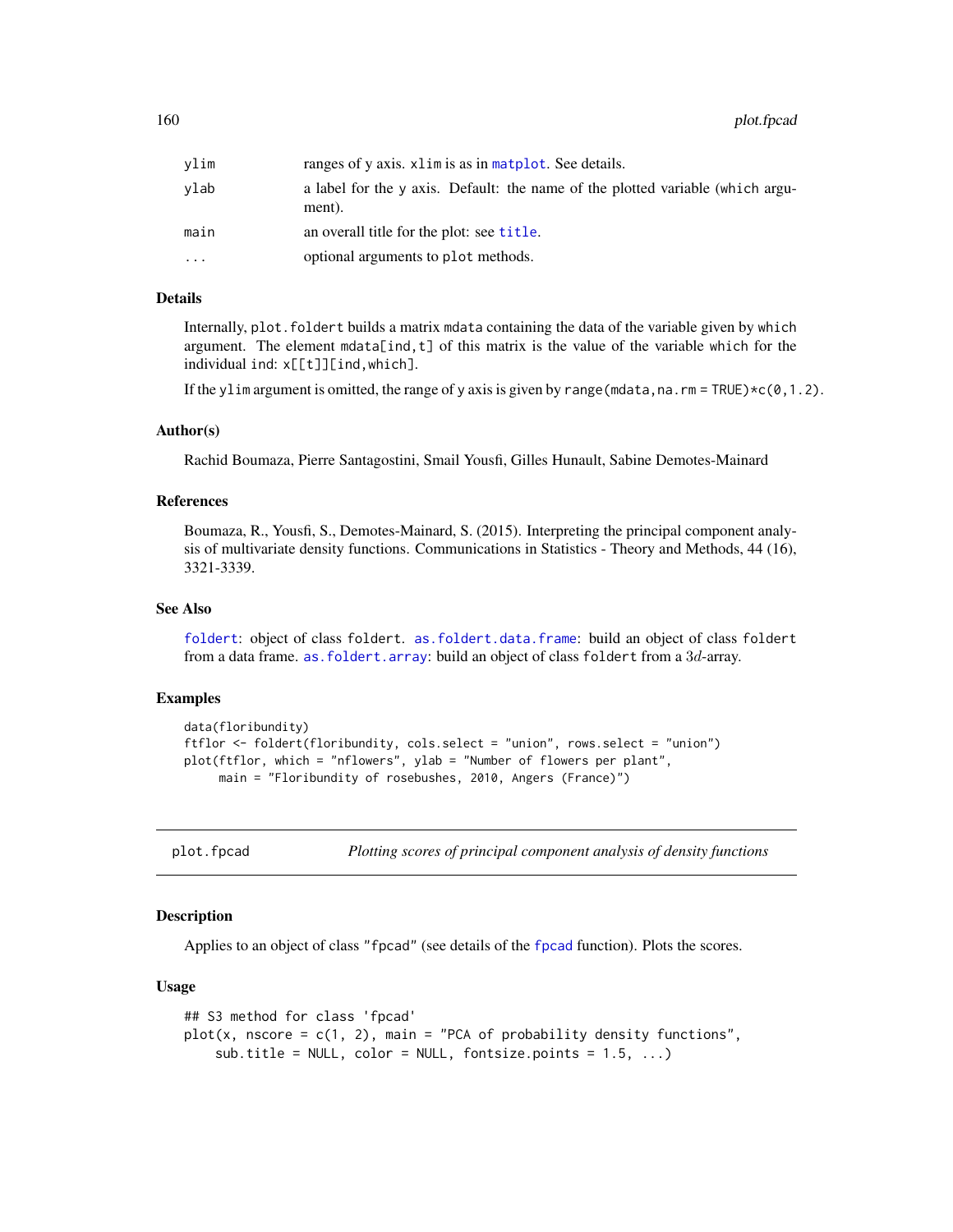#### plot.fpcad 161

# Arguments

| $\mathsf{x}$    | object of class "fpcad" (returned by fpcad).                                                                                           |
|-----------------|----------------------------------------------------------------------------------------------------------------------------------------|
| nscore          | a length 2 numeric vector. The numbers of the score vectors to be plotted.                                                             |
|                 | Warning: Its components cannot be greater than the nb. factors argument in<br>the call of the fpcad function.                          |
| main            | this argument to title has an useful default here.                                                                                     |
| sub.title       | string. Subtitle to be added to each graph.                                                                                            |
| color           | When provided, the colour of the symbols of each group. Can be a vector with<br>length equal to the number of groups.                  |
| fontsize.points |                                                                                                                                        |
|                 | Numeric. Expansion of the characters (or symbols) of the groups on the graph.<br>This works as a multiple of par ("cex") (see points). |
| $\cdots$        | optional arguments to plot methods.                                                                                                    |

# Details

Plots the principal scores returned by the [fpcad](#page-80-0) function. A new graphics window is opened for each pair of principal axes defined by the nscore argument.

# Author(s)

Rachid Boumaza, Pierre Santagostini, Smail Yousfi, Gilles Hunault, Sabine Demotes-Mainard

# References

Boumaza, R., Yousfi, S., Demotes-Mainard, S. (2015). Interpreting the principal component analysis of multivariate density functions. Communications in Statistics - Theory and Methods, 44 (16), 3321-3339.

# See Also

[fpcad;](#page-80-0) [print.fpcad;](#page-176-0) [interpret.fpcad.](#page-99-0)

# Examples

```
data(roses)
rosefold <- as.folder(roses[,c("Sha","Den","Sym","rose")])
result <- fpcad(rosefold)
plot(result)
```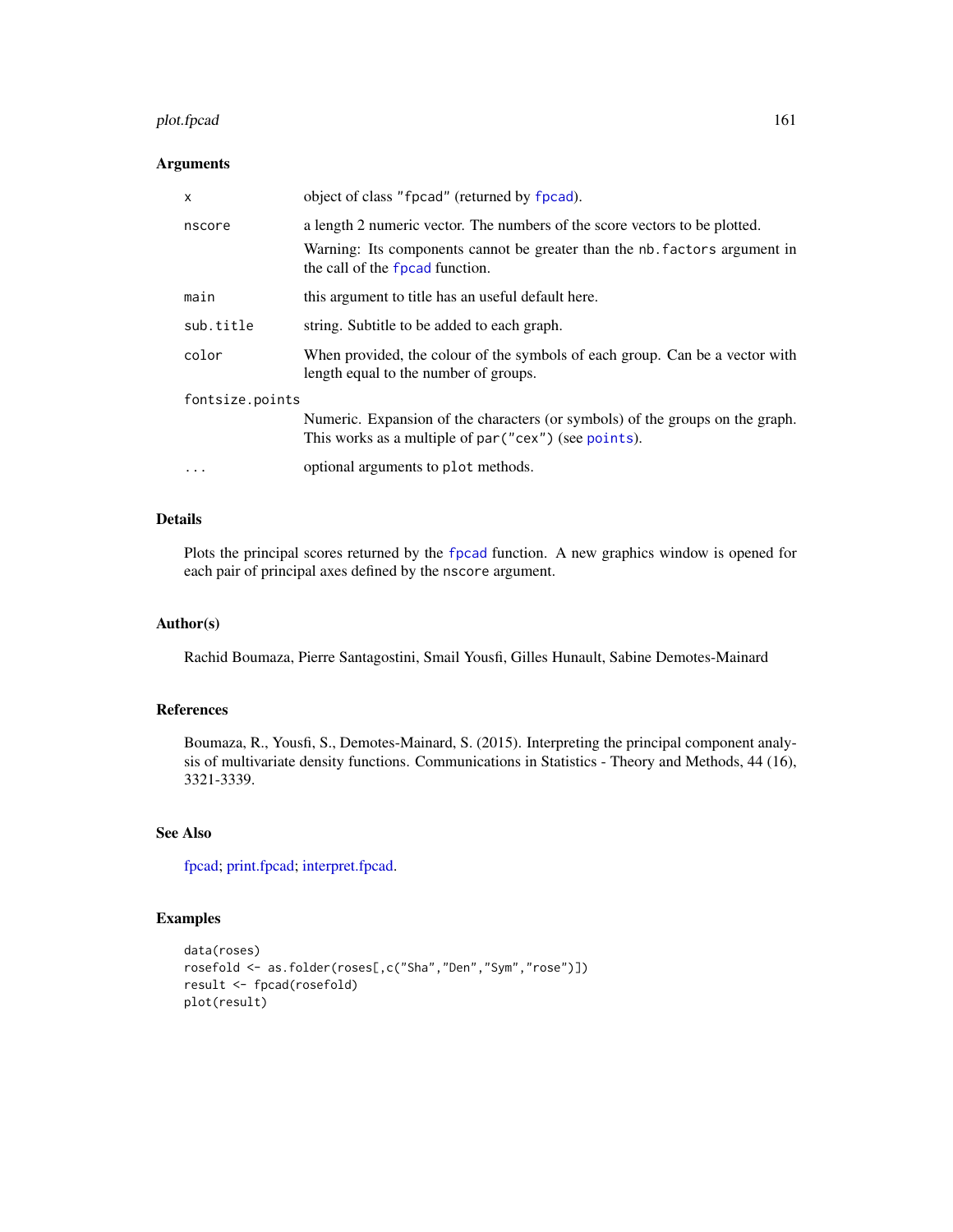<span id="page-161-0"></span>

## Description

Applies to an object of class "[fpcat](#page-83-0)" (see details of the fpcat function). Plots the scores.

## Usage

```
## S3 method for class 'fpcat'
plot(x, nscore=c(1, 2), main = "PCA of probability density functions",
    sub.title = NULL, ...)
```
# Arguments

| x         | object of class "fpcat" (returned by fpcat).                                                                                                                                                                                            |
|-----------|-----------------------------------------------------------------------------------------------------------------------------------------------------------------------------------------------------------------------------------------|
| nscore    | numeric or length 2 numeric vector. If it is a length 2 numeric vector (default),<br>it contains the numbers of the score vectors to be plotted. If it is a single value,<br>it is the number of the score which is plotted among time. |
|           | Warning: The components of nscore cannot be greater than the nb. factors<br>argument in the call of the fpcat function.                                                                                                                 |
| main      | this argument to title has an useful default here.                                                                                                                                                                                      |
| sub.title | string. Subtitle to be added to each graph.                                                                                                                                                                                             |
| $\cdot$   | optional arguments to plot methods.                                                                                                                                                                                                     |
|           |                                                                                                                                                                                                                                         |

# Details

#### Plots:

- if nscore is a length 2 vector (default): the principal scores returned by the [fpcat](#page-83-0) function with arrows from the point corresponding to each time to the next one.
- if nscore is a single value, the principal scores among time with arrows from each time to the next one.

## Author(s)

Rachid Boumaza, Pierre Santagostini, Smail Yousfi, Gilles Hunault, Sabine Demotes-Mainard

# References

Boumaza, R., Yousfi, S., Demotes-Mainard, S. (2015). Interpreting the principal component analysis of multivariate density functions. Communications in Statistics - Theory and Methods, 44 (16), 3321-3339.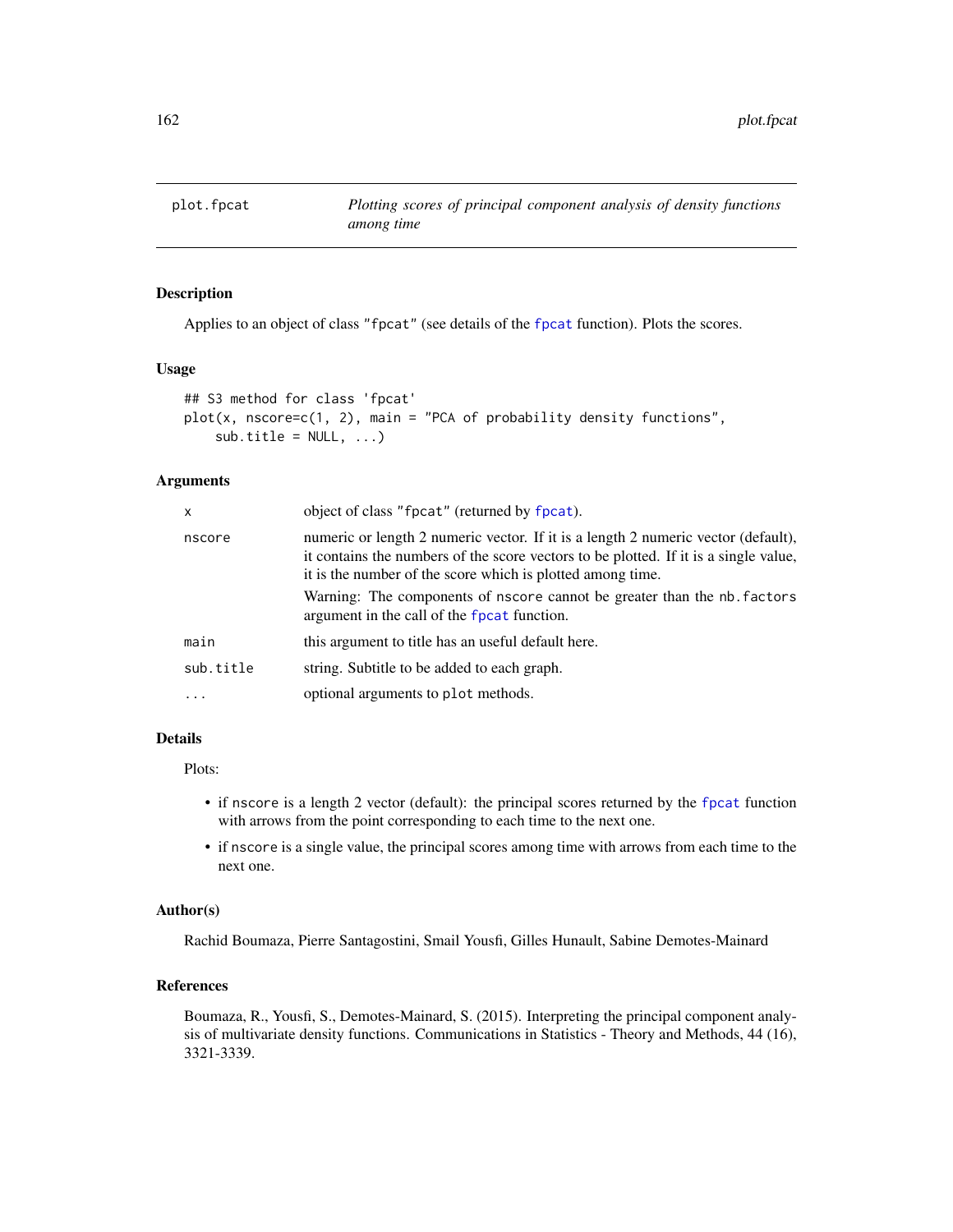# plot.hclustdd 163

### See Also

[fpcat;](#page-83-0) [print.fpcat](#page-177-0)

## Examples

```
times <- as.Date(c("2017-03-01", "2017-04-01", "2017-05-01", "2017-06-01"))
x1 \leq data. frame(z1=rnorm(6,1,5), z2=rnorm(6,3,3))
x2 \leq data. frame(z1=rnorm(6,4,6), z2=rnorm(6,5,2))
x3 \leq data.frame(z1=rnorm(6,7,2), z2=rnorm(6,8,4))
x4 \leq - data.frame(z1=rnorm(6,9,3), z2=rnorm(6,10,2))
ft <- foldert(x1, x2, x3, x4, times = times, rows.select="intersect")
print(ft)
result <- fpcat(ft)
plot(result)
plot(result, nscore = c(1, 2))
plot(result, nscore = 1)
plot(result)
```
<span id="page-162-0"></span>

plot.hclustdd *Plotting a hierarchical clustering of discrete distributions*

#### **Description**

Applies to an object of class hclustdd (see details of the [hclustdd](#page-90-0) function). Plots the dendogram.

## Usage

```
## S3 method for class 'hclustdd'
plot(x, labels = NULL, hang = 0.1, check = TRUE, axes = TRUE,frame.plot = FALSE, ann = TRUE,
                       main = "HCA of probability density functions",
                       sub = NULL, xlab = NULL, ylab = "Height", ...)
```
#### Arguments

| X        | object of class helustdd (returned by helustdd).                                      |
|----------|---------------------------------------------------------------------------------------|
|          | labels, hang, check, axes, frame.plot, ann, main, sub, xlab, ylab                     |
|          | Arguments concerning the graphical representation of the dendogram. See plot. hclust. |
| $\cdots$ | Further graphical arguments.                                                          |

## Author(s)

Rachid Boumaza, Pierre Santagostini, Smail Yousfi, Gilles Hunault, Sabine Demotes-Mainard

## See Also

[hclustdd;](#page-90-0) [print.hclustdd.](#page-178-0)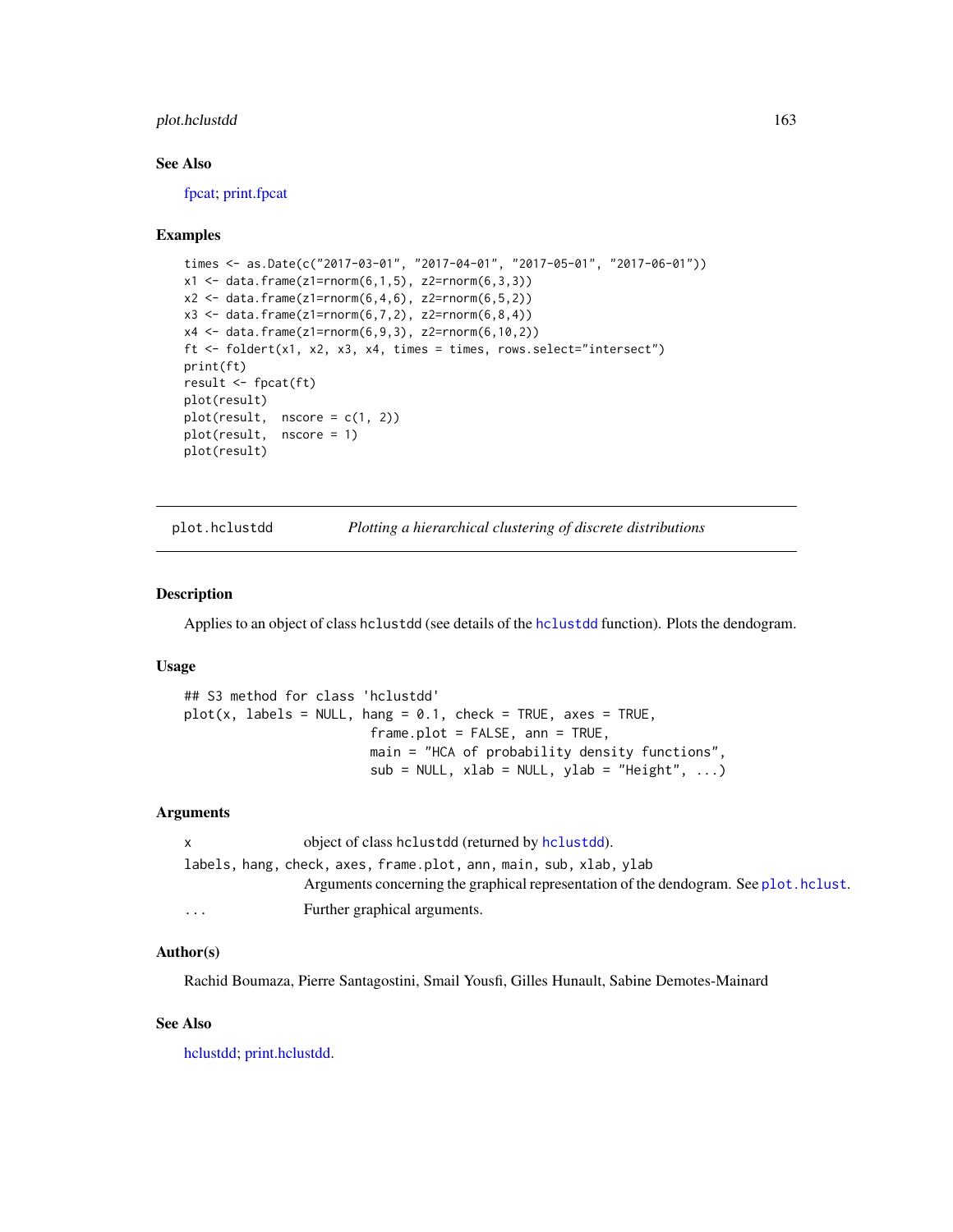# Examples

```
data(dspg)
x1 =dspg
result <- hclustdd(xl)
plot(result)
plot(result, hang = -1)
```
<span id="page-163-0"></span>

| plot.mdsdd | Plotting scores of multidimensional scaling analysis of discrete distri- |
|------------|--------------------------------------------------------------------------|
|            | butions                                                                  |

# Description

Applies to an object of class "mdsdd" (see the details section of the [mdsdd](#page-144-0) function). Plots the scores.

# Usage

```
## S3 method for class 'mdsdd'
plot(x, nscore = c(1, 2), main="MDS of probability density functions",
    sub.title = NULL, color = NULL, fontsize.points = 1.5, ...)
```
# Arguments

| $\mathsf{x}$    | object of class "mdsdd".                                                                                              |  |
|-----------------|-----------------------------------------------------------------------------------------------------------------------|--|
| nscore          | a length 2 numeric vector. The numbers of the score vectors to be plotted.                                            |  |
|                 | Warning: Its components cannot be greater than the nb. factors argument in<br>the call of the fmdsd function.         |  |
| main            | this argument to title has an useful default here.                                                                    |  |
| sub.title       | string. Subtitle to be added to each graph.                                                                           |  |
| color           | When provided, the colour of the symbols of each group. Can be a vector with<br>length equal to the number of groups. |  |
| fontsize.points |                                                                                                                       |  |
|                 | Numeric. Expansion of the characters (or symbols) of the groups on the graph.                                         |  |
|                 | This works as a multiple of par ("cex") (see points).                                                                 |  |
| $\cdot$         | optional arguments to plot methods.                                                                                   |  |

# Details

Plots the principal scores returned by the function [mdsdd](#page-144-0). A new graphics window is opened for each pair of principal score vectors defined by the nscore argument.

## Author(s)

Rachid Boumaza, Pierre Santagostini, Smail Yousfi, Sabine Demotes-Mainard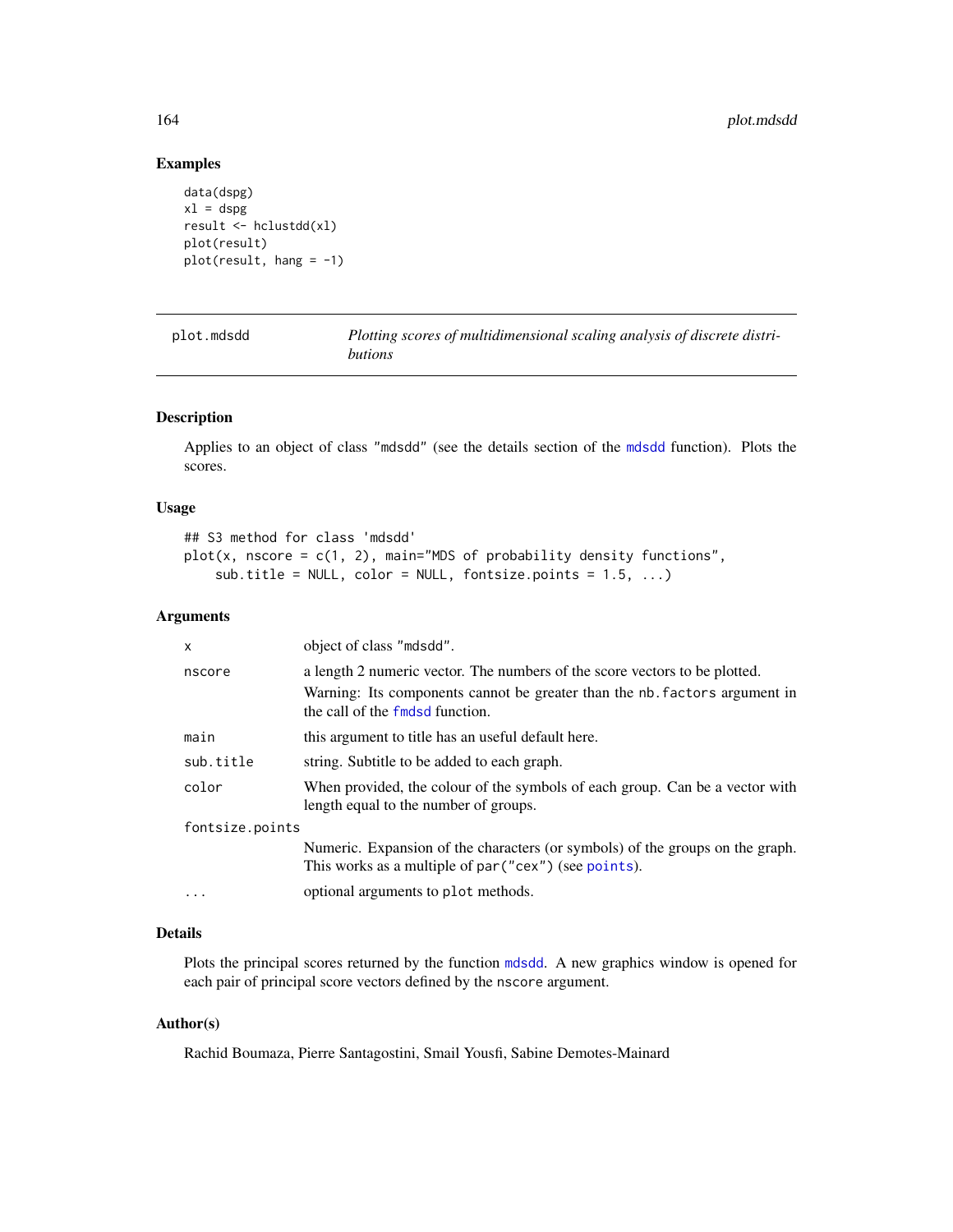# plotframes 165

# See Also

[mdsdd;](#page-144-0) [print.mdsdd;](#page-179-0) [interpret.mdsdd.](#page-102-0)

#### Examples

```
# INSEE (France): Diploma x Socio professional group, seven years.
data(dspg)
xlista = dspg
a <- mdsdd(xlista)
plot(a)
```
plotframes *Plotting of two sets of variables*

## Description

Plots a set of numeric variables vs. another set and prints the pairwise correlations. It uses the function [xyplot](#page-0-0) of lattice package.

#### Usage

plotframes(x, y, xlab = NULL, ylab = NULL, font.size = 12, layout = NULL)

# Arguments

| $\mathsf{x}$ | data frame (can also be a tibble). Variables on x coordinates.                                                                                                                                                                         |
|--------------|----------------------------------------------------------------------------------------------------------------------------------------------------------------------------------------------------------------------------------------|
| y            | data frame (or tibble). Variables on y coordinates.                                                                                                                                                                                    |
| xlab         | a label for the x axis, by default the column names of y.                                                                                                                                                                              |
| ylab         | a label for the y axis (by default there is no label).                                                                                                                                                                                 |
| font.size    | integer. Size of the characters in the strips.                                                                                                                                                                                         |
| layout       | numeric vector of length 2 or 3 giving the number of columns, rows, and option-<br>ally pages of the lattice. If omitted, the graphs will be displayed on 3 lines and<br>3 columns, with a number of pages set to the required number. |

## Author(s)

Rachid Boumaza, Pierre Santagostini, Smail Yousfi, Gilles Hunault, Sabine Demotes-Mainard

# Examples

```
require(MASS)
mx \leftarrow c(0,0)vx \le matrix(c(1, 0, 0, 1), ncol = 2)
my < -c(0,1)vy \le matrix(c(4,1,1,9), ncol = 2)
x \le - as.data.frame(mvrnorm(n = 10, mu = mx, Sigma = vx))
y \le - as.data.frame(mvrnorm(n = 10, mu = my, Sigma = vy))
```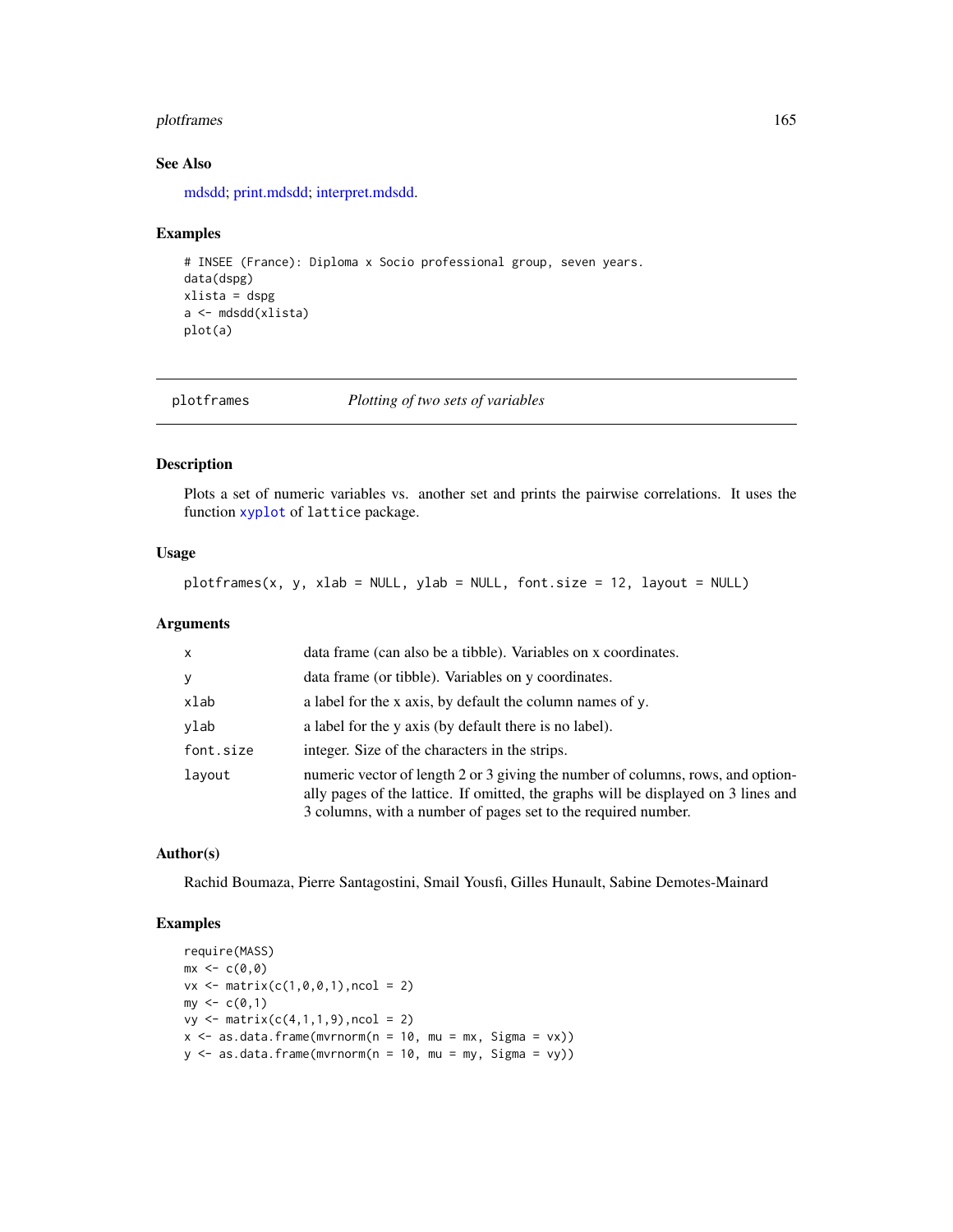colnames(x)  $\leq$  c("x1", "x2")  $\text{colnames}(y) \leftarrow c("y1", "y2")$ plotframes(x, y)

print.discdd.misclass *Printing results of discriminant analysis of discrete probability distributions*

#### Description

Applies to an object of class "discdd.misclass". Prints the numerical results of [discdd.misclass](#page-44-0).

## Usage

```
## S3 method for class 'discdd.misclass'
print(x, dist.print=FALSE, prox.print=FALSE, digits=2, ...)
```
# Arguments

| $\mathsf{x}$ | object of class "discdd.misclass", returned by discdd.misclass.                                                                                                                                                      |
|--------------|----------------------------------------------------------------------------------------------------------------------------------------------------------------------------------------------------------------------|
| dist.print   | logical. Its default value is FALSE. If TRUE, prints the matrix of distances be-<br>tween, on one side, the groups (densities) and, on the other side, the classes (of<br>groups or densities).                      |
| prox.print   | logical. Its default value is FALSE. If TRUE, prints the matrix of proximity indices<br>(in percent) ) between, on one side, the groups (densities) and, on the other side,<br>the classes (of groups or densities). |
| digits       | numeric. Number of significant digits for the display of numerical results.                                                                                                                                          |
| $\cdot$      | optional arguments to print methods.                                                                                                                                                                                 |

#### Details

By default, are printed the whole misallocation ratio, the confusion matrix (allocations versus origins) with the misallocation ratios per class, and the data frame whose rows are the groups, and whose columns are the origin classes and allocation classes, and a logical variable indicating misclassification.

If dist.print = TRUE or prox.print = TRUE, the distances or proximity indices (in percent) between groups and classes, are displayed.

## Author(s)

Rachid Boumaza, Pierre Santagostini, Smail Yousfi, Gilles Hunault, Sabine Demotes-Mainard

## References

Rudrauf, J.M., Boumaza, R. (2001). Contribution ? l'©tude de l'architecture m©di©vale: les caract $\tilde{A}$ ©ristiques des pierres  $\tilde{A}$  bossage des ch $\tilde{A}$ ¢teaux forts alsaciens, Centre de Recherches Archéologiques médiévales de Saverne, 5, 5-38.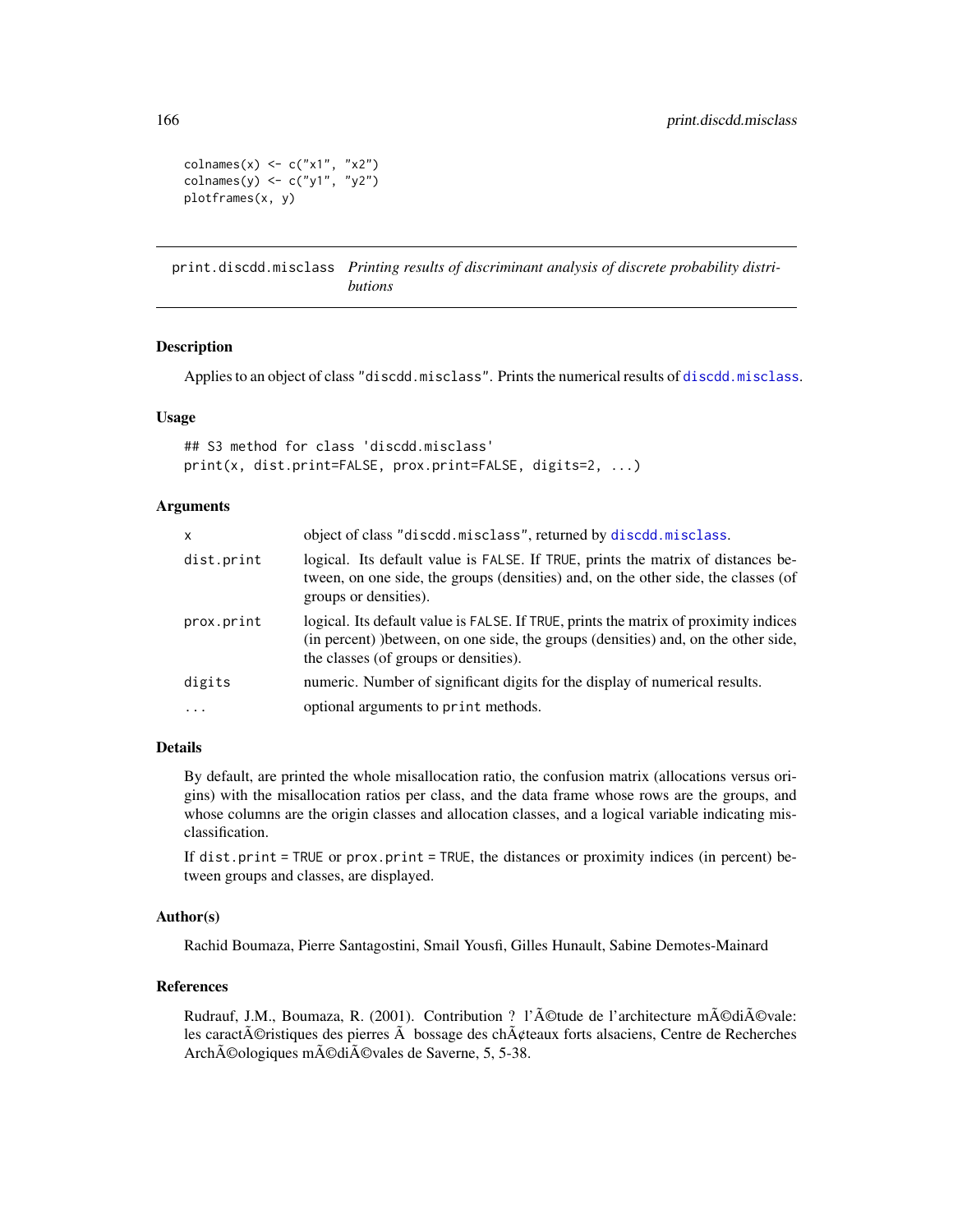print.discdd.predict 167

# See Also

[discdd.misclass;](#page-44-0) [print.](#page-0-0)

## Examples

```
data("castles.dated")
stones <- castles.dated$stones
periods <- castles.dated$periods
stones$height <- cut(stones$height, breaks = c(19, 27, 40, 71), include.lowest = TRUE)
stones$width <- cut(stones$width, breaks = c(24, 45, 62, 144), include.lowest = TRUE)
stones$edging <- cut(stones$edging, breaks = c(0, 3, 4, 8), include.lowest = TRUE)
stones$boss <- cut(stones$boss, breaks = c(0, 6, 9, 20), include.lowest = TRUE )
castlefh <- folderh(periods, "castle", stones)
res <- discdd.misclass(castlefh, "period")
print(res)
```
print.discdd.predict *Printing results of discriminant analysis of discrete probability distributions*

## Description

print function, applied to an object of class "discdd.predict", prints numerical results of [dis](#page-47-0)[cdd.predict](#page-47-0) .

## Usage

```
## S3 method for class 'discdd.predict'
print(x, dist.print=TRUE, prox.print=FALSE, digits=2, ...)
```
#### Arguments

| $\mathsf{x}$ | object of class "discdd.predict", returned by discdd.predict.                                                                                                                                         |
|--------------|-------------------------------------------------------------------------------------------------------------------------------------------------------------------------------------------------------|
| dist.print   | logical. If TRUE (the default), prints the matrix of distances between, on one side,<br>the groups (densities) and, on the other side, the classes (of groups or densities).                          |
| prox.print   | logical. Its default value is FALSE. If TRUE, prints the matrix of proximity indices<br>between, on one side, the groups (densities) and, on the other side, the classes<br>(of groups or densities). |
| digits       | numerical. Number of significant digits for the display of numerical results.                                                                                                                         |
| $\ddotsc$    | optional arguments to print methods.                                                                                                                                                                  |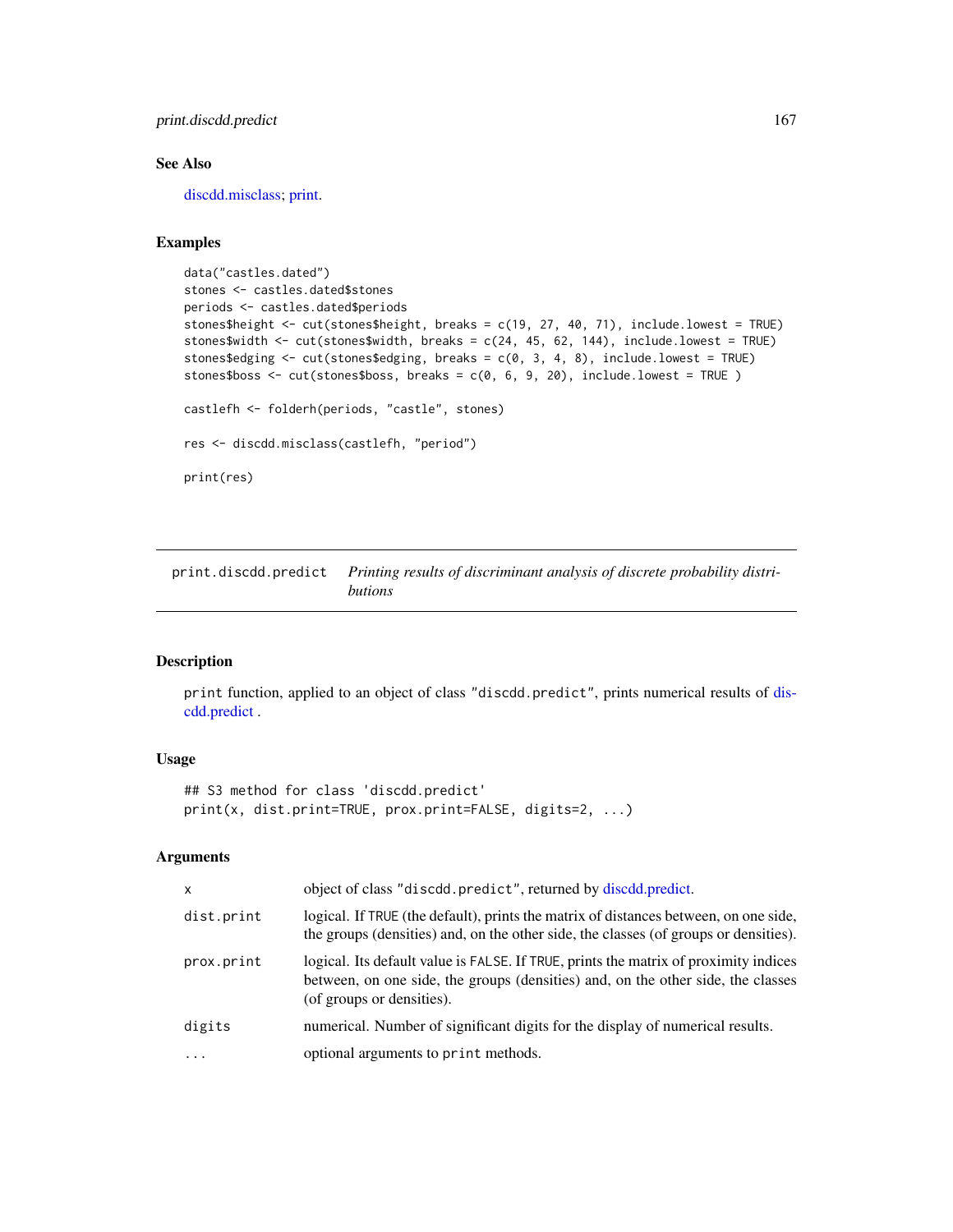## Details

By default, are printed:

- if available (if misclass.ratio argument of [discdd.predict](#page-47-0) was TRUE), the whole misallocation ratio, the confusion matrix (allocations versus origins) and the misallocation ratio per class are printed.
- the data frame the rows of which are the groups, and the columns of which are of the origin (NA if not available) and allocation classes.

If dist.print = TRUE or prox.print = TRUE, the distances or proximity indices between groups and classes, are displayed.

#### Author(s)

Rachid Boumaza, Pierre Santagostini, Smail Yousfi, Gilles Hunault, Sabine Demotes-Mainard

## References

Rudrauf J.M., Boumaza R. (2001). Contribution ? l'?tude de l'architecture m?di?vale: les caract?ristiques des pierres ? bossage des ch?teaux forts alsaciens. Centre de Recherches Arch?ologiques M?di?vales de Saverne, 5, 5-38.

### See Also

[discdd.predict;](#page-47-0) [print.](#page-0-0)

## Examples

```
data(castles.dated)
data(castles.nondated)
stones <- rbind(castles.dated$stones, castles.nondated$stones)
periods <- rbind(castles.dated$periods, castles.nondated$periods)
stones$height <- cut(stones$height, breaks = c(19, 27, 40, 71), include.lowest = TRUE)
stones$width <- cut(stones$width, breaks = c(24, 45, 62, 144), include.lower = TRUE)stones$edging <- cut(stones$edging, breaks = c(0, 3, 4, 8), include.lowest = TRUE)
stones$boss \leq cut(stones$boss, breaks = c(0, 6, 9, 20), include.lowest = TRUE)
castlesfh <- folderh(periods, "castle", stones)
result <- discdd.predict(castlesfh, "period")
print(result)
print(result, prox.print=TRUE)
```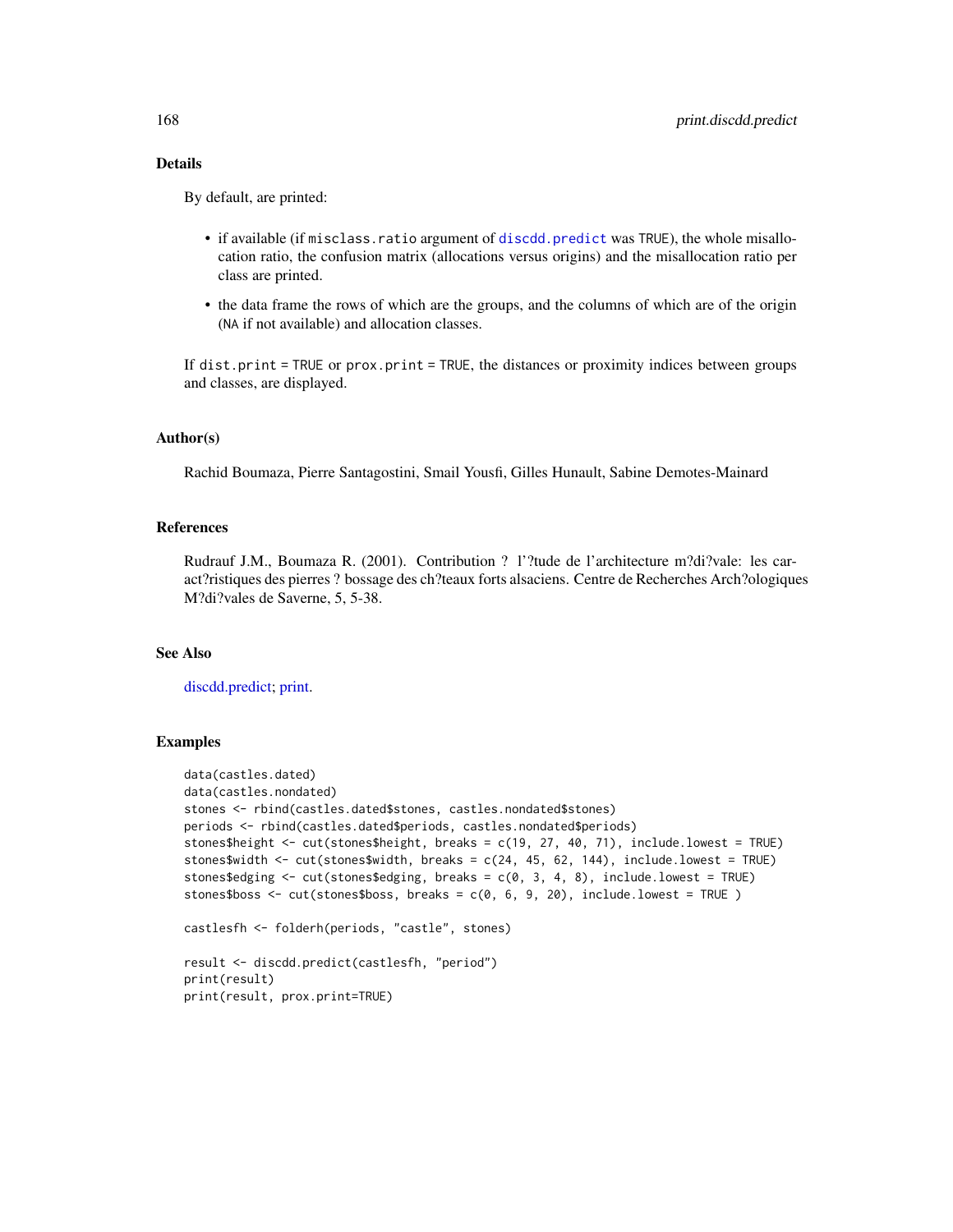<span id="page-168-0"></span>

## Description

Applies to an object of class "dstatis". Prints the numeric results returned by the [dstatis.inter](#page-57-0) function.

## Usage

```
## S3 method for class 'dstatis'
print(x, mean.print = FALSE, var.print = FALSE,
  cor.print = FALSE, skewness.print = FALSE, kurtosis.print = FALSE,
  digits = 2, ...)
```
### Arguments

| X          | object of class "dstatis", returned by the dstatis. inter function.                                                        |
|------------|----------------------------------------------------------------------------------------------------------------------------|
| mean.print | logical. If TRUE, prints for each group the means and standard deviations of the<br>variables and the norm of the density. |
| var.print  | logical. If TRUE, prints for each group the variances and covariances of the<br>variables.                                 |
| cor.print  | logical. If TRUE, prints for each group the correlations between the variables.                                            |
|            | skewness print logical. If TRUE, prints for each group the skewness coefficients of the variables.                         |
|            | kurtosis. print logical. If TRUE, prints for each group the kurtosis coefficients of the variables.                        |
| digits     | numeric. Number of significant digits for the display of numeric results.                                                  |
| $\ddots$ . | optional arguments to print methods.                                                                                       |

#### Details

By default, are printed the inertia explained by the nb.values (see [dstatis.inter](#page-57-0)) first principal components, the contributions, the qualities of representation of the densities along the nb.factors (see [dstatis.inter](#page-57-0)) first principal components, and the principal scores.

### Author(s)

Rachid Boumaza, Pierre Santagostini, Smail Yousfi, Gilles Hunault, Sabine Demotes-Mainard

#### References

Lavit, C., Escoufier, Y., Sabatier, R., Traissac, P. (1994). The ACT (STATIS method). Computational Statistics & Data Analysis, 18 (1994), 97-119.

# See Also

[dstatis.inter;](#page-57-0) [plot.dstatis;](#page-155-0) [interpret.dstatis;](#page-96-0) [print.dstatis.](#page-168-0)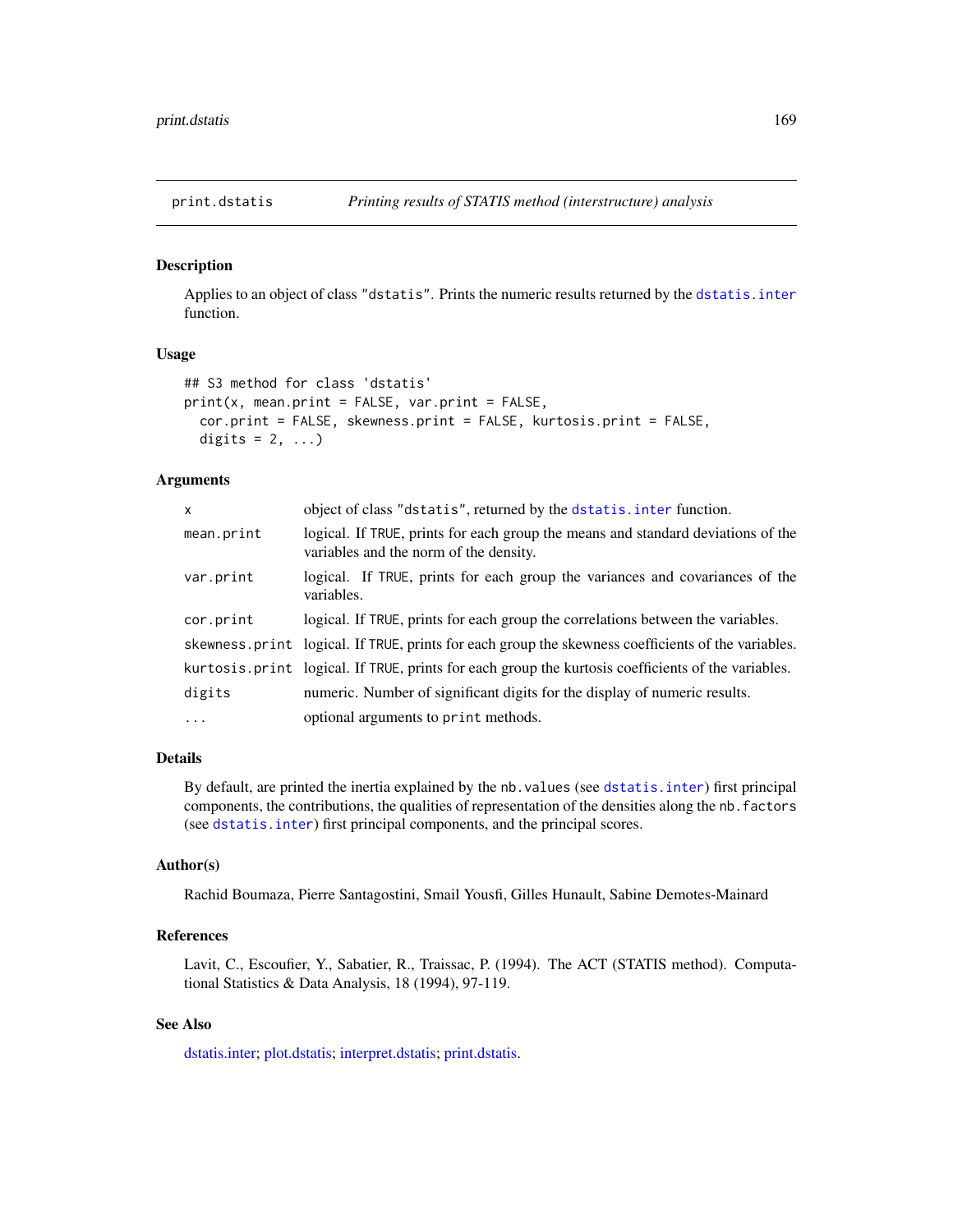## Examples

```
data(roses)
rosesf <- as.folder(roses[,c("Sha","Den","Sym","rose")])
# Dual STATIS on the covariance matrices
result <- dstatis.inter(rosesf, data.scaled = FALSE, group.name = "rose")
print(result)
```
print.fdiscd.misclass *Printing results of discriminant analysis of probability density functions*

## Description

Applies to an object of class "fdiscd.misclass". Prints the numerical results of [fdiscd.misclass](#page-59-0).

#### Usage

```
## S3 method for class 'fdiscd.misclass'
print(x, dist.print=FALSE, prox.print=FALSE, digits=2, ...)
```
## Arguments

| $\mathsf{x}$ | object of class "fdiscd.misclass", returned by fdiscd.misclass.                                                                                                                                                      |
|--------------|----------------------------------------------------------------------------------------------------------------------------------------------------------------------------------------------------------------------|
| dist.print   | logical. Its default value is FALSE. If TRUE, prints the matrix of distances be-<br>tween, on one side, the groups (densities) and, on the other side, the classes (of<br>groups or densities).                      |
| prox.print   | logical. Its default value is FALSE. If TRUE, prints the matrix of proximity indices<br>(in percent) ) between, on one side, the groups (densities) and, on the other side,<br>the classes (of groups or densities). |
| digits       | numeric. Number of significant digits for the display of numerical results.                                                                                                                                          |
| $\ddots$     | optional arguments to print methods.                                                                                                                                                                                 |

## Details

By default, are printed the whole misallocation ratio, the confusion matrix (allocations versus origins) with the misallocation ratios per class, and the data frame whose rows are the groups, and whose columns are the origin classes and allocation classes, and a logical variable indicating misclassification.

If dist.print = TRUE or prox.print = TRUE, the distances or proximity indices (in percent) between groups and classes, are displayed.

# Author(s)

Rachid Boumaza, Pierre Santagostini, Smail Yousfi, Gilles Hunault, Sabine Demotes-Mainard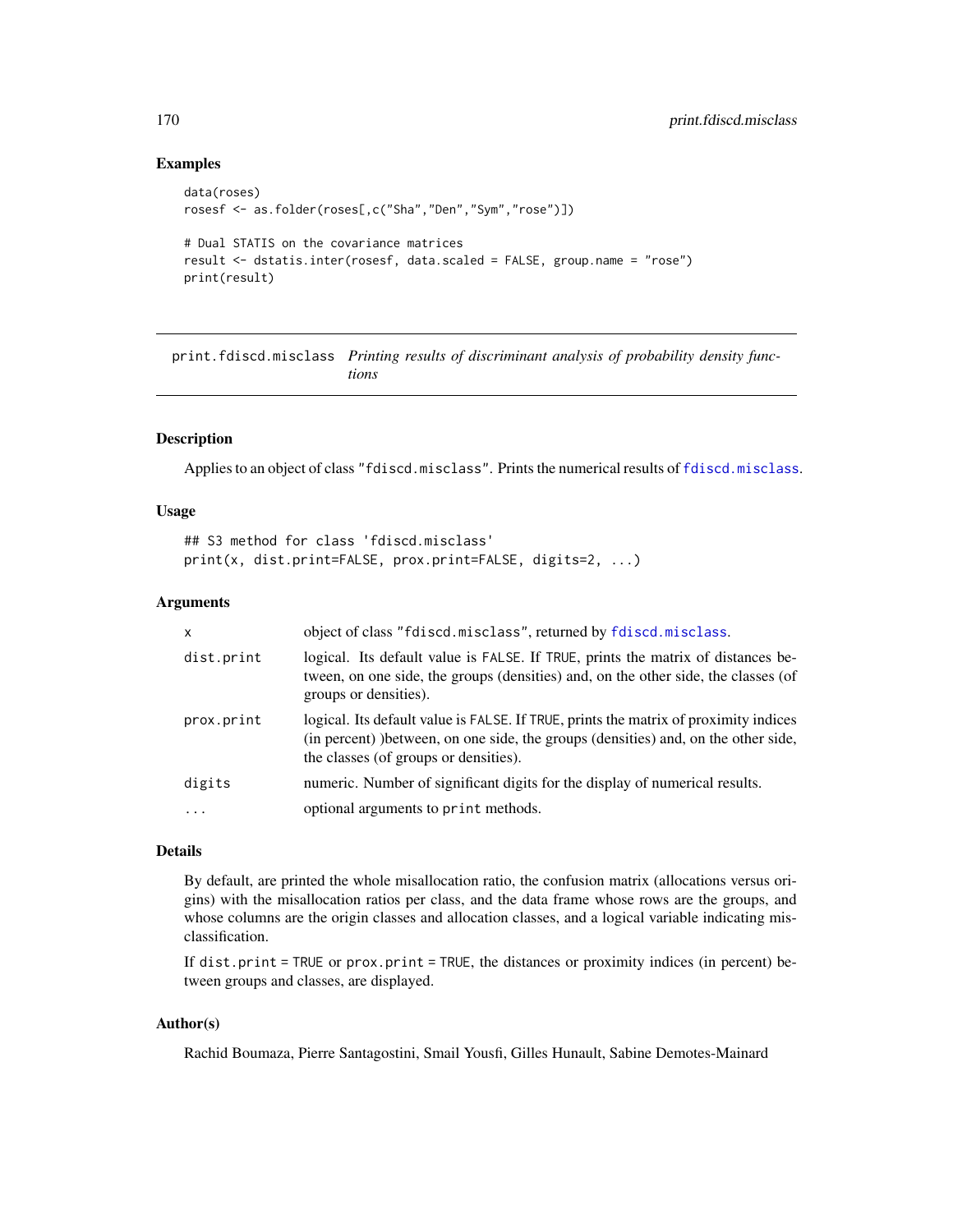# References

Boumaza, R. (2004). Discriminant analysis with independently repeated multivariate measurements: an  $L^2$  approach. Computational Statistics & Data Analysis, 47, 823-843.

Rudrauf, J.M., Boumaza, R. (2001). Contribution à l'étude de l'architecture médiévale: les caractéristiques des pierres à bossage des châteaux forts alsaciens, Centre de Recherches Archéologiques Médiévales de Saverne, 5, 5-38.

#### See Also

[fdiscd.misclass;](#page-59-0) [print.](#page-0-0)

## Examples

```
data(castles.dated)
castlesfh <- folderh(castles.dated$periods, "castle", castles.dated$stones)
result <- fdiscd.misclass(castlesfh, "period")
print(result)
print(result, dist.print=TRUE)
print(result, prox.print=TRUE)
```
print.fdiscd.predict *Printing results of discriminant analysis of probability density functions*

#### Description

print function, applied to an object of class "fdiscd.predict", prints numerical results of [fdiscd.predict](#page-62-0) .

## Usage

```
## S3 method for class 'fdiscd.predict'
print(x, dist.print=TRUE, prox.print=FALSE, digits=2, ...)
```
# Arguments

| $\mathsf{x}$ | object of class "fdiscd.predict", returned by fdiscd.predict.                                                                                                                                         |
|--------------|-------------------------------------------------------------------------------------------------------------------------------------------------------------------------------------------------------|
| dist.print   | logical. If TRUE (the default), prints the matrix of distances between, on one side,<br>the groups (densities) and, on the other side, the classes (of groups or densities).                          |
| prox.print   | logical. Its default value is FALSE. If TRUE, prints the matrix of proximity indices<br>between, on one side, the groups (densities) and, on the other side, the classes<br>(of groups or densities). |
| digits       | numerical. Number of significant digits for the display of numerical results.                                                                                                                         |
| $\ddotsc$    | optional arguments to print methods.                                                                                                                                                                  |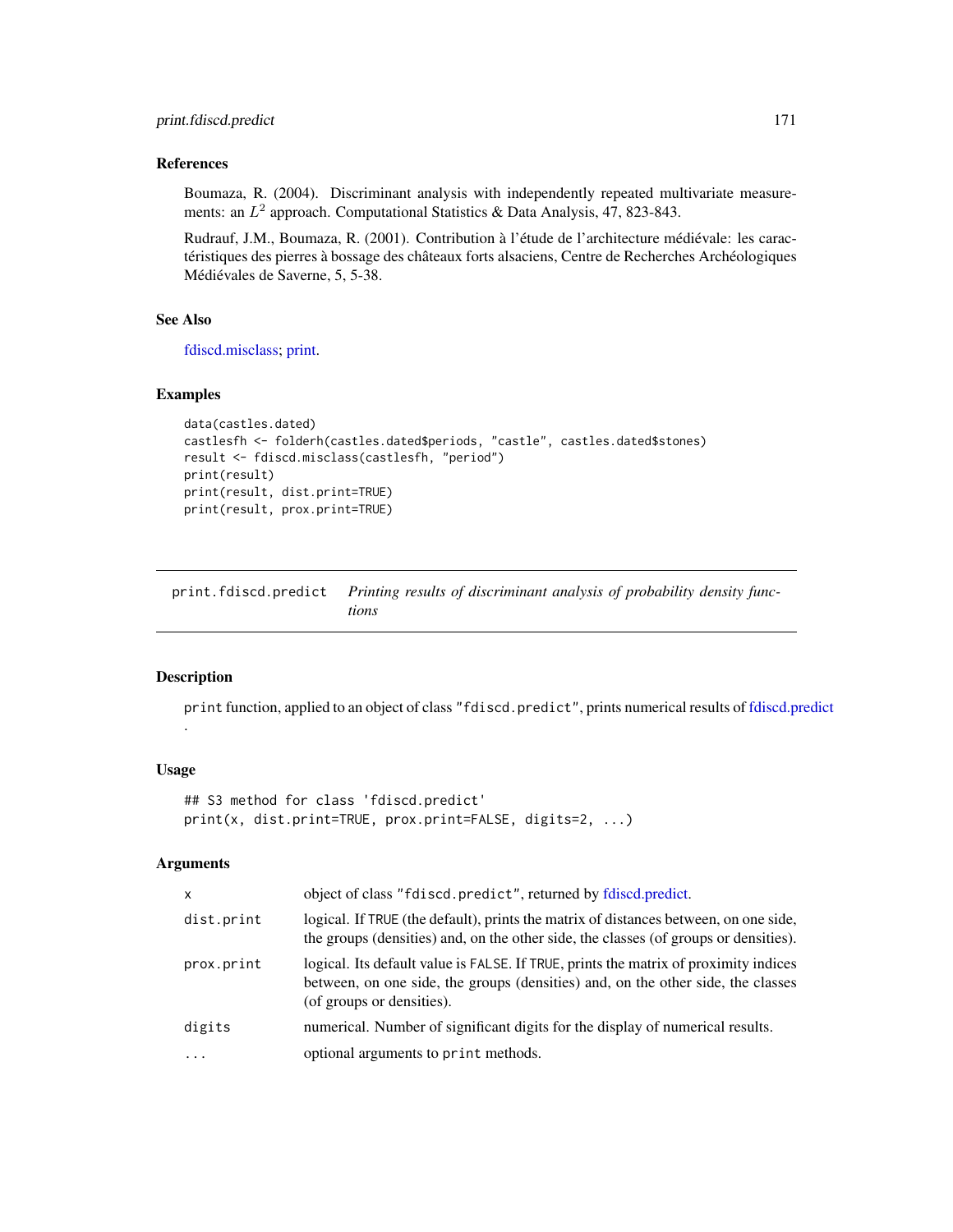# Details

By default, are printed:

- if available (if misclass.ratio argument of [fdiscd.predict](#page-62-0) was TRUE), the whole misallocation ratio, the confusion matrix (allocations versus origins) and the misallocation ratio per class are printed.
- the data frame the rows of which are the groups, and the columns of which are of the origin (NA if not available) and allocation classes.

If dist.print = TRUE or prox.print = TRUE, the distances or proximity indices between groups and classes, are displayed.

## Author(s)

Rachid Boumaza, Pierre Santagostini, Smail Yousfi, Gilles Hunault, Sabine Demotes-Mainard

# References

Boumaza, R. (2004). Discriminant analysis with independently repeated multivariate measurements: an  $L^2$  approach. Computational Statistics & Data Analysis, 47, 823-843.

Rudrauf J.M., Boumaza R. (2001). Contribution à l'étude de l'architecture médiévale: les caractéristiques des pierres à bossage des châteaux forts alsaciens. Centre de Recherches Archéologiques Médiévales de Saverne, 5, 5-38.

# See Also

[fdiscd.predict;](#page-62-0) [print.](#page-0-0)

#### Examples

```
data(castles.dated)
data(castles.nondated)
castles.stones <- rbind(castles.dated$stones, castles.nondated$stones)
castles.periods <- rbind(castles.dated$periods, castles.nondated$periods)
castlesfh <- folderh(castles.periods, "castle", castles.stones)
result <- fdiscd.predict(castlesfh, "period")
print(result)
print(result, prox.print=TRUE)
```
<span id="page-171-0"></span>

| print.fhclustd | Printing results of a hierarchical clustering of probability density func- |
|----------------|----------------------------------------------------------------------------|
|                | tions                                                                      |

#### **Description**

print function, applied to an object of class "fhclustd", prints numerical results of [fhclustd](#page-65-0) .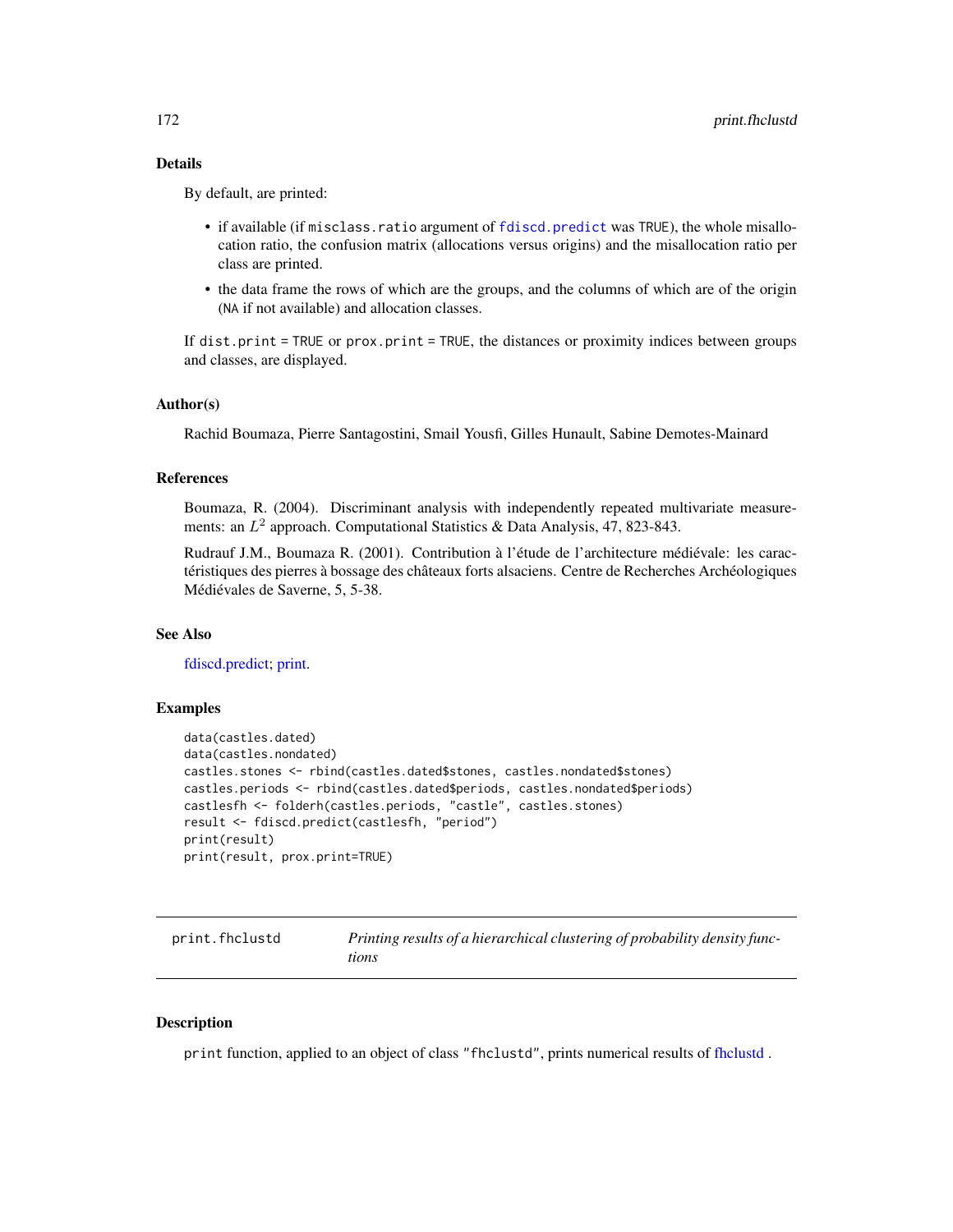# print.fmdsd 173

# Usage

```
## S3 method for class 'fhclustd'
print(x, dist.print=FALSE, digits=2, ...)
```
# Arguments

| x.         | object of class "fhclustd", returned by fhclustd.                                                    |
|------------|------------------------------------------------------------------------------------------------------|
| dist.print | logical. If TRUE (default: FALSE), prints the matrix of distances between the<br>groups (densities). |
| digits     | numerical. Number of significant digits for the display of numerical results.                        |
| $\ddots$   | optional arguments to print methods.                                                                 |

# Details

If dist.print = TRUE, the distances between groups are displayed.

By default, the result of the clustering is printed. The display is the same as that of the [print.hclust](#page-0-0) function.

# Author(s)

Rachid Boumaza, Pierre Santagostini, Smail Yousfi, Gilles Hunault, Sabine Demotes-Mainard

## See Also

[fhclustd;](#page-65-0) [print.](#page-0-0)

# Examples

```
data(castles.dated)
xf <- as.folder(castles.dated$stones)
## Not run:
result <- fhclustd(xf)
print(result)
print(result, dist.print = TRUE)
```
## End(Not run)

<span id="page-172-0"></span>

| print.fmdsd | Printing results of a multidimensional scaling analysis of probability |
|-------------|------------------------------------------------------------------------|
|             | densities                                                              |

## Description

Applies to an object of class "fmdsd". Prints the numeric results returned by the [fmdsd](#page-69-0) function.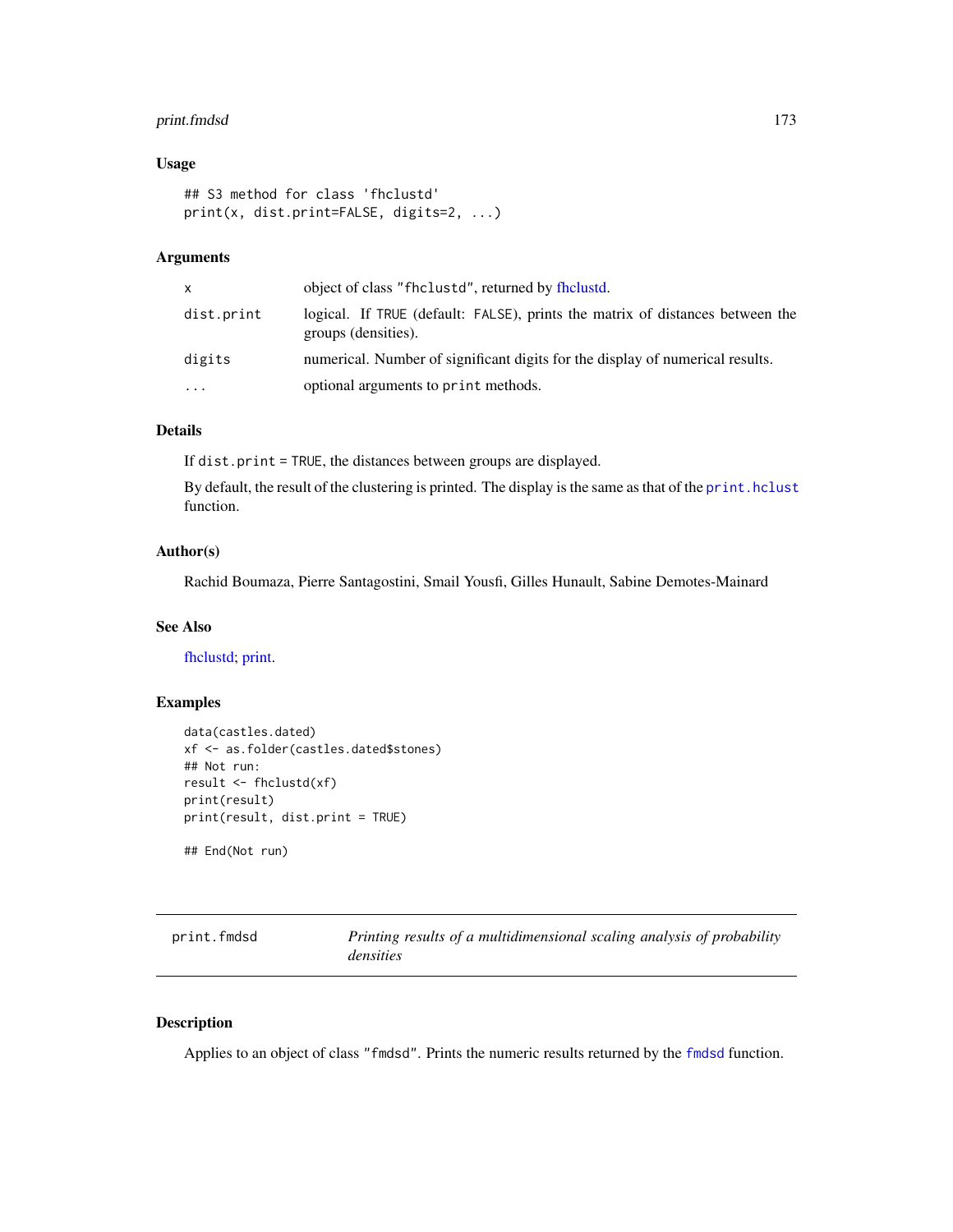# Usage

```
## S3 method for class 'fmdsd'
print(x, mean.print = FALSE, var.print = FALSE,cor.print = FALSE, skewness.print = FALSE, kurtosis.print = FALSE,
 digits = 2, ...)
```
# Arguments

| x          | object of class "findsd", returned by the findsd function.                                                                 |
|------------|----------------------------------------------------------------------------------------------------------------------------|
| mean.print | logical. If TRUE, prints for each group the means and standard deviations of the<br>variables and the norm of the density. |
| var.print  | logical. If TRUE, prints for each group the variances and covariances of the<br>variables.                                 |
| cor.print  | logical. If TRUE, prints for each group the correlations between the variables.                                            |
|            | skewness.print logical. If TRUE, prints for each group the skewness coefficients of the variables.                         |
|            | kurtosis.print logical. If TRUE, prints for each group the kurtosis coefficients of the variables.                         |
| digits     | numeric. Number of significant digits for the display of numeric results.                                                  |
| $\ddots$ . | optional arguments to print methods.                                                                                       |

# Details

By default, are printed the inertia explained by the nb.values (see [fmdsd](#page-69-0)) first coordinates and the nb.factors (see [fmdsd](#page-69-0)) coordinates of the densities.

## Author(s)

Rachid Boumaza, Pierre Santagostini, Smail Yousfi, Gilles Hunault, Sabine Demotes-Mainard

# References

Boumaza, R., Yousfi, S., Demotes-Mainard, S. (2015). Interpreting the principal component analysis of multivariate density functions. Communications in Statistics - Theory and Methods, 44 (16), 3321-3339.

## See Also

[fmdsd;](#page-69-0) [plot.fmdsd;](#page-157-0) [interpret.fmdsd;](#page-97-0) [print.](#page-0-0)

# Examples

```
data(roses)
x <- roses[,c("Sha","Den","Sym","rose")]
rosesfold <- as.folder(x)
result <- fmdsd(rosesfold)
print(result)
print(result, mean.print = TRUE)
```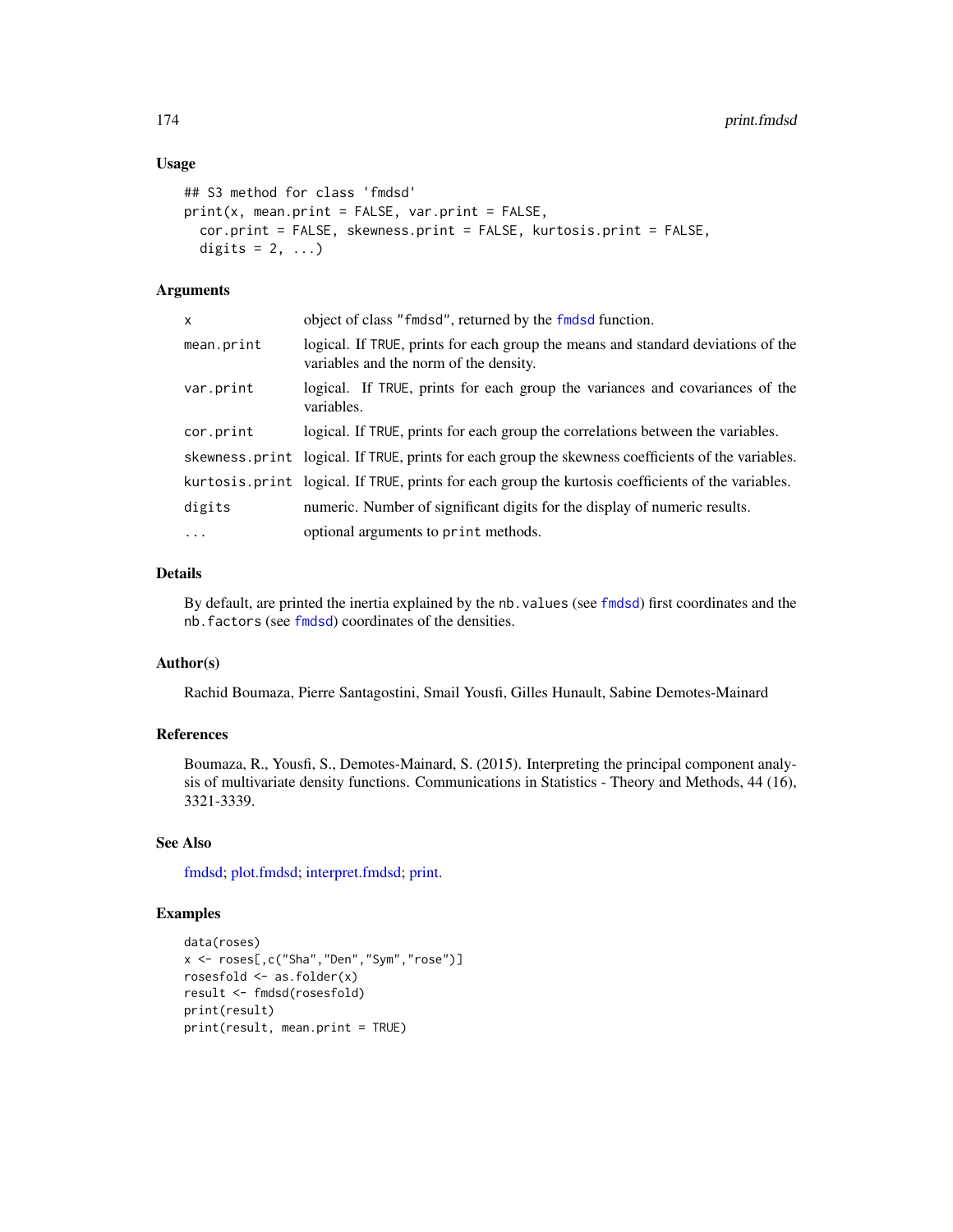print.foldermtg *Printing an object of class* foldermtg

#### Description

print function, applied to an object of class "foldermtg", prints an MTG (Multiscale Tree Graph) folder, as returned by [foldermtg](#page-76-0) function.

## Usage

```
## S3 method for class 'foldermtg'
print(x, classes = TRUE, description = FALSE, features = TRUE,topology = FALSE, coordinates = FALSE, ...)
```
#### Arguments

| x           | an object of class foldermtg.                                                                                           |
|-------------|-------------------------------------------------------------------------------------------------------------------------|
| classes     | logical. If TRUE (default), prints the data frame describing the classes (CLASSES:<br>table in the MTG file).           |
| description | logical. If TRUE (default: FALSE), prints the description data frame (DESCRIPTION:<br>table in the MTG file).           |
| features    | logical. If TRUE (default), prints the data frame of the features and their types<br>(FEATURES: table in the MTG file). |
| topology    | logical. If TRUE (default: FALSE), prints the data frame of the plant topology.                                         |
| coordinates | logical. If TRUE (default: FALSE), prints the spatial coordinates of the entities of<br>the plant.                      |
| $\cdots$    | optional arguments to print methods.                                                                                    |

#### Details

If classes, description or features are TRUE, the corresponding data frames are displayed.

If topology = TRUE, the plant structure is displayed; and if coordinates = TRUE, the spatial coordinates are displayed.

By default, the data frames containing the features on the vertices per class are printed.

#### Author(s)

Rachid Boumaza, Pierre Santagostini, Smail Yousfi, Gilles Hunault, Sabine Demotes-Mainard

## References

Cokelaer, T. and Pradal, C. (2010). [MTG user guide](http://openalea.gforge.inria.fr/doc/vplants/newmtg/doc/_build/html/user/syntax.html)

# See Also

[read.mtg](#page-180-0): reads a MTG file and creates an object of class "foldermtg".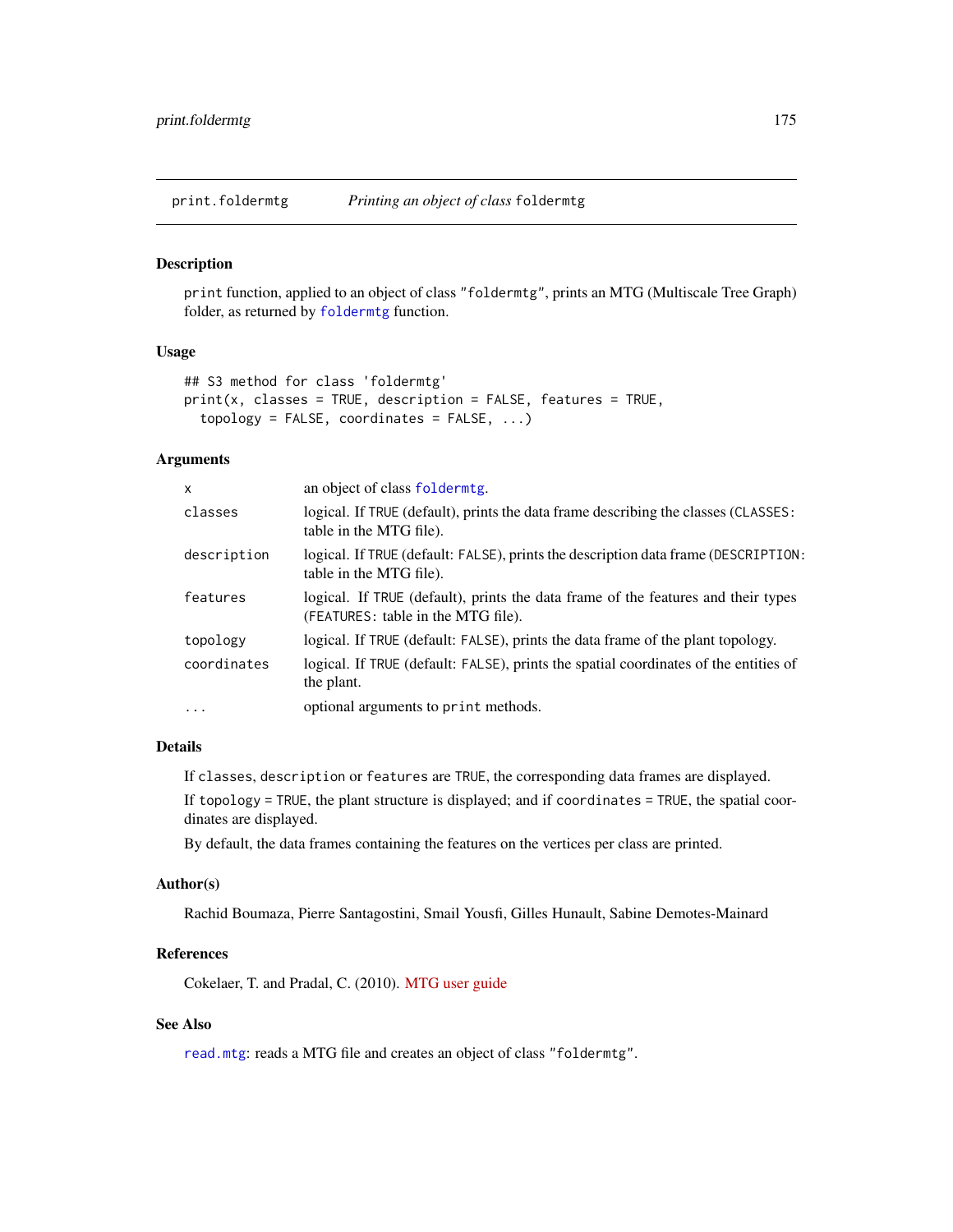## Examples

```
mtgfile1 <- system.file("extdata/plant1.mtg", package = "dad")
xmtg1 <- read.mtg(mtgfile1)
print(xmtg1)
print(xmtg1, topology = TRUE)
print(xmtg1, coordinates = TRUE)
mtgfile2 <- system.file("extdata/plant2.mtg", package = "dad")
xmtg2 <- read.mtg(mtgfile2)
print(xmtg2)
print(xmtg2, topology = TRUE)
print(xmtg2, coordinates = TRUE)
```
print.foldert *Printing an object of class* foldert

#### Description

print function, applied to an object of class "foldert", prints a foldert, as returned by [foldert](#page-77-0) or [as.foldert](#page-17-0) function.

## Usage

## S3 method for class 'foldert'  $print(x, \ldots)$ 

#### Arguments

| x       | an object of class foldert.          |
|---------|--------------------------------------|
| $\cdot$ | optional arguments to print methods. |

# Details

The foldert is printed. In any data frame  $x[[t]]$  of this foldert, if a row is entirely NA (which means that the corresponding individual was not observed at time t), this row are not printed.

# Author(s)

Rachid Boumaza, Pierre Santagostini, Smail Yousfi, Gilles Hunault, Sabine Demotes-Mainard

# See Also

[foldert](#page-77-0): object of class foldert. [as.foldert.data.frame](#page-19-0): build an object of class foldert from a data frame. as. foldert.array: build an object of class foldert from a 3d-array.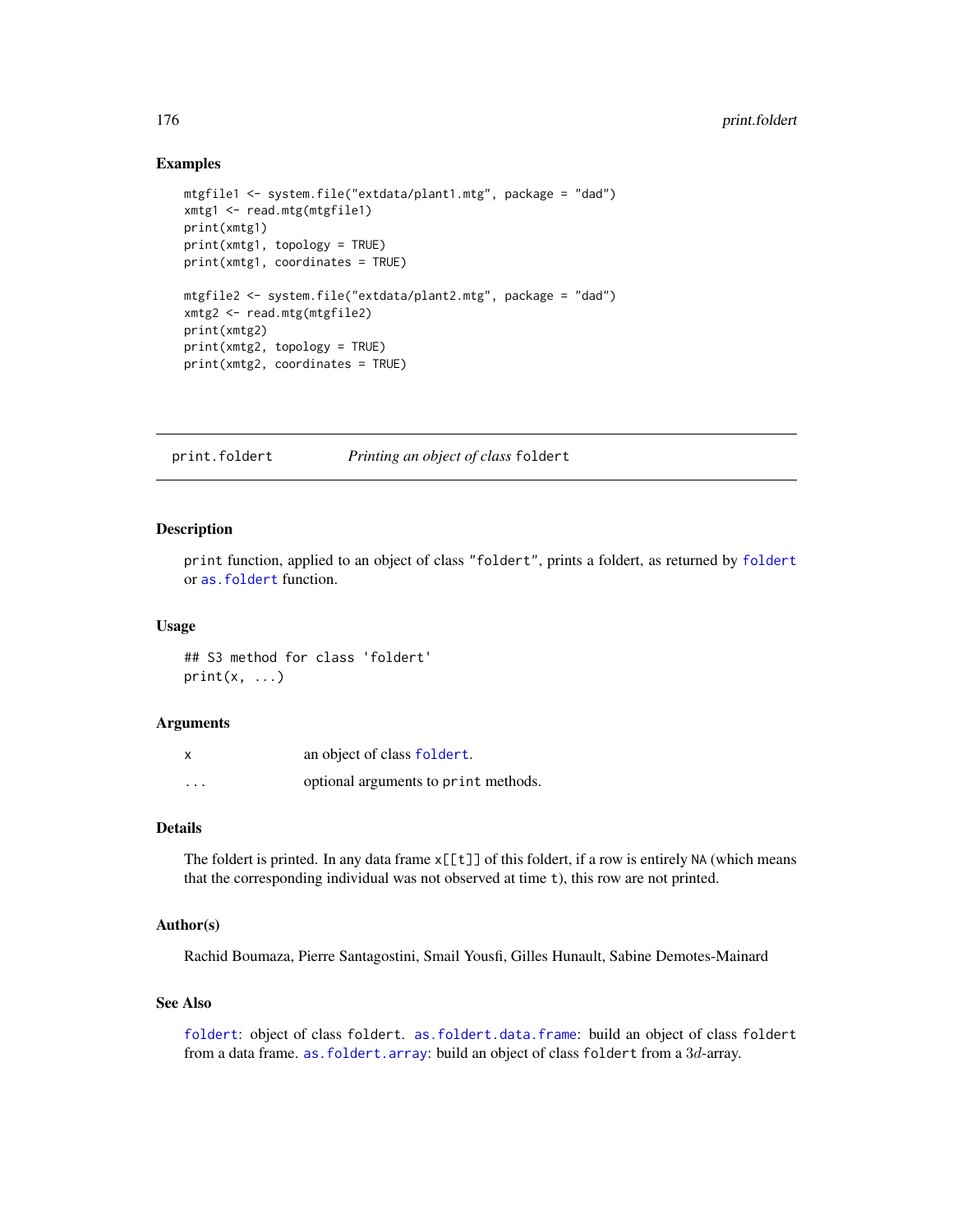# print.fpcad 177

# Examples

data(floribundity)

```
ft <- foldert(floribundity, cols.select = "union", rows.select = "union")
print(ft)
```
<span id="page-176-0"></span>print.fpcad *Printing results of a functional PCA of probability densities*

# Description

Applies to an object of class "fpcad". Prints the numeric results returned by the [fpcad](#page-80-0) function.

# Usage

```
## S3 method for class 'fpcad'
print(x, mean.print = FALSE, var.print = FALSE,cor.print = FALSE, skewness.print = FALSE, kurtosis.print = FALSE,
  digits = 2, ...)
```
## Arguments

| $\mathsf{x}$ | object of class "fpcad", returned by the fpcad function.                                                                   |
|--------------|----------------------------------------------------------------------------------------------------------------------------|
| mean.print   | logical. If TRUE, prints for each group the means and standard deviations of the<br>variables and the norm of the density. |
| var.print    | logical. If TRUE, prints for each group the variances and covariances of the<br>variables.                                 |
| cor.print    | logical. If TRUE, prints for each group the correlations between the variables.                                            |
|              | skewness print logical. If TRUE, prints for each group the skewness coefficients of the variables.                         |
|              | kurtosis.print logical. If TRUE, prints for each group the kurtosis coefficients of the variables.                         |
| digits       | numeric. Number of significant digits for the display of numeric results.                                                  |
| $\cdots$     | optional arguments to print methods.                                                                                       |

# Details

By default, are printed the inertia explained by the nb.values (see [fpcad](#page-80-0)) first principal components, the contributions, the qualities of representation of the densities along the nb.factors (see [fpcad](#page-80-0)) first principal components, and the principal scores.

# Author(s)

Rachid Boumaza, Pierre Santagostini, Smail Yousfi, Gilles Hunault, Sabine Demotes-Mainard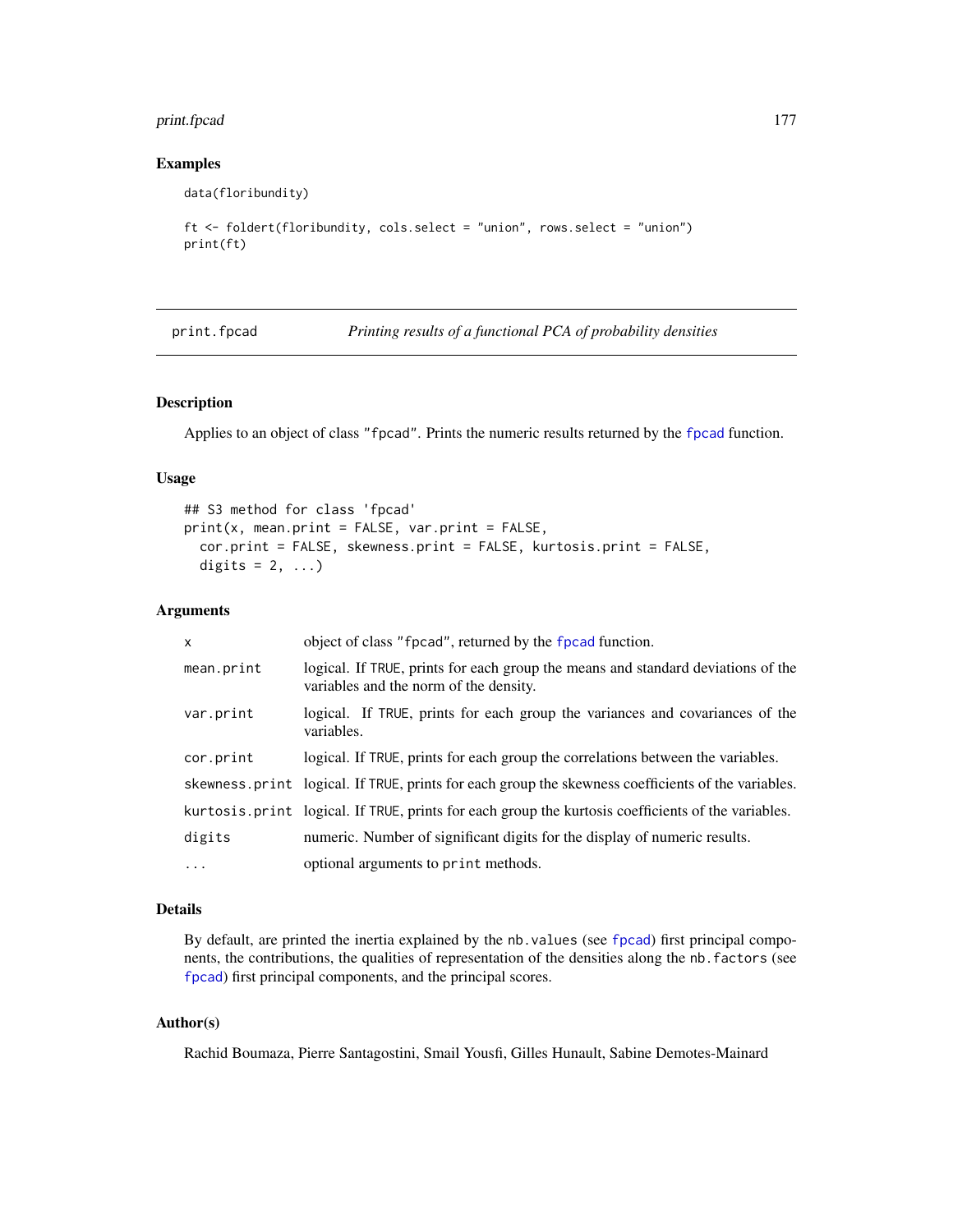# References

Boumaza, R., Yousfi, S., Demotes-Mainard, S. (2015). Interpreting the principal component analysis of multivariate density functions. Communications in Statistics - Theory and Methods, 44 (16), 3321-3339.

## See Also

[fpcad;](#page-80-0) [plot.fpcad;](#page-159-0) [interpret.fpcad;](#page-99-0) [print.](#page-0-0)

# Examples

```
data(roses)
rosefold <- as.folder(roses[,c("Sha","Den","Sym","rose")])
result <- fpcad(rosefold)
print(result)
print(result, mean.print = TRUE)
```
<span id="page-177-0"></span>

| print.fpcat | Printing results of a functional PCA of probability densities among |  |
|-------------|---------------------------------------------------------------------|--|
|             | time                                                                |  |

# Description

Applies to an object of class "fpcat". Prints the numeric results returned by the [fpcat](#page-83-0) function.

## Usage

```
## S3 method for class 'fpcat'
print(x, mean.print = FALSE, var.print = FALSE,
 cor.print = FALSE, skewness.print = FALSE, kurtosis.print = FALSE,
 digits = 2, ...)
```
# Arguments

| $\mathsf{x}$ | object of class "fpcat", returned by the fpcat function.                                                                                |
|--------------|-----------------------------------------------------------------------------------------------------------------------------------------|
| mean.print   | logical. If TRUE, prints for each observation time the means and standard devia-<br>tions of the variables and the norm of the density. |
| var.print    | logical. If TRUE, prints for each observation time the variances and covariances<br>of the variables.                                   |
| cor.print    | logical. If TRUE, prints for each observation time the correlations between the<br>variables.                                           |
|              | skewness print logical. If TRUE, prints for each observation time the skewness coefficients of<br>the variables.                        |
|              | kurtosis. print logical. If TRUE, prints for each observation time the kurtosis coefficients of the<br>variables.                       |
| digits       | numeric. Number of significant digits for the display of numeric results.                                                               |
| .            | optional arguments to print methods.                                                                                                    |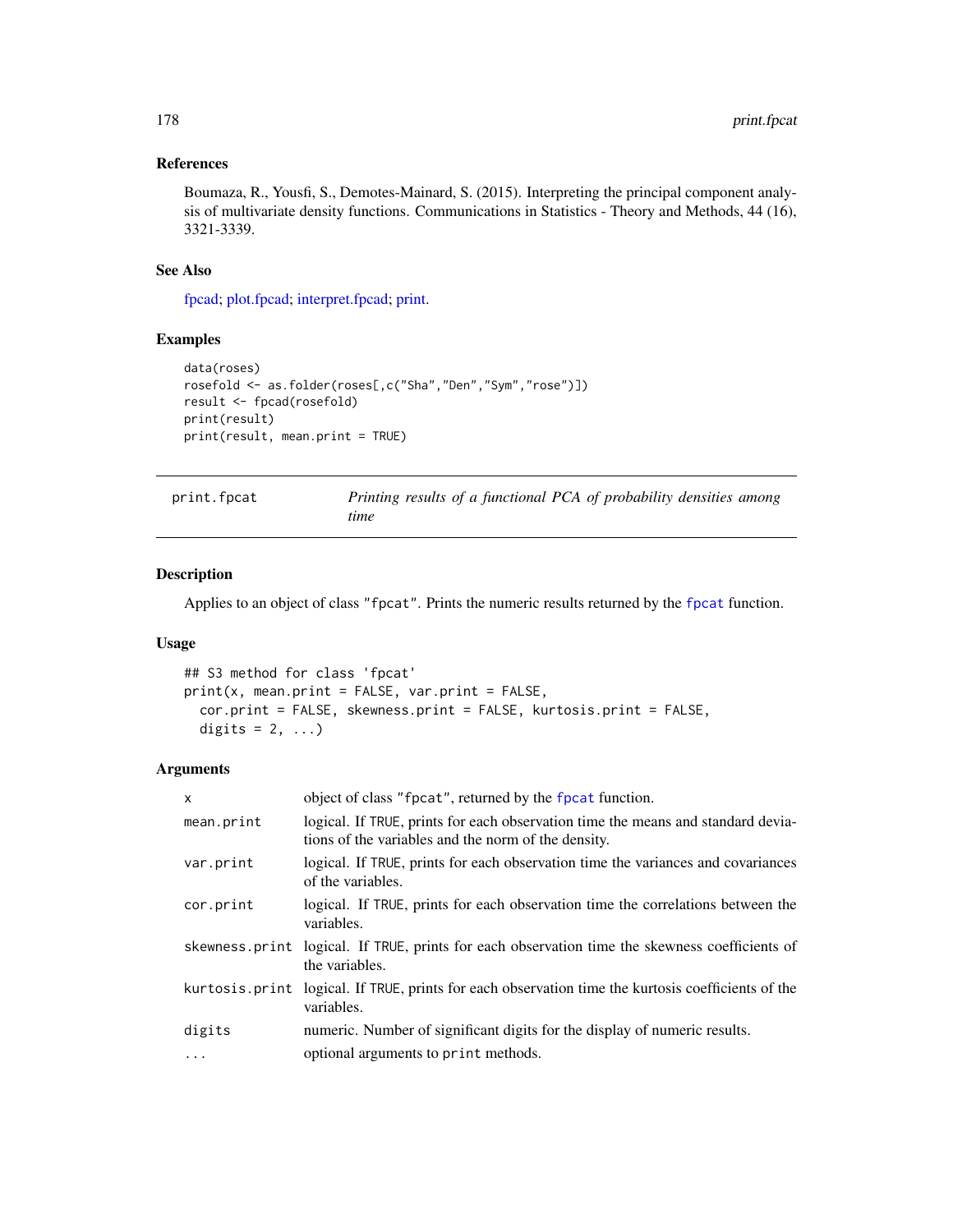## print.hclustdd 179

# Details

By default, are printed the vector of observation times (numeric, ordered factor or object of class "Date"), the inertia explained by the nb.values (see [fpcat](#page-83-0)) first principal components, the contributions, the qualities of representation of the densities along the nb.factors (see [fpcat](#page-83-0)) first principal components, and the principal scores.

## Author(s)

Rachid Boumaza, Pierre Santagostini, Smail Yousfi, Gilles Hunault, Sabine Demotes-Mainard

#### References

Boumaza, R., Yousfi, S., Demotes-Mainard, S. (2015). Interpreting the principal component analysis of multivariate density functions. Communications in Statistics - Theory and Methods, 44 (16), 3321-3339.

#### See Also

[fpcat;](#page-83-0) [plot.fpcat;](#page-161-0) [print.](#page-0-0)

#### Examples

```
times <- as.Date(c("2017-03-01", "2017-04-01", "2017-05-01", "2017-06-01"))
x1 \le - data.frame(z1=rnorm(6,1,5), z2=rnorm(6,3,3))
x2 \le data.frame(z1=rnorm(6,4,6), z2=rnorm(6,5,2))
x3 \leq data.frame(z1=rnorm(6,7,2), z2=rnorm(6,8,4))
x4 \leq - data.frame(z1=rnorm(6,9,3), z2=rnorm(6,10,2))
ft \le foldert(x1, x2, x3, x4, times = times, rows.select="intersect")
print(ft)
result <- fpcat(ft)
print(result)
print(result, mean.print = TRUE, var.print = TRUE)
```
<span id="page-178-0"></span>print.hclustdd *Printing results of a hierarchical clustering of discrete distributions*

## Description

print function, applied to an object of class "hclustdd", prints numerical results of [hclustdd](#page-90-0) .

#### Usage

```
## S3 method for class 'hclustdd'
print(x, dist.print=FALSE, digits=2, ...)
```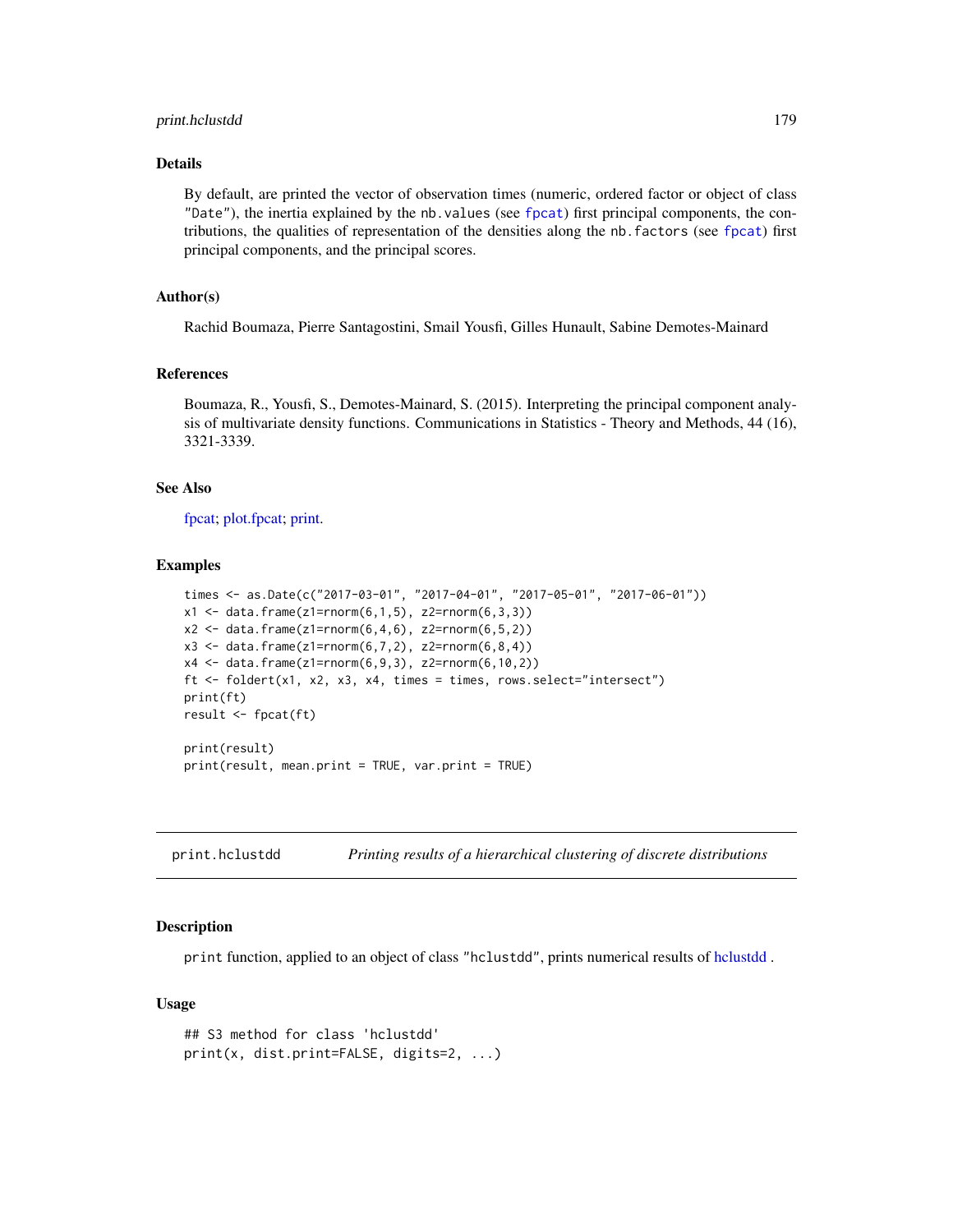# Arguments

| x.         | object of class "hclustdd", returned by hclustdd.                                                    |
|------------|------------------------------------------------------------------------------------------------------|
| dist.print | logical. If TRUE (default: FALSE), prints the matrix of distances between the<br>groups (densities). |
| digits     | numerical. Number of significant digits for the display of numerical results.                        |
| .          | optional arguments to print methods.                                                                 |

# Details

If dist.print = TRUE, the distances between groups are displayed.

By default, the result of the clustering is printed. The display is the same as that of the [print.hclust](#page-0-0) function.

#### Author(s)

Rachid Boumaza, Pierre Santagostini, Smail Yousfi, Gilles Hunault, Sabine Demotes-Mainard

#### See Also

[hclustdd;](#page-90-0) [plot.hclustdd.](#page-162-0)

## Examples

```
data(dspg)
x1 =dspg
result <- hclustdd(xl)
print(result)
print(result, dist.print = TRUE)
```
<span id="page-179-0"></span>

| print.mdsdd |  |
|-------------|--|
|-------------|--|

Printing results of a multidimensional scaling analysis of discrete dis*tributions*

# Description

Applies to an object of class "mdsdd". Prints the numeric results returned by the [mdsdd](#page-144-0) function.

# Usage

```
## S3 method for class 'mdsdd'
print(x, joint = FALSE, margin1 = FALSE, margin2 = FALSE,
       association = FALSE, ...)
```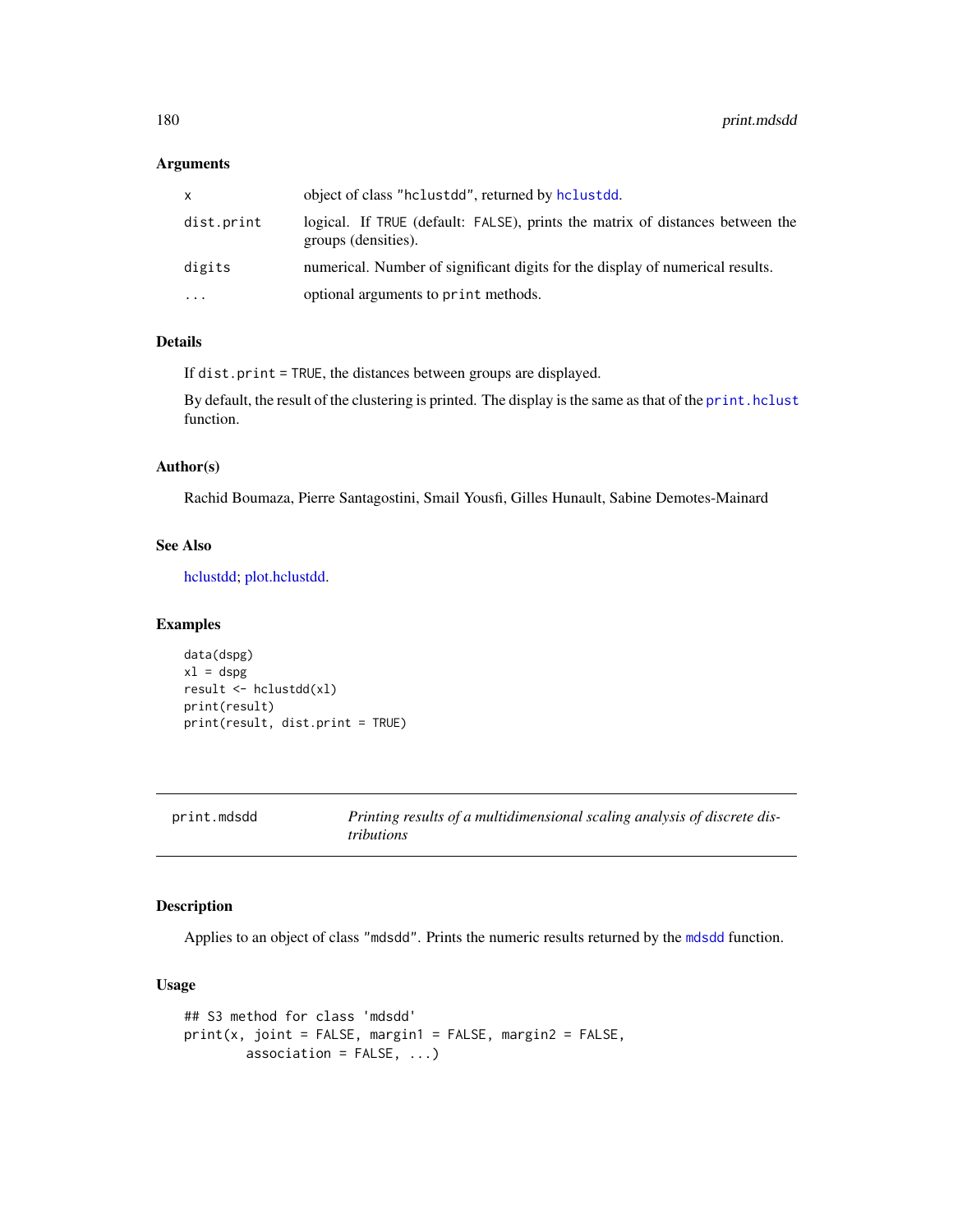#### <span id="page-180-1"></span>read.mtg 181

## Arguments

| X           | object of class "mdsdd", returned by the mdsdd function.                                                                            |
|-------------|-------------------------------------------------------------------------------------------------------------------------------------|
| joint       | logical. If TRUE, prints for each group the table of estimated joint distribution.                                                  |
| margin1     | logical. If TRUE, prints for each group the data frame of estimated marginal<br>distributions.                                      |
| margin2     | logical. If TRUE, prints for each group the data frame of the estimated marginal<br>distributions per combination of two variables. |
| association | logical. If TRUE, prints for each group the matrix of the pairwise association<br>measures of the variables.                        |
| .           | optional arguments to print methods.                                                                                                |

# Details

By default, are printed the inertia explained by the nb. values (see [mdsdd](#page-144-0)) first coordinates and the nb.factors (see [mdsdd](#page-144-0)) coordinates of the densities.

# Author(s)

Rachid Boumaza, Pierre Santagostini, Smail Yousfi, Sabine Demotes-Mainard

## See Also

[mdsdd;](#page-144-0) [plot.mdsdd;](#page-163-0) [interpret.mdsdd](#page-102-0)

## Examples

```
# INSEE (France): Diploma x Socio professional group, seven years.
data(dspg)
xlista = dspg
a <- mdsdd(xlista)
print(a, joint = TRUE, margin1 = TRUE, margin2 = TRUE)
```
<span id="page-180-0"></span>read.mtg *Read a MTG (Multiscale Tree Graph) file*

## Description

Reads an MTG (Multiscale Tree Graph) file and returns an object of class foldermtg, that is a list of data frames (see Details).

#### Usage

read.mtg(file, ...)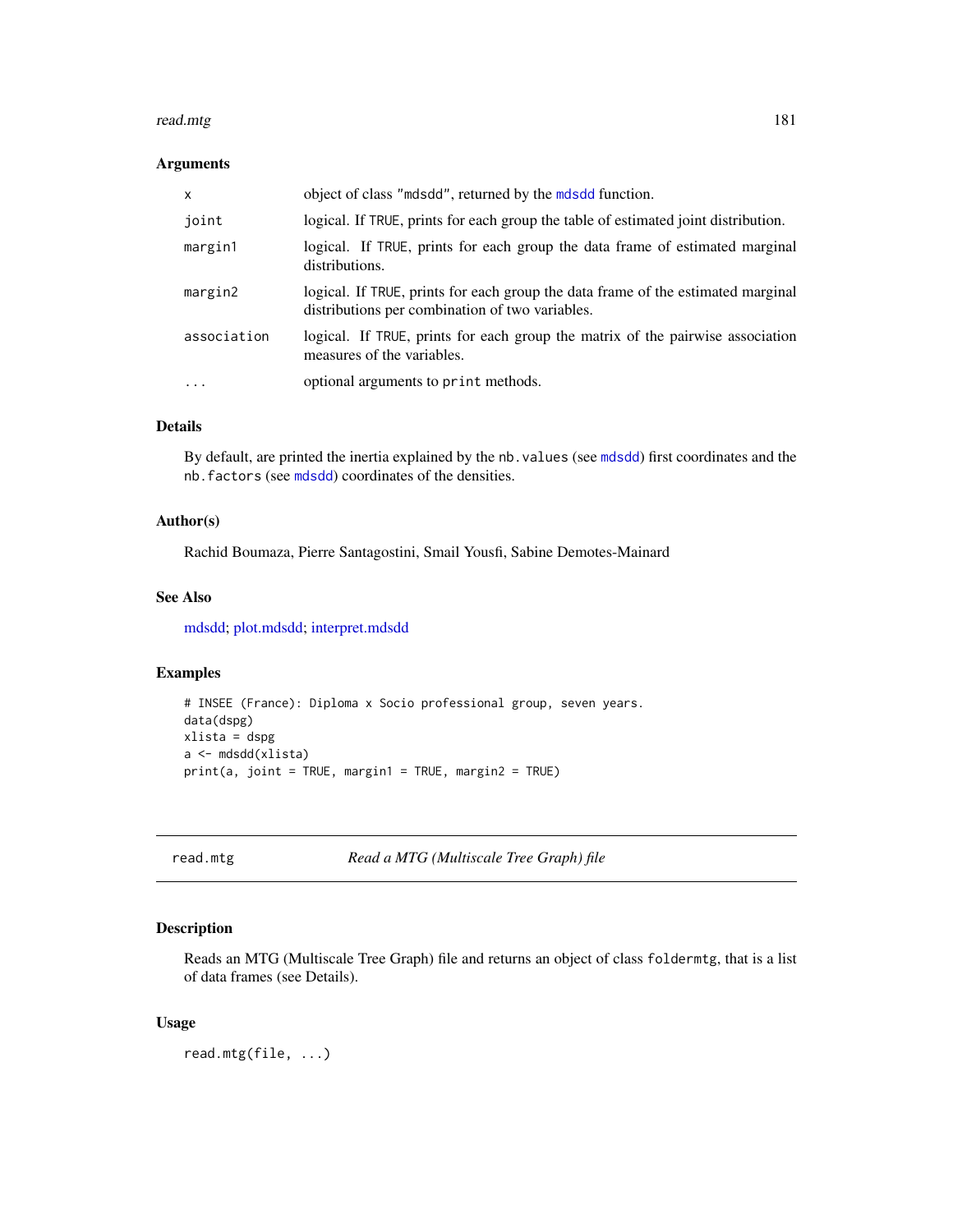#### **Arguments**

| file     | character. Path of the MTG file.     |
|----------|--------------------------------------|
| $\cdots$ | optional arguments to print methods. |

## Details

Recalling that a MTG file is a text file that can be opened with a spreadsheet (Excel, LibreOffice-Calc...). Its 4 tables are:

- CLASSES: In this table the first column, named SYMBOL, contains the symbolic character denoting each botanical entity (or vertex class, plant component...) used in the MTG (for example, P for plant, A for axis...). The second column, named SCALE, represents the scale at which each entity appears in the MTG (for example 1 for P, 2 for axis...).
- **DESCRIPTION:** This table displays the relations between the vertices:  $+$  (branching relationship) or < (successor relationship).
- FEATURES: This table contains the features that can be attached to the vertices and their types: INT (integer), REAL (real numbers), STRING (character)...
- MTG: This table describes the plant topology, that is the vertices (one vertex per row) and their relations, the spatial coordinates of each vertex and the values taken by each vertex on the above listed features.

Each vertex is labelled by its class, designating its botanical entity, and its index, designating its position among its immediate neighbours having the same scale. Each vertex label is preceded by  $+$  or  $\lt$ , seen above, or by the symbol / (decomposition relationship) that means that the corresponding vertex is the first vertex of the decomposition of the vertex which precedes /.

Notice that the column number of a vertex matches with its branching order. The vertices of scale k resulting from the decomposition of a vertex of scale k-1, named parent vertex, have the same order as that of the parent vertex.

See the example below.

#### Value

read.mtg returns an object, say x, of class fodermtg, that is a list of at least 6 data frames:

| classes     | the table CLASSES: in the MTG file.                                                                                                                                                                                                                                                                                                       |
|-------------|-------------------------------------------------------------------------------------------------------------------------------------------------------------------------------------------------------------------------------------------------------------------------------------------------------------------------------------------|
| description | the table DESCRIPTION: in the MTG file.                                                                                                                                                                                                                                                                                                   |
| features    | the table FEATURES: in the MTG file.                                                                                                                                                                                                                                                                                                      |
| topology    | data frame containing the first columns of the "MTG:" table of the MTG file. If<br>the maximum branching order of the elements of the MTG is $p$ , then $x$ \$topology<br>has $p$ columns.<br>If the i-th vertex appears on the j-th column, it means that its branching order<br>is j, that is it belongs to a vertex of the j-th order. |
| coordinates | data frame of the spatial coordinates of the entities. It has six columns: XX,<br>YY, ZZ (cartesian coordinates), AA, BB, CC (angle coordinates). If there are no<br>coordinates in the MTG file, this data frame has 0 row.                                                                                                              |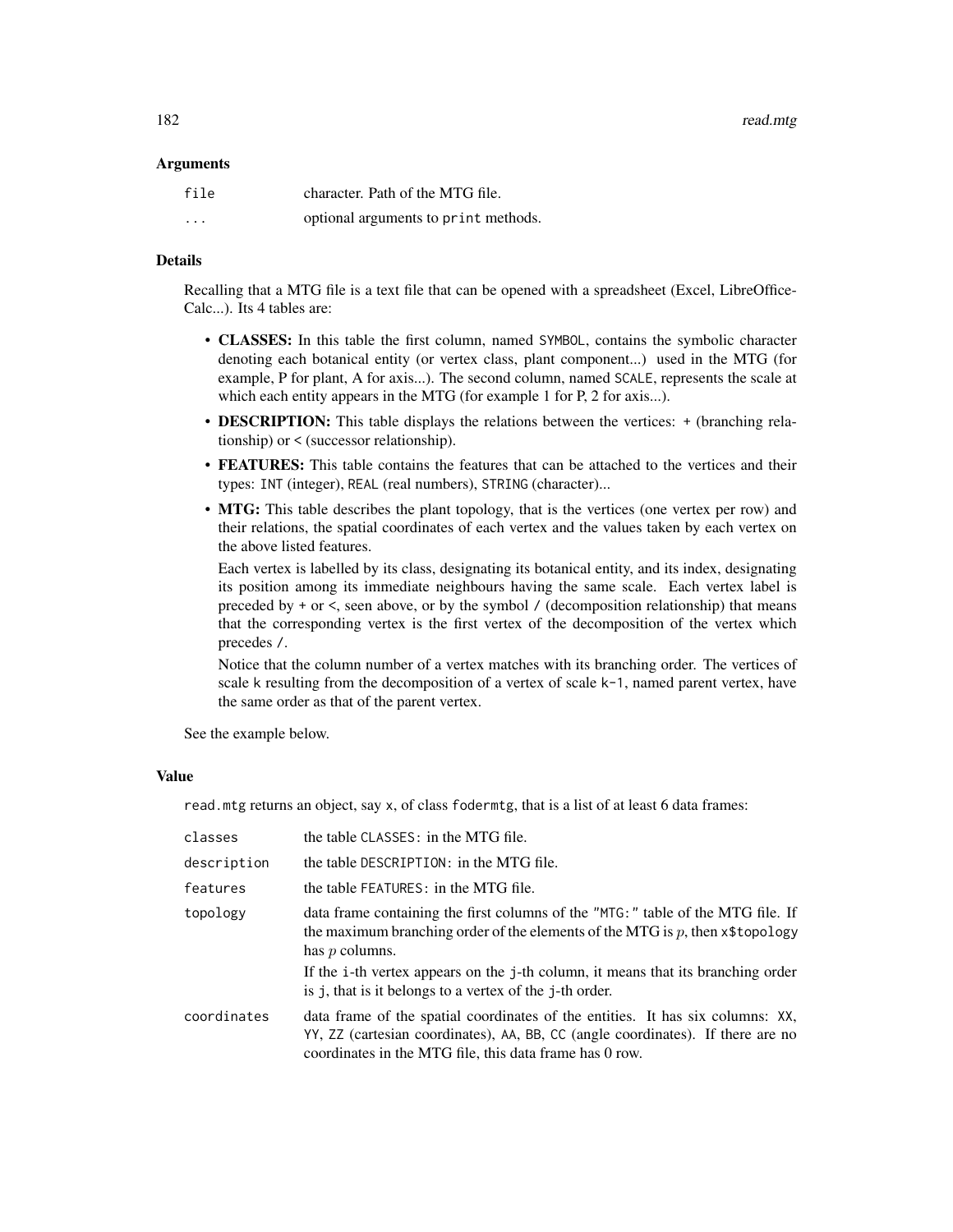#### <span id="page-182-1"></span>rmcol.folder 183

The sixth and following elements are nclass data frames, nclass being the number of classes in the MTG file. Each data frame matches with a vertex class, such as "P" (plant), "A" (axes), "M" (metamers or phytomers), and contains the features on the corresponing vertices.

## Author(s)

Rachid Boumaza, Pierre Santagostini, Smail Yousfi, Gilles Hunault, Sabine Demotes-Mainard

## References

Cokelaer, T. and Pradal, C. (2010). [MTG user guide](http://openalea.gforge.inria.fr/doc/vplants/newmtg/doc/_build/html/user/syntax.html)

## See Also

[print.foldermtg](#page-174-0) [mtgorder](#page-149-0)

## Examples

```
mtgfile1 <- system.file("extdata/plant1.mtg", package = "dad")
x1 <- read.mtg(mtgfile1)
print(x1)
mtgfile2 <- system.file("extdata/plant2.mtg", package = "dad")
x2 <- read.mtg(mtgfile2)
print(x2)
```
<span id="page-182-0"></span>

## Description

Remove some columns in all data frames of a folder.

#### Usage

```
rmcol.folder(object, name)
```
#### Arguments

| object | object of class folder that is a list of data frames with the same column names.              |
|--------|-----------------------------------------------------------------------------------------------|
| name   | character vector. The names of the columns to be removed in each data frame<br>of the folder. |

#### Value

A folder with the same number of elements as object. Its  $k^{th}$  element is a data frame, and its columns are the columns of object[[k]], except those given by name.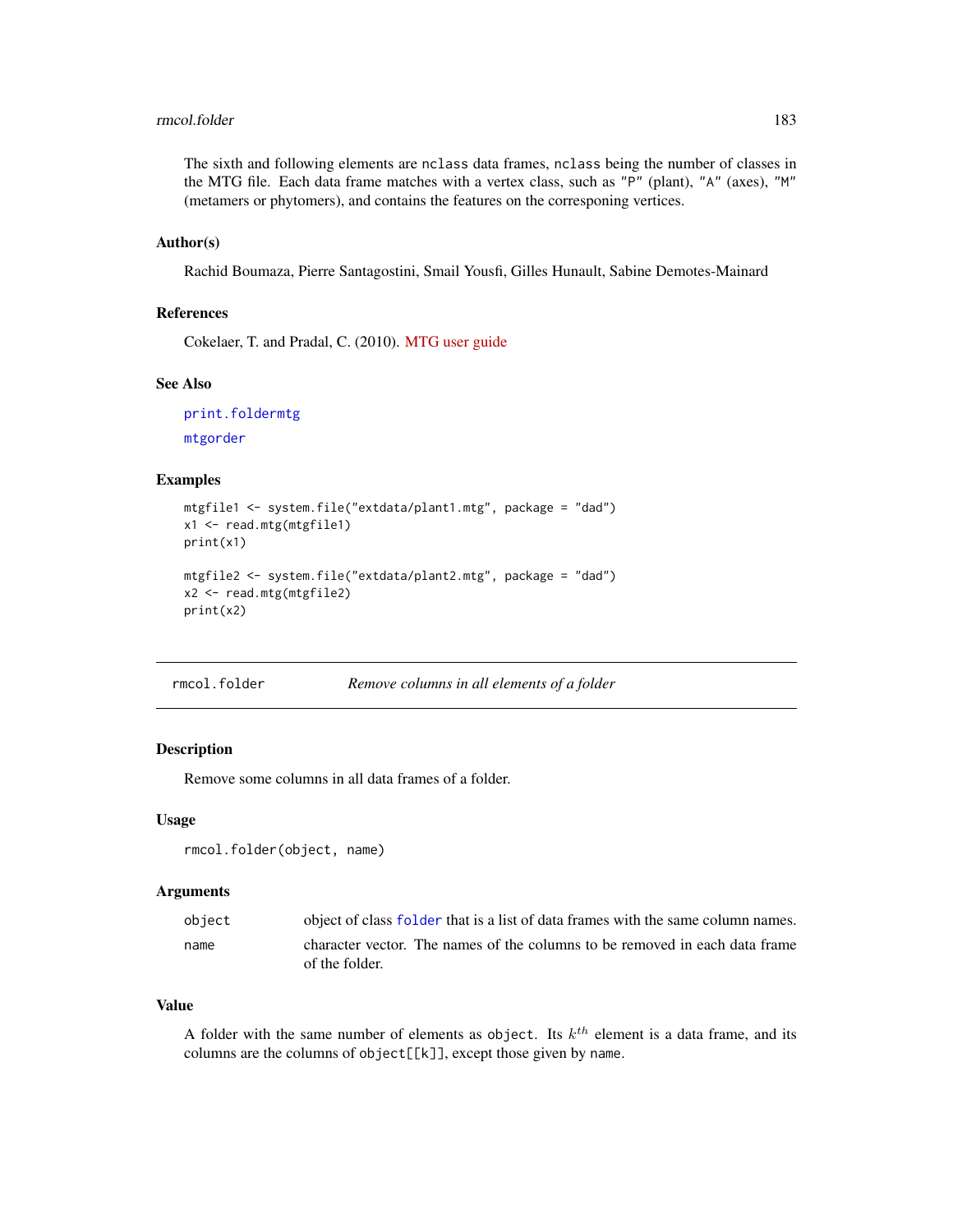#### <span id="page-183-1"></span>Author(s)

Rachid Boumaza, Pierre Santagostini, Smail Yousfi, Gilles Hunault, Sabine Demotes-Mainard

# See Also

[folder](#page-73-0): object of class folder.

[getcol.folder](#page-86-0): select columns in all elements of a folder.

[getrow.folder](#page-88-0): select rows in all elements of a folder.

[rmrow.folder](#page-184-0): remove rows in all elements of a folder.

# Examples

data(iris)

```
iris.fold <- as.folder(iris, "Species")
rmcol.folder(iris.fold, c("Petal.Length", "Petal.Width"))
```
<span id="page-183-0"></span>rmcol.foldert *Remove cols in all elements of a foldert*

# Description

Remove some columns in all data frames of a foldert.

#### Usage

```
rmcol.foldert(object, name)
```
## Arguments

| obiect | object of class foldert that is a list of data frames with the same column names,<br>each of them corresponding to a time of observation. |
|--------|-------------------------------------------------------------------------------------------------------------------------------------------|
| name   | character vector. The names of the columns to be removed in each data frame<br>of the foldert.                                            |

## Value

A foldert with the same number of elements as object. Its  $k^{th}$  element is a data frame, and its columns are the columns of object[[k]], except those given by name.

#### Author(s)

Rachid Boumaza, Pierre Santagostini, Smail Yousfi, Gilles Hunault, Sabine Demotes-Mainard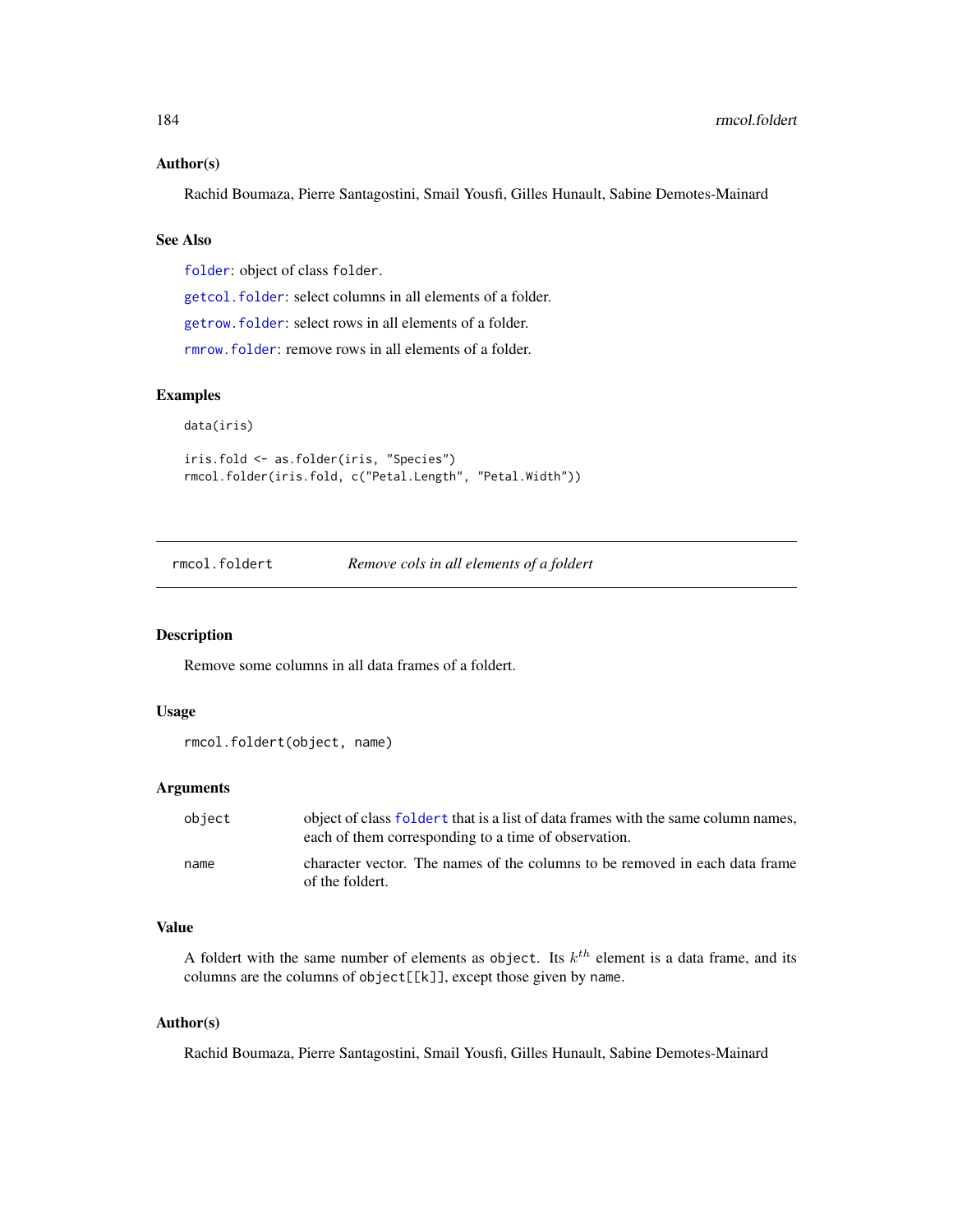#### <span id="page-184-1"></span>rmrow.folder 185

# See Also

[foldert](#page-77-0): object of class foldert.

[getcol.foldert](#page-87-0): select columns in all elements of a foldert.

[getrow.foldert](#page-89-0): get rows in all elements of a foldert.

[rmrow.foldert](#page-185-0): remove rows in all elements of a foldert.

# Examples

```
data(floribundity)
```

```
ft0 <- foldert(floribundity, cols.select = "union", rows.select = "union")
ft0
rmcol.foldert(ft0, c("area"))
```
<span id="page-184-0"></span>rmrow.folder *Remove rows in all elements of a folder*

## Description

Remove some rows in all data frames of a folder.

## Usage

```
rmrow.folder(object, name)
```
## Arguments

| object | object of class folder that is a list of data frames with the same column names. |
|--------|----------------------------------------------------------------------------------|
| name   | character vector. The names of the rows to be removed in each data frame of the  |
|        | folder.                                                                          |

#### Value

A folder with the same number of elements as object. Its  $k^{th}$  element is a data frame, and its rows are the rows of object[[k]], except those given by name.

# Author(s)

Rachid Boumaza, Pierre Santagostini, Smail Yousfi, Gilles Hunault, Sabine Demotes-Mainard

## See Also

[folder](#page-73-0): object of class folder.

[getrow.folder](#page-88-0): select rows in all elements of a folder.

[getcol.folder](#page-86-0): select columns in all elements of a folder.

[rmcol.folder](#page-182-0): remove columns in all elements of a folder.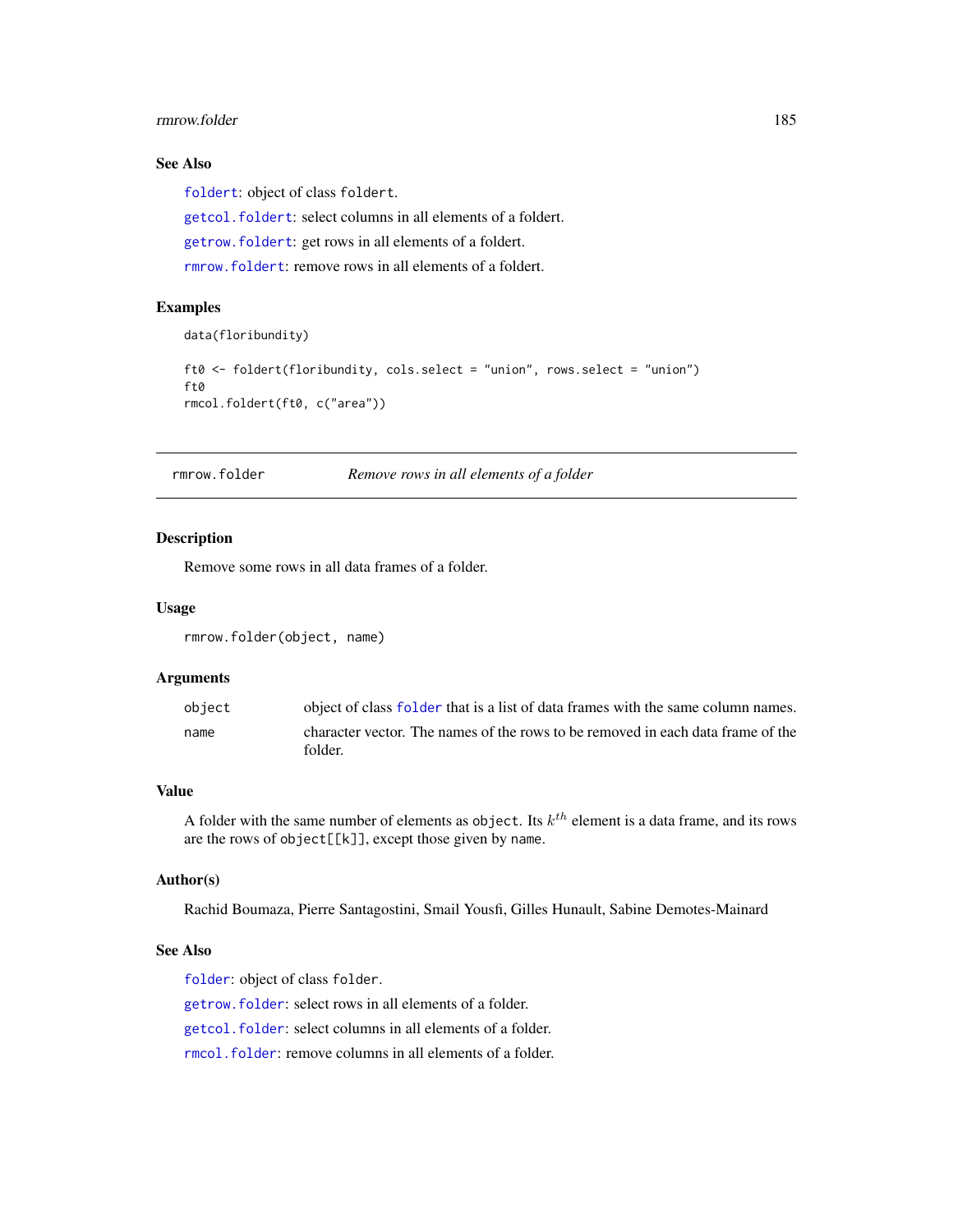# Examples

data(iris)

```
iris.fold <- as.folder(iris, "Species")
rmrow.folder(iris.fold, as.character(seq(1, 150, by = 2)))
```
<span id="page-185-0"></span>rmrow.foldert *Remove rows in all elements of a foldert*

# Description

Remove some rows in all data frames of a foldert.

# Usage

rmrow.foldert(object, name)

#### Arguments

| object | object of class foldert that is a list of data frames with the same column names,<br>each of them corresponding to a time of observation. |
|--------|-------------------------------------------------------------------------------------------------------------------------------------------|
| name   | character vector. The names of the rows to be removed in each data frame of the<br>foldert.                                               |

### Value

A foldert with the same number of elements as object. Its  $k^{th}$  element is a data frame, and its rows are the rows of object[[k]], except those given by name.

#### Author(s)

Rachid Boumaza, Pierre Santagostini, Smail Yousfi, Gilles Hunault, Sabine Demotes-Mainard

## See Also

[foldert](#page-77-0): object of class foldert.

[getrow.foldert](#page-89-0): select rows in all elements of a foldert.

[getcol.foldert](#page-87-0): select columns in all elements of a foldert.

[rmcol.foldert](#page-183-0): remove columns in all elements of a foldert.

```
data(floribundity)
```

```
ft0 <- foldert(floribundity, cols.select = "union", rows.select = "union")
ft0
rmrow.foldert(ft0, c("rose", c("16", "51")))
```
<span id="page-185-1"></span>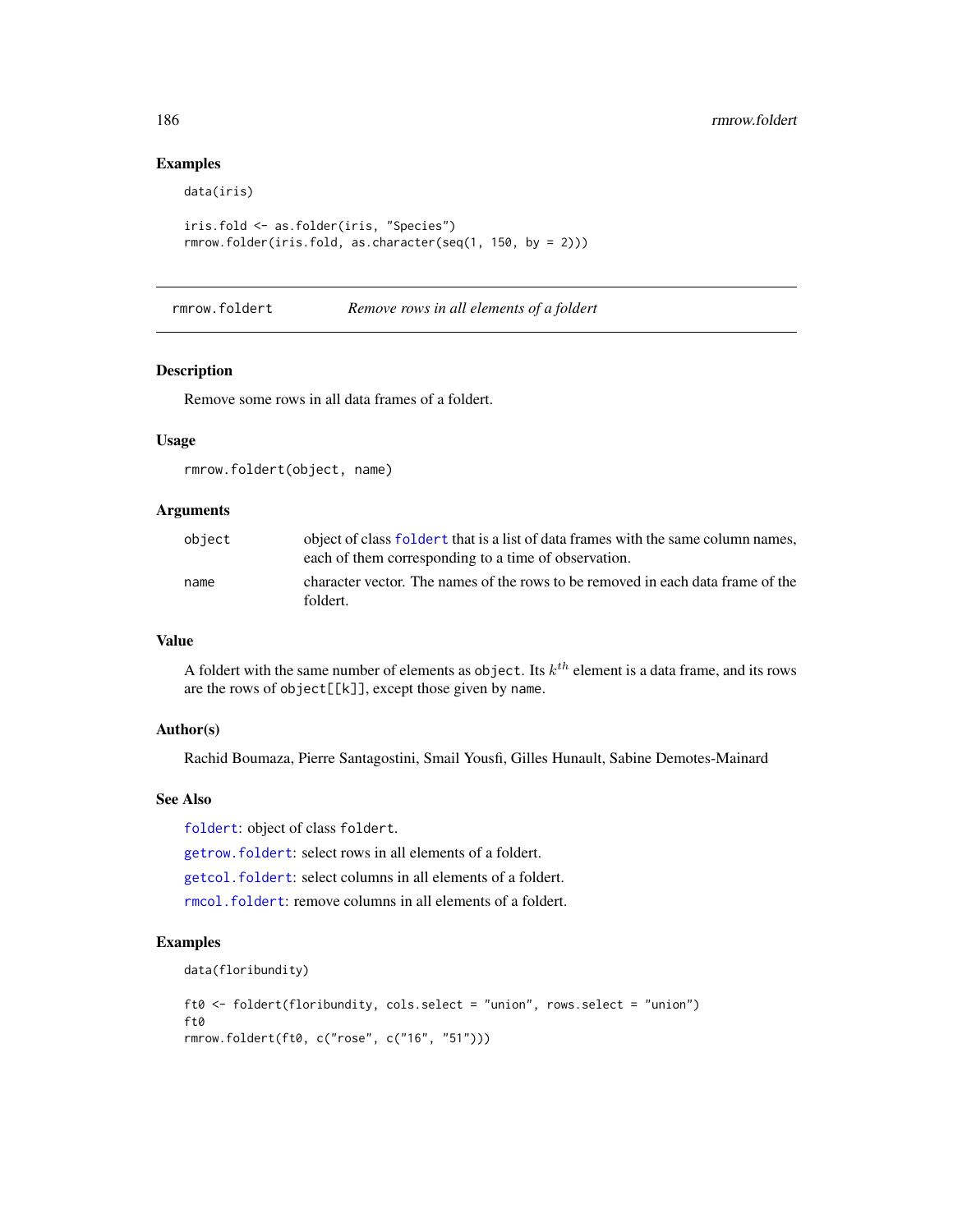<span id="page-186-0"></span>roseflowers *Rose flowers*

# Description

The data are extracted from measures on roses from an agronomic experiment in a greenhouse and outdoors.

## Usage

data(roseflowers)

# Format

roseflowers is a list of two data frames:

- roseflowers\$variety: this first data frame has 5 rows and 3 columns (factors) named place, rose and variety.
- roseflowers\$flower: this second data frame has 11 cases and 5 columns named numflower (the order number of the flower), rose, diameter and height (the diameter and height of the flower), and nleaves (the number of the leaves of the axis).

## Examples

```
data(roseflowers)
summary(roseflowers$variety)
summary(roseflowers$flower)
```
roseleaves *Rose leaves*

# Description

The data are extracted from measures on roses from an agronomic experiment in a greenhouse and outdoors.

# Usage

data("roseleaves")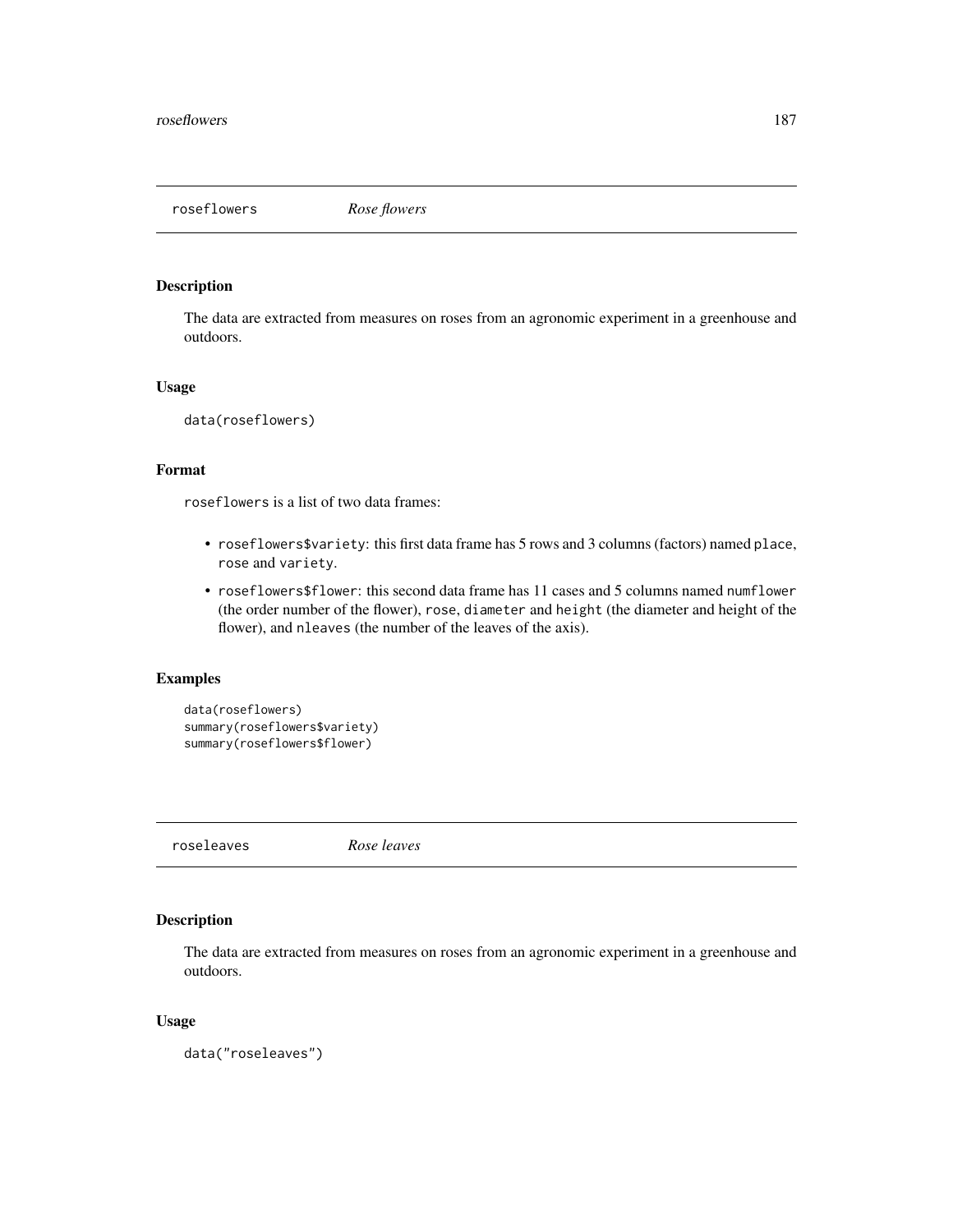# <span id="page-187-0"></span>Format

roseleaves is a list of four data frames:

- roseflowers\$rose: data frame with 7 rows and 3 columns (factors) named rose, place and variety.
- roseflowers\$stem: data frame with 12 rows and 5 columns named rose, stem, date, order (the ramification order of the stem) and nleaves (the number of leaves of the stem).
- roseflowers\$leaf: data frame with 35 rows and 5 columns named stem, leaf, rank (the rank of the leaf on the stem), nleaflets and lrachis (the number of leaflets of the leaf and the length of its rachis).
- roseflowers\$leaflet: data frame with 221 rows and 4 columns named leaf, leaflet, lleaflet and wleaflet (the length and width of the leaflet).

Each row (rose) in roseleaves\$rose pertains to several rows (stems) in roseleaves\$stem.

Each row (stem) in roseleaves\$rose pertains to several rows (leaves) in roseleaves\$leaf.

Each row (leaf) in roseleaves\$rose pertains to several rows (leaflets) in roseleaves\$leaflet.

# Examples

```
data(roseleaves)
summary(roseleaves$rose)
summary(roseleaves$stem)
summary(roseleaves$leaf)
summary(roseleaves$leaflet)
```
rosephytomer *Rose leaf and internode dynamics*

#### Description

These data are extracted from measures on rosebushes during a study on leaf and internode expansion dynamics. For four rosebushes, on each metamer, the length of the terminal leaflet and the length of the internode were measured on several days, from the 24 april 2010 to the 19 july 2010.

The metamers which have no leaflets are omitted.

#### Usage

```
data("rosephytomer")
```
## Format

A data frame with 643 rows (4 plants, 7, 8 or 9 metamers per plant, 37 days of observation) and 6 columns:

date a POSIXct

nplant a factor with levels 113 114 118 121. Numbers of the plants.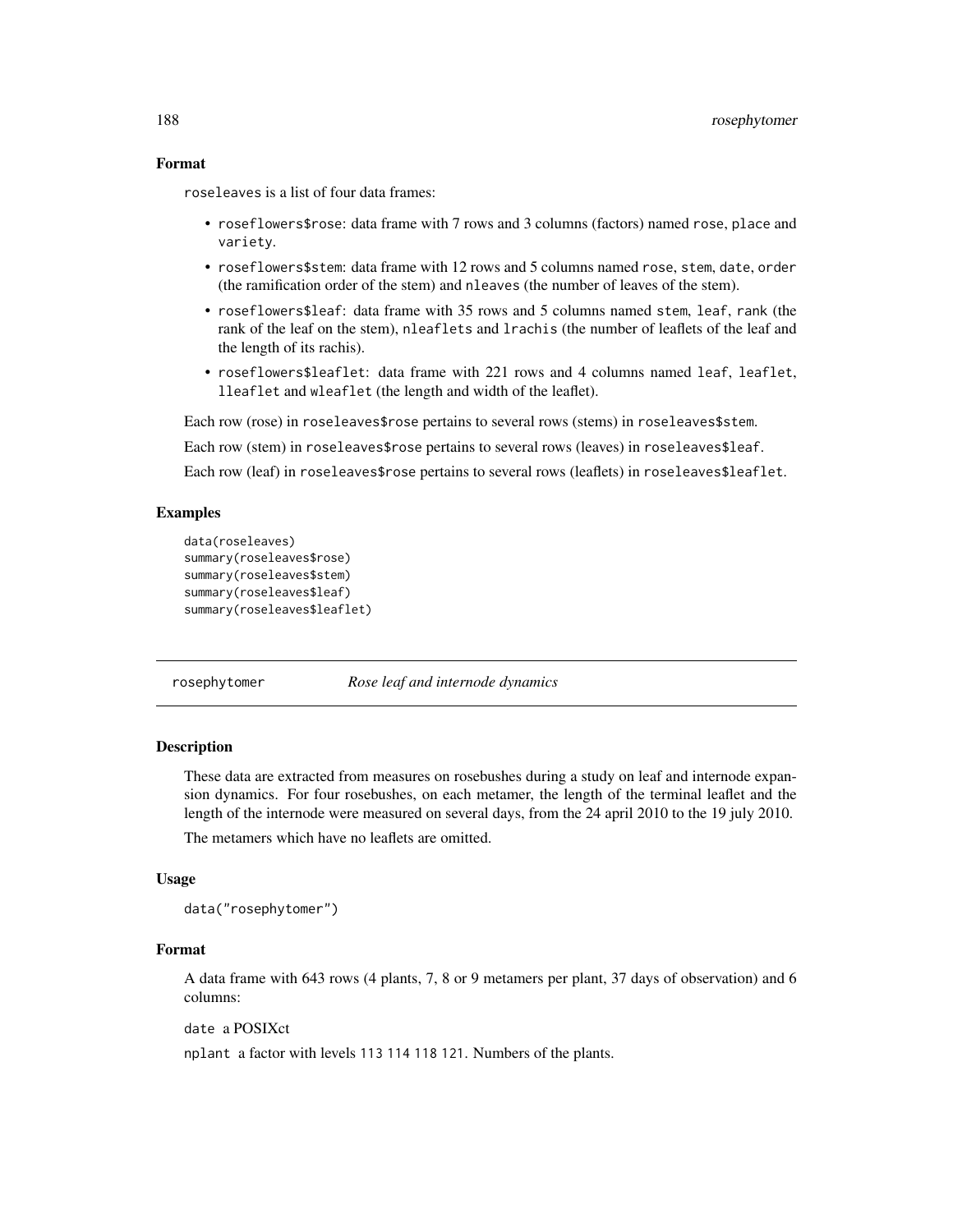<span id="page-188-0"></span>rank numeric. Rank of the metamer on the stem.

lleaflet, linternode numeric. Length of the terminal leaflet, length of the internode.

phytomer factor. Identifiers of the metamers.

# Source

Demotes-Mainard, S., Bertheloot, J., Boumaza, R., Huché-Thélier, L., Guéritaine, G., Guérin, V. and Andrieu, B. (2013). Rose bush leaf and internode expansion dynamics: analysis and development of a model capturing interplant variability. Frontiers in Plant Science 4: 418. Doi: 10.3389/fpls.2013.00418

#### Examples

```
data(rosephytomer)
as.foldert(rosephytomer, method = 1, ind = "phytomer", timecol = "date", same.rows = TRUE)
```
roses *Roses data*

# Description

Sensory data characterising the visual aspect of 10 rosebushes

#### Usage

data(roses)

#### Format

roses is a data frame of sensory data with 420 rows (10 products, 14 assessors, 3 sessions) and 17 columns. The first 16 columns are numeric and correspond to 16 visual characteristics of rosebushes. The last column is a factor giving the name of the corresponding rosebush.

- Sha: top sided shape
- Den: foliage thickness
- Sym: plant symmetry
- Vgr: stem vigour
- Qrm: quantity of stems
- Htr: branching level
- Of 1: quantity of flowers
- Efl: staggering of flowering
- Mvfl: flower enhancement
- Difl: flower size
- Qfr: quantity of faded flowers/fruits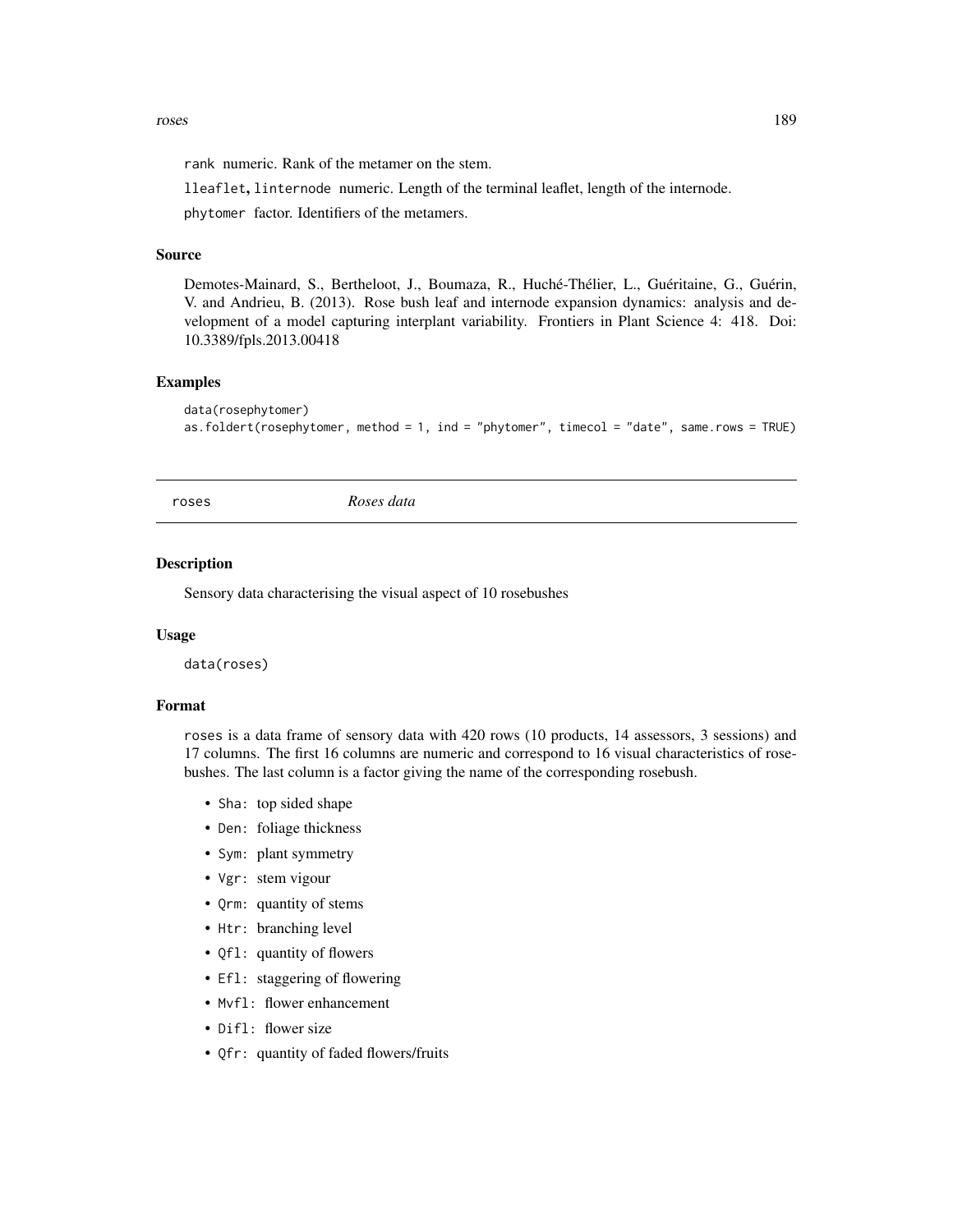- <span id="page-189-1"></span>• Qbt: quantity of floral buds
- Defl: density of flower petals
- Vcfl: intensity of flower colour
- Tfe: leaf size
- Vfe: darkness of leaf colour
- rose: factor with 10 levels: A, B, C, D, E, F, G, H, I and J

#### Source

Boumaza, R., Huché-Thélier, L., Demotes-Mainard, S., Le Coz, E., Leduc, N., Pelleschi-Travier, S., Qannari, E.M., Sakr, S., Santagostini, P., Symoneaux, R., Guérin, V. (2010). Sensory profile and preference analysis in ornamental horticulture: The case of rosebush. Food Quality and Preference, 21, 987-997.

# Examples

data(roses) summary(roses)

<span id="page-189-0"></span>skewness.folder *Skewness coefficients of a folder of data sets*

#### Description

Computes the skewness coefficient by column of the elements of an object of class folder.

#### Usage

```
skewness.folder(x, na.rm = FALSE, type = 3)
```
# Arguments

| $\mathsf{x}$ | an object of class folder that is a list of data frames with the same column    |
|--------------|---------------------------------------------------------------------------------|
|              | names.                                                                          |
| na.rm        | logical. Should missing values be omitted from the calculations? (see skewness) |
| type         | an integer between 1 and 3 (see skewness).                                      |

## Details

It uses [skewness](#page-0-0) to compute the mean by numeric column of each element of the folder. If some columns of the data frames are not numeric, there is a warning, and the means are computed on the numeric columns only.

#### Value

A list whose elements are the skewness coefficients by column of the elements of the folder.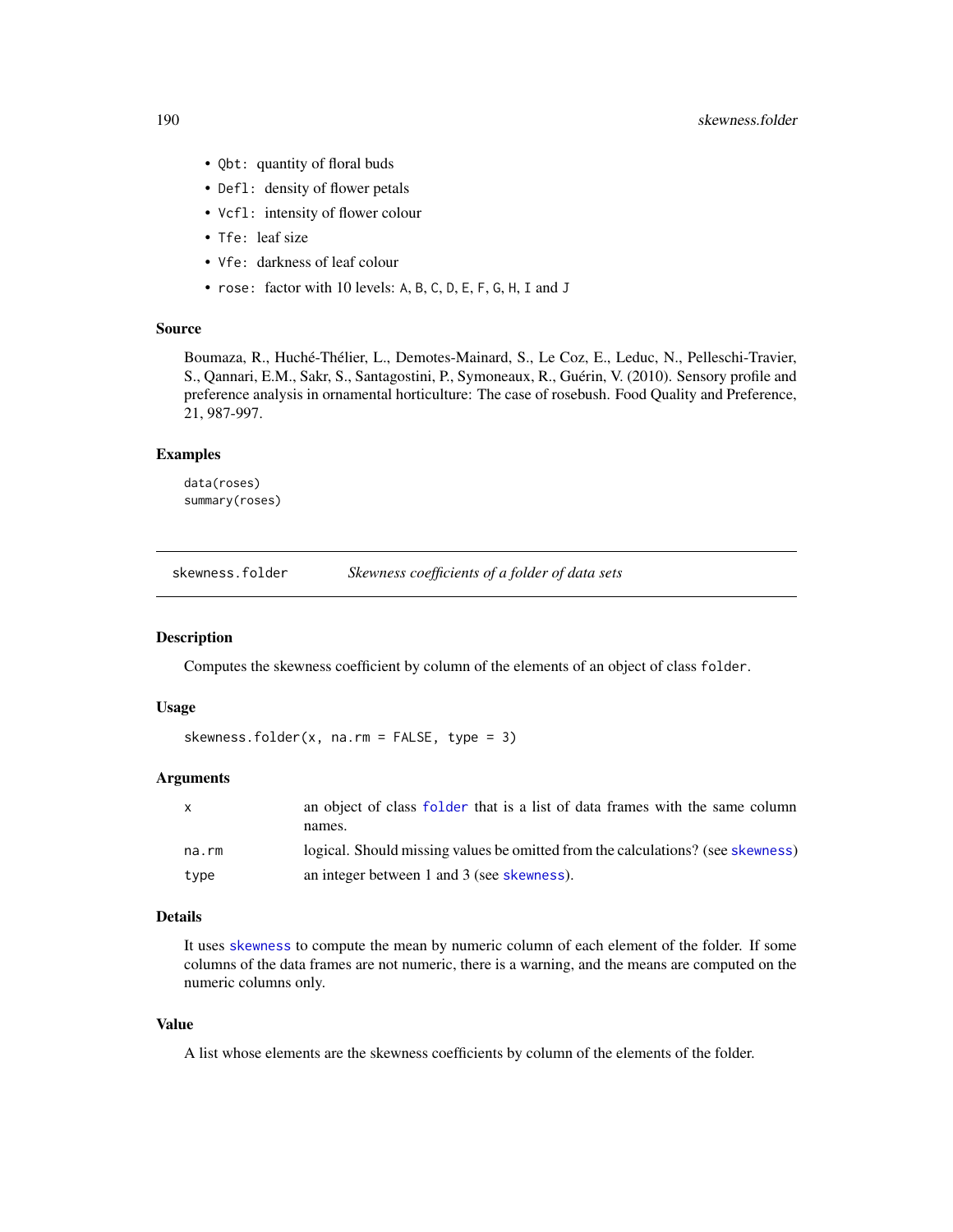#### <span id="page-190-0"></span>sqrtmatrix 191

#### Author(s)

Rachid Boumaza, Pierre Santagostini, Smail Yousfi, Gilles Hunault, Sabine Demotes-Mainard

# See Also

[folder](#page-73-0) to create an object is of class folder. [mean.folder](#page-147-0), [var.folder](#page-195-0), [cor.folder](#page-27-0), [kurtosis.folder](#page-115-0) for other statistics for folder objects.

# Examples

```
# First example: iris (Fisher)
data(iris)
iris.fold <- as.folder(iris, "Species")
iris.skewness <- skewness.folder(iris.fold)
print(iris.skewness)
# Second example: roses
data(roses)
roses.fold <- as.folder(roses, "rose")
roses.skewness <- skewness.folder(roses.fold)
print(roses.skewness)
```
sqrtmatrix *Square root of a symmetric, positive semi-definite matrix*

#### Description

Calculation of the square root of a positive semi-definite matrix (see Details for the definition of such a matrix).

#### Usage

sqrtmatrix(mat)

#### Arguments

mat numeric matrix.

## Details

The matrix mat must be symmetric and positive semi-definite. Otherwise, there is an error.

The square root of the matrix mat is the positive semi-definite matrix M such as  $t(M)$  %\*% M = mat. Do not confuse with sqrt(mat), which returns the square root of the elements of mat.

The computation is based on the diagonalisation of mat. The eigenvalues smaller than  $10^{\circ}$ -16 are identified as null values.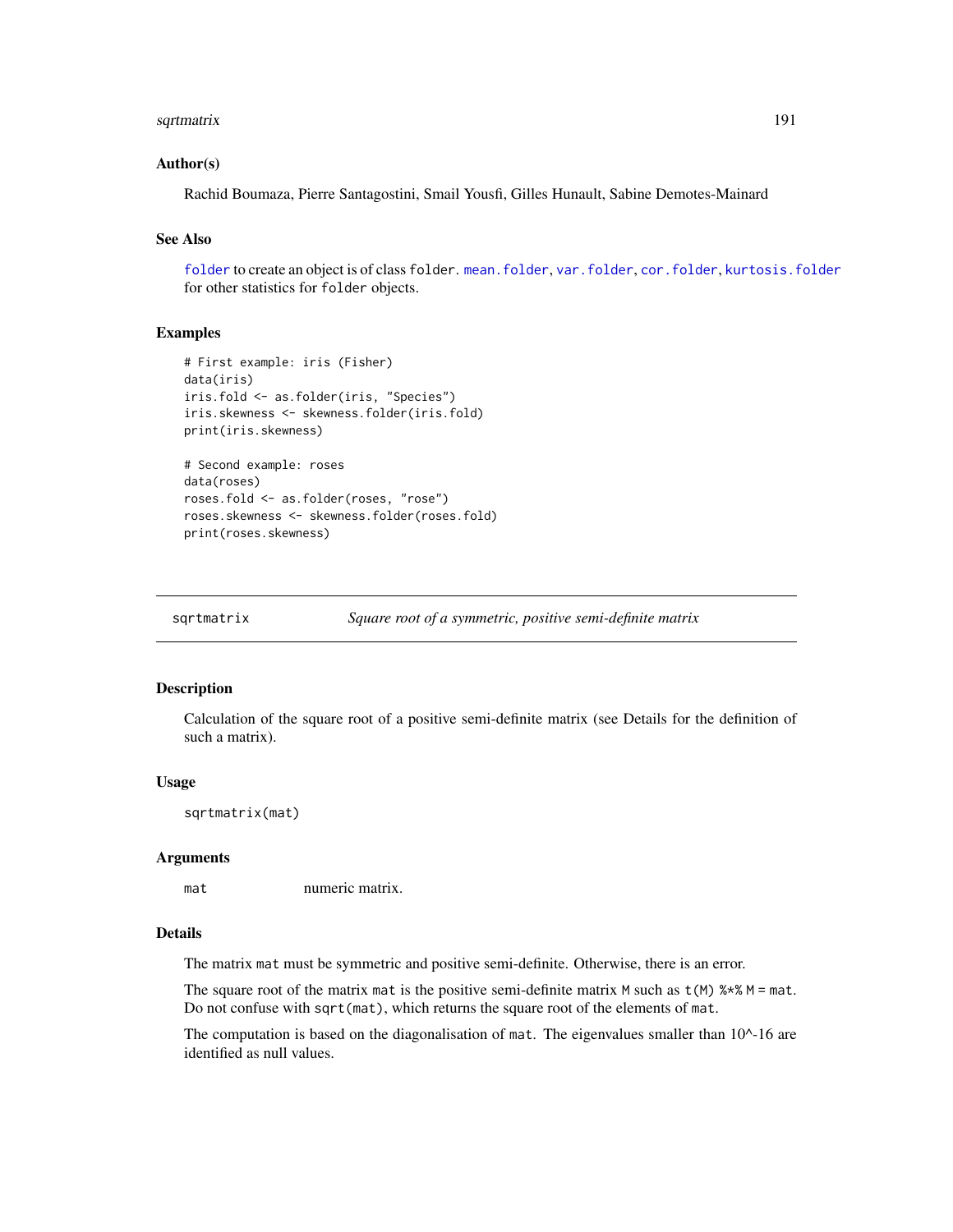<span id="page-191-0"></span>Value

Matrix: the square root of the matrix mat.

## Author(s)

Rachid Boumaza, Pierre Santagostini, Smail Yousfi, Gilles Hunault, Sabine Demotes-Mainard

# Examples

```
M2 \le - matrix(c(5, 4, 4, 5), nrow = 2)
M <- sqrtmatrix(M2)
M
```
summary.folder *Summarize a folder*

# Description

Summarize an object of class folder.

#### Usage

## S3 method for class 'folder' summary(object, ...)

## Arguments

| object | object of class folder that is a list of data frames with the same column names. |
|--------|----------------------------------------------------------------------------------|
| .      | further arguments passed to or from other methods.                               |

# Value

A list, each element of it contains the summary of the corresponding element of object. This list has an attribute  $attr($ , "same.rows").

#### Author(s)

Rachid Boumaza, Pierre Santagostini, Smail Yousfi, Gilles Hunault, Sabine Demotes-Mainard

#### See Also

[folder](#page-73-0): object of class folder. [as.folder.data.frame](#page-12-0): build an object of class folder from a data frame.

```
data(iris)
```

```
iris.fold <- as.folder(iris, "Species")
summary(iris.fold)
```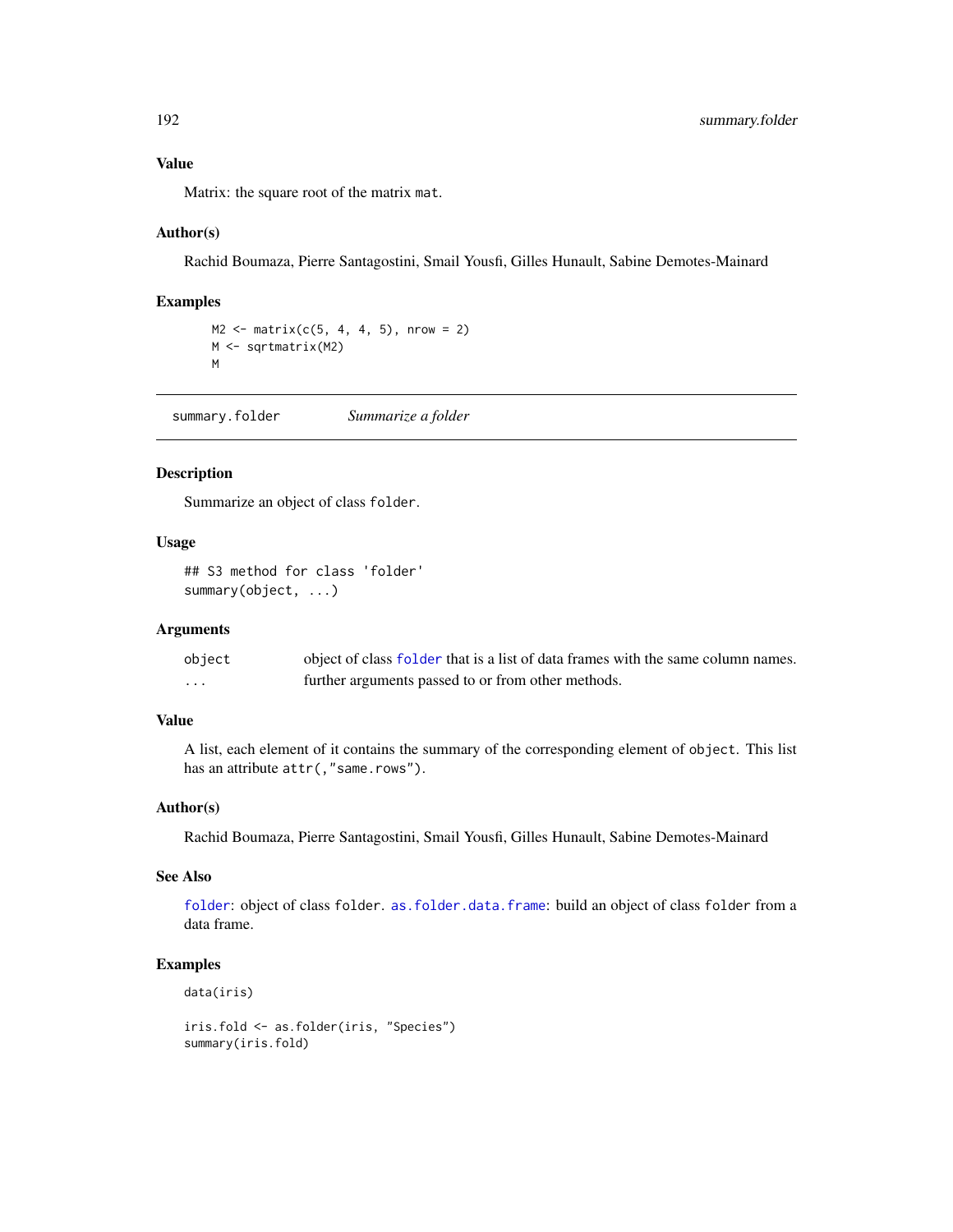<span id="page-192-0"></span>summary.folderh *Summarize a folderh*

#### Description

Summarize an object of class folderh.

#### Usage

## S3 method for class 'folderh' summary(object, ...)

#### **Arguments**

| object  | object of class folderh that is a list of data frames. |
|---------|--------------------------------------------------------|
| $\cdot$ | further arguments passed to or from other methods.     |

# Value

A list, each element of it containing the summary of the corresponding element of object. This list has an attribute  $attr(, "keys")$  (see [folderh](#page-75-0)).

# Author(s)

Rachid Boumaza, Pierre Santagostini, Smail Yousfi, Gilles Hunault, Sabine Demotes-Mainard

## See Also

[folderh](#page-75-0): object of class folderh.

## Examples

```
# First example
mtgfile <- system.file("extdata/plant1.mtg", package = "dad")
x <- read.mtg(mtgfile)
fh1 <- as.folderh(x, classes = c("P", "A", "M")))
summary(fh1)
# Second example
data(roseleaves)
roses <- roseleaves$rose
stems <- roseleaves$stem
leaves <- roseleaves$leaf
leaflets <- roseleaves$leaflet
```
fh2 <- folderh(roses, "rose", stems, "stem", leaves, "leaf", leaflets) summary(fh2)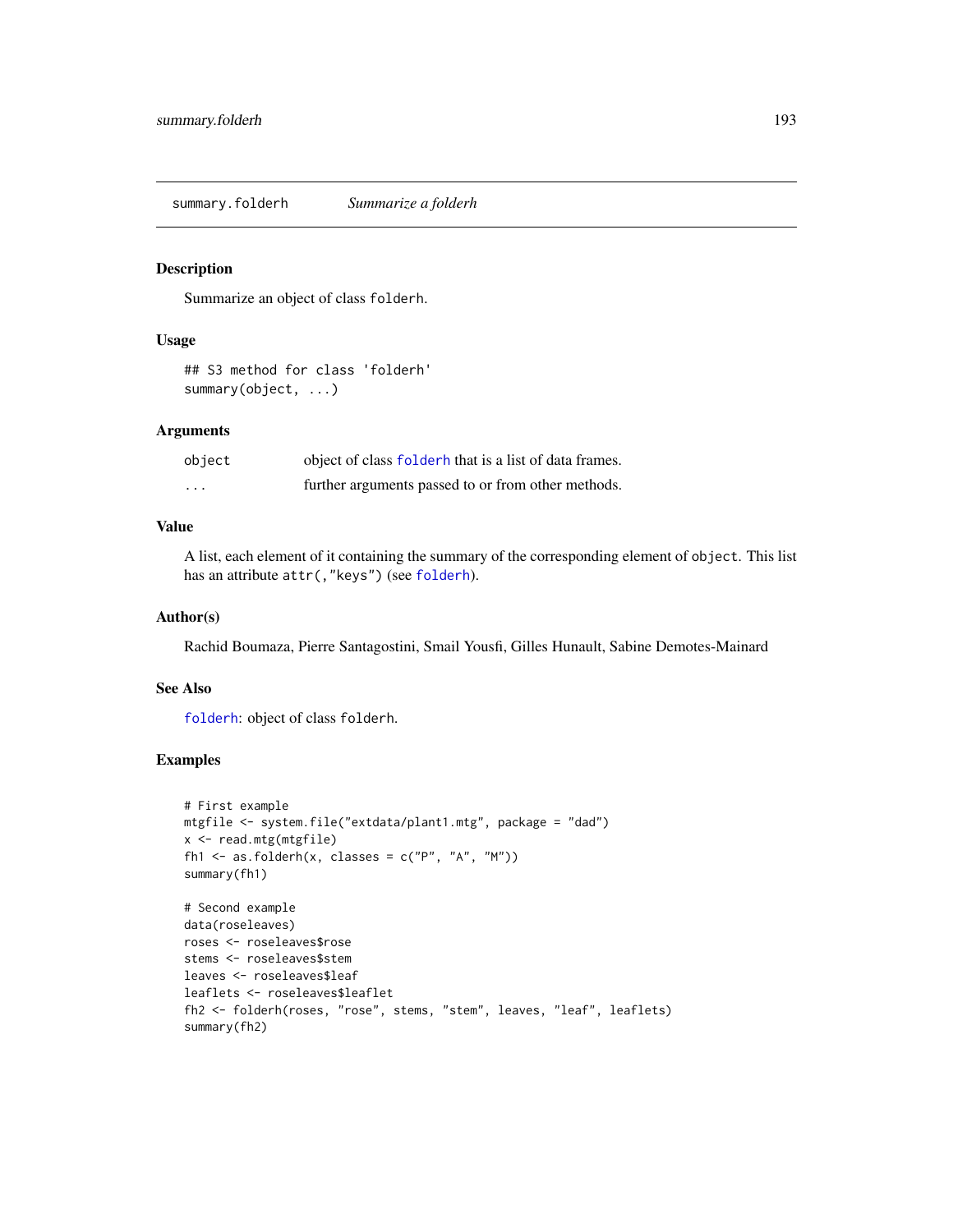<span id="page-193-0"></span>summary.foldermtg *Summary of an object of class* foldermtg

#### Description

Summary method for S3 class foldermtg.

## Usage

```
## S3 method for class 'foldermtg'
summary(object, ...)
```
# Arguments

| object  | an object of class folderming.         |
|---------|----------------------------------------|
| $\cdot$ | optional arguments to summary methods. |

# Value

The summary of the data frames containing the vertices of each class and the values of the features on these vertices.

#### Author(s)

Rachid Boumaza, Pierre Santagostini, Smail Yousfi, Gilles Hunault, Sabine Demotes-Mainard

# References

Cokelaer, T. and Pradal, C. (2010). [MTG user guide](http://openalea.gforge.inria.fr/doc/vplants/newmtg/doc/_build/html/user/syntax.html)

## See Also

[read.mtg](#page-180-0): reads a MTG file and creates an object of class "foldermtg".

```
mtgfile1 <- system.file("extdata/plant1.mtg", package = "dad")
x1 <- read.mtg(mtgfile1)
summary(x1)
mtgfile2 <- system.file("extdata/plant2.mtg", package = "dad")
x2 <- read.mtg(mtgfile2)
summary(x2)
```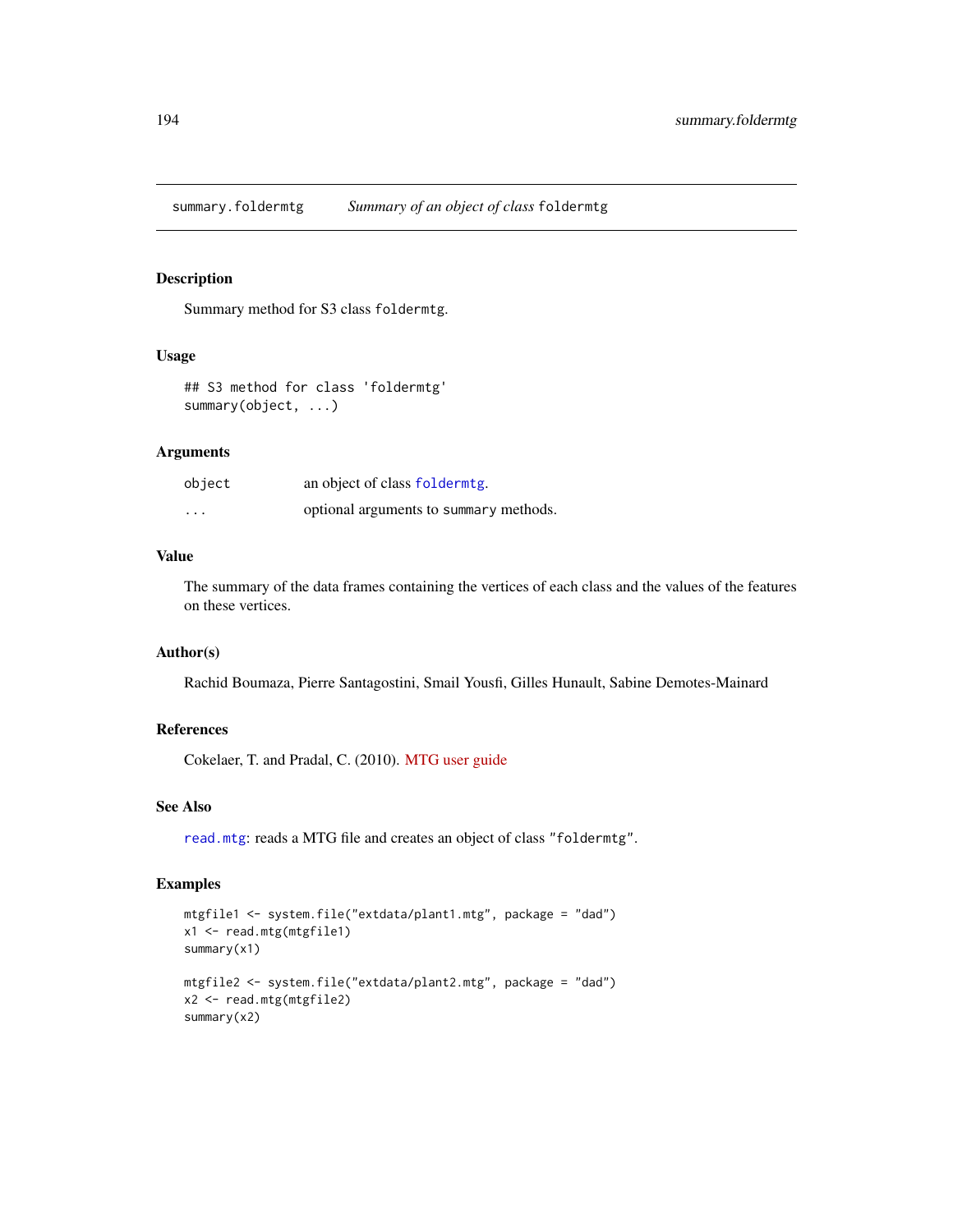#### <span id="page-194-0"></span>Description

Summarize an object of class foldert.

## Usage

```
## S3 method for class 'foldert'
summary(object, ...)
```
#### Arguments

| object | object of class foldert that is a list of data frames organised according to time. |
|--------|------------------------------------------------------------------------------------|
| .      | further arguments passed to or from other methods.                                 |

# Value

A list, each element of it contains the summary of the corresponding element of object. This list has two attributes  $attr($ , "times") and  $attr($ , "same.rows").

# Author(s)

Rachid Boumaza, Pierre Santagostini, Smail Yousfi, Gilles Hunault, Sabine Demotes-Mainard

# See Also

[foldert](#page-77-0): object of class foldert. [as.foldert.data.frame](#page-19-0): build an object of class foldert from a data frame. as. foldert.array: build an object of class foldert from a 3d-array.

```
# 1st example
data(floribundity)
ftflor <- foldert(floribundity, cols.select = "union", rows.select = "union")
summary(ftflor)
```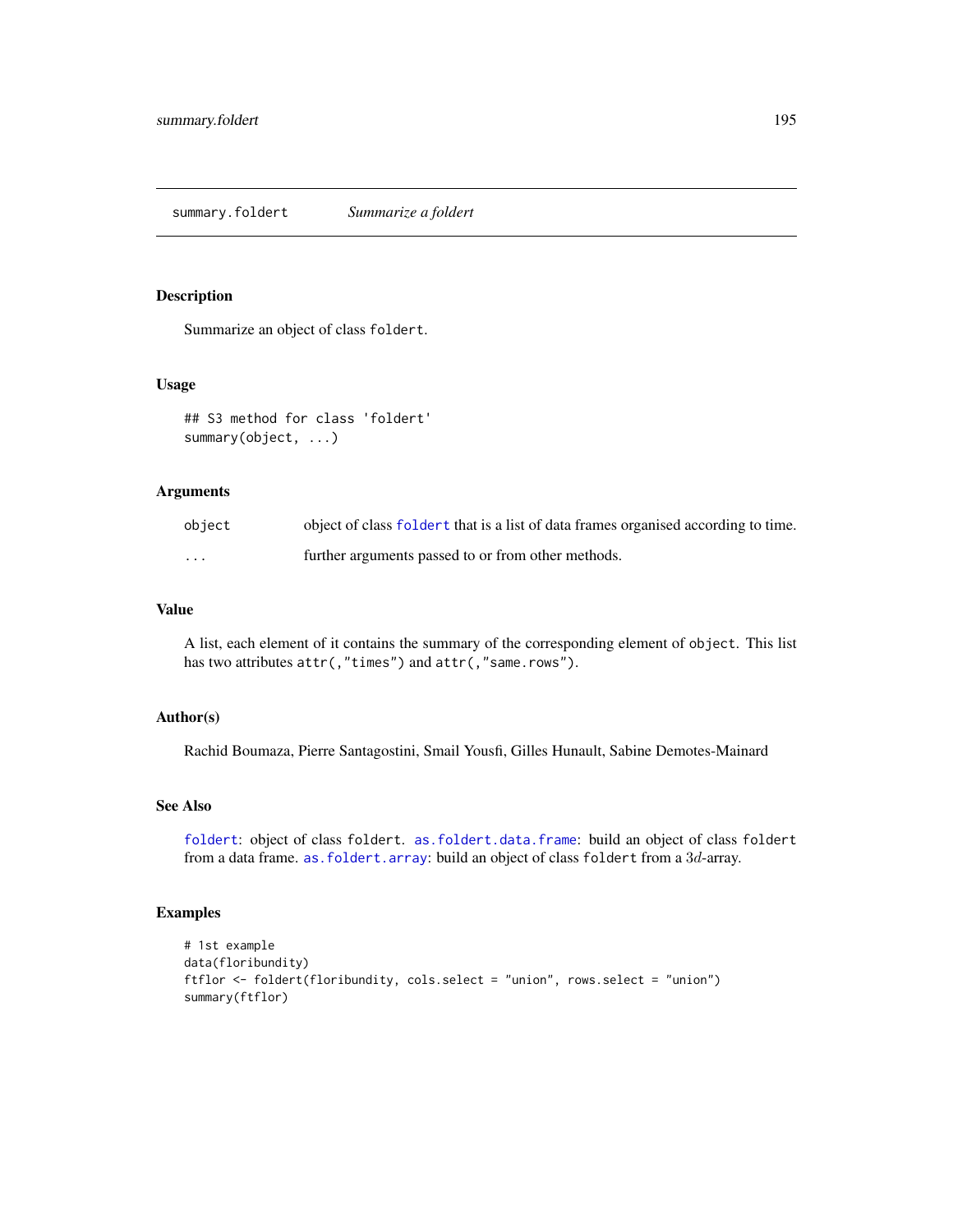<span id="page-195-1"></span><span id="page-195-0"></span>

#### Description

Computes the variance matrices of the elements of an object of class folder.

#### Usage

var.folder(x, na.rm = FALSE, use = "everything")

## Arguments

| $\mathsf{x}$ | an object of class folder that is a list of data frames with the same column<br>names.                                                                                                                                                                                   |
|--------------|--------------------------------------------------------------------------------------------------------------------------------------------------------------------------------------------------------------------------------------------------------------------------|
| na.rm        | logical. Should missing values be removed? (see var)                                                                                                                                                                                                                     |
| use          | an optional character string giving a method for computing covariances in the<br>presence of missing values. This must be (an abbreviation of) one of the strings<br>"everything", "all.obs", "complete.obs", "na.or.complete", or "pairwise.complete.obs"<br>(see var). |

### Details

It uses [var](#page-0-0) to compute the variance matrix of the numeric columns of each element of the folder. If some columns of the data frames are not numeric, there is a warning, and the variances are computed on the numeric columns only.

#### Value

A list whose elements are the variance matrices of the elements of the folder.

#### Author(s)

Rachid Boumaza, Pierre Santagostini, Smail Yousfi, Gilles Hunault, Sabine Demotes-Mainard

## See Also

[folder](#page-73-0) to create an object is of class folder. [mean.folder](#page-147-0), [cor.folder](#page-27-0), [skewness.folder](#page-189-0), [kurtosis.folder](#page-115-0) for other statistics for folder objects.

```
# First example: iris (Fisher)
data(iris)
iris.fold <- as.folder(iris, "Species")
iris.vars <- var.folder(iris.fold)
print(iris.vars)
```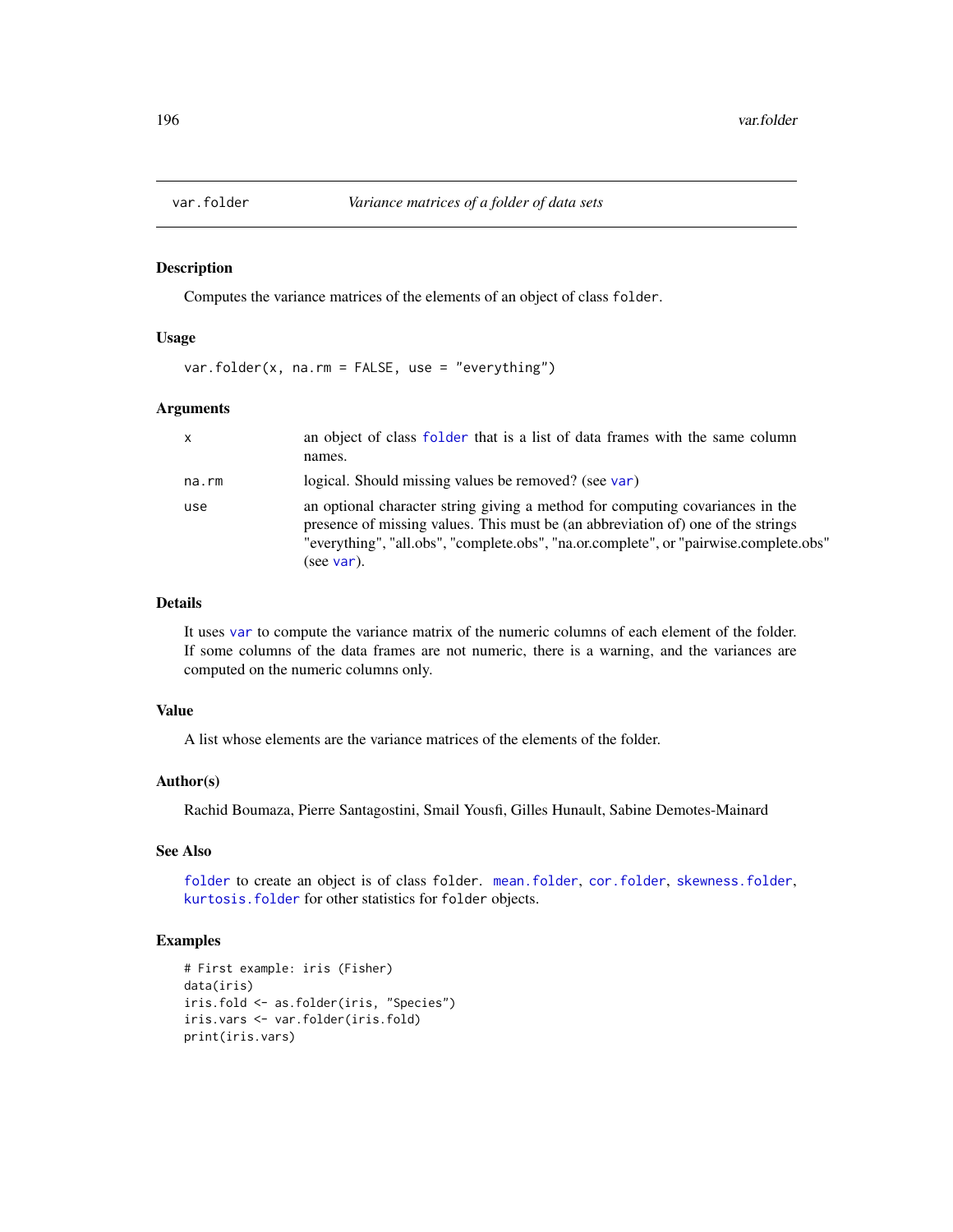## <span id="page-196-1"></span>varietyleaves 197

```
# Second example: roses
data(roses)
roses.fold <- as.folder(roses, "rose")
roses.vars <- var.folder(roses.fold)
print(roses.vars)
```
varietyleaves *Rose variety leaves*

#### Description

The data are extracted from measures on roses from an agronomic experiment in a greenhouse and outdoors.

## Usage

```
data("varietyleaves")
```
# Format

varietyleaves is an object of class "folderh", that is a list of two data frames:

- varietyleaves\$variety: data frame with 31 rows and 2 columns (factors) named rose and variety.
- varietyleaves\$leaves: data frame with 581 rows and 5 columns named rose, nleaflet (number of leaflets), lrachis (length of the rachis), lleaflet (length of the principal leaflet) and wleaflet (width of the principal leaflet).

# Examples

```
data(varietyleaves)
summary(varietyleaves)
```
<span id="page-196-0"></span>

wasserstein *2-Wasserstein distance between Gaussian densities*

## Description

The 2-Wasserstein distance between two multivariate  $(p > 1)$  or univariate  $(p = 1)$  Gaussian densities (see Details).

#### Usage

 $wasserstein(x1, x2, check = FALSE)$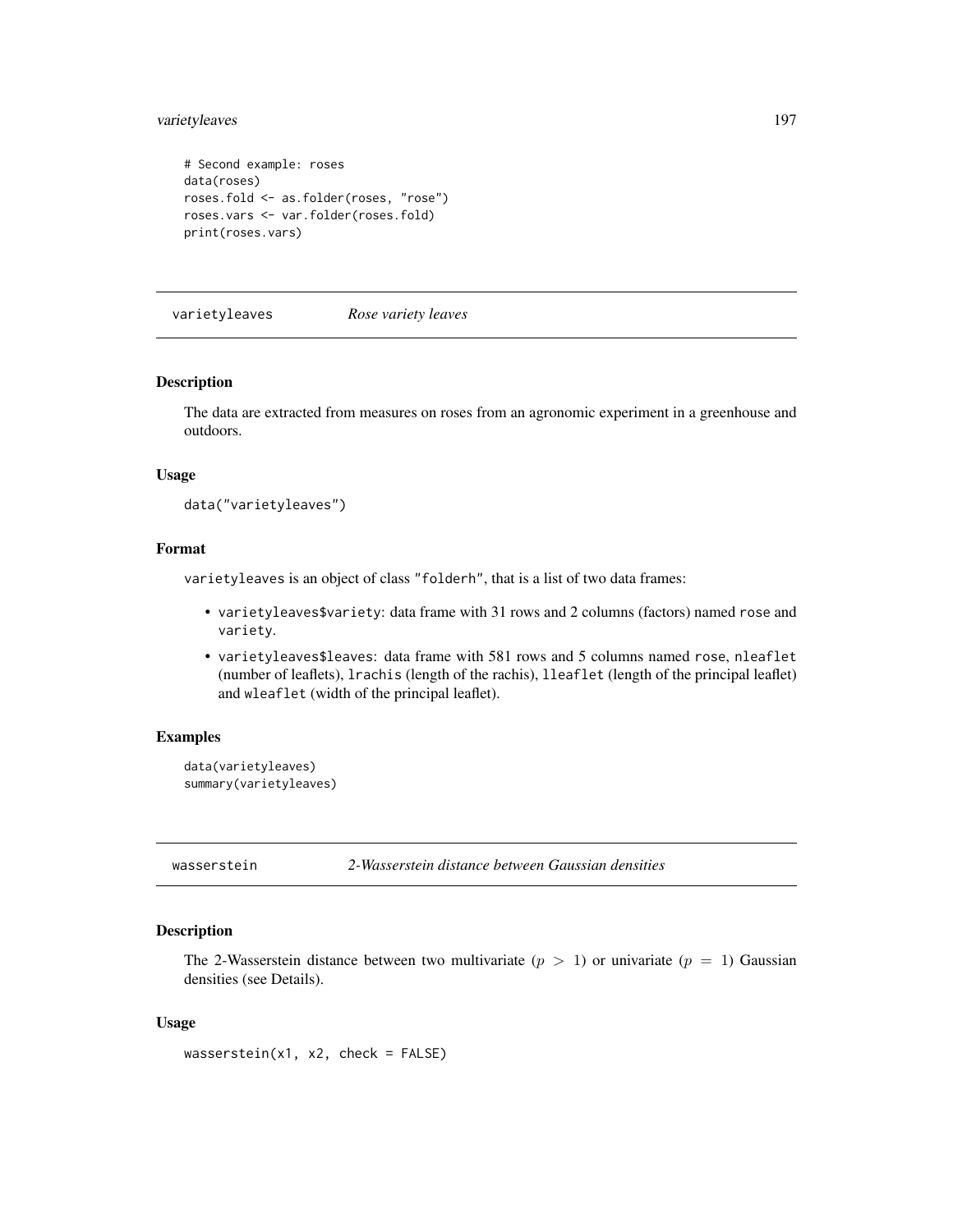#### <span id="page-197-0"></span>Arguments

| x1             | a matrix or data frame of $n_1$ rows (observations) and p columns (variables) (can<br>also be a tibble) or a vector of length $n_1$ .                                                     |
|----------------|-------------------------------------------------------------------------------------------------------------------------------------------------------------------------------------------|
| x <sub>2</sub> | matrix or data frame (or tibble) of $n_2$ rows and p columns or vector of length<br>$n2$ .                                                                                                |
| check          | logical. When TRUE (the default is FALSE) the function checks if the covariance<br>matrices are not degenerate (multivariate case) or if the variances are not zero<br>(univariate case). |

## Details

The Wasserstein distance between the two Gaussian densities is computed by using the [wassersteinpar](#page-198-0) function and the density parameters estimated from samples.

## Value

Returns the 2-*W* asserstein distance between the two probability densities.

Be careful! If check = FALSE and one smoothing bandwidth matrix is degenerate, the result returned can not be considered.

# Author(s)

Rachid Boumaza, Pierre Santagostini, Smail Yousfi, Gilles Hunault, Sabine Demotes-Mainard

#### References

Peterson, A., Mueller, H.G. (2016). Functional Data Analysis for Density Functions by Transformation to a Hilbert Space. The annals of Statistics, 44 (1), 183-218. DOI: 10.1214/15-AOS1363

Dowson, D.C., Ladau, B.V. (1982). The Fr $\tilde{A}$ ©chet Distance between Multivariate Normal Distributions. Journal of Multivariate Analysis, 12, 450-455.

## See Also

[wassersteinpar:](#page-198-0) 2-Wasserstein distance between Gaussian densities, given their parameters.

```
require(MASS)
m1 < -c(0, 0)v1 \le matrix(c(1,0,0,1), ncol = 2)
m2 < -c(0,1)v2 \le matrix(c(4,1,1,9), ncol = 2)
x1 \le - mvrnorm(n = 3, mu = m1, Sigma = v1)
x2 \le - mvrnorm(n = 5, mu = m2, Sigma = v2)
wasserstein(x1, x2)
```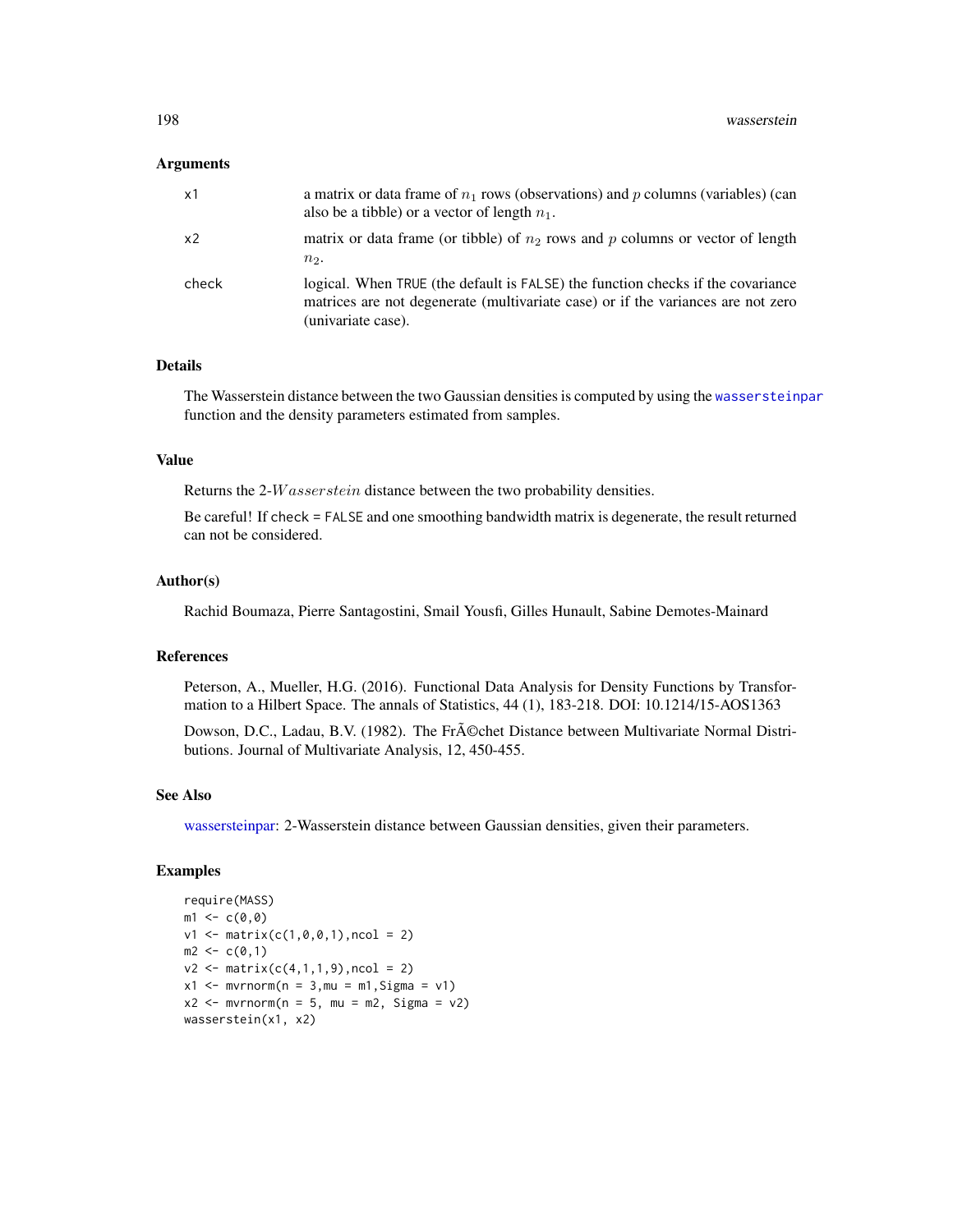<span id="page-198-1"></span><span id="page-198-0"></span>wassersteinpar *2-Wasserstein distance between Gaussian densities given their parameters*

# Description

The 2-Wasserstein distance between two multivariate  $(p > 1)$  or univariate  $(p = 1)$  Gaussian densities given their parameters (mean vectors and covariance matrices if the densities are multivariate, or means and variances if univariate) (see Details).

#### Usage

```
wassersteinpar(mean1, var1, mean2, var2, check = FALSE)
```
## Arguments

| mean1 | $p$ -length numeric vector: the mean of the first Gaussian density.                                                                                                                       |
|-------|-------------------------------------------------------------------------------------------------------------------------------------------------------------------------------------------|
| var1  | p x p symmetric numeric matrix $(p > 1)$ or numeric $(p = 1)$ : the covariance<br>matrix ( $p > 1$ ) or the variance ( $p = 1$ ) of the first Gaussian density.                           |
| mean2 | $p$ -length numeric vector: the mean of the second Gaussian density.                                                                                                                      |
| var2  | p x p symmetric numeric matrix $(p > 1)$ or numeric $(p = 1)$ : the covariance<br>matrix ( $p > 1$ ) or the variance ( $p = 1$ ) of the second Gaussian density.                          |
| check | logical. When TRUE (the default is FALSE) the function checks if the covariance<br>matrices are not degenerate (multivariate case) or if the variances are not zero<br>(univariate case). |

## Details

The mean vectors  $(m1$  and  $m2)$  and variance matrices  $(v1$  and  $v2)$  given as arguments (mean1, mean2, var1 and var2) are used to compute the 2-Wasserstein distance between the two Gaussian densities, equal to:

$$
(||m1 - m2||_2^2 + trace((v1 + v2) - 2 * (v2^{1/2}v1v2^{1/2})^{1/2}))^{1/2}
$$

If  $p = 1$ :.

$$
((m1 - m2)^2 + v1 + v2 - 2 * (v1 * v2)^{1/2})^{1/2}
$$

# Value

The 2-Wasserstein distance between two Gaussian densities.

Be careful! If check = FALSE and one covariance matrix is degenerated (multivariate case) or one variance is zero (univariate case), the result returned must not be considered.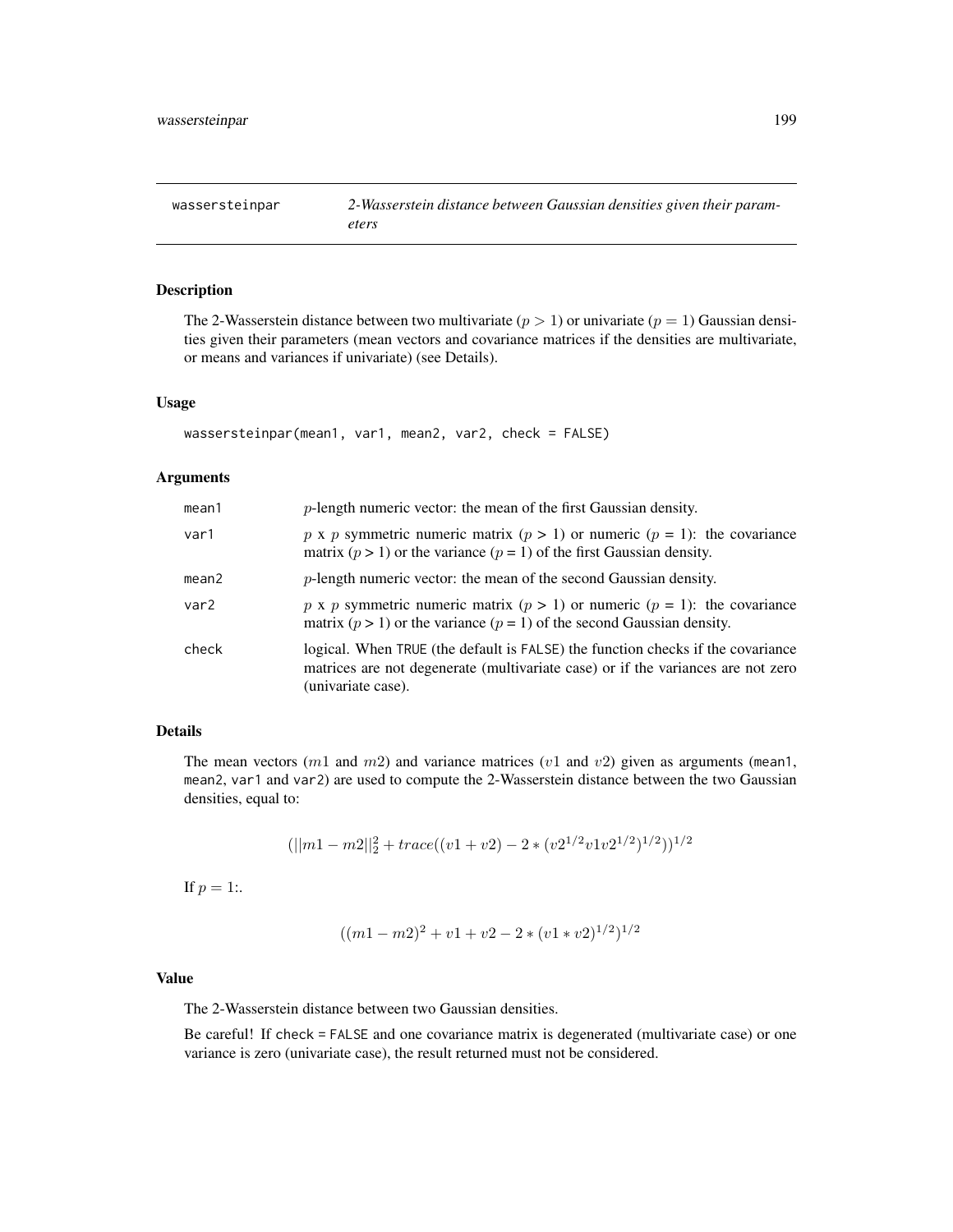#### <span id="page-199-0"></span>Author(s)

Rachid Boumaza, Pierre Santagostini, Smail Yousfi, Gilles Hunault, Sabine Demotes-Mainard

#### References

Peterson, A., Mueller, H.G (2016). Functional Data Analysis for Density Functions by Transformation to a Hilbert Space. The annals of Statistics, 44 (1), 183-218. DOI: 10.1214/15-AOS1363

Dowson, D.C., Ladau, B.V. (1982). The Fr $\tilde{A}$ ©chet Distance between Multivariate Normal Distributions. Journal of Multivariate Analysis, 12, 450-455.

#### See Also

[wasserstein:](#page-196-0) 2-Wasserstein distance between Gaussian densities estimated from samples.

```
m1 \leq c(1,1)v1 \le matrix(c(4,1,1,9), ncol = 2)
m2 < -c(0,1)v2 \le matrix(c(1,0,0,1), ncol = 2)
wassersteinpar(m1, v1, m2, v2)
```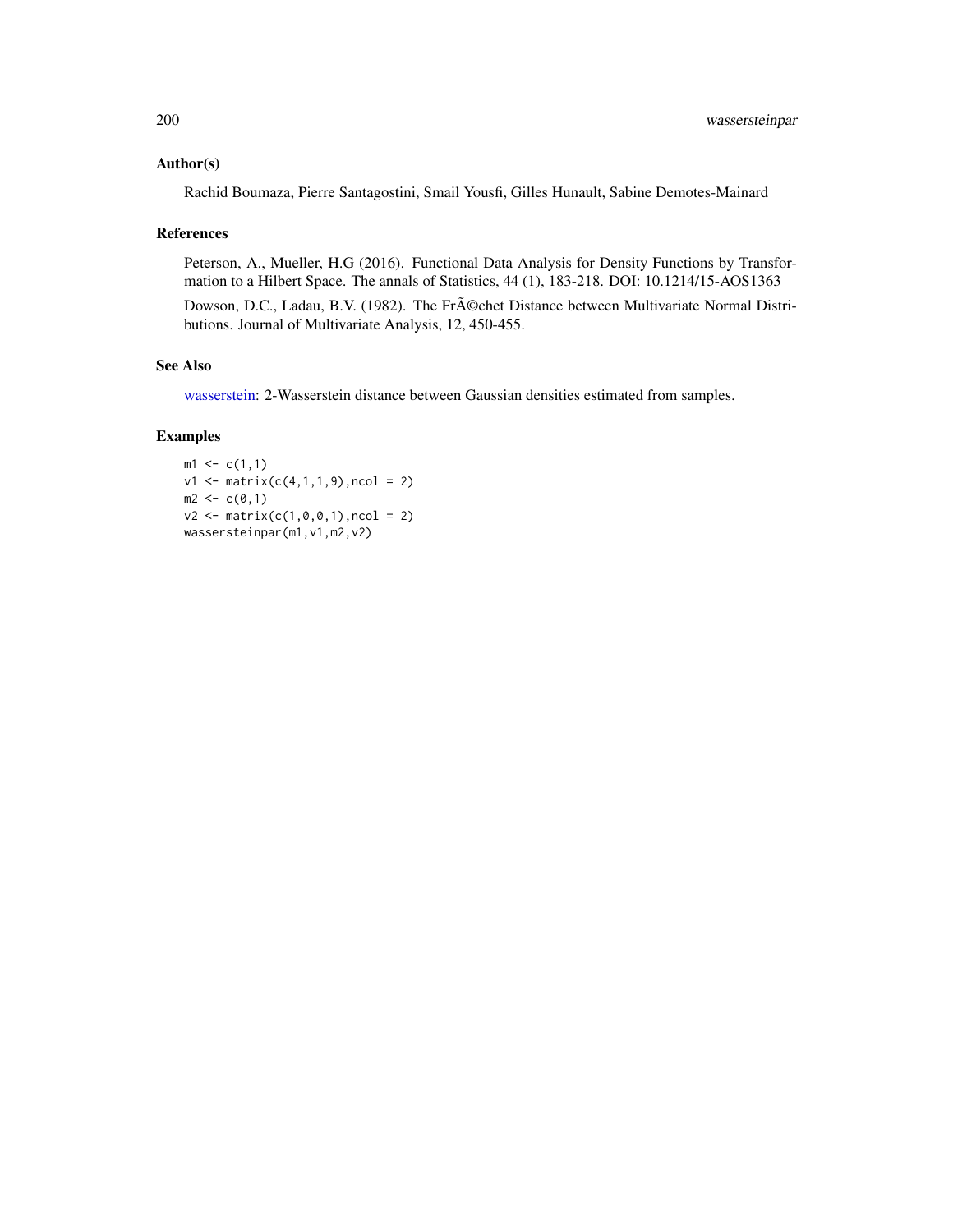# **Index**

∗ datasets castles, [25](#page-24-0) castles.dated, [26](#page-25-0) castles.nondated, [27](#page-26-0) departments, [44](#page-43-0) dspg, [56](#page-55-0) dspgd2015, [57](#page-56-0) floribundity, [69](#page-68-0) mtgplant1, [152](#page-151-0) mtgplant2, [153](#page-152-0) roseflowers, [187](#page-186-0) roseleaves, [187](#page-186-0) rosephytomer, [188](#page-187-0) roses, [189](#page-188-0) varietyleaves, [197](#page-196-1) appendtofolderh, [7,](#page-6-0) *[77](#page-76-1)* as.data.frame, *[8,](#page-7-0) [9](#page-8-0)*, *[11](#page-10-0)* as.data.frame.folder, [8,](#page-7-0) *[11–](#page-10-0)[13](#page-12-1)*, *[15](#page-14-0)* as.data.frame.folderh, [9,](#page-8-0) *[15](#page-14-0)*, *[77](#page-76-1)* as.data.frame.foldert, [11,](#page-10-0) *[21](#page-20-0)* as.folder, [12](#page-11-0) as.folder.data.frame, *[8](#page-7-0)*, *[12](#page-11-0)*, [13,](#page-12-1) *[192](#page-191-0)* as.folder.folderh, *[10](#page-9-0)*, *[12,](#page-11-0) [13](#page-12-1)*, [14,](#page-13-0) *[15](#page-14-0)*, *[77](#page-76-1)* as.folderh, [16](#page-15-0) as.folderh.foldermtg, *[16](#page-15-0)*, [17](#page-16-0) as.foldert, [18,](#page-17-0) *[176](#page-175-0)* as.foldert.array, *[11](#page-10-0)*, *[18](#page-17-0)*, [19,](#page-18-1) *[21](#page-20-0)*, *[80](#page-79-0)*, *[160](#page-159-0)*, *[176](#page-175-0)*, *[195](#page-194-0)* as.foldert.data.frame, *[11](#page-10-0)*, *[18,](#page-17-0) [19](#page-18-1)*, [20,](#page-19-1) *[80](#page-79-0)*, *[85](#page-84-0)*, *[160](#page-159-0)*, *[176](#page-175-0)*, *[195](#page-194-0)* association measures, [22](#page-21-0) association measures for folder, [23](#page-22-0) Assocs, *[22,](#page-21-0) [23](#page-22-0)*, *[147](#page-146-0)* bandwidth.parameter, [24,](#page-23-0) *[61](#page-60-0)*, *[64](#page-63-0)*, *[67](#page-66-0)*, *[72,](#page-71-0) [73](#page-72-0)*, *[82,](#page-81-0) [83](#page-82-0)*, *[87](#page-86-1)* castles, [25](#page-24-0) castles.dated, *[25](#page-24-0)*, [26,](#page-25-0) *[27](#page-26-0)*

castles.nondated, [27](#page-26-0) cmdscale, *[70,](#page-69-0) [71](#page-70-0)*, *[145,](#page-144-1) [146](#page-145-0)* colMeans, *[148](#page-147-1)* cor, *[28](#page-27-1)* cor.folder, *[6](#page-5-0)*, [28,](#page-27-1) *[117](#page-116-0)*, *[149](#page-148-0)*, *[191](#page-190-0)*, *[196](#page-195-1)* cramer.data.frame, *[23](#page-22-0)* cramer.data.frame *(*association measures*)*, [22](#page-21-0) cramer.folder, *[146](#page-145-0)* cramer.folder *(*association measures for folder*)*, [23](#page-22-0) cut, *[29,](#page-28-0) [30](#page-29-0)* cut.data.frame, [29,](#page-28-0) *[31](#page-30-0)* cut.folder, *[31](#page-30-0)*, [31](#page-30-0) dad *(*dad-package*)*, [5](#page-4-0) dad-package, [5](#page-4-0) ddchisqsym, [32,](#page-31-0) *[34,](#page-33-0) [35](#page-34-0)*, *[37](#page-36-0)*, *[40](#page-39-0)*, *[42](#page-41-0)*, *[121](#page-120-0)* ddchisqsympar, *[32,](#page-31-0) [33](#page-32-0)*, [33,](#page-32-0) *[36](#page-35-0)*, *[39](#page-38-0)*, *[41](#page-40-0)*, *[44](#page-43-0)*, *[122](#page-121-0)* ddhellinger, *[33](#page-32-0)*, [34,](#page-33-0) *[36,](#page-35-0) [37](#page-36-0)*, *[40](#page-39-0)*, *[42](#page-41-0)*, *[123](#page-122-0)* ddhellingerpar, *[34,](#page-33-0) [35](#page-34-0)*, [35,](#page-34-0) *[39](#page-38-0)*, *[41](#page-40-0)*, *[44](#page-43-0)*, *[124](#page-123-0)* ddjeffreys, *[33](#page-32-0)*, *[35](#page-34-0)*, [37,](#page-36-0) *[39,](#page-38-0) [40](#page-39-0)*, *[42](#page-41-0)*, *[125](#page-124-0)* ddjeffreyspar, *[34](#page-33-0)*, *[36,](#page-35-0) [37](#page-36-0)*, [38,](#page-37-0) *[41](#page-40-0)*, *[44](#page-43-0)*, *[126](#page-125-0)* ddjensen, *[33](#page-32-0)*, *[35](#page-34-0)*, *[37](#page-36-0)*, [39,](#page-38-0) *[41,](#page-40-0) [42](#page-41-0)*, *[127](#page-126-0)* ddjensenpar, *[34](#page-33-0)*, *[36](#page-35-0)*, *[39,](#page-38-0) [40](#page-39-0)*, [40,](#page-39-0) *[44](#page-43-0)*, *[128](#page-127-0)* ddlp, *[33](#page-32-0)*, *[35](#page-34-0)*, *[37](#page-36-0)*, *[40](#page-39-0)*, [42,](#page-41-0) *[44](#page-43-0)*, *[129](#page-128-0)* ddlppar, *[34](#page-33-0)*, *[36](#page-35-0)*, *[39](#page-38-0)*, *[41,](#page-40-0) [42](#page-41-0)*, [43,](#page-42-0) *[130](#page-129-0)* departments, [44](#page-43-0) discdd.misclass, *[5](#page-4-0)*, [45,](#page-44-0) *[49](#page-48-0)*, *[105](#page-104-0)*, *[166,](#page-165-0) [167](#page-166-0)* discdd.predict, *[5](#page-4-0)*, [48,](#page-47-0) *[106](#page-105-0)*, *[167,](#page-166-0) [168](#page-167-0)* distl2d, [51,](#page-50-0) *[53](#page-52-0)*, *[131](#page-130-0)* distl2dnorm, [52,](#page-51-0) *[133](#page-132-0)* distl2dnormpar, [54,](#page-53-0) *[134](#page-133-0)* distl2dpar, *[55](#page-54-0)*, [55,](#page-54-0) *[136](#page-135-0)* dspg, [56](#page-55-0) dspgd2015, [57](#page-56-0) DSTATIS, *[59,](#page-58-0) [60](#page-59-0)* dstatis *(*dstatis.inter*)*, [58](#page-57-0) dstatis.inter, [58,](#page-57-0) *[97,](#page-96-0) [98](#page-97-0)*, *[106,](#page-105-0) [107](#page-106-0)*, *[156,](#page-155-0) [157](#page-156-0)*, *[169](#page-168-0)*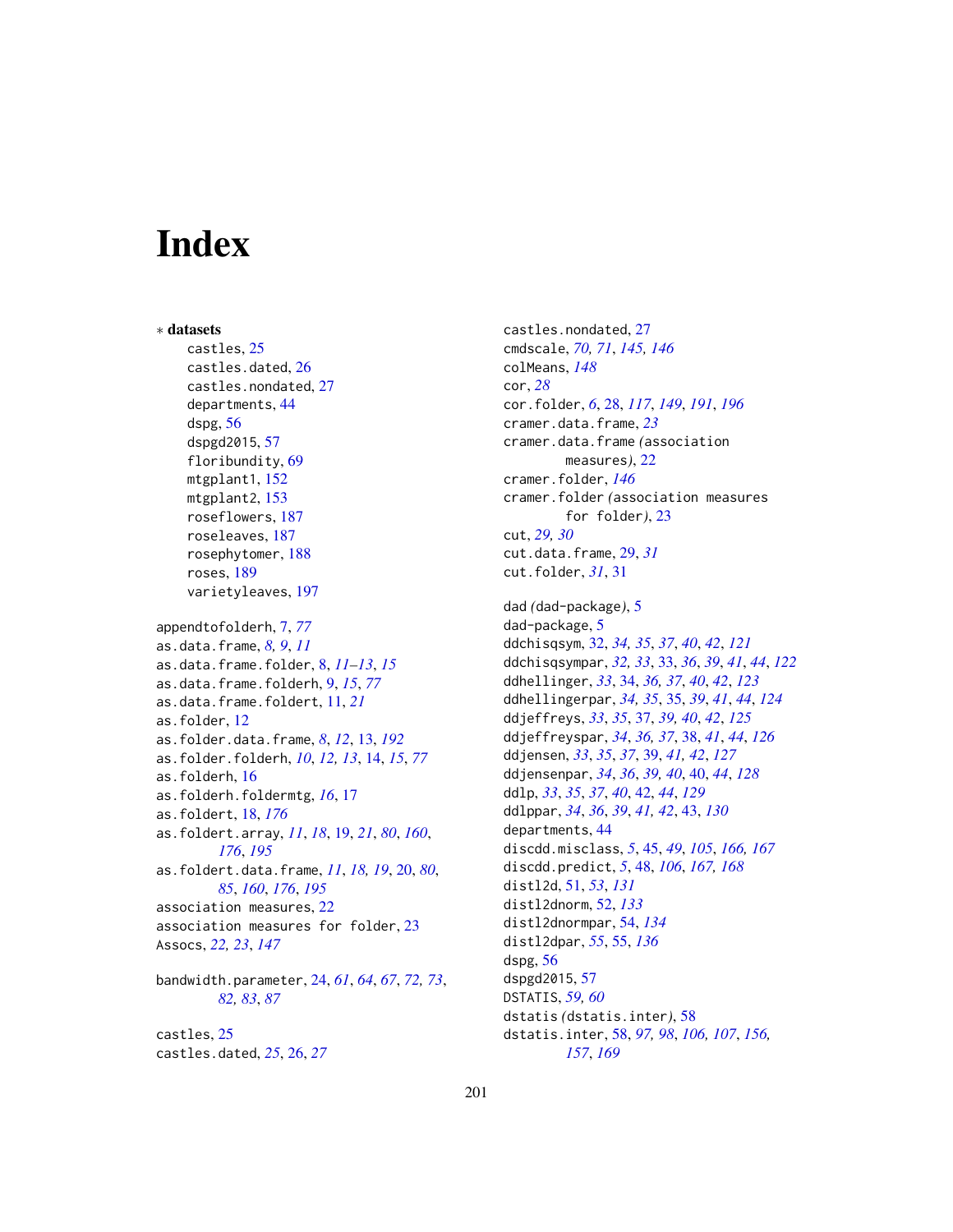fdiscd.misclass, *[5](#page-4-0)*, *[25](#page-24-0)*, [60,](#page-59-0) *[64](#page-63-0)*, *[68](#page-67-0)*, *[107](#page-106-0)*, *[170,](#page-169-0) [171](#page-170-0)* fdiscd.predict, *[5](#page-4-0)*, *[25](#page-24-0)*, [63,](#page-62-0) *[68](#page-67-0)*, *[108](#page-107-0)*, *[171,](#page-170-0) [172](#page-171-0)* fhclustd, *[5](#page-4-0)*, *[66](#page-65-0)*, [66,](#page-65-0) *[108,](#page-107-0) [109](#page-108-0)*, *[157](#page-156-0)*, *[172,](#page-171-0) [173](#page-172-0)* floribundity, [69](#page-68-0) fmdsd, *[5](#page-4-0)*, *[25](#page-24-0)*, [70,](#page-69-0) *[98,](#page-97-0) [99](#page-98-0)*, *[109](#page-108-0)*, *[158,](#page-157-0) [159](#page-158-0)*, *[164](#page-163-1)*, *[173,](#page-172-0) [174](#page-173-0)* folder, *[6](#page-5-0)*, *[8](#page-7-0)*, *[10](#page-9-0)*, *[12](#page-11-0)[–15](#page-14-0)*, *[23](#page-22-0)*, *[28](#page-27-1)*, *[31](#page-30-0)*, *[58](#page-57-0)*, *[66](#page-65-0)*, *[70,](#page-69-0) [71](#page-70-0)*, [74,](#page-73-1) *[77](#page-76-1)*, *[81](#page-80-0)*, *[87–](#page-86-1)[91](#page-90-0)*, *[110](#page-109-0)*, *[116,](#page-115-1) [117](#page-116-0)*, *[145](#page-144-1)*, *[148,](#page-147-1) [149](#page-148-0)*, *[183–](#page-182-1)[185](#page-184-1)*, *[190–](#page-189-1)[192](#page-191-0)*, *[196](#page-195-1)* folderh, *[6,](#page-5-0) [7](#page-6-0)*, *[9,](#page-8-0) [10](#page-9-0)*, *[14–](#page-13-0)[18](#page-17-0)*, *[45](#page-44-0)*, *[48](#page-47-0)*, *[60](#page-59-0)*, *[63](#page-62-0)*, *[75](#page-74-0)*, [76,](#page-75-1) *[110,](#page-109-0) [111](#page-110-0)*, *[193](#page-192-0)* foldermtg, *[17](#page-16-0)*, [77,](#page-76-1) *[149–](#page-148-0)[155](#page-154-0)*, *[175](#page-174-1)*, *[194](#page-193-0)* foldert, *[6](#page-5-0)*, *[11](#page-10-0)*, *[18](#page-17-0)[–21](#page-20-0)*, [78,](#page-77-1) *[84](#page-83-0)*, *[88–](#page-87-1)[90](#page-89-1)*, *[112](#page-111-0)*, *[159,](#page-158-0) [160](#page-159-0)*, *[176](#page-175-0)*, *[184–](#page-183-1)[186](#page-185-1)*, *[195](#page-194-0)* fpcad, *[5](#page-4-0)*, *[25](#page-24-0)*, *[73](#page-72-0)*, [81,](#page-80-0) *[85,](#page-84-0) [86](#page-85-0)*, *[96](#page-95-0)*, *[100,](#page-99-0) [101](#page-100-0)*, *[112,](#page-111-0) [113](#page-112-0)*, *[160,](#page-159-0) [161](#page-160-0)*, *[177,](#page-176-0) [178](#page-177-0)* fpcat, *[5](#page-4-0)*, [84,](#page-83-0) *[96](#page-95-0)*, *[102,](#page-101-0) [103](#page-102-1)*, *[162,](#page-161-0) [163](#page-162-0)*, *[178,](#page-177-0) [179](#page-178-0)* getcol.folder, [87,](#page-86-1) *[90](#page-89-1)*, *[184,](#page-183-1) [185](#page-184-1)* getcol.foldert, [88,](#page-87-1) *[90](#page-89-1)*, *[185,](#page-184-1) [186](#page-185-1)* getrow.folder, *[88](#page-87-1)*, [89,](#page-88-1) *[184,](#page-183-1) [185](#page-184-1)* getrow.foldert, *[89](#page-88-1)*, [90,](#page-89-1) *[185,](#page-184-1) [186](#page-185-1)* hclust, *[66](#page-65-0)[–68](#page-67-0)*, *[91,](#page-90-0) [92](#page-91-0)* hclustdd, *[91](#page-90-0)*, [91,](#page-90-0) *[92](#page-91-0)*, *[163](#page-162-0)*, *[179,](#page-178-0) [180](#page-179-0)* hellinger, [93,](#page-92-0) *[95](#page-94-0)*, *[136,](#page-135-0) [137](#page-136-0)* hellingerpar, *[93,](#page-92-0) [94](#page-93-0)*, [94,](#page-93-0) *[137,](#page-136-0) [138](#page-137-0)* interpret, *[6](#page-5-0)*, [95](#page-94-0) interpret.dstatis, *[60](#page-59-0)*, *[96](#page-95-0)*, [97,](#page-96-0) *[157](#page-156-0)*, *[169](#page-168-0)* interpret.fmdsd, *[71](#page-70-0)*, *[73](#page-72-0)*, *[96](#page-95-0)*, [98,](#page-97-0) *[159](#page-158-0)*, *[174](#page-173-0)* interpret.fpcad, *[82,](#page-81-0) [83](#page-82-0)*, *[86](#page-85-0)*, *[96](#page-95-0)*, [100,](#page-99-0) *[161](#page-160-0)*, *[178](#page-177-0)* interpret.fpcat, *[96](#page-95-0)*, [102](#page-101-0) interpret.mdsdd, *[96](#page-95-0)*, [103,](#page-102-1) *[146,](#page-145-0) [147](#page-146-0)*, *[165](#page-164-0)*, *[181](#page-180-1)* is.discdd.misclass, [105](#page-104-0) is.discdd.predict, [106](#page-105-0) is.dstatis, [106](#page-105-0) is.fdiscd.misclass, [107](#page-106-0) is.fdiscd.predict, [108](#page-107-0) is.fhclustd, [108](#page-107-0) is.fmdsd, [109](#page-108-0) is.folder, *[75](#page-74-0)*, [110](#page-109-0) is.folderh, *[77](#page-76-1)*, [110](#page-109-0) is.foldermtg, [111](#page-110-0) is.foldert, *[80](#page-79-0)*, [112](#page-111-0) is.fpcad, [112](#page-111-0)

is.mdsdd, [113](#page-112-0) jeffreys, [114,](#page-113-0) *[116](#page-115-1)* jeffreyspar, *[114](#page-113-0)*, [115,](#page-114-0) *[142](#page-141-0)* kurtosis, *[116,](#page-115-1) [117](#page-116-0)* kurtosis.folder, *[6](#page-5-0)*, *[28](#page-27-1)*, [116,](#page-115-1) *[149](#page-148-0)*, *[191](#page-190-0)*, *[196](#page-195-1)* l2d, *[51–](#page-50-0)[53](#page-52-0)*, [117,](#page-116-0) *[120](#page-119-0)*, *[131](#page-130-0)*, *[133](#page-132-0)*, *[138,](#page-137-0) [139](#page-138-0)* l2dpar, *[54,](#page-53-0) [55](#page-54-0)*, *[118,](#page-117-0) [119](#page-118-0)*, [119,](#page-118-0) *[140](#page-139-0)* matddchisqsym, [121,](#page-120-0) *[122](#page-121-0)* matddchisqsympar, *[92](#page-91-0)*, *[121](#page-120-0)*, [122,](#page-121-0) *[146](#page-145-0)* matddhellinger, [123,](#page-122-0) *[124](#page-123-0)* matddhellingerpar, *[92](#page-91-0)*, *[123](#page-122-0)*, [124,](#page-123-0) *[146](#page-145-0)* matddjeffreys, [125,](#page-124-0) *[126](#page-125-0)* matddjeffreyspar, *[92](#page-91-0)*, *[125](#page-124-0)*, [126,](#page-125-0) *[146](#page-145-0)* matddjensen, [127,](#page-126-0) *[128](#page-127-0)* matddjensenpar, *[92](#page-91-0)*, *[127](#page-126-0)*, [128,](#page-127-0) *[146](#page-145-0)* matddlp, [129,](#page-128-0) *[130](#page-129-0)* matddlppar, *[92](#page-91-0)*, *[129](#page-128-0)*, [130,](#page-129-0) *[146](#page-145-0)* matdistl2d, *[52](#page-51-0)*, *[55,](#page-54-0) [56](#page-55-0)*, [131,](#page-130-0) *[133](#page-132-0)*, *[136](#page-135-0)* matdistl2dnorm, *[53](#page-52-0)*, [132,](#page-131-0) *[134](#page-133-0)* matdistl2dnormpar, *[133](#page-132-0)*, [134](#page-133-0) matdistl2dpar, *[131](#page-130-0)*, *[134](#page-133-0)*, [135](#page-134-0) mathellinger, [136,](#page-135-0) *[138](#page-137-0)* mathellingerpar, *[137](#page-136-0)*, [137](#page-136-0) matipl2d, [138,](#page-137-0) *[140](#page-139-0)* matipl2dpar, *[139](#page-138-0)*, [140](#page-139-0) matjeffreys, [141,](#page-140-0) *[142](#page-141-0)* matjeffreyspar, *[141](#page-140-0)*, [142](#page-141-0) matplot, *[159,](#page-158-0) [160](#page-159-0)* matwasserstein, [143,](#page-142-0) *[144](#page-143-0)* matwassersteinpar, *[143](#page-142-0)*, [144](#page-143-0) mdsdd, *[5](#page-4-0)*, *[103,](#page-102-1) [104](#page-103-0)*, *[113](#page-112-0)*, [145,](#page-144-1) *[164,](#page-163-1) [165](#page-164-0)*, *[180,](#page-179-0) [181](#page-180-1)* mean, *[148](#page-147-1)* mean.folder, *[6](#page-5-0)*, *[28](#page-27-1)*, *[117](#page-116-0)*, [148,](#page-147-1) *[191](#page-190-0)*, *[196](#page-195-1)* mtgcomponents, [149](#page-148-0) mtgorder, *[78](#page-77-1)*, *[150](#page-149-1)*, [150,](#page-149-1) *[151](#page-150-0)*, *[155](#page-154-0)*, *[183](#page-182-1)* mtgplant1, [152,](#page-151-0) *[154](#page-153-0)* mtgplant2, *[153](#page-152-0)*, [153](#page-152-0) mtgrank, *[150](#page-149-1)*, [154](#page-153-0) par, *[114](#page-113-0)* pearson.data.frame, *[23](#page-22-0)* pearson.data.frame *(*association

measures*)*, [22](#page-21-0)

pearson.folder, *[146](#page-145-0)*